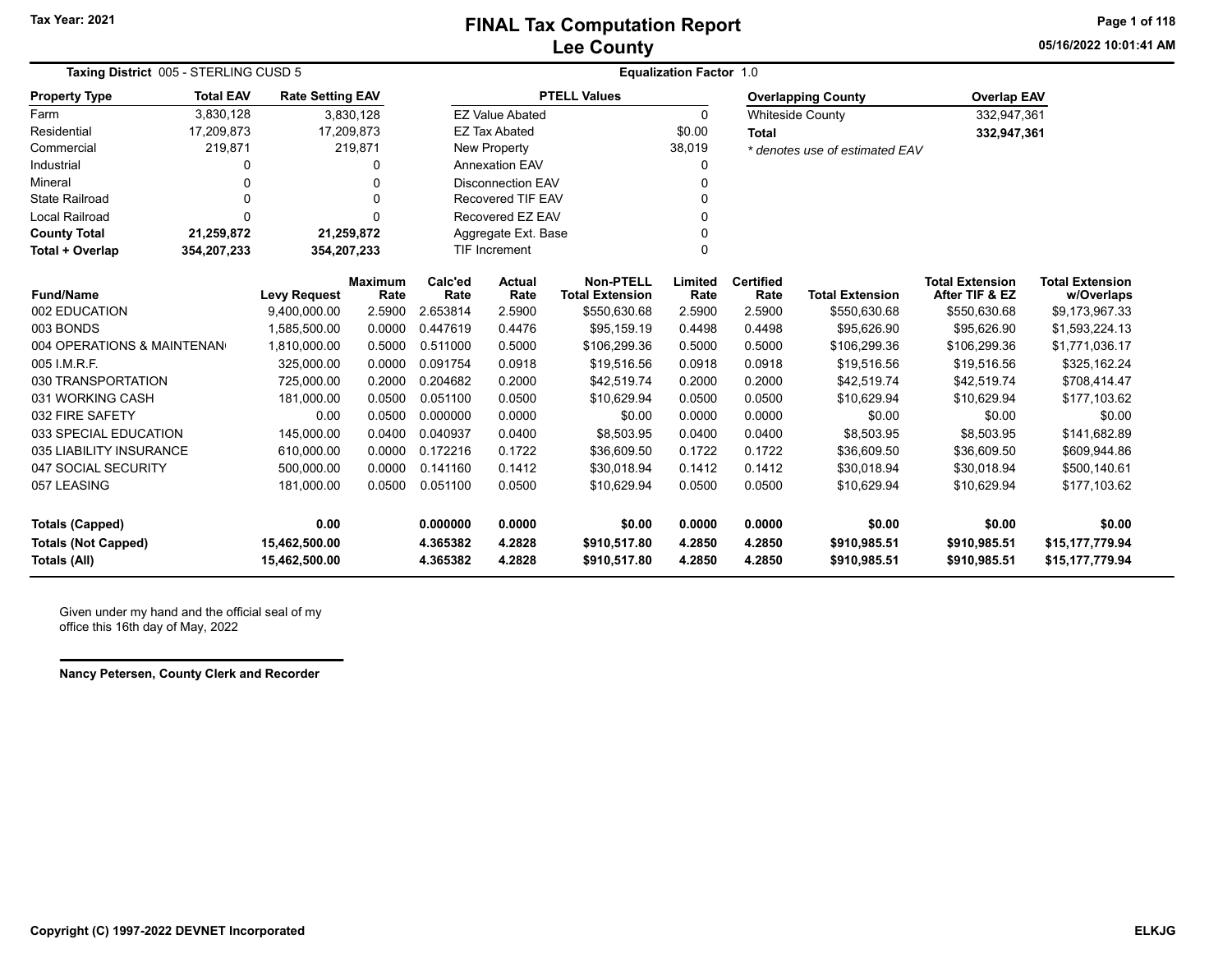**05/16/2022 10:01:41 AMPage 2 of 118**

| Taxing District 009 - EARLVILLE CUSD 9     |                  |                              |                        | <b>Equalization Factor 1.0</b> |                          |                                            |                  |                          |                                |                                          |                                      |
|--------------------------------------------|------------------|------------------------------|------------------------|--------------------------------|--------------------------|--------------------------------------------|------------------|--------------------------|--------------------------------|------------------------------------------|--------------------------------------|
| <b>Property Type</b>                       | <b>Total EAV</b> | <b>Rate Setting EAV</b>      |                        |                                |                          | <b>PTELL Values</b>                        |                  |                          | <b>Overlapping County</b>      | <b>Overlap EAV</b>                       |                                      |
| Farm                                       | 593,290          |                              | 593,290                |                                | <b>EZ Value Abated</b>   |                                            | $\Omega$         | DeKalb County            |                                | 2,631,195                                |                                      |
| Residential                                | 125,430          |                              | 125,430                |                                | <b>EZ Tax Abated</b>     |                                            | \$0.00           | LaSalle County           |                                | 70,333,719                               |                                      |
| Commercial                                 | 0                |                              | $\Omega$               |                                | New Property             |                                            | $\Omega$         | <b>Total</b>             |                                | 72,964,914                               |                                      |
| Industrial                                 |                  |                              | 0                      |                                | <b>Annexation EAV</b>    |                                            |                  |                          | * denotes use of estimated EAV |                                          |                                      |
| Mineral                                    | 0                |                              | $\Omega$               |                                | <b>Disconnection EAV</b> |                                            |                  |                          |                                |                                          |                                      |
| <b>State Railroad</b>                      | 0                |                              | 0                      |                                | <b>Recovered TIF EAV</b> |                                            |                  |                          |                                |                                          |                                      |
| Local Railroad                             | $\Omega$         |                              | $\Omega$               |                                | Recovered EZ EAV         |                                            |                  |                          |                                |                                          |                                      |
| <b>County Total</b>                        | 718,720          |                              | 718,720                |                                | Aggregate Ext. Base      |                                            |                  |                          |                                |                                          |                                      |
| Total + Overlap                            | 73,683,634       |                              | 73,683,634             |                                | <b>TIF Increment</b>     |                                            | $\Omega$         |                          |                                |                                          |                                      |
| <b>Fund/Name</b>                           |                  | <b>Levy Request</b>          | <b>Maximum</b><br>Rate | Calc'ed<br>Rate                | <b>Actual</b><br>Rate    | <b>Non-PTELL</b><br><b>Total Extension</b> | Limited<br>Rate  | <b>Certified</b><br>Rate | <b>Total Extension</b>         | <b>Total Extension</b><br>After TIF & EZ | <b>Total Extension</b><br>w/Overlaps |
| 002 EDUCATION                              |                  | 2,580,000.00                 | 4.0000                 | 3.501456                       | 3.5015                   | \$25,165.98                                | 3.5015           | 3.5015                   | \$25,165.98                    | \$25,165.98                              | \$2,580,032.44                       |
| 003 BONDS                                  |                  | 565,708.00                   | 0.0000                 | 0.767753                       | 0.7678                   | \$5,518.33                                 | 0.7716           | 0.7716                   | \$5,545.64                     | \$5,545.64                               | \$568,542.92                         |
| 004 OPERATIONS & MAINTENAN                 |                  | 512.000.00                   | 0.7050                 | 0.694863                       | 0.6949                   | \$4,994.39                                 | 0.6949           | 0.6949                   | \$4,994.39                     | \$4,994.39                               | \$512,027.57                         |
| 005 I.M.R.F.                               |                  | 55.036.00                    | 0.0000                 | 0.074692                       | 0.0747                   | \$536.88                                   | 0.0747           | 0.0747                   | \$536.88                       | \$536.88                                 | \$55,041.67                          |
| 030 TRANSPORTATION                         |                  | 130.000.00                   | 0.2000                 | 0.176430                       | 0.1764                   | \$1,267.82                                 | 0.1764           | 0.1764                   | \$1,267.82                     | \$1,267.82                               | \$129,977.93                         |
| 031 WORKING CASH                           |                  | 10,000.00                    | 0.0500                 | 0.013572                       | 0.0136                   | \$97.75                                    | 0.0136           | 0.0136                   | \$97.75                        | \$97.75                                  | \$10,020.97                          |
| 032 FIRE SAFETY                            |                  | 36,309.00                    | 0.0500                 | 0.049277                       | 0.0493                   | \$354.33                                   | 0.0493           | 0.0493                   | \$354.33                       | \$354.33                                 | \$36,326.03                          |
| 033 SPECIAL EDUCATION                      |                  | 29,048.00                    | 0.0400                 | 0.039423                       | 0.0394                   | \$283.18                                   | 0.0394           | 0.0394                   | \$283.18                       | \$283.18                                 | \$29,031.35                          |
| 035 LIABILITY INSURANCE                    |                  | 165,000.00                   | 0.0000                 | 0.223930                       | 0.2239                   | \$1,609.21                                 | 0.2239           | 0.2239                   | \$1,609.21                     | \$1,609.21                               | \$164,977.66                         |
| 047 SOCIAL SECURITY                        |                  | 60,036.00                    | 0.0000                 | 0.081478                       | 0.0815                   | \$585.76                                   | 0.0815           | 0.0815                   | \$585.76                       | \$585.76                                 | \$60,052.16                          |
| 057 LEASING                                |                  | 29,048.00                    | 0.0500                 | 0.039423                       | 0.0394                   | \$283.18                                   | 0.0394           | 0.0394                   | \$283.18                       | \$283.18                                 | \$29,031.35                          |
| <b>Totals (Capped)</b>                     |                  | 0.00                         |                        | 0.000000                       | 0.0000                   | \$0.00                                     | 0.0000           | 0.0000                   | \$0.00                         | \$0.00                                   | \$0.00                               |
| <b>Totals (Not Capped)</b><br>Totals (All) |                  | 4,172,185.00<br>4,172,185.00 |                        | 5.662297<br>5.662297           | 5.6624<br>5.6624         | \$40,696.81<br>\$40,696.81                 | 5.6662<br>5.6662 | 5.6662<br>5.6662         | \$40,724.12<br>\$40,724.12     | \$40,724.12<br>\$40,724.12               | \$4,175,062.05<br>\$4,175,062.05     |

Given under my hand and the official seal of my office this 16th day of May, 2022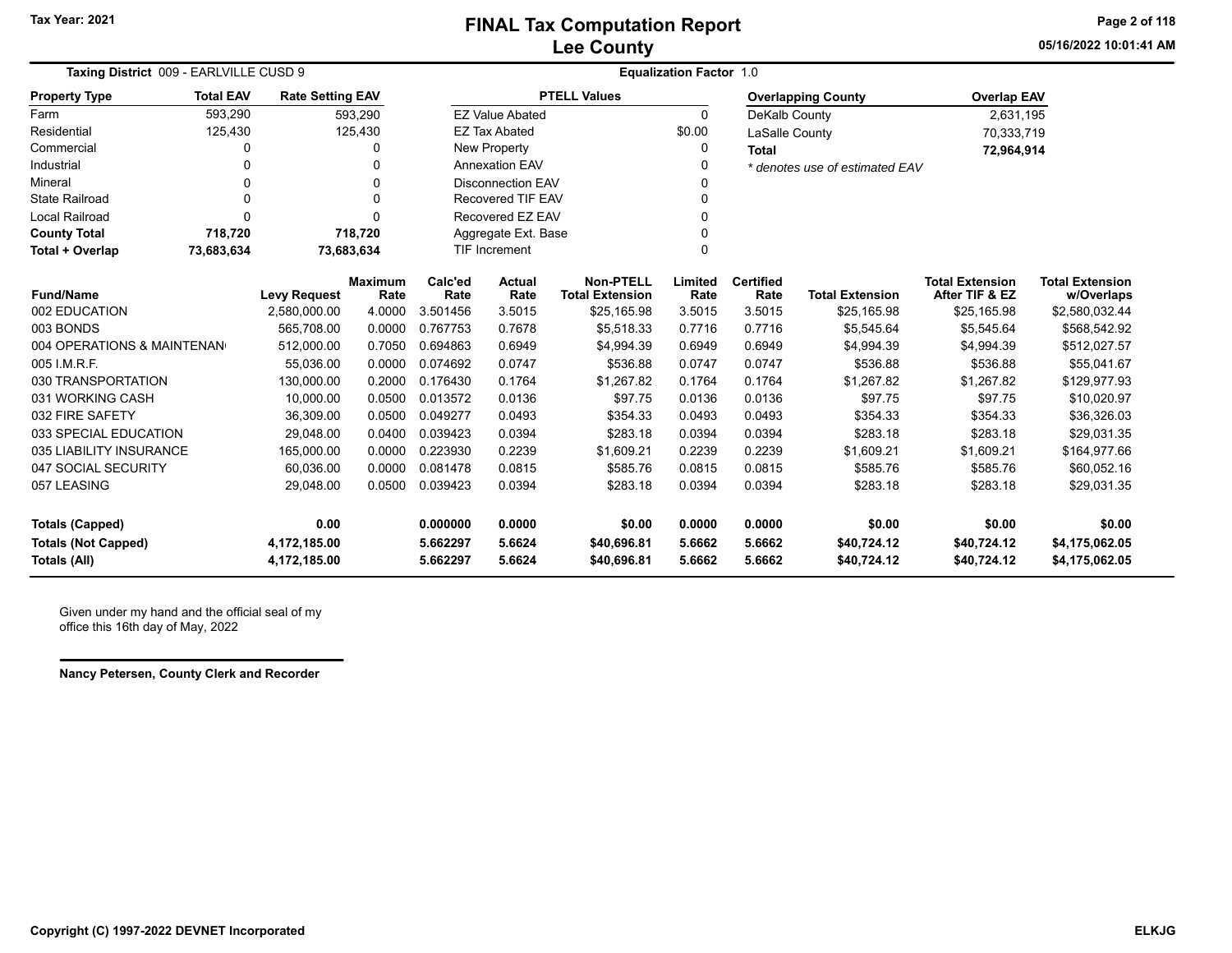**05/16/2022 10:01:41 AMPage 3 of 118**

| Taxing District 017 - OHIO CCGSD 17 |                          |                         |                        |                 |                          |                                            | <b>Equalization Factor 1.0</b> |                          |                                |                                          |                                      |
|-------------------------------------|--------------------------|-------------------------|------------------------|-----------------|--------------------------|--------------------------------------------|--------------------------------|--------------------------|--------------------------------|------------------------------------------|--------------------------------------|
| <b>Property Type</b>                | <b>Total EAV</b>         | <b>Rate Setting EAV</b> |                        |                 |                          | <b>PTELL Values</b>                        |                                |                          | <b>Overlapping County</b>      | <b>Overlap EAV</b>                       |                                      |
| Farm                                | 4,728,806                |                         | 4,728,806              |                 | <b>EZ Value Abated</b>   |                                            | 0                              | <b>Bureau County</b>     |                                | 30,773,348                               |                                      |
| Residential                         | 584,542                  |                         | 584,542                |                 | <b>EZ Tax Abated</b>     |                                            | \$0.00                         | <b>Total</b>             |                                | 30,773,348                               |                                      |
| Commercial                          | 0                        |                         | 0                      |                 | New Property             |                                            | 4,088                          |                          | * denotes use of estimated EAV |                                          |                                      |
| Industrial                          | 149,955                  |                         | 149,955                |                 | <b>Annexation EAV</b>    |                                            |                                |                          |                                |                                          |                                      |
| Mineral                             | 16,196,818               | 16,196,818              |                        |                 | <b>Disconnection EAV</b> |                                            | O                              |                          |                                |                                          |                                      |
| <b>State Railroad</b>               | 0                        |                         | 0                      |                 | <b>Recovered TIF EAV</b> |                                            |                                |                          |                                |                                          |                                      |
| Local Railroad                      | $\Omega$                 |                         | $\Omega$               |                 | Recovered EZ EAV         |                                            | U                              |                          |                                |                                          |                                      |
| <b>County Total</b>                 | 21,660,121               | 21,660,121              |                        |                 | Aggregate Ext. Base      |                                            |                                |                          |                                |                                          |                                      |
| Total + Overlap                     | 52,433,469<br>52,433,469 |                         |                        |                 | TIF Increment            |                                            | $\Omega$                       |                          |                                |                                          |                                      |
| <b>Fund/Name</b>                    |                          | <b>Levy Request</b>     | <b>Maximum</b><br>Rate | Calc'ed<br>Rate | <b>Actual</b><br>Rate    | <b>Non-PTELL</b><br><b>Total Extension</b> | Limited<br>Rate                | <b>Certified</b><br>Rate | <b>Total Extension</b>         | <b>Total Extension</b><br>After TIF & EZ | <b>Total Extension</b><br>w/Overlaps |
| 002 EDUCATION                       |                          | 1,100,000.00            | 2.2700                 | 2.097897        | 2.0979                   | \$454,407.68                               | 2.0979                         | 2.0979                   | \$454,407.68                   | \$454,407.68                             | \$1,100,001.75                       |
| 003 BONDS                           |                          | 91,937.00               | 0.0000                 | 0.175340        | 0.1753                   | \$37,970.19                                | 0.1762                         | 0.1762                   | \$38,165.13                    | \$38,165.13                              | \$92,387.77                          |
| 004 OPERATIONS & MAINTENAN          |                          | 185,000.00              | 0.3700                 | 0.352828        | 0.3528                   | \$76,416.91                                | 0.3528                         | 0.3528                   | \$76,416.91                    | \$76,416.91                              | \$184,985.28                         |
| 005 I.M.R.F.                        |                          | 31,000.00               | 0.0000                 | 0.059123        | 0.0591                   | \$12,801.13                                | 0.0591                         | 0.0591                   | \$12,801.13                    | \$12,801.13                              | \$30,988.18                          |
| 030 TRANSPORTATION                  |                          | 75,000.00               | 0.1500                 | 0.143038        | 0.1430                   | \$30,973.97                                | 0.1430                         | 0.1430                   | \$30,973.97                    | \$30,973.97                              | \$74,979.86                          |
| 031 WORKING CASH                    |                          | 25,000.00               | 0.0500                 | 0.047680        | 0.0477                   | \$10,331.88                                | 0.0477                         | 0.0477                   | \$10,331.88                    | \$10,331.88                              | \$25,010.76                          |
| 032 FIRE SAFETY                     |                          | 25,000.00               | 0.0500                 | 0.047680        | 0.0477                   | \$10,331.88                                | 0.0477                         | 0.0477                   | \$10,331.88                    | \$10,331.88                              | \$25,010.76                          |
| 033 SPECIAL EDUCATION               |                          | 10,500.00               | 0.0200                 | 0.020025        | 0.0200                   | \$4,332.02                                 | 0.0200                         | 0.0200                   | \$4,332.02                     | \$4,332.02                               | \$10,486.69                          |
| 035 LIABILITY INSURANCE             |                          | 81,000.00               | 0.0000                 | 0.154482        | 0.1545                   | \$33,464.89                                | 0.1545                         | 0.1545                   | \$33,464.89                    | \$33,464.89                              | \$81,009.71                          |
| 047 SOCIAL SECURITY                 |                          | 31,000.00               | 0.0000                 | 0.059123        | 0.0591                   | \$12,801.13                                | 0.0591                         | 0.0591                   | \$12,801.13                    | \$12,801.13                              | \$30,988.18                          |
| 057 LEASING                         |                          | 20,000.00               | 0.0500                 | 0.038144        | 0.0381                   | \$8,252.51                                 | 0.0381                         | 0.0381                   | \$8,252.51                     | \$8,252.51                               | \$19,977.15                          |
| <b>Totals (Capped)</b>              |                          | 0.00                    |                        | 0.000000        | 0.0000                   | \$0.00                                     | 0.0000                         | 0.0000                   | \$0.00                         | \$0.00                                   | \$0.00                               |
| <b>Totals (Not Capped)</b>          |                          | 1,675,437.00            |                        | 3.195360        | 3.1952                   | \$692,084.19                               | 3.1961                         | 3.1961                   | \$692,279.13                   | \$692,279.13                             | \$1,675,826.09                       |
| Totals (All)                        |                          | 1,675,437.00            |                        | 3.195360        | 3.1952                   | \$692,084.19                               | 3.1961                         | 3.1961                   | \$692,279.13                   | \$692,279.13                             | \$1,675,826.09                       |

Given under my hand and the official seal of my office this 16th day of May, 2022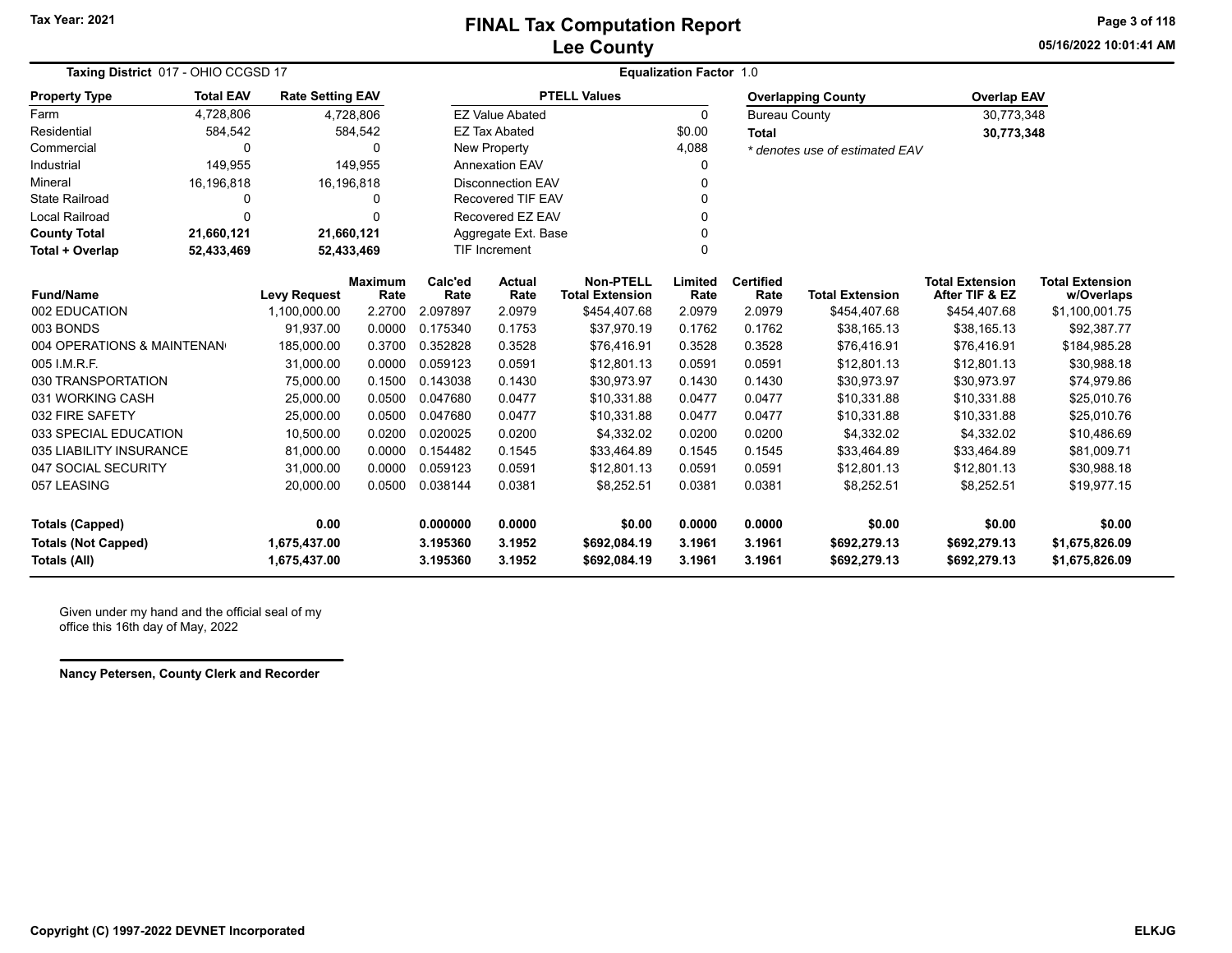**05/16/2022 10:01:41 AMPage 4 of 118**

| Taxing District 020 - EAST COLOMA-NELSON CESD #20 |                          |                              |                        |                      | <b>Equalization Factor 1.0</b> |                                            |                  |                          |                                |                                          |                                      |  |  |  |
|---------------------------------------------------|--------------------------|------------------------------|------------------------|----------------------|--------------------------------|--------------------------------------------|------------------|--------------------------|--------------------------------|------------------------------------------|--------------------------------------|--|--|--|
| <b>Property Type</b>                              | <b>Total EAV</b>         | <b>Rate Setting EAV</b>      |                        |                      |                                | <b>PTELL Values</b>                        |                  |                          | <b>Overlapping County</b>      | <b>Overlap EAV</b>                       |                                      |  |  |  |
| Farm                                              | 2,630,434                |                              | 2,630,434              |                      | <b>EZ Value Abated</b>         |                                            | $\Omega$         |                          | <b>Whiteside County</b>        | 34,986,740                               |                                      |  |  |  |
| Residential                                       | 4,646,014                |                              | 4,646,014              |                      | <b>EZ Tax Abated</b>           |                                            | \$0.00           | <b>Total</b>             |                                | 34,986,740                               |                                      |  |  |  |
| Commercial                                        | 611,337                  |                              | 611,337                |                      | New Property                   |                                            | 7,192            |                          | * denotes use of estimated EAV |                                          |                                      |  |  |  |
| Industrial                                        | 16,112,411               |                              | 16, 112, 411           |                      | Annexation EAV                 |                                            | 0                |                          |                                |                                          |                                      |  |  |  |
| Mineral                                           | 0                        |                              | 0                      |                      | <b>Disconnection EAV</b>       |                                            | 0                |                          |                                |                                          |                                      |  |  |  |
| <b>State Railroad</b>                             | 4, 141, 184              |                              | 4,141,184              |                      | <b>Recovered TIF EAV</b>       |                                            | 0                |                          |                                |                                          |                                      |  |  |  |
| Local Railroad                                    | $\Omega$                 |                              | 0                      |                      | Recovered EZ EAV               |                                            | $\Omega$         |                          |                                |                                          |                                      |  |  |  |
| <b>County Total</b>                               | 28,141,380<br>28,141,380 |                              |                        |                      | Aggregate Ext. Base            |                                            | 0                |                          |                                |                                          |                                      |  |  |  |
| 63,128,120<br>Total + Overlap                     |                          |                              | 63,128,120             |                      | TIF Increment                  |                                            | $\Omega$         |                          |                                |                                          |                                      |  |  |  |
| <b>Fund/Name</b>                                  |                          | <b>Levy Request</b>          | <b>Maximum</b><br>Rate | Calc'ed<br>Rate      | <b>Actual</b><br>Rate          | <b>Non-PTELL</b><br><b>Total Extension</b> | Limited<br>Rate  | <b>Certified</b><br>Rate | <b>Total Extension</b>         | <b>Total Extension</b><br>After TIF & EZ | <b>Total Extension</b><br>w/Overlaps |  |  |  |
| 002 EDUCATION                                     |                          | 1,215,909.00                 | 1.9500                 | 1.926097             | 1.9261                         | \$542,031.12                               | 1.9261           | 1.9261                   | \$542,031.12                   | \$542,031.12                             | \$1,215,910.72                       |  |  |  |
| 003 BONDS & INTEREST                              |                          | 183,287.83                   | 0.0000                 | 0.290343             | 0.2903                         | \$81,694.43                                | 0.2918           | 0.2918                   | \$82,116.55                    | \$82,116.55                              | \$184,207.85                         |  |  |  |
| 004 BUILDING                                      |                          | 187,935.00                   | 0.3000                 | 0.297704             | 0.2977                         | \$83,776.89                                | 0.2977           | 0.2977                   | \$83,776.89                    | \$83,776.89                              | \$187,932.41                         |  |  |  |
| 005 I.M.R.F.                                      |                          | 50,000.00                    | 0.0000                 | 0.079204             | 0.0792                         | \$22,287.97                                | 0.0792           | 0.0792                   | \$22,287.97                    | \$22,287.97                              | \$49,997.47                          |  |  |  |
| 030 TRANSPORTATION                                |                          | 124,620.00                   | 0.2000                 | 0.197408             | 0.1974                         | \$55,551.08                                | 0.1974           | 0.1974                   | \$55,551.08                    | \$55,551.08                              | \$124,614.91                         |  |  |  |
| 031 WORKING CASH                                  |                          | 31,178.00                    | 0.0500                 | 0.049389             | 0.0494                         | \$13,901.84                                | 0.0494           | 0.0494                   | \$13,901.84                    | \$13,901.84                              | \$31,185.29                          |  |  |  |
| 032 FIRE SAFETY                                   |                          | 31,023.00                    | 0.0500                 | 0.049143             | 0.0491                         | \$13,817.42                                | 0.0491           | 0.0491                   | \$13,817.42                    | \$13,817.42                              | \$30,995.91                          |  |  |  |
| 033 SPECIAL EDUCATION                             |                          | 12,471.00                    | 0.0200                 | 0.019755             | 0.0198                         | \$5,571.99                                 | 0.0198           | 0.0198                   | \$5,571.99                     | \$5,571.99                               | \$12,499.37                          |  |  |  |
| 035 LIABILITY INSURANCE                           |                          | 226,125.00                   | 0.0000                 | 0.358200             | 0.3582                         | \$100,802.42                               | 0.3582           | 0.3582                   | \$100,802.42                   | \$100,802.42                             | \$226,124.93                         |  |  |  |
| 047 SOCIAL SECURITY                               |                          | 42,900.00                    | 0.0000                 | 0.067957             | 0.0680                         | \$19,136.14                                | 0.0680           | 0.0680                   | \$19,136.14                    | \$19,136.14                              | \$42,927.12                          |  |  |  |
| 057 LEASING                                       |                          | 30,928.00                    | 0.0500                 | 0.048992             | 0.0490                         | \$13,789.28                                | 0.0490           | 0.0490                   | \$13,789.28                    | \$13,789.28                              | \$30,932.78                          |  |  |  |
| <b>Totals (Capped)</b>                            |                          | 0.00                         |                        | 0.000000             | 0.0000                         | \$0.00                                     | 0.0000           | 0.0000                   | \$0.00                         | \$0.00                                   | \$0.00                               |  |  |  |
| <b>Totals (Not Capped)</b><br><b>Totals (All)</b> |                          | 2,136,376.83<br>2,136,376.83 |                        | 3.384192<br>3.384192 | 3.3842<br>3.3842               | \$952,360.58<br>\$952,360.58               | 3.3857<br>3.3857 | 3.3857<br>3.3857         | \$952,782.70<br>\$952,782.70   | \$952,782.70<br>\$952,782.70             | \$2,137,328.76<br>\$2,137,328.76     |  |  |  |

Given under my hand and the official seal of my office this 16th day of May, 2022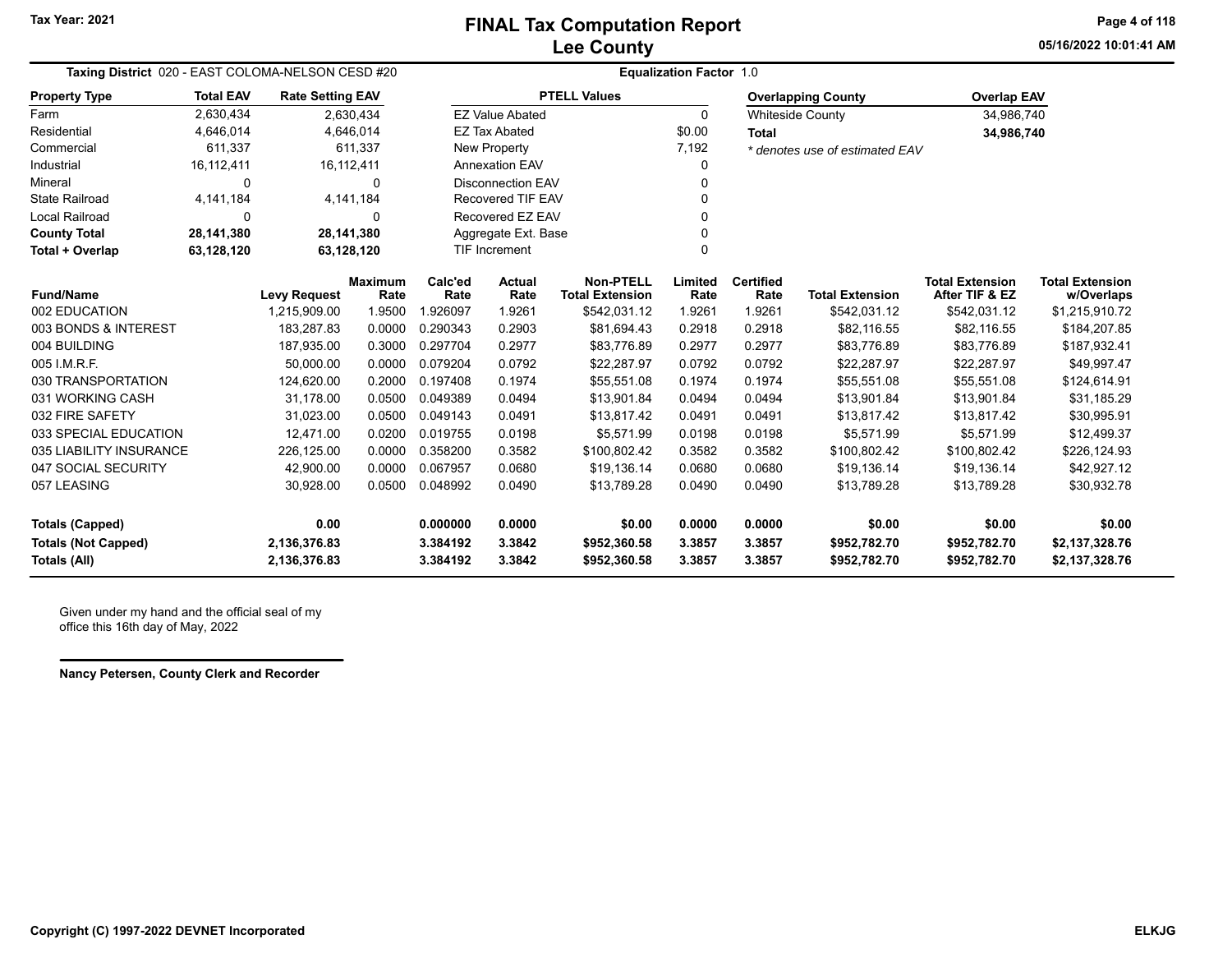**05/16/2022 10:01:41 AMPage 5 of 118**

| Taxing District 145 - MONTMORENCY CCGSD 145 |                          |                         |                        | <b>Equalization Factor 1.0</b> |                          |                                            |                                     |                          |                           |                                          |                                      |  |
|---------------------------------------------|--------------------------|-------------------------|------------------------|--------------------------------|--------------------------|--------------------------------------------|-------------------------------------|--------------------------|---------------------------|------------------------------------------|--------------------------------------|--|
| <b>Property Type</b>                        | <b>Total EAV</b>         | <b>Rate Setting EAV</b> |                        |                                |                          | <b>PTELL Values</b>                        |                                     |                          | <b>Overlapping County</b> | <b>Overlap EAV</b>                       |                                      |  |
| Farm                                        | 1,668,805                |                         | 1,668,805              |                                | <b>EZ Value Abated</b>   |                                            | 0                                   |                          | <b>Whiteside County</b>   | 51,203,907                               |                                      |  |
| Residential                                 | 298,173                  |                         | 298,173                |                                | <b>EZ Tax Abated</b>     |                                            | \$0.00                              | <b>Total</b>             |                           | 51,203,907                               |                                      |  |
| Commercial                                  | 106,559                  |                         | 106,559                |                                | New Property             |                                            | 0<br>* denotes use of estimated EAV |                          |                           |                                          |                                      |  |
| Industrial                                  | 23,922                   |                         | 23,922                 |                                | <b>Annexation EAV</b>    |                                            |                                     |                          |                           |                                          |                                      |  |
| Mineral                                     | 0                        |                         | $\Omega$               |                                | <b>Disconnection EAV</b> |                                            | 0                                   |                          |                           |                                          |                                      |  |
| <b>State Railroad</b>                       | 844,478                  |                         | 844,478                |                                | Recovered TIF EAV        |                                            | 0                                   |                          |                           |                                          |                                      |  |
| <b>Local Railroad</b>                       | 0                        |                         | $\Omega$               |                                | Recovered EZ EAV         |                                            | 0                                   |                          |                           |                                          |                                      |  |
| <b>County Total</b>                         | 2,941,937<br>2,941,937   |                         |                        | Aggregate Ext. Base            |                          | 0                                          |                                     |                          |                           |                                          |                                      |  |
| Total + Overlap                             | 54,145,844<br>54,145,844 |                         |                        |                                | TIF Increment            |                                            | 0                                   |                          |                           |                                          |                                      |  |
| <b>Fund/Name</b>                            |                          | <b>Levy Request</b>     | <b>Maximum</b><br>Rate | Calc'ed<br>Rate                | Actual<br>Rate           | <b>Non-PTELL</b><br><b>Total Extension</b> | Limited<br>Rate                     | <b>Certified</b><br>Rate | <b>Total Extension</b>    | <b>Total Extension</b><br>After TIF & EZ | <b>Total Extension</b><br>w/Overlaps |  |
| 002 EDUCATION                               |                          | 985,000.00              | 1.8200                 | 1.819161                       | 1.8192                   | \$53,519.72                                | 1.8192                              | 1.8192                   | \$53,519.72               | \$53,519.72                              | \$985,021.19                         |  |
| 003 BONDS                                   |                          | 208,080.00              | 0.0000                 | 0.384295                       | 0.3843                   | \$11,305.86                                | 0.3862                              | 0.3862                   | \$11,361.76               | \$11,361.76                              | \$209,111.25                         |  |
| 004 OPERATIONS & MAINTENAN                  |                          | 139,000.00              | 0.2500                 | 0.256714                       | 0.2500                   | \$7,354.84                                 | 0.2500                              | 0.2500                   | \$7,354.84                | \$7,354.84                               | \$135,364.61                         |  |
| 005 I.M.R.F.                                |                          | 27,000.00               | 0.0000                 | 0.049865                       | 0.0499                   | \$1,468.03                                 | 0.0499                              | 0.0499                   | \$1,468.03                | \$1,468.03                               | \$27,018.78                          |  |
| 030 TRANSPORTATION                          |                          | 67,000.00               | 0.1200                 | 0.123740                       | 0.1200                   | \$3,530.32                                 | 0.1200                              | 0.1200                   | \$3,530.32                | \$3,530.32                               | \$64,975.01                          |  |
| 031 WORKING CASH                            |                          | 28,000.00               | 0.0500                 | 0.051712                       | 0.0500                   | \$1,470.97                                 | 0.0500                              | 0.0500                   | \$1,470.97                | \$1,470.97                               | \$27,072.92                          |  |
| 032 FIRE SAFETY                             |                          | 5,000.00                | 0.0500                 | 0.009234                       | 0.0092                   | \$270.66                                   | 0.0092                              | 0.0092                   | \$270.66                  | \$270.66                                 | \$4,981.42                           |  |
| 033 SPECIAL EDUCATION                       |                          | 12,000.00               | 0.0200                 | 0.022162                       | 0.0200                   | \$588.39                                   | 0.0200                              | 0.0200                   | \$588.39                  | \$588.39                                 | \$10,829.17                          |  |
| 035 LIABILITY INSURANCE                     |                          | 195,523.00              | 0.0000                 | 0.361104                       | 0.3611                   | \$10,623.33                                | 0.3611                              | 0.3611                   | \$10,623.33               | \$10,623.33                              | \$195,520.64                         |  |
| 047 SOCIAL SECURITY                         |                          | 27,000.00               | 0.0000                 | 0.049865                       | 0.0499                   | \$1,468.03                                 | 0.0499                              | 0.0499                   | \$1,468.03                | \$1,468.03                               | \$27,018.78                          |  |
| 057 LEASING                                 |                          | 8,000.00                | 0.0500                 | 0.014775                       | 0.0148                   | \$435.41                                   | 0.0148                              | 0.0148                   | \$435.41                  | \$435.41                                 | \$8.013.58                           |  |
| <b>Totals (Capped)</b>                      |                          | 0.00                    |                        | 0.000000                       | 0.0000                   | \$0.00                                     | 0.0000                              | 0.0000                   | \$0.00                    | \$0.00                                   | \$0.00                               |  |
| <b>Totals (Not Capped)</b>                  |                          | 1,701,603.00            |                        | 3.142627                       | 3.1284                   | \$92,035.56                                | 3.1303                              | 3.1303                   | \$92,091.46               | \$92,091.46                              | \$1,694,927.35                       |  |
| Totals (All)                                |                          | 1,701,603.00            |                        | 3.142627                       | 3.1284                   | \$92,035.56                                | 3.1303                              | 3.1303                   | \$92,091.46               | \$92,091.46                              | \$1,694,927.35                       |  |

Given under my hand and the official seal of my office this 16th day of May, 2022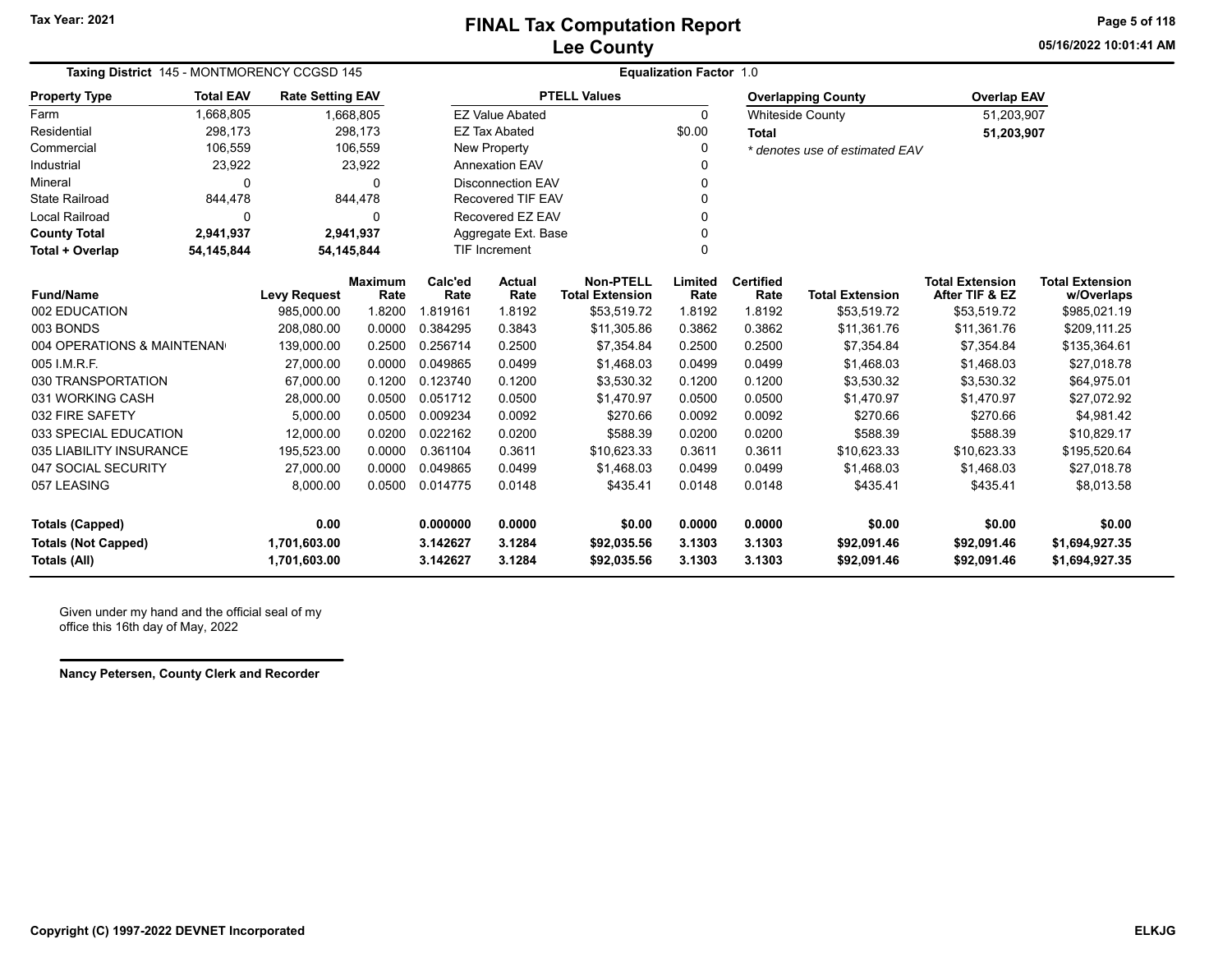**05/16/2022 10:01:41 AMPage 6 of 118**

| <b>Taxing District 161 - CRESTON CCSD 161</b> |                                                                   |                     |                        |                 |                          |                                            | <b>Equalization Factor 1.0</b> |                          |                                |                                          |                                      |
|-----------------------------------------------|-------------------------------------------------------------------|---------------------|------------------------|-----------------|--------------------------|--------------------------------------------|--------------------------------|--------------------------|--------------------------------|------------------------------------------|--------------------------------------|
| <b>Property Type</b>                          | <b>Total EAV</b><br><b>Rate Setting EAV</b><br>139,400<br>139,400 |                     |                        |                 |                          | <b>PTELL Values</b>                        |                                |                          | <b>Overlapping County</b>      | <b>Overlap EAV</b>                       |                                      |
| Farm                                          |                                                                   |                     |                        |                 | <b>EZ Value Abated</b>   |                                            | $\Omega$                       | DeKalb County            |                                | 3,022,931                                |                                      |
| Residential                                   |                                                                   |                     | 0                      |                 | <b>EZ Tax Abated</b>     |                                            | \$0.00                         | Ogle County              |                                | 40,523,638                               |                                      |
| Commercial                                    | $\mathbf 0$                                                       |                     | 0                      |                 | New Property             |                                            | 0                              | <b>Total</b>             |                                | 43,546,569                               |                                      |
| Industrial                                    | $\Omega$                                                          |                     | 0                      |                 | <b>Annexation EAV</b>    |                                            | $\Omega$                       |                          | * denotes use of estimated EAV |                                          |                                      |
| Mineral                                       | $\Omega$                                                          |                     | 0                      |                 | <b>Disconnection EAV</b> |                                            | 0                              |                          |                                |                                          |                                      |
| State Railroad                                | $\Omega$                                                          |                     | 0                      |                 | <b>Recovered TIF EAV</b> |                                            | $\Omega$                       |                          |                                |                                          |                                      |
| <b>Local Railroad</b>                         | $\Omega$                                                          |                     | 0                      |                 | Recovered EZ EAV         |                                            | 0                              |                          |                                |                                          |                                      |
| <b>County Total</b>                           | 139,400                                                           |                     | 139,400                |                 | Aggregate Ext. Base      |                                            | 0                              |                          |                                |                                          |                                      |
| Total + Overlap                               | 43,685,969                                                        | 43,685,969          |                        |                 | <b>TIF Increment</b>     |                                            | 0                              |                          |                                |                                          |                                      |
| <b>Fund/Name</b>                              |                                                                   | <b>Levy Request</b> | <b>Maximum</b><br>Rate | Calc'ed<br>Rate | <b>Actual</b><br>Rate    | <b>Non-PTELL</b><br><b>Total Extension</b> | Limited<br>Rate                | <b>Certified</b><br>Rate | <b>Total Extension</b>         | <b>Total Extension</b><br>After TIF & EZ | <b>Total Extension</b><br>w/Overlaps |
| 002 EDUCATION                                 |                                                                   | 1,065,050.00        | 2.3800                 | 2.437968        | 2.3800                   | \$3,317.72                                 | 2.3800                         | 2.3800                   | \$3,317.72                     | \$3,317.72                               | \$1,039,726.06                       |
| 003 BONDS                                     |                                                                   | 47.416.00           | 0.0000                 | 0.108538        | 0.1085                   | \$151.25                                   | 0.1090                         | 0.1090                   | \$151.95                       | \$151.95                                 | \$47,617.71                          |
| 004 OPERATIONS & MAINTENAN                    |                                                                   | 111,875.00          | 0.2500                 | 0.256089        | 0.2500                   | \$348.50                                   | 0.2500                         | 0.2500                   | \$348.50                       | \$348.50                                 | \$109,214.92                         |
| 005 I.M.R.F.                                  |                                                                   | 12,000.00           | 0.0000                 | 0.027469        | 0.0275                   | \$38.34                                    | 0.0275                         | 0.0275                   | \$38.34                        | \$38.34                                  | \$12,013.64                          |
| 030 TRANSPORTATION                            |                                                                   | 53,700.00           | 0.1200                 | 0.122923        | 0.1200                   | \$167.28                                   | 0.1200                         | 0.1200                   | \$167.28                       | \$167.28                                 | \$52,423.16                          |
| 031 WORKING CASH                              |                                                                   | 22,375.00           | 0.0500                 | 0.051218        | 0.0500                   | \$69.70                                    | 0.0500                         | 0.0500                   | \$69.70                        | \$69.70                                  | \$21,842.98                          |
| 032 FIRE SAFETY                               |                                                                   | 22,375.00           | 0.0500                 | 0.051218        | 0.0500                   | \$69.70                                    | 0.0500                         | 0.0500                   | \$69.70                        | \$69.70                                  | \$21,842.98                          |
| 033 SPECIAL EDUCATION                         |                                                                   | 8,950.00            | 0.0200                 | 0.020487        | 0.0200                   | \$27.88                                    | 0.0200                         | 0.0200                   | \$27.88                        | \$27.88                                  | \$8,737.19                           |
| 035 LIABILITY INSURANCE                       |                                                                   | 250,000.00          | 0.0000                 | 0.572266        | 0.5723                   | \$797.79                                   | 0.5723                         | 0.5723                   | \$797.79                       | \$797.79                                 | \$250,014.80                         |
| 047 SOCIAL SECURITY                           |                                                                   | 20,000.00           | 0.0000                 | 0.045781        | 0.0458                   | \$63.85                                    | 0.0458                         | 0.0458                   | \$63.85                        | \$63.85                                  | \$20,008.17                          |
| 057 LEASING                                   |                                                                   | 6,000.00            | 0.0500                 | 0.013734        | 0.0137                   | \$19.10                                    | 0.0137                         | 0.0137                   | \$19.10                        | \$19.10                                  | \$5,984.98                           |
| <b>Totals (Capped)</b>                        |                                                                   | 0.00                |                        | 0.000000        | 0.0000                   | \$0.00                                     | 0.0000                         | 0.0000                   | \$0.00                         | \$0.00                                   | \$0.00                               |
| <b>Totals (Not Capped)</b>                    |                                                                   | 1,619,741.00        |                        | 3.707691        | 3.6378                   | \$5,071.11                                 | 3.6383                         | 3.6383                   | \$5,071.81                     | \$5,071.81                               | \$1,589,426.59                       |
| Totals (All)                                  |                                                                   | 1,619,741.00        |                        | 3.707691        | 3.6378                   | \$5,071.11                                 | 3.6383                         | 3.6383                   | \$5,071.81                     | \$5,071.81                               | \$1,589,426.59                       |

Given under my hand and the official seal of my office this 16th day of May, 2022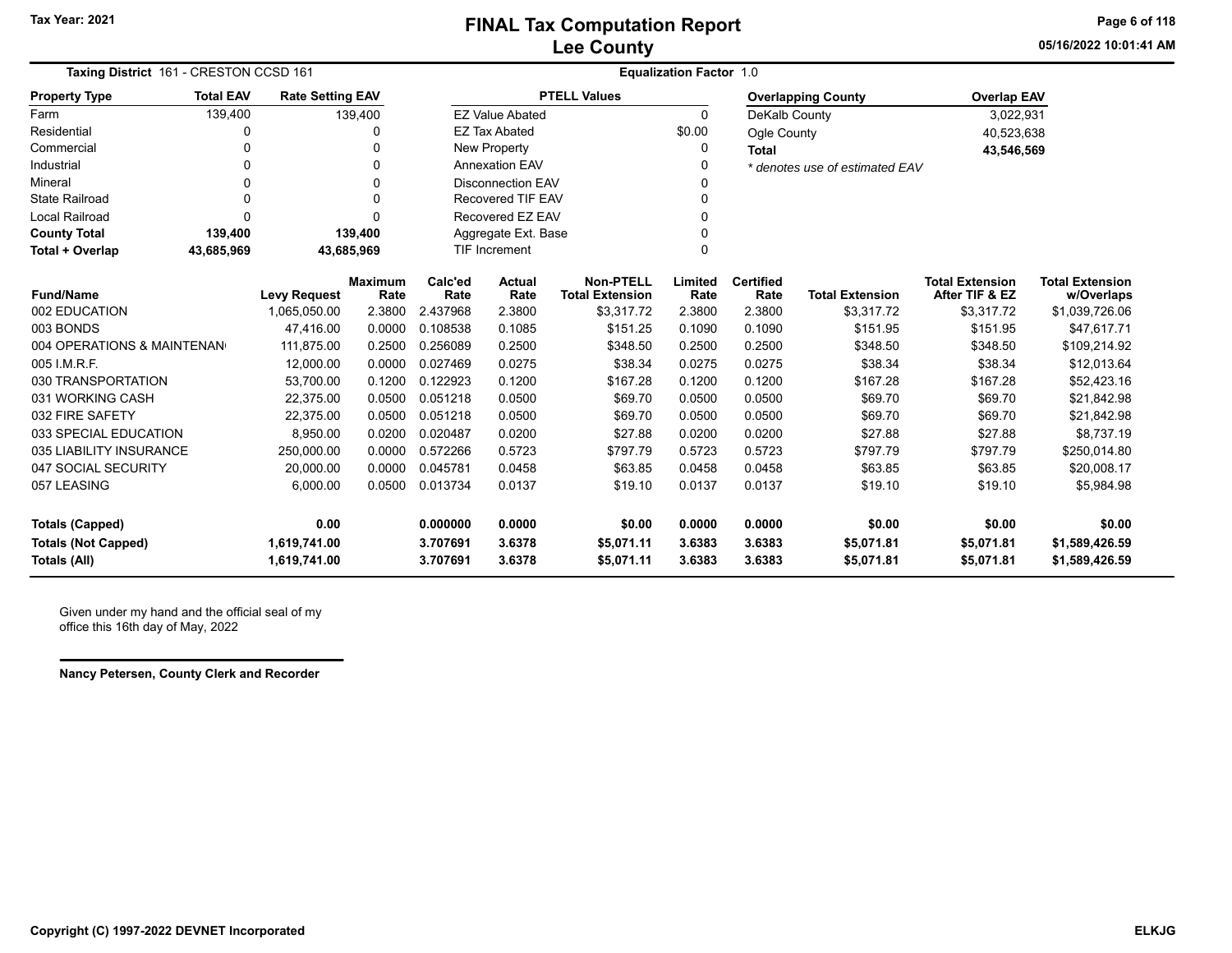## **Lee County FINAL Tax Computation Report**

**05/16/2022 10:01:41 AMPage 7 of 118**

| Taxing District 170 - DIXON PSD 170        |                            |                                |                        | <b>Equalization Factor 1.0</b> |                          |                                            |                  |                          |                                    |                                          |                                      |  |  |
|--------------------------------------------|----------------------------|--------------------------------|------------------------|--------------------------------|--------------------------|--------------------------------------------|------------------|--------------------------|------------------------------------|------------------------------------------|--------------------------------------|--|--|
| <b>Property Type</b>                       | <b>Total EAV</b>           | <b>Rate Setting EAV</b>        |                        |                                |                          | <b>PTELL Values</b>                        |                  |                          | <b>Overlapping County</b>          | <b>Overlap EAV</b>                       |                                      |  |  |
| Farm                                       | 34,456,123                 | 34,456,123                     |                        |                                | <b>EZ Value Abated</b>   |                                            | 758,396          | Ogle County              |                                    | 39,845,967                               |                                      |  |  |
| Residential                                | 230,780,168                | 228,702,290                    |                        |                                | <b>EZ Tax Abated</b>     |                                            | \$37,202.34      | <b>Total</b>             |                                    | 39,845,967                               |                                      |  |  |
| Commercial                                 | 62,731,612                 | 58,015,169                     |                        |                                | <b>New Property</b>      |                                            | 1,149,506        |                          | * denotes use of estimated EAV     |                                          |                                      |  |  |
| Industrial                                 | 38,188,345                 | 38,135,994                     |                        |                                | <b>Annexation EAV</b>    |                                            |                  |                          |                                    |                                          |                                      |  |  |
| <b>Mineral</b>                             |                            |                                | O                      |                                | <b>Disconnection EAV</b> |                                            |                  |                          |                                    |                                          |                                      |  |  |
| <b>State Railroad</b>                      | 5,187,733                  |                                | 5,187,733              |                                | <b>Recovered TIF EAV</b> |                                            |                  |                          |                                    |                                          |                                      |  |  |
| Local Railroad                             | 0                          |                                | 0                      |                                | Recovered EZ EAV         |                                            | 899,267          |                          |                                    |                                          |                                      |  |  |
| <b>County Total</b>                        | 371,343,981                | 364,497,309                    |                        |                                | Aggregate Ext. Base      |                                            | 0                |                          |                                    |                                          |                                      |  |  |
| Total + Overlap                            | 411,189,948<br>404,343,276 |                                |                        |                                | <b>TIF Increment</b>     |                                            | 6,088,276        |                          |                                    |                                          |                                      |  |  |
| <b>Fund/Name</b>                           |                            | <b>Levy Request</b>            | <b>Maximum</b><br>Rate | Calc'ed<br>Rate                | <b>Actual</b><br>Rate    | <b>Non-PTELL</b><br><b>Total Extension</b> | Limited<br>Rate  | <b>Certified</b><br>Rate | <b>Total Extension</b>             | <b>Total Extension</b><br>After TIF & EZ | <b>Total Extension</b><br>w/Overlaps |  |  |
| 002 EDUCATION                              |                            | 12,170,854.00                  | 2.9500                 | 3.010030                       | 2.9500                   | \$10,752,670.62                            | 2.9500           | 2.9500                   | \$10,954,647.44                    | \$10,752,670.62                          | \$11,928,126.64                      |  |  |
| 003 BONDS                                  |                            | 2,341,000.00                   | 0.0000                 | 0.578964                       | 0.5790                   | \$2,110,439.42                             | 0.5819           | 0.5819                   | \$2,160,850.63                     | \$2,121,009.84                           | \$2,352,873.52                       |  |  |
| 004 OPERATIONS & MAINTENAN                 |                            | 2,062,857.00                   | 0.5000                 | 0.510175                       | 0.5000                   | \$1,822,486.55                             | 0.5000           | 0.5000                   | \$1,856,719.91                     | \$1,822,486.55                           | \$2,021,716.38                       |  |  |
| 005 I.M.R.F.                               |                            | 300,000.00                     | 0.0000                 | 0.074194                       | 0.0742                   | \$270,457.00                               | 0.0742           | 0.0742                   | \$275,537.23                       | \$270,457.00                             | \$300,022.71                         |  |  |
| 030 TRANSPORTATION                         |                            | 825,143.00                     | 0.2000                 | 0.204070                       | 0.2000                   | \$728,994.62                               | 0.2000           | 0.2000                   | \$742,687.96                       | \$728,994.62                             | \$808,686.55                         |  |  |
| 031 WORKING CASH                           |                            | 206,286.00                     | 0.0500                 | 0.051018                       | 0.0500                   | \$182,248.65                               | 0.0500           | 0.0500                   | \$185,671.99                       | \$182,248.65                             | \$202,171.64                         |  |  |
| 032 FIRE SAFETY                            |                            | 206,286.00                     | 0.0500                 | 0.051018                       | 0.0500                   | \$182,248.65                               | 0.0500           | 0.0500                   | \$185,671.99                       | \$182,248.65                             | \$202,171.64                         |  |  |
| 033 SPECIAL EDUCATION                      |                            | 165,029.00                     | 0.0400                 | 0.040814                       | 0.0400                   | \$145,798.92                               | 0.0400           | 0.0400                   | \$148,537.59                       | \$145,798.92                             | \$161,737.31                         |  |  |
| 035 LIABILITY INSURANCE                    |                            | 1,315,000.00                   | 0.0000                 | 0.325219                       | 0.3252                   | \$1,185,345.25                             | 0.3252           | 0.3252                   | \$1,207,610.63                     | \$1,185,345.25                           | \$1,314,924.33                       |  |  |
| 047 SOCIAL SECURITY                        |                            | 340,000.00                     | 0.0000                 | 0.084087                       | 0.0841                   | \$306,542.24                               | 0.0841           | 0.0841                   | \$312,300.29                       | \$306,542.24                             | \$340,052.70                         |  |  |
| 057 LEASING                                |                            | 206,286.00                     | 0.0500                 | 0.051018                       | 0.0500                   | \$182,248.65                               | 0.0500           | 0.0500                   | \$185,671.99                       | \$182,248.65                             | \$202,171.64                         |  |  |
| <b>Totals (Capped)</b>                     |                            | 0.00                           |                        | 0.000000                       | 0.0000                   | \$0.00                                     | 0.0000           | 0.0000                   | \$0.00                             | \$0.00                                   | \$0.00                               |  |  |
| <b>Totals (Not Capped)</b><br>Totals (All) |                            | 20,138,741.00<br>20,138,741.00 |                        | 4.980607<br>4.980607           | 4.9025<br>4.9025         | \$17,869,480.57<br>\$17,869,480.57         | 4.9054<br>4.9054 | 4.9054<br>4.9054         | \$18,215,907.65<br>\$18,215,907.65 | \$17,880,050.99<br>\$17,880,050.99       | \$19,834,655.06<br>\$19,834,655.06   |  |  |

Given under my hand and the official seal of my office this 16th day of May, 2022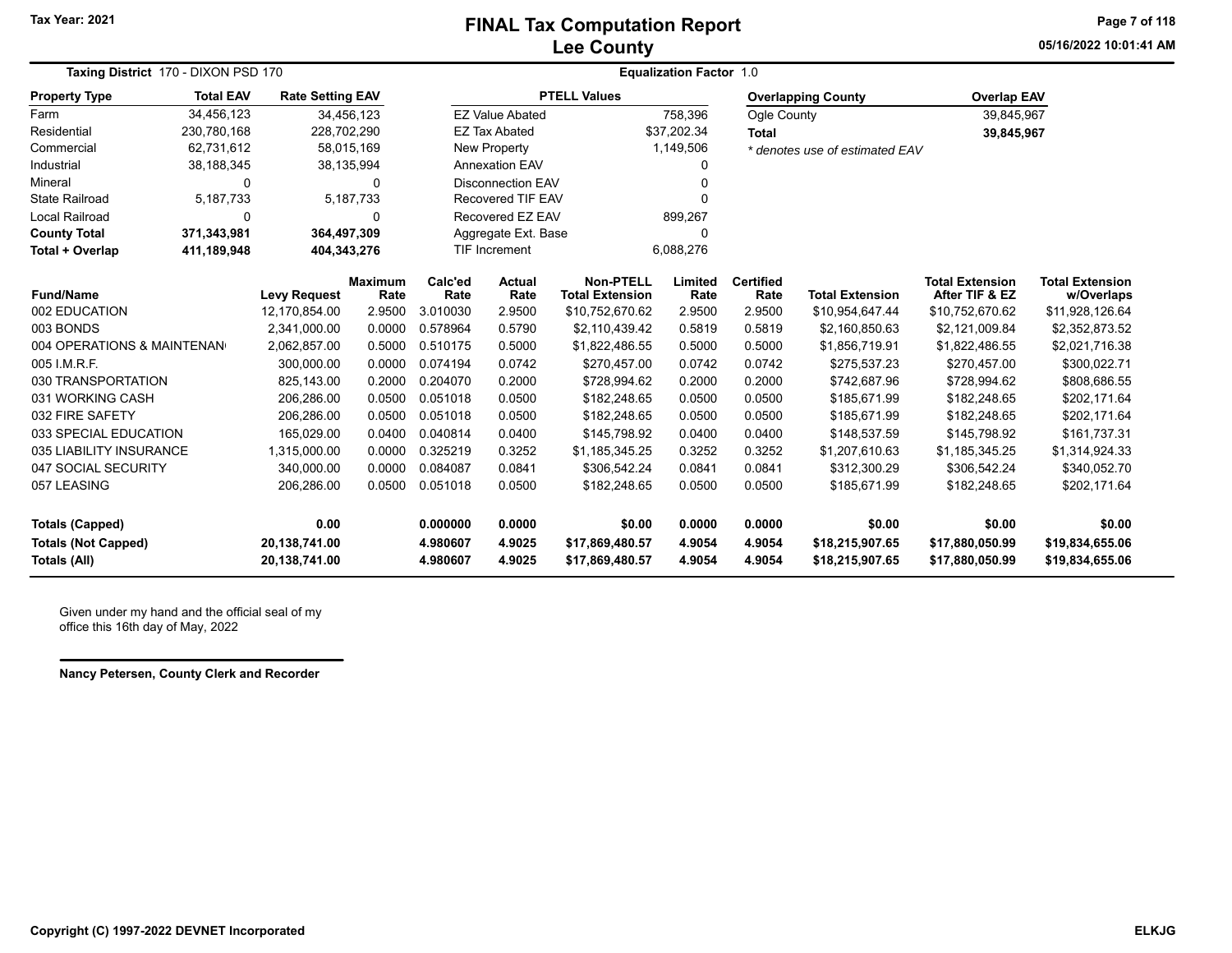## **Lee County FINAL Tax Computation Report**

**05/16/2022 10:01:41 AMPage 8 of 118**

| Taxing District 212 - ROCHELLE THSD 212 |                            |                         |                        | <b>Equalization Factor 1.0</b> |                          |                                            |                 |                          |                                |                                          |                                      |  |
|-----------------------------------------|----------------------------|-------------------------|------------------------|--------------------------------|--------------------------|--------------------------------------------|-----------------|--------------------------|--------------------------------|------------------------------------------|--------------------------------------|--|
| <b>Property Type</b>                    | <b>Total EAV</b>           | <b>Rate Setting EAV</b> |                        |                                |                          | <b>PTELL Values</b>                        |                 |                          | <b>Overlapping County</b>      | <b>Overlap EAV</b>                       |                                      |  |
| Farm                                    | 23,329,241                 | 23,329,241              |                        |                                | <b>EZ Value Abated</b>   |                                            | $\mathbf{0}$    | DeKalb County            |                                | 14,333,566                               |                                      |  |
| Residential                             | 8,204,254                  |                         | 8,204,254              |                                | <b>EZ Tax Abated</b>     |                                            | \$0.00          | Ogle County              |                                | 420,943,480                              |                                      |  |
| Commercial                              | 1,663,727                  |                         | 1,663,727              |                                | New Property             |                                            | 7,258           | <b>Total</b>             |                                | 435,277,046                              |                                      |  |
| Industrial                              | 114,423                    |                         | 114,423                |                                | <b>Annexation EAV</b>    |                                            | 0               |                          | * denotes use of estimated EAV |                                          |                                      |  |
| Mineral                                 | 910,665                    |                         | 910,665                |                                | <b>Disconnection EAV</b> |                                            |                 |                          |                                |                                          |                                      |  |
| <b>State Railroad</b>                   | 1,924,881                  |                         | 1,924,881              |                                | <b>Recovered TIF EAV</b> |                                            | 0               |                          |                                |                                          |                                      |  |
| <b>Local Railroad</b>                   | 0                          |                         | $\Omega$               |                                | Recovered EZ EAV         |                                            | U               |                          |                                |                                          |                                      |  |
| <b>County Total</b>                     | 36,147,191<br>36,147,191   |                         |                        |                                | Aggregate Ext. Base      |                                            | 0               |                          |                                |                                          |                                      |  |
| Total + Overlap                         | 471,424,237<br>471,424,237 |                         |                        |                                | <b>TIF Increment</b>     |                                            | 0               |                          |                                |                                          |                                      |  |
| <b>Fund/Name</b>                        |                            | <b>Levy Request</b>     | <b>Maximum</b><br>Rate | Calc'ed<br>Rate                | <b>Actual</b><br>Rate    | <b>Non-PTELL</b><br><b>Total Extension</b> | Limited<br>Rate | <b>Certified</b><br>Rate | <b>Total Extension</b>         | <b>Total Extension</b><br>After TIF & EZ | <b>Total Extension</b><br>w/Overlaps |  |
| 002 EDUCATION                           |                            | 6,145,994.00            | 1.3000                 | 1.303708                       | 1.3000                   | \$469,913.48                               | 1.3000          | 1.3000                   | \$469,913.48                   | \$469,913.48                             | \$6,128,515.08                       |  |
| 003 BONDS                               |                            | 1,468,225.00            | 0.0000                 | 0.311445                       | 0.3114                   | \$112,562.35                               | 0.3130          | 0.3130                   | \$113,140.71                   | \$113,140.71                             | \$1,475,557.86                       |  |
| 004 OPERATIONS & MAINTENAN              |                            | 1,181,922.00            | 0.2500                 | 0.250713                       | 0.2500                   | \$90,367.98                                | 0.2500          | 0.2500                   | \$90,367.98                    | \$90,367.98                              | \$1,178,560.59                       |  |
| 005 I.M.R.F.                            |                            | 192.700.00              | 0.0000                 | 0.040876                       | 0.0409                   | \$14,784.20                                | 0.0409          | 0.0409                   | \$14,784.20                    | \$14,784.20                              | \$192,812.51                         |  |
| 030 TRANSPORTATION                      |                            | 567,323.00              | 0.1200                 | 0.120342                       | 0.1200                   | \$43,376.63                                | 0.1200          | 0.1200                   | \$43,376.63                    | \$43,376.63                              | \$565,709.08                         |  |
| 031 WORKING CASH                        |                            | 236,385.00              | 0.0500                 | 0.050143                       | 0.0500                   | \$18,073.60                                | 0.0500          | 0.0500                   | \$18,073.60                    | \$18,073.60                              | \$235,712.12                         |  |
| 032 FIRE SAFETY                         |                            | 105,000.00              | 0.0500                 | 0.022273                       | 0.0223                   | \$8,060.82                                 | 0.0223          | 0.0223                   | \$8,060.82                     | \$8,060.82                               | \$105,127.60                         |  |
| 033 SPECIAL EDUCATION                   |                            | 94,554.00               | 0.0200                 | 0.020057                       | 0.0200                   | \$7.229.44                                 | 0.0200          | 0.0200                   | \$7,229.44                     | \$7,229.44                               | \$94,284.85                          |  |
| 035 LIABILITY INSURANCE                 |                            | 1,150,000.00            | 0.0000                 | 0.243942                       | 0.2439                   | \$88,163.00                                | 0.2439          | 0.2439                   | \$88,163.00                    | \$88,163.00                              | \$1,149,803.71                       |  |
| 047 SOCIAL SECURITY                     |                            | 241,000.00              | 0.0000                 | 0.051122                       | 0.0511                   | \$18,471.21                                | 0.0511          | 0.0511                   | \$18,471.21                    | \$18,471.21                              | \$240,897.79                         |  |
| 057 LEASING                             |                            | 5,000.00                | 0.0500                 | 0.001061                       | 0.0011                   | \$397.62                                   | 0.0011          | 0.0011                   | \$397.62                       | \$397.62                                 | \$5,185.67                           |  |
| <b>Totals (Capped)</b>                  |                            | 0.00                    |                        | 0.000000                       | 0.0000                   | \$0.00                                     | 0.0000          | 0.0000                   | \$0.00                         | \$0.00                                   | \$0.00                               |  |
| <b>Totals (Not Capped)</b>              |                            | 11,388,103.00           |                        | 2.415682                       | 2.4107                   | \$871,400.33                               | 2.4123          | 2.4123                   | \$871,978.69                   | \$871,978.69                             | \$11,372,166.86                      |  |
| Totals (All)                            |                            | 11,388,103.00           |                        | 2.415682                       | 2.4107                   | \$871,400.33                               | 2.4123          | 2.4123                   | \$871,978.69                   | \$871,978.69                             | \$11,372,166.86                      |  |

Given under my hand and the official seal of my office this 16th day of May, 2022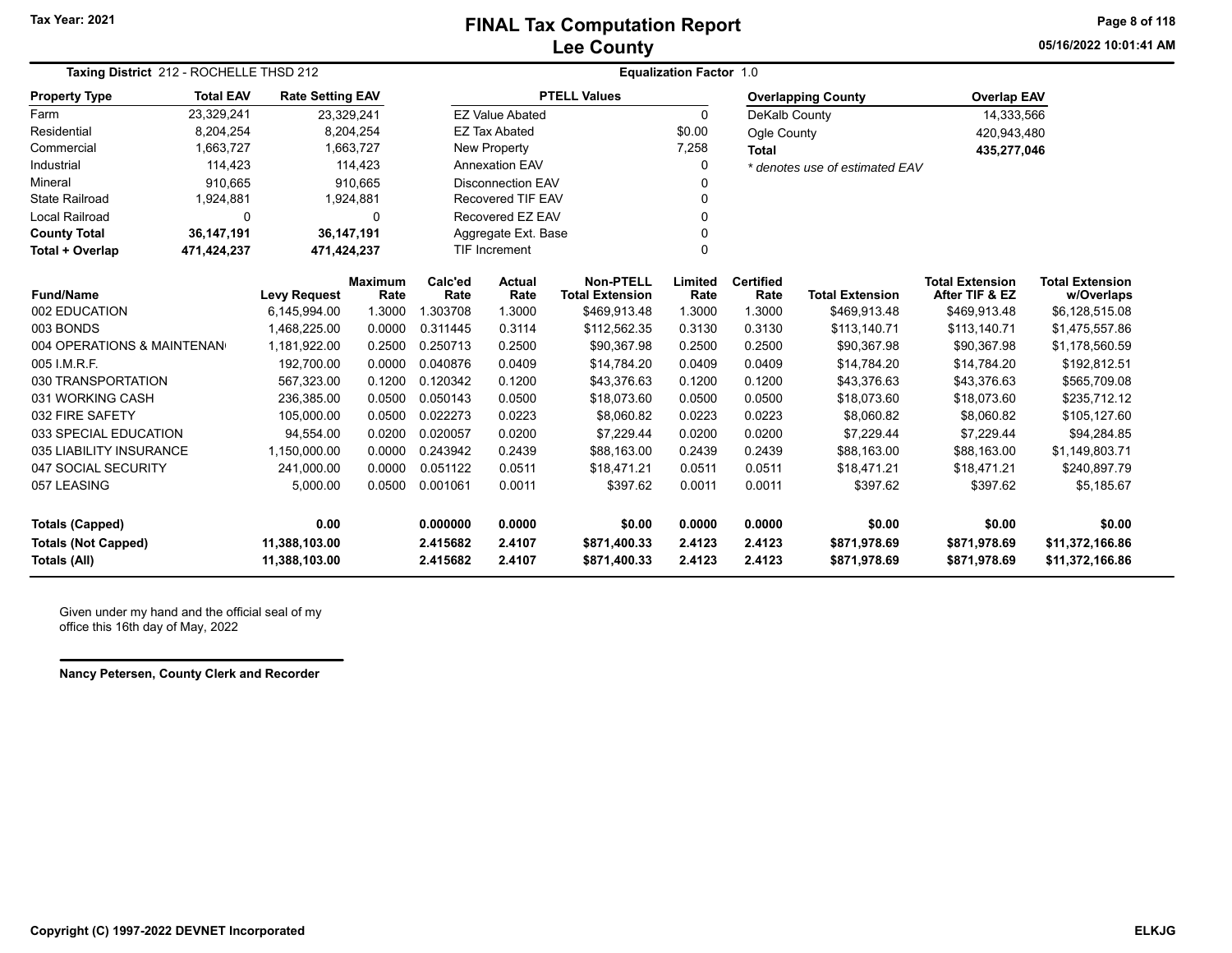### **Lee County FINAL Tax Computation Report**

**05/16/2022 10:01:41 AMPage 9 of 118**

| Taxing District 220 - STEWARD ESD 220<br><b>Property Type</b> |                                                                                                          |            |                                                                                                                                                  | <b>Equalization Factor 1.0</b> |                                                                                                             |                                                                                                                                        |                          |                        |                                                            |                                                                                            |  |
|---------------------------------------------------------------|----------------------------------------------------------------------------------------------------------|------------|--------------------------------------------------------------------------------------------------------------------------------------------------|--------------------------------|-------------------------------------------------------------------------------------------------------------|----------------------------------------------------------------------------------------------------------------------------------------|--------------------------|------------------------|------------------------------------------------------------|--------------------------------------------------------------------------------------------|--|
| <b>Total EAV</b>                                              |                                                                                                          |            |                                                                                                                                                  |                                |                                                                                                             |                                                                                                                                        |                          |                        |                                                            |                                                                                            |  |
| 20,288,280                                                    |                                                                                                          |            |                                                                                                                                                  |                                |                                                                                                             | $\Omega$                                                                                                                               |                          |                        |                                                            |                                                                                            |  |
| 7,741,521                                                     |                                                                                                          |            |                                                                                                                                                  |                                |                                                                                                             | \$0.00                                                                                                                                 | <b>Total</b>             |                        |                                                            |                                                                                            |  |
| 1,663,727                                                     |                                                                                                          |            |                                                                                                                                                  |                                |                                                                                                             | 7,258                                                                                                                                  |                          |                        |                                                            |                                                                                            |  |
| 114,423                                                       |                                                                                                          |            |                                                                                                                                                  |                                |                                                                                                             | 0                                                                                                                                      |                          |                        |                                                            |                                                                                            |  |
| 910,665                                                       |                                                                                                          |            |                                                                                                                                                  |                                |                                                                                                             | 0                                                                                                                                      |                          |                        |                                                            |                                                                                            |  |
| 1,924,881                                                     |                                                                                                          |            |                                                                                                                                                  |                                |                                                                                                             |                                                                                                                                        |                          |                        |                                                            |                                                                                            |  |
| 0                                                             |                                                                                                          | 0          |                                                                                                                                                  |                                |                                                                                                             |                                                                                                                                        |                          |                        |                                                            |                                                                                            |  |
| 32,643,497                                                    |                                                                                                          |            |                                                                                                                                                  |                                |                                                                                                             | 866,710                                                                                                                                |                          |                        |                                                            |                                                                                            |  |
| 32,811,904                                                    |                                                                                                          |            |                                                                                                                                                  |                                |                                                                                                             | 0                                                                                                                                      |                          |                        |                                                            |                                                                                            |  |
|                                                               | <b>Levy Request</b>                                                                                      | Rate       | Calc'ed<br>Rate                                                                                                                                  | <b>Actual</b><br>Rate          | <b>Non-PTELL</b><br><b>Total Extension</b>                                                                  | Limited<br>Rate                                                                                                                        | <b>Certified</b><br>Rate | <b>Total Extension</b> | <b>Total Extension</b><br>After TIF & EZ                   | <b>Total Extension</b><br>w/Overlaps                                                       |  |
|                                                               | 673,175.00                                                                                               | 0.0000     | 2.051618                                                                                                                                         | 2.0516                         | \$669,713.98                                                                                                | 1.9917                                                                                                                                 | 1.9917                   | \$650,160.53           | \$650,160.53                                               | \$653,514.69                                                                               |  |
|                                                               | 0.00                                                                                                     | 0.0000     | 0.000000                                                                                                                                         | 0.0000                         | \$0.00                                                                                                      | 0.0000                                                                                                                                 | 0.0000                   | \$0.00                 | \$0.00                                                     | \$0.00                                                                                     |  |
|                                                               | 128,550.00                                                                                               | 0.5500     | 0.391779                                                                                                                                         | 0.3918                         | \$127,897.22                                                                                                | 0.3804                                                                                                                                 | 0.3804                   | \$124,175.86           | \$124,175.86                                               | \$124,816.48                                                                               |  |
|                                                               | 520.00                                                                                                   | 0.0000     | 0.001585                                                                                                                                         | 0.0016                         | \$522.30                                                                                                    | 0.0016                                                                                                                                 | 0.0016                   | \$522.30               | \$522.30                                                   | \$524.99                                                                                   |  |
|                                                               | 36,025.00                                                                                                | 0.0000     | 0.109793                                                                                                                                         | 0.1098                         | \$35,842.56                                                                                                 | 0.1066                                                                                                                                 | 0.1066                   | \$34,797.97            | \$34,797.97                                                | \$34,977.49                                                                                |  |
|                                                               | 520.00                                                                                                   | 0.0500     | 0.001585                                                                                                                                         | 0.0016                         | \$522.30                                                                                                    | 0.0016                                                                                                                                 | 0.0016                   | \$522.30               | \$522.30                                                   | \$524.99                                                                                   |  |
|                                                               | 5,150.00                                                                                                 | 0.1000     | 0.015696                                                                                                                                         | 0.0157                         | \$5,125.03                                                                                                  | 0.0152                                                                                                                                 | 0.0152                   | \$4,961.81             | \$4,961.81                                                 | \$4,987.41                                                                                 |  |
|                                                               | 4,625.00                                                                                                 | 0.4000     | 0.014096                                                                                                                                         | 0.0141                         | \$4.602.73                                                                                                  | 0.0137                                                                                                                                 | 0.0137                   | \$4,472.16             | \$4,472.16                                                 | \$4,495.23                                                                                 |  |
|                                                               | 51,675.00                                                                                                | 0.0000     | 0.157489                                                                                                                                         | 0.1575                         | \$51,413.51                                                                                                 | 0.1529                                                                                                                                 | 0.1529                   | \$49,911.91            | \$49,911.91                                                | \$50,169.40                                                                                |  |
|                                                               | 520.00                                                                                                   | 0.0000     | 0.001585                                                                                                                                         | 0.0016                         | \$522.30                                                                                                    | 0.0016                                                                                                                                 | 0.0016                   | \$522.30               | \$522.30                                                   | \$524.99                                                                                   |  |
|                                                               | 4,625.00                                                                                                 | 0.1000     | 0.014096                                                                                                                                         | 0.0141                         | \$4,602.73                                                                                                  | 0.0137                                                                                                                                 | 0.0137                   | \$4,472.16             | \$4,472.16                                                 | \$4,495.23                                                                                 |  |
|                                                               | 278.00                                                                                                   | 0.0000     | 0.000852                                                                                                                                         | 0.0009                         | \$293.79                                                                                                    | 0.0009                                                                                                                                 | 0.0009                   | \$293.79               | \$293.79                                                   | \$295.31                                                                                   |  |
|                                                               | 905,385.00                                                                                               |            | 2.759322                                                                                                                                         | 2.7594                         | \$900,764.66                                                                                                | 2.6790                                                                                                                                 | 2.6790                   | \$874,519.30           | \$874,519.30                                               | \$879,030.90                                                                               |  |
|                                                               | 278.00                                                                                                   |            | 0.000852                                                                                                                                         | 0.0009                         | \$293.79                                                                                                    | 0.0009                                                                                                                                 | 0.0009                   | \$293.79               | \$293.79                                                   | \$295.31<br>\$879,326.21                                                                   |  |
| 030 TRANSPORTATION                                            | 004 OPERATIONS & MAINTENAN<br>033 SPECIAL EDUCATION<br>035 LIABILITY INSURANCE<br>200 RECAPTURED REVENUE | 905,663.00 | <b>Rate Setting EAV</b><br>20,288,280<br>7,741,521<br>1,663,727<br>114,423<br>910,665<br>1,924,881<br>32,643,497<br>32,811,904<br><b>Maximum</b> | 2.760174                       | <b>EZ Value Abated</b><br><b>EZ Tax Abated</b><br>New Property<br>Annexation EAV<br>TIF Increment<br>2.7603 | <b>PTELL Values</b><br><b>Disconnection EAV</b><br><b>Recovered TIF EAV</b><br>Recovered EZ EAV<br>Aggregate Ext. Base<br>\$901,058.45 | 2.6799                   | 2.6799                 | <b>Overlapping County</b><br>DeKalb County<br>\$874,813.09 | <b>Overlap EAV</b><br>168,407<br>168,407<br>* denotes use of estimated EAV<br>\$874,813.09 |  |

Given under my hand and the official seal of my office this 16th day of May, 2022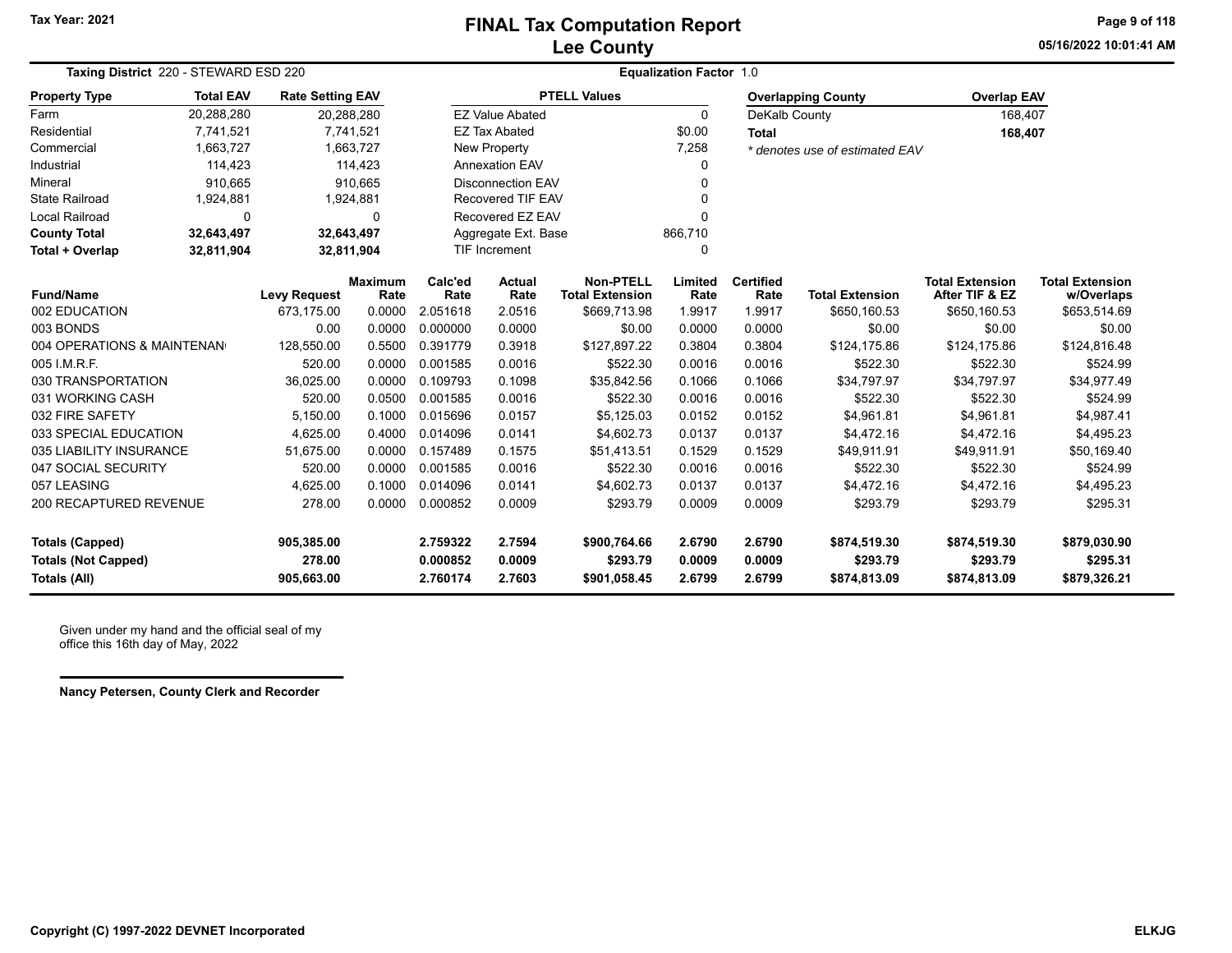**05/16/2022 10:01:41 AMPage 10 of 118**

| Taxing District 222 - POLO CUSD 222 |                                                                                                  |                         |                                  | <b>Equalization Factor 1.0</b>   |                          |                                            |                 |                          |                                |                                          |                                      |
|-------------------------------------|--------------------------------------------------------------------------------------------------|-------------------------|----------------------------------|----------------------------------|--------------------------|--------------------------------------------|-----------------|--------------------------|--------------------------------|------------------------------------------|--------------------------------------|
| <b>Property Type</b>                | <b>Total EAV</b>                                                                                 | <b>Rate Setting EAV</b> |                                  |                                  |                          | <b>PTELL Values</b>                        |                 |                          | <b>Overlapping County</b>      | <b>Overlap EAV</b>                       |                                      |
| Farm                                | 1,478,297                                                                                        |                         | 1,478,297                        |                                  | <b>EZ Value Abated</b>   |                                            | $\Omega$        | Ogle County              |                                | 97,392,250                               |                                      |
| Residential                         | 25,027                                                                                           |                         | 25,027                           |                                  | <b>EZ Tax Abated</b>     |                                            | \$0.00          |                          | <b>Whiteside County</b>        | 989,066                                  |                                      |
| Commercial                          | 11,785                                                                                           |                         | 11,785                           |                                  | New Property             |                                            | 0               | <b>Total</b>             |                                | 98,381,316                               |                                      |
| Industrial                          | 872                                                                                              |                         | 872                              |                                  | <b>Annexation EAV</b>    |                                            | 0               |                          | * denotes use of estimated EAV |                                          |                                      |
| Mineral                             | 0                                                                                                |                         | $\Omega$                         |                                  | <b>Disconnection EAV</b> |                                            | 0               |                          |                                |                                          |                                      |
| <b>State Railroad</b>               | 0                                                                                                |                         | $\Omega$                         |                                  | <b>Recovered TIF EAV</b> |                                            | 0               |                          |                                |                                          |                                      |
| <b>Local Railroad</b>               | $\Omega$                                                                                         |                         | $\Omega$                         |                                  | Recovered EZ EAV         |                                            | 0               |                          |                                |                                          |                                      |
| <b>County Total</b>                 | 1,515,981                                                                                        |                         | Aggregate Ext. Base<br>1,515,981 |                                  |                          |                                            | 0               |                          |                                |                                          |                                      |
| Total + Overlap                     | 99,897,297                                                                                       |                         | 99,897,297                       | <b>TIF Increment</b><br>$\Omega$ |                          |                                            |                 |                          |                                |                                          |                                      |
| <b>Fund/Name</b>                    |                                                                                                  | <b>Levy Request</b>     | <b>Maximum</b><br>Rate           | Calc'ed<br>Rate                  | <b>Actual</b><br>Rate    | <b>Non-PTELL</b><br><b>Total Extension</b> | Limited<br>Rate | <b>Certified</b><br>Rate | <b>Total Extension</b>         | <b>Total Extension</b><br>After TIF & EZ | <b>Total Extension</b><br>w/Overlaps |
| 002 EDUCATION                       |                                                                                                  | 2,416,500.00            | 2.5000                           | 2.418984                         | 2.4190                   | \$36,671.58                                | 2.4190          | 2.4190                   | \$36,671.58                    | \$36,671.58                              | \$2,416,515.61                       |
| 003 BONDS                           |                                                                                                  | 868,912.00              | 0.0000                           | 0.869805                         | 0.8698                   | \$13,186.00                                | 0.8741          | 0.8741                   | \$13,251.19                    | \$13,251.19                              | \$873,202.27                         |
|                                     | 004 OPERATIONS & MAINTENAN<br>0.4954<br>494,900.00<br>0.5000<br>0.495409<br>\$7,510.17<br>0.4954 |                         | 0.4954                           | \$7,510.17                       | \$7,510.17               | \$494,891.21                               |                 |                          |                                |                                          |                                      |
| 005 I.M.R.F.                        |                                                                                                  | 55,000.00               | 0.0000                           | 0.055057                         | 0.0551                   | \$835.31                                   | 0.0551          | 0.0551                   | \$835.31                       | \$835.31                                 | \$55,043.41                          |
| 030 TRANSPORTATION                  |                                                                                                  | 195,000.00              | 0.2000                           | 0.195201                         | 0.1952                   | \$2,959.19                                 | 0.1952          | 0.1952                   | \$2,959.19                     | \$2,959.19                               | \$194,999.52                         |
| 031 WORKING CASH                    |                                                                                                  | 49,000.00               | 0.0500                           | 0.049050                         | 0.0491                   | \$744.35                                   | 0.0491          | 0.0491                   | \$744.35                       | \$744.35                                 | \$49,049.57                          |
| 032 FIRE SAFETY                     |                                                                                                  | 49,000.00               | 0.0500                           | 0.049050                         | 0.0491                   | \$744.35                                   | 0.0491          | 0.0491                   | \$744.35                       | \$744.35                                 | \$49,049.57                          |
| 033 SPECIAL EDUCATION               |                                                                                                  | 39,673.00               | 0.0400                           | 0.039714                         | 0.0397                   | \$601.84                                   | 0.0397          | 0.0397                   | \$601.84                       | \$601.84                                 | \$39,659.23                          |
| 035 LIABILITY INSURANCE             |                                                                                                  | 575,000.00              | 0.0000                           | 0.575591                         | 0.5756                   | \$8,725.99                                 | 0.5756          | 0.5756                   | \$8,725.99                     | \$8,725.99                               | \$575,008.84                         |
| 047 SOCIAL SECURITY                 |                                                                                                  | 167,000.00              | 0.0000                           | 0.167172                         | 0.1672                   | \$2,534.72                                 | 0.1672          | 0.1672                   | \$2,534.72                     | \$2,534.72                               | \$167,028.28                         |
| 057 LEASING                         |                                                                                                  | 48,175.00               | 0.0500                           | 0.048225                         | 0.0482                   | \$730.70                                   | 0.0482          | 0.0482                   | \$730.70                       | \$730.70                                 | \$48,150.50                          |
| <b>Totals (Capped)</b>              |                                                                                                  | 0.00                    |                                  | 0.000000                         | 0.0000                   | \$0.00                                     | 0.0000          | 0.0000                   | \$0.00                         | \$0.00                                   | \$0.00                               |
| <b>Totals (Not Capped)</b>          |                                                                                                  | 4,958,160.00            |                                  | 4.963258                         | 4.9634                   | \$75,244.20                                | 4.9677          | 4.9677                   | \$75,309.39                    | \$75,309.39                              | \$4,962,598.01                       |
| <b>Totals (All)</b>                 |                                                                                                  | 4,958,160.00            |                                  | 4.963258                         | 4.9634                   | \$75,244.20                                | 4.9677          | 4.9677                   | \$75,309.39                    | \$75,309.39                              | \$4,962,598.01                       |

Given under my hand and the official seal of my office this 16th day of May, 2022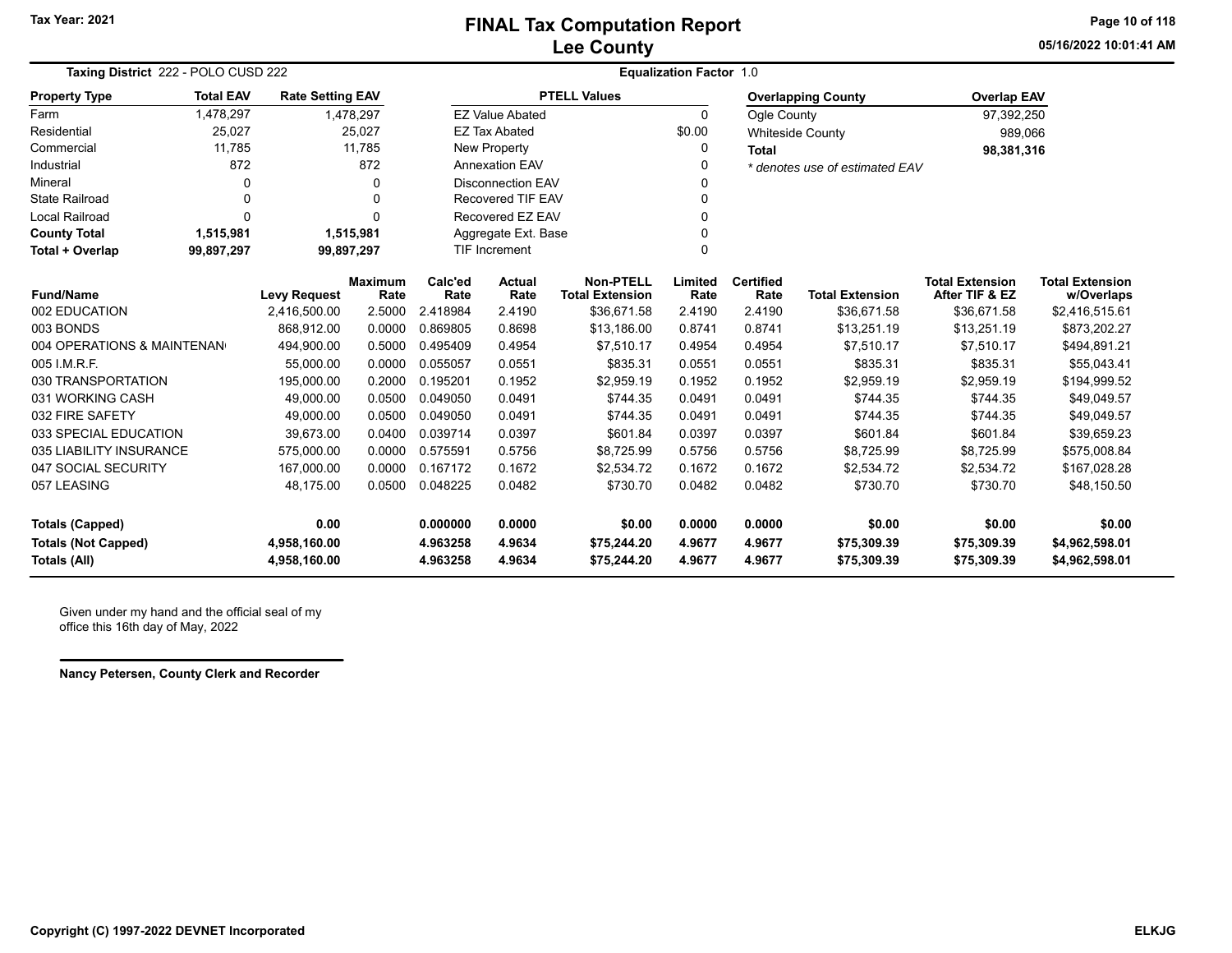**05/16/2022 10:01:41 AMPage 11 of 118**

| Taxing District 231 - ROCHELLE ESD 231     |                            |                                |                        |                      |                          |                                            | <b>Equalization Factor 1.0</b> |                          |                                |                                          |                                      |
|--------------------------------------------|----------------------------|--------------------------------|------------------------|----------------------|--------------------------|--------------------------------------------|--------------------------------|--------------------------|--------------------------------|------------------------------------------|--------------------------------------|
| <b>Property Type</b>                       | <b>Total EAV</b>           | <b>Rate Setting EAV</b>        |                        |                      |                          | <b>PTELL Values</b>                        |                                |                          | <b>Overlapping County</b>      | <b>Overlap EAV</b>                       |                                      |
| Farm                                       | 2,901,561                  |                                | 2,901,561              |                      | <b>EZ Value Abated</b>   |                                            | $\Omega$                       | Ogle County              |                                | 327,453,424                              |                                      |
| Residential                                | 462,733                    |                                | 462,733                |                      | <b>EZ Tax Abated</b>     |                                            | \$0.00                         | <b>Total</b>             |                                | 327,453,424                              |                                      |
| Commercial                                 | 0                          |                                | 0                      |                      | New Property             |                                            |                                |                          | * denotes use of estimated EAV |                                          |                                      |
| Industrial                                 |                            |                                |                        |                      | <b>Annexation EAV</b>    |                                            |                                |                          |                                |                                          |                                      |
| Mineral                                    | 0                          |                                | 0                      |                      | <b>Disconnection EAV</b> |                                            |                                |                          |                                |                                          |                                      |
| <b>State Railroad</b>                      | $\Omega$                   |                                | 0                      |                      | Recovered TIF EAV        |                                            |                                |                          |                                |                                          |                                      |
| <b>Local Railroad</b>                      | $\Omega$                   |                                | O                      |                      | Recovered EZ EAV         |                                            |                                |                          |                                |                                          |                                      |
| <b>County Total</b>                        | 3,364,294                  | 3,364,294                      |                        |                      | Aggregate Ext. Base      |                                            |                                |                          |                                |                                          |                                      |
| Total + Overlap                            | 330,817,718<br>330,817,718 |                                |                        |                      | TIF Increment            |                                            |                                |                          |                                |                                          |                                      |
| <b>Fund/Name</b>                           |                            | <b>Levy Request</b>            | <b>Maximum</b><br>Rate | Calc'ed<br>Rate      | <b>Actual</b><br>Rate    | <b>Non-PTELL</b><br><b>Total Extension</b> | Limited<br>Rate                | <b>Certified</b><br>Rate | <b>Total Extension</b>         | <b>Total Extension</b><br>After TIF & EZ | <b>Total Extension</b><br>w/Overlaps |
| 002 EDUCATION                              |                            | 5,864,512.00                   | 1.7600                 | 1.772732             | 1.7600                   | \$59,211.57                                | 1.7600                         | 1.7600                   | \$59,211.57                    | \$59,211.57                              | \$5,822,391.84                       |
| 003 BONDS                                  |                            | 1,130,500.00                   | 0.0000                 | 0.341729             | 0.3417                   | \$11,495.79                                | 0.3434                         | 0.3434                   | \$11,552.99                    | \$11,552.99                              | \$1,136,028.04                       |
| 004 OPERATIONS & MAINTENAN                 |                            | 1,566,091.00                   | 0.4700                 | 0.473400             | 0.4700                   | \$15,812.18                                | 0.4700                         | 0.4700                   | \$15,812.18                    | \$15,812.18                              | \$1,554,843.27                       |
| 005 IMRF                                   |                            | 203,000.00                     | 0.0000                 | 0.061363             | 0.0614                   | \$2,065.68                                 | 0.0614                         | 0.0614                   | \$2,065.68                     | \$2,065.68                               | \$203,122.08                         |
| 030 TRANSPORTATION                         |                            | 399.853.00                     | 0.1200                 | 0.120868             | 0.1200                   | \$4,037.15                                 | 0.1200                         | 0.1200                   | \$4,037.15                     | \$4,037.15                               | \$396,981.26                         |
| 031 WORKING CASH                           |                            | 166,650.00                     | 0.0500                 | 0.050375             | 0.0500                   | \$1,682.15                                 | 0.0500                         | 0.0500                   | \$1,682.15                     | \$1,682.15                               | \$165,408.86                         |
| 032 FIRE SAFETY                            |                            | 166,605.00                     | 0.0500                 | 0.050362             | 0.0500                   | \$1,682.15                                 | 0.0500                         | 0.0500                   | \$1,682.15                     | \$1,682.15                               | \$165,408.86                         |
| 033 SPECIAL EDUCATION                      |                            | 66,650.00                      | 0.0200                 | 0.020147             | 0.0200                   | \$672.86                                   | 0.0200                         | 0.0200                   | \$672.86                       | \$672.86                                 | \$66,163.54                          |
| 035 LIABILITY INSURANCE                    |                            | 900,250.00                     | 0.0000                 | 0.272129             | 0.2721                   | \$9,154.24                                 | 0.2721                         | 0.2721                   | \$9,154.24                     | \$9,154.24                               | \$900,155.01                         |
| 047 SOCIAL SECURITY                        |                            | 221,500.00                     | 0.0000                 | 0.066955             | 0.0670                   | \$2,254.08                                 | 0.0670                         | 0.0670                   | \$2,254.08                     | \$2,254.08                               | \$221,647.87                         |
| 057 LEASING                                |                            | 166,605.00                     | 0.0500                 | 0.050362             | 0.0500                   | \$1,682.15                                 | 0.0500                         | 0.0500                   | \$1,682.15                     | \$1,682.15                               | \$165,408.86                         |
| <b>Totals (Capped)</b>                     |                            | 0.00                           |                        | 0.000000             | 0.0000                   | \$0.00                                     | 0.0000                         | 0.0000                   | \$0.00                         | \$0.00                                   | \$0.00                               |
| <b>Totals (Not Capped)</b><br>Totals (All) |                            | 10,852,216.00<br>10,852,216.00 |                        | 3.280422<br>3.280422 | 3.2622<br>3.2622         | \$109,750.00<br>\$109,750.00               | 3.2639<br>3.2639               | 3.2639<br>3.2639         | \$109,807.20<br>\$109,807.20   | \$109,807.20<br>\$109,807.20             | \$10,797,559.49<br>\$10,797,559.49   |

Given under my hand and the official seal of my office this 16th day of May, 2022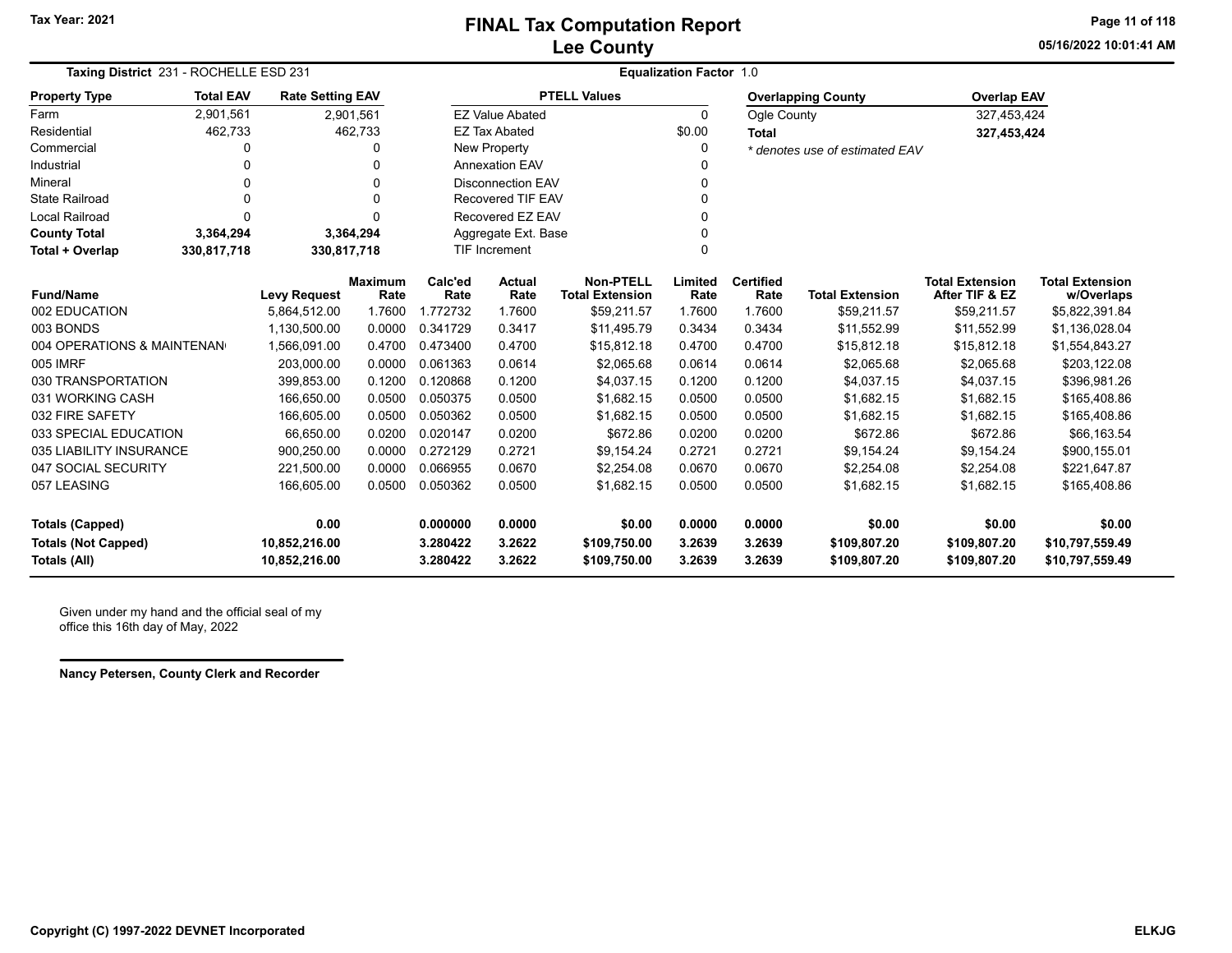### **Lee County FINAL Tax Computation Report**

**05/16/2022 10:01:41 AMPage 12 of 118**

| Taxing District 271 - PAW PAW CUSD 271                                                                                      |              |                                            |                        | <b>Equalization Factor 1.0</b>   |                            |                                                  |                            |                            |                                                  |                                                  |                                                  |  |
|-----------------------------------------------------------------------------------------------------------------------------|--------------|--------------------------------------------|------------------------|----------------------------------|----------------------------|--------------------------------------------------|----------------------------|----------------------------|--------------------------------------------------|--------------------------------------------------|--------------------------------------------------|--|
| <b>Total EAV</b><br><b>Property Type</b><br><b>Rate Setting EAV</b><br>25.060.609<br>25,026,706<br>17,869,734<br>15,667,749 |              |                                            |                        |                                  |                            | <b>PTELL Values</b>                              |                            |                            | <b>Overlapping County</b>                        | <b>Overlap EAV</b>                               |                                                  |  |
| Farm                                                                                                                        |              |                                            |                        |                                  | <b>EZ Value Abated</b>     |                                                  | 0                          | DeKalb County              |                                                  | 1,403,932                                        |                                                  |  |
| Residential                                                                                                                 |              |                                            |                        |                                  | <b>EZ Tax Abated</b>       |                                                  | \$0.00                     | <b>Total</b>               |                                                  | 1,403,932                                        |                                                  |  |
| Commercial                                                                                                                  | 2,106,204    |                                            | 1,742,834              |                                  | <b>New Property</b>        |                                                  | 142,848                    |                            | * denotes use of estimated EAV                   |                                                  |                                                  |  |
| Industrial                                                                                                                  | 5,148        |                                            | 5,148                  |                                  | <b>Annexation EAV</b>      |                                                  | 0                          |                            |                                                  |                                                  |                                                  |  |
| Mineral                                                                                                                     | 10,753,974   |                                            | 10,753,974             |                                  | <b>Disconnection EAV</b>   |                                                  |                            |                            |                                                  |                                                  |                                                  |  |
| <b>State Railroad</b>                                                                                                       | 0            |                                            | 0                      |                                  | <b>Recovered TIF EAV</b>   |                                                  | U                          |                            |                                                  |                                                  |                                                  |  |
| <b>Local Railroad</b>                                                                                                       | $\mathbf{0}$ |                                            | $\Omega$               |                                  | Recovered EZ EAV           |                                                  |                            |                            |                                                  |                                                  |                                                  |  |
| <b>County Total</b>                                                                                                         | 55,795,669   |                                            | 53,196,411             |                                  | Aggregate Ext. Base        |                                                  | 2,906,887                  |                            |                                                  |                                                  |                                                  |  |
| <b>TIF Increment</b><br>54,600,343<br>Total + Overlap<br>57,199,601                                                         |              |                                            |                        |                                  | 2,599,258                  |                                                  |                            |                            |                                                  |                                                  |                                                  |  |
| <b>Fund/Name</b>                                                                                                            |              | <b>Levy Request</b>                        | <b>Maximum</b><br>Rate | Calc'ed<br>Rate                  | <b>Actual</b><br>Rate      | <b>Non-PTELL</b><br><b>Total Extension</b>       | Limited<br>Rate            | <b>Certified</b><br>Rate   | <b>Total Extension</b>                           | <b>Total Extension</b><br>After TIF & EZ         | <b>Total Extension</b><br>w/Overlaps             |  |
| 002 EDUCATION                                                                                                               |              | 2,311,000.00                               | 0.0000                 | 4.232574                         | 4.2326                     | \$2,251,591.29                                   | 4.1350                     | 4.1350                     | \$2,307,150.91                                   | \$2,199,671.59                                   | \$2,257,724.18                                   |  |
| 003 BONDS                                                                                                                   |              | 540,668.76                                 | 0.0000                 | 0.990230                         | 0.9902                     | \$526,750.86                                     | 0.9952                     | 0.9952                     | \$555,278.50                                     | \$529,410.68                                     | \$543,382.61                                     |  |
| 004 OPERATIONS & MAINTENAN                                                                                                  |              | 360,000.00                                 | 0.7500                 | 0.659337                         | 0.6593                     | \$350,723.94                                     | 0.6441                     | 0.6441                     | \$359,379.90                                     | \$342,638.08                                     | \$351,680.81                                     |  |
| 005 I.M.R.F.                                                                                                                |              | 1,000.00                                   | 0.0000                 | 0.001832                         | 0.0018                     | \$957.54                                         | 0.0018                     | 0.0018                     | \$1,004.32                                       | \$957.54                                         | \$982.81                                         |  |
| 030 TRANSPORTATION                                                                                                          |              | 190,000.00                                 | 0.0000                 | 0.347983                         | 0.3480                     | \$185,123.51                                     | 0.3400                     | 0.3400                     | \$189,705.27                                     | \$180,867.80                                     | \$185,641.17                                     |  |
| 031 WORKING CASH                                                                                                            |              | 25,000.00                                  | 0.0500                 | 0.045787                         | 0.0458                     | \$24,363.96                                      | 0.0447                     | 0.0447                     | \$24,940.66                                      | \$23,778.80                                      | \$24,406.35                                      |  |
| 032 FIRE SAFETY                                                                                                             |              | 1,000.00                                   | 0.1000                 | 0.001832                         | 0.0018                     | \$957.54                                         | 0.0018                     | 0.0018                     | \$1,004.32                                       | \$957.54                                         | \$982.81                                         |  |
| 033 SPECIAL EDUCATION                                                                                                       |              | 1,000.00                                   | 0.8000                 | 0.001832                         | 0.0018                     | \$957.54                                         | 0.0018                     | 0.0018                     | \$1,004.32                                       | \$957.54                                         | \$982.81                                         |  |
| 035 LIABILITY INSURANCE                                                                                                     |              | 85,000.00                                  | 0.0000                 | 0.155677                         | 0.1557                     | \$82,826.81                                      | 0.1521                     | 0.1521                     | \$84,865.21                                      | \$80,911.74                                      | \$83,047.12                                      |  |
| 047 SOCIAL SECURITY                                                                                                         |              | 50,000.00                                  | 0.0000                 | 0.091575                         | 0.0916                     | \$48,727.91                                      | 0.0895                     | 0.0895                     | \$49,937.12                                      | \$47,610.79                                      | \$48,867.31                                      |  |
| 057 LEASING                                                                                                                 |              | 1,000.00                                   | 0.1000                 | 0.001832                         | 0.0018                     | \$957.54                                         | 0.0018                     | 0.0018                     | \$1,004.32                                       | \$957.54                                         | \$982.81                                         |  |
| 200 RECAPTURED REVENUE                                                                                                      |              | 10,103.00                                  | 0.0000                 | 0.018992                         | 0.0190                     | \$10,107.32                                      | 0.0190                     | 0.0190                     | \$10,601.18                                      | \$10,107.32                                      | \$10,374.07                                      |  |
| <b>Totals (Capped)</b><br><b>Totals (Not Capped)</b><br>Totals (All)                                                        |              | 3,025,000.00<br>550,771.76<br>3,575,771.76 |                        | 5.540261<br>1.009222<br>6.549483 | 5.5402<br>1.0092<br>6.5494 | \$2,947,187.58<br>\$536,858.18<br>\$3,484,045.76 | 5.4126<br>1.0142<br>6.4268 | 5.4126<br>1.0142<br>6.4268 | \$3,019,996.35<br>\$565,879.68<br>\$3,585,876.03 | \$2,879,308.96<br>\$539,518.00<br>\$3,418,826.96 | \$2,955,298.18<br>\$553,756.68<br>\$3,509,054.86 |  |

Given under my hand and the official seal of my office this 16th day of May, 2022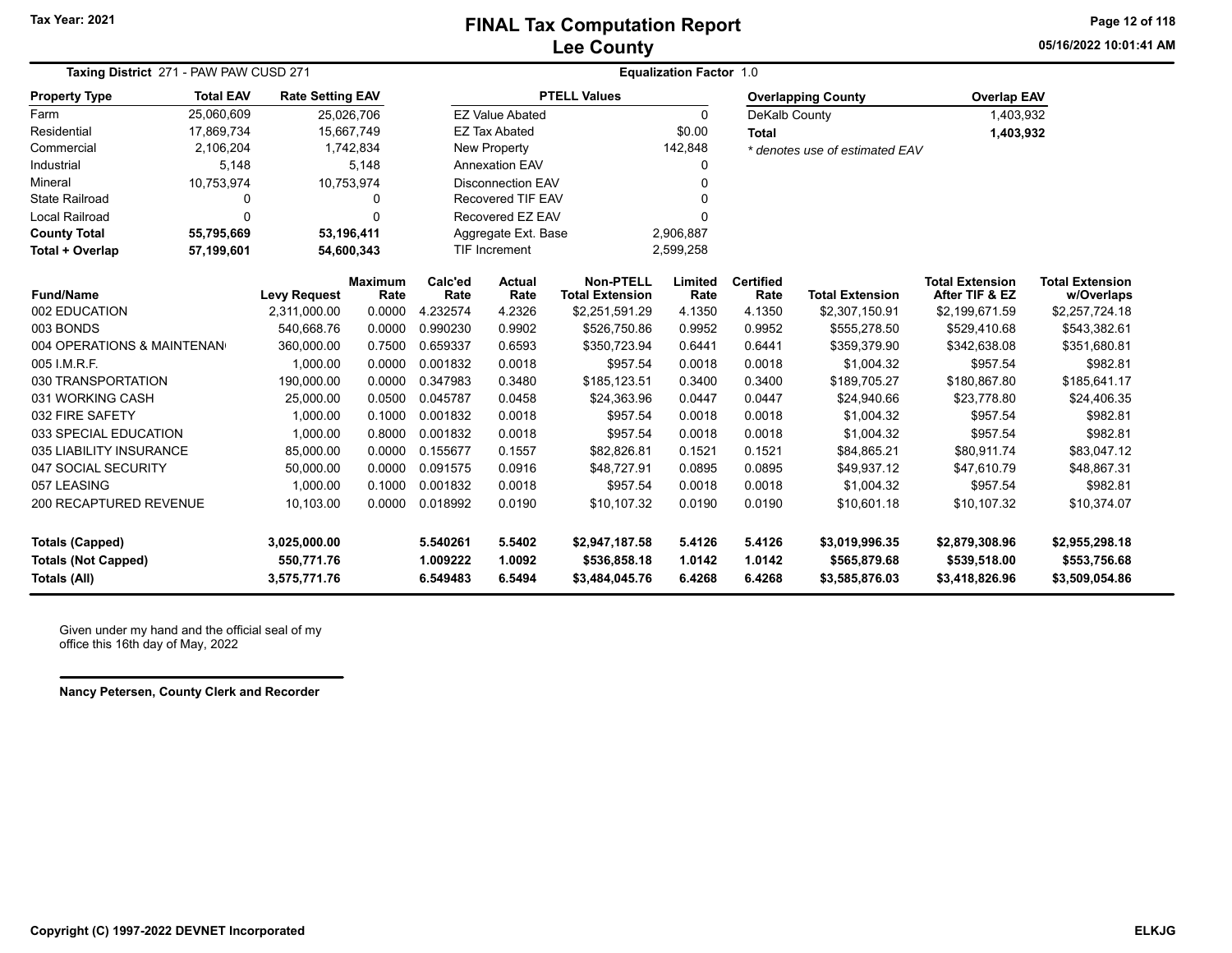**05/16/2022 10:01:41 AMPage 13 of 118**

| Taxing District 272 - AMBOY CUSD 272                                        |                            |                                              |                        |                                  | <b>Equalization Factor 1.0</b> |                                                    |                            |                            |                                                    |                                                    |                                                    |
|-----------------------------------------------------------------------------|----------------------------|----------------------------------------------|------------------------|----------------------------------|--------------------------------|----------------------------------------------------|----------------------------|----------------------------|----------------------------------------------------|----------------------------------------------------|----------------------------------------------------|
| <b>Property Type</b>                                                        | <b>Total EAV</b>           | <b>Rate Setting EAV</b>                      |                        |                                  |                                | <b>PTELL Values</b>                                |                            |                            |                                                    |                                                    |                                                    |
| Farm                                                                        | 66,885,670                 | 66,885,670                                   |                        |                                  | <b>EZ Value Abated</b>         |                                                    | 512,250                    |                            |                                                    |                                                    |                                                    |
| Residential                                                                 | 68,693,522                 | 68,693,522                                   |                        |                                  | <b>EZ Tax Abated</b>           |                                                    | \$27,594.91                |                            |                                                    |                                                    |                                                    |
| Commercial                                                                  | 16,427,729                 | 16,347,436                                   |                        |                                  | New Property                   |                                                    | 803,946                    |                            |                                                    |                                                    |                                                    |
| Industrial                                                                  | 8,710,585                  |                                              | 8,278,628              |                                  | <b>Annexation EAV</b>          |                                                    | 0                          |                            |                                                    |                                                    |                                                    |
| Mineral                                                                     | 11,415,667                 | 11,415,667                                   |                        |                                  | <b>Disconnection EAV</b>       |                                                    | 0                          |                            |                                                    |                                                    |                                                    |
| <b>State Railroad</b>                                                       | 7,283                      |                                              | 7,283                  |                                  | <b>Recovered TIF EAV</b>       |                                                    | 0                          |                            |                                                    |                                                    |                                                    |
| <b>Local Railroad</b>                                                       | 3,430                      |                                              | 3,430                  |                                  | Recovered EZ EAV               |                                                    | 0                          |                            |                                                    |                                                    |                                                    |
| <b>County Total</b>                                                         | 172,143,886<br>171,631,636 |                                              |                        |                                  | Aggregate Ext. Base            |                                                    | 7,775,403                  |                            |                                                    |                                                    |                                                    |
| Total + Overlap                                                             | 172,143,886                | 171,631,636                                  |                        |                                  | TIF Increment                  |                                                    | 0                          |                            |                                                    |                                                    |                                                    |
| <b>Fund/Name</b>                                                            |                            | <b>Levy Request</b>                          | <b>Maximum</b><br>Rate | Calc'ed<br>Rate                  | Actual<br>Rate                 | <b>Non-PTELL</b><br><b>Total Extension</b>         | Limited<br>Rate            | <b>Certified</b><br>Rate   | <b>Total Extension</b>                             | <b>Total Extension</b><br>After TIF & EZ           | <b>Total Extension</b><br>w/Overlaps               |
| 002 EDUCATION                                                               |                            | 5,870,500.00                                 | 0.0000                 | 3.420407                         | 3.4204                         | \$5,870,488.48                                     | 3.3189                     | 3.3189                     | \$5,713,283.43                                     | \$5,696,282.37                                     | \$5,696,282.37                                     |
| 003 BONDS                                                                   |                            | 1.306.182.60                                 | 0.0000                 | 0.761038                         | 0.7610                         | \$1,306,116.75                                     | 0.7648                     | 0.7648                     | \$1,316,556.44                                     | \$1,312,638.75                                     | \$1,312,638.75                                     |
| 004 OPERATIONS & MAINTENAN                                                  |                            | 1,016,499.00                                 | 0.7500                 | 0.592256                         | 0.5923                         | \$1,016,574.18                                     | 0.5748                     | 0.5748                     | \$989,483.06                                       | \$986,538.64                                       | \$986,538.64                                       |
| 005 I.M.R.F.                                                                |                            | 176.197.00                                   | 0.0000                 | 0.102660                         | 0.1027                         | \$176,265.69                                       | 0.0997                     | 0.0997                     | \$171,627.45                                       | \$171,116.74                                       | \$171,116.74                                       |
| 030 TRANSPORTATION                                                          |                            | 602,000.00                                   | 0.0000                 | 0.350751                         | 0.3508                         | \$602,083.78                                       | 0.3404                     | 0.3404                     | \$585,977.79                                       | \$584,234.09                                       | \$584,234.09                                       |
| 031 WORKING CASH                                                            |                            | 63,048.00                                    | 0.0500                 | 0.036735                         | 0.0367                         | \$62,988.81                                        | 0.0356                     | 0.0356                     | \$61,283.22                                        | \$61,100.86                                        | \$61,100.86                                        |
| 032 FIRE SAFETY                                                             |                            | 63,553.00                                    | 0.1000                 | 0.037029                         | 0.0370                         | \$63,503.71                                        | 0.0359                     | 0.0359                     | \$61,799.66                                        | \$61,615.76                                        | \$61,615.76                                        |
| 033 SPECIAL EDUCATION                                                       |                            | 54,474.00                                    | 0.8000                 | 0.031739                         | 0.0317                         | \$54,407.23                                        | 0.0308                     | 0.0308                     | \$53,020.32                                        | \$52,862.54                                        | \$52,862.54                                        |
| 035 LIABILITY INSURANCE                                                     |                            | 120,000.00                                   | 0.0000                 | 0.069917                         | 0.0699                         | \$119,970.51                                       | 0.0678                     | 0.0678                     | \$116,713.55                                       | \$116,366.25                                       | \$116,366.25                                       |
| 047 SOCIAL SECURITY                                                         |                            | 133,493.00                                   | 0.1024                 | 0.077779                         | 0.0778                         | \$133,529.41                                       | 0.0755                     | 0.0755                     | \$129,968.63                                       | \$129,581.89                                       | \$129,581.89                                       |
| 057 LEASING                                                                 |                            | 63,553.00                                    | 0.1000                 | 0.037029                         | 0.0370                         | \$63,503.71                                        | 0.0359                     | 0.0359                     | \$61,799.66                                        | \$61,615.76                                        | \$61,615.76                                        |
| 200 RECAPTURED REVENUE                                                      |                            | 11,774.00                                    | 0.0000                 | 0.006860                         | 0.0069                         | \$11,842.58                                        | 0.0069                     | 0.0069                     | \$11,877.93                                        | \$11,842.58                                        | \$11,842.58                                        |
| <b>Totals (Capped)</b><br><b>Totals (Not Capped)</b><br><b>Totals (All)</b> |                            | 8,163,317.00<br>1,317,956.60<br>9,481,273.60 |                        | 4.756302<br>0.767898<br>5.524200 | 4.7563<br>0.7679<br>5.5242     | \$8,163,315.51<br>\$1,317,959.33<br>\$9,481,274.84 | 4.6153<br>0.7717<br>5.3870 | 4.6153<br>0.7717<br>5.3870 | \$7,944,956.77<br>\$1,328,434.37<br>\$9,273,391.14 | \$7,921,314.90<br>\$1,324,481.33<br>\$9,245,796.23 | \$7,921,314.90<br>\$1,324,481.33<br>\$9,245,796.23 |

Given under my hand and the official seal of my office this 16th day of May, 2022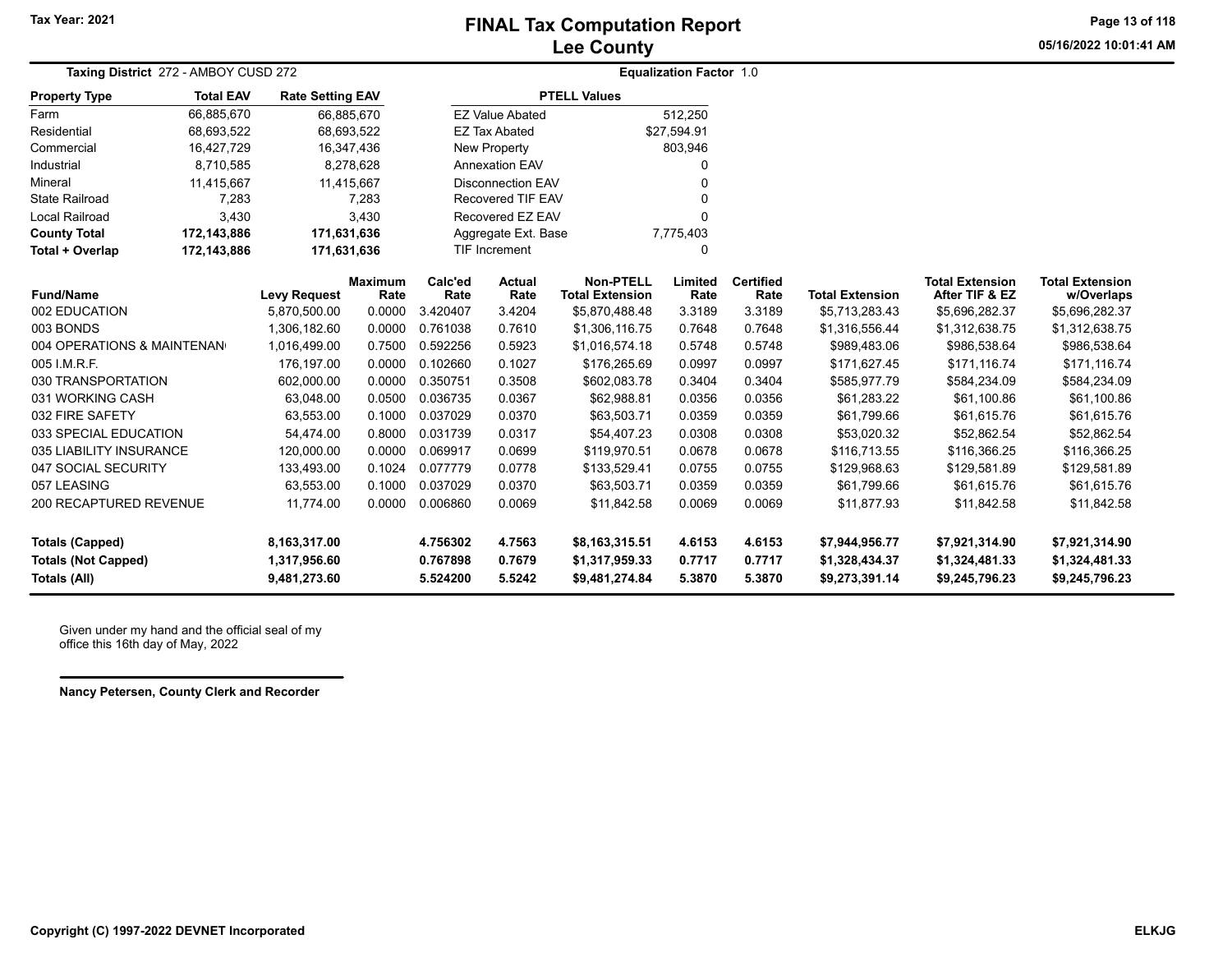**05/16/2022 10:01:41 AMPage 14 of 118**

| Taxing District 275 - ASHTON-FRNKLIN CNTR CUSD 275 |                            |                         |                        |                 | <b>Equalization Factor 1.0</b> |                                     |                 |                          |                                |                                          |                                      |  |  |
|----------------------------------------------------|----------------------------|-------------------------|------------------------|-----------------|--------------------------------|-------------------------------------|-----------------|--------------------------|--------------------------------|------------------------------------------|--------------------------------------|--|--|
| <b>Property Type</b>                               | <b>Total EAV</b>           | <b>Rate Setting EAV</b> |                        |                 |                                | <b>PTELL Values</b>                 |                 |                          | <b>Overlapping County</b>      | <b>Overlap EAV</b>                       |                                      |  |  |
| Farm                                               | 50,864,901                 | 50,864,901              |                        |                 | <b>EZ Value Abated</b>         |                                     | 1,118,069       | Ogle County              |                                | 11,929,573                               |                                      |  |  |
| Residential                                        | 31,594,272                 | 31,594,272              |                        |                 | <b>EZ Tax Abated</b>           |                                     | \$58,434.75     | <b>Total</b>             |                                | 11,929,573                               |                                      |  |  |
| Commercial                                         | 8,459,140                  |                         | 8,459,140              |                 | <b>New Property</b>            |                                     | 1,132,816       |                          | * denotes use of estimated EAV |                                          |                                      |  |  |
| Industrial                                         | 9,757,555                  |                         | 8,639,486              |                 | Annexation EAV                 |                                     | 0               |                          |                                |                                          |                                      |  |  |
| Mineral                                            | 0                          |                         |                        |                 | <b>Disconnection EAV</b>       |                                     | O               |                          |                                |                                          |                                      |  |  |
| <b>State Railroad</b>                              | 4,249,353                  |                         | 4,249,353              |                 | Recovered TIF EAV              |                                     |                 |                          |                                |                                          |                                      |  |  |
| Local Railroad                                     | $\mathbf 0$                |                         | $\Omega$               |                 | Recovered EZ EAV               |                                     |                 |                          |                                |                                          |                                      |  |  |
| <b>County Total</b>                                | 104,925,221                | 103,807,152             |                        |                 | Aggregate Ext. Base            |                                     | 0               |                          |                                |                                          |                                      |  |  |
| Total + Overlap                                    | 116,854,794<br>115,736,725 |                         |                        |                 | <b>TIF Increment</b>           |                                     | $\Omega$        |                          |                                |                                          |                                      |  |  |
| <b>Fund/Name</b>                                   |                            | <b>Levy Request</b>     | <b>Maximum</b><br>Rate | Calc'ed<br>Rate | Actual<br>Rate                 | Non-PTELL<br><b>Total Extension</b> | Limited<br>Rate | <b>Certified</b><br>Rate | <b>Total Extension</b>         | <b>Total Extension</b><br>After TIF & EZ | <b>Total Extension</b><br>w/Overlaps |  |  |
| 002 EDUCATION                                      |                            | 3,565,000.00            | 3.0000                 | 3.080267        | 3.0000                         | \$3,114,214.56                      | 3.0000          | 3.0000                   | \$3,147,756.63                 | \$3,114,214.56                           | \$3,472,101.75                       |  |  |
| 003 BONDS                                          |                            | 669,455.00              | 0.0000                 | 0.578429        | 0.5784                         | \$600,420.57                        | 0.5813          | 0.5813                   | \$609,930.31                   | \$603,430.97                             | \$672,777.58                         |  |  |
| 004 OPERATIONS & MAINTENAN                         |                            | 866,250.00              | 0.7500                 | 0.748466        | 0.7485                         | \$776,996.53                        | 0.7485          | 0.7485                   | \$785,365.28                   | \$776,996.53                             | \$866,289.39                         |  |  |
| 005 I.M.R.F.                                       |                            | 50,000.00               | 0.0000                 | 0.043202        | 0.0432                         | \$44,844.69                         | 0.0432          | 0.0432                   | \$45,327.70                    | \$44.844.69                              | \$49,998.27                          |  |  |
| 030 TRANSPORTATION                                 |                            | 231,000.00              | 0.2000                 | 0.199591        | 0.1996                         | \$207,199.08                        | 0.1996          | 0.1996                   | \$209,430.74                   | \$207,199.08                             | \$231,010.50                         |  |  |
| 031 WORKING CASH                                   |                            | 57,750.00               | 0.0500                 | 0.049898        | 0.0499                         | \$51,799.77                         | 0.0499          | 0.0499                   | \$52,357.69                    | \$51,799.77                              | \$57,752.63                          |  |  |
| 032 FIRE SAFETY                                    |                            | 57,250.00               | 0.0500                 | 0.049466        | 0.0495                         | \$51,384.54                         | 0.0495          | 0.0495                   | \$51,937.98                    | \$51,384.54                              | \$57,289.68                          |  |  |
| 033 SPECIAL EDUCATION                              |                            | 46,250.00               | 0.0400                 | 0.039961        | 0.0400                         | \$41,522.86                         | 0.0400          | 0.0400                   | \$41,970.09                    | \$41,522.86                              | \$46,294.69                          |  |  |
| 035 LIABILITY INSURANCE                            |                            | 440,000.00              | 0.0000                 | 0.380173        | 0.3802                         | \$394,674.79                        | 0.3802          | 0.3802                   | \$398,925.69                   | \$394,674.79                             | \$440,031.03                         |  |  |
| 047 SOCIAL SECURITY                                |                            | 98,000.00               | 0.0000                 | 0.084675        | 0.0847                         | \$87,924.66                         | 0.0847          | 0.0847                   | \$88,871.66                    | \$87,924.66                              | \$98,029.01                          |  |  |
| 057 LEASING                                        |                            | 57,250.00               | 0.0500                 | 0.049466        | 0.0495                         | \$51,384.54                         | 0.0495          | 0.0495                   | \$51,937.98                    | \$51,384.54                              | \$57,289.68                          |  |  |
| <b>Totals (Capped)</b>                             |                            | 0.00                    |                        | 0.000000        | 0.0000                         | \$0.00                              | 0.0000          | 0.0000                   | \$0.00                         | \$0.00                                   | \$0.00                               |  |  |
| <b>Totals (Not Capped)</b>                         |                            | 6,138,205.00            |                        | 5.303594        | 5.2235                         | \$5,422,366.59                      | 5.2264          | 5.2264                   | \$5,483,811.75                 | \$5,425,376.99                           | \$6,048,864.21                       |  |  |
| <b>Totals (All)</b>                                |                            | 6,138,205.00            |                        | 5.303594        | 5.2235                         | \$5,422,366.59                      | 5.2264          | 5.2264                   | \$5,483,811.75                 | \$5,425,376.99                           | \$6,048,864.21                       |  |  |

Given under my hand and the official seal of my office this 16th day of May, 2022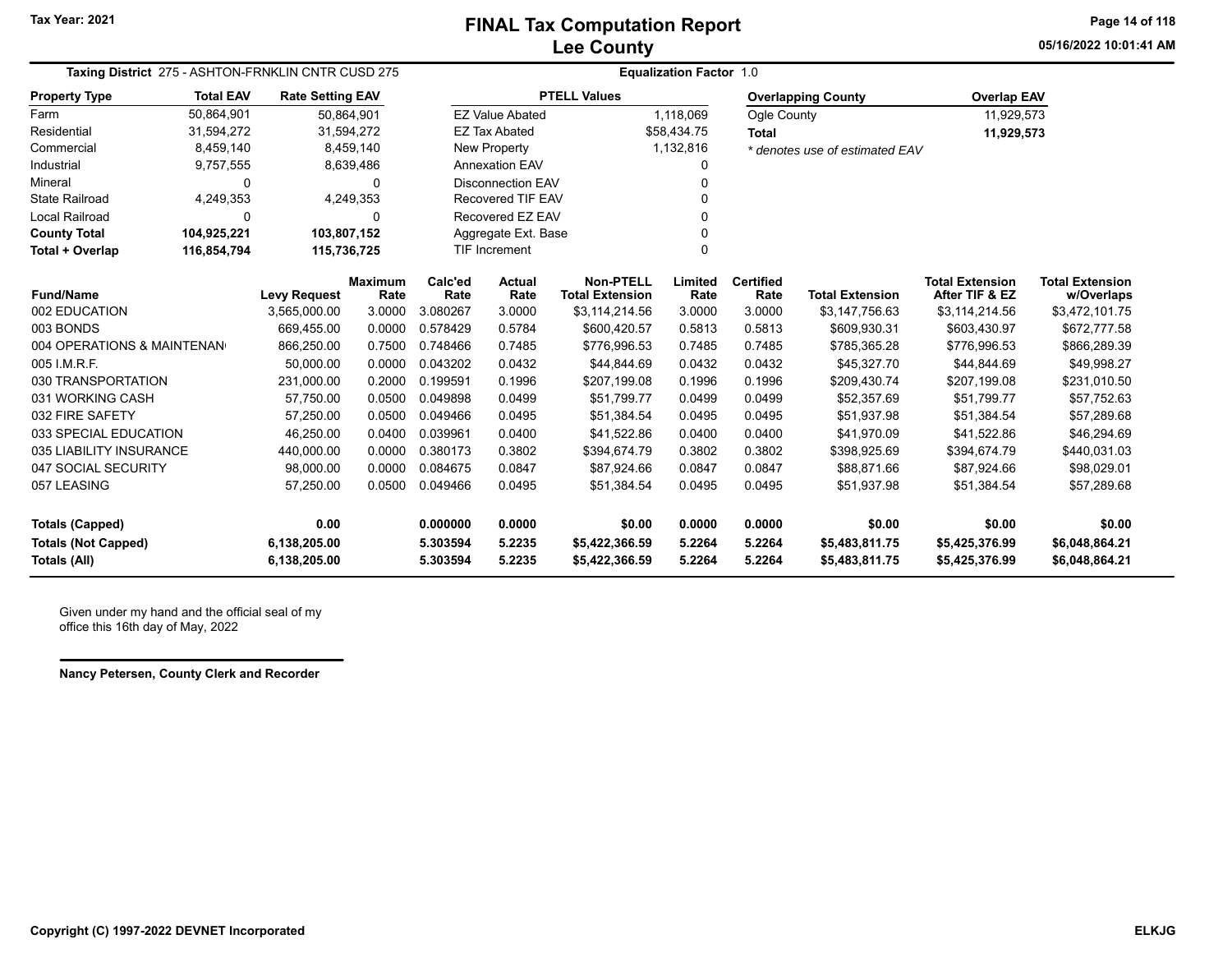**05/16/2022 10:01:41 AMPage 15 of 118**

| Taxing District 280 - MENDOTA THSD 280<br><b>Rate Setting EAV</b> |                  |                     |                        |                 |                          |                                            | <b>Equalization Factor 1.0</b> |                          |                                |                                          |                                      |
|-------------------------------------------------------------------|------------------|---------------------|------------------------|-----------------|--------------------------|--------------------------------------------|--------------------------------|--------------------------|--------------------------------|------------------------------------------|--------------------------------------|
| <b>Property Type</b>                                              | <b>Total EAV</b> |                     |                        |                 |                          | <b>PTELL Values</b>                        |                                |                          | <b>Overlapping County</b>      | <b>Overlap EAV</b>                       |                                      |
| Farm                                                              | 26,209,896       | 26,209,896          |                        |                 | <b>EZ Value Abated</b>   |                                            | $\Omega$                       | <b>Bureau County</b>     |                                | 9,904,618                                |                                      |
| Residential                                                       | 9,657,901        |                     | 9,657,901              |                 | <b>EZ Tax Abated</b>     |                                            | \$0.00                         | LaSalle County           |                                | 187,561,718                              |                                      |
| Commercial                                                        | 2,108,701        |                     | 2,108,701              |                 | <b>New Property</b>      |                                            | 158,492                        | <b>Total</b>             |                                | 197,466,336                              |                                      |
| Industrial                                                        | 132,710          |                     | 132,710                |                 | Annexation EAV           |                                            | 0                              |                          | * denotes use of estimated EAV |                                          |                                      |
| Mineral                                                           | 13,186,065       | 13,186,065          |                        |                 | <b>Disconnection EAV</b> |                                            | 0                              |                          |                                |                                          |                                      |
| <b>State Railroad</b>                                             | 0                |                     | 0                      |                 | <b>Recovered TIF EAV</b> |                                            | 0                              |                          |                                |                                          |                                      |
| Local Railroad                                                    | 10,490           |                     | 10,490                 |                 | Recovered EZ EAV         |                                            | 0                              |                          |                                |                                          |                                      |
| <b>County Total</b>                                               | 51,305,763       | 51,305,763          |                        |                 | Aggregate Ext. Base      |                                            | 0                              |                          |                                |                                          |                                      |
| Total + Overlap                                                   | 248,772,099      | 248,772,099         |                        |                 | <b>TIF Increment</b>     |                                            | 0                              |                          |                                |                                          |                                      |
| <b>Fund/Name</b>                                                  |                  | <b>Levy Request</b> | <b>Maximum</b><br>Rate | Calc'ed<br>Rate | <b>Actual</b><br>Rate    | <b>Non-PTELL</b><br><b>Total Extension</b> | Limited<br>Rate                | <b>Certified</b><br>Rate | <b>Total Extension</b>         | <b>Total Extension</b><br>After TIF & EZ | <b>Total Extension</b><br>w/Overlaps |
| 002 EDUCATION                                                     |                  | 3,447,939.00        | 1.3700                 | 1.385983        | 1.3700                   | \$702,888.95                               | 1.3700                         | 1.3700                   | \$702,888.95                   | \$702,888.95                             | \$3,408,177.76                       |
| 003 BONDS                                                         |                  | 362.500.00          | 0.0000                 | 0.145716        | 0.1457                   | \$74,752.50                                | 0.1464                         | 0.1464                   | \$75,111.64                    | \$75,111.64                              | \$364,202.35                         |
| 004 OPERATIONS & MAINTENAN                                        |                  | 629,186.00          | 0.2500                 | 0.252917        | 0.2500                   | \$128,264.41                               | 0.2500                         | 0.2500                   | \$128,264.41                   | \$128,264.41                             | \$621,930.25                         |
| 005 I.M.R.F.                                                      |                  | 65,000.00           | 0.0000                 | 0.026128        | 0.0261                   | \$13,390.80                                | 0.0261                         | 0.0261                   | \$13,390.80                    | \$13,390.80                              | \$64,929.52                          |
| 030 TRANSPORTATION                                                |                  | 302,009.00          | 0.1200                 | 0.121400        | 0.1200                   | \$61,566.92                                | 0.1200                         | 0.1200                   | \$61,566.92                    | \$61,566.92                              | \$298,526.52                         |
| 031 WORKING CASH                                                  |                  | 125,837.00          | 0.0500                 | 0.050583        | 0.0500                   | \$25,652.88                                | 0.0500                         | 0.0500                   | \$25,652.88                    | \$25,652.88                              | \$124,386.05                         |
| 032 FIRE SAFETY                                                   |                  | 75,502.00           | 0.0500                 | 0.030350        | 0.0303                   | \$15,545.65                                | 0.0303                         | 0.0303                   | \$15,545.65                    | \$15,545.65                              | \$75,377.95                          |
| 033 SPECIAL EDUCATION                                             |                  | 50,335.00           | 0.0200                 | 0.020233        | 0.0200                   | \$10,261.15                                | 0.0200                         | 0.0200                   | \$10,261.15                    | \$10,261.15                              | \$49,754.42                          |
| 035 LIABILITY INSURANCE                                           |                  | 350,000.00          | 0.0000                 | 0.140691        | 0.1407                   | \$72,187.21                                | 0.1407                         | 0.1407                   | \$72,187.21                    | \$72,187.21                              | \$350,022.34                         |
| 047 SOCIAL SECURITY                                               |                  | 75,000.00           | 0.0000                 | 0.030148        | 0.0301                   | \$15,443.03                                | 0.0301                         | 0.0301                   | \$15,443.03                    | \$15,443.03                              | \$74,880.40                          |
| 057 LEASING                                                       |                  | 50,335.00           | 0.0500                 | 0.020233        | 0.0202                   | \$10,363.76                                | 0.0202                         | 0.0202                   | \$10,363.76                    | \$10,363.76                              | \$50,251.96                          |
| <b>Totals (Capped)</b>                                            |                  | 0.00                |                        | 0.000000        | 0.0000                   | \$0.00                                     | 0.0000                         | 0.0000                   | \$0.00                         | \$0.00                                   | \$0.00                               |
| <b>Totals (Not Capped)</b>                                        |                  | 5,533,643.00        |                        | 2.224382        | 2.2031                   | \$1,130,317.26                             | 2.2038                         | 2.2038                   | \$1,130,676.40                 | \$1,130,676.40                           | \$5,482,439.52                       |
| <b>Totals (All)</b>                                               |                  | 5,533,643.00        |                        | 2.224382        | 2.2031                   | \$1,130,317.26                             | 2.2038                         | 2.2038                   | \$1,130,676.40                 | \$1,130,676.40                           | \$5,482,439.52                       |

Given under my hand and the official seal of my office this 16th day of May, 2022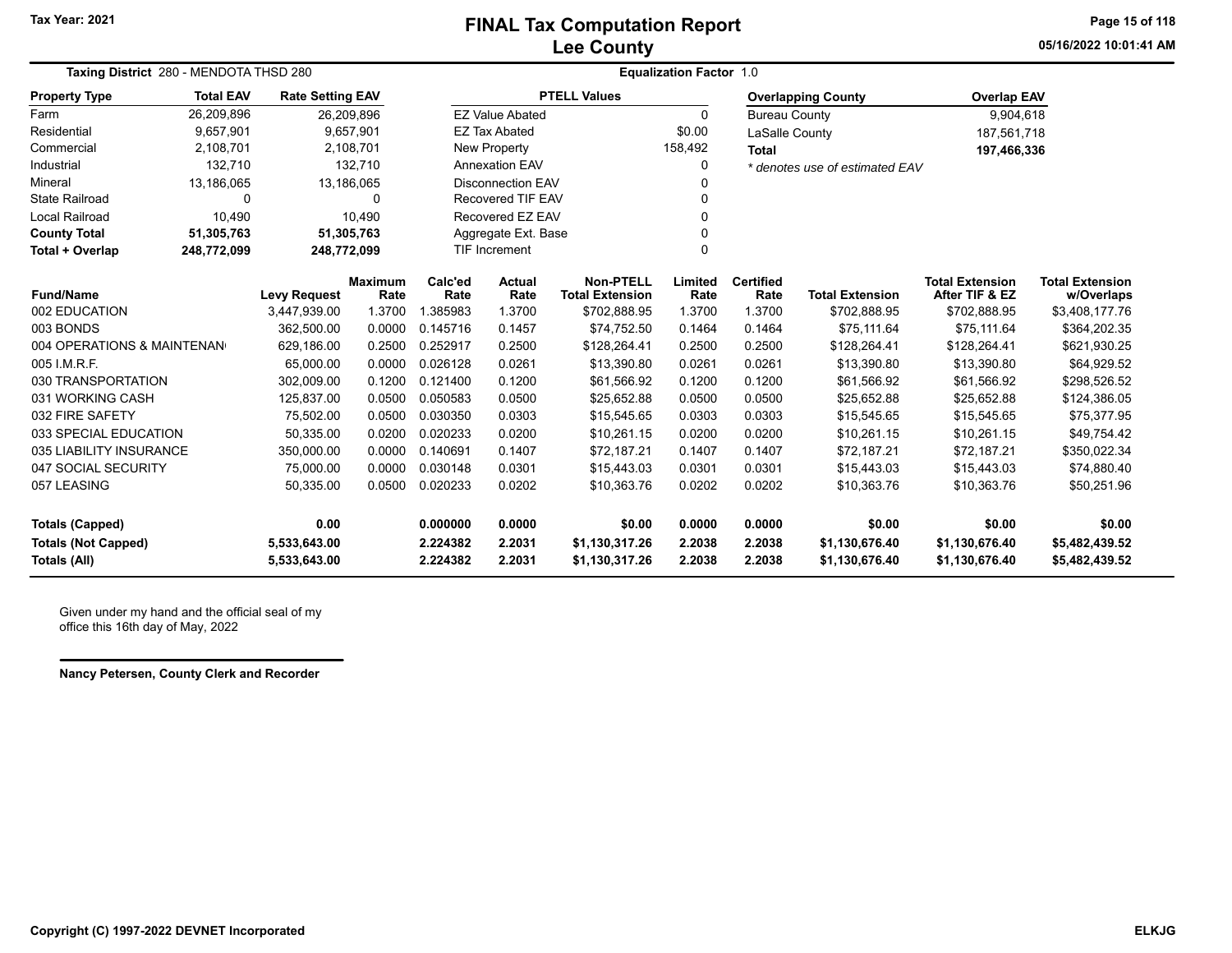**05/16/2022 10:01:41 AMPage 16 of 118**

| Taxing District 289 - MENDOTA CCGSD 289<br><b>Property Type</b> |                                                                                                                             |                                     |                                                                                                                                                   | <b>Equalization Factor 1.0</b> |                                                                                                                           |                                                                                                                                          |                          |                        |                                                                                       |                                                  |  |
|-----------------------------------------------------------------|-----------------------------------------------------------------------------------------------------------------------------|-------------------------------------|---------------------------------------------------------------------------------------------------------------------------------------------------|--------------------------------|---------------------------------------------------------------------------------------------------------------------------|------------------------------------------------------------------------------------------------------------------------------------------|--------------------------|------------------------|---------------------------------------------------------------------------------------|--------------------------------------------------|--|
| <b>Total EAV</b>                                                |                                                                                                                             |                                     |                                                                                                                                                   |                                |                                                                                                                           |                                                                                                                                          |                          |                        | <b>Overlap EAV</b>                                                                    |                                                  |  |
| 26,209,896                                                      |                                                                                                                             |                                     |                                                                                                                                                   |                                |                                                                                                                           | $\Omega$                                                                                                                                 |                          |                        | 9,904,618                                                                             |                                                  |  |
| 9,657,901                                                       |                                                                                                                             |                                     |                                                                                                                                                   |                                |                                                                                                                           | \$0.00                                                                                                                                   |                          |                        | 185,465,751                                                                           |                                                  |  |
| 2,108,701                                                       |                                                                                                                             |                                     |                                                                                                                                                   |                                |                                                                                                                           | 158,492                                                                                                                                  | <b>Total</b>             |                        | 195,370,369                                                                           |                                                  |  |
| 132,710                                                         |                                                                                                                             |                                     |                                                                                                                                                   |                                |                                                                                                                           | 0                                                                                                                                        |                          |                        |                                                                                       |                                                  |  |
| 13,186,065                                                      |                                                                                                                             |                                     |                                                                                                                                                   |                                |                                                                                                                           | 0                                                                                                                                        |                          |                        |                                                                                       |                                                  |  |
| $\Omega$                                                        |                                                                                                                             | 0                                   |                                                                                                                                                   |                                |                                                                                                                           | 0                                                                                                                                        |                          |                        |                                                                                       |                                                  |  |
| 10.490                                                          |                                                                                                                             |                                     |                                                                                                                                                   |                                |                                                                                                                           | 0                                                                                                                                        |                          |                        |                                                                                       |                                                  |  |
| 51,305,763                                                      |                                                                                                                             |                                     |                                                                                                                                                   |                                |                                                                                                                           | 0                                                                                                                                        |                          |                        |                                                                                       |                                                  |  |
| 246,676,132                                                     |                                                                                                                             |                                     |                                                                                                                                                   |                                |                                                                                                                           | 0                                                                                                                                        |                          |                        |                                                                                       |                                                  |  |
|                                                                 |                                                                                                                             | Rate                                | Calc'ed<br>Rate                                                                                                                                   | Actual<br>Rate                 | <b>Non-PTELL</b><br><b>Total Extension</b>                                                                                | Limited<br>Rate                                                                                                                          | <b>Certified</b><br>Rate | <b>Total Extension</b> | <b>Total Extension</b><br>After TIF & EZ                                              | <b>Total Extension</b><br>w/Overlaps             |  |
|                                                                 | 3,559,245.00                                                                                                                | 1.4400                              | .442882                                                                                                                                           | 1.4400                         | \$738,802.99                                                                                                              | 1.4400                                                                                                                                   | 1.4400                   | \$738,802.99           | \$738,802.99                                                                          | \$3,552,136.30                                   |  |
|                                                                 | 1,013,210.00                                                                                                                | 0.0000                              | 0.410745                                                                                                                                          | 0.4107                         | \$210,712.77                                                                                                              | 0.4128                                                                                                                                   | 0.4128                   | \$211,790.19           | \$211,790.19                                                                          | \$1,018,279.07                                   |  |
|                                                                 | 617,924.00                                                                                                                  | 0.2500                              | 0.250500                                                                                                                                          | 0.2500                         | \$128,264.41                                                                                                              | 0.2500                                                                                                                                   | 0.2500                   | \$128,264.41           | \$128,264.41                                                                          | \$616,690.33                                     |  |
|                                                                 | 100,000.00                                                                                                                  | 0.0000                              | 0.040539                                                                                                                                          | 0.0405                         | \$20,778.83                                                                                                               | 0.0405                                                                                                                                   | 0.0405                   | \$20,778.83            | \$20,778.83                                                                           | \$99,903.83                                      |  |
|                                                                 | 296,604.00                                                                                                                  | 0.1200                              | 0.120240                                                                                                                                          | 0.1200                         | \$61,566.92                                                                                                               | 0.1200                                                                                                                                   | 0.1200                   | \$61,566.92            | \$61,566.92                                                                           | \$296,011.36                                     |  |
|                                                                 | 123,585.00                                                                                                                  | 0.0500                              | 0.050100                                                                                                                                          | 0.0500                         | \$25,652.88                                                                                                               | 0.0500                                                                                                                                   | 0.0500                   | \$25,652.88            | \$25,652.88                                                                           | \$123,338.07                                     |  |
|                                                                 | 123,585.00                                                                                                                  | 0.0500                              | 0.050100                                                                                                                                          | 0.0500                         | \$25,652.88                                                                                                               | 0.0500                                                                                                                                   | 0.0500                   | \$25,652.88            | \$25,652.88                                                                           | \$123,338.07                                     |  |
|                                                                 | 49.434.00                                                                                                                   | 0.0200                              | 0.020040                                                                                                                                          | 0.0200                         | \$10,261.15                                                                                                               | 0.0200                                                                                                                                   | 0.0200                   | \$10,261.15            | \$10,261.15                                                                           | \$49,335.23                                      |  |
|                                                                 | 555,464.00                                                                                                                  | 0.0000                              | 0.225180                                                                                                                                          | 0.2252                         | \$115,540.58                                                                                                              | 0.2252                                                                                                                                   | 0.2252                   | \$115,540.58           | \$115,540.58                                                                          | \$555,514.65                                     |  |
|                                                                 | 100,000.00                                                                                                                  | 0.0000                              | 0.040539                                                                                                                                          | 0.0405                         | \$20,778.83                                                                                                               | 0.0405                                                                                                                                   | 0.0405                   | \$20,778.83            | \$20,778.83                                                                           | \$99,903.83                                      |  |
|                                                                 | 123,585.00                                                                                                                  | 0.0500                              | 0.050100                                                                                                                                          | 0.0500                         | \$25,652.88                                                                                                               | 0.0500                                                                                                                                   | 0.0500                   | \$25,652.88            | \$25,652.88                                                                           | \$123,338.07                                     |  |
|                                                                 | 0.00                                                                                                                        |                                     | 0.000000                                                                                                                                          | 0.0000                         | \$0.00                                                                                                                    | 0.0000                                                                                                                                   | 0.0000                   | \$0.00                 | \$0.00                                                                                | \$0.00                                           |  |
|                                                                 | 6,662,636.00                                                                                                                |                                     | 2.700965                                                                                                                                          | 2.6969                         | \$1,383,665.12                                                                                                            | 2.6990                                                                                                                                   | 2.6990                   | \$1,384,742.54         | \$1,384,742.54                                                                        | \$6,657,788.81<br>\$6,657,788.81                 |  |
|                                                                 | 004 OPERATIONS & MAINTENAN<br>030 TRANSPORTATION<br>033 SPECIAL EDUCATION<br>035 LIABILITY INSURANCE<br>047 SOCIAL SECURITY | <b>Levy Request</b><br>6,662,636.00 | <b>Rate Setting EAV</b><br>26,209,896<br>9,657,901<br>2,108,701<br>132.710<br>13,186,065<br>10.490<br>51,305,763<br>246,676,132<br><b>Maximum</b> | 2.700965                       | <b>EZ Value Abated</b><br><b>EZ Tax Abated</b><br>New Property<br><b>Annexation EAV</b><br><b>TIF Increment</b><br>2.6969 | <b>PTELL Values</b><br><b>Disconnection EAV</b><br><b>Recovered TIF EAV</b><br>Recovered EZ EAV<br>Aggregate Ext. Base<br>\$1,383,665.12 | 2.6990                   | 2.6990                 | <b>Overlapping County</b><br><b>Bureau County</b><br>LaSalle County<br>\$1,384,742.54 | * denotes use of estimated EAV<br>\$1,384,742.54 |  |

Given under my hand and the official seal of my office this 16th day of May, 2022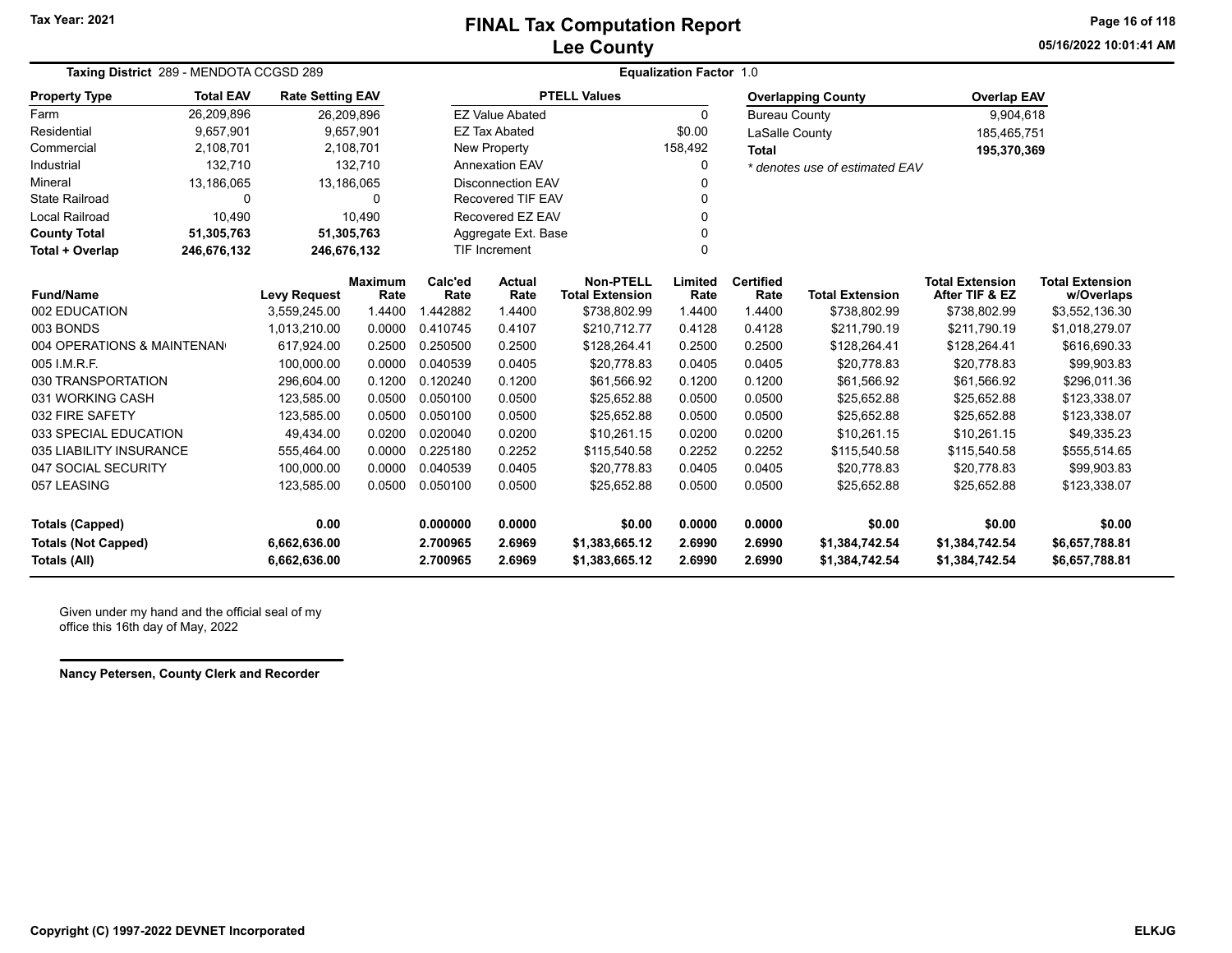**05/16/2022 10:01:41 AMPage 17 of 118**

| Taxing District 301 - ROCK FALLS THSD 301 |                  |                         |                        | <b>Equalization Factor 1.0</b> |                          |                                            |                 |                          |                                |                                          |                                      |  |  |
|-------------------------------------------|------------------|-------------------------|------------------------|--------------------------------|--------------------------|--------------------------------------------|-----------------|--------------------------|--------------------------------|------------------------------------------|--------------------------------------|--|--|
| <b>Property Type</b>                      | <b>Total EAV</b> | <b>Rate Setting EAV</b> |                        |                                |                          | <b>PTELL Values</b>                        |                 |                          | <b>Overlapping County</b>      | <b>Overlap EAV</b>                       |                                      |  |  |
| Farm                                      | 4,299,239        |                         | 4,299,239              |                                | <b>EZ Value Abated</b>   |                                            | $\Omega$        |                          | <b>Whiteside County</b>        | 160,801,074                              |                                      |  |  |
| Residential                               | 4,944,187        |                         | 4,944,187              |                                | <b>EZ Tax Abated</b>     |                                            | \$0.00          | <b>Total</b>             |                                | 160,801,074                              |                                      |  |  |
| Commercial                                | 717,896          |                         | 717,896                |                                | New Property             |                                            | 7,192           |                          | * denotes use of estimated EAV |                                          |                                      |  |  |
| Industrial                                | 16,136,333       |                         | 16,136,333             |                                | <b>Annexation EAV</b>    |                                            |                 |                          |                                |                                          |                                      |  |  |
| Mineral                                   | 0                |                         | 0                      |                                | <b>Disconnection EAV</b> |                                            |                 |                          |                                |                                          |                                      |  |  |
| <b>State Railroad</b>                     | 4,985,662        |                         | 4,985,662              |                                | <b>Recovered TIF EAV</b> |                                            |                 |                          |                                |                                          |                                      |  |  |
| <b>Local Railroad</b>                     | 0                |                         | 0                      |                                | Recovered EZ EAV         |                                            |                 |                          |                                |                                          |                                      |  |  |
| <b>County Total</b>                       | 31,083,317       |                         | 31,083,317             |                                | Aggregate Ext. Base      |                                            |                 |                          |                                |                                          |                                      |  |  |
| Total + Overlap                           | 191,884,391      | 191,884,391             |                        |                                | TIF Increment            |                                            | 0               |                          |                                |                                          |                                      |  |  |
| <b>Fund/Name</b>                          |                  | <b>Levy Request</b>     | <b>Maximum</b><br>Rate | Calc'ed<br>Rate                | Actual<br>Rate           | <b>Non-PTELL</b><br><b>Total Extension</b> | Limited<br>Rate | <b>Certified</b><br>Rate | <b>Total Extension</b>         | <b>Total Extension</b><br>After TIF & EZ | <b>Total Extension</b><br>w/Overlaps |  |  |
| 002 EDUCATION                             |                  | 3,627,331.00            | 1.8600                 | .890373                        | 1.8600                   | \$578,149.70                               | 1.8600          | 1.8600                   | \$578,149.70                   | \$578,149.70                             | \$3,569,049.67                       |  |  |
| 003 BONDS                                 |                  | 757,263.00              | 0.0000                 | 0.394645                       | 0.3946                   | \$122,654.77                               | 0.3966          | 0.3966                   | \$123,276.44                   | \$123,276.44                             | \$761,013.49                         |  |  |
| 004 OPERATIONS & MAINTENAN                |                  | 487,545.00              | 0.2500                 | 0.254083                       | 0.2500                   | \$77,708.29                                | 0.2500          | 0.2500                   | \$77,708.29                    | \$77,708.29                              | \$479,710.98                         |  |  |
| 005 I.M.R.F.                              |                  | 100,000.00              | 0.0000                 | 0.052115                       | 0.0521                   | \$16,194.41                                | 0.0521          | 0.0521                   | \$16,194.41                    | \$16,194.41                              | \$99,971.77                          |  |  |
| 030 TRANSPORTATION                        |                  | 234,022.00              | 0.1200                 | 0.121960                       | 0.1200                   | \$37,299.98                                | 0.1200          | 0.1200                   | \$37,299.98                    | \$37,299.98                              | \$230,261.27                         |  |  |
| 031 WORKING CASH                          |                  | 97,509.00               | 0.0500                 | 0.050817                       | 0.0500                   | \$15,541.66                                | 0.0500          | 0.0500                   | \$15,541.66                    | \$15,541.66                              | \$95,942.20                          |  |  |
| 032 FIRE SAFETY                           |                  | 97,509.00               | 0.0500                 | 0.050817                       | 0.0500                   | \$15,541.66                                | 0.0500          | 0.0500                   | \$15,541.66                    | \$15,541.66                              | \$95,942.20                          |  |  |
| 033 SPECIAL EDUCATION                     |                  | 39,004.00               | 0.0200                 | 0.020327                       | 0.0200                   | \$6,216.66                                 | 0.0200          | 0.0200                   | \$6,216.66                     | \$6,216.66                               | \$38,376.88                          |  |  |
| 035 LIABILITY INSURANCE                   |                  | 770,000.00              | 0.0000                 | 0.401283                       | 0.4013                   | \$124,737.35                               | 0.4013          | 0.4013                   | \$124,737.35                   | \$124,737.35                             | \$770,032.06                         |  |  |
| 047 SOCIAL SECURITY                       |                  | 150,000.00              | 0.0000                 | 0.078172                       | 0.0782                   | \$24,307.15                                | 0.0782          | 0.0782                   | \$24,307.15                    | \$24,307.15                              | \$150,053.59                         |  |  |
| 057 LEASING                               |                  | 97,509.00               | 0.0500                 | 0.050817                       | 0.0500                   | \$15,541.66                                | 0.0500          | 0.0500                   | \$15,541.66                    | \$15,541.66                              | \$95,942.20                          |  |  |
| <b>Totals (Capped)</b>                    |                  | 0.00                    |                        | 0.000000                       | 0.0000                   | \$0.00                                     | 0.0000          | 0.0000                   | \$0.00                         | \$0.00                                   | \$0.00                               |  |  |
| <b>Totals (Not Capped)</b>                |                  | 6,457,692.00            |                        | 3.365409                       | 3.3262                   | \$1,033,893.29                             | 3.3282          | 3.3282                   | \$1,034,514.96                 | \$1,034,514.96                           | \$6,386,296.31                       |  |  |
| <b>Totals (All)</b>                       |                  | 6,457,692.00            |                        | 3.365409                       | 3.3262                   | \$1,033,893.29                             | 3.3282          | 3.3282                   | \$1,034,514.96                 | \$1,034,514.96                           | \$6,386,296.31                       |  |  |

Given under my hand and the official seal of my office this 16th day of May, 2022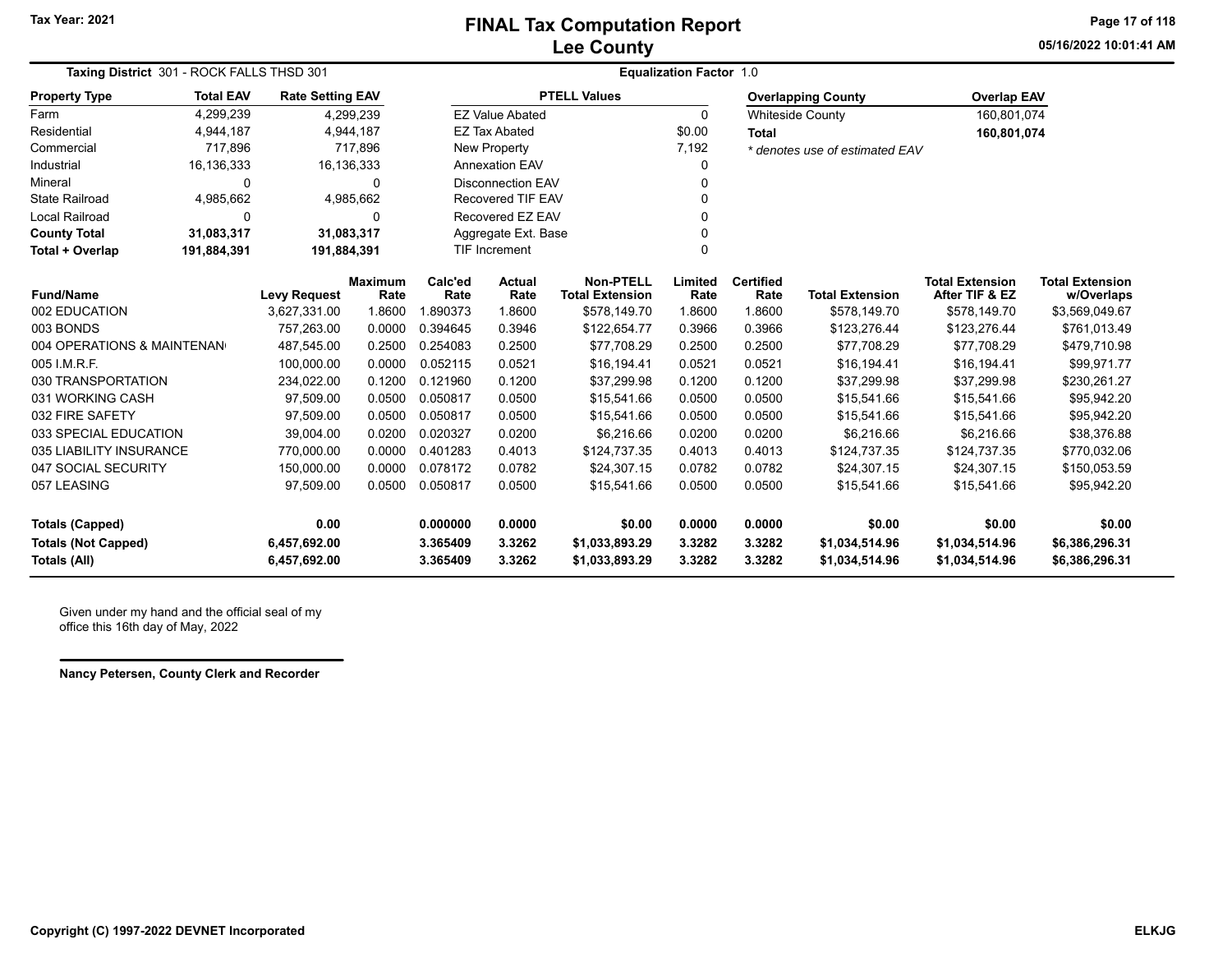**05/16/2022 10:01:41 AMPage 18 of 118**

| Taxing District 303 - LAMOILLE CUSD 303 |                                                       |                         |                        | <b>Equalization Factor 1.0</b> |                          |                                            |                 |                          |                                |                                          |                                      |  |
|-----------------------------------------|-------------------------------------------------------|-------------------------|------------------------|--------------------------------|--------------------------|--------------------------------------------|-----------------|--------------------------|--------------------------------|------------------------------------------|--------------------------------------|--|
| <b>Property Type</b>                    | <b>Total EAV</b>                                      | <b>Rate Setting EAV</b> |                        |                                |                          | <b>PTELL Values</b>                        |                 |                          | <b>Overlapping County</b>      | <b>Overlap EAV</b>                       |                                      |  |
| Farm                                    | 1,108,080                                             |                         | 1,108,080              |                                | <b>EZ Value Abated</b>   |                                            | $\Omega$        | <b>Bureau County</b>     |                                | 53,790,993                               |                                      |  |
| Residential                             | 68,516                                                |                         | 68,516                 |                                | <b>EZ Tax Abated</b>     |                                            | \$0.00          | <b>Total</b>             |                                | 53,790,993                               |                                      |  |
| Commercial                              | 0                                                     |                         | 0                      |                                | New Property             |                                            |                 |                          | * denotes use of estimated EAV |                                          |                                      |  |
| Industrial                              | 0                                                     |                         | 0                      |                                | <b>Annexation EAV</b>    |                                            |                 |                          |                                |                                          |                                      |  |
| Mineral                                 | 0                                                     |                         | 0                      |                                | <b>Disconnection EAV</b> |                                            |                 |                          |                                |                                          |                                      |  |
| <b>State Railroad</b>                   | 0                                                     |                         | $\Omega$               |                                | <b>Recovered TIF EAV</b> |                                            |                 |                          |                                |                                          |                                      |  |
| <b>Local Railroad</b>                   | O                                                     |                         | $\Omega$               |                                | Recovered EZ EAV         |                                            |                 |                          |                                |                                          |                                      |  |
| <b>County Total</b>                     | 1,176,596                                             |                         | 1,176,596              |                                | Aggregate Ext. Base      |                                            |                 |                          |                                |                                          |                                      |  |
| Total + Overlap                         | <b>TIF Increment</b><br>0<br>54,967,589<br>54,967,589 |                         |                        |                                |                          |                                            |                 |                          |                                |                                          |                                      |  |
| <b>Fund/Name</b>                        |                                                       | <b>Levy Request</b>     | <b>Maximum</b><br>Rate | Calc'ed<br>Rate                | <b>Actual</b><br>Rate    | <b>Non-PTELL</b><br><b>Total Extension</b> | Limited<br>Rate | <b>Certified</b><br>Rate | <b>Total Extension</b>         | <b>Total Extension</b><br>After TIF & EZ | <b>Total Extension</b><br>w/Overlaps |  |
| 002 EDUCATION                           |                                                       | 1,805,779.00            | 3.3000                 | 3.285171                       | 3.2852                   | \$38,653.53                                | 3.2852          | 3.2852                   | \$38,653.53                    | \$38,653.53                              | \$1,805,795.23                       |  |
| 003 BONDS                               |                                                       | 149.113.00              | 0.0000                 | 0.271274                       | 0.2713                   | \$3,192.10                                 | 0.2727          | 0.2727                   | \$3,208.58                     | \$3,208.58                               | \$149,896.62                         |  |
| 004 OPERATIONS & MAINTENAN              |                                                       | 383,044.00              | 0.7000                 | 0.696854                       | 0.6969                   | \$8,199.70                                 | 0.6969          | 0.6969                   | \$8,199.70                     | \$8,199.70                               | \$383,069.13                         |  |
| 005 I.M.R.F.                            |                                                       | 70,000.00               | 0.0000                 | 0.127348                       | 0.1273                   | \$1,497.81                                 | 0.1273          | 0.1273                   | \$1,497.81                     | \$1,497.81                               | \$69,973.74                          |  |
| 030 TRANSPORTATION                      |                                                       | 109,441.00              | 0.2000                 | 0.199101                       | 0.1991                   | \$2,342.60                                 | 0.1991          | 0.1991                   | \$2,342.60                     | \$2,342.60                               | \$109,440.47                         |  |
| 031 WORKING CASH                        |                                                       | 27,360.00               | 0.0500                 | 0.049775                       | 0.0498                   | \$585.94                                   | 0.0498          | 0.0498                   | \$585.94                       | \$585.94                                 | \$27,373.86                          |  |
| 032 FIRE SAFETY                         |                                                       | 27,360.00               | 0.0500                 | 0.049775                       | 0.0498                   | \$585.94                                   | 0.0498          | 0.0498                   | \$585.94                       | \$585.94                                 | \$27,373.86                          |  |
| 033 SPECIAL EDUCATION                   |                                                       | 21,888.00               | 0.0400                 | 0.039820                       | 0.0398                   | \$468.29                                   | 0.0398          | 0.0398                   | \$468.29                       | \$468.29                                 | \$21,877.10                          |  |
| 035 LIABILITY INSURANCE                 |                                                       | 275,000.00              | 0.0000                 | 0.500295                       | 0.5003                   | \$5,886.51                                 | 0.5003          | 0.5003                   | \$5,886.51                     | \$5,886.51                               | \$275,002.85                         |  |
| 047 SOCIAL SECURITY                     |                                                       | 90,000.00               | 0.0000                 | 0.163733                       | 0.1637                   | \$1,926.09                                 | 0.1637          | 0.1637                   | \$1,926.09                     | \$1,926.09                               | \$89,981.94                          |  |
| 057 LEASING                             |                                                       | 27,360.00               | 0.0500                 | 0.049775                       | 0.0498                   | \$585.94                                   | 0.0498          | 0.0498                   | \$585.94                       | \$585.94                                 | \$27,373.86                          |  |
| Totals (Capped)                         |                                                       | 0.00                    |                        | 0.000000                       | 0.0000                   | \$0.00                                     | 0.0000          | 0.0000                   | \$0.00                         | \$0.00                                   | \$0.00                               |  |
| <b>Totals (Not Capped)</b>              |                                                       | 2,986,345.00            |                        | 5.432921                       | 5.4330                   | \$63,924.45                                | 5.4344          | 5.4344                   | \$63,940.93                    | \$63,940.93                              | \$2,987,158.66                       |  |
| <b>Totals (All)</b>                     |                                                       | 2,986,345.00            |                        | 5.432921                       | 5.4330                   | \$63,924.45                                | 5.4344          | 5.4344                   | \$63,940.93                    | \$63,940.93                              | \$2,987,158.66                       |  |

Given under my hand and the official seal of my office this 16th day of May, 2022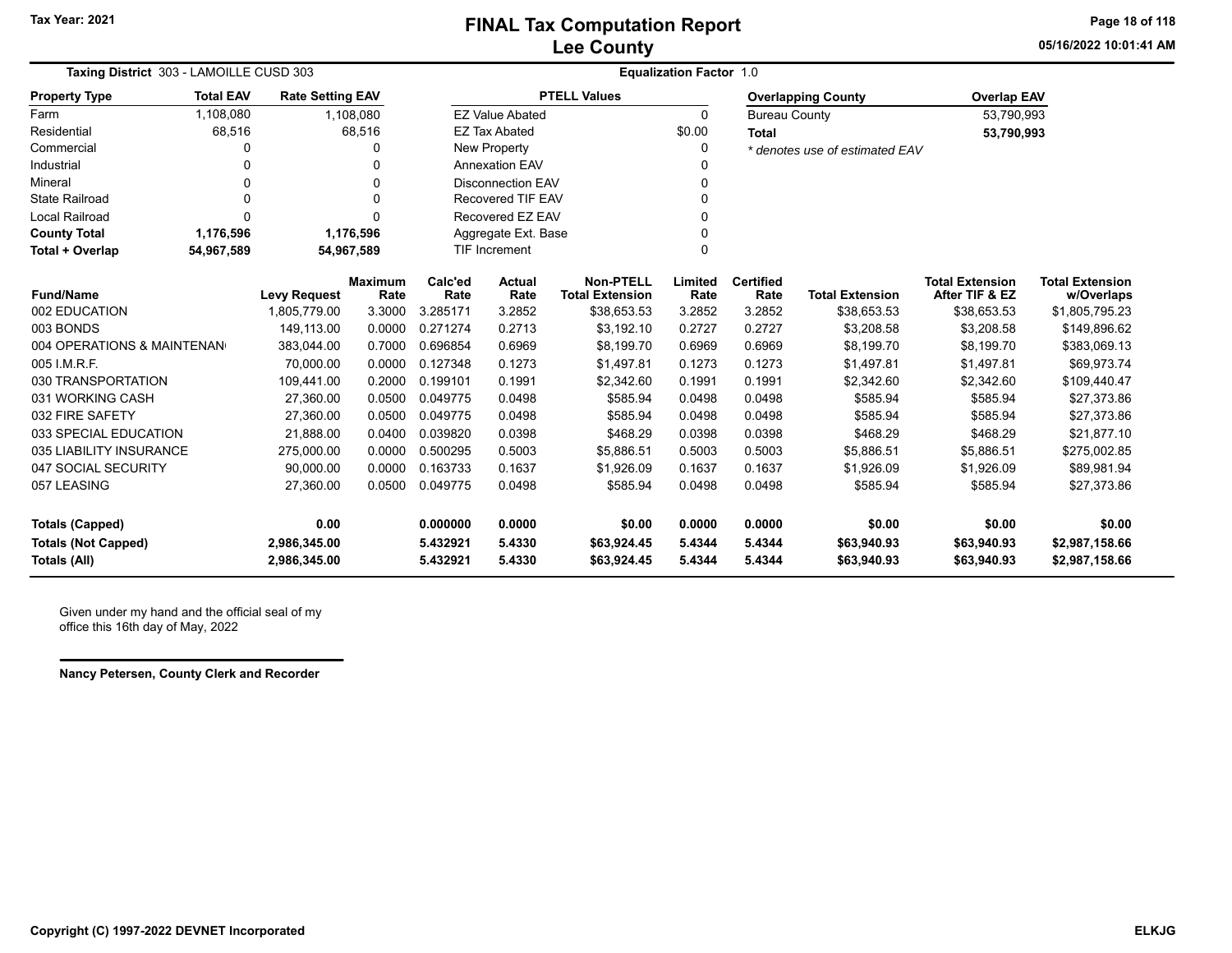**05/16/2022 10:01:41 AMPage 19 of 118**

| Taxing District 340 - BUREAU VALLEY CUSD 340<br><b>Total EAV</b><br><b>Property Type</b><br><b>Rate Setting EAV</b><br>Farm<br>11,360,049<br>11,360,049 |              |                     |                        |                 |                          |                                            | <b>Equalization Factor 1.0</b> |                          |                                |                                          |                                      |
|---------------------------------------------------------------------------------------------------------------------------------------------------------|--------------|---------------------|------------------------|-----------------|--------------------------|--------------------------------------------|--------------------------------|--------------------------|--------------------------------|------------------------------------------|--------------------------------------|
|                                                                                                                                                         |              |                     |                        |                 |                          | <b>PTELL Values</b>                        |                                |                          | <b>Overlapping County</b>      | <b>Overlap EAV</b>                       |                                      |
|                                                                                                                                                         |              |                     |                        |                 | <b>EZ Value Abated</b>   |                                            | $\mathbf{0}$                   | <b>Bureau County</b>     |                                | 193,378,779                              |                                      |
| Residential                                                                                                                                             | 1,150,407    |                     | 1,150,407              |                 | <b>EZ Tax Abated</b>     |                                            | \$0.00                         |                          | <b>Whiteside County</b>        | 3,712,761                                |                                      |
| Commercial                                                                                                                                              | 0            |                     | 0                      |                 | New Property             |                                            | 11,341                         | <b>Total</b>             |                                | 197,091,540                              |                                      |
| Industrial                                                                                                                                              | 4,426        |                     | 4,426                  |                 | <b>Annexation EAV</b>    |                                            | 0                              |                          | * denotes use of estimated EAV |                                          |                                      |
| Mineral                                                                                                                                                 | 12,879,404   | 12,879,404          |                        |                 | <b>Disconnection EAV</b> |                                            | 0                              |                          |                                |                                          |                                      |
| State Railroad                                                                                                                                          | 366,853      |                     | 366,853                |                 | <b>Recovered TIF EAV</b> |                                            | 0                              |                          |                                |                                          |                                      |
| <b>Local Railroad</b>                                                                                                                                   | $\mathbf{0}$ |                     | 0                      |                 | Recovered EZ EAV         |                                            | 0                              |                          |                                |                                          |                                      |
| <b>County Total</b>                                                                                                                                     | 25,761,139   | 25,761,139          |                        |                 | Aggregate Ext. Base      |                                            | 0                              |                          |                                |                                          |                                      |
| Total + Overlap<br>222,852,679<br>222,852,679                                                                                                           |              |                     | TIF Increment          |                 | $\Omega$                 |                                            |                                |                          |                                |                                          |                                      |
| <b>Fund/Name</b>                                                                                                                                        |              | <b>Levy Request</b> | <b>Maximum</b><br>Rate | Calc'ed<br>Rate | <b>Actual</b><br>Rate    | <b>Non-PTELL</b><br><b>Total Extension</b> | Limited<br>Rate                | <b>Certified</b><br>Rate | <b>Total Extension</b>         | <b>Total Extension</b><br>After TIF & EZ | <b>Total Extension</b><br>w/Overlaps |
| 002 EDUCATION                                                                                                                                           |              | 6,376,289.00        | 2.7500                 | 2.861213        | 2.7500                   | \$708,431.32                               | 2.7500                         | 2.7500                   | \$708,431.32                   | \$708,431.32                             | \$6,128,448.67                       |
| 003 BONDS                                                                                                                                               |              | 2,218,628.00        | 0.0000                 | 0.995558        | 0.9956                   | \$256,477.90                               | 1.0006                         | 1.0006                   | \$257,765.96                   | \$257,765.96                             | \$2,229,863.91                       |
| 004 OPERATIONS & MAINTENAN                                                                                                                              |              | 1,159,325.00        | 0.5000                 | 0.520220        | 0.5000                   | \$128,805.70                               | 0.5000                         | 0.5000                   | \$128,805.70                   | \$128,805.70                             | \$1,114,263.40                       |
| 005 I.M.R.F.                                                                                                                                            |              | 260,000.00          | 0.0000                 | 0.116669        | 0.1167                   | \$30,063.25                                | 0.1167                         | 0.1167                   | \$30,063.25                    | \$30,063.25                              | \$260,069.08                         |
| 030 TRANSPORTATION                                                                                                                                      |              | 579.663.00          | 0.2500                 | 0.260110        | 0.2500                   | \$64,402.85                                | 0.2500                         | 0.2500                   | \$64,402.85                    | \$64,402.85                              | \$557,131.70                         |
| 031 WORKING CASH                                                                                                                                        |              | 115,933.00          | 0.0500                 | 0.052022        | 0.0500                   | \$12,880.57                                | 0.0500                         | 0.0500                   | \$12,880.57                    | \$12,880.57                              | \$111,426.34                         |
| 032 FIRE SAFETY                                                                                                                                         |              | 115,932.00          | 0.0500                 | 0.052022        | 0.0500                   | \$12,880.57                                | 0.0500                         | 0.0500                   | \$12,880.57                    | \$12,880.57                              | \$111,426.34                         |
| 033 SPECIAL EDUCATION                                                                                                                                   |              | 92,746.00           | 0.0400                 | 0.041618        | 0.0400                   | \$10,304.46                                | 0.0400                         | 0.0400                   | \$10,304.46                    | \$10,304.46                              | \$89,141.07                          |
| 035 LIABILITY INSURANCE                                                                                                                                 |              | 1,400,000.00        | 0.0000                 | 0.628218        | 0.6282                   | \$161,831.48                               | 0.6282                         | 0.6282                   | \$161,831.48                   | \$161,831.48                             | \$1,399,960.53                       |
| 047 SOCIAL SECURITY                                                                                                                                     |              | 390,000.00          | 0.0000                 | 0.175004        | 0.1750                   | \$45,081.99                                | 0.1750                         | 0.1750                   | \$45,081.99                    | \$45,081.99                              | \$389,992.19                         |
| 057 LEASING                                                                                                                                             |              | 115,932.00          | 0.0500                 | 0.052022        | 0.0500                   | \$12,880.57                                | 0.0500                         | 0.0500                   | \$12,880.57                    | \$12,880.57                              | \$111,426.34                         |
| <b>Totals (Capped)</b>                                                                                                                                  |              | 0.00                |                        | 0.000000        | 0.0000                   | \$0.00                                     | 0.0000                         | 0.0000                   | \$0.00                         | \$0.00                                   | \$0.00                               |
| <b>Totals (Not Capped)</b>                                                                                                                              |              | 12,824,448.00       |                        | 5.754676        | 5.6055                   | \$1,444,040.66                             | 5.6105                         | 5.6105                   | \$1,445,328.72                 | \$1,445,328.72                           | \$12,503,149.57                      |
| Totals (All)                                                                                                                                            |              | 12,824,448.00       |                        | 5.754676        | 5.6055                   | \$1,444,040.66                             | 5.6105                         | 5.6105                   | \$1,445,328.72                 | \$1,445,328.72                           | \$12,503,149.57                      |

Given under my hand and the official seal of my office this 16th day of May, 2022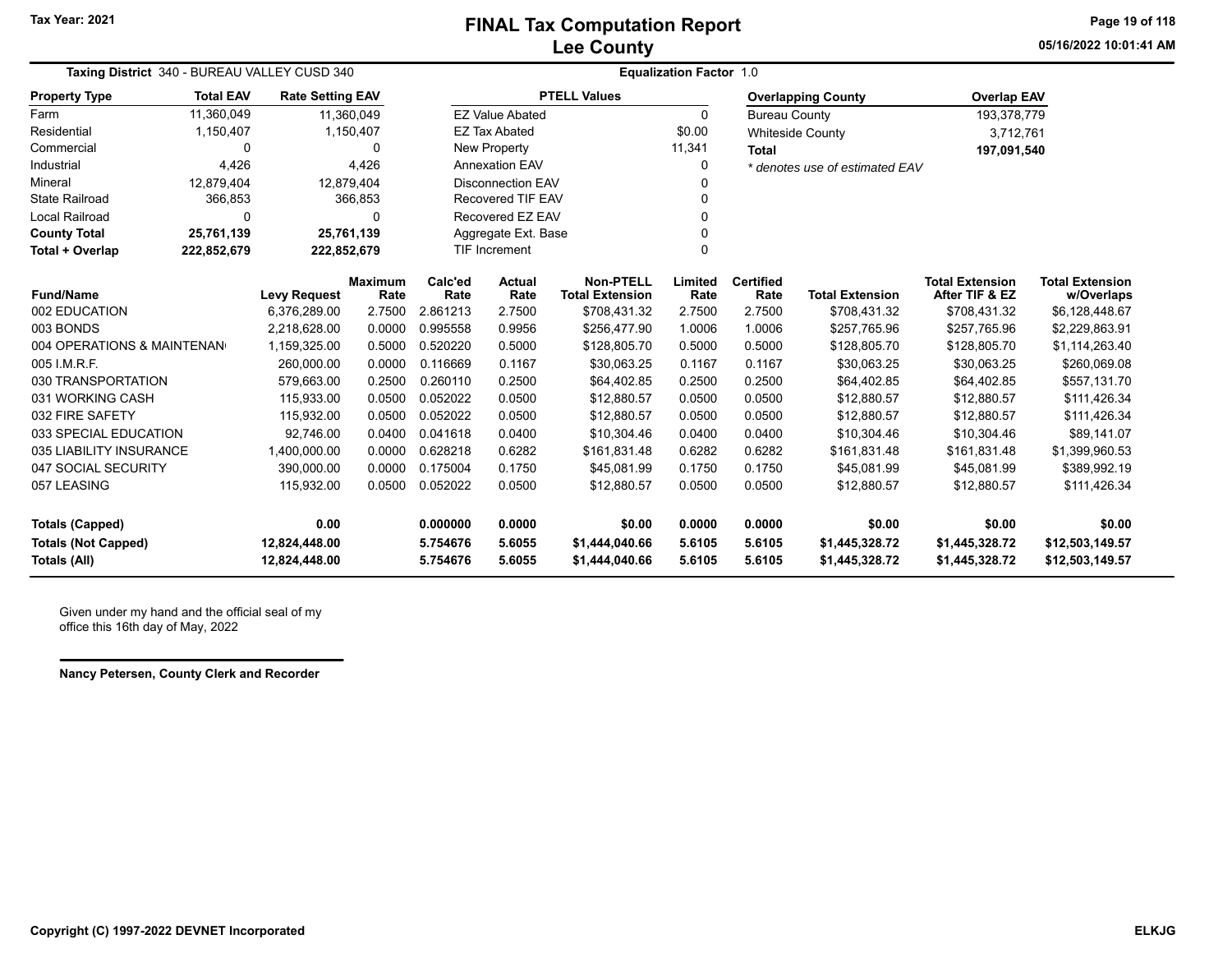**05/16/2022 10:01:41 AMPage 20 of 118**

| Taxing District 425 - INDIAN CREEK CUSD 425                                 |                  |                                             |                        | <b>Equalization Factor 1.0</b>   |                            |                                               |                            |                            |                                             |                                             |                                                   |
|-----------------------------------------------------------------------------|------------------|---------------------------------------------|------------------------|----------------------------------|----------------------------|-----------------------------------------------|----------------------------|----------------------------|---------------------------------------------|---------------------------------------------|---------------------------------------------------|
| <b>Property Type</b>                                                        | <b>Total EAV</b> | <b>Rate Setting EAV</b>                     |                        |                                  |                            | <b>PTELL Values</b>                           |                            |                            | <b>Overlapping County</b>                   | <b>Overlap EAV</b>                          |                                                   |
| Farm                                                                        | 9,922,594        |                                             | 9,922,594              |                                  | <b>EZ Value Abated</b>     |                                               | $\Omega$                   | DeKalb County              |                                             | 175,855,794                                 |                                                   |
| Residential                                                                 | 6,445,364        |                                             | 6,445,364              |                                  | <b>EZ Tax Abated</b>       |                                               | \$0.00                     | LaSalle County             |                                             | 23,612                                      |                                                   |
| Commercial                                                                  | 619,466          |                                             | 619,466                |                                  | <b>New Property</b>        |                                               | 11,196                     | <b>Total</b>               |                                             | 175,879,406                                 |                                                   |
| Industrial                                                                  | 80,732           |                                             | 80,732                 |                                  | <b>Annexation EAV</b>      |                                               | $\Omega$                   |                            | * denotes use of estimated EAV              |                                             |                                                   |
| Mineral                                                                     | 1,431,045        |                                             | 1,431,045              |                                  | <b>Disconnection EAV</b>   |                                               |                            |                            |                                             |                                             |                                                   |
| <b>State Railroad</b>                                                       | 800,664          |                                             | 800,664                |                                  | <b>Recovered TIF EAV</b>   |                                               | n                          |                            |                                             |                                             |                                                   |
| <b>Local Railroad</b>                                                       | $\Omega$         |                                             | 0                      |                                  | Recovered EZ EAV           |                                               |                            |                            |                                             |                                             |                                                   |
| <b>County Total</b>                                                         | 19,299,865       |                                             | 19,299,865             |                                  | Aggregate Ext. Base        |                                               | 9,180,603                  |                            |                                             |                                             |                                                   |
| Total + Overlap                                                             | 195,179,271      | 195,179,271                                 |                        |                                  | <b>TIF Increment</b>       | $\Omega$                                      |                            |                            |                                             |                                             |                                                   |
| <b>Fund/Name</b>                                                            |                  | <b>Levy Request</b>                         | <b>Maximum</b><br>Rate | Calc'ed<br>Rate                  | <b>Actual</b><br>Rate      | <b>Non-PTELL</b><br><b>Total Extension</b>    | Limited<br>Rate            | <b>Certified</b><br>Rate   | <b>Total Extension</b>                      | <b>Total Extension</b><br>After TIF & EZ    | <b>Total Extension</b><br>w/Overlaps              |
| 002 EDUCATION                                                               |                  | 6,662,000.00                                | 0.0000                 | 3.413272                         | 3.4133                     | \$658,762.29                                  | 3.3578                     | 3.3578                     | \$648,050.87                                | \$648,050.87                                | \$6,553,729.56                                    |
| 003 BONDS                                                                   |                  | 757,688.00                                  | 0.0000                 | 0.388201                         | 0.3882                     | \$74,922.08                                   | 0.3901                     | 0.3901                     | \$75,288.77                                 | \$75,288.77                                 | \$761,394.34                                      |
| 004 OPERATIONS & MAINTENAN                                                  |                  | 1,050,000.00                                | 0.7500                 | 0.537967                         | 0.5380                     | \$103,833.27                                  | 0.5293                     | 0.5293                     | \$102,154.19                                | \$102,154.19                                | \$1,033,083.88                                    |
| 005 I.M.R.F.                                                                |                  | 100.000.00                                  | 0.0000                 | 0.051235                         | 0.0512                     | \$9,881.53                                    | 0.0504                     | 0.0504                     | \$9,727.13                                  | \$9,727.13                                  | \$98,370.35                                       |
| 030 TRANSPORTATION                                                          |                  | 600,000.00                                  | 0.0000                 | 0.307410                         | 0.3074                     | \$59,327.79                                   | 0.3024                     | 0.3024                     | \$58,362.79                                 | \$58,362.79                                 | \$590,222.12                                      |
| 031 WORKING CASH                                                            |                  | 6.000.00                                    | 0.0500                 | 0.003074                         | 0.0031                     | \$598.30                                      | 0.0030                     | 0.0030                     | \$579.00                                    | \$579.00                                    | \$5,855.38                                        |
| 032 FIRE SAFETY                                                             |                  | 72,000.00                                   | 0.1000                 | 0.036889                         | 0.0369                     | \$7,121.65                                    | 0.0363                     | 0.0363                     | \$7,005.85                                  | \$7,005.85                                  | \$70,850.08                                       |
| 033 SPECIAL EDUCATION                                                       |                  | 700,000.00                                  | 0.8000                 | 0.358645                         | 0.3586                     | \$69,209.32                                   | 0.3528                     | 0.3528                     | \$68,089.92                                 | \$68,089.92                                 | \$688,592.47                                      |
| 035 LIABILITY INSURANCE                                                     |                  | 150,000.00                                  | 0.0000                 | 0.076852                         | 0.0769                     | \$14,841.60                                   | 0.0757                     | 0.0757                     | \$14,610.00                                 | \$14,610.00                                 | \$147,750.71                                      |
| 047 SOCIAL SECURITY                                                         |                  | 150,000.00                                  | 0.0000                 | 0.076852                         | 0.0769                     | \$14,841.60                                   | 0.0757                     | 0.0757                     | \$14,610.00                                 | \$14.610.00                                 | \$147,750.71                                      |
| 057 LEASING                                                                 |                  | 10,000.00                                   | 0.1000                 | 0.005124                         | 0.0051                     | \$984.29                                      | 0.0050                     | 0.0050                     | \$964.99                                    | \$964.99                                    | \$9,758.96                                        |
| 200 RECAPTURED REVENUE                                                      |                  | 531.00                                      | 0.0000                 | 0.002751                         | 0.0028                     | \$540.40                                      | 0.0028                     | 0.0028                     | \$540.40                                    | \$540.40                                    | \$5,465.02                                        |
| <b>Totals (Capped)</b><br><b>Totals (Not Capped)</b><br><b>Totals (All)</b> |                  | 9,500,000.00<br>758,219.00<br>10,258,219.00 |                        | 4.867320<br>0.390952<br>5.258272 | 4.8674<br>0.3910<br>5.2584 | \$939,401.64<br>\$75,462.48<br>\$1,014,864.12 | 4.7884<br>0.3929<br>5.1813 | 4.7884<br>0.3929<br>5.1813 | \$924,154.74<br>\$75,829.17<br>\$999,983.91 | \$924,154.74<br>\$75,829.17<br>\$999,983.91 | \$9,345,964.22<br>\$766,859.36<br>\$10,112,823.58 |

Given under my hand and the official seal of my office this 16th day of May, 2022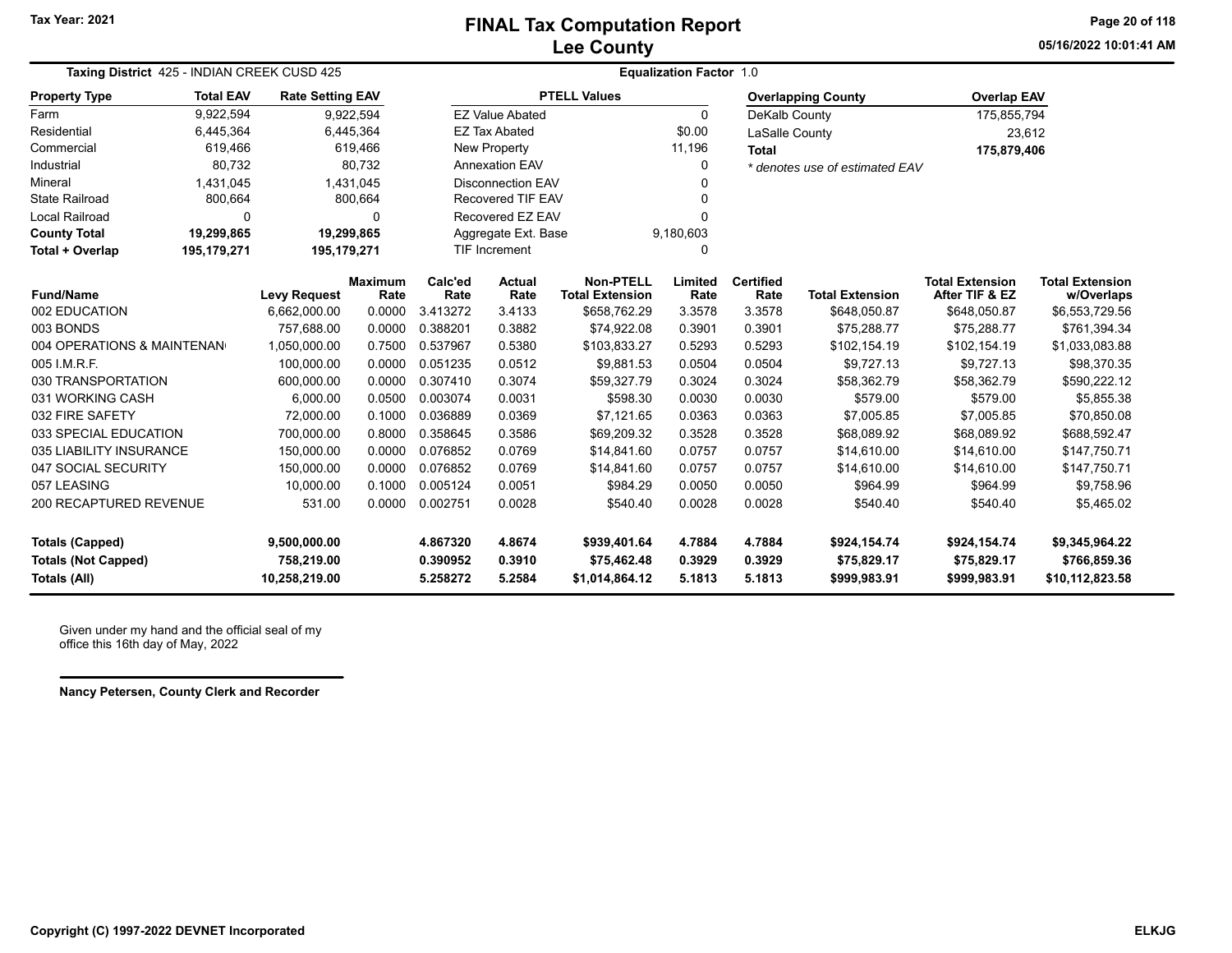**05/16/2022 10:01:41 AMPage 21 of 118**

| Taxing District 505 - OHIO HIGH CHSD 505          |                                                       |                              |                        | <b>Equalization Factor 1.0</b> |                          |                                            |                  |                          |                                |                                          |                                      |
|---------------------------------------------------|-------------------------------------------------------|------------------------------|------------------------|--------------------------------|--------------------------|--------------------------------------------|------------------|--------------------------|--------------------------------|------------------------------------------|--------------------------------------|
| <b>Property Type</b>                              | <b>Total EAV</b>                                      | <b>Rate Setting EAV</b>      |                        |                                |                          | <b>PTELL Values</b>                        |                  |                          | <b>Overlapping County</b>      | <b>Overlap EAV</b>                       |                                      |
| Farm                                              | 4,728,806                                             |                              | 4,728,806              |                                | <b>EZ Value Abated</b>   |                                            | $\Omega$         | <b>Bureau County</b>     |                                | 32,281,652                               |                                      |
| Residential                                       | 584,542                                               |                              | 584,542                |                                | <b>EZ Tax Abated</b>     |                                            | \$0.00           | <b>Total</b>             |                                | 32,281,652                               |                                      |
| Commercial                                        | 0                                                     |                              | 0                      |                                | <b>New Property</b>      |                                            | 4,088            |                          | * denotes use of estimated EAV |                                          |                                      |
| Industrial                                        | 149,955                                               |                              | 149,955                |                                | <b>Annexation EAV</b>    |                                            | 0                |                          |                                |                                          |                                      |
| Mineral                                           | 16,196,818                                            |                              | 16,196,818             |                                | <b>Disconnection EAV</b> |                                            | 0                |                          |                                |                                          |                                      |
| <b>State Railroad</b>                             | 0                                                     |                              | 0                      |                                | <b>Recovered TIF EAV</b> |                                            | 0                |                          |                                |                                          |                                      |
| <b>Local Railroad</b>                             | $\Omega$                                              |                              | $\Omega$               |                                | Recovered EZ EAV         |                                            |                  |                          |                                |                                          |                                      |
| <b>County Total</b>                               | 21,660,121                                            | 21,660,121                   |                        |                                | Aggregate Ext. Base      |                                            | 0                |                          |                                |                                          |                                      |
| Total + Overlap                                   | <b>TIF Increment</b><br>0<br>53,941,773<br>53,941,773 |                              |                        |                                |                          |                                            |                  |                          |                                |                                          |                                      |
| <b>Fund/Name</b>                                  |                                                       | <b>Levy Request</b>          | <b>Maximum</b><br>Rate | Calc'ed<br>Rate                | <b>Actual</b><br>Rate    | <b>Non-PTELL</b><br><b>Total Extension</b> | Limited<br>Rate  | <b>Certified</b><br>Rate | <b>Total Extension</b>         | <b>Total Extension</b><br>After TIF & EZ | <b>Total Extension</b><br>w/Overlaps |
| 002 EDUCATION                                     |                                                       | 975,000.00                   | 2.9500                 | 1.807505                       | 1.8075                   | \$391,506.69                               | 1.8075           | 1.8075                   | \$391,506.69                   | \$391,506.69                             | \$974,997.55                         |
| 003 BONDS                                         |                                                       | 91,937.00                    | 0.0000                 | 0.170438                       | 0.1704                   | \$36,908.85                                | 0.1713           | 0.1713                   | \$37,103.79                    | \$37,103.79                              | \$92,402.26                          |
| 004 OPERATIONS & MAINTENAN                        |                                                       | 195,000.00                   | 0.3700                 | 0.361501                       | 0.3615                   | \$78,301.34                                | 0.3615           | 0.3615                   | \$78,301.34                    | \$78,301.34                              | \$194,999.51                         |
| 005 I.M.R.F.                                      |                                                       | 25,000.00                    | 0.0000                 | 0.046346                       | 0.0463                   | \$10,028.64                                | 0.0463           | 0.0463                   | \$10,028.64                    | \$10,028.64                              | \$24,975.04                          |
| 030 TRANSPORTATION                                |                                                       | 60,000.00                    | 0.1200                 | 0.111231                       | 0.1112                   | \$24,086.05                                | 0.1112           | 0.1112                   | \$24,086.05                    | \$24,086.05                              | \$59,983.25                          |
| 031 WORKING CASH                                  |                                                       | 26,500.00                    | 0.0500                 | 0.049127                       | 0.0491                   | \$10,635.12                                | 0.0491           | 0.0491                   | \$10,635.12                    | \$10,635.12                              | \$26,485.41                          |
| 032 FIRE SAFETY                                   |                                                       | 27,000.00                    | 0.0500                 | 0.050054                       | 0.0500                   | \$10,830.06                                | 0.0500           | 0.0500                   | \$10,830.06                    | \$10,830.06                              | \$26,970.89                          |
| 033 SPECIAL EDUCATION                             |                                                       | 10,850.00                    | 0.0200                 | 0.020114                       | 0.0200                   | \$4,332.02                                 | 0.0200           | 0.0200                   | \$4,332.02                     | \$4,332.02                               | \$10,788.35                          |
| 035 LIABILITY INSURANCE                           |                                                       | 90,011.00                    | 0.0000                 | 0.166867                       | 0.1669                   | \$36,150.74                                | 0.1669           | 0.1669                   | \$36,150.74                    | \$36,150.74                              | \$90,028.82                          |
| 047 SOCIAL SECURITY                               |                                                       | 25,000.00                    | 0.0000                 | 0.046346                       | 0.0463                   | \$10,028.64                                | 0.0463           | 0.0463                   | \$10,028.64                    | \$10,028.64                              | \$24,975.04                          |
| 057 LEASING                                       |                                                       | 20,000.00                    | 0.0500                 | 0.037077                       | 0.0371                   | \$8,035.90                                 | 0.0371           | 0.0371                   | \$8,035.90                     | \$8,035.90                               | \$20,012.40                          |
| <b>Totals (Capped)</b>                            |                                                       | 0.00                         |                        | 0.000000                       | 0.0000                   | \$0.00                                     | 0.0000           | 0.0000                   | \$0.00                         | \$0.00                                   | \$0.00                               |
| <b>Totals (Not Capped)</b><br><b>Totals (All)</b> |                                                       | 1,546,298.00<br>1,546,298.00 |                        | 2.866606<br>2.866606           | 2.8663<br>2.8663         | \$620,844.05<br>\$620,844.05               | 2.8672<br>2.8672 | 2.8672<br>2.8672         | \$621,038.99<br>\$621,038.99   | \$621,038.99<br>\$621,038.99             | \$1,546,618.52<br>\$1,546,618.52     |

Given under my hand and the official seal of my office this 16th day of May, 2022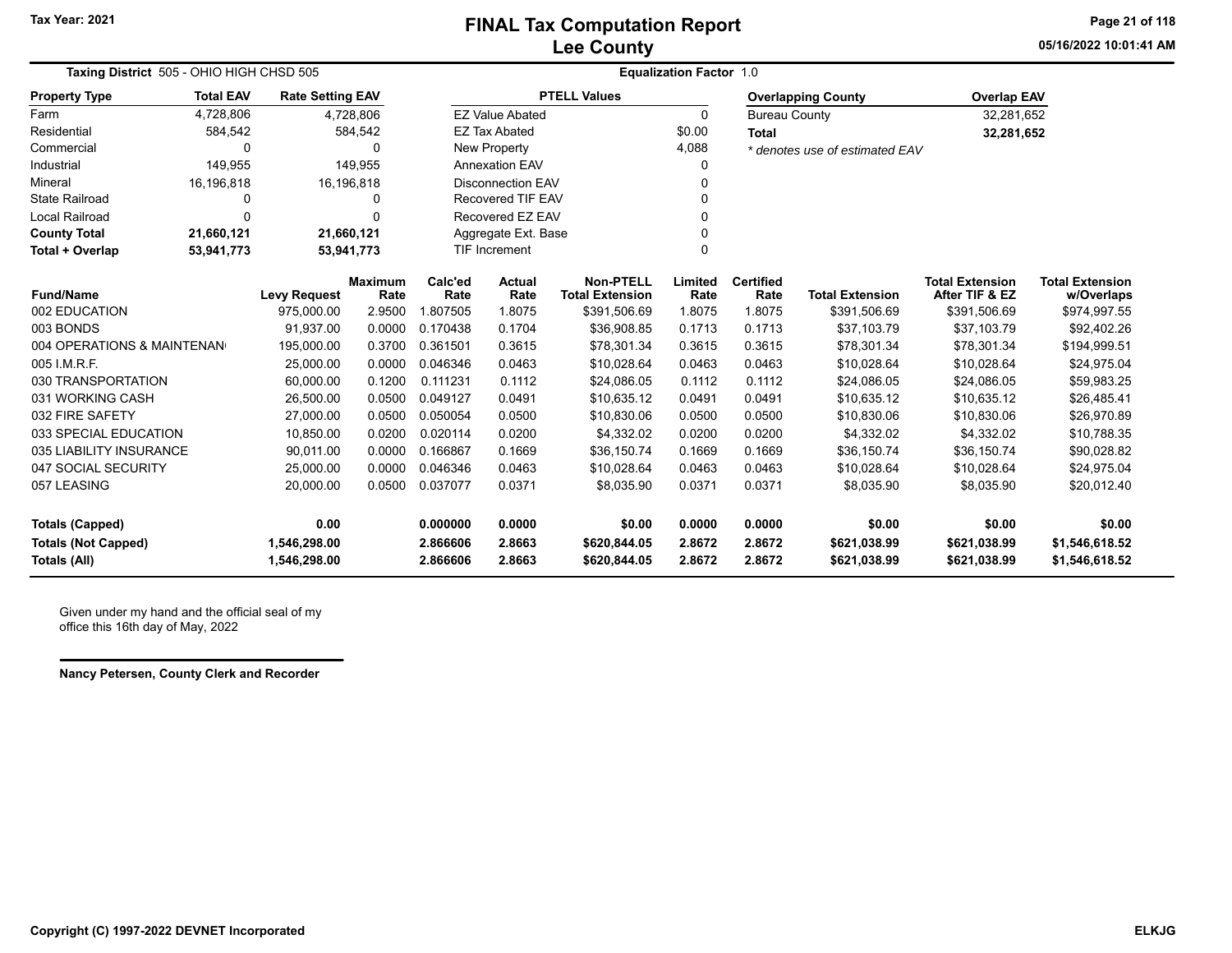## **Lee County FINAL Tax Computation Report**

**05/16/2022 10:01:41 AMPage 22 of 118**

| Taxing District 506 - SVCC SCHOOL DIST 506 |                  |                              |                        | <b>Equalization Factor 1.0</b> |                          |                                     |                  |                          |                                  |                                          |                                      |
|--------------------------------------------|------------------|------------------------------|------------------------|--------------------------------|--------------------------|-------------------------------------|------------------|--------------------------|----------------------------------|------------------------------------------|--------------------------------------|
| <b>Property Type</b>                       | <b>Total EAV</b> | <b>Rate Setting EAV</b>      |                        |                                |                          | <b>PTELL Values</b>                 |                  |                          | <b>Overlapping County</b>        | <b>Overlap EAV</b>                       |                                      |
| Farm                                       | 178,191,791      |                              | 178,191,791            |                                | <b>EZ Value Abated</b>   |                                     | 9,155,215        | <b>Bureau County</b>     |                                  | 155,017,478                              |                                      |
| Residential                                | 354,981,998      |                              | 352,904,120            |                                | <b>EZ Tax Abated</b>     |                                     | \$40,292.10      | <b>Carroll County</b>    |                                  | 103,807,967                              |                                      |
| Commercial                                 | 88,568,033       |                              | 83,771,297             |                                | New Property             |                                     | 3,146,908        | <b>Henry County</b>      |                                  | 4,840,394                                |                                      |
| Industrial                                 | 72,948,071       |                              | 64,579,194             |                                | <b>Annexation EAV</b>    |                                     | 0                | Ogle County              |                                  | 149,224,571                              |                                      |
| Mineral                                    | 40.491.889       |                              | 40.491.889             |                                | <b>Disconnection EAV</b> |                                     | 0                | <b>Whiteside County</b>  |                                  | 904,820,038                              |                                      |
| <b>State Railroad</b>                      | 14,796,884       |                              | 14,796,884             |                                | <b>Recovered TIF EAV</b> |                                     | $\Omega$         | <b>Total</b>             |                                  | 1,317,710,448                            |                                      |
| Local Railroad                             | 3,430            |                              | 3,430                  |                                | Recovered EZ EAV         |                                     | 899,267          |                          | * denotes use of estimated EAV   |                                          |                                      |
| <b>County Total</b>                        | 749,982,096      |                              | 734,738,605            |                                | Aggregate Ext. Base      |                                     | 0                |                          |                                  |                                          |                                      |
| Total + Overlap                            | 2,067,692,544    | 2,052,449,053                |                        |                                | <b>TIF Increment</b>     | 6,088,276                           |                  |                          |                                  |                                          |                                      |
| <b>Fund/Name</b>                           |                  | <b>Levy Request</b>          | <b>Maximum</b><br>Rate | Calc'ed<br>Rate                | <b>Actual</b><br>Rate    | Non-PTELL<br><b>Total Extension</b> | Limited<br>Rate  | <b>Certified</b><br>Rate | <b>Total Extension</b>           | <b>Total Extension</b><br>After TIF & EZ | <b>Total Extension</b><br>w/Overlaps |
| 003 BONDS                                  |                  | 1,866,800.00                 | 0.0000                 | 0.090955                       | 0.0910                   | \$668,612.13                        | 0.0915           | 0.0915                   | \$686,233.62                     | \$672,285.82                             | \$1,877,990.88                       |
| 027 AUDIT                                  |                  | 50.000.00                    | 0.0050                 | 0.002436                       | 0.0024                   | \$17,633.73                         | 0.0024           | 0.0024                   | \$17,999.57                      | \$17,633.73                              | \$49,258.78                          |
| 035 LIABILITY INS                          |                  | 90,000.00                    | 0.0000                 | 0.004385                       | 0.0044                   | \$32,328.50                         | 0.0044           | 0.0044                   | \$32,999.21                      | \$32,328.50                              | \$90,307.76                          |
| 047 SOCIAL SECURITY                        |                  | 160,000.00                   | 0.0000                 | 0.007796                       | 0.0078                   | \$57,309.61                         | 0.0078           | 0.0078                   | \$58,498.60                      | \$57,309.61                              | \$160,091.03                         |
| <b>136 OPERATIONS &amp; MAINTENAN</b>      |                  | 615,000.00                   | 0.0300                 | 0.029964                       | 0.0300                   | \$220,421.58                        | 0.0300           | 0.0300                   | \$224,994.63                     | \$220,421.58                             | \$615,734.72                         |
| <b>141 FIRE SAFETY</b>                     |                  | 900,000.00                   | 0.0500                 | 0.043850                       | 0.0439                   | \$322,550.25                        | 0.0439           | 0.0439                   | \$329,242.14                     | \$322,550.25                             | \$901,025.13                         |
| <b>149 ADDITIONAL TAX</b>                  |                  | 322,000.00                   | 0.0157                 | 0.015689                       | 0.0157                   | \$115,353.96                        | 0.0157           | 0.0157                   | \$117,747.19                     | \$115,353.96                             | \$322,234.50                         |
| <b>159 EDUCATION</b>                       |                  | 5,017,000.00                 | 0.2450                 | 0.244440                       | 0.2444                   | \$1,795,701.15                      | 0.2444           | 0.2444                   | \$1,832,956.24                   | \$1,795,701.15                           | \$5,016,185.49                       |
| <b>Totals (Capped)</b>                     |                  | 0.00                         |                        | 0.000000                       | 0.0000                   | \$0.00                              | 0.0000           | 0.0000                   | \$0.00                           | \$0.00                                   | \$0.00                               |
| <b>Totals (Not Capped)</b><br>Totals (All) |                  | 9,020,800.00<br>9,020,800.00 |                        | 0.439515<br>0.439515           | 0.4396<br>0.4396         | \$3,229,910.91<br>\$3,229,910.91    | 0.4401<br>0.4401 | 0.4401<br>0.4401         | \$3,300,671.20<br>\$3,300,671.20 | \$3,233,584.60<br>\$3,233,584.60         | \$9,032,828.29<br>\$9,032,828.29     |

Given under my hand and the official seal of my office this 16th day of May, 2022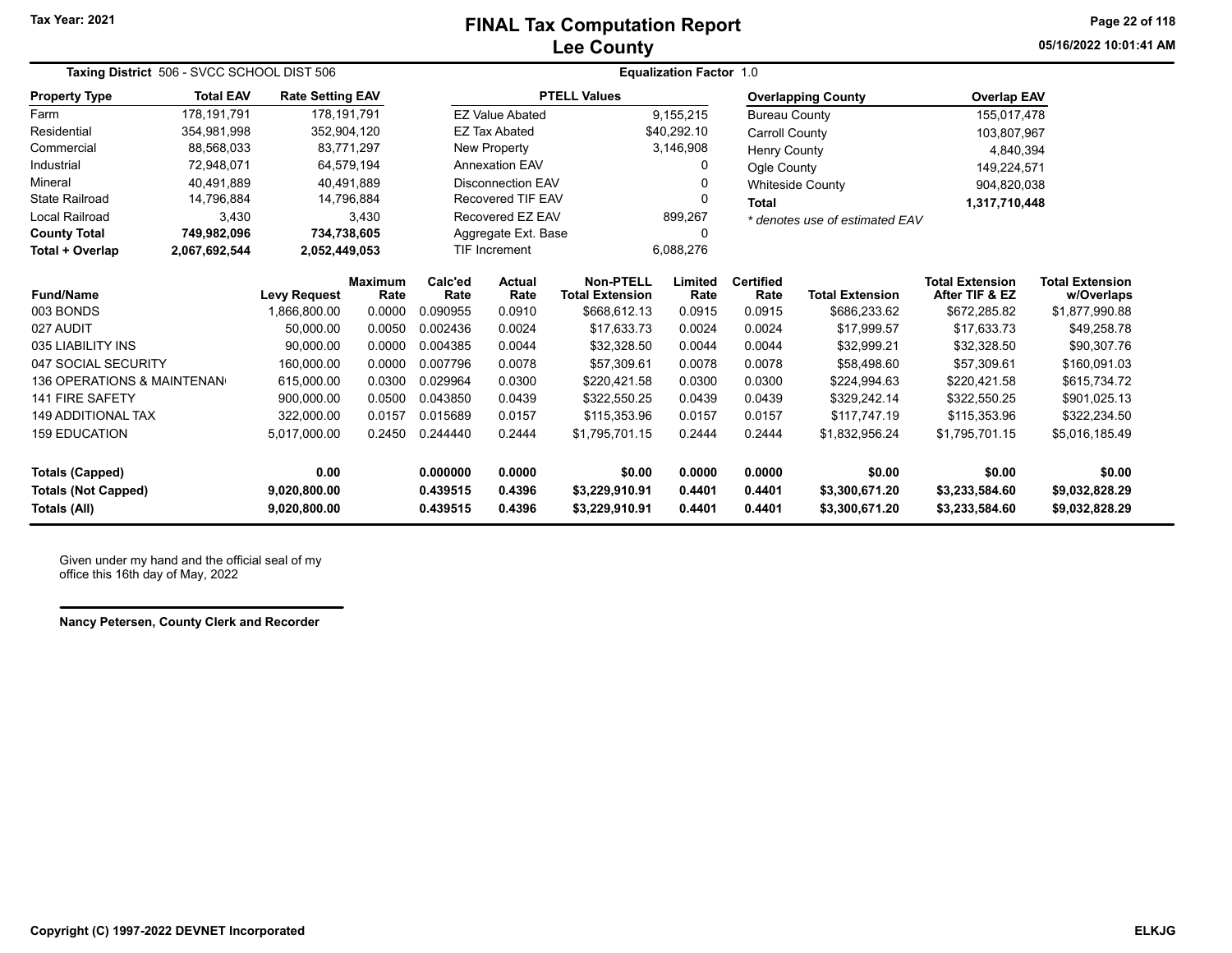## **Lee County FINAL Tax Computation Report**

**05/16/2022 10:01:41 AMPage 23 of 118**

| Taxing District 513 - IVCC SCHOOL DIST 513 |                  |                                                                         |                        | <b>Equalization Factor 1.0</b> |                                                             |                                            |                  |                          |                              |                                          |                                      |  |
|--------------------------------------------|------------------|-------------------------------------------------------------------------|------------------------|--------------------------------|-------------------------------------------------------------|--------------------------------------------|------------------|--------------------------|------------------------------|------------------------------------------|--------------------------------------|--|
| <b>Property Type</b>                       | <b>Total EAV</b> | <b>Rate Setting EAV</b>                                                 |                        |                                |                                                             | <b>PTELL Values</b>                        |                  |                          | <b>Overlapping County</b>    | <b>Overlap EAV</b>                       |                                      |  |
| Farm                                       | 27.870.972       |                                                                         | 27,870,972             |                                | <b>EZ Value Abated</b>                                      |                                            | 0                | <b>Bureau County</b>     |                              | 595,859,322                              |                                      |  |
| Residential                                | 9,851,847        |                                                                         | 9,851,847              |                                | <b>EZ Tax Abated</b>                                        |                                            | \$0.00           | DeKalb County            |                              | 2,631,195                                |                                      |  |
| Commercial                                 | 2,108,701        |                                                                         | 2,108,701              |                                | New Property                                                |                                            | 158,492          | <b>Grundy County</b>     |                              | *24.628.758                              |                                      |  |
| Industrial                                 | 132,710          |                                                                         | 132,710                |                                | <b>Annexation EAV</b>                                       |                                            | 0                | LaSalle County           |                              | 2,630,588,696                            |                                      |  |
| Mineral                                    | 13,186,065       |                                                                         | 13,186,065             |                                | <b>Disconnection EAV</b>                                    |                                            | 0                |                          | Livingston County            | 74,344,074                               |                                      |  |
| <b>State Railroad</b>                      | 0                |                                                                         | $\Omega$               |                                | <b>Recovered TIF EAV</b>                                    |                                            | 0                | <b>Marshall County</b>   |                              | 101,307,739                              |                                      |  |
| <b>Local Railroad</b>                      | 10,490           |                                                                         | 10,490                 |                                | Recovered EZ EAV                                            |                                            | 0                | <b>Putnam County</b>     |                              | *209,998,061                             |                                      |  |
| <b>County Total</b>                        | 53,160,785       | Aggregate Ext. Base<br>53,160,785<br>0<br><b>Total</b><br>3,692,518,630 |                        |                                |                                                             | 3,639,357,845                              |                  |                          |                              |                                          |                                      |  |
| Total + Overlap                            | 3,692,518,630    |                                                                         |                        |                                | <b>TIF Increment</b><br>0<br>* denotes use of estimated EAV |                                            |                  |                          |                              |                                          |                                      |  |
| <b>Fund/Name</b>                           |                  | <b>Levy Request</b>                                                     | <b>Maximum</b><br>Rate | Calc'ed<br>Rate                | <b>Actual</b><br>Rate                                       | <b>Non-PTELL</b><br><b>Total Extension</b> | Limited<br>Rate  | <b>Certified</b><br>Rate | <b>Total Extension</b>       | <b>Total Extension</b><br>After TIF & EZ | <b>Total Extension</b><br>w/Overlaps |  |
| 003 BONDS                                  |                  | 0.00                                                                    | 0.0000                 | 0.000000                       | 0.0000                                                      | \$0.00                                     | 0.0000           | 0.0000                   | \$0.00                       | \$0.00                                   | \$0.00                               |  |
| 027 AUDIT                                  |                  | 42.917.00                                                               | 0.0050                 | 0.001162                       | 0.0012                                                      | \$637.93                                   | 0.0012           | 0.0012                   | \$637.93                     | \$637.93                                 | \$44,310.22                          |  |
| 035 LIABILITY INS                          |                  | 1,349,948.00                                                            | 0.0000                 | 0.036559                       | 0.0366                                                      | \$19,456.85                                | 0.0366           | 0.0366                   | \$19,456.85                  | \$19,456.85                              | \$1,351,461.82                       |  |
| 047 SOCIAL SECURITY                        |                  | 198,981.00                                                              | 0.0000                 | 0.005389                       | 0.0054                                                      | \$2,870.68                                 | 0.0054           | 0.0054                   | \$2,870.68                   | \$2,870.68                               | \$199,396.01                         |  |
| 136 OPERATIONS & MAINTENAN                 |                  | 1.560.634.00                                                            | 0.0400                 | 0.042265                       | 0.0400                                                      | \$21,264.31                                | 0.0400           | 0.0400                   | \$21.264.31                  | \$21.264.31                              | \$1,477,007.45                       |  |
| <b>141 FIRE SAFETY</b>                     |                  | 1,170,475.00                                                            | 0.0500                 | 0.031699                       | 0.0317                                                      | \$16,851.97                                | 0.0317           | 0.0317                   | \$16,851.97                  | \$16,851.97                              | \$1,170,528.41                       |  |
| <b>149 ADDITIONAL TAX</b>                  |                  | 4,603,869.00                                                            | 0.1207                 | 0.124681                       | 0.1207                                                      | \$64.165.07                                | 0.1207           | 0.1207                   | \$64.165.07                  | \$64,165.07                              | \$4,456,869.99                       |  |
| <b>159 EDUCATION</b>                       |                  | 5,072,059.00                                                            | 0.1300                 | 0.137360                       | 0.1300                                                      | \$69,109.02                                | 0.1300           | 0.1300                   | \$69,109.02                  | \$69,109.02                              | \$4,800,274.22                       |  |
| <b>Totals (Capped)</b>                     |                  | 0.00                                                                    |                        | 0.000000                       | 0.0000                                                      | \$0.00                                     | 0.0000           | 0.0000                   | \$0.00                       | \$0.00                                   | \$0.00                               |  |
| <b>Totals (Not Capped)</b><br>Totals (All) |                  | 13,998,883.00<br>13,998,883.00                                          |                        | 0.379115<br>0.379115           | 0.3656<br>0.3656                                            | \$194,355.83<br>\$194,355.83               | 0.3656<br>0.3656 | 0.3656<br>0.3656         | \$194,355.83<br>\$194,355.83 | \$194,355.83<br>\$194,355.83             | \$13,499,848.12<br>\$13,499,848.12   |  |

Given under my hand and the official seal of my office this 16th day of May, 2022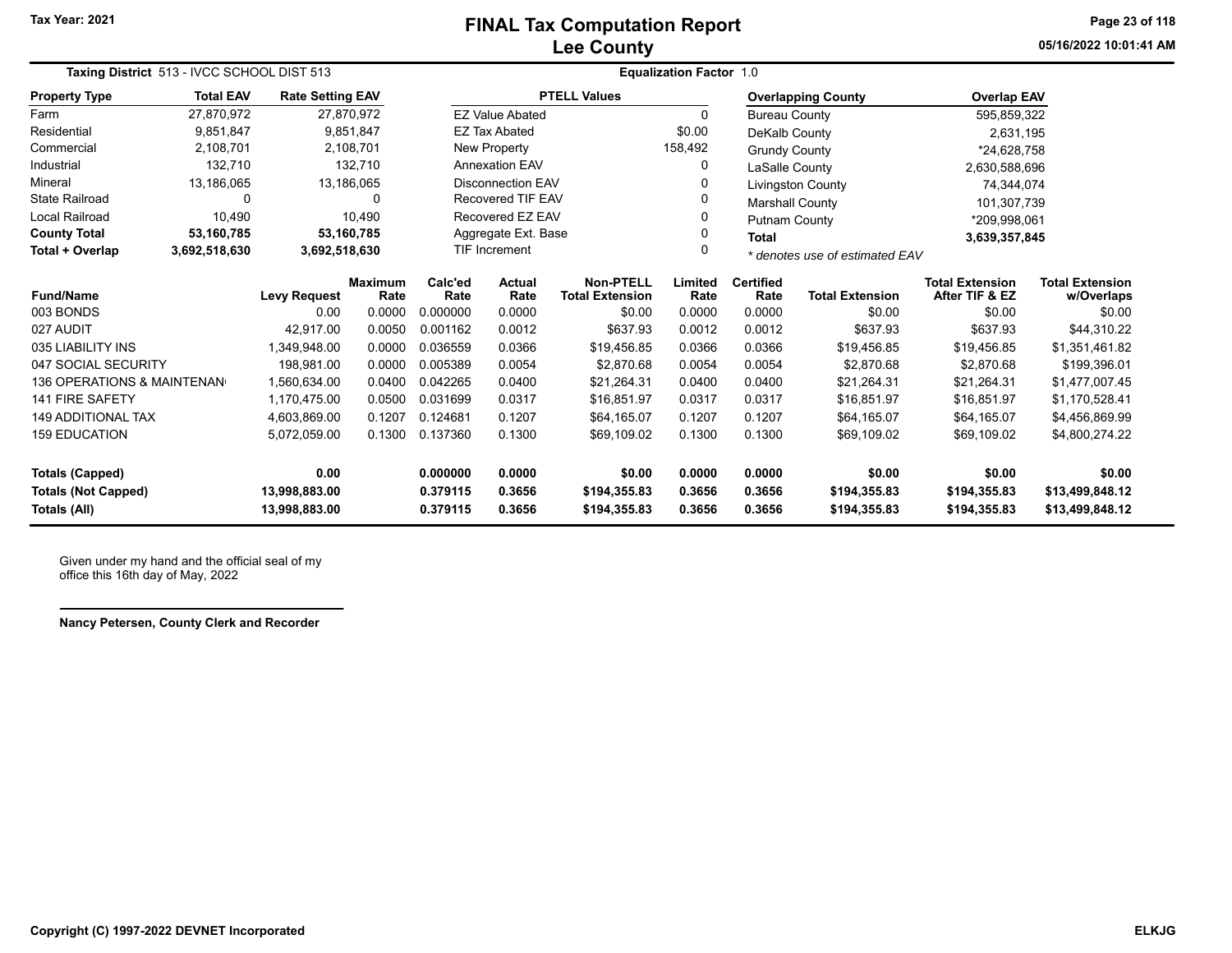### **Lee County FINAL Tax Computation Report**

**05/16/2022 10:01:41 AMPage 24 of 118**

| Taxing District 523 - KISHWAUKEE CC SD 523 |                  |                         |                        | <b>Equalization Factor 1.0</b> |                                                       |                                     |                 |                          |                           |                                          |                                      |
|--------------------------------------------|------------------|-------------------------|------------------------|--------------------------------|-------------------------------------------------------|-------------------------------------|-----------------|--------------------------|---------------------------|------------------------------------------|--------------------------------------|
| <b>Property Type</b>                       | <b>Total EAV</b> | <b>Rate Setting EAV</b> |                        |                                |                                                       | <b>PTELL Values</b>                 |                 |                          | <b>Overlapping County</b> | <b>Overlap EAV</b>                       |                                      |
| Farm                                       | 58,064,160       |                         | 58,030,257             |                                | <b>EZ Value Abated</b>                                |                                     | 0               | Boone County             |                           | *7,664,382                               |                                      |
| Residential                                | 32,519,352       |                         | 30,317,367             |                                | <b>EZ Tax Abated</b>                                  |                                     | \$0.00          | DeKalb County            |                           | 2,030,617,368                            |                                      |
| Commercial                                 | 4,389,397        |                         | 4,026,027              |                                | New Property                                          |                                     | 161,302         | Kane County              |                           | *10,511,055                              |                                      |
| Industrial                                 | 200,303          |                         | 200,303                |                                | <b>Annexation EAV</b>                                 |                                     | U               | LaSalle County           |                           | 23.612                                   |                                      |
| Mineral                                    | 13.095.684       |                         | 13.095.684             |                                | <b>Disconnection EAV</b>                              |                                     |                 | Ogle County              |                           | 478,589,949                              |                                      |
| <b>State Railroad</b>                      | 2,725,545        |                         | 2,725,545              |                                | Recovered TIF EAV                                     |                                     |                 |                          | Winnebago County          | 703,709                                  |                                      |
| <b>Local Railroad</b>                      | 0                |                         | 0                      |                                | Recovered EZ EAV                                      |                                     |                 | Total                    |                           | 2,528,110,075                            |                                      |
| <b>County Total</b>                        | 110,994,441      | 108.395.183             |                        |                                | Aggregate Ext. Base<br>* denotes use of estimated EAV |                                     |                 |                          |                           |                                          |                                      |
| Total + Overlap                            | 2,639,104,516    | 2,636,505,258           |                        | 2,599,258<br>TIF Increment     |                                                       |                                     |                 |                          |                           |                                          |                                      |
| <b>Fund/Name</b>                           |                  | <b>Levy Request</b>     | <b>Maximum</b><br>Rate | Calc'ed<br>Rate                | <b>Actual</b><br>Rate                                 | Non-PTELL<br><b>Total Extension</b> | Limited<br>Rate | <b>Certified</b><br>Rate | <b>Total Extension</b>    | <b>Total Extension</b><br>After TIF & EZ | <b>Total Extension</b><br>w/Overlaps |
| 003 BONDS                                  |                  | 4,592,495.42            | 0.0000                 | 0.174189                       | 0.1742                                                | \$188,824.41                        | 0.1751          | 0.1751                   | \$194,351.27              | \$189,799.97                             | \$4,616,520.71                       |
| 027 AUDIT                                  |                  | 87.675.00               | 0.0050                 | 0.003325                       | 0.0033                                                | \$3,577.04                          | 0.0033          | 0.0033                   | \$3,662.82                | \$3,577.04                               | \$87,004.67                          |
| 035 LIABILITY INSURANCE                    |                  | 1,365,000.00            | 0.0000                 | 0.051773                       | 0.0518                                                | \$56,148.70                         | 0.0518          | 0.0518                   | \$57,495.12               | \$56,148.70                              | \$1,365,709.72                       |
| 047 SOCIAL SECURITY                        |                  | 294.000.00              | 0.0000                 | 0.011151                       | 0.0112                                                | \$12,140.26                         | 0.0112          | 0.0112                   | \$12,431.38               | \$12,140.26                              | \$295,288.59                         |
| 136 OPERATIONS & MAINTENAN                 |                  | 2,041,545.00            | 0.0750                 | 0.077434                       | 0.0750                                                | \$81,296.39                         | 0.0750          | 0.0750                   | \$83,245.83               | \$81,296.39                              | \$1,977,378.94                       |
| <b>141 FIRE SAFETY</b>                     |                  | 1,361,030.00            | 0.0500                 | 0.051623                       | 0.0500                                                | \$54,197.59                         | 0.0500          | 0.0500                   | \$55,497.22               | \$54,197.59                              | \$1,318,252.63                       |
| <b>159 EDUCATION</b>                       |                  | 7,485,665.00            | 0.2750                 | 0.283924                       | 0.2750                                                | \$298,086.75                        | 0.2750          | 0.2750                   | \$305,234.71              | \$298,086.75                             | \$7,250,389.46                       |
| <b>Totals (Capped)</b>                     |                  | 0.00                    |                        | 0.000000                       | 0.0000                                                | \$0.00                              | 0.0000          | 0.0000                   | \$0.00                    | \$0.00                                   | \$0.00                               |
| <b>Totals (Not Capped)</b>                 |                  | 17,227,410.42           |                        | 0.653419                       | 0.6405                                                | \$694,271.14                        | 0.6414          | 0.6414                   | \$711,918.35              | \$695,246.70                             | \$16,910,544.72                      |
| Totals (All)                               |                  | 17,227,410.42           |                        | 0.653419                       | 0.6405                                                | \$694,271.14                        | 0.6414          | 0.6414                   | \$711,918.35              | \$695,246.70                             | \$16,910,544.72                      |

Given under my hand and the official seal of my office this 16th day of May, 2022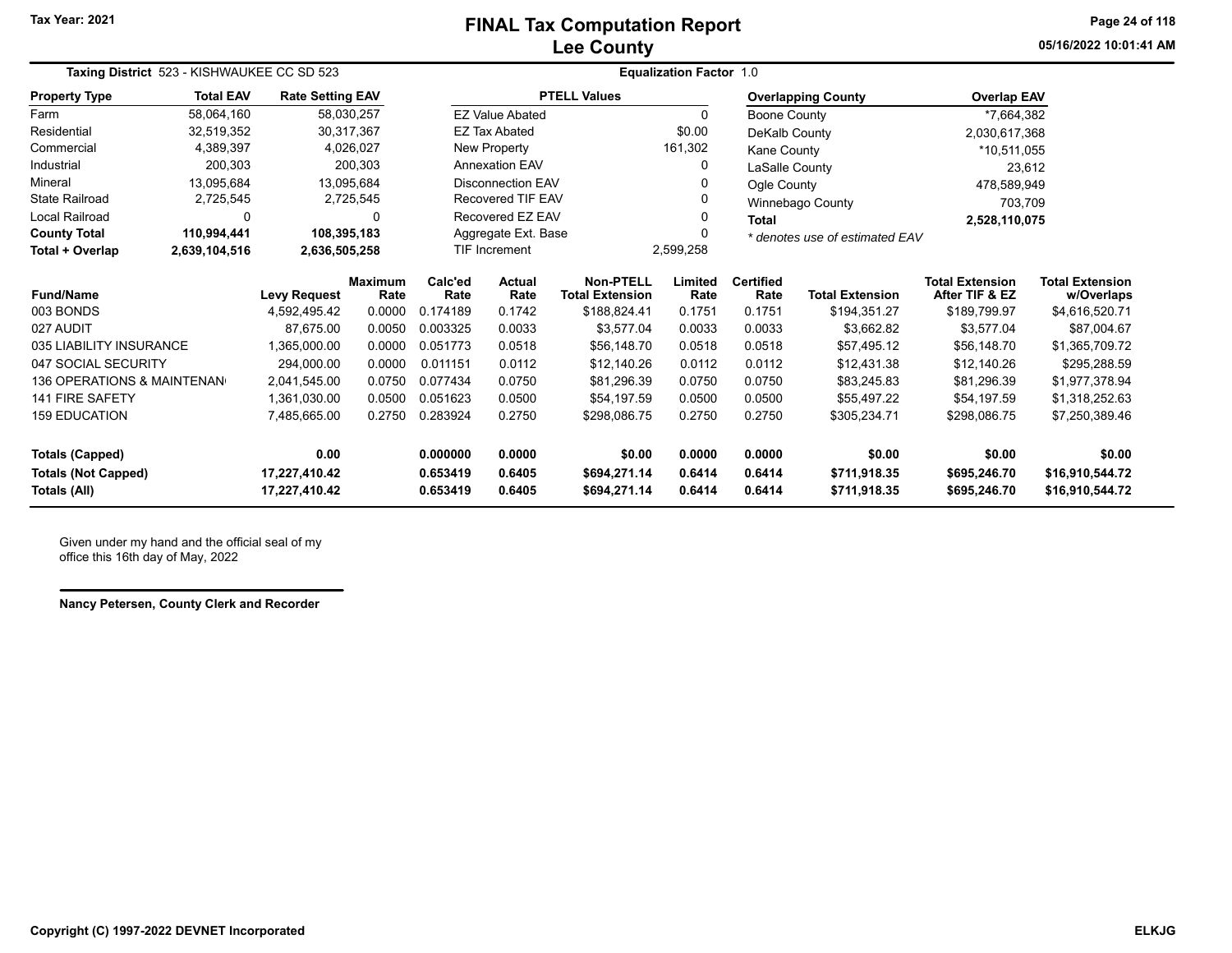# **Lee County FINAL Tax Computation Report**

**05/16/2022 10:01:41 AMPage 25 of 118**

| Taxing District 600 - LEE COUNTY |                  |                         |                        |                 |                          |                                            | <b>Equalization Factor 1.0</b> |                          |                        |                                          |                                      |
|----------------------------------|------------------|-------------------------|------------------------|-----------------|--------------------------|--------------------------------------------|--------------------------------|--------------------------|------------------------|------------------------------------------|--------------------------------------|
| <b>Property Type</b>             | <b>Total EAV</b> | <b>Rate Setting EAV</b> |                        |                 |                          | <b>PTELL Values</b>                        |                                |                          |                        |                                          |                                      |
| Farm                             | 264,126,923      | 264,093,020             |                        |                 | <b>EZ Value Abated</b>   |                                            | 9,155,215                      |                          |                        |                                          |                                      |
| Residential                      | 397, 353, 197    | 393,073,334             |                        |                 | <b>EZ Tax Abated</b>     |                                            | \$79,760.23                    |                          |                        |                                          |                                      |
| Commercial                       | 95,066,131       | 89,906,025              |                        |                 | New Property             |                                            | 3,466,702                      |                          |                        |                                          |                                      |
| Industrial                       | 73,281,084       | 64,912,207              |                        |                 | Annexation EAV           |                                            | 0                              |                          |                        |                                          |                                      |
| Mineral                          | 66,773,638       | 66,773,638              |                        |                 | <b>Disconnection EAV</b> |                                            | $\Omega$                       |                          |                        |                                          |                                      |
| <b>State Railroad</b>            | 17,522,429       |                         | 17,522,429             |                 | <b>Recovered TIF EAV</b> |                                            | $\Omega$                       |                          |                        |                                          |                                      |
| <b>Local Railroad</b>            | 13,920           |                         | 13,920                 |                 | Recovered EZ EAV         |                                            | 899,267                        |                          |                        |                                          |                                      |
| <b>County Total</b>              | 914, 137, 322    | 896,294,573             |                        |                 | Aggregate Ext. Base      |                                            | 7,642,591                      |                          |                        |                                          |                                      |
| Total + Overlap                  | 914, 137, 322    | 896,294,573             |                        |                 | <b>TIF Increment</b>     |                                            | 8,687,534                      |                          |                        |                                          |                                      |
| <b>Fund/Name</b>                 |                  | <b>Levy Request</b>     | <b>Maximum</b><br>Rate | Calc'ed<br>Rate | <b>Actual</b><br>Rate    | <b>Non-PTELL</b><br><b>Total Extension</b> | Limited<br>Rate                | <b>Certified</b><br>Rate | <b>Total Extension</b> | <b>Total Extension</b><br>After TIF & EZ | <b>Total Extension</b><br>w/Overlaps |
| 001 CORPORATE                    |                  | 6,235,000.00            | 0.0000                 | 0.695642        | 0.6956                   | \$6,234,625.05                             | 0.6767                         | 0.6767                   | \$6,185,967.26         | \$6,065,225.38                           | \$6,065,225.38                       |
| 005 I.M.R.F.                     |                  | 0.00                    | 0.0000                 | 0.000000        | 0.0000                   | \$0.00                                     | 0.0000                         | 0.0000                   | \$0.00                 | \$0.00                                   | \$0.00                               |
| 006 HIGHWAY                      |                  | 1,051,500.00            | 0.2000                 | 0.117316        | 0.1173                   | \$1,051,353.53                             | 0.1144                         | 0.1144                   | \$1,045,773.10         | \$1,025,360.99                           | \$1,025,360.99                       |
| 008 BRIDGE                       |                  | 275,000.00              | 0.2500                 | 0.030682        | 0.0307                   | \$275,162.43                               | 0.0307                         | 0.0307                   | \$280,640.16           | \$275,162.43                             | \$275,162.43                         |
| 020 TUBERCULOSIS SANATARIU       |                  | 12,500.00               | 0.0750                 | 0.001395        | 0.0014                   | \$12,548.12                                | 0.0014                         | 0.0014                   | \$12,797.92            | \$12,548.12                              | \$12,548.12                          |
| 021 FEDERAL AID HIGHWAY MAT      |                  | 325,000.00              | 0.0500                 | 0.036260        | 0.0363                   | \$325,354.93                               | 0.0363                         | 0.0363                   | \$331,831.85           | \$325,354.93                             | \$325,354.93                         |
| 022 COUNTY HEALTH DEPARTMI       |                  | 55,000.00               | 0.1000                 | 0.006136        | 0.0061                   | \$54,673.97                                | 0.0061                         | 0.0061                   | \$55,762.38            | \$54,673.97                              | \$54,673.97                          |
| 035 LIABILITY INSURANCE          |                  | 0.00                    | 0.0000                 | 0.000000        | 0.0000                   | \$0.00                                     | 0.0000                         | 0.0000                   | \$0.00                 | \$0.00                                   | \$0.00                               |
| 047 SOCIAL SECURITY              |                  | 0.00                    | 0.0000                 | 0.000000        | 0.0000                   | \$0.00                                     | 0.0000                         | 0.0000                   | \$0.00                 | \$0.00                                   | \$0.00                               |
| 053 EXTENSION EDUCATION          |                  | 0.00                    | 0.0500                 | 0.000000        | 0.0000                   | \$0.00                                     | 0.0000                         | 0.0000                   | \$0.00                 | \$0.00                                   | \$0.00                               |
| 055 VETERANS ASSISTANCE          |                  | 30.000.00               | 0.0400                 | 0.003347        | 0.0033                   | \$29.577.72                                | 0.0033                         | 0.0033                   | \$30,166.53            | \$29.577.72                              | \$29,577.72                          |
| 142 SENIOR CITIZENS SOCIAL SI    |                  | 0.00                    | 0.0146                 | 0.000000        | 0.0000                   | \$0.00                                     | 0.0000                         | 0.0000                   | \$0.00                 | \$0.00                                   | \$0.00                               |
| <b>200 RECAPTURED REVENUE</b>    |                  | 20,632.00               | 0.0000                 | 0.002302        | 0.0023                   | \$20,614.78                                | 0.0023                         | 0.0023                   | \$21,025.16            | \$20,614.78                              | \$20,614.78                          |
| <b>Totals (Capped)</b>           |                  | 7,984,000.00            |                        | 0.890778        | 0.8907                   | \$7,983,295.75                             | 0.8689                         | 0.8689                   | \$7,942,939.20         | \$7,787,903.54                           | \$7,787,903.54                       |
| <b>Totals (Not Capped)</b>       |                  | 20,632.00               |                        | 0.002302        | 0.0023                   | \$20,614.78                                | 0.0023                         | 0.0023                   | \$21,025.16            | \$20,614.78                              | \$20,614.78                          |
| Totals (All)                     |                  | 8,004,632.00            |                        | 0.893080        | 0.8930                   | \$8,003,910.53                             | 0.8712                         | 0.8712                   | \$7,963,964.36         | \$7,808,518.32                           | \$7,808,518.32                       |

Given under my hand and the official seal of my office this 16th day of May, 2022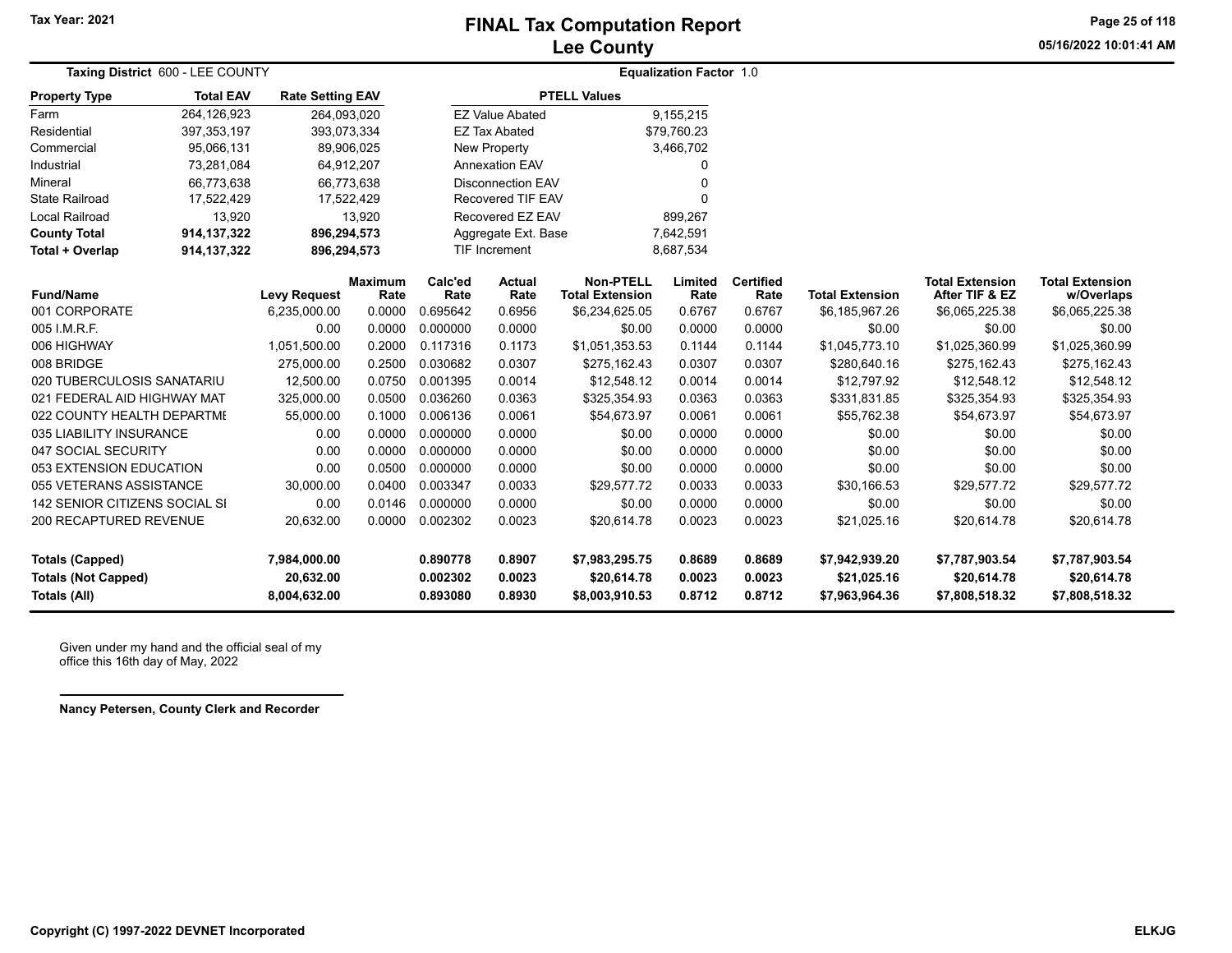**05/16/2022 10:01:41 AMPage 26 of 118**

| Taxing District 601 - ALTO TOWNSHIP                                  |                  | <b>Equalization Factor 1.0</b>  |                        |                                  |                                                      |                                            |                            |                            |                                       |                                          |                                       |
|----------------------------------------------------------------------|------------------|---------------------------------|------------------------|----------------------------------|------------------------------------------------------|--------------------------------------------|----------------------------|----------------------------|---------------------------------------|------------------------------------------|---------------------------------------|
| <b>Property Type</b>                                                 | <b>Total EAV</b> | <b>Rate Setting EAV</b>         |                        |                                  |                                                      | <b>PTELL Values</b>                        |                            |                            |                                       |                                          |                                       |
| Farm                                                                 | 13,506,142       |                                 | 13,506,142             |                                  | <b>EZ Value Abated</b>                               |                                            |                            |                            |                                       |                                          |                                       |
| Residential                                                          | 6,972,748        |                                 | 6,972,748              |                                  | <b>EZ Tax Abated</b>                                 |                                            | \$0.00                     |                            |                                       |                                          |                                       |
| Commercial                                                           | 1,511,389        |                                 | 1,511,389              |                                  | New Property                                         |                                            | 7,258                      |                            |                                       |                                          |                                       |
| Industrial                                                           | 143,862          |                                 | 143,862                |                                  | <b>Annexation EAV</b>                                |                                            |                            |                            |                                       |                                          |                                       |
| Mineral                                                              | 910,665          |                                 | 910,665                |                                  | <b>Disconnection EAV</b><br><b>Recovered TIF EAV</b> |                                            |                            |                            |                                       |                                          |                                       |
| <b>State Railroad</b>                                                | 2,594,402        |                                 | 2,594,402              |                                  |                                                      |                                            |                            |                            |                                       |                                          |                                       |
| Local Railroad                                                       | 0                |                                 | 0                      |                                  | Recovered EZ EAV                                     |                                            |                            |                            |                                       |                                          |                                       |
| <b>County Total</b>                                                  | 25,639,208       |                                 | 25,639,208             |                                  | 71,790<br>Aggregate Ext. Base                        |                                            |                            |                            |                                       |                                          |                                       |
| Total + Overlap                                                      | 25,639,208       |                                 | 25,639,208             |                                  | <b>TIF Increment</b>                                 |                                            |                            |                            |                                       |                                          |                                       |
| <b>Fund/Name</b>                                                     |                  | <b>Levy Request</b>             | <b>Maximum</b><br>Rate | Calc'ed<br>Rate                  | <b>Actual</b><br>Rate                                | <b>Non-PTELL</b><br><b>Total Extension</b> | Limited<br>Rate            | <b>Certified</b><br>Rate   | <b>Total Extension</b>                | <b>Total Extension</b><br>After TIF & EZ | <b>Total Extension</b><br>w/Overlaps  |
| 001 CORPORATE                                                        |                  | 75,380.00                       | 0.3400                 | 0.294003                         | 0.2940                                               | \$75,379.27                                | 0.2840                     | 0.2840                     | \$72,815.35                           | \$72,815.35                              | \$72,815.35                           |
| <b>200 RECAPTURED REVENUE</b>                                        |                  | 30.00                           | 0.0000                 | 0.000117                         | 0.0001                                               | \$25.64                                    | 0.0001                     | 0.0001                     | \$25.64                               | \$25.64                                  | \$25.64                               |
| <b>Totals (Capped)</b><br><b>Totals (Not Capped)</b><br>Totals (All) |                  | 75,380.00<br>30.00<br>75,410.00 |                        | 0.294003<br>0.000117<br>0.294120 | 0.2940<br>0.0001<br>0.2941                           | \$75,379.27<br>\$25.64<br>\$75,404.91      | 0.2840<br>0.0001<br>0.2841 | 0.2840<br>0.0001<br>0.2841 | \$72,815.35<br>\$25.64<br>\$72,840.99 | \$72,815.35<br>\$25.64<br>\$72,840.99    | \$72,815.35<br>\$25.64<br>\$72,840.99 |

Given under my hand and the official seal of my office this 16th day of May, 2022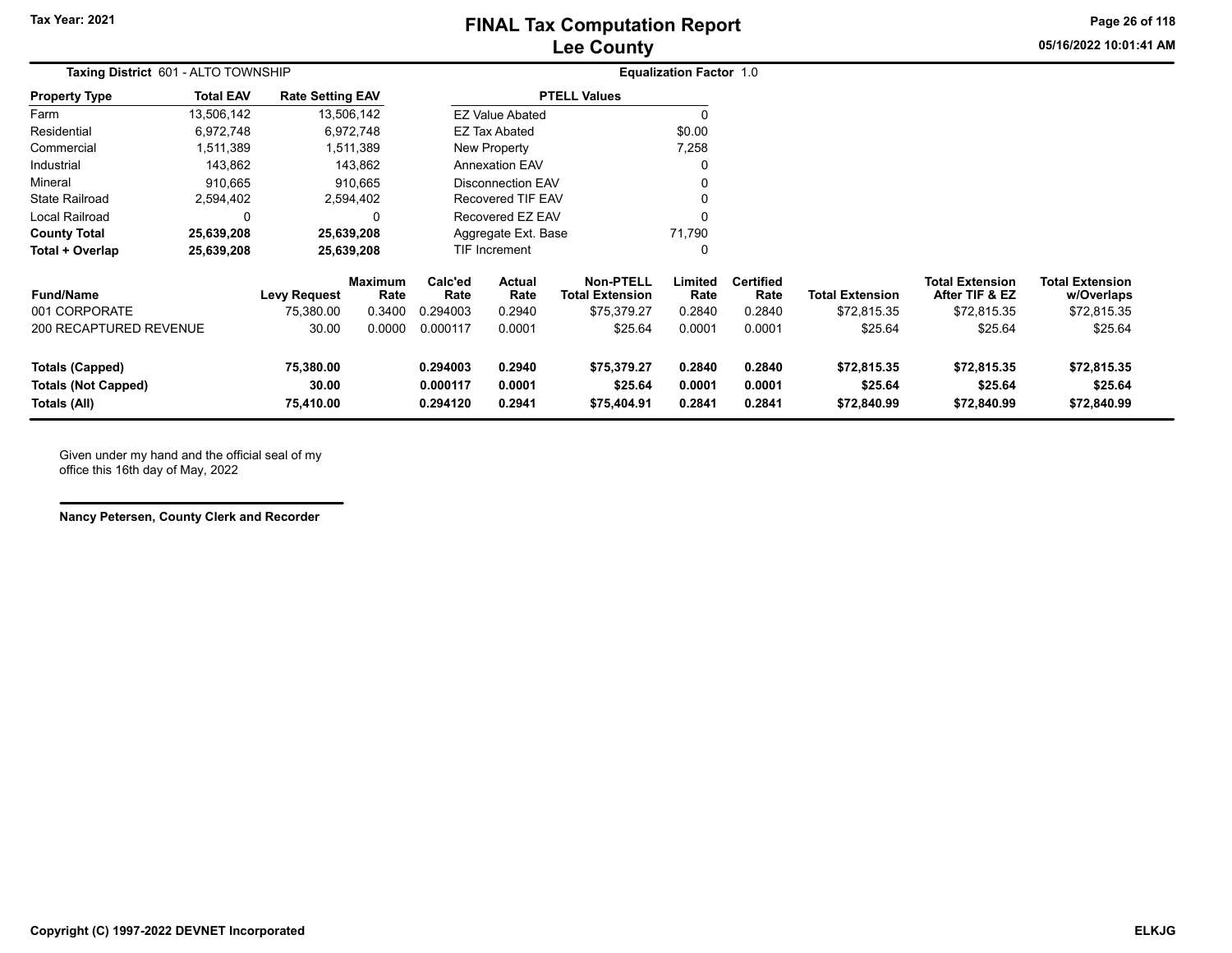### **Lee County FINAL Tax Computation Report**

**05/16/2022 10:01:41 AMPage 27 of 118**

| Taxing District 601RB - ALTO TWP ROAD/BRIDGE |                  |                         |                 | <b>Equalization Factor 1.0</b> |                        |                                            |                 |                          |                                 |                                          |                                      |  |
|----------------------------------------------|------------------|-------------------------|-----------------|--------------------------------|------------------------|--------------------------------------------|-----------------|--------------------------|---------------------------------|------------------------------------------|--------------------------------------|--|
| <b>Property Type</b>                         | <b>Total EAV</b> | <b>Rate Setting EAV</b> |                 |                                |                        | <b>PTELL Values</b>                        |                 |                          | <b>Road and Bridge Transfer</b> |                                          |                                      |  |
| Farm                                         | 13,506,142       | 13,506,142              |                 |                                | <b>EZ Value Abated</b> |                                            | 0               | <b>Municipality</b>      |                                 | <b>Fund</b>                              | <b>Amount Extended</b>               |  |
| Residential                                  | 6,972,748        |                         | 6,972,748       |                                | <b>EZ Tax Abated</b>   |                                            | \$0.00          | 711 - VILLAGE OF STEWARD |                                 | 007                                      |                                      |  |
| Commercial                                   | 1,511,389        |                         | 1,511,389       |                                | New Property           |                                            | 7,258           |                          |                                 |                                          | \$2,346.03                           |  |
| Industrial                                   | 143,862          |                         | 143,862         |                                | <b>Annexation EAV</b>  |                                            | 0               | <b>Total</b>             |                                 |                                          | \$2,346.03                           |  |
| Mineral                                      | 910,665          |                         | 910,665         |                                | Disconnection EAV      |                                            | 0               |                          |                                 |                                          |                                      |  |
| <b>State Railroad</b>                        | 2,594,402        |                         | 2,594,402       |                                | Recovered TIF EAV      |                                            | $\mathbf{0}$    |                          |                                 |                                          |                                      |  |
| Local Railroad                               | 0                |                         | $\Omega$        |                                | Recovered EZ EAV       |                                            | $\Omega$        |                          |                                 |                                          |                                      |  |
| <b>County Total</b>                          | 25,639,208       | 25,639,208              |                 |                                | Aggregate Ext. Base    |                                            | 81,688          |                          |                                 |                                          |                                      |  |
| Total + Overlap                              | 25,639,208       | 25,639,208              |                 |                                | <b>TIF Increment</b>   |                                            | 0               |                          |                                 |                                          |                                      |  |
| <b>Fund/Name</b>                             |                  | <b>Levy Request</b>     | Maximum<br>Rate | Calc'ed<br>Rate                | <b>Actual</b><br>Rate  | <b>Non-PTELL</b><br><b>Total Extension</b> | Limited<br>Rate | <b>Certified</b><br>Rate | <b>Total Extension</b>          | <b>Total Extension</b><br>After TIF & EZ | <b>Total Extension</b><br>w/Overlaps |  |
| 007 ROAD & BRIDGE                            |                  | 39,375.00               | 0.9400          | 0.153573                       | 0.1536                 | \$39,381.82                                | 0.1484          | 0.1484                   | \$38,048.58                     | \$38,048.58                              | \$38,048.58                          |  |
| 009 PERMANENT ROAD                           |                  | 38,020.00               | 0.2500          | 0.148289                       | 0.1483                 | \$38,022.95                                | 0.1432          | 0.1432                   | \$36,715.35                     | \$36,715.35                              | \$36,715.35                          |  |
| 010 EQUIPMENT & BUILDING                     |                  | 8,375.00                | 0.1000          | 0.032665                       | 0.0327                 | \$8,384.02                                 | 0.0316          | 0.0316                   | \$8,101.99                      | \$8,101.99                               | \$8,101.99                           |  |
| 200 RECAPTURED REVENUE                       |                  | 34.00                   | 0.0000          | 0.000133                       | 0.0001                 | \$25.64                                    | 0.0001          | 0.0001                   | \$25.64                         | \$25.64                                  | \$25.64                              |  |
| <b>Totals (Capped)</b>                       |                  | 85,770.00               |                 | 0.334527                       | 0.3346                 | \$85,788.79                                | 0.3232          | 0.3232                   | \$82,865.92                     | \$82,865.92                              | \$82,865.92                          |  |
| 34.00<br><b>Totals (Not Capped)</b>          |                  |                         | 0.000133        | 0.0001                         | \$25.64                | 0.0001                                     | 0.0001          | \$25.64                  | \$25.64                         | \$25.64                                  |                                      |  |
| Totals (All)                                 |                  | 85,804.00               |                 | 0.334660                       | 0.3347                 | \$85,814.43                                | 0.3233          | 0.3233                   | \$82,891.56                     | \$82,891.56                              | \$82,891.56                          |  |

Given under my hand and the official seal of my office this 16th day of May, 2022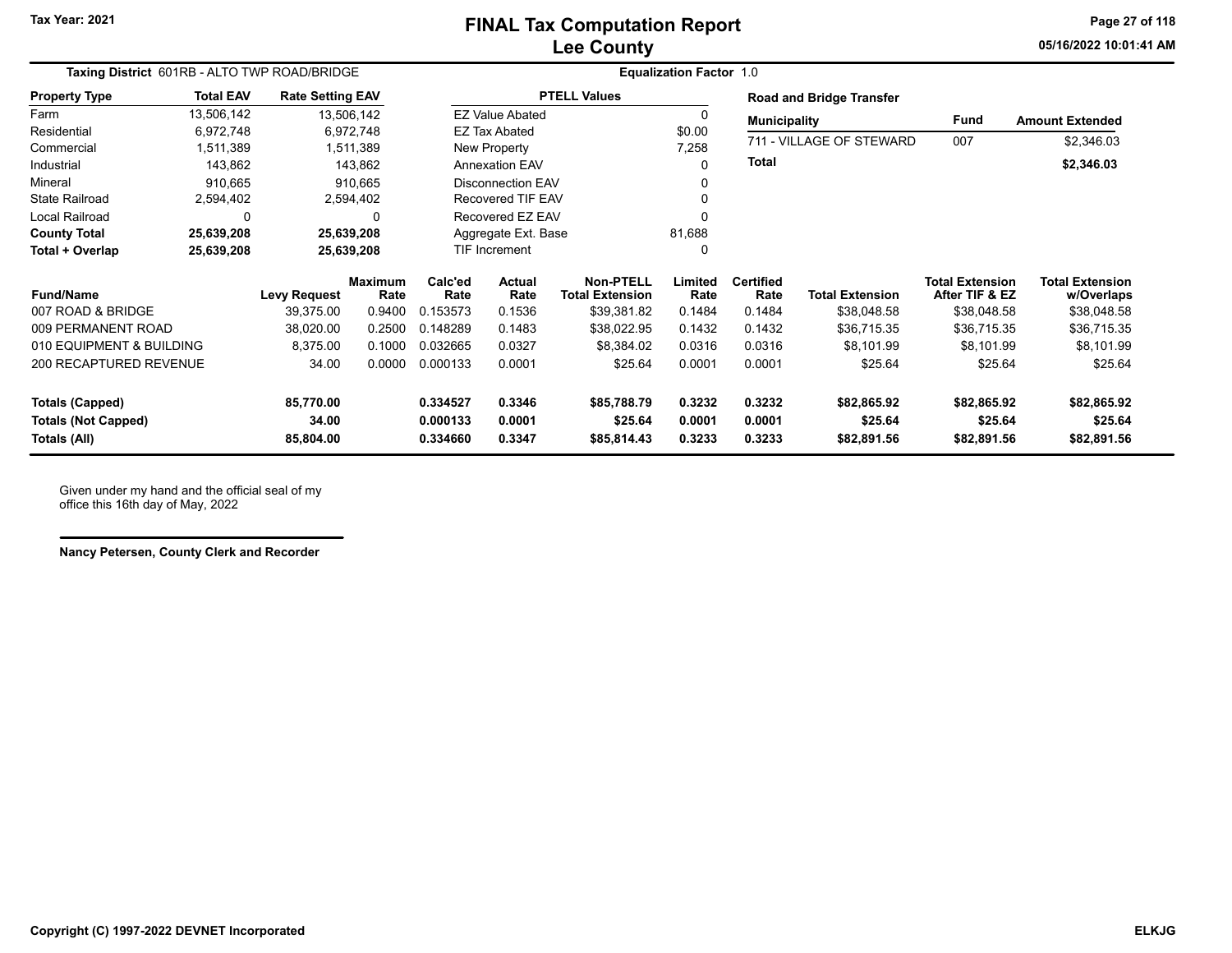# **Lee County FINAL Tax Computation Report**

**05/16/2022 10:01:41 AMPage 28 of 118**

| Taxing District 602 - AMBOY TOWNSHIP |                      |                                   |                                                                                                           |                                | <b>Equalization Factor 1.0</b>                                   |                                                                                                                                           |                          |                          |                                          |                                      |              |
|--------------------------------------|----------------------|-----------------------------------|-----------------------------------------------------------------------------------------------------------|--------------------------------|------------------------------------------------------------------|-------------------------------------------------------------------------------------------------------------------------------------------|--------------------------|--------------------------|------------------------------------------|--------------------------------------|--------------|
| <b>Total EAV</b>                     |                      |                                   |                                                                                                           |                                |                                                                  |                                                                                                                                           |                          |                          |                                          |                                      |              |
| 10,047,854                           |                      |                                   |                                                                                                           |                                |                                                                  | 0                                                                                                                                         |                          |                          |                                          |                                      |              |
| 26,283,487                           |                      |                                   |                                                                                                           |                                |                                                                  | \$0.00                                                                                                                                    |                          |                          |                                          |                                      |              |
| 6,215,404                            |                      |                                   |                                                                                                           |                                |                                                                  | 151,624                                                                                                                                   |                          |                          |                                          |                                      |              |
| 8,214,988                            |                      |                                   |                                                                                                           |                                |                                                                  | 0                                                                                                                                         |                          |                          |                                          |                                      |              |
| 0                                    |                      | 0                                 |                                                                                                           |                                |                                                                  | 0                                                                                                                                         |                          |                          |                                          |                                      |              |
| 0                                    |                      | 0                                 |                                                                                                           |                                |                                                                  |                                                                                                                                           |                          |                          |                                          |                                      |              |
| 1,800                                |                      | 1,800                             |                                                                                                           |                                |                                                                  | $\Omega$                                                                                                                                  |                          |                          |                                          |                                      |              |
| 50,763,533                           |                      |                                   |                                                                                                           | 125,001<br>Aggregate Ext. Base |                                                                  |                                                                                                                                           |                          |                          |                                          |                                      |              |
| 50,763,533                           |                      |                                   | TIF Increment<br>0                                                                                        |                                |                                                                  |                                                                                                                                           |                          |                          |                                          |                                      |              |
|                                      |                      | <b>Maximum</b><br>Rate            | Calc'ed<br>Rate                                                                                           | <b>Actual</b><br>Rate          | <b>Non-PTELL</b><br><b>Total Extension</b>                       | Limited<br>Rate                                                                                                                           | <b>Certified</b><br>Rate | <b>Total Extension</b>   | <b>Total Extension</b><br>After TIF & EZ | <b>Total Extension</b><br>w/Overlaps |              |
|                                      | 91,000.00            | 0.2500                            | 0.179263                                                                                                  | 0.1793                         | \$91,019.01                                                      | 0.1766                                                                                                                                    | 0.1766                   | \$89,648.40              | \$89,648.40                              | \$89,648.40                          |              |
| 054 GENERAL ASSISTANCE               | 38,000.00            | 0.1000                            | 0.074857                                                                                                  | 0.0749                         | \$38,021.89                                                      | 0.0738                                                                                                                                    | 0.0738                   | \$37,463.49              | \$37,463.49                              | \$37,463.49                          |              |
| 200 RECAPTURED REVENUE               | 176.00               | 0.0000                            | 0.000347                                                                                                  | 0.0003                         | \$152.29                                                         | 0.0003                                                                                                                                    | 0.0003                   | \$152.29                 | \$152.29                                 | \$152.29                             |              |
|                                      | 129,000.00<br>176.00 |                                   | 0.254120<br>0.000347                                                                                      | 0.2542<br>0.0003               | \$129,040.90<br>\$152.29                                         | 0.2504<br>0.0003                                                                                                                          | 0.2504<br>0.0003         | \$127,111.89<br>\$152.29 | \$127,111.89<br>\$152.29                 | \$127,111.89<br>\$152.29             |              |
|                                      |                      | <b>Levy Request</b><br>129,176.00 | <b>Rate Setting EAV</b><br>10,047,854<br>26,283,487<br>6,215,404<br>8,214,988<br>50,763,533<br>50,763,533 | 0.254467                       | EZ Tax Abated<br>New Property<br><b>Annexation EAV</b><br>0.2545 | <b>PTELL Values</b><br><b>EZ Value Abated</b><br><b>Disconnection EAV</b><br><b>Recovered TIF EAV</b><br>Recovered EZ EAV<br>\$129,193.19 | 0.2507                   | 0.2507                   | \$127,264.18                             | \$127,264.18                         | \$127,264.18 |

Given under my hand and the official seal of my office this 16th day of May, 2022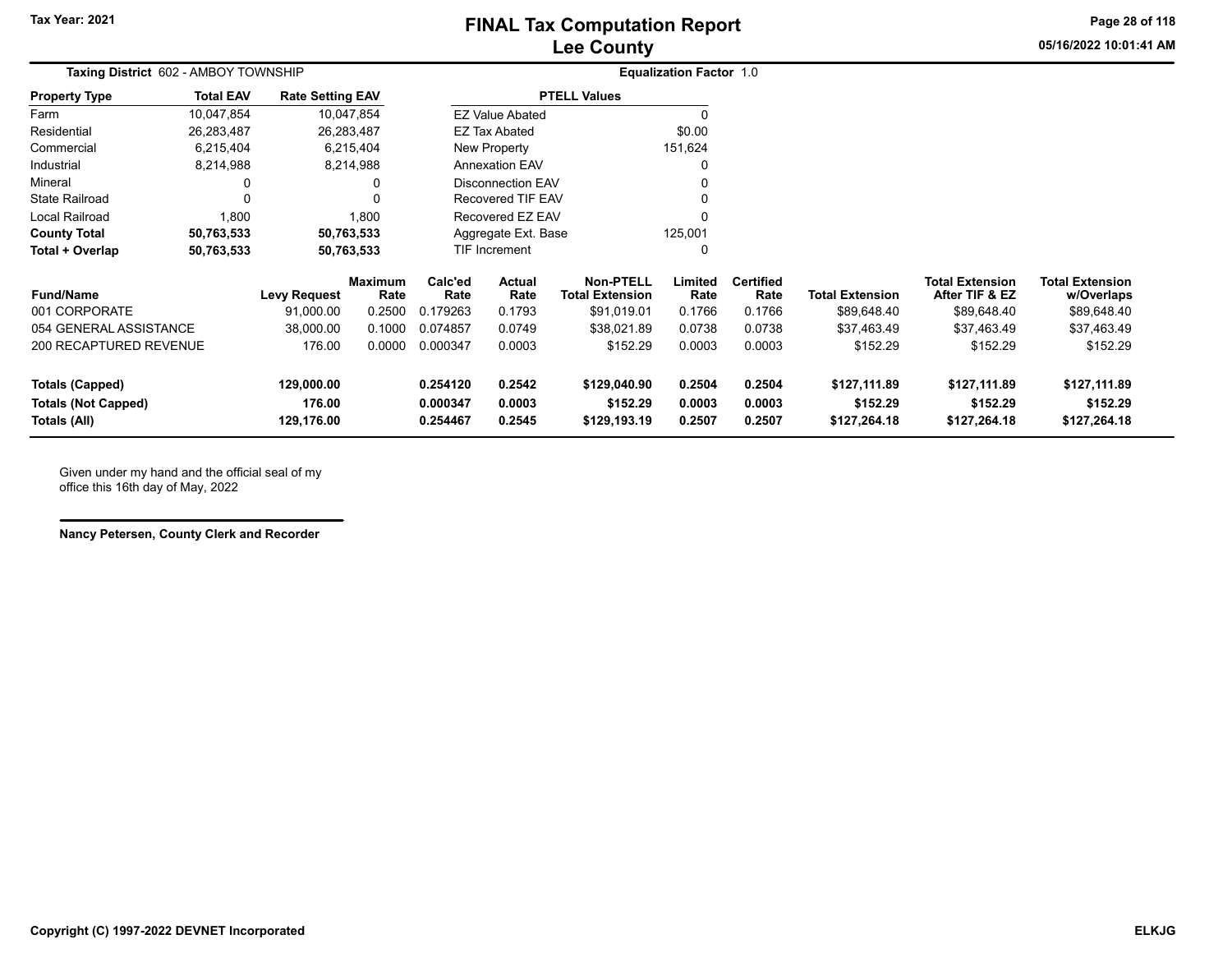**05/16/2022 10:01:41 AMPage 29 of 118**

|                               | Taxing District 602RB - AMBOY TWP ROAD/BRIDGE |                         |                        |                 | <b>Equalization Factor 1.0</b> |                                            |                 |                          |                                 |                                          |                                      |  |
|-------------------------------|-----------------------------------------------|-------------------------|------------------------|-----------------|--------------------------------|--------------------------------------------|-----------------|--------------------------|---------------------------------|------------------------------------------|--------------------------------------|--|
| <b>Property Type</b>          | <b>Total EAV</b>                              | <b>Rate Setting EAV</b> |                        |                 |                                | <b>PTELL Values</b>                        |                 |                          | <b>Road and Bridge Transfer</b> |                                          |                                      |  |
| Farm                          | 10,047,854                                    |                         | 10,047,854             |                 | <b>EZ Value Abated</b>         |                                            | $\Omega$        | <b>Municipality</b>      |                                 | Fund                                     | <b>Amount Extended</b>               |  |
| Residential                   | 26.283.487                                    |                         | 26,283,487             |                 | <b>EZ Tax Abated</b>           |                                            | \$0.00          | 701 - CITY OF AMBOY      |                                 | 007                                      |                                      |  |
| Commercial                    | 6,215,404                                     |                         | 6,215,404              |                 | New Property                   |                                            | 151,624         |                          |                                 |                                          | \$18,758.33                          |  |
| Industrial                    | 8,214,988                                     |                         | 8,214,988              |                 | <b>Annexation EAV</b>          |                                            | 0               | <b>Total</b>             |                                 |                                          | \$18,758.33                          |  |
| Mineral                       | 0                                             |                         |                        |                 | <b>Disconnection EAV</b>       |                                            |                 |                          |                                 |                                          |                                      |  |
| <b>State Railroad</b>         | $\Omega$                                      |                         |                        |                 | <b>Recovered TIF EAV</b>       |                                            |                 |                          |                                 |                                          |                                      |  |
| <b>Local Railroad</b>         | 1,800                                         |                         | 1,800                  |                 | Recovered EZ EAV               |                                            |                 |                          |                                 |                                          |                                      |  |
| <b>County Total</b>           | 50,763,533                                    |                         | 50,763,533             |                 | Aggregate Ext. Base            |                                            | 200,305         |                          |                                 |                                          |                                      |  |
| Total + Overlap               | 50,763,533                                    |                         | 50,763,533             |                 | <b>TIF Increment</b>           |                                            | 0               |                          |                                 |                                          |                                      |  |
| <b>Fund/Name</b>              |                                               | <b>Levy Request</b>     | <b>Maximum</b><br>Rate | Calc'ed<br>Rate | Actual<br>Rate                 | <b>Non-PTELL</b><br><b>Total Extension</b> | Limited<br>Rate | <b>Certified</b><br>Rate | <b>Total Extension</b>          | <b>Total Extension</b><br>After TIF & EZ | <b>Total Extension</b><br>w/Overlaps |  |
| 007 ROAD & BRIDGE             |                                               | 72,757.00               | 0.6600                 | 0.143325        | 0.1433                         | \$72,744.14                                | 0.1395          | 0.1395                   | \$70,815.13                     | \$70,815.13                              | \$70,815.13                          |  |
| 008 BRIDGE JOINT W/COUNTY     |                                               | 13,712.00               | 0.2500                 | 0.027012        | 0.0270                         | \$13,706.15                                | 0.0263          | 0.0263                   | \$13,350.81                     | \$13,350.81                              | \$13,350.81                          |  |
| 009 PERMANENT ROAD            |                                               | 99,670.00               | 0.2500                 | 0.196342        | 0.1963                         | \$99,648.82                                | 0.1911          | 0.1911                   | \$97,009.11                     | \$97,009.11                              | \$97,009.11                          |  |
| 010 EQUIPMENT & BUILDING      |                                               | 14,838.00               | 0.1000                 | 0.029230        | 0.0292                         | \$14,822.95                                | 0.0284          | 0.0284                   | \$14,416.84                     | \$14,416.84                              | \$14,416.84                          |  |
| 035 LIABILITY INSURANCE       |                                               | 8,340.00                | 0.0000                 | 0.016429        | 0.0164                         | \$8,325.22                                 | 0.0160          | 0.0160                   | \$8,122.17                      | \$8,122.17                               | \$8,122.17                           |  |
| <b>200 RECAPTURED REVENUE</b> |                                               | 282.00                  | 0.0000                 | 0.000556        | 0.0006                         | \$304.58                                   | 0.0006          | 0.0006                   | \$304.58                        | \$304.58                                 | \$304.58                             |  |
| <b>Totals (Capped)</b>        |                                               | 209,317.00              |                        | 0.412338        | 0.4122                         | \$209,247.28                               | 0.4013          | 0.4013                   | \$203,714.06                    | \$203,714.06                             | \$203,714.06                         |  |
| <b>Totals (Not Capped)</b>    |                                               |                         |                        | 0.000556        | 0.0006                         | \$304.58                                   | 0.0006          | 0.0006                   | \$304.58                        | \$304.58                                 | \$304.58                             |  |
| Totals (All)                  |                                               | 209,599.00              |                        | 0.412894        | 0.4128                         | \$209,551.86                               | 0.4019          | 0.4019                   | \$204,018.64                    | \$204,018.64                             | \$204,018.64                         |  |

Given under my hand and the official seal of my office this 16th day of May, 2022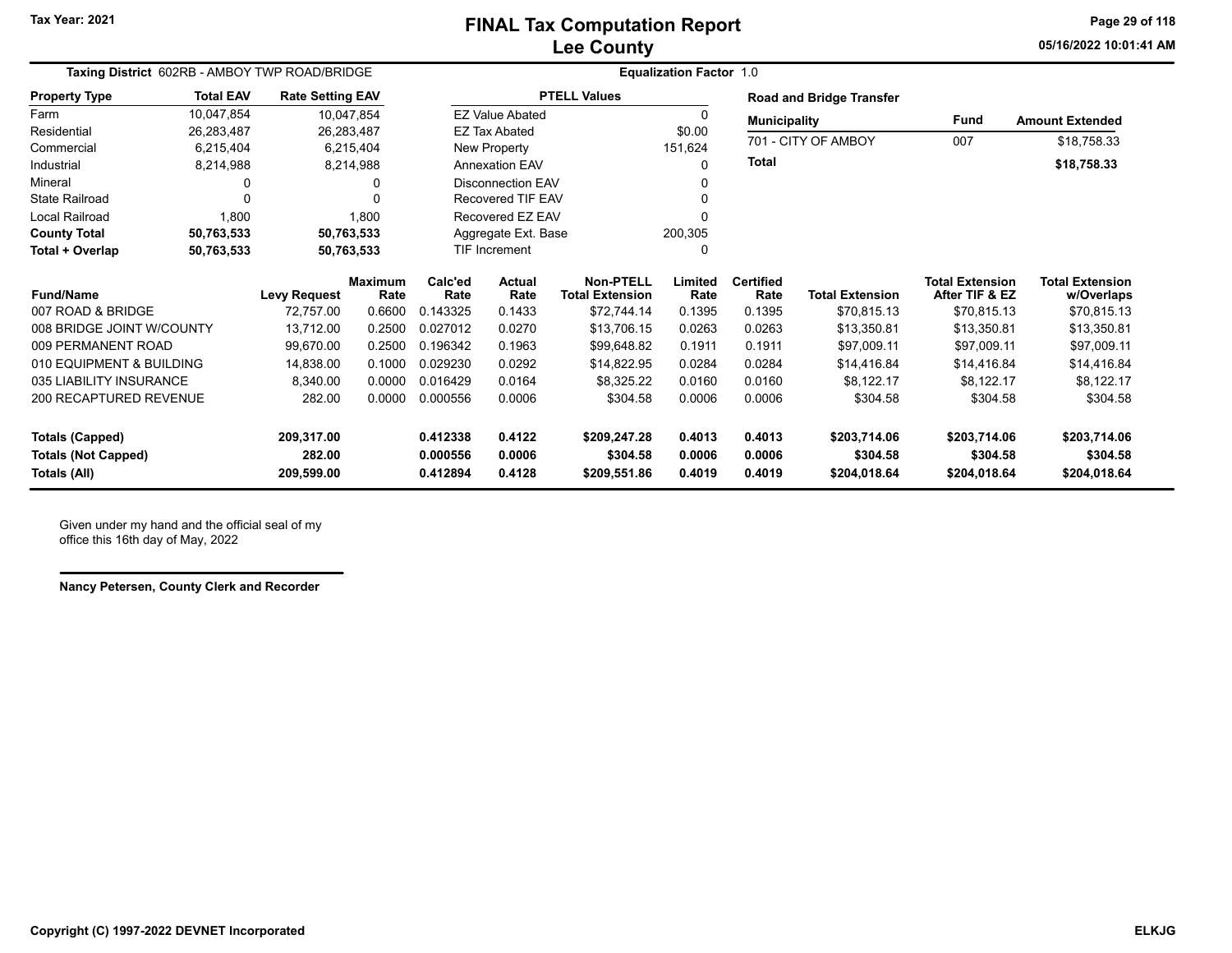# **Lee County FINAL Tax Computation Report**

**05/16/2022 10:01:41 AMPage 30 of 118**

| Taxing District 603 - ASHTON TOWNSHIP |                        |                         |                        |                               | <b>Equalization Factor 1.0</b> |                                            |                 |                          |                        |                                          |                                      |
|---------------------------------------|------------------------|-------------------------|------------------------|-------------------------------|--------------------------------|--------------------------------------------|-----------------|--------------------------|------------------------|------------------------------------------|--------------------------------------|
| <b>Property Type</b>                  | <b>Total EAV</b>       | <b>Rate Setting EAV</b> |                        |                               |                                | <b>PTELL Values</b>                        |                 |                          |                        |                                          |                                      |
| Farm                                  | 6,412,620              |                         | 6,412,620              |                               | <b>EZ Value Abated</b>         |                                            | 1,118,069       |                          |                        |                                          |                                      |
| Residential                           | 11,097,870             |                         | 11,097,870             |                               | EZ Tax Abated                  |                                            | \$2,110.91      |                          |                        |                                          |                                      |
| Commercial                            | 3,044,996              |                         | 3,044,996              |                               | New Property                   |                                            | 40,652          |                          |                        |                                          |                                      |
| Industrial                            | 9,707,567              |                         | 8,589,498              |                               | <b>Annexation EAV</b>          |                                            |                 |                          |                        |                                          |                                      |
| Mineral                               | 0                      |                         |                        |                               | <b>Disconnection EAV</b>       |                                            |                 |                          |                        |                                          |                                      |
| <b>State Railroad</b>                 | 2,151,389<br>2,151,389 |                         | Recovered TIF EAV      |                               |                                |                                            |                 |                          |                        |                                          |                                      |
| Local Railroad                        | $\mathbf 0$            |                         | 0                      |                               | Recovered EZ EAV               |                                            |                 |                          |                        |                                          |                                      |
| <b>County Total</b>                   | 32,414,442             |                         | 31,296,373             | 58,120<br>Aggregate Ext. Base |                                |                                            |                 |                          |                        |                                          |                                      |
| Total + Overlap                       | 32,414,442             |                         | 31,296,373             |                               | TIF Increment                  | 0                                          |                 |                          |                        |                                          |                                      |
| <b>Fund/Name</b>                      |                        | <b>Levy Request</b>     | <b>Maximum</b><br>Rate | Calc'ed<br>Rate               | Actual<br>Rate                 | <b>Non-PTELL</b><br><b>Total Extension</b> | Limited<br>Rate | <b>Certified</b><br>Rate | <b>Total Extension</b> | <b>Total Extension</b><br>After TIF & EZ | <b>Total Extension</b><br>w/Overlaps |
| 001 CORPORATE                         |                        | 51,790.00               | 0.2900                 | 0.165482                      | 0.1655                         | \$51,795.50                                | 0.1610          | 0.1610                   | \$52,187.25            | \$50,387.16                              | \$50,387.16                          |
| 054 GENERAL ASSISTANCE                |                        | 8,880.00                | 0.3100                 | 0.028374                      | 0.0284                         | \$8,888.17                                 | 0.0276          | 0.0276                   | \$8,946.39             | \$8,637.80                               | \$8,637.80                           |
| <b>200 RECAPTURED REVENUE</b>         |                        | 75.00                   | 0.0000                 | 0.000240                      | 0.0002                         | \$62.59                                    | 0.0002          | 0.0002                   | \$64.83                | \$62.59                                  | \$62.59                              |
| 60,670.00<br><b>Totals (Capped)</b>   |                        |                         | 0.193856               | 0.1939                        | \$60,683.67                    | 0.1886                                     | 0.1886          | \$61,133.64              | \$59,024.96            | \$59,024.96                              |                                      |
| <b>Totals (Not Capped)</b>            |                        | 75.00                   |                        | 0.000240                      | 0.0002                         | \$62.59                                    | 0.0002          | 0.0002                   | \$64.83                | \$62.59                                  | \$62.59                              |
| Totals (All)                          |                        | 60,745.00               |                        | 0.194096                      | 0.1941                         | \$60,746.26                                | 0.1888          | 0.1888                   | \$61,198.47            | \$59,087.55                              | \$59,087.55                          |

Given under my hand and the official seal of my office this 16th day of May, 2022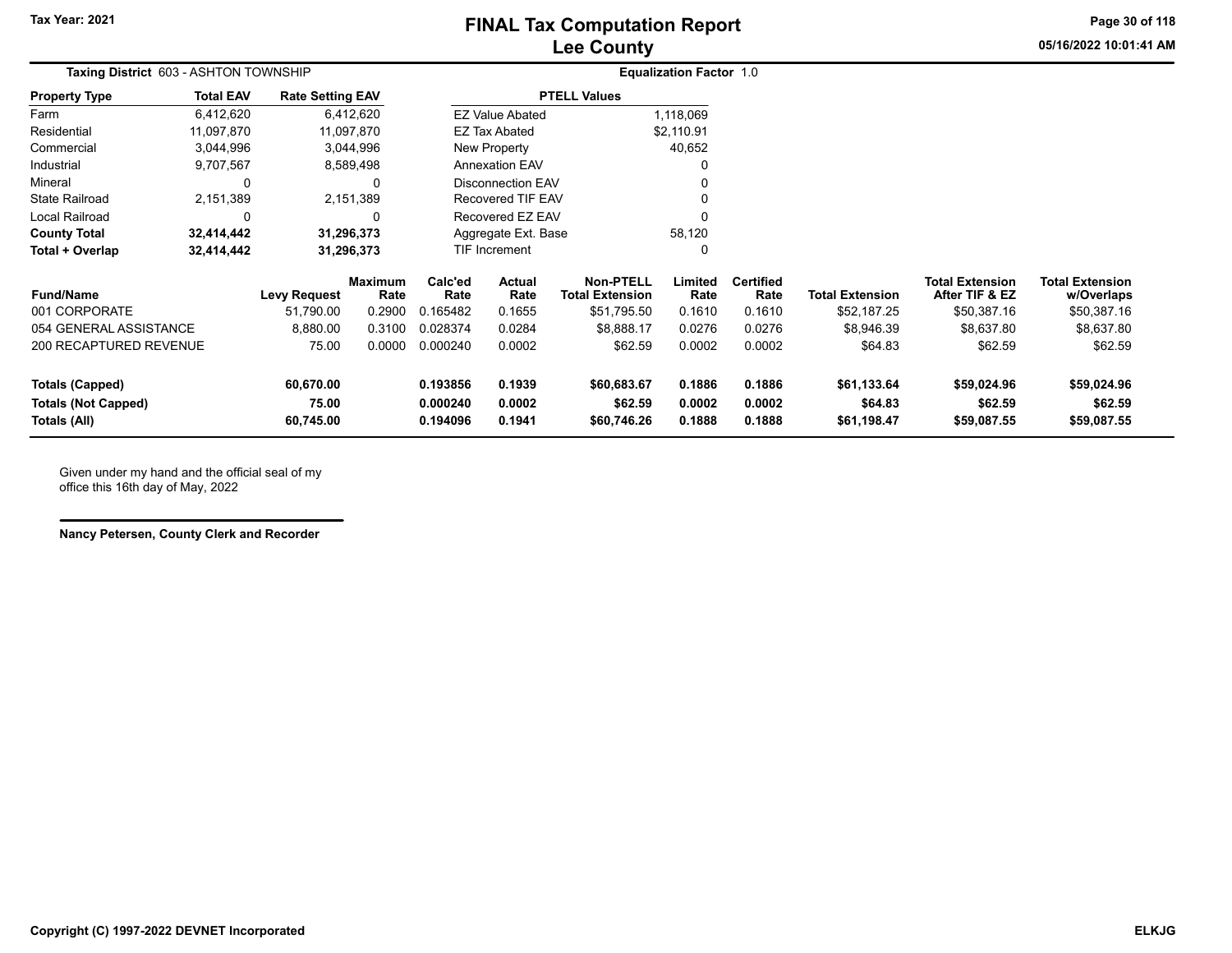**05/16/2022 10:01:41 AMPage 31 of 118**

| Taxing District 603RB - ASHTON TWP ROAD/BRIDGE |                  |                         |                        | <b>Equalization Factor 1.0</b> |                        |                                            |                 |                          |                                 |                                          |                                      |  |  |
|------------------------------------------------|------------------|-------------------------|------------------------|--------------------------------|------------------------|--------------------------------------------|-----------------|--------------------------|---------------------------------|------------------------------------------|--------------------------------------|--|--|
| <b>Property Type</b>                           | <b>Total EAV</b> | <b>Rate Setting EAV</b> |                        |                                |                        | <b>PTELL Values</b>                        |                 |                          | <b>Road and Bridge Transfer</b> |                                          |                                      |  |  |
| Farm                                           | 6,412,620        |                         | 6,412,620              |                                | <b>EZ Value Abated</b> |                                            | 1,118,069       | <b>Municipality</b>      |                                 | Fund                                     | <b>Amount Extended</b>               |  |  |
| Residential                                    | 11,097,870       | 11,097,870              |                        |                                | <b>EZ Tax Abated</b>   |                                            | \$4,398.49      |                          | 702 - VILLAGE OF ASHTON         |                                          |                                      |  |  |
| Commercial                                     | 3,044,996        |                         | 3,044,996              |                                | New Property           |                                            | 40,652          |                          |                                 | 007                                      | \$12,241.85                          |  |  |
| Industrial                                     | 9,707,567        |                         | 8,589,498              |                                | <b>Annexation EAV</b>  |                                            | O               | <b>Total</b>             |                                 |                                          | \$12,241.85                          |  |  |
| Mineral                                        | $\Omega$         |                         | O                      | <b>Disconnection EAV</b>       |                        |                                            |                 |                          |                                 |                                          |                                      |  |  |
| <b>State Railroad</b>                          | 2,151,389        |                         | 2,151,389              | <b>Recovered TIF EAV</b>       |                        |                                            | ŋ               |                          |                                 |                                          |                                      |  |  |
| <b>Local Railroad</b>                          | 0                |                         |                        | Recovered EZ EAV               |                        |                                            |                 |                          |                                 |                                          |                                      |  |  |
| <b>County Total</b>                            | 32,414,442       | 31,296,373              |                        | Aggregate Ext. Base            |                        |                                            | 121,120         |                          |                                 |                                          |                                      |  |  |
| Total + Overlap                                | 32,414,442       | 31,296,373              |                        | TIF Increment                  |                        |                                            | 0               |                          |                                 |                                          |                                      |  |  |
| <b>Fund/Name</b>                               |                  | <b>Levy Request</b>     | <b>Maximum</b><br>Rate | Calc'ed<br>Rate                | <b>Actual</b><br>Rate  | <b>Non-PTELL</b><br><b>Total Extension</b> | Limited<br>Rate | <b>Certified</b><br>Rate | <b>Total Extension</b>          | <b>Total Extension</b><br>After TIF & EZ | <b>Total Extension</b><br>w/Overlaps |  |  |
| 007 ROAD & BRIDGE                              |                  | 60,960.00               | 0.6600                 | 0.194783                       | 0.1948                 | \$60,965.33                                | 0.1884          | 0.1884                   | \$61,068.81                     | \$58,962.37                              | \$58,962.37                          |  |  |
| 008 BRIDGE JOINT W/COUNTY                      |                  | 9,480.00                | 0.2500                 | 0.030291                       | 0.0303                 | \$9,482.80                                 | 0.0293          | 0.0293                   | \$9,497.43                      | \$9,169.84                               | \$9,169.84                           |  |  |
| 009 PERMANENT ROAD                             |                  | 48,300.00               | 0.2500                 | 0.154331                       | 0.1543                 | \$48,290.30                                | 0.1493          | 0.1493                   | \$48,394.76                     | \$46,725.48                              | \$46,725.48                          |  |  |
| 010 EQUIPMENT & BUILDING                       |                  | 8,400.00                | 0.1000                 | 0.026840                       | 0.0268                 | \$8,387.43                                 | 0.0259          | 0.0259                   | \$8,395.34                      | \$8,105.76                               | \$8,105.76                           |  |  |
| 200 RECAPTURED REVENUE                         |                  | 156.00                  | 0.0000                 | 0.000499                       | 0.0005                 | \$156.48                                   | 0.0005          | 0.0005                   | \$162.07                        | \$156.48                                 | \$156.48                             |  |  |
| <b>Totals (Capped)</b>                         |                  | 127,140.00              |                        | 0.406245                       | 0.4062                 | \$127,125.86                               | 0.3929          | 0.3929                   | \$127,356.34                    | \$122,963.45                             | \$122,963.45                         |  |  |
| <b>Totals (Not Capped)</b>                     |                  | 156.00                  |                        | 0.000499                       | 0.0005                 | \$156.48                                   | 0.0005          | 0.0005                   | \$162.07                        | \$156.48                                 | \$156.48                             |  |  |
| Totals (All)                                   |                  | 127,296.00              |                        | 0.406744                       | 0.4067                 | \$127,282.34                               | 0.3934          | 0.3934                   | \$127,518.41                    | \$123,119.93                             | \$123,119.93                         |  |  |

Given under my hand and the official seal of my office this 16th day of May, 2022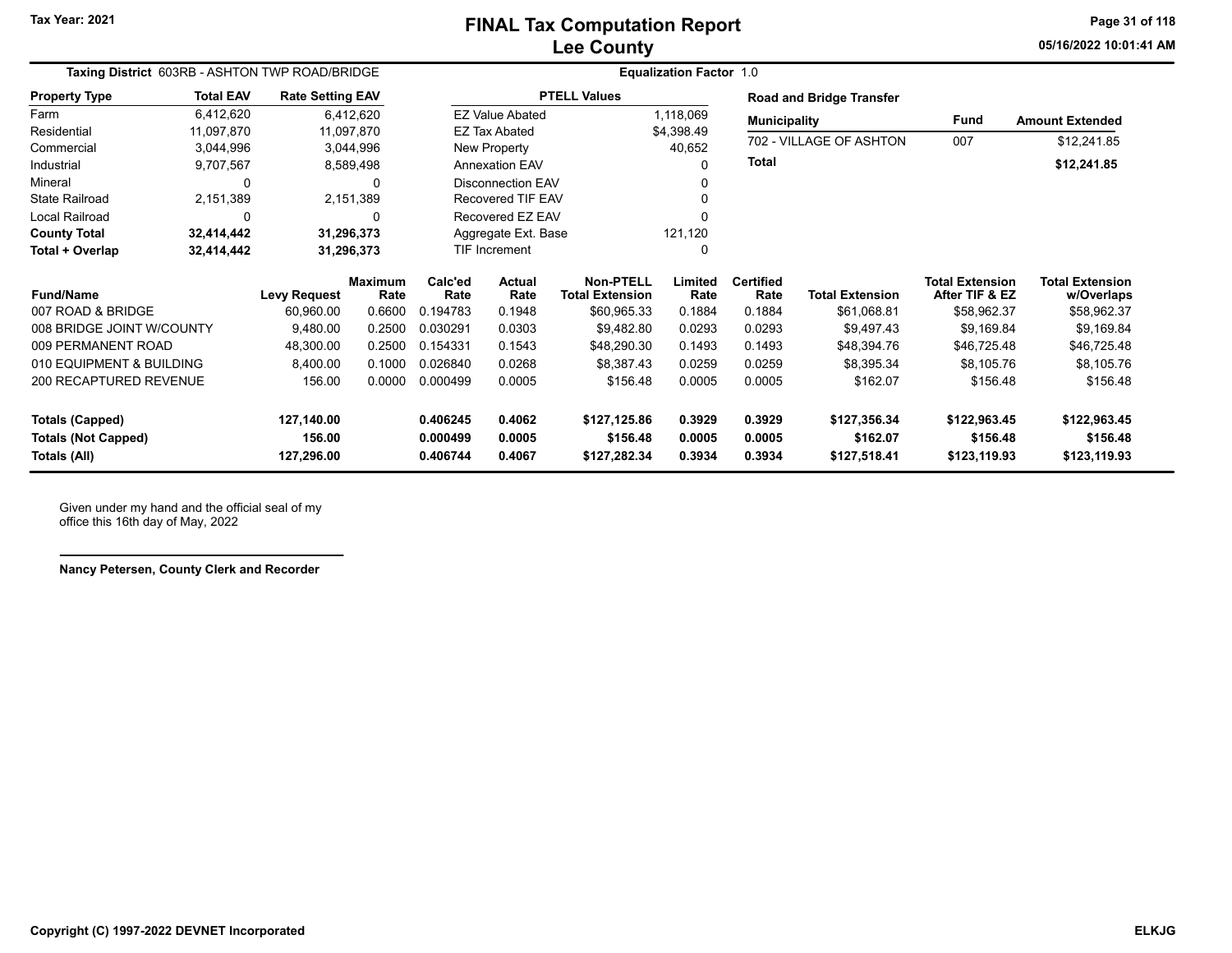**05/16/2022 10:01:41 AMPage 32 of 118**

| <b>Taxing District</b> 604 - BRADFORD TOWNSHIP |                                                                                  |                                               |                                                                                |                                                                                                                                                  |                   |                                |                                          |                                      |
|------------------------------------------------|----------------------------------------------------------------------------------|-----------------------------------------------|--------------------------------------------------------------------------------|--------------------------------------------------------------------------------------------------------------------------------------------------|-------------------|--------------------------------|------------------------------------------|--------------------------------------|
| <b>Rate Setting EAV</b>                        |                                                                                  |                                               |                                                                                |                                                                                                                                                  |                   |                                |                                          |                                      |
| 17,525,449                                     |                                                                                  |                                               |                                                                                |                                                                                                                                                  |                   |                                |                                          |                                      |
| 2,177,526                                      |                                                                                  |                                               |                                                                                | \$0.00                                                                                                                                           |                   |                                |                                          |                                      |
| 0                                              |                                                                                  |                                               |                                                                                | 90,574                                                                                                                                           |                   |                                |                                          |                                      |
| 1,265                                          |                                                                                  |                                               |                                                                                |                                                                                                                                                  |                   |                                |                                          |                                      |
| 0                                              |                                                                                  |                                               |                                                                                |                                                                                                                                                  |                   |                                |                                          |                                      |
|                                                |                                                                                  |                                               |                                                                                |                                                                                                                                                  |                   |                                |                                          |                                      |
|                                                |                                                                                  |                                               |                                                                                |                                                                                                                                                  |                   |                                |                                          |                                      |
| 19,704,240                                     |                                                                                  |                                               |                                                                                | 34,656                                                                                                                                           |                   |                                |                                          |                                      |
| 19,704,240                                     |                                                                                  |                                               |                                                                                | O                                                                                                                                                |                   |                                |                                          |                                      |
| <b>Levy Request</b>                            | Calc'ed<br>Rate                                                                  | Actual<br>Rate                                | <b>Non-PTELL</b><br><b>Total Extension</b>                                     | Limited<br>Rate                                                                                                                                  | Certified<br>Rate | <b>Total Extension</b>         | <b>Total Extension</b><br>After TIF & EZ | <b>Total Extension</b><br>w/Overlaps |
| 35,482.00                                      | 0.180073                                                                         | 0.1801                                        | \$35,487.34                                                                    | 0.1747                                                                                                                                           | 0.1747            | \$34,423.31                    | \$34,423.31                              | \$34,423.31                          |
| 904.00                                         | 0.004588                                                                         | 0.0046                                        | \$906.40                                                                       | 0.0045                                                                                                                                           | 0.0045            | \$886.69                       | \$886.69                                 | \$886.69                             |
| 21.00                                          | 0.000107                                                                         | 0.0001                                        | \$19.70                                                                        | 0.0001                                                                                                                                           | 0.0001            | \$19.70                        | \$19.70                                  | \$19.70                              |
| 36,386.00                                      | 0.184661                                                                         | 0.1847                                        | \$36,393.74                                                                    | 0.1792                                                                                                                                           | 0.1792            | \$35,310.00                    | \$35,310.00                              | \$35,310.00                          |
| 21.00<br>36,407.00                             | 0.000107<br>0.184768                                                             | 0.0001<br>0.1848                              | \$19.70<br>\$36,413.44                                                         | 0.0001<br>0.1793                                                                                                                                 | 0.0001<br>0.1793  | \$19.70<br>\$35,329.70         | \$19.70<br>\$35,329.70                   | \$19.70<br>\$35,329.70               |
|                                                | <b>Total EAV</b><br>17,525,449<br>2,177,526<br>1,265<br>19,704,240<br>19,704,240 | Maximum<br>Rate<br>0.4000<br>0.0050<br>0.0000 | EZ Tax Abated<br>New Property<br><b>Annexation EAV</b><br><b>TIF Increment</b> | <b>PTELL Values</b><br><b>EZ Value Abated</b><br><b>Disconnection EAV</b><br><b>Recovered TIF EAV</b><br>Recovered EZ EAV<br>Aggregate Ext. Base |                   | <b>Equalization Factor 1.0</b> |                                          |                                      |

Given under my hand and the official seal of my office this 16th day of May, 2022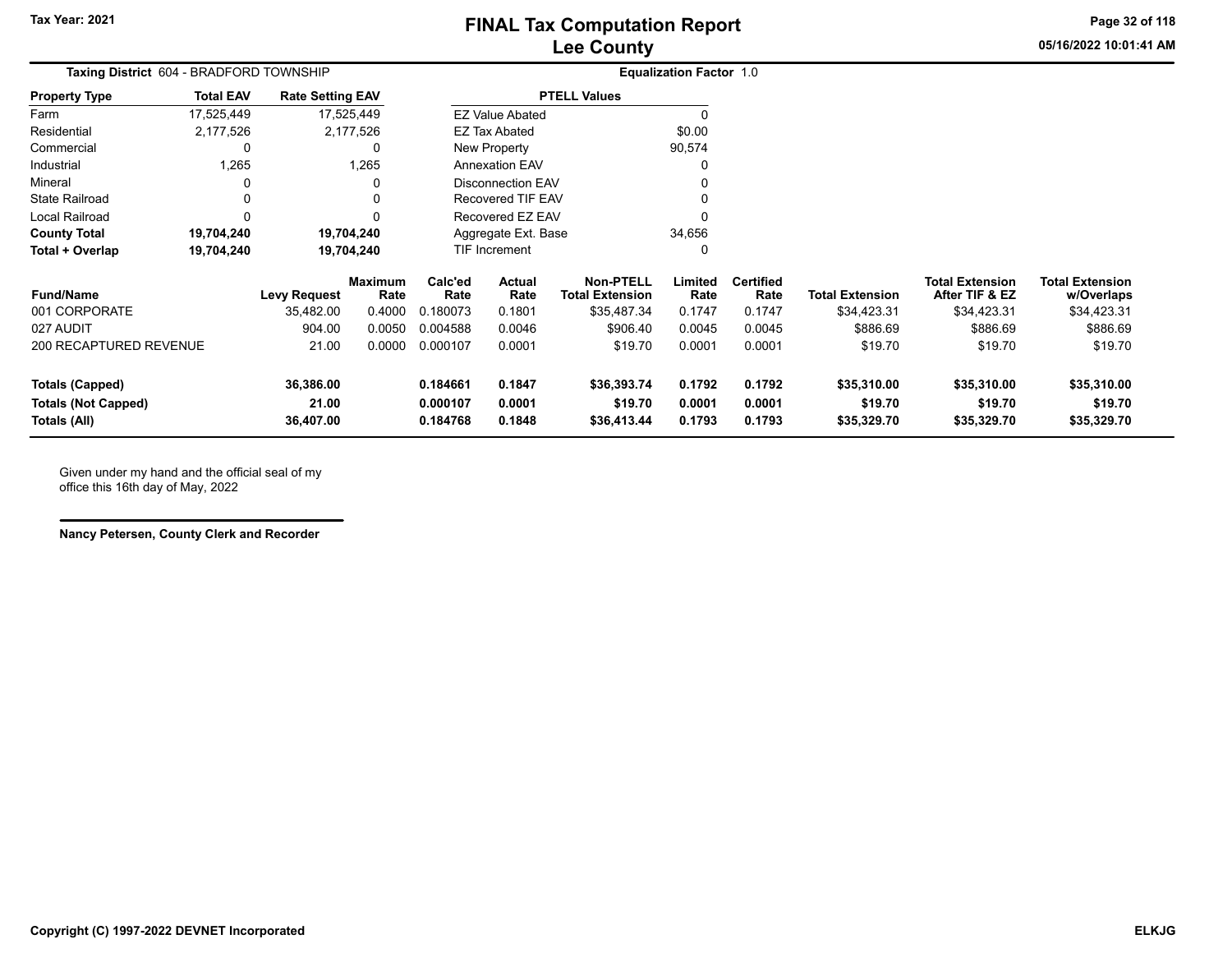**05/16/2022 10:01:41 AMPage 33 of 118**

| <b>Taxing District</b> 604RB - BRADFORD TWP ROAD/BRIDGE |                  |                         |                 |                 |                        | <b>Equalization Factor 1.0</b>             |                 |                          |                        |                                          |                                      |
|---------------------------------------------------------|------------------|-------------------------|-----------------|-----------------|------------------------|--------------------------------------------|-----------------|--------------------------|------------------------|------------------------------------------|--------------------------------------|
| <b>Property Type</b>                                    | <b>Total EAV</b> | <b>Rate Setting EAV</b> |                 |                 |                        | <b>PTELL Values</b>                        |                 |                          |                        |                                          |                                      |
| Farm                                                    | 17,525,449       |                         | 17,525,449      |                 | <b>EZ Value Abated</b> |                                            | $\Omega$        |                          |                        |                                          |                                      |
| Residential                                             | 2,177,526        |                         | 2,177,526       |                 | <b>EZ Tax Abated</b>   |                                            | \$0.00          |                          |                        |                                          |                                      |
| Commercial                                              | 0                |                         | 0               |                 | New Property           |                                            | 90,574          |                          |                        |                                          |                                      |
| Industrial                                              | 1,265            |                         | 1,265           |                 | <b>Annexation EAV</b>  |                                            | U               |                          |                        |                                          |                                      |
| Mineral                                                 | 0                |                         | 0               |                 | Disconnection EAV      |                                            |                 |                          |                        |                                          |                                      |
| <b>State Railroad</b>                                   | 0                |                         | 0               |                 | Recovered TIF EAV      |                                            |                 |                          |                        |                                          |                                      |
| Local Railroad                                          | $\Omega$         |                         | 0               |                 | Recovered EZ EAV       |                                            |                 |                          |                        |                                          |                                      |
| <b>County Total</b>                                     | 19,704,240       |                         | 19,704,240      |                 | Aggregate Ext. Base    |                                            | 56,150          |                          |                        |                                          |                                      |
| Total + Overlap                                         | 19,704,240       |                         | 19,704,240      |                 | <b>TIF Increment</b>   |                                            | 0               |                          |                        |                                          |                                      |
| <b>Fund/Name</b>                                        |                  | <b>Levy Request</b>     | Maximum<br>Rate | Calc'ed<br>Rate | Actual<br>Rate         | <b>Non-PTELL</b><br><b>Total Extension</b> | Limited<br>Rate | <b>Certified</b><br>Rate | <b>Total Extension</b> | <b>Total Extension</b><br>After TIF & EZ | <b>Total Extension</b><br>w/Overlaps |
| 007 ROAD & BRIDGE                                       |                  | 16,610.00               | 0.6600          | 0.084297        | 0.0843                 | \$16,610.67                                | 0.0818          | 0.0818                   | \$16,118.07            | \$16,118.07                              | \$16,118.07                          |
| 008 BRIDGE JOINT W/ COUNTY                              |                  | 13,700.00               | 0.2500          | 0.069528        | 0.0695                 | \$13,694.45                                | 0.0674          | 0.0674                   | \$13,280.66            | \$13,280.66                              | \$13,280.66                          |
| 009 PERMANENT ROAD                                      |                  | 11,185.00               | 0.2500          | 0.056764        | 0.0568                 | \$11,192.01                                | 0.0551          | 0.0551                   | \$10,857.04            | \$10,857.04                              | \$10,857.04                          |
| 010 EQUIPMENT & BUILDING                                |                  | 16,256.00               | 0.1000          | 0.082500        | 0.0825                 | \$16,256.00                                | 0.0800          | 0.0800                   | \$15,763.39            | \$15,763.39                              | \$15,763.39                          |
| 090 ROAD DAMAGE                                         |                  | 1,198.00                | 0.0330          | 0.006080        | 0.0061                 | \$1,201.96                                 | 0.0059          | 0.0059                   | \$1,162.55             | \$1,162.55                               | \$1,162.55                           |
| 200 RECAPTURED REVENUE                                  |                  | 33.00                   | 0.0000          | 0.000168        | 0.0002                 | \$39.41                                    | 0.0002          | 0.0002                   | \$39.41                | \$39.41                                  | \$39.41                              |
| <b>Totals (Capped)</b>                                  |                  | 58,949.00               |                 | 0.299169        | 0.2992                 | \$58,955.09                                | 0.2902          | 0.2902                   | \$57,181.71            | \$57,181.71                              | \$57,181.71                          |
| <b>Totals (Not Capped)</b>                              |                  | 33.00                   |                 | 0.000168        | 0.0002                 | \$39.41                                    | 0.0002          | 0.0002                   | \$39.41                | \$39.41                                  | \$39.41                              |
| Totals (All)                                            |                  | 58,982.00               |                 | 0.299337        | 0.2994                 | \$58,994.50                                | 0.2904          | 0.2904                   | \$57,221.12            | \$57,221.12                              | \$57,221.12                          |

Given under my hand and the official seal of my office this 16th day of May, 2022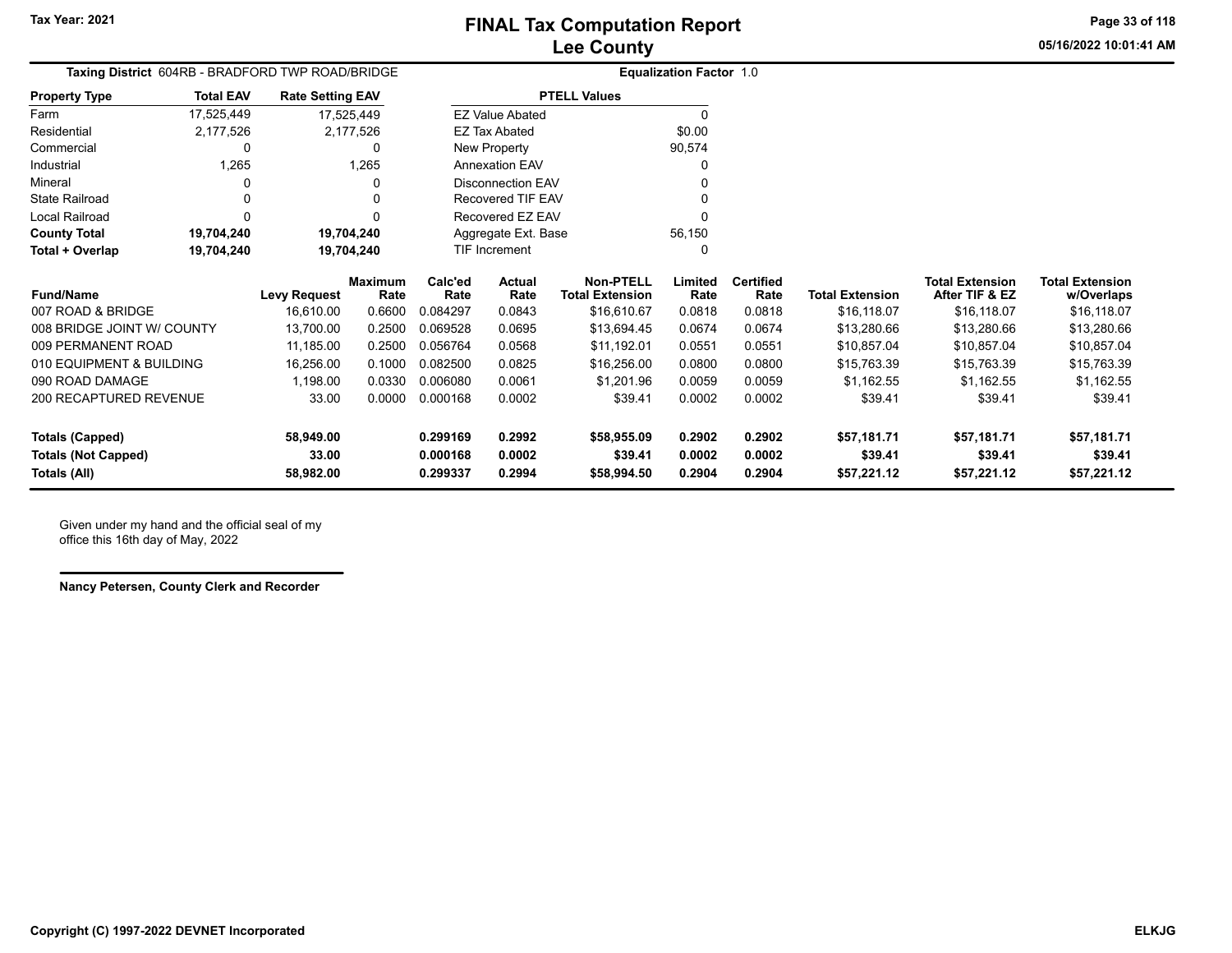**Page 34 of 118**

| 05/16/2022 10:01:41 AM |
|------------------------|
|                        |

|                       | Taxing District 605 - BROOKLYN TOWNSHIP |                         |                        | <b>Equalization Factor 1.0</b> |
|-----------------------|-----------------------------------------|-------------------------|------------------------|--------------------------------|
| <b>Property Type</b>  | <b>Total EAV</b>                        | <b>Rate Setting EAV</b> | <b>PTELL Values</b>    |                                |
| Farm                  | 15,349,859                              | 15,349,859              | <b>EZ Value Abated</b> | 0                              |
| Residential           | 6,767,962                               | 6,767,962               | EZ Tax Abated          | \$0.00                         |
| Commercial            | 1,790,727                               | 1,790,727               | New Property           | 24,988                         |
| Industrial            | 132.710                                 | 132.710                 | <b>Annexation EAV</b>  | 0                              |
| Mineral               | 16.329.929                              | 16.329.929              | Disconnection EAV      | 0                              |
| <b>State Railroad</b> | 0                                       |                         | Recovered TIF EAV      | 0                              |
| Local Railroad        | 2.400                                   | 2.400                   | Recovered EZ EAV       | 0                              |
| <b>County Total</b>   | 40,373,587                              | 40,373,587              | Aggregate Ext. Base    | 107.708                        |
| Total + Overlap       | 40,373,587                              | 40,373,587              | <b>TIF Increment</b>   | 0                              |

| <b>Fund/Name</b>                                                     | <b>Levy Request</b>               | <b>Maximum</b><br>Rate | Calc'ed<br>Rate                  | Actual<br>Rate             | Non-PTELL<br>Total Extension            | Limited<br>Rate            | <b>Certified</b><br>Rate   | <b>Total Extension</b>                  | <b>Total Extension</b><br>After TIF & EZ | <b>Total Extension</b><br>w/Overlaps    |
|----------------------------------------------------------------------|-----------------------------------|------------------------|----------------------------------|----------------------------|-----------------------------------------|----------------------------|----------------------------|-----------------------------------------|------------------------------------------|-----------------------------------------|
| 001 CORPORATE                                                        | 104.000.00                        | 0.2500                 | 0.257594                         | 0.2500                     | \$100.933.97                            | 0.2500                     | 0.2500                     | \$100,933.97                            | \$100,933.97                             | \$100,933.97                            |
| 035 LIABILITY INSURANCE                                              | 7.500.00                          | 0.0000                 | 0.018577                         | 0.0186                     | \$7.509.49                              | 0.0186                     | 0.0186                     | \$7.509.49                              | \$7,509.49                               | \$7,509.49                              |
| 054 GENERAL ASSISTANCE                                               | 500.00                            | 0.0000                 | 0.001238                         | 0.0012                     | \$484.48                                | 0.0012                     | 0.0012                     | \$484.48                                | \$484.48                                 | \$484.48                                |
| 200 RECAPTURED REVENUE                                               | 55.00                             | 0.0000                 | 0.000136                         | 0.0001                     | \$40.37                                 | 0.0001                     | 0.0001                     | \$40.37                                 | \$40.37                                  | \$40.37                                 |
| <b>Totals (Capped)</b><br><b>Totals (Not Capped)</b><br>Totals (All) | 112.000.00<br>55.00<br>112.055.00 |                        | 0.277409<br>0.000136<br>0.277545 | 0.2698<br>0.0001<br>0.2699 | \$108,927.94<br>\$40.37<br>\$108,968.31 | 0.2698<br>0.0001<br>0.2699 | 0.2698<br>0.0001<br>0.2699 | \$108,927.94<br>\$40.37<br>\$108.968.31 | \$108.927.94<br>\$40.37<br>\$108.968.31  | \$108,927.94<br>\$40.37<br>\$108.968.31 |

Given under my hand and the official seal of my office this 16th day of May, 2022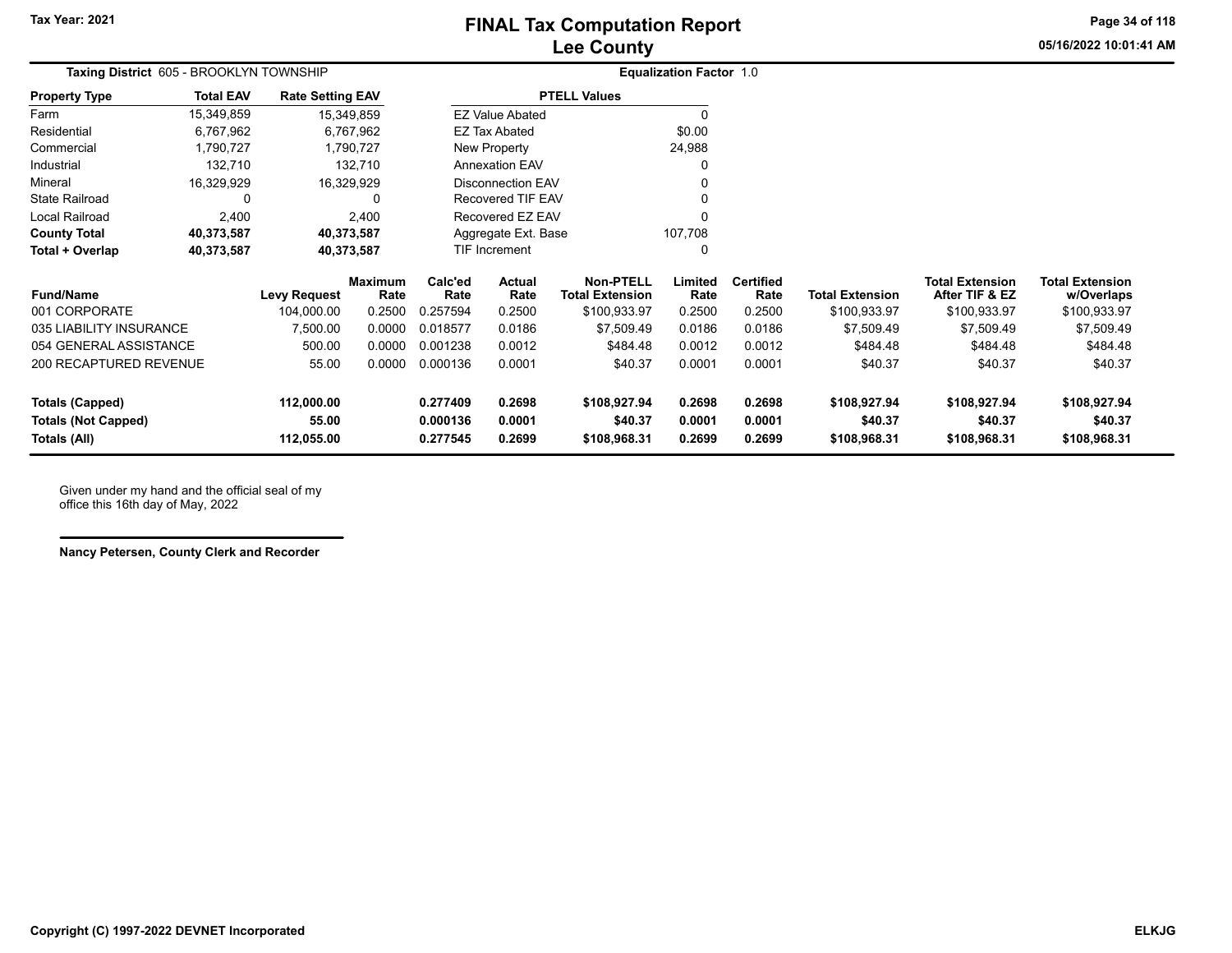**05/16/2022 10:01:41 AMPage 35 of 118**

| Taxing District 605RB - BROOKLYN TWP ROAD/BRIDGE |                        |                         |                        |                          | <b>Equalization Factor 1.0</b> |                                            |                 |                                    |                                 |                                          |                                      |  |
|--------------------------------------------------|------------------------|-------------------------|------------------------|--------------------------|--------------------------------|--------------------------------------------|-----------------|------------------------------------|---------------------------------|------------------------------------------|--------------------------------------|--|
| <b>Property Type</b>                             | <b>Total EAV</b>       | <b>Rate Setting EAV</b> |                        |                          |                                | <b>PTELL Values</b>                        |                 |                                    | <b>Road and Bridge Transfer</b> |                                          |                                      |  |
| Farm                                             | 15,349,859             | 15,349,859              |                        | <b>EZ Value Abated</b>   |                                |                                            | $\Omega$        | <b>Fund</b><br><b>Municipality</b> |                                 |                                          | <b>Amount Extended</b>               |  |
| Residential                                      | 6,767,962<br>6,767,962 |                         |                        | <b>EZ Tax Abated</b>     |                                |                                            | \$0.00          | 703 - VILLAGE OF COMPTON<br>007    |                                 |                                          |                                      |  |
| Commercial                                       | 1,790,727              | 1,790,727               |                        |                          | New Property                   |                                            | 24,988          |                                    |                                 |                                          | \$1,605.72                           |  |
| Industrial                                       | 132,710                | 132,710                 |                        | <b>Annexation EAV</b>    |                                |                                            | 0               | 713 - VILLAGE OF WEST BROOKLY007   |                                 |                                          | \$902.14                             |  |
| Mineral                                          | 16,329,929             | 16,329,929              |                        | <b>Disconnection EAV</b> |                                |                                            | 0               | <b>Total</b>                       |                                 |                                          | \$2,507.86                           |  |
| <b>State Railroad</b><br>0                       |                        | 0                       |                        | Recovered TIF EAV        |                                |                                            |                 |                                    |                                 |                                          |                                      |  |
| Local Railroad                                   | 2,400                  | 2.400                   |                        |                          | Recovered EZ EAV               |                                            | 0               |                                    |                                 |                                          |                                      |  |
| <b>County Total</b>                              | 40,373,587             | 40,373,587              |                        |                          | Aggregate Ext. Base            |                                            | 203,229         |                                    |                                 |                                          |                                      |  |
| Total + Overlap                                  | 40,373,587             | 40,373,587              |                        | <b>TIF Increment</b>     |                                |                                            | 0               |                                    |                                 |                                          |                                      |  |
| <b>Fund/Name</b>                                 |                        | <b>Levy Request</b>     | <b>Maximum</b><br>Rate | Calc'ed<br>Rate          | Actual<br>Rate                 | <b>Non-PTELL</b><br><b>Total Extension</b> | Limited<br>Rate | <b>Certified</b><br>Rate           | <b>Total Extension</b>          | <b>Total Extension</b><br>After TIF & EZ | <b>Total Extension</b><br>w/Overlaps |  |
| 007 ROAD & BRIDGE                                |                        | 54,800.00               | 0.6600                 | 0.135732                 | 0.1357                         | \$54,786.96                                | 0.1324          | 0.1324                             | \$53,454.63                     | \$53,454.63                              | \$53,454.63                          |  |
| 008 BRIDGE JOINT W/ COUNTY                       |                        | 10,300.00               | 0.2500                 | 0.025512                 | 0.0255                         | \$10,295.26                                | 0.0249          | 0.0249                             | \$10,053.02                     | \$10,053.02                              | \$10,053.02                          |  |
| 009 PERMANENT ROAD                               |                        | 98,800.00               | 0.2500                 | 0.244714                 | 0.2447                         | \$98,794.17                                | 0.2389          | 0.2389                             | \$96,452.50                     | \$96,452.50                              | \$96,452.50                          |  |
| 010 EQUIPMENT & BUILDING                         |                        | 40,000.00               | 0.1000                 | 0.099075                 | 0.0991                         | \$40,010.22                                | 0.0968          | 0.0968                             | \$39,081.63                     | \$39,081.63                              | \$39,081.63                          |  |
| 035 LIABILITY INS                                |                        | 7.300.00                | 0.0000                 | 0.018081                 | 0.0181                         | \$7.307.62                                 | 0.0177          | 0.0177                             | \$7,146.12                      | \$7,146.12                               | \$7,146.12                           |  |
| 200 RECAPTURED REVENUE                           |                        | 105.00                  | 0.0000                 | 0.000260                 | 0.0003                         | \$121.12                                   | 0.0003          | 0.0003                             | \$121.12                        | \$121.12                                 | \$121.12                             |  |
| <b>Totals (Capped)</b>                           |                        | 211,200.00              |                        | 0.523114                 | 0.5231                         | \$211,194.23                               | 0.5107          | 0.5107                             | \$206,187.90                    | \$206,187.90                             | \$206,187.90                         |  |
| <b>Totals (Not Capped)</b>                       |                        | 105.00                  |                        | 0.000260                 | 0.0003                         | \$121.12                                   | 0.0003          | 0.0003                             | \$121.12                        | \$121.12                                 | \$121.12                             |  |
| Totals (All)                                     |                        | 211,305.00              |                        | 0.523374                 | 0.5234                         | \$211,315.35                               | 0.5110          | 0.5110                             | \$206,309.02                    | \$206,309.02                             | \$206,309.02                         |  |

Given under my hand and the official seal of my office this 16th day of May, 2022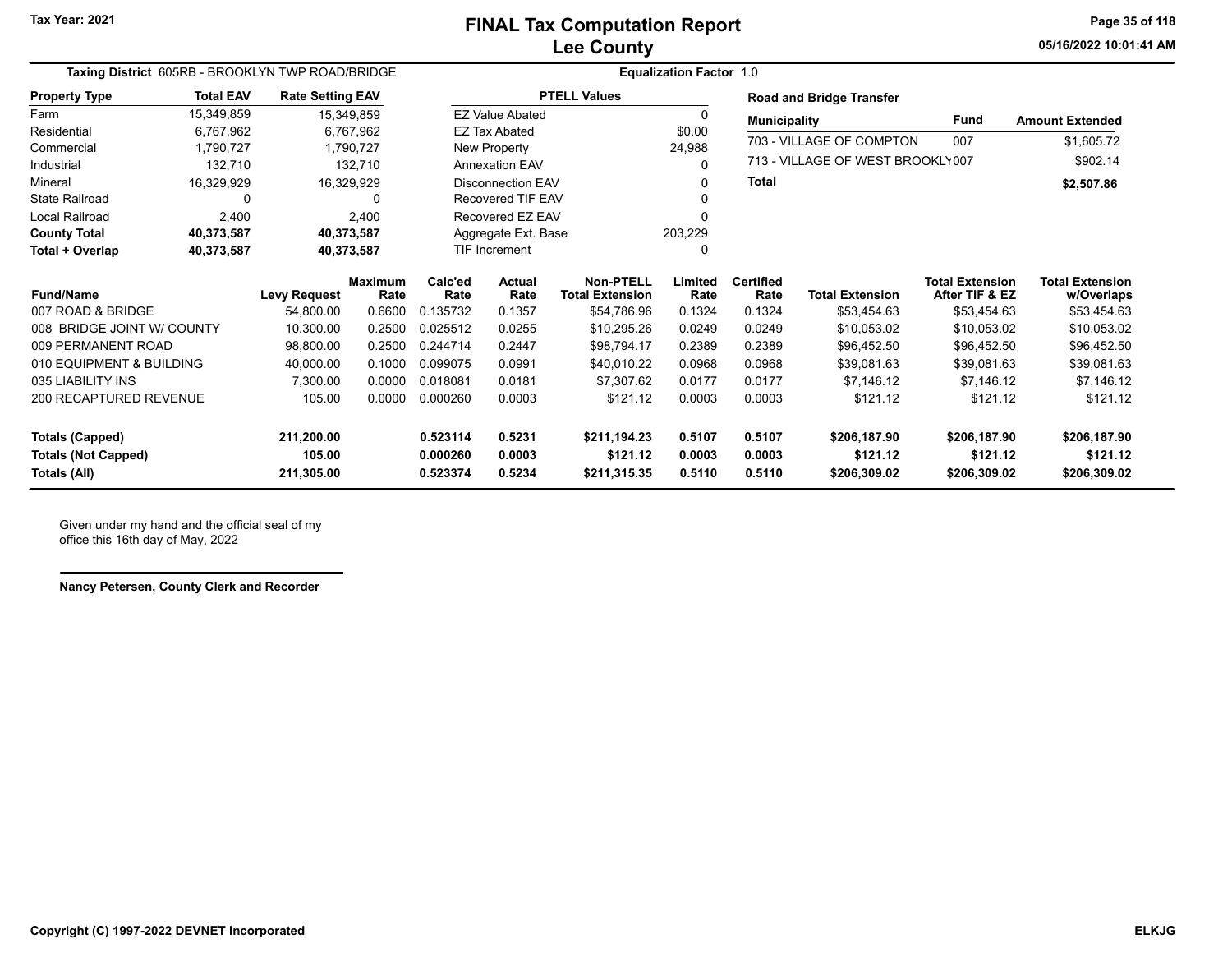**05/16/2022 10:01:41 AMPage 36 of 118**

| Taxing District 606 - FRANKLIN GROVE TOWNSHIP |                  |                         |                 |                  |                          |                                            | <b>Equalization Factor 1.0</b> |                          |                        |                                          |                                      |
|-----------------------------------------------|------------------|-------------------------|-----------------|------------------|--------------------------|--------------------------------------------|--------------------------------|--------------------------|------------------------|------------------------------------------|--------------------------------------|
| <b>Property Type</b>                          | <b>Total EAV</b> | <b>Rate Setting EAV</b> |                 |                  |                          | <b>PTELL Values</b>                        |                                |                          |                        |                                          |                                      |
| Farm                                          | 11,403,242       | 11,403,242              |                 |                  | <b>EZ Value Abated</b>   |                                            | 0                              |                          |                        |                                          |                                      |
| Residential                                   | 11,410,524       | 11,410,524              |                 |                  | <b>EZ Tax Abated</b>     |                                            | \$0.00                         |                          |                        |                                          |                                      |
| Commercial                                    | 2,806,755        | 2,806,755               |                 |                  | New Property             |                                            | 126,374                        |                          |                        |                                          |                                      |
| Industrial                                    | 47,467           | 47,467                  |                 |                  | <b>Annexation EAV</b>    |                                            |                                |                          |                        |                                          |                                      |
| Mineral                                       | 0                | 0                       |                 |                  | <b>Disconnection EAV</b> |                                            |                                |                          |                        |                                          |                                      |
| <b>State Railroad</b>                         | 1,213,094        | 1,213,094               |                 |                  | Recovered TIF EAV        |                                            |                                |                          |                        |                                          |                                      |
| Local Railroad                                | ŋ                | n                       |                 | Recovered EZ EAV |                          |                                            |                                |                          |                        |                                          |                                      |
| <b>County Total</b>                           | 26,881,082       |                         | 26,881,082      |                  | Aggregate Ext. Base      |                                            | 44,732                         |                          |                        |                                          |                                      |
| Total + Overlap                               | 26,881,082       | 26,881,082              |                 |                  | <b>TIF Increment</b>     |                                            | O                              |                          |                        |                                          |                                      |
| <b>Fund/Name</b>                              |                  | <b>Levy Request</b>     | Maximum<br>Rate | Calc'ed<br>Rate  | Actual<br>Rate           | <b>Non-PTELL</b><br><b>Total Extension</b> | Limited<br>Rate                | <b>Certified</b><br>Rate | <b>Total Extension</b> | <b>Total Extension</b><br>After TIF & EZ | <b>Total Extension</b><br>w/Overlaps |
| 001 CORPORATE                                 |                  | 31.300.00               | 0.3300          | 0.116439         | 0.1164                   | \$31,289.58                                | 0.1136                         | 0.1136                   | \$30,536.91            | \$30,536.91                              | \$30,536.91                          |
| 027 AUDIT                                     |                  | 1.562.00                | 0.0050          | 0.005811         | 0.0050                   | \$1,344.05                                 | 0.0049                         | 0.0049                   | \$1,317.17             | \$1,317.17                               | \$1,317.17                           |
| 035 LIABILITY INSURANCE                       |                  | 3.619.00                | 0.0000          | 0.013463         | 0.0135                   | \$3,628.95                                 | 0.0132                         | 0.0132                   | \$3,548.30             | \$3,548.30                               | \$3,548.30                           |
| 047 SOCIAL SECURITY                           |                  | 1.731.00                | 0.0000          | 0.006440         | 0.0064                   | \$1,720.39                                 | 0.0062                         | 0.0062                   | \$1,666.63             | \$1,666.63                               | \$1,666.63                           |
| 054 GENERAL ASSISTANCE                        |                  | 8,708.00                | 0.1000          | 0.032395         | 0.0324                   | \$8,709.47                                 | 0.0316                         | 0.0316                   | \$8,494.42             | \$8,494.42                               | \$8,494.42                           |
| 200 RECAPTURED REVENUE                        |                  | 55.00                   | 0.0000          | 0.000205         | 0.0002                   | \$53.76                                    | 0.0002                         | 0.0002                   | \$53.76                | \$53.76                                  | \$53.76                              |
| <b>Totals (Capped)</b>                        |                  | 46,920.00               |                 | 0.174548         | 0.1737                   | \$46,692.44                                | 0.1695                         | 0.1695                   | \$45,563.43            | \$45,563.43                              | \$45,563.43                          |
| <b>Totals (Not Capped)</b>                    |                  | 55.00                   |                 | 0.000205         | 0.0002                   | \$53.76                                    | 0.0002                         | 0.0002                   | \$53.76                | \$53.76                                  | \$53.76                              |
| Totals (All)                                  |                  | 46,975.00               |                 | 0.174753         | 0.1739                   | \$46,746.20                                | 0.1697                         | 0.1697                   | \$45,617.19            | \$45,617.19                              | \$45,617.19                          |

Given under my hand and the official seal of my office this 16th day of May, 2022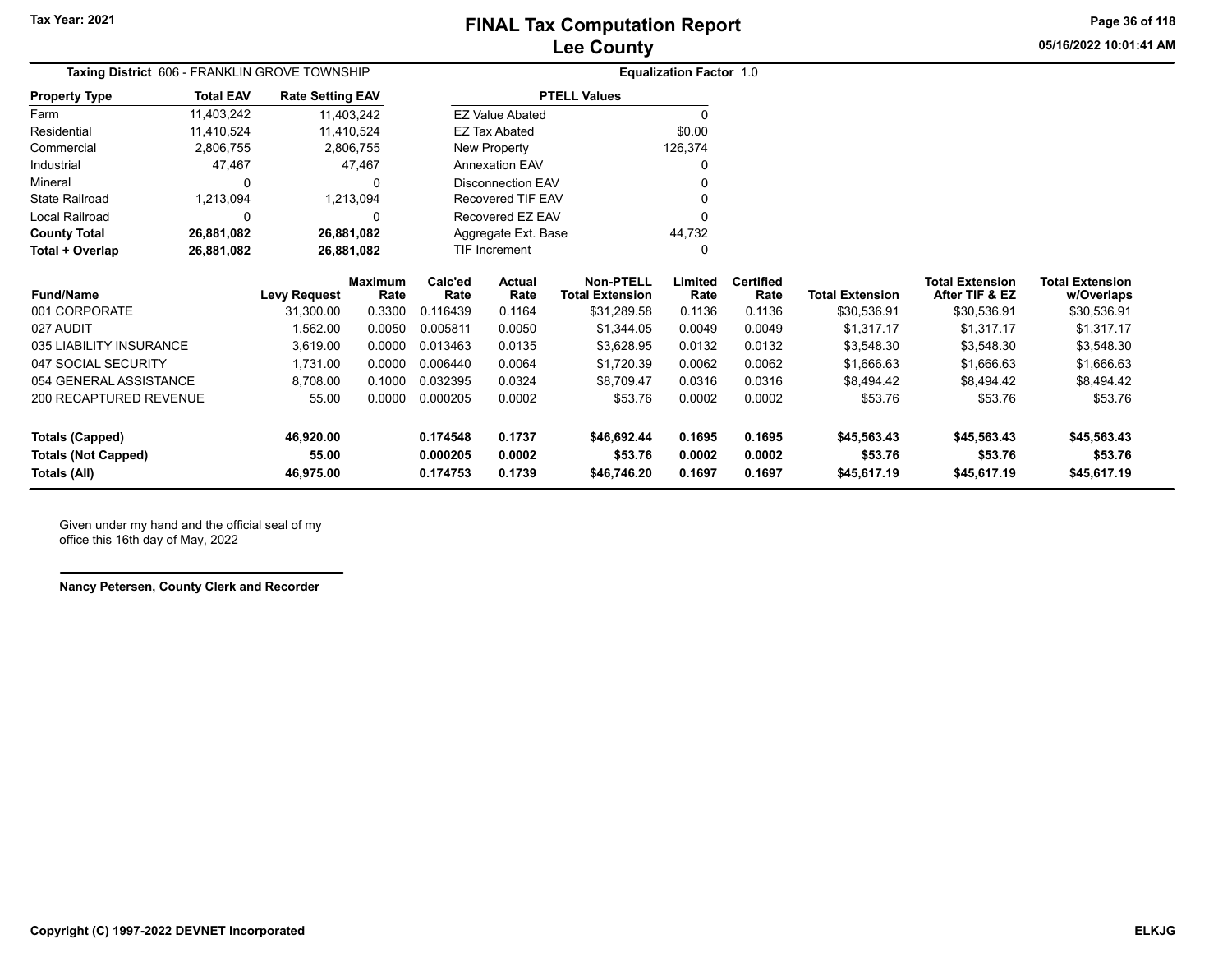**05/16/2022 10:01:41 AMPage 37 of 118**

| Taxing District 606RB - FRANKLIN GROVE ROAD/BRIDGE |                  |                         |                        | <b>Equalization Factor 1.0</b> |                                |                                     |                 |                          |                                   |                                          |                                      |  |
|----------------------------------------------------|------------------|-------------------------|------------------------|--------------------------------|--------------------------------|-------------------------------------|-----------------|--------------------------|-----------------------------------|------------------------------------------|--------------------------------------|--|
| <b>Property Type</b>                               | <b>Total EAV</b> | <b>Rate Setting EAV</b> |                        |                                |                                | <b>PTELL Values</b>                 |                 |                          | <b>Road and Bridge Transfer</b>   |                                          |                                      |  |
| Farm                                               | 11.403.242       |                         | 11,403,242             |                                | <b>EZ Value Abated</b>         |                                     | 0               | <b>Municipality</b>      |                                   | <b>Fund</b>                              | <b>Amount Extended</b>               |  |
| Residential                                        | 11,410,524       |                         | 11,410,524             |                                | <b>EZ Tax Abated</b><br>\$0.00 |                                     |                 |                          | 706 - VILLAGE OF FRANKLIN GRO\007 |                                          |                                      |  |
| Commercial                                         | 2,806,755        |                         | 2,806,755              |                                | 126,374<br>New Property        |                                     |                 |                          |                                   |                                          | \$5,505.43                           |  |
| Industrial                                         | 47,467           |                         | 47,467                 |                                | <b>Annexation EAV</b>          |                                     | 0               | Total                    |                                   |                                          | \$5,505.43                           |  |
| Mineral                                            | 0                |                         |                        |                                | <b>Disconnection EAV</b>       |                                     |                 |                          |                                   |                                          |                                      |  |
| <b>State Railroad</b>                              | 1,213,094        |                         | 1,213,094              |                                | <b>Recovered TIF EAV</b>       |                                     | O               |                          |                                   |                                          |                                      |  |
| Local Railroad                                     | $\Omega$         |                         | O                      |                                | Recovered EZ EAV               |                                     |                 |                          |                                   |                                          |                                      |  |
| <b>County Total</b>                                | 26,881,082       |                         | 26,881,082             |                                | Aggregate Ext. Base            |                                     | 92,739          |                          |                                   |                                          |                                      |  |
| Total + Overlap                                    | 26,881,082       |                         | 26,881,082             |                                | <b>TIF Increment</b>           |                                     | $\mathbf{0}$    |                          |                                   |                                          |                                      |  |
| <b>Fund/Name</b>                                   |                  | <b>Levy Request</b>     | <b>Maximum</b><br>Rate | Calc'ed<br>Rate                | Actual<br>Rate                 | Non-PTELL<br><b>Total Extension</b> | Limited<br>Rate | <b>Certified</b><br>Rate | <b>Total Extension</b>            | <b>Total Extension</b><br>After TIF & EZ | <b>Total Extension</b><br>w/Overlaps |  |
| 007 ROAD & BRIDGE                                  |                  | 29,904.00               | 0.6600                 | 0.111246                       | 0.1112                         | \$29,891.76                         | 0.1079          | 0.1079                   | \$29,004.69                       | \$29,004.69                              | \$29,004.69                          |  |
| 008 BRIDGE JOINT W/ COUNTY                         |                  | 403.00                  | 0.2500                 | 0.001499                       | 0.0015                         | \$403.22                            | 0.0015          | 0.0015                   | \$403.22                          | \$403.22                                 | \$403.22                             |  |
| 009 PERMANENT ROAD                                 |                  | 52,802.00               | 0.2500                 | 0.196428                       | 0.1964                         | \$52.794.45                         | 0.1908          | 0.1908                   | \$51,289.10                       | \$51,289.10                              | \$51,289.10                          |  |
| 010 EQUIPMENT & BUILDING                           |                  | 7,463.00                | 0.1000                 | 0.027763                       | 0.0278                         | \$7,472.94                          | 0.0270          | 0.0270                   | \$7,257.89                        | \$7,257.89                               | \$7,257.89                           |  |
| 027 AUDIT                                          |                  | 591.00                  | 0.0025                 | 0.002199                       | 0.0022                         | \$591.38                            | 0.0021          | 0.0021                   | \$564.50                          | \$564.50                                 | \$564.50                             |  |
| 035 LIABILITY INSURANCE                            |                  | 4,134.00                | 0.0000                 | 0.015379                       | 0.0154                         | \$4.139.69                          | 0.0150          | 0.0150                   | \$4,032.16                        | \$4,032.16                               | \$4,032.16                           |  |
| 047 SOCIAL SECURITY                                |                  | 1,986.00                | 0.0000                 | 0.007388                       | 0.0074                         | \$1,989.20                          | 0.0072          | 0.0072                   | \$1,935.44                        | \$1,935.44                               | \$1,935.44                           |  |
| <b>200 RECAPTURED REVENUE</b>                      |                  | 114.00                  | 0.0000                 | 0.000424                       | 0.0004                         | \$107.52                            | 0.0004          | 0.0004                   | \$107.52                          | \$107.52                                 | \$107.52                             |  |
| <b>Totals (Capped)</b>                             |                  | 97,283.00               |                        | 0.361902                       | 0.3619                         | \$97,282.64                         | 0.3515          | 0.3515                   | \$94,487.00                       | \$94,487.00                              | \$94,487.00                          |  |
| <b>Totals (Not Capped)</b>                         |                  | 114.00                  |                        | 0.000424                       | 0.0004                         | \$107.52                            | 0.0004          | 0.0004                   | \$107.52                          | \$107.52                                 | \$107.52                             |  |
| 0.362326<br>0.3623<br>Totals (All)<br>97,397.00    |                  |                         | \$97,390.16            | 0.3519                         | 0.3519                         | \$94,594.52                         | \$94,594.52     | \$94,594.52              |                                   |                                          |                                      |  |

Given under my hand and the official seal of my office this 16th day of May, 2022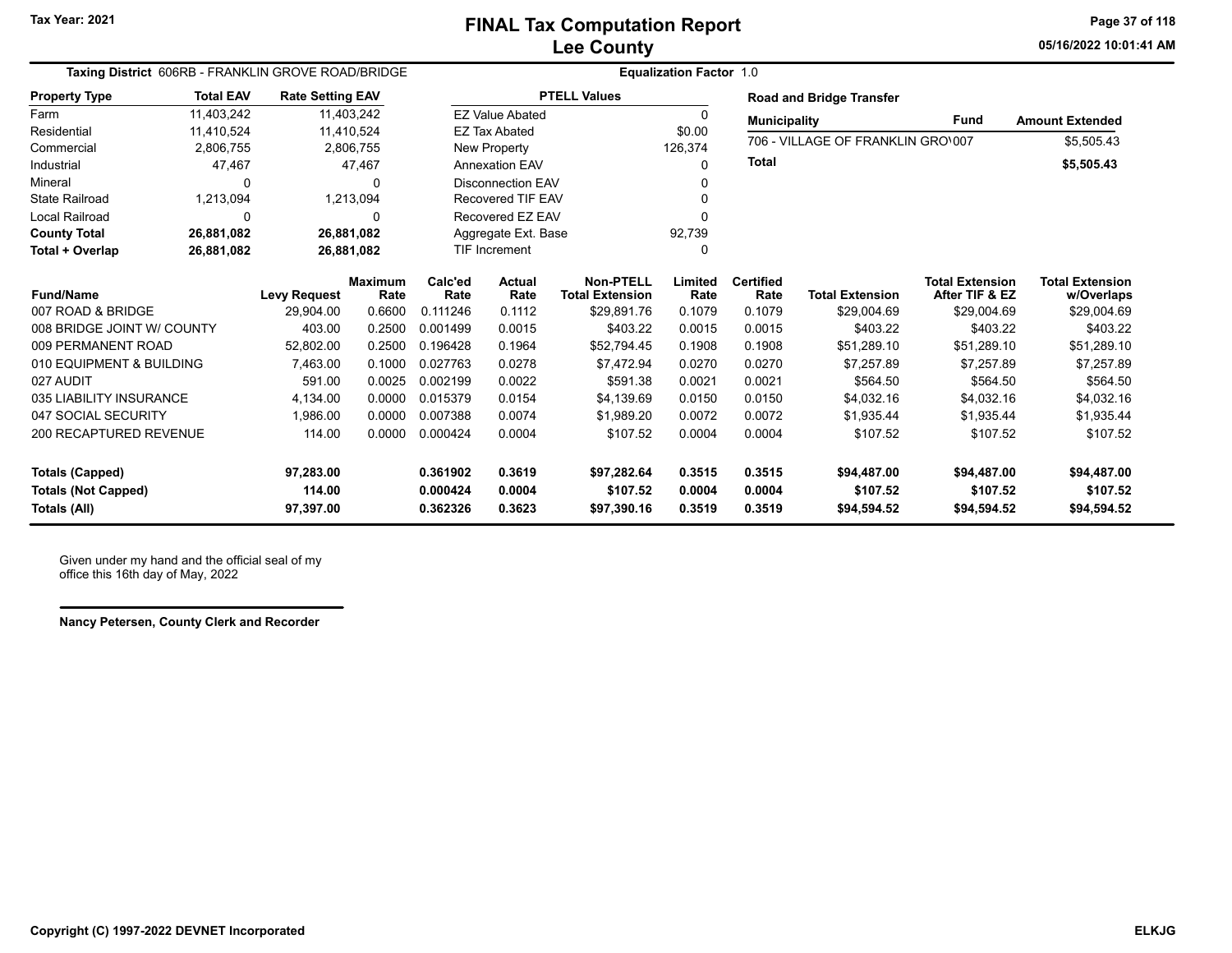**05/16/2022 10:01:41 AMPage 38 of 118**

|                            | Taxing District 607 - DIXON TOWNSHIP |                         |                        | <b>Equalization Factor 1.0</b> |                          |                                            |                 |                          |                        |                                          |                                      |
|----------------------------|--------------------------------------|-------------------------|------------------------|--------------------------------|--------------------------|--------------------------------------------|-----------------|--------------------------|------------------------|------------------------------------------|--------------------------------------|
| <b>Property Type</b>       | <b>Total EAV</b>                     | <b>Rate Setting EAV</b> |                        |                                |                          | <b>PTELL Values</b>                        |                 |                          |                        |                                          |                                      |
| Farm                       | 8,484,399                            |                         | 8,484,399              |                                | <b>EZ Value Abated</b>   |                                            | 338,111         |                          |                        |                                          |                                      |
| Residential                | 171,894,852                          | 169,816,974             |                        |                                | <b>EZ Tax Abated</b>     |                                            | \$666.42        |                          |                        |                                          |                                      |
| Commercial                 | 44,395,500                           | 40,056,080              |                        |                                | New Property             |                                            | 378,824         |                          |                        |                                          |                                      |
| Industrial                 | 9,474,105                            |                         | 9,465,016              |                                | <b>Annexation EAV</b>    |                                            |                 |                          |                        |                                          |                                      |
| Mineral                    | 0                                    |                         |                        |                                | <b>Disconnection EAV</b> |                                            |                 |                          |                        |                                          |                                      |
| <b>State Railroad</b>      | 1,976,211                            |                         | 1,976,211              |                                | Recovered TIF EAV        |                                            |                 |                          |                        |                                          |                                      |
| <b>Local Railroad</b>      | 0                                    |                         |                        |                                | Recovered EZ EAV         |                                            | 297,781         |                          |                        |                                          |                                      |
| <b>County Total</b>        | 236,225,067                          | 229,798,680             |                        |                                | Aggregate Ext. Base      |                                            | 442,709         |                          |                        |                                          |                                      |
| Total + Overlap            | 236,225,067                          | 229,798,680             |                        |                                | TIF Increment            |                                            | 6,088,276       |                          |                        |                                          |                                      |
| <b>Fund/Name</b>           |                                      | <b>Levy Request</b>     | <b>Maximum</b><br>Rate | Calc'ed<br>Rate                | <b>Actual</b><br>Rate    | <b>Non-PTELL</b><br><b>Total Extension</b> | Limited<br>Rate | <b>Certified</b><br>Rate | <b>Total Extension</b> | <b>Total Extension</b><br>After TIF & EZ | <b>Total Extension</b><br>w/Overlaps |
| 001 CORPORATE              |                                      | 424,835.00              | 0.2500                 | 0.184873                       | 0.1849                   | \$424,897.76                               | 0.1789          | 0.1789                   | \$422,606.64           | \$411,109.84                             | \$411,109.84                         |
| 005 I.M.R.F.               |                                      | 5.000.00                | 0.0000                 | 0.002176                       | 0.0022                   | \$5,055.57                                 | 0.0021          | 0.0021                   | \$4,960.73             | \$4,825.77                               | \$4,825.77                           |
| 035 LIABILITY INSURANCE    |                                      | 10,000.00               | 0.0000                 | 0.004352                       | 0.0044                   | \$10,111.14                                | 0.0043          | 0.0043                   | \$10,157.68            | \$9,881.34                               | \$9,881.34                           |
| 047 SOCIAL SECURITY        |                                      | 15,000.00               | 0.0000                 | 0.006528                       | 0.0065                   | \$14,936.91                                | 0.0063          | 0.0063                   | \$14,882.18            | \$14,477.32                              | \$14,477.32                          |
| 054 GENERAL ASSISTANCE     |                                      | 10,000.00               | 0.1000                 | 0.004352                       | 0.0044                   | \$10,111.14                                | 0.0043          | 0.0043                   | \$10,157.68            | \$9,881.34                               | \$9,881.34                           |
| 200 RECAPTURED REVENUE     |                                      | 2,848.00                | 0.0000                 | 0.001239                       | 0.0012                   | \$2,757.58                                 | 0.0012          | 0.0012                   | \$2,834.70             | \$2,757.58                               | \$2,757.58                           |
| <b>Totals (Capped)</b>     |                                      | 464,835.00              |                        | 0.202281                       | 0.2024                   | \$465,112.52                               | 0.1959          | 0.1959                   | \$462,764.91           | \$450,175.61                             | \$450,175.61                         |
| <b>Totals (Not Capped)</b> |                                      | 2,848.00                |                        | 0.001239                       | 0.0012                   | \$2,757.58                                 | 0.0012          | 0.0012                   | \$2,834.70             | \$2,757.58                               | \$2,757.58                           |
| Totals (All)               |                                      | 467,683.00              |                        | 0.203520                       | 0.2036                   | \$467,870.10                               | 0.1971          | 0.1971                   | \$465,599.61           | \$452,933.19                             | \$452,933.19                         |

Given under my hand and the official seal of my office this 16th day of May, 2022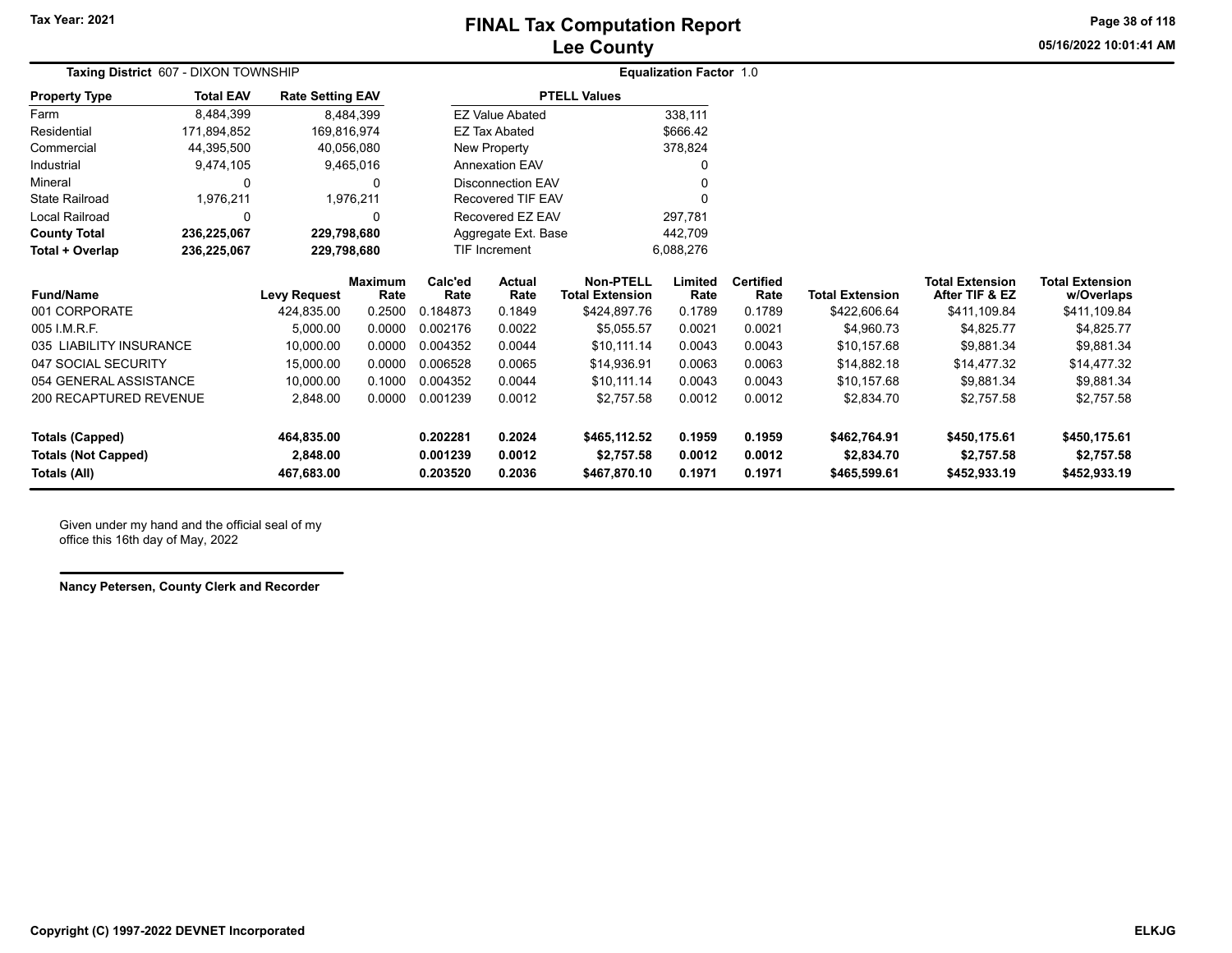**Tax Year: 2021**

#### **Lee County FINAL Tax Computation Report**

**05/16/2022 10:01:41 AMPage 39 of 118**

| Taxing District 607RB - DIXON TWP ROAD/BRIDGE |                  |                         |                        |                      |                          | <b>Equalization Factor 1.0</b>             |                 |                          |                                 |                                          |                                      |
|-----------------------------------------------|------------------|-------------------------|------------------------|----------------------|--------------------------|--------------------------------------------|-----------------|--------------------------|---------------------------------|------------------------------------------|--------------------------------------|
| <b>Property Type</b>                          | <b>Total EAV</b> | <b>Rate Setting EAV</b> |                        |                      |                          | <b>PTELL Values</b>                        |                 |                          | <b>Road and Bridge Transfer</b> |                                          |                                      |
| Farm                                          | 8.484.399        |                         | 8,484,399              |                      | <b>EZ Value Abated</b>   |                                            | 338,111         | <b>Municipality</b>      |                                 | Fund                                     | <b>Amount Extended</b>               |
| Residential                                   | 171,894,852      |                         | 169,816,974            |                      | <b>EZ Tax Abated</b>     |                                            | \$800.64        |                          |                                 |                                          |                                      |
| Commercial                                    | 44,395,500       |                         | 40,056,080             |                      | New Property             |                                            | 378,824         |                          | 705 - CITY OF DIXON             | 007                                      | \$68,529.39                          |
| Industrial                                    | 9,474,105        |                         | 9,465,016              |                      | <b>Annexation EAV</b>    |                                            |                 | <b>Total</b>             |                                 |                                          | \$68,529.39                          |
| Mineral                                       | 0                |                         | 0                      |                      | <b>Disconnection EAV</b> |                                            |                 |                          |                                 |                                          |                                      |
| <b>State Railroad</b>                         | 1,976,211        |                         | 1,976,211              |                      | <b>Recovered TIF EAV</b> |                                            |                 |                          |                                 |                                          |                                      |
| Local Railroad                                | $\Omega$         |                         | 0                      |                      | Recovered EZ EAV         |                                            | 297,781         |                          |                                 |                                          |                                      |
| <b>County Total</b>                           | 236,225,067      | 229,798,680             |                        |                      | Aggregate Ext. Base      |                                            | 531,560         |                          |                                 |                                          |                                      |
| Total + Overlap                               | 236,225,067      | 229,798,680             |                        | <b>TIF Increment</b> |                          |                                            | 6,088,276       |                          |                                 |                                          |                                      |
| <b>Fund/Name</b>                              |                  | <b>Levy Request</b>     | <b>Maximum</b><br>Rate | Calc'ed<br>Rate      | Actual<br>Rate           | <b>Non-PTELL</b><br><b>Total Extension</b> | Limited<br>Rate | <b>Certified</b><br>Rate | <b>Total Extension</b>          | <b>Total Extension</b><br>After TIF & EZ | <b>Total Extension</b><br>w/Overlaps |
| 007 ROAD & BRIDGE                             |                  | 190.700.00              | 0.6600                 | 0.082986             | 0.0830                   | \$190,732.90                               | 0.0804          | 0.0804                   | \$189,924.95                    | \$184,758.14                             | \$184,758.14                         |
| 009 PERMANENT ROAD                            |                  | 367,430.00              | 0.2500                 | 0.159892             | 0.1599                   | \$367,448.09                               | 0.1549          | 0.1549                   | \$365,912.63                    | \$355,958.16                             | \$355,958.16                         |
| 200 RECAPTURED REVENUE                        |                  | 3,420.00                | 0.0000                 | 0.001488             | 0.0015                   | \$3,446.98                                 | 0.0015          | 0.0015                   | \$3,543.38                      | \$3,446.98                               | \$3,446.98                           |
| <b>Totals (Capped)</b>                        |                  | 558,130.00              |                        | 0.242878             | 0.2429                   | \$558,180.99                               | 0.2353          | 0.2353                   | \$555,837.58                    | \$540,716.30                             | \$540,716.30                         |
| <b>Totals (Not Capped)</b>                    |                  | 3,420.00                |                        | 0.001488             | 0.0015                   | \$3,446.98                                 | 0.0015          | 0.0015                   | \$3,543.38                      | \$3,446.98                               | \$3,446.98                           |
| Totals (All)                                  |                  | 561,550.00              |                        | 0.244366             | 0.2444                   | \$561,627.97                               | 0.2368          | 0.2368                   | \$559,380.96                    | \$544,163.28                             | \$544,163.28                         |

Given under my hand and the official seal of my office this 16th day of May, 2022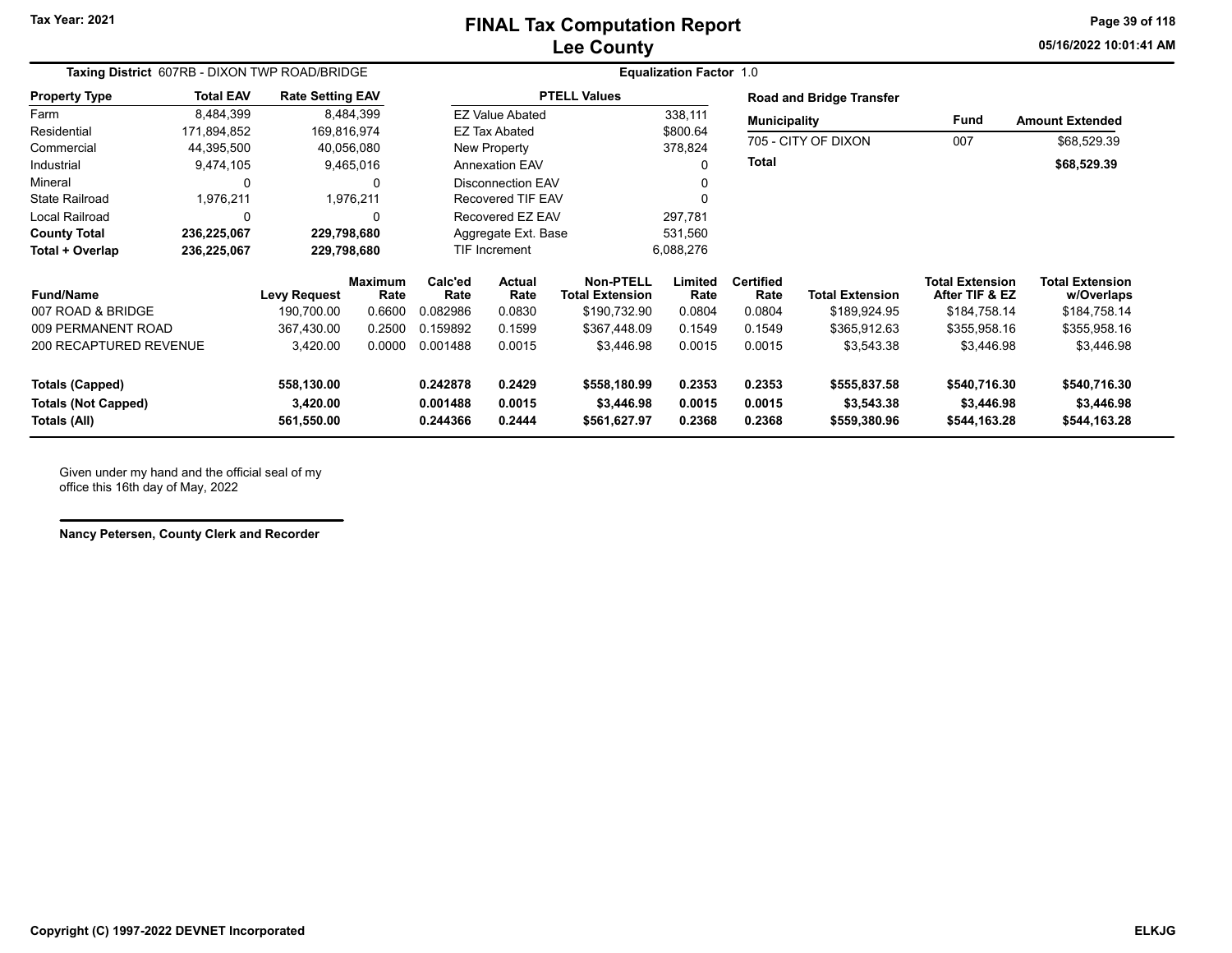**Page 40 of 118**

**05/16/2022 10:01:41 AM**

| Taxing District 608 - EAST GROVE TOWNSHIP |                  |                         |                 | <b>Equalization Factor 1.0</b> |                          |                                            |                 |                          |                        |                                          |                                      |
|-------------------------------------------|------------------|-------------------------|-----------------|--------------------------------|--------------------------|--------------------------------------------|-----------------|--------------------------|------------------------|------------------------------------------|--------------------------------------|
| <b>Property Type</b>                      | <b>Total EAV</b> | <b>Rate Setting EAV</b> |                 |                                |                          | <b>PTELL Values</b>                        |                 |                          |                        |                                          |                                      |
| Farm                                      | 8,916,664        |                         | 8,916,664       |                                | <b>EZ Value Abated</b>   |                                            |                 |                          |                        |                                          |                                      |
| Residential                               | 2,696,719        |                         | 2,696,719       |                                | <b>EZ Tax Abated</b>     |                                            | \$0.00          |                          |                        |                                          |                                      |
| Commercial                                | 0                |                         | 0               |                                | New Property             |                                            | 41,401          |                          |                        |                                          |                                      |
| Industrial                                | 149,955          |                         | 149,955         |                                | <b>Annexation EAV</b>    |                                            | O               |                          |                        |                                          |                                      |
| Mineral                                   | 16,001,676       |                         | 16,001,676      |                                | <b>Disconnection EAV</b> |                                            |                 |                          |                        |                                          |                                      |
| <b>State Railroad</b>                     | 0                |                         | 0               |                                | <b>Recovered TIF EAV</b> |                                            |                 |                          |                        |                                          |                                      |
| Local Railroad                            | $\Omega$         |                         | 0               |                                | Recovered EZ EAV         |                                            | n               |                          |                        |                                          |                                      |
| <b>County Total</b>                       | 27,765,014       |                         | 27,765,014      |                                | Aggregate Ext. Base      |                                            | 57,180          |                          |                        |                                          |                                      |
| Total + Overlap                           | 27,765,014       |                         | 27,765,014      |                                | TIF Increment            |                                            | 0               |                          |                        |                                          |                                      |
| <b>Fund/Name</b>                          |                  | <b>Levy Request</b>     | Maximum<br>Rate | Calc'ed<br>Rate                | Actual<br>Rate           | <b>Non-PTELL</b><br><b>Total Extension</b> | Limited<br>Rate | <b>Certified</b><br>Rate | <b>Total Extension</b> | <b>Total Extension</b><br>After TIF & EZ | <b>Total Extension</b><br>w/Overlaps |
| 001 CORPORATE                             |                  | 55,477.00               | 0.3200          | 0.199809                       | 0.1998                   | \$55,474.50                                | 0.1998          | 0.1998                   | \$55,474.50            | \$55,474.50                              | \$55,474.50                          |
| 054 GENERAL ASSISTANCE                    |                  | 1,700.00                | 0.1000          | 0.006123                       | 0.0061                   | \$1,693.67                                 | 0.0061          | 0.0061                   | \$1,693.67             | \$1,693.67                               | \$1,693.67                           |
| 200 RECAPTURED REVENUE                    |                  | 82.00                   | 0.0000          | 0.000295                       | 0.0003                   | \$83.30                                    | 0.0003          | 0.0003                   | \$83.30                | \$83.30                                  | \$83.30                              |
| <b>Totals (Capped)</b>                    |                  | 57,177.00               |                 | 0.205932                       | 0.2059                   | \$57,168.17                                | 0.2059          | 0.2059                   | \$57,168.17            | \$57,168.17                              | \$57,168.17                          |
| <b>Totals (Not Capped)</b>                |                  | 82.00                   |                 | 0.000295                       | 0.0003                   | \$83.30                                    | 0.0003          | 0.0003                   | \$83.30                | \$83.30                                  | \$83.30                              |
| Totals (All)                              |                  | 57,259.00               |                 | 0.206227                       | 0.2062                   | \$57,251.47                                | 0.2062          | 0.2062                   | \$57,251.47            | \$57,251.47                              | \$57,251.47                          |

Given under my hand and the official seal of my office this 16th day of May, 2022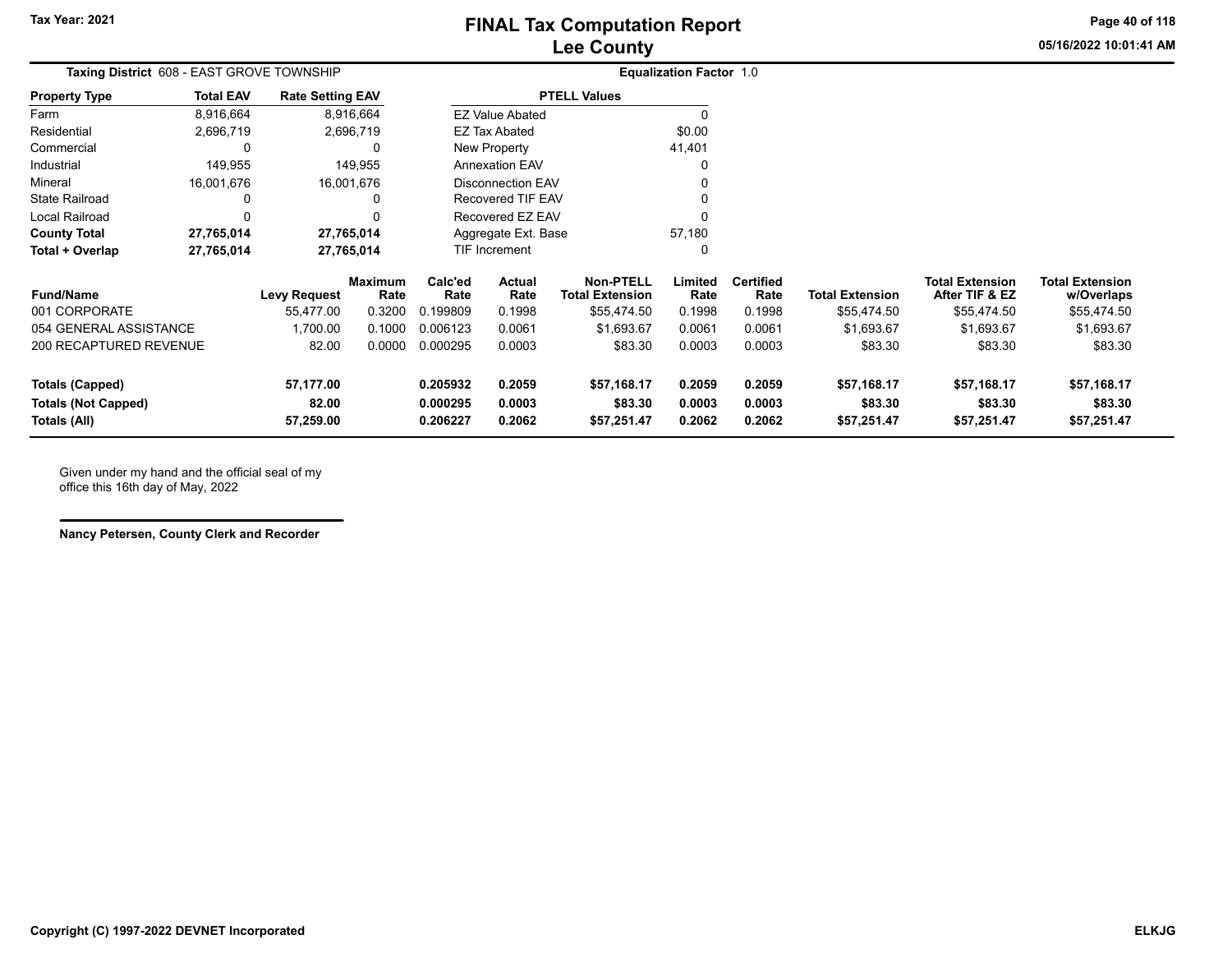**05/16/2022 10:01:41 AMPage 41 of 118**

| Taxing District 608RB - EAST GROVE TWP RD/BRIDGE |                  |                         |                 |                                          |                        |                                     | <b>Equalization Factor 1.0</b> |                          |                        |                                          |                                      |
|--------------------------------------------------|------------------|-------------------------|-----------------|------------------------------------------|------------------------|-------------------------------------|--------------------------------|--------------------------|------------------------|------------------------------------------|--------------------------------------|
| <b>Property Type</b>                             | <b>Total EAV</b> | <b>Rate Setting EAV</b> |                 |                                          |                        | <b>PTELL Values</b>                 |                                |                          |                        |                                          |                                      |
| Farm                                             | 8,916,664        |                         | 8,916,664       |                                          | <b>EZ Value Abated</b> |                                     |                                |                          |                        |                                          |                                      |
| Residential                                      | 2,696,719        |                         | 2,696,719       |                                          | EZ Tax Abated          |                                     | \$0.00                         |                          |                        |                                          |                                      |
| Commercial                                       | 0                |                         | 0               |                                          | New Property           |                                     | 41,401                         |                          |                        |                                          |                                      |
| Industrial                                       | 149,955          |                         | 149,955         |                                          | <b>Annexation EAV</b>  |                                     |                                |                          |                        |                                          |                                      |
| Mineral                                          | 16,001,676       |                         | 16,001,676      |                                          | Disconnection EAV      |                                     |                                |                          |                        |                                          |                                      |
| <b>State Railroad</b>                            | 0                |                         | 0               |                                          | Recovered TIF EAV      |                                     |                                |                          |                        |                                          |                                      |
| Local Railroad                                   | 0                |                         | O               |                                          | Recovered EZ EAV       |                                     |                                |                          |                        |                                          |                                      |
| <b>County Total</b>                              | 27,765,014       |                         | 27,765,014      |                                          | Aggregate Ext. Base    |                                     | 112,279                        |                          |                        |                                          |                                      |
| Total + Overlap                                  | 27,765,014       |                         | 27,765,014      |                                          | TIF Increment          |                                     |                                |                          |                        |                                          |                                      |
| <b>Fund/Name</b>                                 |                  | Levy Request            | Maximum<br>Rate | Calc'ed<br>Rate                          | Actual<br>Rate         | Non-PTELL<br><b>Total Extension</b> | Limited<br>Rate                | <b>Certified</b><br>Rate | <b>Total Extension</b> | <b>Total Extension</b><br>After TIF & EZ | <b>Total Extension</b><br>w/Overlaps |
| 007 ROAD & BRIDGE                                |                  | 83,653.00               | 0.6600          | 0.301289                                 | 0.3013                 | \$83,655.99                         | 0.3013                         | 0.3013                   | \$83,655.99            | \$83,655.99                              | \$83,655.99                          |
| 008 BRIDGE JOINT W/ COUNTY                       |                  | 7.224.00                | 0.2500          | 0.026018                                 | 0.0260                 | \$7,218.90                          | 0.0260                         | 0.0260                   | \$7,218.90             | \$7,218.90                               | \$7,218.90                           |
| 009 PERMANENT ROAD                               |                  | 21,390.00               | 0.2500          | 0.077039                                 | 0.0770                 | \$21.379.06                         | 0.0770                         | 0.0770                   | \$21,379.06            | \$21,379.06                              | \$21,379.06                          |
| <b>200 RECAPTURED REVENUE</b>                    |                  | 161.00                  | 0.0000          | 0.000580<br>0.0006<br>\$166.59<br>0.0006 |                        |                                     |                                | 0.0006                   | \$166.59               | \$166.59                                 | \$166.59                             |

| 009 PERMANENT ROAD         | 21.390.00  | 0.2500 | 0.077039 | 0.0770 | \$21.379.06  | 0.0770 | 0.0770 | \$21.379.06  | \$21.379.06  | \$21.379.06  |
|----------------------------|------------|--------|----------|--------|--------------|--------|--------|--------------|--------------|--------------|
| 200 RECAPTURED REVENUE     | 161.00     | 0.0000 | 0.000580 | 0.0006 | \$166.59     | 0.0006 | 0.0006 | \$166.59     | \$166.59     | \$166.59     |
| Totals (Capped)            | 112.267.00 |        | 0.404346 | 0.4043 | \$112.253.95 | 0.4043 | 0.4043 | \$112,253.95 | \$112,253.95 | \$112,253.95 |
| <b>Totals (Not Capped)</b> | 161.00     |        | 0.000580 | 0.0006 | \$166.59     | 0.0006 | 0.0006 | \$166.59     | \$166.59     | \$166.59     |
| Totals (All)               | 112.428.00 |        | 0.404926 | 0.4049 | \$112,420.54 | 0.4049 | 0.4049 | \$112,420.54 | \$112,420.54 | \$112,420.54 |

Given under my hand and the official seal of my office this 16th day of May, 2022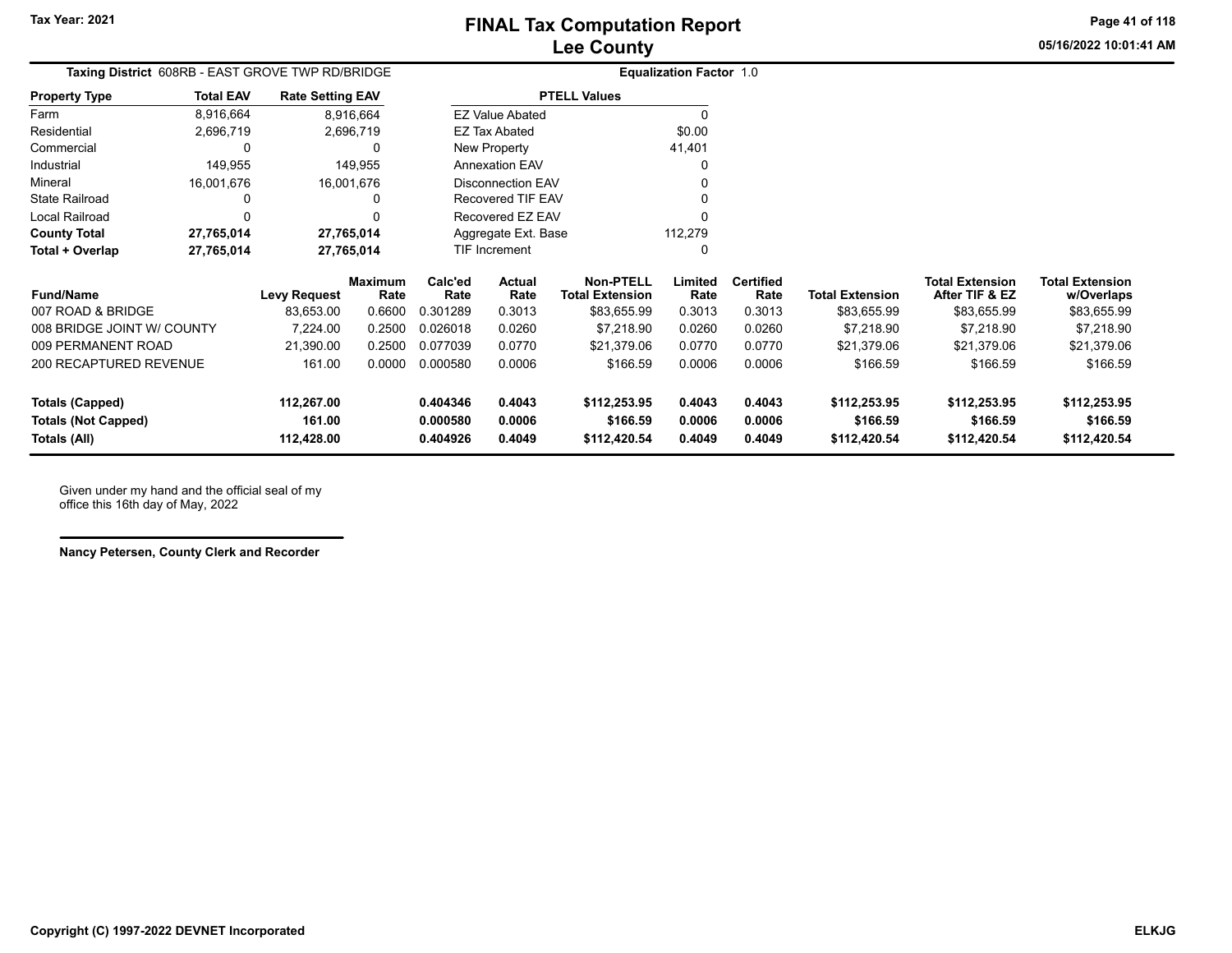### **Lee County FINAL Tax Computation Report**

**05/16/2022 10:01:41 AMPage 42 of 118**

| Taxing District 609 - HAMILTON TOWNSHIP |                  |                         |                 |                 | <b>Equalization Factor 1.0</b> |                                            |                 |                          |                        |                                          |                                      |
|-----------------------------------------|------------------|-------------------------|-----------------|-----------------|--------------------------------|--------------------------------------------|-----------------|--------------------------|------------------------|------------------------------------------|--------------------------------------|
| <b>Property Type</b>                    | <b>Total EAV</b> | <b>Rate Setting EAV</b> |                 |                 |                                | <b>PTELL Values</b>                        |                 |                          |                        |                                          |                                      |
| Farm                                    | 10,398,600       |                         | 10,398,600      |                 | <b>EZ Value Abated</b>         |                                            | 0               |                          |                        |                                          |                                      |
| Residential                             | 965,478          |                         | 965,478         |                 | <b>EZ Tax Abated</b>           |                                            | \$0.00          |                          |                        |                                          |                                      |
| Commercial                              | 0                |                         | 0               |                 | New Property                   |                                            | 6,580           |                          |                        |                                          |                                      |
| Industrial                              | 4,426            |                         | 4,426           |                 | <b>Annexation EAV</b>          |                                            | 0               |                          |                        |                                          |                                      |
| Mineral                                 | 14,830,829       |                         | 14,830,829      |                 | Disconnection EAV              |                                            | $\Omega$        |                          |                        |                                          |                                      |
| <b>State Railroad</b>                   | 274,679          |                         | 274,679         |                 | <b>Recovered TIF EAV</b>       |                                            | 0               |                          |                        |                                          |                                      |
| Local Railroad                          | 0                |                         | 0               |                 | Recovered EZ EAV               |                                            | 0               |                          |                        |                                          |                                      |
| <b>County Total</b>                     | 26,474,012       |                         | 26,474,012      |                 | Aggregate Ext. Base            |                                            | 88,945          |                          |                        |                                          |                                      |
| Total + Overlap                         | 26,474,012       |                         | 26,474,012      |                 | TIF Increment                  |                                            | 0               |                          |                        |                                          |                                      |
| <b>Fund/Name</b>                        |                  | <b>Levy Request</b>     | Maximum<br>Rate | Calc'ed<br>Rate | Actual<br>Rate                 | <b>Non-PTELL</b><br><b>Total Extension</b> | Limited<br>Rate | <b>Certified</b><br>Rate | <b>Total Extension</b> | <b>Total Extension</b><br>After TIF & EZ | <b>Total Extension</b><br>w/Overlaps |
| 001 CORPORATE                           |                  | 85,300.00               | 0.3300          | 0.322203        | 0.3222                         | \$85,299.27                                | 0.3116          | 0.3116                   | \$82,493.02            | \$82,493.02                              | \$82,493.02                          |
| 054 GENERAL ASSISTANCE                  |                  | 8,000.00                | 0.1000          | 0.030218        | 0.0302                         | \$7,995.15                                 | 0.0292          | 0.0292                   | \$7,730.41             | \$7,730.41                               | \$7,730.41                           |
| 200 RECAPTURED REVENUE                  |                  | 0.00                    | 0.0000          | 0.000000        | 0.0000                         | \$0.00                                     | 0.0000          | 0.0000                   | \$0.00                 | \$0.00                                   | \$0.00                               |
| <b>Totals (Capped)</b>                  |                  | 93,300.00               |                 | 0.352421        | 0.3524                         | \$93,294.42                                | 0.3408          | 0.3408                   | \$90,223.43            | \$90,223.43                              | \$90,223.43                          |
| <b>Totals (Not Capped)</b><br>0.00      |                  |                         |                 | 0.000000        | 0.0000                         | \$0.00                                     | 0.0000          | 0.0000                   | \$0.00                 | \$0.00                                   | \$0.00                               |

**Totals (All) 93,300.00 0.352421 0.3524 \$93,294.42 0.3408 0.3408 \$90,223.43 \$90,223.43 \$90,223.43**

Given under my hand and the official seal of my office this 16th day of May, 2022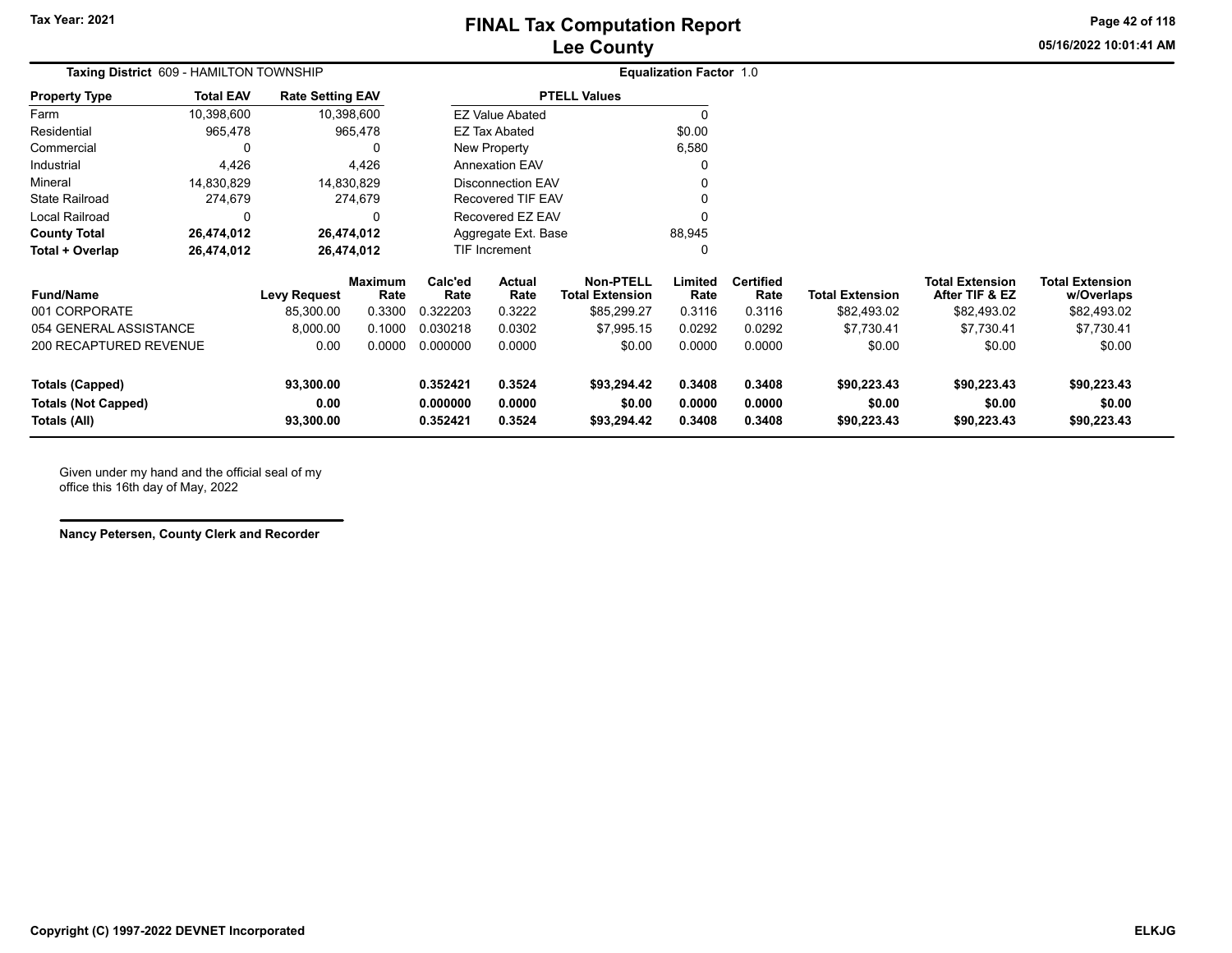**05/16/2022 10:01:41 AMPage 43 of 118**

| Lee County |                           |  |
|------------|---------------------------|--|
|            | Equalization Eactor $4.0$ |  |

|                       |                  | Taxing District 609RB - HAMILTON TWP ROAD/BRIDGE | <b>Equalization Factor 1.0</b> |         |  |  |  |  |
|-----------------------|------------------|--------------------------------------------------|--------------------------------|---------|--|--|--|--|
| <b>Property Type</b>  | <b>Total EAV</b> | <b>Rate Setting EAV</b>                          | <b>PTELL Values</b>            |         |  |  |  |  |
| Farm                  | 10,398,600       | 10,398,600                                       | <b>EZ Value Abated</b>         | U       |  |  |  |  |
| Residential           | 965,478          | 965.478                                          | EZ Tax Abated                  | \$0.00  |  |  |  |  |
| Commercial            | 0                |                                                  | New Property                   | 6,580   |  |  |  |  |
| Industrial            | 4.426            | 4.426                                            | <b>Annexation EAV</b>          | 0       |  |  |  |  |
| Mineral               | 14.830.829       | 14,830,829                                       | Disconnection EAV              | 0       |  |  |  |  |
| <b>State Railroad</b> | 274.679          | 274.679                                          | Recovered TIF EAV              | 0       |  |  |  |  |
| Local Railroad        | 0                | 0                                                | Recovered EZ EAV               | 0       |  |  |  |  |
| <b>County Total</b>   | 26,474,012       | 26,474,012                                       | Aggregate Ext. Base            | 102.422 |  |  |  |  |
| Total + Overlap       | 26,474,012       | 26,474,012                                       | <b>TIF Increment</b>           | 0       |  |  |  |  |

| <b>Fund/Name</b>           | Levy Request | <b>Maximum</b><br>Rate | Calc'ed<br>Rate | <b>Actual</b><br>Rate | <b>Non-PTELL</b><br><b>Total Extension</b> | Limited<br>Rate | <b>Certified</b><br>Rate | <b>Total Extension</b> | <b>Total Extension</b><br>After TIF & EZ | <b>Total Extension</b><br>w/Overlaps |
|----------------------------|--------------|------------------------|-----------------|-----------------------|--------------------------------------------|-----------------|--------------------------|------------------------|------------------------------------------|--------------------------------------|
| 007 ROAD & BRIDGE          | 81.940.00    | 0.6600                 | 0.309511        | 0.3095                | \$81.937.07                                | 0.2993          | 0.2993                   | \$79.236.72            | \$79.236.72                              | \$79,236.72                          |
| 008 BRIDGE JOINT W/ COUNTY | 7.000.00     | 0.2500                 | 0.026441        | 0.0264                | \$6.989.14                                 | 0.0255          | 0.0255                   | \$6.750.87             | \$6.750.87                               | \$6,750.87                           |
| 009 PERMANENT ROAD         | 12.500.00    | 0.2500                 | 0.047216        | 0.0472                | \$12.495.73                                | 0.0456          | 0.0456                   | \$12.072.15            | \$12.072.15                              | \$12.072.15                          |
| 010 EQUIPMENT & BUILDING   | 6.000.00     | 0.1000                 | 0.022664        | 0.0227                | \$6,009.60                                 | 0.0220          | 0.0220                   | \$5,824.28             | \$5.824.28                               | \$5,824.28                           |
| 200 RECAPTURED REVENUE     | 0.00         | 0.0000                 | 0.000000        | 0.0000                | \$0.00                                     | 0.0000          | 0.0000                   | \$0.00                 | \$0.00                                   | \$0.00                               |
| Totals (Capped)            | 107.440.00   |                        | 0.405832        | 0.4058                | \$107,431.54                               | 0.3924          | 0.3924                   | \$103.884.02           | \$103,884.02                             | \$103,884.02                         |
| <b>Totals (Not Capped)</b> | 0.00         |                        | 0.000000        | 0.0000                | \$0.00                                     | 0.0000          | 0.0000                   | \$0.00                 | \$0.00                                   | \$0.00                               |
| Totals (All)               | 107.440.00   |                        | 0.405832        | 0.4058                | \$107,431.54                               | 0.3924          | 0.3924                   | \$103.884.02           | \$103,884.02                             | \$103,884.02                         |

Given under my hand and the official seal of my office this 16th day of May, 2022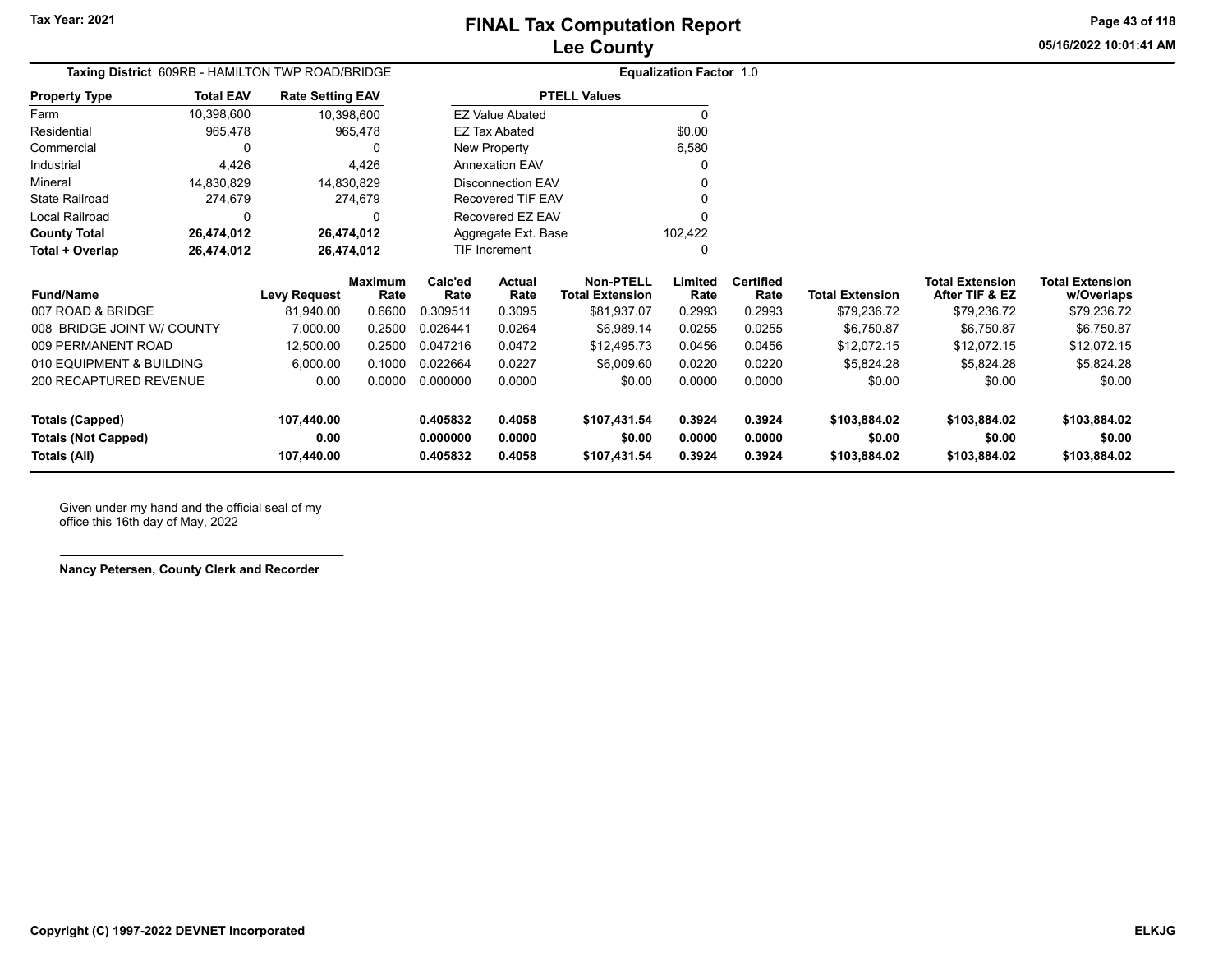**05/16/2022 10:01:41 AMPage 44 of 118**

| <b>Taxing District</b> 610 - HARMON TOWNSHIP |                  |                         |                        |                 | <b>Equalization Factor 1.0</b> |                                            |                 |                          |                        |                                          |                                      |
|----------------------------------------------|------------------|-------------------------|------------------------|-----------------|--------------------------------|--------------------------------------------|-----------------|--------------------------|------------------------|------------------------------------------|--------------------------------------|
| <b>Property Type</b>                         | <b>Total EAV</b> | <b>Rate Setting EAV</b> |                        |                 |                                | <b>PTELL Values</b>                        |                 |                          |                        |                                          |                                      |
| Farm                                         | 9,620,579        |                         | 9,620,579              |                 | <b>EZ Value Abated</b>         |                                            |                 |                          |                        |                                          |                                      |
| Residential                                  | 2,662,156        |                         | 2,662,156              |                 | <b>EZ Tax Abated</b>           |                                            | \$0.00          |                          |                        |                                          |                                      |
| Commercial                                   | 2,154,092        |                         | 2,154,092              |                 | New Property                   |                                            | 15,603          |                          |                        |                                          |                                      |
| Industrial                                   | 1,351,592        |                         | 1,351,592              |                 | <b>Annexation EAV</b>          |                                            |                 |                          |                        |                                          |                                      |
| Mineral                                      | 0                |                         |                        |                 | <b>Disconnection EAV</b>       |                                            |                 |                          |                        |                                          |                                      |
| <b>State Railroad</b>                        | 1,119,157        |                         | 1,119,157              |                 | Recovered TIF EAV              |                                            |                 |                          |                        |                                          |                                      |
| Local Railroad                               |                  |                         |                        |                 | Recovered EZ EAV               |                                            |                 |                          |                        |                                          |                                      |
| <b>County Total</b>                          | 16,907,576       |                         | 16,907,576             |                 | Aggregate Ext. Base            |                                            | 75,719          |                          |                        |                                          |                                      |
| Total + Overlap                              | 16,907,576       | 16,907,576              |                        | TIF Increment   |                                |                                            |                 |                          |                        |                                          |                                      |
| <b>Fund/Name</b>                             |                  | <b>Levy Request</b>     | <b>Maximum</b><br>Rate | Calc'ed<br>Rate | Actual<br>Rate                 | <b>Non-PTELL</b><br><b>Total Extension</b> | Limited<br>Rate | <b>Certified</b><br>Rate | <b>Total Extension</b> | <b>Total Extension</b><br>After TIF & EZ | <b>Total Extension</b><br>w/Overlaps |
| 001 CORPORATE                                |                  | 68,500.00               | 0.4300                 | 0.405144        | 0.4051                         | \$68,492.59                                | 0.3917          | 0.3917                   | \$66,226.98            | \$66,226.98                              | \$66,226.98                          |
| 019 COMMUNITY BLDG                           |                  | 10,000.00               | 0.1000                 | 0.059145        | 0.0591                         | \$9,992.38                                 | 0.0571          | 0.0571                   | \$9,654.23             | \$9,654.23                               | \$9,654.23                           |
| 054 GENERAL ASSISTANCE                       |                  | 1,000.00                | 0.1000                 | 0.005915        | 0.0059                         | \$997.55                                   | 0.0057          | 0.0057                   | \$963.73               | \$963.73                                 | \$963.73                             |
| 200 RECAPTURED REVENUE                       |                  | 272.00                  | 0.0000                 | 0.001609        | 0.0016                         | \$270.52                                   | 0.0016          | 0.0016                   | \$270.52               | \$270.52                                 | \$270.52                             |
| Totals (Capped)                              |                  | 79,500.00               |                        | 0.470204        | 0.4701                         | \$79,482.52                                | 0.4545          | 0.4545                   | \$76,844.94            | \$76,844.94                              | \$76,844.94                          |
| <b>Totals (Not Capped)</b>                   |                  | 272.00                  |                        | 0.001609        | 0.0016                         | \$270.52                                   | 0.0016          | 0.0016                   | \$270.52               | \$270.52                                 | \$270.52                             |

**Totals (All) 79,772.00 0.471813 0.4717 \$79,753.04 0.4561 0.4561 \$77,115.46 \$77,115.46 \$77,115.46**

Given under my hand and the official seal of my office this 16th day of May, 2022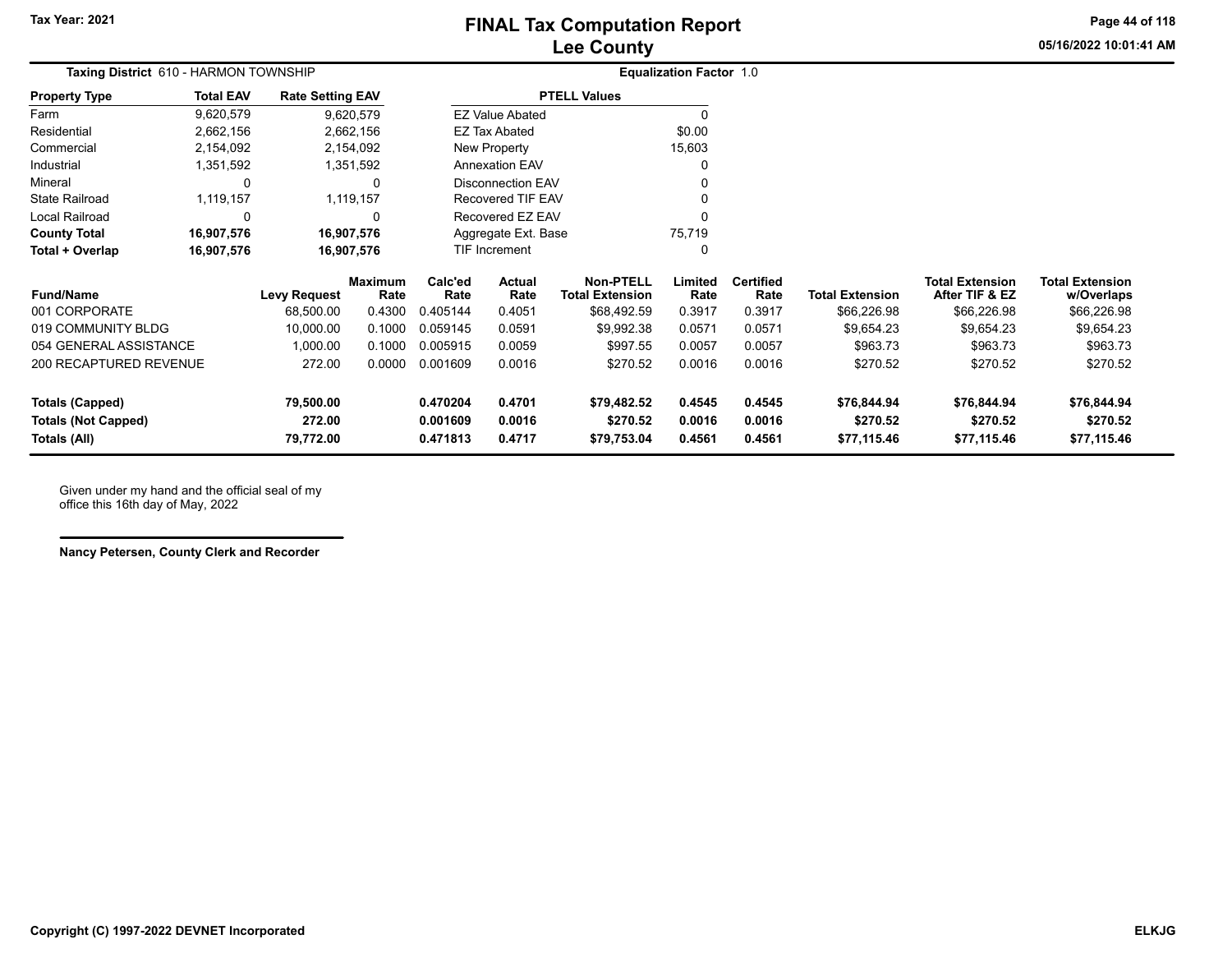**05/16/2022 10:01:41 AMPage 45 of 118**

| Taxing District 610RB - HARMON TWP ROAD/BRIDGE |                  |                         |                        | <b>Equalization Factor 1.0</b> |                          |                                            |                 |                                 |                         |                                          |                                      |  |  |
|------------------------------------------------|------------------|-------------------------|------------------------|--------------------------------|--------------------------|--------------------------------------------|-----------------|---------------------------------|-------------------------|------------------------------------------|--------------------------------------|--|--|
| <b>Property Type</b>                           | <b>Total EAV</b> | <b>Rate Setting EAV</b> |                        |                                |                          | <b>PTELL Values</b>                        |                 | <b>Road and Bridge Transfer</b> |                         |                                          |                                      |  |  |
| Farm                                           | 9,620,579        |                         | 9,620,579              |                                | <b>EZ Value Abated</b>   |                                            | 0               | <b>Municipality</b>             |                         | Fund                                     | <b>Amount Extended</b>               |  |  |
| Residential                                    | 2,662,156        |                         | 2,662,156              |                                | <b>EZ Tax Abated</b>     |                                            |                 |                                 | 707 - VILLAGE OF HARMON | 007                                      | \$1,898.16                           |  |  |
| Commercial                                     | 2,154,092        |                         | 2,154,092              |                                | New Property<br>15,603   |                                            |                 |                                 |                         |                                          |                                      |  |  |
| Industrial                                     | 1,351,592        |                         | 1,351,592              |                                | <b>Annexation EAV</b>    |                                            | 0               | <b>Total</b>                    |                         |                                          | \$1,898.16                           |  |  |
| Mineral                                        | 0                |                         | $\Omega$               |                                | <b>Disconnection EAV</b> |                                            |                 |                                 |                         |                                          |                                      |  |  |
| <b>State Railroad</b>                          | 1,119,157        |                         | 1,119,157              |                                | <b>Recovered TIF EAV</b> |                                            |                 |                                 |                         |                                          |                                      |  |  |
| <b>Local Railroad</b>                          | 0                |                         | $\mathbf{0}$           |                                | Recovered EZ EAV         |                                            |                 |                                 |                         |                                          |                                      |  |  |
| <b>County Total</b>                            | 16,907,576       | 16,907,576              |                        |                                | Aggregate Ext. Base      |                                            | 42,483          |                                 |                         |                                          |                                      |  |  |
| Total + Overlap                                | 16,907,576       | 16,907,576              |                        |                                | <b>TIF Increment</b>     |                                            |                 |                                 |                         |                                          |                                      |  |  |
| <b>Fund/Name</b>                               |                  | <b>Levy Request</b>     | <b>Maximum</b><br>Rate | Calc'ed<br>Rate                | Actual<br>Rate           | <b>Non-PTELL</b><br><b>Total Extension</b> | Limited<br>Rate | <b>Certified</b><br>Rate        | <b>Total Extension</b>  | <b>Total Extension</b><br>After TIF & EZ | <b>Total Extension</b><br>w/Overlaps |  |  |
| 007 ROAD & BRIDGE                              |                  | 33,100.00               | 0.6600                 | 0.195770                       | 0.1958                   | \$33,105.03                                | 0.1893          | 0.1893                          | \$32,006.04             | \$32,006.04                              | \$32,006.04                          |  |  |
| 008 BRIDGE JOINT W/ COUNTY                     |                  | 10,000.00               | 0.2500                 | 0.059145                       | 0.0591                   | \$9,992.38                                 | 0.0571          | 0.0571                          | \$9,654.23              | \$9,654.23                               | \$9,654.23                           |  |  |
| 090 ROAD DAMAGE                                |                  | 1,500.00                | 0.0330                 | 0.008872                       | 0.0089                   | \$1,504.77                                 | 0.0086          | 0.0086                          | \$1,454.05              | \$1,454.05                               | \$1,454.05                           |  |  |
| 200 RECAPTURED REVENUE                         |                  | 153.00                  | 0.0000                 | 0.000905                       | 0.0009                   | \$152.17                                   | 0.0009          | 0.0009                          | \$152.17                | \$152.17                                 | \$152.17                             |  |  |
| <b>Totals (Capped)</b>                         |                  | 44,600.00               |                        | 0.263787                       | 0.2638                   | \$44,602.18                                | 0.2550          | 0.2550                          | \$43,114.32             | \$43,114.32                              | \$43,114.32                          |  |  |
| <b>Totals (Not Capped)</b>                     |                  | 153.00                  |                        | 0.000905                       | 0.0009                   | \$152.17                                   | 0.0009          | 0.0009                          | \$152.17                | \$152.17                                 | \$152.17                             |  |  |
| 44,753.00<br>Totals (All)                      |                  |                         | 0.264692               | 0.2647                         | \$44,754.35              | 0.2559                                     | 0.2559          | \$43,266.49                     | \$43,266.49             | \$43,266.49                              |                                      |  |  |

Given under my hand and the official seal of my office this 16th day of May, 2022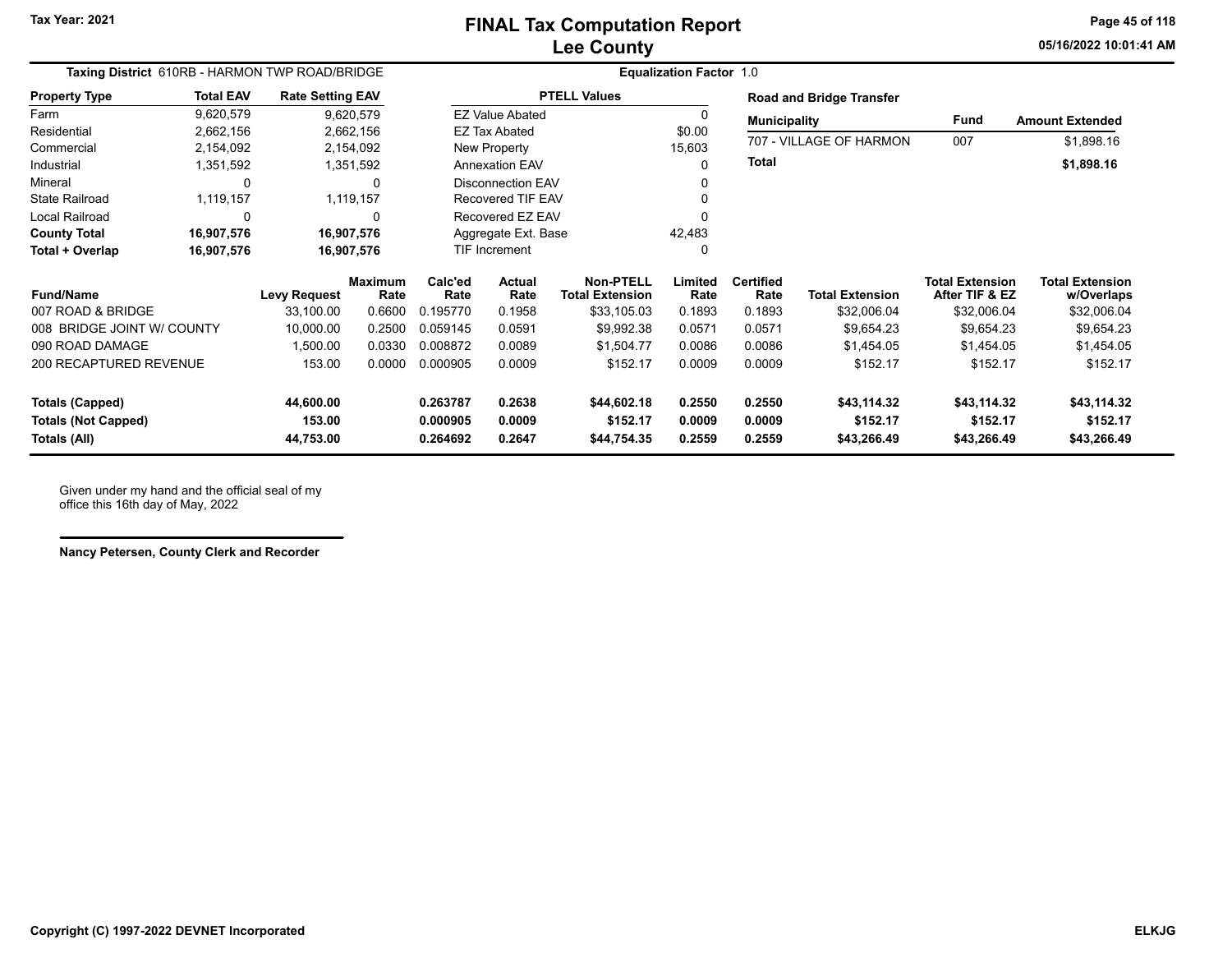### **Lee County FINAL Tax Computation Report**

**05/16/2022 10:01:41 AMPage 46 of 118**

| Taxing District 611 - LEE CENTER TOWNSHIP |                  |                         |                 |                 |                        |                                     | <b>Equalization Factor 1.0</b> |                          |                        |                                          |                                      |
|-------------------------------------------|------------------|-------------------------|-----------------|-----------------|------------------------|-------------------------------------|--------------------------------|--------------------------|------------------------|------------------------------------------|--------------------------------------|
| <b>Property Type</b>                      | <b>Total EAV</b> | <b>Rate Setting EAV</b> |                 |                 |                        | <b>PTELL Values</b>                 |                                |                          |                        |                                          |                                      |
| Farm                                      | 11,002,823       |                         | 11,002,823      |                 | <b>EZ Value Abated</b> |                                     | $\Omega$                       |                          |                        |                                          |                                      |
| Residential                               | 7,537,471        |                         | 7.537.471       |                 | EZ Tax Abated          |                                     | \$0.00                         |                          |                        |                                          |                                      |
| Commercial                                | 3,136,120        |                         | 3,136,120       |                 | New Property           |                                     | 892,108                        |                          |                        |                                          |                                      |
| Industrial                                | 289              |                         | 289             |                 | <b>Annexation EAV</b>  |                                     | 0                              |                          |                        |                                          |                                      |
| Mineral                                   | 1,338,120        |                         | 1,338,120       |                 | Disconnection EAV      |                                     | 0                              |                          |                        |                                          |                                      |
| <b>State Railroad</b>                     | 7,283            |                         | 7,283           |                 | Recovered TIF EAV      |                                     | 0                              |                          |                        |                                          |                                      |
| Local Railroad                            | $\Omega$         |                         | $\Omega$        |                 | Recovered EZ EAV       |                                     | $\Omega$                       |                          |                        |                                          |                                      |
| <b>County Total</b>                       | 23,022,106       | 23,022,106              |                 |                 | Aggregate Ext. Base    |                                     | 77,061                         |                          |                        |                                          |                                      |
| Total + Overlap                           | 23,022,106       | 23,022,106              |                 |                 | <b>TIF Increment</b>   |                                     | 0                              |                          |                        |                                          |                                      |
| <b>Fund/Name</b>                          |                  | <b>Levy Request</b>     | Maximum<br>Rate | Calc'ed<br>Rate | Actual<br>Rate         | Non-PTELL<br><b>Total Extension</b> | Limited<br>Rate                | <b>Certified</b><br>Rate | <b>Total Extension</b> | <b>Total Extension</b><br>After TIF & EZ | <b>Total Extension</b><br>w/Overlaps |
| 001 CORPORATE                             |                  | 77,200.00               | 0.3600          | 0.335330        | 0.3353                 | \$77,193.12                         | 0.3353                         | 0.3353                   | \$77,193.12            | \$77,193.12                              | \$77,193.12                          |
| 054 GENERAL ASSISTANCE                    |                  | 3,700.00                | 0.1000          | 0.016072        | 0.0161                 | \$3,706.56                          | 0.0161                         | 0.0161                   | \$3,706.56             | \$3,706.56                               | \$3,706.56                           |
| 200 RECAPTURED REVENUE                    |                  | 227.00                  | 0.0000          | 0.000986        | 0.0010                 | \$230.22                            | 0.0010                         | 0.0010                   | \$230.22               | \$230.22                                 | \$230.22                             |

**Totals (Capped) 80,900.00 0.351402 0.3514 \$80,899.68 0.3514 0.3514 \$80,899.68 \$80,899.68 \$80,899.68 Totals (Not Capped) 227.00 0.000986 0.0010 \$230.22 0.0010 0.0010 \$230.22 \$230.22 \$230.22 Totals (All) 81,127.00 0.352388 0.3524 \$81,129.90 0.3524 0.3524 \$81,129.90 \$81,129.90 \$81,129.90**

Given under my hand and the official seal of my office this 16th day of May, 2022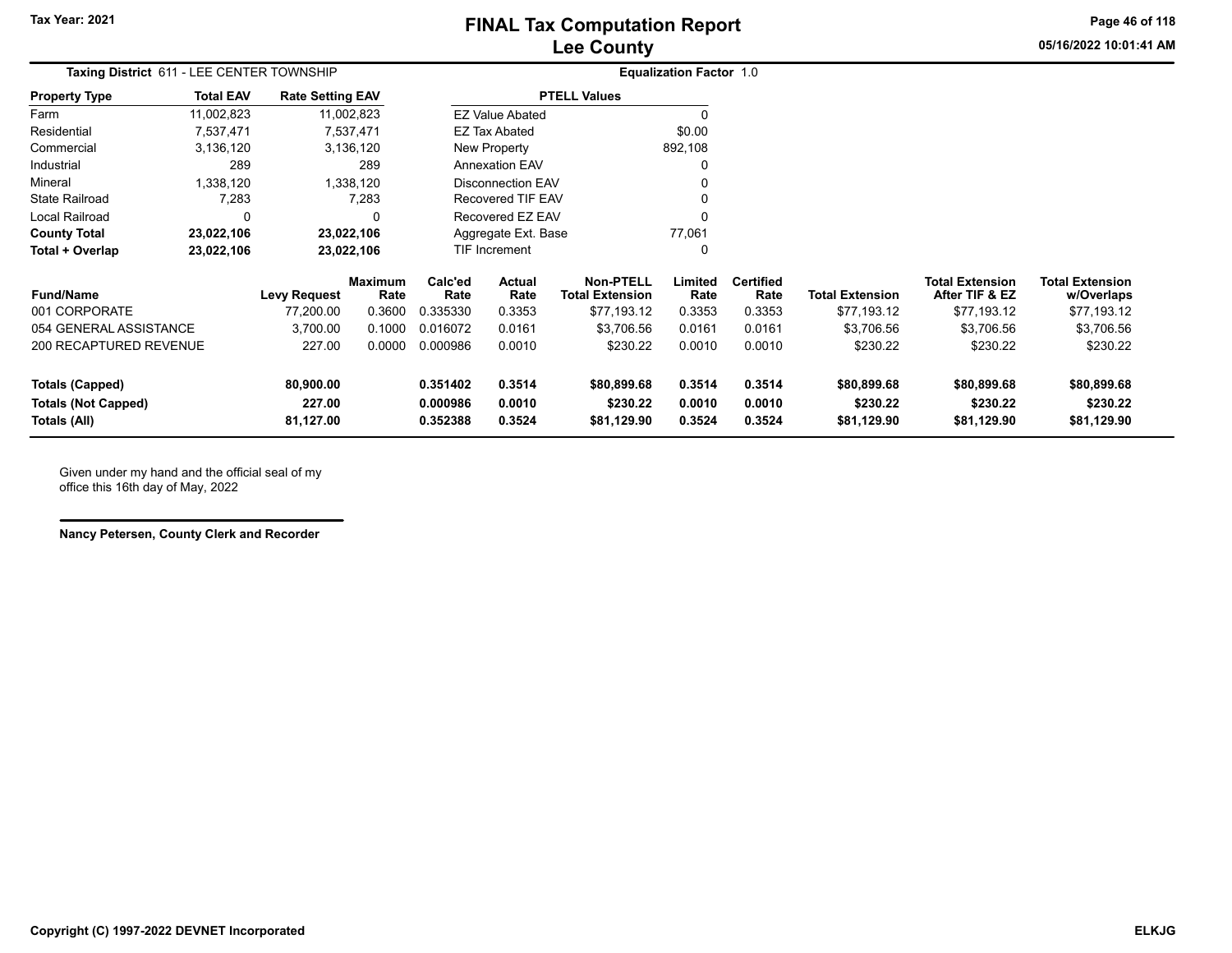**05/16/2022 10:01:41 AMPage 47 of 118**

|                               | Taxing District 611RB - LEE CENTER TWP RD/BRIDGE |                         |                        |                 | <b>Equalization Factor 1.0</b> |                                            |                 |                          |                        |                                          |                                      |
|-------------------------------|--------------------------------------------------|-------------------------|------------------------|-----------------|--------------------------------|--------------------------------------------|-----------------|--------------------------|------------------------|------------------------------------------|--------------------------------------|
| <b>Property Type</b>          | <b>Total EAV</b>                                 | <b>Rate Setting EAV</b> |                        |                 |                                | <b>PTELL Values</b>                        |                 |                          |                        |                                          |                                      |
| Farm                          | 11,002,823                                       |                         | 11,002,823             |                 | <b>EZ Value Abated</b>         |                                            | $\Omega$        |                          |                        |                                          |                                      |
| Residential                   | 7,537,471                                        |                         | 7,537,471              |                 | <b>EZ Tax Abated</b>           |                                            | \$0.00          |                          |                        |                                          |                                      |
| Commercial                    | 3,136,120                                        |                         | 3,136,120              |                 | New Property                   |                                            | 892,108         |                          |                        |                                          |                                      |
| Industrial                    | 289                                              |                         | 289                    |                 | <b>Annexation EAV</b>          |                                            | $\Omega$        |                          |                        |                                          |                                      |
| Mineral                       | 1,338,120                                        |                         | 1,338,120              |                 | <b>Disconnection EAV</b>       |                                            | n               |                          |                        |                                          |                                      |
| <b>State Railroad</b>         | 7,283                                            |                         | 7,283                  |                 | Recovered TIF EAV              |                                            | O               |                          |                        |                                          |                                      |
| <b>Local Railroad</b>         | 0                                                |                         | 0                      |                 | Recovered EZ EAV               |                                            | $\Omega$        |                          |                        |                                          |                                      |
| <b>County Total</b>           | 23,022,106                                       |                         | 23,022,106             |                 | Aggregate Ext. Base            |                                            | 84,593          |                          |                        |                                          |                                      |
| Total + Overlap               | 23,022,106                                       |                         | 23,022,106             |                 | <b>TIF Increment</b>           |                                            | 0               |                          |                        |                                          |                                      |
| <b>Fund/Name</b>              |                                                  | <b>Levy Request</b>     | <b>Maximum</b><br>Rate | Calc'ed<br>Rate | <b>Actual</b><br>Rate          | <b>Non-PTELL</b><br><b>Total Extension</b> | Limited<br>Rate | <b>Certified</b><br>Rate | <b>Total Extension</b> | <b>Total Extension</b><br>After TIF & EZ | <b>Total Extension</b><br>w/Overlaps |
| 007 ROAD & BRIDGE             |                                                  | 82,362.00               | 0.6600                 | 0.357752        | 0.3578                         | \$82,373.10                                | 0.3578          | 0.3578                   | \$82,373.10            | \$82,373.10                              | \$82,373.10                          |
| 008 BRIDGE JOINT W/ COUNTY    |                                                  | 0.00                    | 0.2500                 | 0.000000        | 0.0000                         | \$0.00                                     | 0.0000          | 0.0000                   | \$0.00                 | \$0.00                                   | \$0.00                               |
| 009 PERMANENT ROAD            |                                                  | 974.00                  | 0.2500                 | 0.004231        | 0.0042                         | \$966.93                                   | 0.0042          | 0.0042                   | \$966.93               | \$966.93                                 | \$966.93                             |
| 010 EQUIPMENT & BUILDING      |                                                  | 487.00                  | 0.1000                 | 0.002115        | 0.0021                         | \$483.46                                   | 0.0021          | 0.0021                   | \$483.46               | \$483.46                                 | \$483.46                             |
| 035 LIABILITY INSURANCE       |                                                  | 5,000.00                | 0.0000                 | 0.021718        | 0.0217                         | \$4.995.80                                 | 0.0217          | 0.0217                   | \$4,995.80             | \$4,995.80                               | \$4,995.80                           |
| <b>200 RECAPTURED REVENUE</b> |                                                  | 249.00                  | 0.0000                 | 0.001082        | 0.0011                         | \$253.24                                   | 0.0011          | 0.0011                   | \$253.24               | \$253.24                                 | \$253.24                             |
| <b>Totals (Capped)</b>        |                                                  | 88,823.00               |                        | 0.385816        | 0.3858                         | \$88,819.29                                | 0.3858          | 0.3858                   | \$88,819.29            | \$88,819.29                              | \$88,819.29                          |
| <b>Totals (Not Capped)</b>    |                                                  | 249.00                  |                        | 0.001082        | 0.0011                         | \$253.24                                   | 0.0011          | 0.0011                   | \$253.24               | \$253.24                                 | \$253.24                             |
|                               |                                                  |                         |                        | 0.386898        | 0.3869                         |                                            | 0.3869          | 0.3869                   |                        |                                          |                                      |
| Totals (All)                  |                                                  | 89,072.00               |                        |                 |                                | \$89,072.53                                |                 |                          | \$89,072.53            | \$89,072.53                              | \$89,072.53                          |

Given under my hand and the official seal of my office this 16th day of May, 2022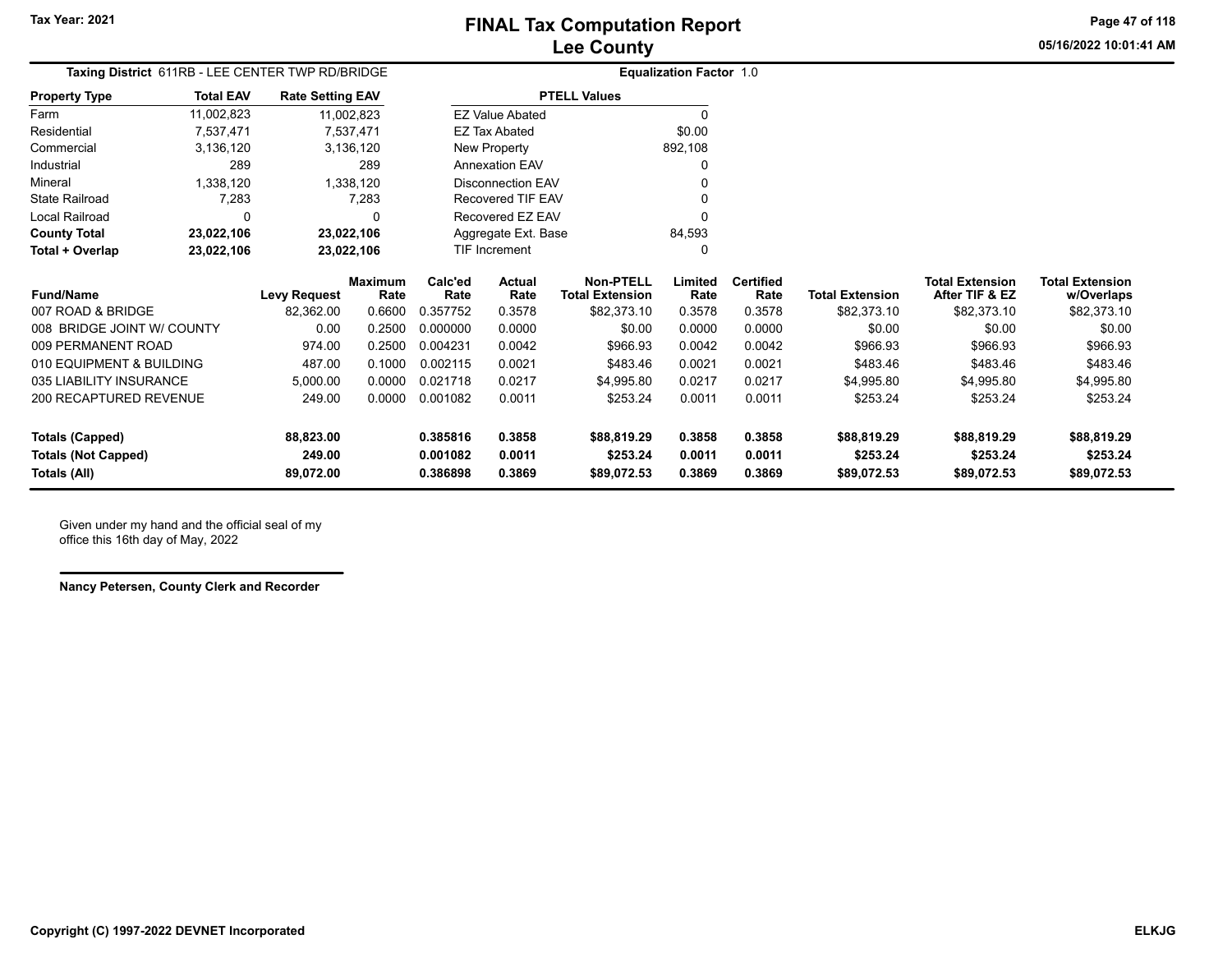**05/16/2022 10:01:41 AMPage 48 of 118**

| ιμιαιινη περνιτ |  |  |
|-----------------|--|--|
| งuntv           |  |  |

|                         | <b>Taxing District 612 - MARION TOWNSHIP</b> |                         |                 | <b>Equalization Factor 1.0</b> |                        |                                            |                 |                          |                        |            |  |
|-------------------------|----------------------------------------------|-------------------------|-----------------|--------------------------------|------------------------|--------------------------------------------|-----------------|--------------------------|------------------------|------------|--|
| <b>Property Type</b>    | <b>Total EAV</b>                             | <b>Rate Setting EAV</b> |                 |                                |                        | <b>PTELL Values</b>                        |                 |                          |                        |            |  |
| Farm                    | 11,001,965                                   |                         | 11,001,965      |                                | <b>EZ Value Abated</b> |                                            |                 |                          |                        |            |  |
| Residential             | 2,083,332                                    |                         | 2,083,332       |                                | EZ Tax Abated          |                                            | \$0.00          |                          |                        |            |  |
| Commercial              | 2,089,626                                    |                         | 2,089,626       |                                | New Property           |                                            | 4,055           |                          |                        |            |  |
| Industrial              | 71,038                                       |                         | 71,038          |                                | <b>Annexation EAV</b>  |                                            | 0               |                          |                        |            |  |
| Mineral                 | 0                                            |                         | 0               |                                | Disconnection EAV      |                                            |                 |                          |                        |            |  |
| <b>State Railroad</b>   | 0                                            |                         | 0               |                                | Recovered TIF EAV      |                                            |                 |                          |                        |            |  |
| Local Railroad          | 0                                            |                         | 0               |                                | Recovered EZ EAV       |                                            | $\Omega$        |                          |                        |            |  |
| <b>County Total</b>     | 15,245,961                                   |                         | 15,245,961      |                                | Aggregate Ext. Base    |                                            | 49,029          |                          |                        |            |  |
| Total + Overlap         | 15,245,961                                   |                         | 15,245,961      |                                | TIF Increment          |                                            | 0               |                          |                        |            |  |
| <b>Fund/Name</b>        |                                              | Levy Request            | Maximum<br>Rate | Calc'ed<br>Rate                | Actual<br>Rate         | <b>Non-PTELL</b><br><b>Total Extension</b> | Limited<br>Rate | <b>Certified</b><br>Rate | <b>Total Extension</b> | Tota<br>Af |  |
| 001 CORPORATE           |                                              | 50.400.00               | 0.4400          | 0.330579                       | 0.3306                 | \$50,403.15                                | 0.3198          | 0.3198                   | \$48,756.58            |            |  |
| 035 LIABILITY INSURANCE |                                              | 1,000.00                | 0.0000          | 0.006559                       | 0.0066                 | \$1,006.23                                 | 0.0064          | 0.0064                   | \$975.74               |            |  |
| 054 GENERAL ASSISTANCE  |                                              | 0.00                    | 0.0000          | 0.000000                       | 0.0000                 | \$0.00                                     | 0.0000          | 0.0000                   | \$0.00                 |            |  |
| 200 RECAPTURED REVENUE  |                                              | 75.00                   | 0.0000          | 0.000492                       | 0.0005                 | \$76.23                                    | 0.0005          | 0.0005                   | \$76.23                |            |  |

| <b>Fund/Name</b>           | <b>Levy Reauest</b> | Maximum<br>Rate | Calc'ed<br>Rate | <b>Actual</b><br>Rate | Non-PTELL<br>Total Extension | Limited<br>Rate | <b>Certified</b><br>Rate | <b>Total Extension</b> | <b>Total Extension</b><br>After TIF & EZ | <b>Total Extension</b><br>w/Overlaps |
|----------------------------|---------------------|-----------------|-----------------|-----------------------|------------------------------|-----------------|--------------------------|------------------------|------------------------------------------|--------------------------------------|
| 001 CORPORATE              | 50,400.00           | 0.4400          | 0.330579        | 0.3306                | \$50,403.15                  | 0.3198          | 0.3198                   | \$48,756.58            | \$48,756.58                              | \$48,756.58                          |
| 035 LIABILITY INSURANCE    | .000.00             | 0.0000          | 0.006559        | 0.0066                | \$1,006.23                   | 0.0064          | 0.0064                   | \$975.74               | \$975.74                                 | \$975.74                             |
| 054 GENERAL ASSISTANCE     | 0.00                | 0.0000          | 0.000000        | 0.0000                | \$0.00                       | 0.0000          | 0.0000                   | \$0.00                 | \$0.00                                   | \$0.00                               |
| 200 RECAPTURED REVENUE     | 75.00               | 0.0000          | 0.000492        | 0.0005                | \$76.23                      | 0.0005          | 0.0005                   | \$76.23                | \$76.23                                  | \$76.23                              |
| Totals (Capped)            | 51.400.00           |                 | 0.337138        | 0.3372                | \$51,409.38                  | 0.3262          | 0.3262                   | \$49,732.32            | \$49,732.32                              | \$49,732.32                          |
| <b>Totals (Not Capped)</b> | 75.00               |                 | 0.000492        | 0.0005                | \$76.23                      | 0.0005          | 0.0005                   | \$76.23                | \$76.23                                  | \$76.23                              |
| Totals (All)               | 51.475.00           |                 | 0.337630        | 0.3377                | \$51.485.61                  | 0.3267          | 0.3267                   | \$49.808.55            | \$49.808.55                              | \$49,808.55                          |

Given under my hand and the official seal of my office this 16th day of May, 2022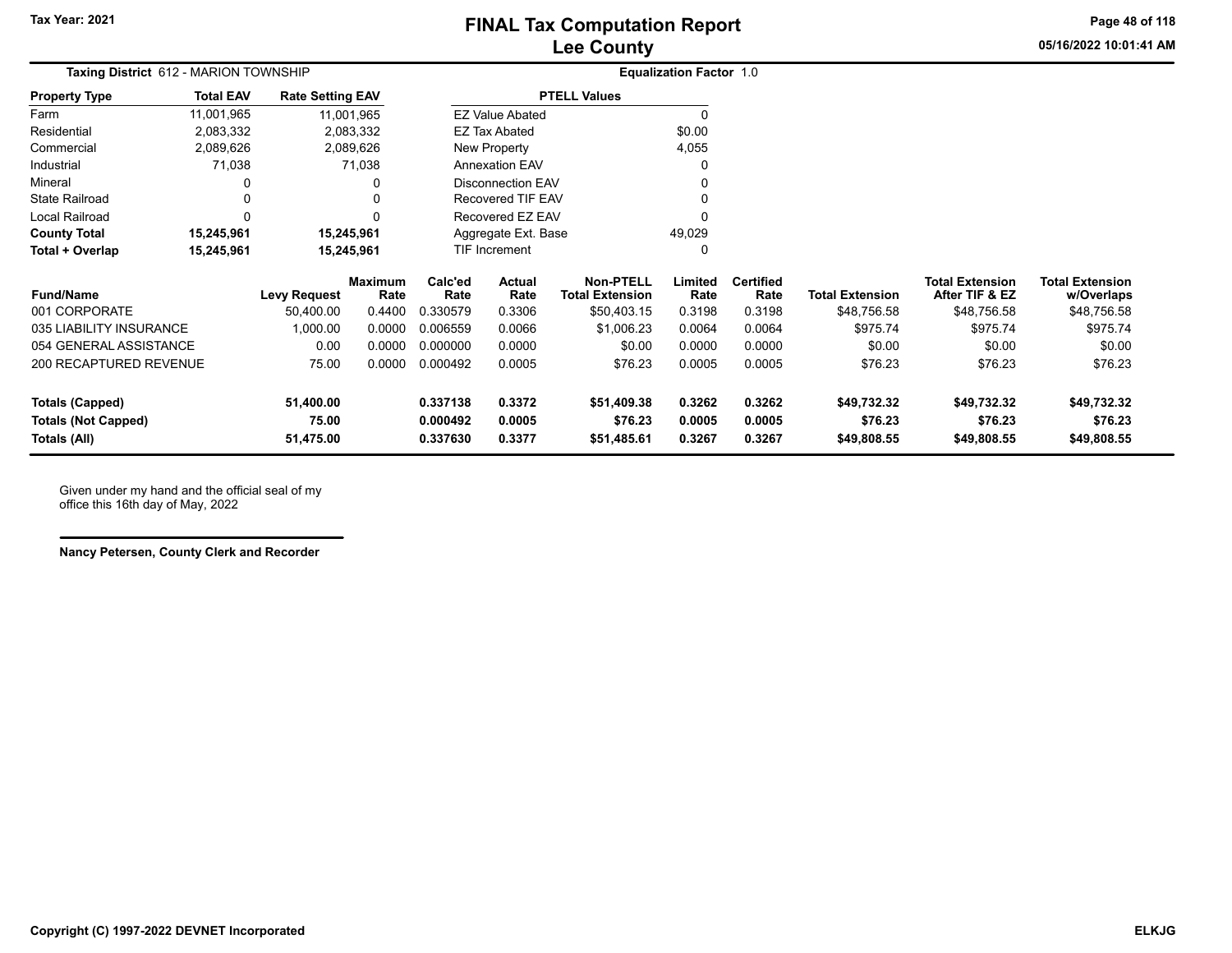**05/16/2022 10:01:41 AMPage 49 of 118**

|                            | Taxing District 612RB - MARION TWP ROAD/BRIDGE |                         |                        | <b>Equalization Factor 1.0</b> |                          |                                     |                 |                          |                                 |                                          |                                      |  |
|----------------------------|------------------------------------------------|-------------------------|------------------------|--------------------------------|--------------------------|-------------------------------------|-----------------|--------------------------|---------------------------------|------------------------------------------|--------------------------------------|--|
| <b>Property Type</b>       | <b>Total EAV</b>                               | <b>Rate Setting EAV</b> |                        |                                |                          | <b>PTELL Values</b>                 |                 |                          | <b>Road and Bridge Transfer</b> |                                          |                                      |  |
| Farm                       | 11,001,965                                     |                         | 11,001,965             |                                | <b>EZ Value Abated</b>   |                                     | 0               | <b>Municipality</b>      |                                 | <b>Fund</b>                              | <b>Amount Extended</b>               |  |
| Residential                | 2,083,332                                      |                         | 2,083,332              |                                | <b>EZ Tax Abated</b>     |                                     | \$0.00          |                          |                                 |                                          |                                      |  |
| Commercial                 | 2,089,626                                      |                         | 2,089,626              |                                | <b>New Property</b>      |                                     | 4,055           |                          | 701 - CITY OF AMBOY             | 007                                      | \$486.82                             |  |
| Industrial                 | 71,038                                         |                         | 71,038                 |                                | <b>Annexation EAV</b>    |                                     | 0               | <b>Total</b>             |                                 |                                          | \$486.82                             |  |
| Mineral                    |                                                |                         |                        |                                | Disconnection EAV        |                                     |                 |                          |                                 |                                          |                                      |  |
| <b>State Railroad</b>      | 0                                              |                         |                        |                                | <b>Recovered TIF EAV</b> |                                     |                 |                          |                                 |                                          |                                      |  |
| <b>Local Railroad</b>      | $\Omega$                                       |                         |                        |                                | Recovered EZ EAV         |                                     |                 |                          |                                 |                                          |                                      |  |
| <b>County Total</b>        | 15,245,961                                     |                         | 15,245,961             |                                | Aggregate Ext. Base      |                                     | 72,610          |                          |                                 |                                          |                                      |  |
| Total + Overlap            | 15,245,961                                     |                         | 15,245,961             |                                | <b>TIF Increment</b>     |                                     | $\mathbf{0}$    |                          |                                 |                                          |                                      |  |
| <b>Fund/Name</b>           |                                                | <b>Levy Request</b>     | <b>Maximum</b><br>Rate | Calc'ed<br>Rate                | Actual<br>Rate           | Non-PTELL<br><b>Total Extension</b> | Limited<br>Rate | <b>Certified</b><br>Rate | <b>Total Extension</b>          | <b>Total Extension</b><br>After TIF & EZ | <b>Total Extension</b><br>w/Overlaps |  |
| 007 ROAD & BRIDGE          |                                                | 47,300.00               | 0.6600                 | 0.310246                       | 0.3102                   | \$47,292.97                         | 0.2999          | 0.2999                   | \$45,722.64                     | \$45,722.64                              | \$45,722.64                          |  |
| 008 BRIDGE JOINT W/ COUNTY |                                                | 5,300.00                | 0.2500                 | 0.034763                       | 0.0348                   | \$5,305.59                          | 0.0336          | 0.0336                   | \$5,122.64                      | \$5,122.64                               | \$5,122.64                           |  |
| 009 PERMANENT ROAD         |                                                | 16,000.00               | 0.2500                 | 0.104946                       | 0.1049                   | \$15.993.01                         | 0.1014          | 0.1014                   | \$15.459.40                     | \$15.459.40                              | \$15,459.40                          |  |
| 010 EQUIPMENT & BUILDING   |                                                | 4.500.00                | 0.1000                 | 0.029516                       | 0.0295                   | \$4.497.56                          | 0.0285          | 0.0285                   | \$4.345.10                      | \$4,345.10                               | \$4,345.10                           |  |
| 035 LIABILITY INSURANCE    |                                                | 3,100.00                | 0.0000                 | 0.020333                       | 0.0203                   | \$3.094.93                          | 0.0196          | 0.0196                   | \$2.988.21                      | \$2.988.21                               | \$2,988.21                           |  |
| 200 RECAPTURED REVENUE     |                                                | 111.00                  | 0.0000                 | 0.000728                       | 0.0007                   | \$106.72                            | 0.0007          | 0.0007                   | \$106.72                        | \$106.72                                 | \$106.72                             |  |
| <b>Totals (Capped)</b>     |                                                | 76,200.00               |                        | 0.499804                       | 0.4997                   | \$76,184.06                         | 0.4830          | 0.4830                   | \$73,637.99                     | \$73,637.99                              | \$73,637.99                          |  |
| <b>Totals (Not Capped)</b> |                                                | 111.00                  |                        | 0.000728                       | 0.0007                   | \$106.72                            | 0.0007          | 0.0007                   | \$106.72                        | \$106.72                                 | \$106.72                             |  |
| Totals (All)               |                                                | 76,311.00               |                        | 0.500532                       | 0.5004                   | \$76,290.78                         | 0.4837          | 0.4837                   | \$73,744.71                     | \$73,744.71                              | \$73,744.71                          |  |

Given under my hand and the official seal of my office this 16th day of May, 2022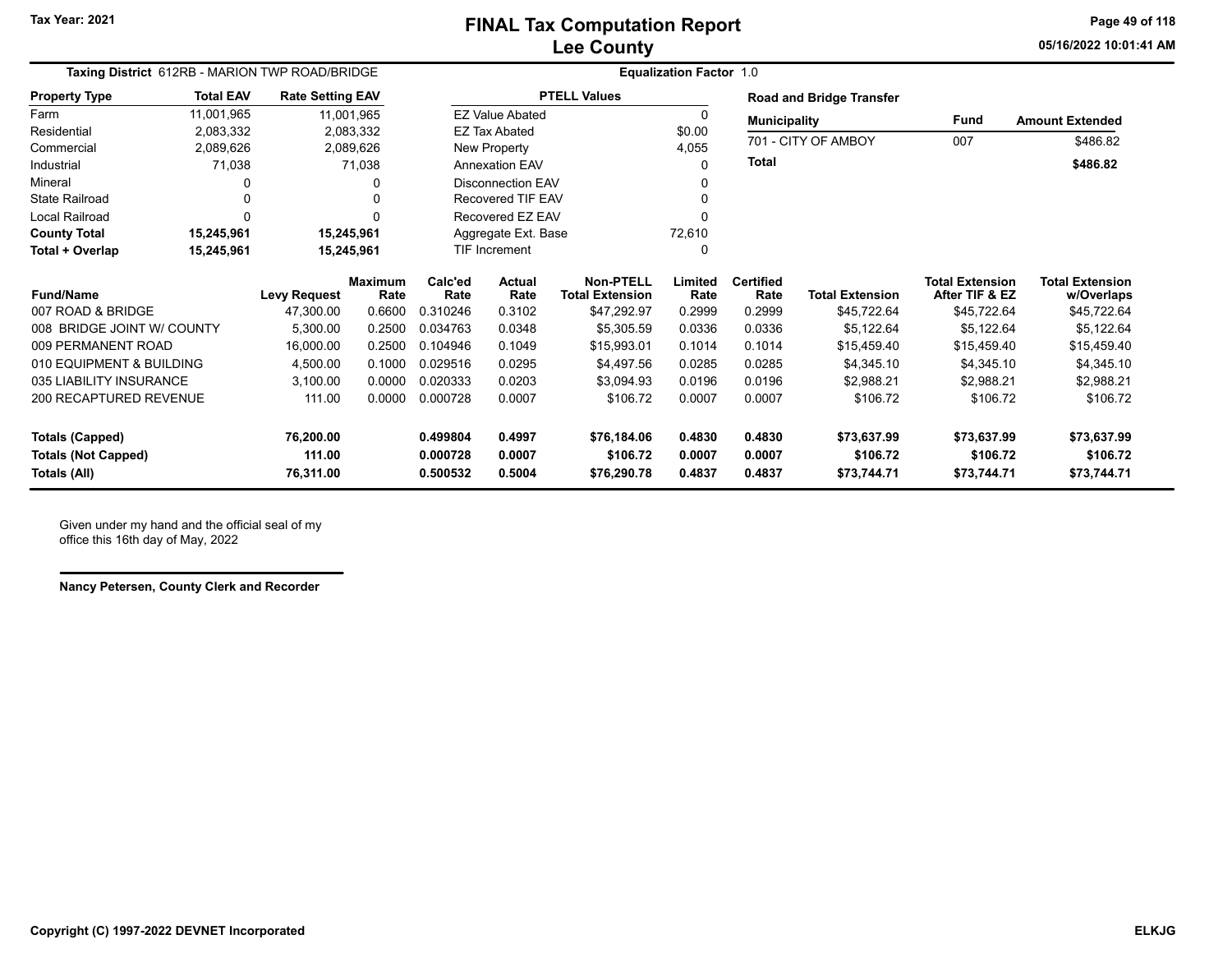# **Lee County FINAL Tax Computation Report**

**05/16/2022 10:01:41 AMPage 50 of 118**

| Taxing District 613 - MAY TOWNSHIP |                  |                         |                 | <b>Equalization Factor 1.0</b> |                          |                                            |                 |                          |                        |                                          |                                      |
|------------------------------------|------------------|-------------------------|-----------------|--------------------------------|--------------------------|--------------------------------------------|-----------------|--------------------------|------------------------|------------------------------------------|--------------------------------------|
| <b>Property Type</b>               | <b>Total EAV</b> | <b>Rate Setting EAV</b> |                 |                                |                          | <b>PTELL Values</b>                        |                 |                          |                        |                                          |                                      |
| Farm                               | 11,887,365       |                         | 11,887,365      |                                | <b>EZ Value Abated</b>   |                                            |                 |                          |                        |                                          |                                      |
| Residential                        | 17,700,617       |                         | 17,700,617      |                                | EZ Tax Abated            |                                            | \$0.00          |                          |                        |                                          |                                      |
| Commercial                         | 1,167,384        |                         | 1,167,384       |                                | New Property             |                                            | 336,832         |                          |                        |                                          |                                      |
| Industrial                         | 6,147            |                         | 6,147           |                                | <b>Annexation EAV</b>    |                                            |                 |                          |                        |                                          |                                      |
| Mineral                            | 7,415,399        |                         | 7,415,399       |                                | <b>Disconnection EAV</b> |                                            | ი               |                          |                        |                                          |                                      |
| <b>State Railroad</b>              | 0                |                         | 0               |                                | Recovered TIF EAV        |                                            | ი               |                          |                        |                                          |                                      |
| Local Railroad                     | $\Omega$         |                         | $\Omega$        |                                | Recovered EZ EAV         |                                            | ი               |                          |                        |                                          |                                      |
| <b>County Total</b>                | 38,176,912       |                         | 38,176,912      |                                | Aggregate Ext. Base      |                                            | 59,353          |                          |                        |                                          |                                      |
| Total + Overlap                    | 38,176,912       |                         | 38,176,912      |                                | TIF Increment            |                                            | 0               |                          |                        |                                          |                                      |
| <b>Fund/Name</b>                   |                  | <b>Levy Request</b>     | Maximum<br>Rate | Calc'ed<br>Rate                | Actual<br>Rate           | <b>Non-PTELL</b><br><b>Total Extension</b> | Limited<br>Rate | <b>Certified</b><br>Rate | <b>Total Extension</b> | <b>Total Extension</b><br>After TIF & EZ | <b>Total Extension</b><br>w/Overlaps |
| 001 CORPORATE                      |                  | 59,345.00               | 0.2500          | 0.155447                       | 0.1554                   | \$59,326.92                                | 0.1554          | 0.1554                   | \$59,326.92            | \$59,326.92                              | \$59,326.92                          |
| 200 RECAPTURED REVENUE             |                  | 32.00                   | 0.0000          | 0.000084                       | 0.0001                   | \$38.18                                    | 0.0001          | 0.0001                   | \$38.18                | \$38.18                                  | \$38.18                              |
| <b>Totals (Capped)</b>             |                  | 59,345.00               |                 | 0.155447                       | 0.1554                   | \$59,326.92                                | 0.1554          | 0.1554                   | \$59,326.92            | \$59,326.92                              | \$59,326.92                          |

**Totals (Not Capped) 32.00 0.000084 0.0001 \$38.18 0.0001 0.0001 \$38.18 \$38.18 \$38.18 Totals (All) 59,377.00 0.155531 0.1555 \$59,365.10 0.1555 0.1555 \$59,365.10 \$59,365.10 \$59,365.10**

Given under my hand and the official seal of my office this 16th day of May, 2022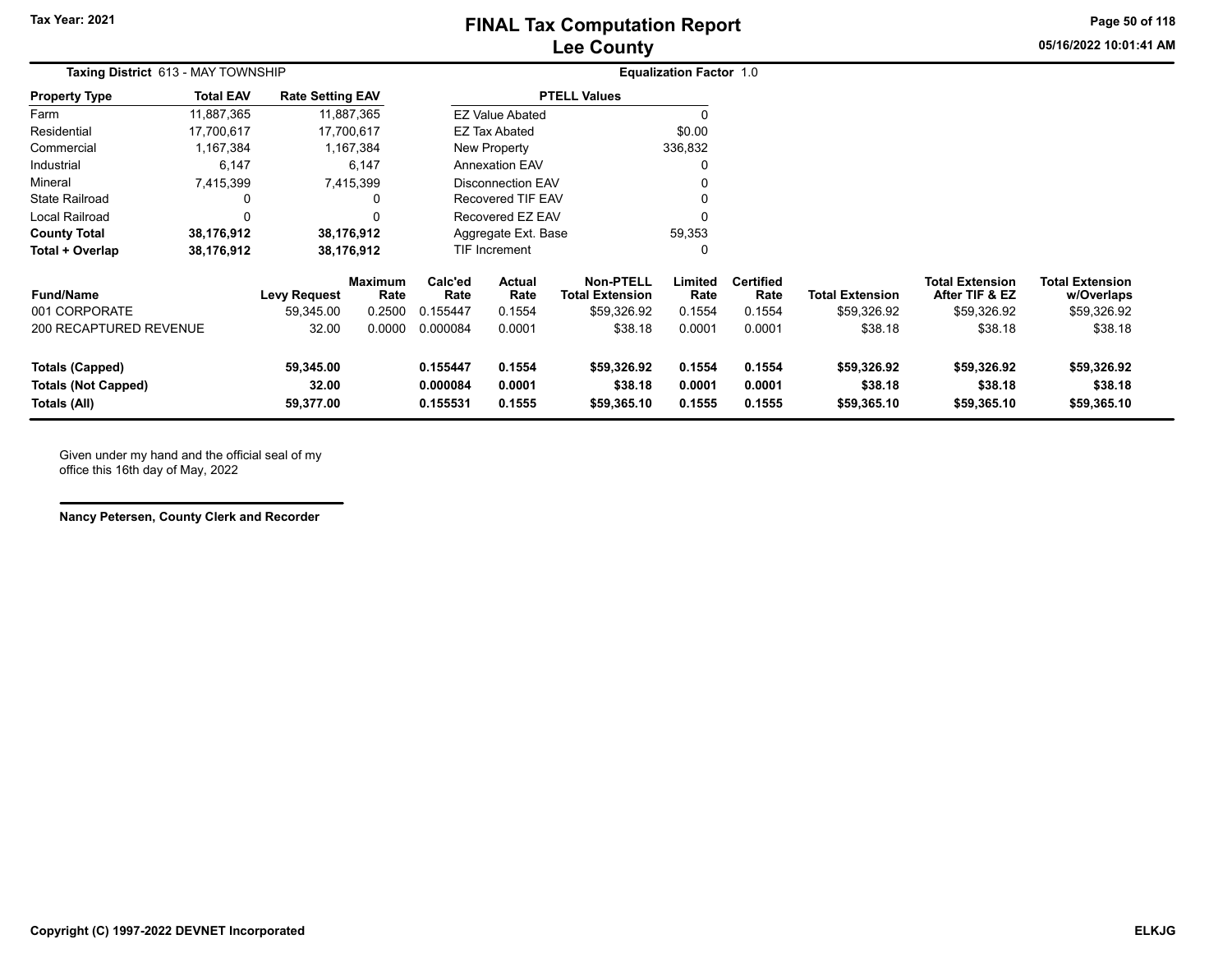**Tax Year: 2021**

# **Lee County FINAL Tax Computation Report**

**05/16/2022 10:01:41 AMPage 51 of 118**

| Taxing District 613RB - MAY TWP ROAD/BRIDGE |                  |                         |                 | <b>Equalization Factor 1.0</b> |                          |                                            |                 |                          |                        |                                          |                                      |
|---------------------------------------------|------------------|-------------------------|-----------------|--------------------------------|--------------------------|--------------------------------------------|-----------------|--------------------------|------------------------|------------------------------------------|--------------------------------------|
| <b>Property Type</b>                        | <b>Total EAV</b> | <b>Rate Setting EAV</b> |                 |                                |                          | <b>PTELL Values</b>                        |                 |                          |                        |                                          |                                      |
| Farm                                        | 11,887,365       |                         | 11,887,365      |                                | <b>EZ Value Abated</b>   |                                            | O               |                          |                        |                                          |                                      |
| Residential                                 | 17,700,617       |                         | 17,700,617      |                                | EZ Tax Abated            |                                            | \$0.00          |                          |                        |                                          |                                      |
| Commercial                                  | ,167,384         |                         | 1,167,384       |                                | New Property             |                                            | 336,832         |                          |                        |                                          |                                      |
| Industrial                                  | 6,147            |                         | 6,147           |                                | <b>Annexation EAV</b>    |                                            | $\Omega$        |                          |                        |                                          |                                      |
| Mineral                                     | 7,415,399        |                         | 7,415,399       |                                | <b>Disconnection EAV</b> |                                            | $\Omega$        |                          |                        |                                          |                                      |
| <b>State Railroad</b>                       | 0                |                         | 0               |                                | Recovered TIF EAV        |                                            | 0               |                          |                        |                                          |                                      |
| Local Railroad                              | 0                |                         | 0               |                                | Recovered EZ EAV         |                                            | $\Omega$        |                          |                        |                                          |                                      |
| <b>County Total</b>                         | 38,176,912       |                         | 38,176,912      |                                | Aggregate Ext. Base      |                                            | 110,079         |                          |                        |                                          |                                      |
| Total + Overlap                             | 38,176,912       |                         | 38,176,912      |                                | <b>TIF Increment</b>     |                                            | 0               |                          |                        |                                          |                                      |
| <b>Fund/Name</b>                            |                  | <b>Levy Request</b>     | Maximum<br>Rate | Calc'ed<br>Rate                | Actual<br>Rate           | <b>Non-PTELL</b><br><b>Total Extension</b> | Limited<br>Rate | <b>Certified</b><br>Rate | <b>Total Extension</b> | <b>Total Extension</b><br>After TIF & EZ | <b>Total Extension</b><br>w/Overlaps |
| 007 ROAD & BRIDGE                           |                  | 116,296.00              | 0.6600          | 0.304624                       | 0.3046                   | \$116,286.87                               | 0.2950          | 0.2950                   | \$112,621.89           | \$112,621.89                             | \$112,621.89                         |
| <b>200 RECAPTURED REVENUE</b>               |                  | 59.00                   | 0.0000          | 0.000155                       | 0.0002                   | \$76.35                                    | 0.0002          | 0.0002                   | \$76.35                | \$76.35                                  | \$76.35                              |

**Totals (Capped) 116,296.00 0.304624 0.3046 \$116,286.87 0.2950 0.2950 \$112,621.89 \$112,621.89 \$112,621.89 Totals (Not Capped) 59.00 0.000155 0.0002 \$76.35 0.0002 0.0002 \$76.35 \$76.35 \$76.35 Totals (All) 116,355.00 0.304779 0.3048 \$116,363.22 0.2952 0.2952 \$112,698.24 \$112,698.24 \$112,698.24**

Given under my hand and the official seal of my office this 16th day of May, 2022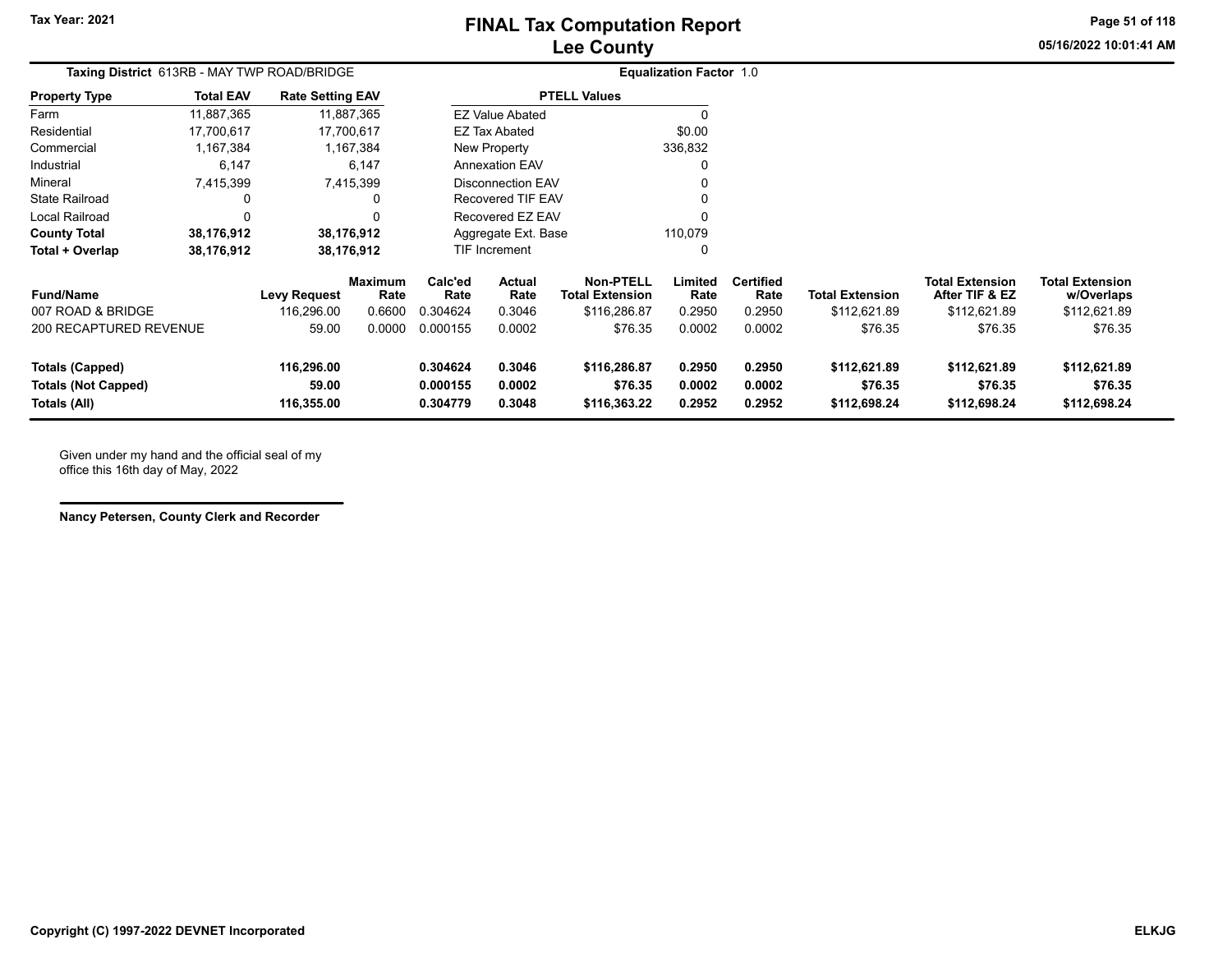**05/16/2022 10:01:41 AMPage 52 of 118**

| Taxing District 614 - NACHUSA TOWNSHIP     |                  |                         |                        |                      |                          |                                            | <b>Equalization Factor 1.0</b> |                          |                        |                                          |                                      |
|--------------------------------------------|------------------|-------------------------|------------------------|----------------------|--------------------------|--------------------------------------------|--------------------------------|--------------------------|------------------------|------------------------------------------|--------------------------------------|
| Property Type                              | <b>Total EAV</b> | <b>Rate Setting EAV</b> |                        |                      |                          | <b>PTELL Values</b>                        |                                |                          |                        |                                          |                                      |
| Farm                                       | 10,862,737       | 10,862,737              |                        |                      | <b>EZ Value Abated</b>   |                                            | $\Omega$                       |                          |                        |                                          |                                      |
| Residential                                | 4,540,249        |                         | 4,540,249              |                      | EZ Tax Abated            |                                            | \$0.00                         |                          |                        |                                          |                                      |
| Commercial                                 | 1,097,317        |                         | 1,097,317              |                      | New Property             |                                            | 45,224                         |                          |                        |                                          |                                      |
| Industrial                                 | 384,792          |                         | 384,792                |                      | <b>Annexation EAV</b>    |                                            | O                              |                          |                        |                                          |                                      |
| Mineral                                    | 0                |                         | 0                      |                      | <b>Disconnection EAV</b> |                                            |                                |                          |                        |                                          |                                      |
| State Railroad                             | 1,143,137        |                         | 1,143,137              |                      | Recovered TIF EAV        |                                            |                                |                          |                        |                                          |                                      |
| Local Railroad                             | 1,630            |                         | 1,630                  |                      | Recovered EZ EAV         |                                            |                                |                          |                        |                                          |                                      |
| <b>County Total</b>                        | 18,029,862       | 18,029,862              |                        |                      | Aggregate Ext. Base      |                                            | 36,742                         |                          |                        |                                          |                                      |
| Total + Overlap                            | 18,029,862       | 18,029,862              |                        |                      | TIF Increment            |                                            | 0                              |                          |                        |                                          |                                      |
| Fund/Name                                  |                  | <b>Levy Request</b>     | <b>Maximum</b><br>Rate | Calc'ed<br>Rate      | <b>Actual</b><br>Rate    | <b>Non-PTELL</b><br><b>Total Extension</b> | Limited<br>Rate                | <b>Certified</b><br>Rate | <b>Total Extension</b> | <b>Total Extension</b><br>After TIF & EZ | <b>Total Extension</b><br>w/Overlaps |
| 001 CORPORATE                              |                  | 34,568.00               | 0.4100                 | 0.191726             | 0.1917                   | \$34,563.25                                | 0.1857                         | 0.1857                   | \$33,481.45            | \$33,481.45                              | \$33,481.45                          |
| 047 SOCIAL SECURITY                        |                  | 3,126.00                | 0.0000                 | 0.017338             | 0.0173                   | \$3,119.17                                 | 0.0168                         | 0.0168                   | \$3,029.02             | \$3,029.02                               | \$3,029.02                           |
| 054 GENERAL ASSISTANCE                     |                  | 880.00                  | 0.1000                 | 0.004881             | 0.0049                   | \$883.46                                   | 0.0047                         | 0.0047                   | \$847.40               | \$847.40                                 | \$847.40                             |
| 200 RECAPTURED REVENUE                     |                  | 4.00                    | 0.0000                 | 0.000022             | 0.0000                   | \$0.00                                     | 0.0000                         | 0.0000                   | \$0.00                 | \$0.00                                   | \$0.00                               |
| <b>Totals (Capped)</b>                     |                  | 38,574.00               |                        | 0.213945             | 0.2139                   | \$38,565.88                                | 0.2072                         | 0.2072                   | \$37,357.87            | \$37,357.87                              | \$37,357.87                          |
| <b>Totals (Not Capped)</b><br>Totals (All) |                  | 4.00<br>38,578.00       |                        | 0.000022<br>0.213967 | 0.0000<br>0.2139         | \$0.00<br>\$38,565.88                      | 0.0000<br>0.2072               | 0.0000<br>0.2072         | \$0.00<br>\$37,357.87  | \$0.00<br>\$37,357.87                    | \$0.00<br>\$37,357.87                |
|                                            |                  |                         |                        |                      |                          |                                            |                                |                          |                        |                                          |                                      |

Given under my hand and the official seal of my office this 16th day of May, 2022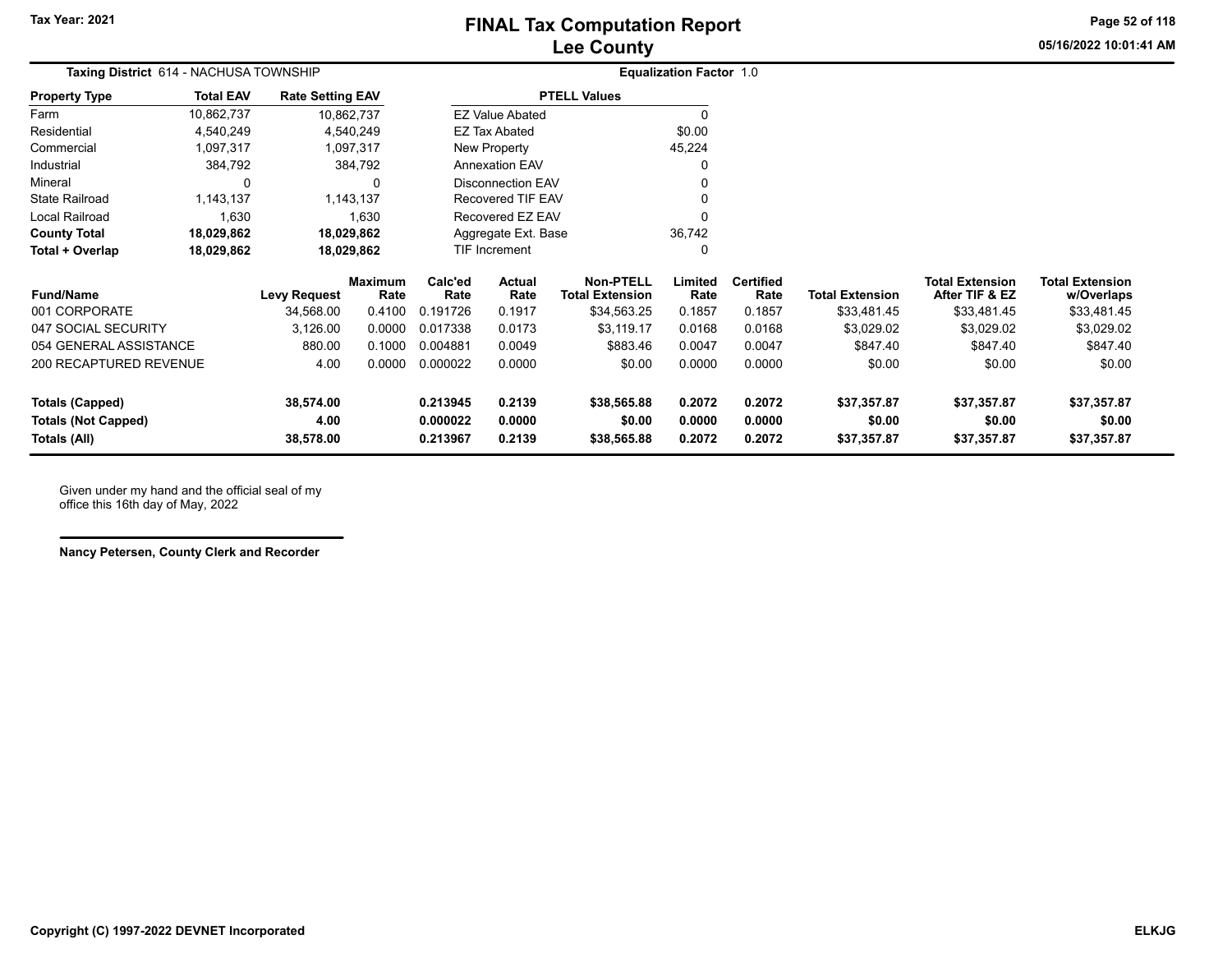**Property Type**

# **Lee County FINAL Tax Computation Report**

**05/16/2022 10:01:41 AM Page 53 of 118**

| <b>Lee County</b>   |                                | 05/16/2022 |
|---------------------|--------------------------------|------------|
|                     | <b>Equalization Factor 1.0</b> |            |
| <b>PTELL Values</b> |                                |            |
| ie Abated           |                                |            |
| Abated              | \$0.00                         |            |
| operty              | 45.224                         |            |

| Farm                  | 10,862,737 | 10,862,737 | <b>EZ Value Abated</b> |        |
|-----------------------|------------|------------|------------------------|--------|
| Residential           | 4.540.249  | 4.540.249  | EZ Tax Abated          | \$0.00 |
| Commercial            | 1.097.317  | 1,097,317  | New Property           | 45.224 |
| Industrial            | 384.792    | 384.792    | <b>Annexation EAV</b>  | 0      |
| Mineral               |            | 0          | Disconnection EAV      | 0      |
| <b>State Railroad</b> | 1.143.137  | 1.143.137  | Recovered TIF EAV      |        |
| Local Railroad        | 1.630      | 1.630      | Recovered EZ EAV       |        |
| <b>County Total</b>   | 18,029,862 | 18,029,862 | Aggregate Ext. Base    | 64.158 |
| Total + Overlap       | 18.029.862 | 18.029.862 | <b>TIF Increment</b>   |        |
|                       |            |            |                        |        |

**Rate Setting EAV** 

| <b>Fund/Name</b>           | Levy Request | <b>Maximum</b><br>Rate | Calc'ed<br>Rate | Actual<br>Rate | <b>Non-PTELL</b><br><b>Total Extension</b> | -imited<br>Rate | <b>Certified</b><br>Rate | <b>Total Extension</b> | <b>Total Extension</b><br>After TIF & EZ | <b>Total Extension</b><br>w/Overlaps |
|----------------------------|--------------|------------------------|-----------------|----------------|--------------------------------------------|-----------------|--------------------------|------------------------|------------------------------------------|--------------------------------------|
| 007 ROAD & BRIDGE          | 35.433.00    | 0.6600                 | .196524         | 0.1965         | \$35,428.68                                | 0.1902          | 0.1902                   | \$34.292.80            | \$34,292.80                              | \$34,292.80                          |
| 008 BRIDGE JOINT W/ COUNTY | 1.599.00     | 0.2500                 | 0.008869        | 0.0089         | \$1.604.66                                 | 0.0086          | 0.0086                   | \$1.550.57             | \$1.550.57                               | \$1,550.57                           |
| 009 PERMANENT ROAD         | 24.237.00    | 0.2500                 | 134427<br>0.    | 0.1344         | \$24.232.13                                | 0.1301          | 0.1301                   | \$23.456.85            | \$23,456.85                              | \$23,456.85                          |
| 010 EQUIPMENT & BUILDING   | 6.090.00     | 0.1000                 | 0.033777        | 0.0338         | \$6,094.09                                 | 0.0327          | 0.0327                   | \$5,895.76             | \$5,895.76                               | \$5,895.76                           |
| 200 RECAPTURED REVENUE     | 8.00         | 0.0000                 | 0.000044        | 0.0000         | \$0.00                                     | 0.0000          | 0.0000                   | \$0.00                 | \$0.00                                   | \$0.00                               |
| Totals (Capped)            | 67.359.00    |                        | 0.373597        | 0.3736         | \$67.359.56                                | 0.3616          | 0.3616                   | \$65,195,98            | \$65,195,98                              | \$65,195.98                          |
| <b>Totals (Not Capped)</b> | 8.00         |                        | 0.000044        | 0.0000         | \$0.00                                     | 0.0000          | 0.0000                   | \$0.00                 | \$0.00                                   | \$0.00                               |
| Totals (All)               | 67.367.00    |                        | 0.373641        | 0.3736         | \$67,359.56                                | 0.3616          | 0.3616                   | \$65,195,98            | \$65,195,98                              | \$65,195.98                          |

Given under my hand and the official seal of my office this 16th day of May, 2022

**Taxing District** 614RB - NACHUSA TWP ROAD/BRIDGE

**Total EAV**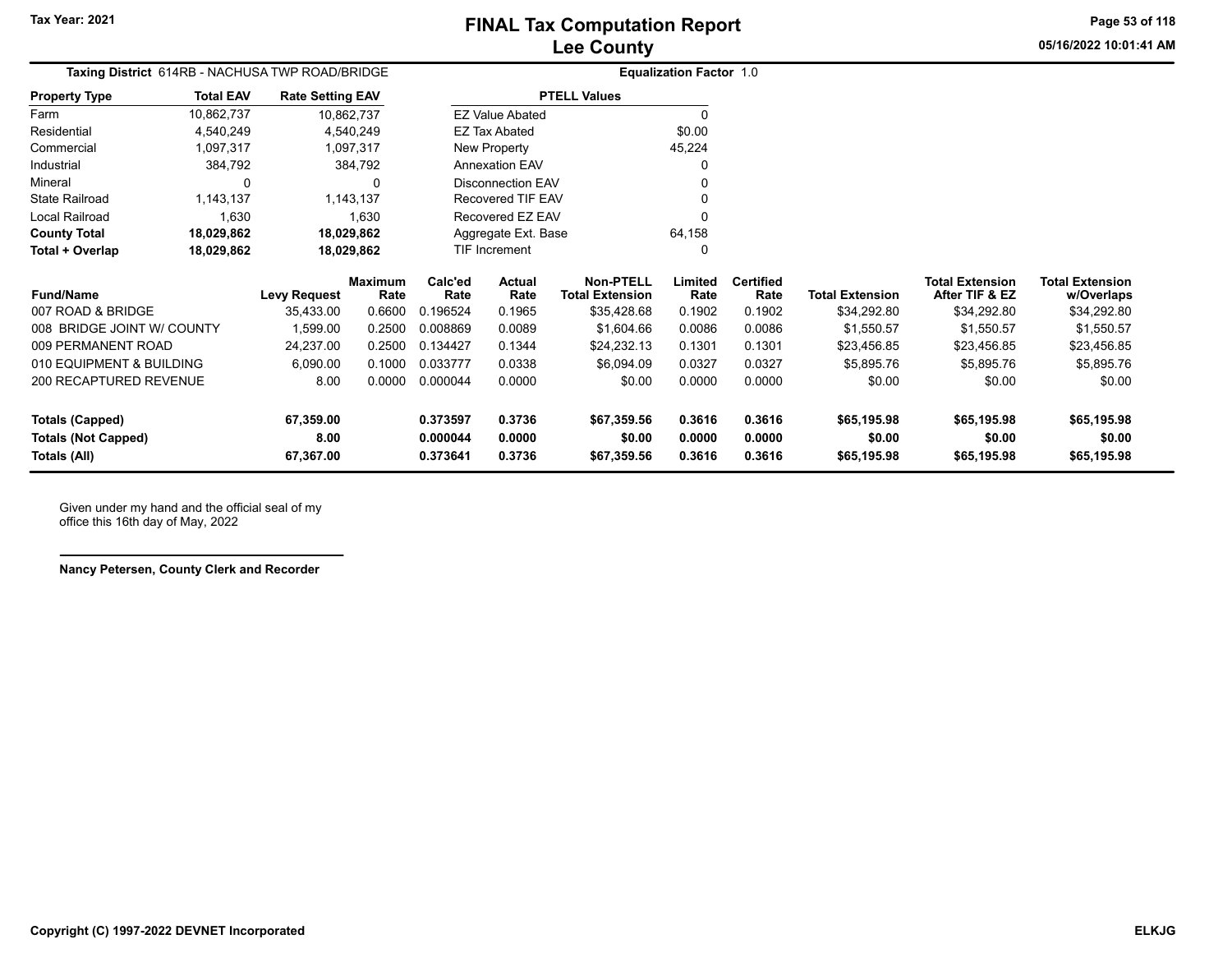**05/16/2022 10:01:41 AMPage 54 of 118**

| <b>Taxing District 615 - NELSON TOWNSHIP</b><br><b>Rate Setting EAV</b> |                               |                     |                 |                 |                          |                                            | <b>Equalization Factor 1.0</b> |                          |                        |                                          |                                      |
|-------------------------------------------------------------------------|-------------------------------|---------------------|-----------------|-----------------|--------------------------|--------------------------------------------|--------------------------------|--------------------------|------------------------|------------------------------------------|--------------------------------------|
| Property Type                                                           | <b>Total EAV</b><br>6,368,081 |                     |                 |                 |                          | <b>PTELL Values</b>                        |                                |                          |                        |                                          |                                      |
| Farm                                                                    |                               |                     | 6,368,081       |                 | <b>EZ Value Abated</b>   |                                            | $\Omega$                       |                          |                        |                                          |                                      |
| Residential                                                             | 11,389,749                    |                     | 11,389,749      |                 | <b>EZ Tax Abated</b>     |                                            | \$0.00                         |                          |                        |                                          |                                      |
| Commercial                                                              | 459,913                       |                     | 459,913         |                 | New Property             |                                            | 48,490                         |                          |                        |                                          |                                      |
| Industrial                                                              | 14,784,741                    | 14,784,741          |                 |                 | <b>Annexation EAV</b>    |                                            |                                |                          |                        |                                          |                                      |
| Mineral                                                                 | 0                             |                     |                 |                 | <b>Disconnection EAV</b> |                                            |                                |                          |                        |                                          |                                      |
| State Railroad                                                          | 5,451,898                     |                     | 5,451,898       |                 | Recovered TIF EAV        |                                            |                                |                          |                        |                                          |                                      |
| Local Railroad                                                          | 0                             |                     |                 |                 | Recovered EZ EAV         |                                            |                                |                          |                        |                                          |                                      |
| <b>County Total</b>                                                     | 38,454,382                    |                     | 38,454,382      |                 | Aggregate Ext. Base      |                                            | 27,933                         |                          |                        |                                          |                                      |
| Total + Overlap                                                         | 38,454,382                    |                     | 38,454,382      |                 | TIF Increment            |                                            |                                |                          |                        |                                          |                                      |
| Fund/Name                                                               |                               | <b>Levy Request</b> | Maximum<br>Rate | Calc'ed<br>Rate | Actual<br>Rate           | <b>Non-PTELL</b><br><b>Total Extension</b> | Limited<br>Rate                | <b>Certified</b><br>Rate | <b>Total Extension</b> | <b>Total Extension</b><br>After TIF & EZ | <b>Total Extension</b><br>w/Overlaps |
| 001 CORPORATE                                                           |                               | 22,130.00           | 0.2500          | 0.057549        | 0.0575                   | \$22,111.27                                | 0.0530                         | 0.0530                   | \$20,380.82            | \$20,380.82                              | \$20,380.82                          |
| 035 LIABILITY INSURANCE                                                 |                               | 4,850.00            | 0.0000          | 0.012612        | 0.0126                   | \$4,845.25                                 | 0.0116                         | 0.0116                   | \$4,460.71             | \$4,460.71                               | \$4,460.71                           |
| 047 SOCIAL SECURITY                                                     |                               | 2,726.00            | 0.0000          | 0.007089        | 0.0071                   | \$2,730.26                                 | 0.0065                         | 0.0065                   | \$2,499.53             | \$2,499.53                               | \$2,499.53                           |
| 054 GENERAL ASSISTANCE                                                  |                               | 1,122.00            | 0.1000          | 0.002918        | 0.0029                   | \$1,115.18                                 | 0.0027                         | 0.0027                   | \$1,038.27             | \$1,038.27                               | \$1,038.27                           |
| 200 RECAPTURED REVENUE                                                  |                               | 71.00               | 0.0000          | 0.000185        | 0.0002                   | \$76.91                                    | 0.0002                         | 0.0002                   | \$76.91                | \$76.91                                  | \$76.91                              |
| <b>Totals (Capped)</b>                                                  |                               | 30,828.00           |                 | 0.080168        | 0.0801                   | \$30,801.96                                | 0.0738                         | 0.0738                   | \$28,379.33            | \$28,379.33                              | \$28,379.33                          |
| <b>Totals (Not Capped)</b>                                              |                               | 71.00               |                 | 0.000185        | 0.0002                   | \$76.91                                    | 0.0002                         | 0.0002                   | \$76.91                | \$76.91                                  | \$76.91                              |
| Totals (All)                                                            |                               | 30,899.00           |                 | 0.080353        | 0.0803                   | \$30,878.87                                | 0.0740                         | 0.0740                   | \$28,456.24            | \$28,456.24                              | \$28,456.24                          |
|                                                                         |                               |                     |                 |                 |                          |                                            |                                |                          |                        |                                          |                                      |

Given under my hand and the official seal of my office this 16th day of May, 2022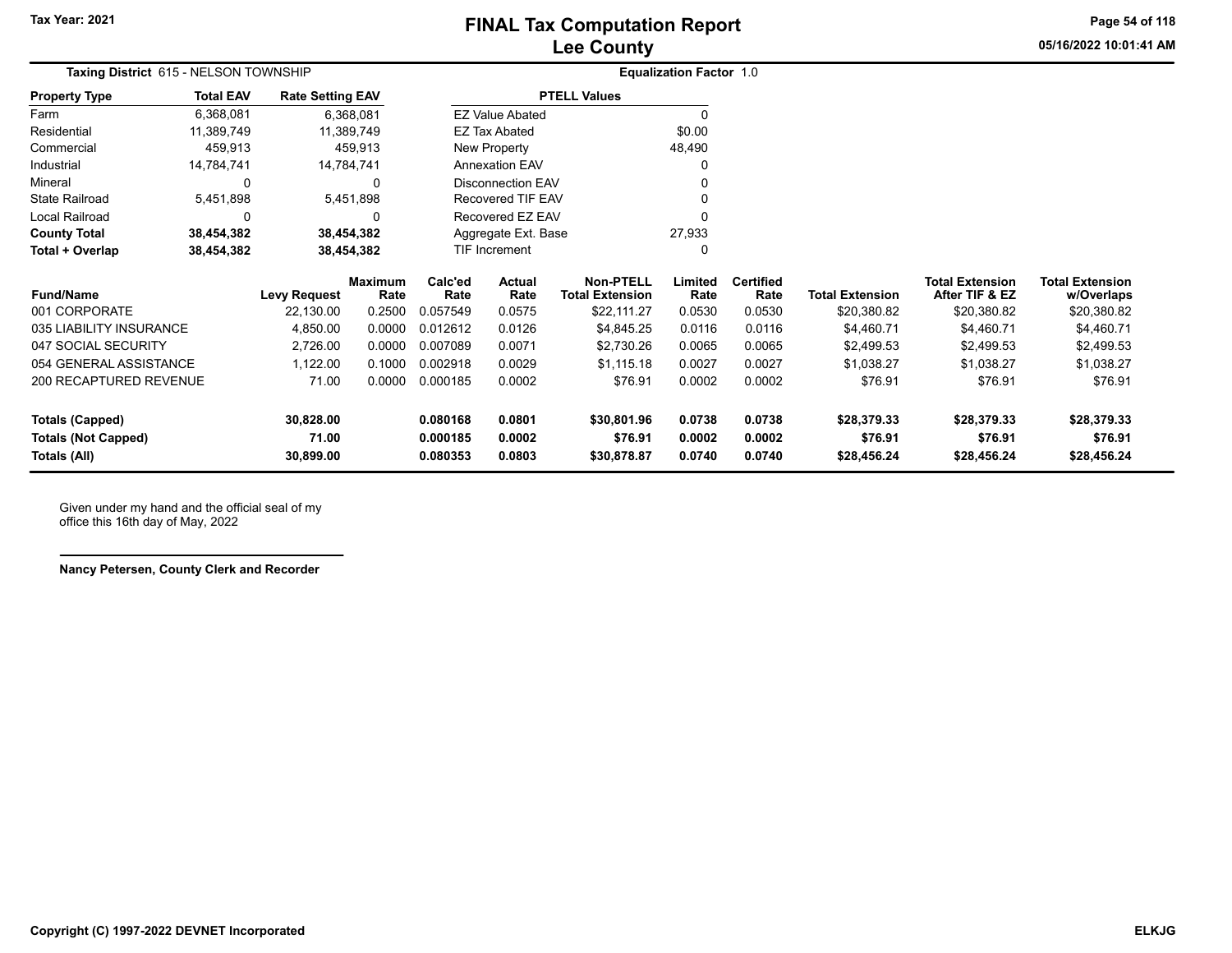**05/16/2022 10:01:41 AMPage 55 of 118**

| Taxing District 615RB - NELSON TWP ROAD/BRIDGE |                  |                         |                        | <b>Equalization Factor 1.0</b> |                          |                                            |                  |                          |                          |                                          |                                      |  |  |
|------------------------------------------------|------------------|-------------------------|------------------------|--------------------------------|--------------------------|--------------------------------------------|------------------|--------------------------|--------------------------|------------------------------------------|--------------------------------------|--|--|
| <b>Property Type</b>                           | <b>Total EAV</b> | <b>Rate Setting EAV</b> |                        |                                |                          | <b>PTELL Values</b>                        |                  |                          | Road and Bridge Transfer |                                          |                                      |  |  |
| Farm                                           | 6,368,081        |                         | 6,368,081              |                                | <b>EZ Value Abated</b>   |                                            |                  | <b>Municipality</b>      |                          | Fund                                     | <b>Amount Extended</b>               |  |  |
| Residential                                    | 11,389,749       |                         | 11,389,749             |                                | <b>EZ Tax Abated</b>     |                                            | \$0.00           |                          | 709 - VILLAGE OF NELSON  |                                          |                                      |  |  |
| Commercial                                     | 459,913          |                         | 459,913                |                                | New Property             |                                            | 48,490           |                          |                          | 007                                      | \$792.21                             |  |  |
| Industrial                                     | 14,784,741       |                         | 14,784,741             |                                | <b>Annexation EAV</b>    |                                            |                  | <b>Total</b>             |                          |                                          | \$792.21                             |  |  |
| Mineral                                        | 0                |                         | $\Omega$               |                                | <b>Disconnection EAV</b> |                                            |                  |                          |                          |                                          |                                      |  |  |
| <b>State Railroad</b>                          | 5,451,898        |                         | 5,451,898              |                                | <b>Recovered TIF EAV</b> |                                            |                  |                          |                          |                                          |                                      |  |  |
| <b>Local Railroad</b>                          | 0                |                         | <sup>0</sup>           |                                | Recovered EZ EAV         |                                            |                  |                          |                          |                                          |                                      |  |  |
| <b>County Total</b>                            | 38,454,382       |                         | 38,454,382             |                                | Aggregate Ext. Base      |                                            | 60,372           |                          |                          |                                          |                                      |  |  |
| Total + Overlap                                | 38,454,382       |                         | 38,454,382             |                                | TIF Increment            |                                            |                  |                          |                          |                                          |                                      |  |  |
| <b>Fund/Name</b>                               |                  | <b>Levy Request</b>     | <b>Maximum</b><br>Rate | Calc'ed<br>Rate                | Actual<br>Rate           | <b>Non-PTELL</b><br><b>Total Extension</b> | Limited<br>Rate  | <b>Certified</b><br>Rate | <b>Total Extension</b>   | <b>Total Extension</b><br>After TIF & EZ | <b>Total Extension</b><br>w/Overlaps |  |  |
| 007 ROAD & BRIDGE                              |                  | 37.392.00               | 0.6600                 | 0.097237                       | 0.0972                   | \$37,377.66                                | 0.0866           | 0.0866                   | \$33,301.49              | \$33,301.49                              | \$33,301.49                          |  |  |
| 009 PERMANENT ROAD                             |                  | 31,470.00               | 0.2500                 | 0.081837                       | 0.0818                   | \$31,455.68                                | 0.0728           | 0.0728                   | \$27,994.79              | \$27,994.79                              | \$27,994.79                          |  |  |
| 200 RECAPTURED REVENUE                         |                  | 154.00                  | 0.0000                 | 0.000401                       | 0.0004                   | \$153.82                                   | 0.0004           | 0.0004                   | \$153.82                 | \$153.82                                 | \$153.82                             |  |  |
| <b>Totals (Capped)</b>                         |                  | 68,862.00               |                        | 0.179074                       | 0.1790                   | \$68,833.34                                | 0.1594           | 0.1594                   | \$61,296.28              | \$61,296.28                              | \$61,296.28                          |  |  |
| <b>Totals (Not Capped)</b><br>Totals (All)     |                  | 154.00<br>69,016.00     |                        | 0.000401<br>0.179475           | 0.0004<br>0.1794         | \$153.82<br>\$68,987.16                    | 0.0004<br>0.1598 | 0.0004<br>0.1598         | \$153.82<br>\$61,450.10  | \$153.82<br>\$61,450.10                  | \$153.82<br>\$61,450.10              |  |  |

Given under my hand and the official seal of my office this 16th day of May, 2022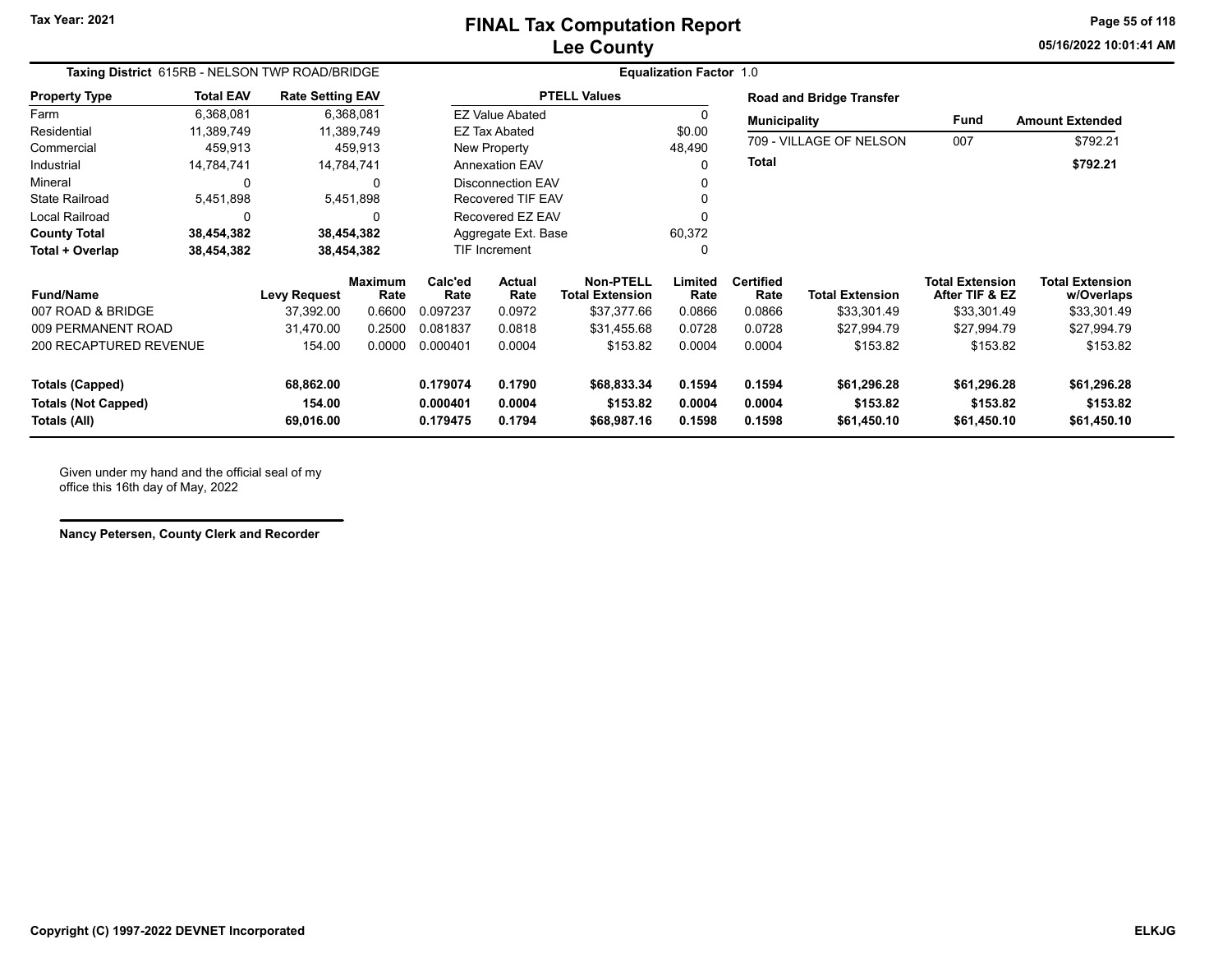**Page 56 of 118**

**05/16/2022 10:01:41 AM**

| Taxing District 616 - PALMYRA TOWNSHIP            |                  |                         |                                | <b>Equalization Factor 1.0</b> |                        |                                     |                 |                          |                        |                                          |                                      |
|---------------------------------------------------|------------------|-------------------------|--------------------------------|--------------------------------|------------------------|-------------------------------------|-----------------|--------------------------|------------------------|------------------------------------------|--------------------------------------|
| <b>Property Type</b>                              | <b>Total EAV</b> | <b>Rate Setting EAV</b> |                                |                                |                        | <b>PTELL Values</b>                 |                 |                          |                        |                                          |                                      |
| Farm                                              | 12,959,468       |                         | 12,959,468                     |                                | <b>EZ Value Abated</b> |                                     |                 |                          |                        |                                          |                                      |
| Residential                                       | 54,513,674       |                         | 54,513,674                     |                                | EZ Tax Abated          |                                     | \$0.00          |                          |                        |                                          |                                      |
| Commercial                                        | 5,960,724        |                         | 5,960,724                      |                                | New Property           |                                     | 462,631         |                          |                        |                                          |                                      |
| Industrial                                        | 872              |                         | 872                            |                                | <b>Annexation EAV</b>  |                                     | 0               |                          |                        |                                          |                                      |
| Mineral                                           | 0                |                         | 0                              |                                | Disconnection EAV      |                                     | 0               |                          |                        |                                          |                                      |
| <b>State Railroad</b>                             | 0                |                         | 0                              |                                | Recovered TIF EAV      |                                     | 0               |                          |                        |                                          |                                      |
| Local Railroad                                    |                  |                         | 0                              |                                | Recovered EZ EAV       |                                     | 0               |                          |                        |                                          |                                      |
| <b>County Total</b>                               | 73,434,738       |                         | 73,434,738                     |                                | Aggregate Ext. Base    |                                     | 109,621         |                          |                        |                                          |                                      |
| Total + Overlap                                   | 73,434,738       |                         | 73,434,738                     |                                | TIF Increment          |                                     | 0               |                          |                        |                                          |                                      |
| <b>Fund/Name</b>                                  |                  | <b>Levy Request</b>     | Maximum<br>Rate                | Calc'ed<br>Rate                | Actual<br>Rate         | <b>Non-PTELL</b><br>Total Extension | Limited<br>Rate | <b>Certified</b><br>Rate | <b>Total Extension</b> | <b>Total Extension</b><br>After TIF & EZ | <b>Total Extension</b><br>w/Overlaps |
| 001 CORPORATE                                     |                  | 98,363.00               | 0.2500                         | 0.133946                       | 0.1339                 | \$98,329.11                         | 0.1333          | 0.1333                   | \$97,888.51            | \$97,888.51                              | \$97,888.51                          |
| 047 SOCIAL SECURITY                               |                  | 5,189.00                | 0.0000                         | 0.007066                       | 0.0071                 | \$5,213.87                          | 0.0071          | 0.0071                   | \$5,213.87             | \$5,213.87                               | \$5,213.87                           |
| 054 GENERAL ASSISTANCE                            |                  | 8,798.00                | 0.1000                         | 0.011981                       | 0.0120                 | \$8,812.17                          | 0.0119          | 0.0119                   | \$8,738.73             | \$8,738.73                               | \$8,738.73                           |
| <b>200 RECAPTURED REVENUE</b><br>272.00<br>0.0000 |                  |                         | \$293.74<br>0.000370<br>0.0004 |                                |                        | 0.0004                              | 0.0004          | \$293.74                 | \$293.74               | \$293.74                                 |                                      |

| 054 GENERAL ASSISTANCE     | 8.798.00   | 0.1000 | 0.011981 | 0.0120 | \$8.812.17   | 0.0119 | 0.0119 | \$8.738.73   | \$8.738.73   | \$8.738.73   |  |
|----------------------------|------------|--------|----------|--------|--------------|--------|--------|--------------|--------------|--------------|--|
| 200 RECAPTURED REVENUE     | 272.00     | 0.0000 | 0.000370 | 0.0004 | \$293.74     | 0.0004 | 0.0004 | \$293.74     | \$293.74     | \$293.74     |  |
| Totals (Capped)            | 112.350.00 |        | 0.152993 | 0.1530 | \$112,355.15 | 0.1523 | 0.1523 | \$111.841.11 | \$111.841.11 | \$111,841.11 |  |
| <b>Totals (Not Capped)</b> | 272.00     |        | 0.000370 | 0.0004 | \$293.74     | 0.0004 | 0.0004 | \$293.74     | \$293.74     | \$293.74     |  |
| Totals (All)               | 112.622.00 |        | 0.153363 | 0.1534 | \$112,648.89 | 0.1527 | 0.1527 | \$112.134.85 | \$112.134.85 | \$112,134.85 |  |
|                            |            |        |          |        |              |        |        |              |              |              |  |

Given under my hand and the official seal of my office this 16th day of May, 2022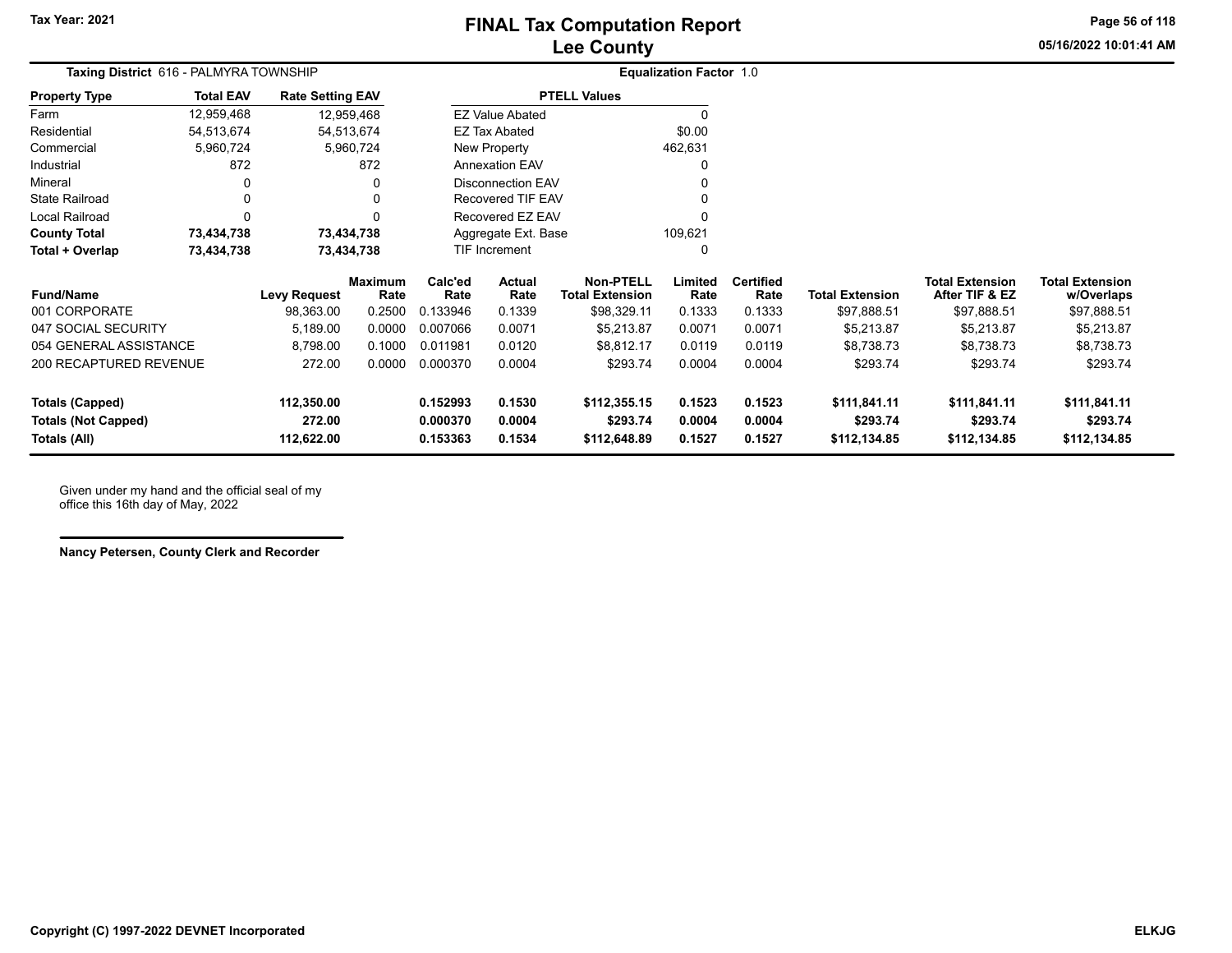**05/16/2022 10:01:41 AMPage 57 of 118**

| <b>Taxing District</b> 616RB - PALMYRA TWP ROAD/BRIDGE |                  |                         |                        | <b>Equalization Factor 1.0</b> |                        |                                            |                 |                          |                        |                                          |                                      |
|--------------------------------------------------------|------------------|-------------------------|------------------------|--------------------------------|------------------------|--------------------------------------------|-----------------|--------------------------|------------------------|------------------------------------------|--------------------------------------|
| <b>Property Type</b>                                   | <b>Total EAV</b> | <b>Rate Setting EAV</b> |                        |                                |                        | <b>PTELL Values</b>                        |                 |                          |                        |                                          |                                      |
| Farm                                                   | 12,959,468       | 12,959,468              |                        |                                | <b>EZ Value Abated</b> |                                            | $\Omega$        |                          |                        |                                          |                                      |
| Residential                                            | 54,513,674       | 54,513,674              |                        |                                | <b>EZ Tax Abated</b>   |                                            | \$0.00          |                          |                        |                                          |                                      |
| Commercial                                             | 5,960,724        |                         | 5,960,724              |                                | New Property           |                                            | 462,631         |                          |                        |                                          |                                      |
| Industrial                                             | 872              |                         | 872                    |                                | <b>Annexation EAV</b>  |                                            | O               |                          |                        |                                          |                                      |
| Mineral                                                | 0                |                         | 0                      |                                | Disconnection EAV      |                                            | ∩               |                          |                        |                                          |                                      |
| <b>State Railroad</b>                                  | 0                |                         | 0                      |                                | Recovered TIF EAV      |                                            | ŋ               |                          |                        |                                          |                                      |
| Local Railroad                                         | 0                |                         | 0                      |                                | Recovered EZ EAV       |                                            | O               |                          |                        |                                          |                                      |
| <b>County Total</b>                                    | 73,434,738       | 73,434,738              |                        |                                | Aggregate Ext. Base    |                                            | 156,433         |                          |                        |                                          |                                      |
| Total + Overlap                                        | 73,434,738       | 73,434,738              |                        |                                | <b>TIF Increment</b>   |                                            | 0               |                          |                        |                                          |                                      |
| <b>Fund/Name</b>                                       |                  | Levy Request            | <b>Maximum</b><br>Rate | Calc'ed<br>Rate                | Actual<br>Rate         | <b>Non-PTELL</b><br><b>Total Extension</b> | Limited<br>Rate | <b>Certified</b><br>Rate | <b>Total Extension</b> | <b>Total Extension</b><br>After TIF & EZ | <b>Total Extension</b><br>w/Overlaps |
| 007 ROAD & BRIDGE                                      |                  | 125,982.00              | 0.6600                 | 0.171556                       | 0.1716                 | \$126,014.01                               | 0.1668          | 0.1668                   | \$122,489.14           | \$122,489.14                             | \$122,489.14                         |
| 008 BRIDGE JOINT W/ COUNTY                             |                  | 8,625.00                | 0.2500                 | 0.011745                       | 0.0117                 | \$8,591.86                                 | 0.0114          | 0.0114                   | \$8,371.56             | \$8,371.56                               | \$8,371.56                           |
| 010 EQUIPMENT & BUILDING                               |                  | 26,721.00               | 0.1000                 | 0.036387                       | 0.0364                 | \$26,730.24                                | 0.0354          | 0.0354                   | \$25,995.90            | \$25,995.90                              | \$25,995.90                          |
| 047 SOCIAL SECURITY                                    |                  | 2,618.00                | 0.0000                 | 0.003565                       | 0.0036                 | \$2,643.65                                 | 0.0035          | 0.0035                   | \$2,570.22             | \$2,570.22                               | \$2,570.22                           |
| 090 ROAD DAMAGE                                        |                  | 231.00                  | 0.0330                 | 0.000315                       | 0.0003                 | \$220.30                                   | 0.0003          | 0.0003                   | \$220.30               | \$220.30                                 | \$220.30                             |
| 200 RECAPTURED REVENUE                                 |                  | 387.00                  | 0.0000                 | 0.000527                       | 0.0005                 | \$367.17                                   | 0.0005          | 0.0005                   | \$367.17               | \$367.17                                 | \$367.17                             |
| <b>Totals (Capped)</b>                                 |                  | 164,177.00              |                        | 0.223568                       | 0.2236                 | \$164,200.06                               | 0.2174          | 0.2174                   | \$159,647.12           | \$159,647.12                             | \$159,647.12                         |
| <b>Totals (Not Capped)</b>                             |                  | 387.00                  |                        | 0.000527                       | 0.0005                 | \$367.17                                   | 0.0005          | 0.0005                   | \$367.17               | \$367.17                                 | \$367.17                             |
| Totals (All)                                           |                  | 164,564.00              |                        | 0.224095                       | 0.2241                 | \$164,567.23                               | 0.2179          | 0.2179                   | \$160,014.29           | \$160,014.29                             | \$160,014.29                         |

Given under my hand and the official seal of my office this 16th day of May, 2022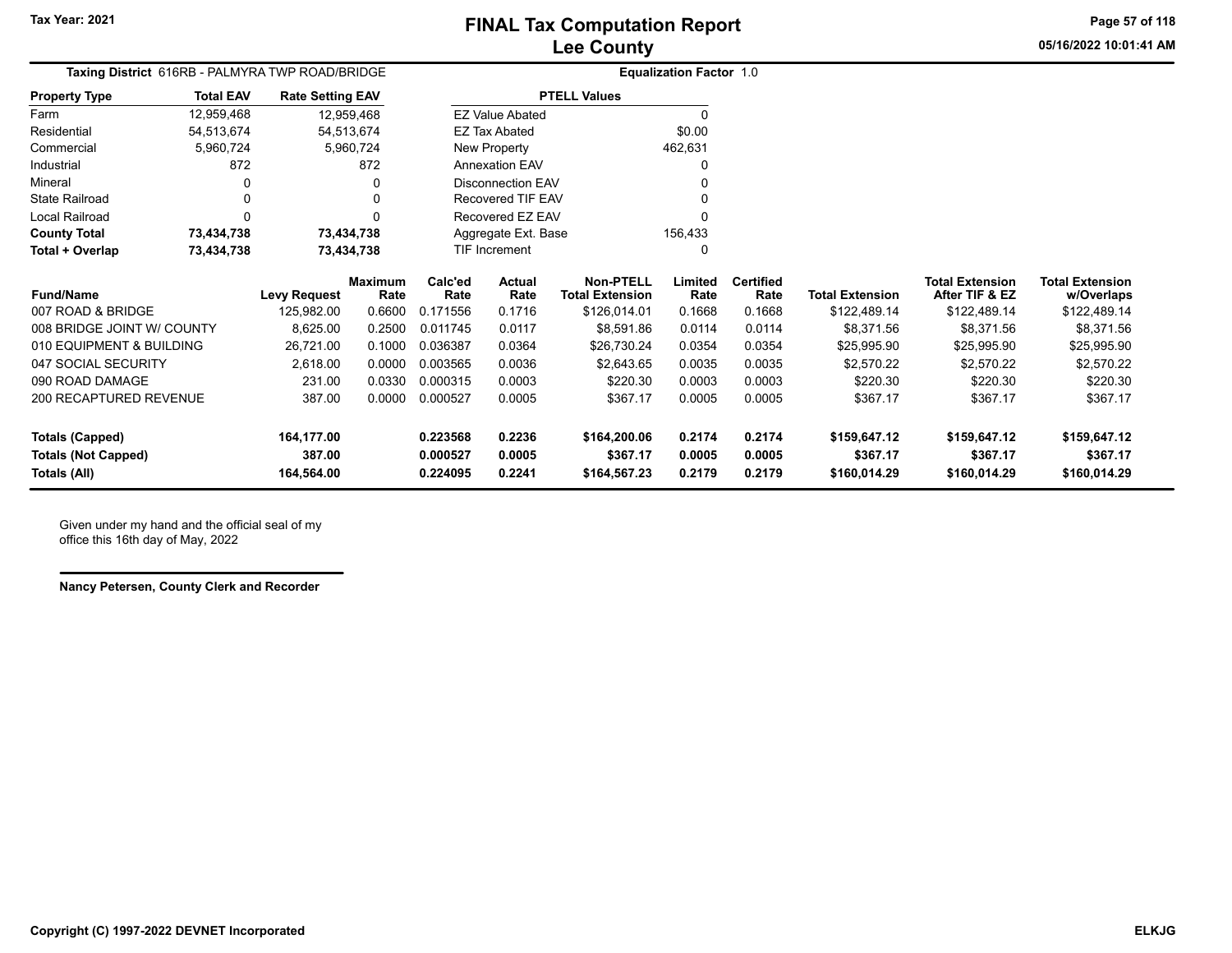**Page 58 of 118**

**05/16/2022 10:01:41 AM**

| Taxing District 617 - REYNOLDS TOWNSHIP    |                  |                         |                        |                      |                          |                                            | <b>Equalization Factor 1.0</b> |                          |                        |                                          |                                      |
|--------------------------------------------|------------------|-------------------------|------------------------|----------------------|--------------------------|--------------------------------------------|--------------------------------|--------------------------|------------------------|------------------------------------------|--------------------------------------|
| <b>Property Type</b>                       | <b>Total EAV</b> | <b>Rate Setting EAV</b> |                        |                      |                          | <b>PTELL Values</b>                        |                                |                          |                        |                                          |                                      |
| Farm                                       | 15,768,897       |                         | 15,768,897             |                      | <b>EZ Value Abated</b>   |                                            |                                |                          |                        |                                          |                                      |
| Residential                                | 3,148,589        |                         | 3,148,589              |                      | EZ Tax Abated            |                                            | \$0.00                         |                          |                        |                                          |                                      |
| Commercial                                 | 108,551          |                         | 108,551                |                      | New Property             |                                            | 133,915                        |                          |                        |                                          |                                      |
| Industrial                                 | 967              |                         | 967                    |                      | <b>Annexation EAV</b>    |                                            |                                |                          |                        |                                          |                                      |
| Mineral                                    | $\Omega$         |                         | 0                      |                      | <b>Disconnection EAV</b> |                                            |                                |                          |                        |                                          |                                      |
| <b>State Railroad</b>                      | 331,826          |                         | 331,826                |                      | Recovered TIF EAV        |                                            |                                |                          |                        |                                          |                                      |
| Local Railroad                             | 0                |                         | 0                      |                      | Recovered EZ EAV         |                                            | O                              |                          |                        |                                          |                                      |
| <b>County Total</b>                        | 19,358,830       |                         | 19,358,830             |                      | Aggregate Ext. Base      |                                            | 52,438                         |                          |                        |                                          |                                      |
| Total + Overlap                            | 19,358,830       |                         | 19,358,830             |                      | TIF Increment            |                                            | 0                              |                          |                        |                                          |                                      |
| <b>Fund/Name</b>                           |                  | Levy Request            | <b>Maximum</b><br>Rate | Calc'ed<br>Rate      | Actual<br>Rate           | <b>Non-PTELL</b><br><b>Total Extension</b> | Limited<br>Rate                | <b>Certified</b><br>Rate | <b>Total Extension</b> | <b>Total Extension</b><br>After TIF & EZ | <b>Total Extension</b><br>w/Overlaps |
| 001 CORPORATE                              |                  | 55,010.00               | 0.4000                 | 0.284160             | 0.2842                   | \$55,017.79                                | 0.2763                         | 0.2763                   | \$53,488.45            | \$53,488.45                              | \$53,488.45                          |
| 054 GENERAL ASSISTANCE                     |                  | 50.00                   | 0.0000                 | 0.000258             | 0.0003                   | \$58.08                                    | 0.0003                         | 0.0003                   | \$58.08                | \$58.08                                  | \$58.08                              |
| 200 RECAPTURED REVENUE                     |                  | 0.00                    | 0.0000                 | 0.000000             | 0.0000                   | \$0.00                                     | 0.0000                         | 0.0000                   | \$0.00                 | \$0.00                                   | \$0.00                               |
| <b>Totals (Capped)</b>                     |                  | 55,060.00               |                        | 0.284418             | 0.2845                   | \$55,075.87                                | 0.2766                         | 0.2766                   | \$53,546.53            | \$53,546.53                              | \$53,546.53                          |
| <b>Totals (Not Capped)</b><br>Totals (All) |                  | 0.00<br>55,060.00       |                        | 0.000000<br>0.284418 | 0.0000<br>0.2845         | \$0.00<br>\$55,075.87                      | 0.0000<br>0.2766               | 0.0000<br>0.2766         | \$0.00<br>\$53,546.53  | \$0.00<br>\$53,546.53                    | \$0.00<br>\$53,546.53                |

Given under my hand and the official seal of my office this 16th day of May, 2022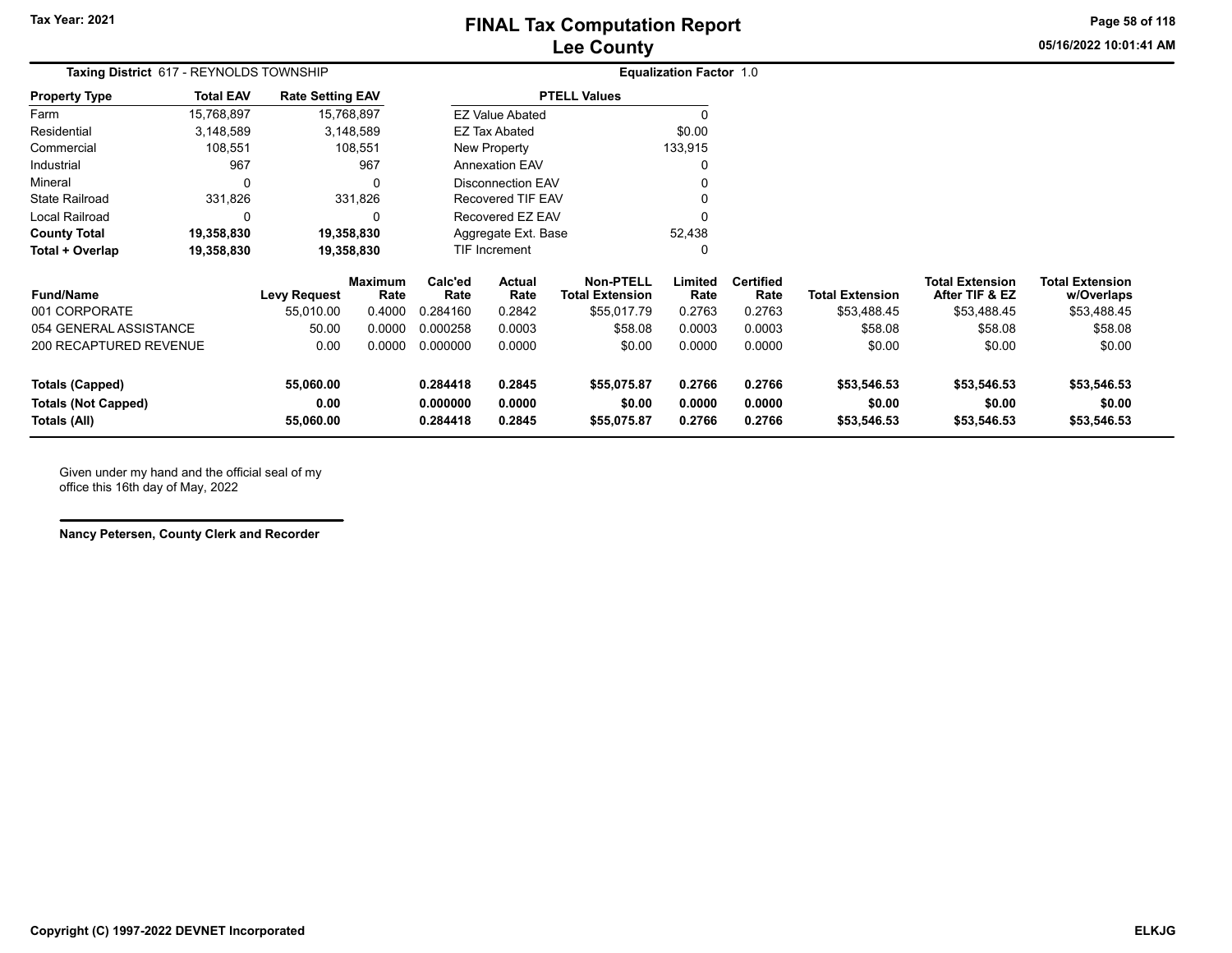**05/16/2022 10:01:41 AMPage 59 of 118**

| <b>Ischau</b> |  |  |  |
|---------------|--|--|--|
|               |  |  |  |
|               |  |  |  |

| Taxing District 617RB - REYNOLDS TWP RD/BRIDGE |                                                                         |                     |                        |                 |                        |                                            | <b>Equalization Factor 1.0</b> |                          |                        |                                          |                                      |
|------------------------------------------------|-------------------------------------------------------------------------|---------------------|------------------------|-----------------|------------------------|--------------------------------------------|--------------------------------|--------------------------|------------------------|------------------------------------------|--------------------------------------|
| <b>Property Type</b>                           | <b>Total EAV</b><br><b>Rate Setting EAV</b><br>15,768,897<br>15,768,897 |                     |                        |                 |                        | <b>PTELL Values</b>                        |                                |                          |                        |                                          |                                      |
| Farm                                           |                                                                         |                     |                        |                 | <b>EZ Value Abated</b> |                                            | $\Omega$                       |                          |                        |                                          |                                      |
| Residential                                    | 3,148,589                                                               |                     | 3,148,589              |                 | EZ Tax Abated          |                                            | \$0.00                         |                          |                        |                                          |                                      |
| Commercial                                     | 108,551                                                                 |                     | 108,551                |                 | <b>New Property</b>    |                                            | 133,915                        |                          |                        |                                          |                                      |
| Industrial                                     | 967                                                                     |                     | 967                    |                 | <b>Annexation EAV</b>  |                                            |                                |                          |                        |                                          |                                      |
| Mineral                                        |                                                                         |                     | 0                      |                 | Disconnection EAV      |                                            |                                |                          |                        |                                          |                                      |
| <b>State Railroad</b>                          | 331,826                                                                 |                     | 331,826                |                 | Recovered TIF EAV      |                                            |                                |                          |                        |                                          |                                      |
| Local Railroad                                 |                                                                         |                     | O                      |                 | Recovered EZ EAV       |                                            |                                |                          |                        |                                          |                                      |
| <b>County Total</b>                            | 19,358,830                                                              | 19,358,830          |                        |                 | Aggregate Ext. Base    |                                            | 55,663                         |                          |                        |                                          |                                      |
| Total + Overlap                                | 19,358,830                                                              | 19,358,830          |                        |                 | <b>TIF Increment</b>   |                                            | $\Omega$                       |                          |                        |                                          |                                      |
| <b>Fund/Name</b>                               |                                                                         | <b>Levy Request</b> | <b>Maximum</b><br>Rate | Calc'ed<br>Rate | Actual<br>Rate         | <b>Non-PTELL</b><br><b>Total Extension</b> | Limited<br>Rate                | <b>Certified</b><br>Rate | <b>Total Extension</b> | <b>Total Extension</b><br>After TIF & EZ | <b>Total Extension</b><br>w/Overlaps |
| 007 ROAD & BRIDGE                              |                                                                         | 24,856.00           | 0.6600                 | 0.128396        | 0.1284                 | \$24,856.74                                | 0.1249                         | 0.1249                   | \$24,179.18            | \$24,179.18                              | \$24,179.18                          |
| 008 BRIDGE JOINT W/ COUNTY                     |                                                                         | 3,078.00            | 0.2500                 | 0.015900        | 0.0159                 | \$3,078.05                                 | 0.0155                         | 0.0155                   | \$3,000.62             | \$3,000.62                               | \$3,000.62                           |
| 009 PERMANENT ROAD                             |                                                                         | 25,202.00           | 0.2500                 | 0.130184        | 0.1302                 | \$25,205.20                                | 0.1266                         | 0.1266                   | \$24,508.28            | \$24,508.28                              | \$24,508.28                          |
| 010 EQUIPMENT & BUILDING                       |                                                                         | 5,310.00            | 0.1000                 | 0.027429        | 0.0274                 | \$5,304.32                                 | 0.0266                         | 0.0266                   | \$5,149.45             | \$5,149.45                               | \$5,149.45                           |
| 200 RECAPTURED REVENUE                         |                                                                         | 0.00                | 0.0000                 | 0.000000        | 0.0000                 | \$0.00                                     | 0.0000                         | 0.0000                   | \$0.00                 | \$0.00                                   | \$0.00                               |
| Totals (Capped)                                |                                                                         | 58,446.00           |                        | 0.301909        | 0.3019                 | \$58,444.31                                | 0.2936                         | 0.2936                   | \$56,837.53            | \$56,837.53                              | \$56,837.53                          |
| <b>Totals (Not Capped)</b>                     |                                                                         | 0.00                |                        | 0.000000        | 0.0000                 | \$0.00                                     | 0.0000                         | 0.0000                   | \$0.00                 | \$0.00                                   | \$0.00                               |
| Totals (All)                                   |                                                                         | 58,446.00           |                        | 0.301909        | 0.3019                 | \$58,444.31                                | 0.2936                         | 0.2936                   | \$56,837.53            | \$56,837.53                              | \$56,837.53                          |

Given under my hand and the official seal of my office this 16th day of May, 2022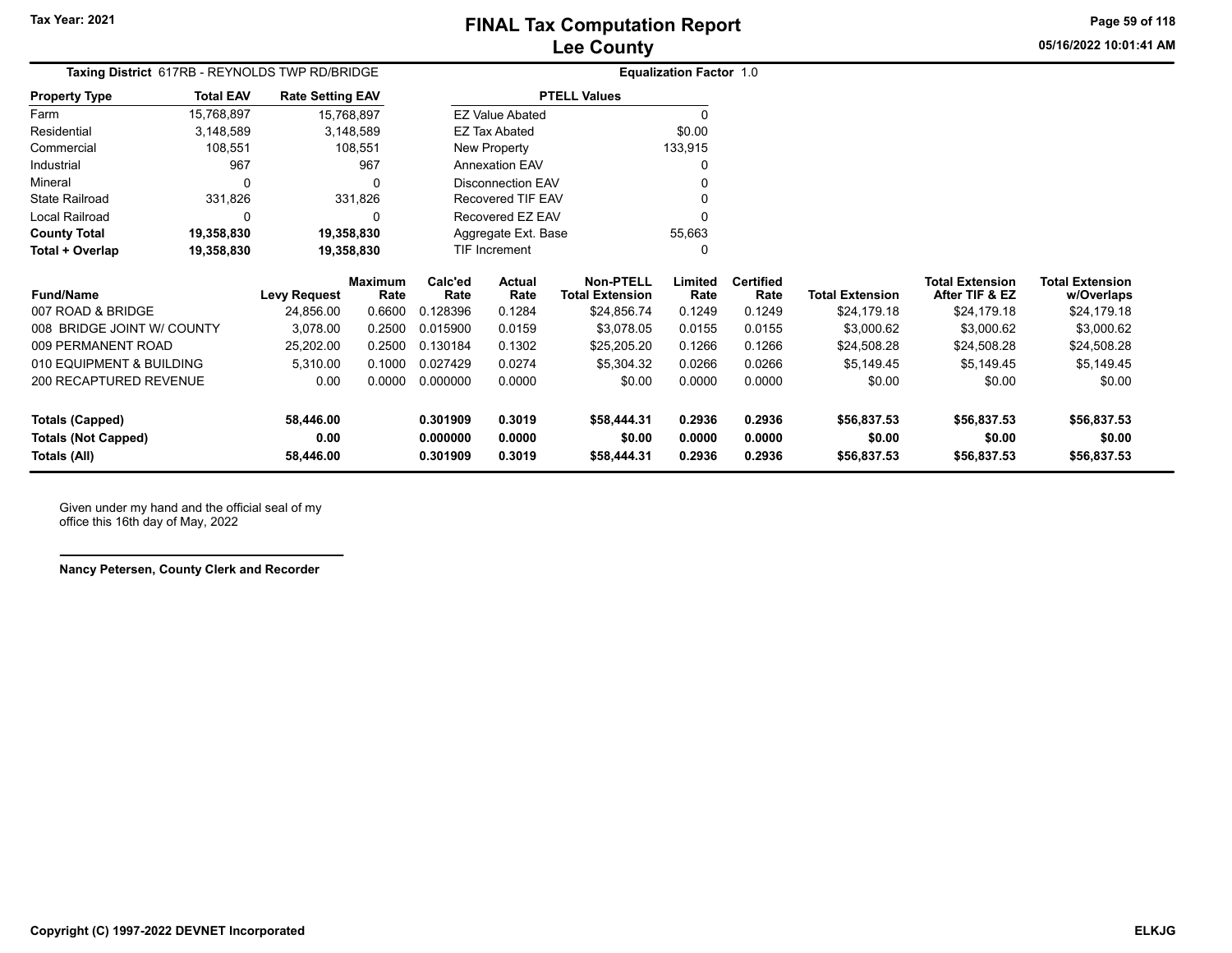**05/16/2022 10:01:41 AMPage 60 of 118**

| Taxing District 618 - SOUTH DIXON TOWNSHIP |                  |                         |                        |                 |                          |                                            | <b>Equalization Factor 1.0</b> |                          |                        |                                          |                                      |
|--------------------------------------------|------------------|-------------------------|------------------------|-----------------|--------------------------|--------------------------------------------|--------------------------------|--------------------------|------------------------|------------------------------------------|--------------------------------------|
| <b>Property Type</b>                       | <b>Total EAV</b> | <b>Rate Setting EAV</b> |                        |                 |                          | <b>PTELL Values</b>                        |                                |                          |                        |                                          |                                      |
| Farm                                       | 11,816,911       | 11,816,911              |                        |                 | <b>EZ Value Abated</b>   |                                            | 193,262                        |                          |                        |                                          |                                      |
| Residential                                | 14.499.581       | 14.499.581              |                        |                 | <b>EZ Tax Abated</b>     |                                            | \$166.01                       |                          |                        |                                          |                                      |
| Commercial                                 | 11,534,813       | 11,384,813              |                        |                 | New Property             |                                            | 307,096                        |                          |                        |                                          |                                      |
| Industrial                                 | 28,735,132       | 28,691,870              |                        |                 | <b>Annexation EAV</b>    |                                            |                                |                          |                        |                                          |                                      |
| Mineral                                    | $\Omega$         |                         | $\Omega$               |                 | <b>Disconnection EAV</b> |                                            |                                |                          |                        |                                          |                                      |
| <b>State Railroad</b>                      | 1,128,210        | 1,128,210               |                        |                 | <b>Recovered TIF EAV</b> |                                            |                                |                          |                        |                                          |                                      |
| <b>Local Railroad</b>                      | $\Omega$         |                         | $\Omega$               |                 | Recovered EZ EAV         |                                            | 522,436                        |                          |                        |                                          |                                      |
| <b>County Total</b>                        | 67,714,647       | 67,521,385              |                        |                 | Aggregate Ext. Base      |                                            | 64,466                         |                          |                        |                                          |                                      |
| Total + Overlap                            | 67,714,647       | 67,521,385              |                        |                 | <b>TIF Increment</b>     |                                            | 0                              |                          |                        |                                          |                                      |
| <b>Fund/Name</b>                           |                  | <b>Levy Request</b>     | <b>Maximum</b><br>Rate | Calc'ed<br>Rate | <b>Actual</b><br>Rate    | <b>Non-PTELL</b><br><b>Total Extension</b> | Limited<br>Rate                | <b>Certified</b><br>Rate | <b>Total Extension</b> | <b>Total Extension</b><br>After TIF & EZ | <b>Total Extension</b><br>w/Overlaps |
| 001 CORPORATE                              |                  | 39,390.00               | 0.2500                 | 0.058337        | 0.0583                   | \$39,364.97                                | 0.0583                         | 0.0583                   | \$39,477.64            | \$39,364.97                              | \$39,364.97                          |
| 027 AUDIT                                  |                  | 2,400.00                | 0.0050                 | 0.003554        | 0.0036                   | \$2.430.77                                 | 0.0036                         | 0.0036                   | \$2.437.73             | \$2.430.77                               | \$2,430.77                           |
| 035 LIABILITY INSURANCE                    |                  | 7,000.00                | 0.0000                 | 0.010367        | 0.0104                   | \$7,022.22                                 | 0.0104                         | 0.0104                   | \$7,042.32             | \$7,022.22                               | \$7,022.22                           |
| 047 SOCIAL SECURITY                        |                  | 7,100.00                | 0.0000                 | 0.010515        | 0.0105                   | \$7,089.75                                 | 0.0105                         | 0.0105                   | \$7,110.04             | \$7,089.75                               | \$7,089.75                           |
| 054 GENERAL ASSISTANCE                     |                  | 2,000.00                | 0.1000                 | 0.002962        | 0.0030                   | \$2,025.64                                 | 0.0030                         | 0.0030                   | \$2,031.44             | \$2,025.64                               | \$2,025.64                           |
| 200 RECAPTURED REVENUE                     |                  | 39.00                   | 0.0000                 | 0.000058        | 0.0001                   | \$67.52                                    | 0.0001                         | 0.0001                   | \$67.71                | \$67.52                                  | \$67.52                              |
| <b>Totals (Capped)</b>                     |                  | 57,890.00               |                        | 0.085735        | 0.0858                   | \$57,933.35                                | 0.0858                         | 0.0858                   | \$58,099.17            | \$57,933.35                              | \$57,933.35                          |
| <b>Totals (Not Capped)</b>                 |                  | 39.00                   |                        | 0.000058        | 0.0001                   | \$67.52                                    | 0.0001                         | 0.0001                   | \$67.71                | \$67.52                                  | \$67.52                              |
| Totals (All)                               |                  | 57,929.00               |                        | 0.085793        | 0.0859                   | \$58,000.87                                | 0.0859                         | 0.0859                   | \$58,166.88            | \$58,000.87                              | \$58,000.87                          |

Given under my hand and the official seal of my office this 16th day of May, 2022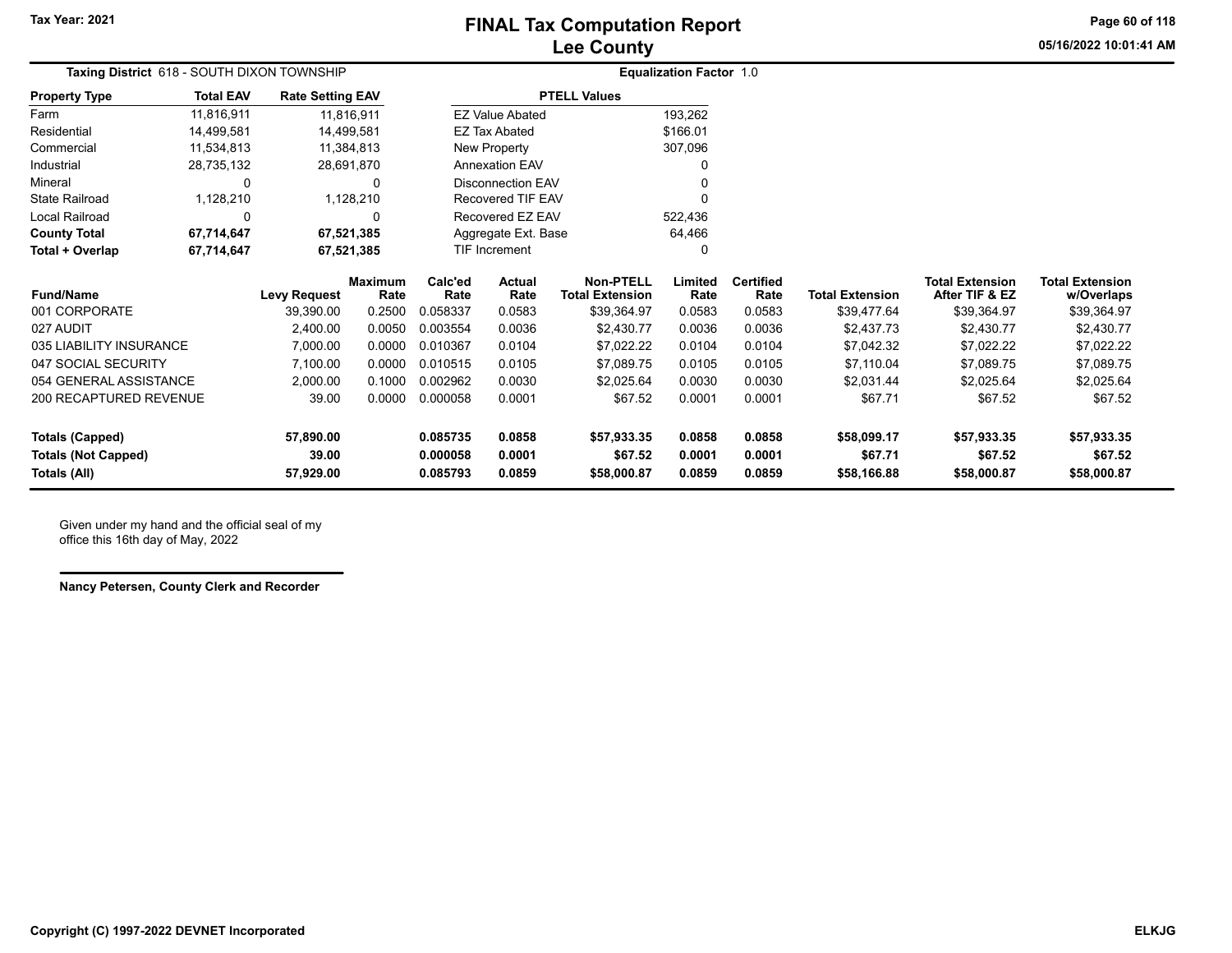**05/16/2022 10:01:41 AMPage 61 of 118**

| Taxing District 618RB - SOUTH DIXON TWP RD/BRIDGE |                          |                         |                        |                 |                          | <b>Equalization Factor 1.0</b>             |                 |                          |                          |                                          |                                      |
|---------------------------------------------------|--------------------------|-------------------------|------------------------|-----------------|--------------------------|--------------------------------------------|-----------------|--------------------------|--------------------------|------------------------------------------|--------------------------------------|
| <b>Property Type</b>                              | <b>Total EAV</b>         | <b>Rate Setting EAV</b> |                        |                 |                          | <b>PTELL Values</b>                        |                 |                          | Road and Bridge Transfer |                                          |                                      |
| Farm                                              | 11,816,911               | 11,816,911              |                        |                 | <b>EZ Value Abated</b>   |                                            | 193,262         | <b>Municipality</b>      |                          | <b>Fund</b>                              | <b>Amount Extended</b>               |
| Residential                                       | 14,499,581               | 14,499,581              |                        |                 | EZ Tax Abated            |                                            | \$372.22        |                          |                          |                                          |                                      |
| Commercial                                        | 11,534,813               | 11,384,813              |                        |                 | New Property             |                                            | 307,096         | 705 - CITY OF DIXON      |                          | 007                                      | \$2,145.80                           |
| Industrial                                        | 28,735,132               | 28,691,870              |                        |                 | <b>Annexation EAV</b>    |                                            | $\Omega$        | <b>Total</b>             |                          |                                          | \$2,145.80                           |
| Mineral                                           | $\Omega$                 |                         | 0                      |                 | <b>Disconnection EAV</b> |                                            |                 |                          |                          |                                          |                                      |
| State Railroad                                    | 1,128,210                |                         | 1,128,210              |                 | Recovered TIF EAV        |                                            | $\Omega$        |                          |                          |                                          |                                      |
| Local Railroad                                    | $\Omega$                 |                         | 0                      |                 | Recovered EZ EAV         |                                            | 522,436         |                          |                          |                                          |                                      |
| <b>County Total</b>                               | 67,714,647               | 67,521,385              |                        |                 | Aggregate Ext. Base      |                                            | 130,042         |                          |                          |                                          |                                      |
| Total + Overlap                                   | 67,714,647<br>67,521,385 |                         |                        | TIF Increment   |                          | 0                                          |                 |                          |                          |                                          |                                      |
| <b>Fund/Name</b>                                  |                          | <b>Levy Request</b>     | <b>Maximum</b><br>Rate | Calc'ed<br>Rate | Actual<br>Rate           | <b>Non-PTELL</b><br><b>Total Extension</b> | Limited<br>Rate | <b>Certified</b><br>Rate | <b>Total Extension</b>   | <b>Total Extension</b><br>After TIF & EZ | <b>Total Extension</b><br>w/Overlaps |
| 007 ROAD & BRIDGE                                 |                          | 10,000.00               | 0.6600                 | 0.014810        | 0.0148                   | \$9,993.16                                 | 0.0148          | 0.0148                   | \$10,021.77              | \$9,993.16                               | \$9,993.16                           |
| 009 PERMANENT ROAD                                |                          | 87,000.00               | 0.2500                 | 0.128848        | 0.1288                   | \$86,967.54                                | 0.1288          | 0.1288                   | \$87,216.47              | \$86,967.54                              | \$86,967.54                          |
| 010 EQUIPMENT & BUILDING                          |                          | 33,000.00               | 0.1000                 | 0.048873        | 0.0489                   | \$33,017.96                                | 0.0489          | 0.0489                   | \$33,112.46              | \$33,017.96                              | \$33,017.96                          |
| 200 RECAPTURED REVENUE                            |                          | 88.00                   | 0.0000                 | 0.000130        | 0.0001                   | \$67.52                                    | 0.0001          | 0.0001                   | \$67.71                  | \$67.52                                  | \$67.52                              |
| Totals (Capped)                                   |                          | 130,000.00              |                        | 0.192531        | 0.1925                   | \$129,978.66                               | 0.1925          | 0.1925                   | \$130,350.70             | \$129,978.66                             | \$129,978.66                         |
| <b>Totals (Not Capped)</b>                        |                          | 88.00                   |                        | 0.000130        | 0.0001                   | \$67.52                                    | 0.0001          | 0.0001                   | \$67.71                  | \$67.52                                  | \$67.52                              |
| Totals (All)                                      |                          | 130,088.00              |                        | 0.192661        | 0.1926                   | \$130,046.18                               | 0.1926          | 0.1926                   | \$130,418.41             | \$130,046.18                             | \$130,046.18                         |

Given under my hand and the official seal of my office this 16th day of May, 2022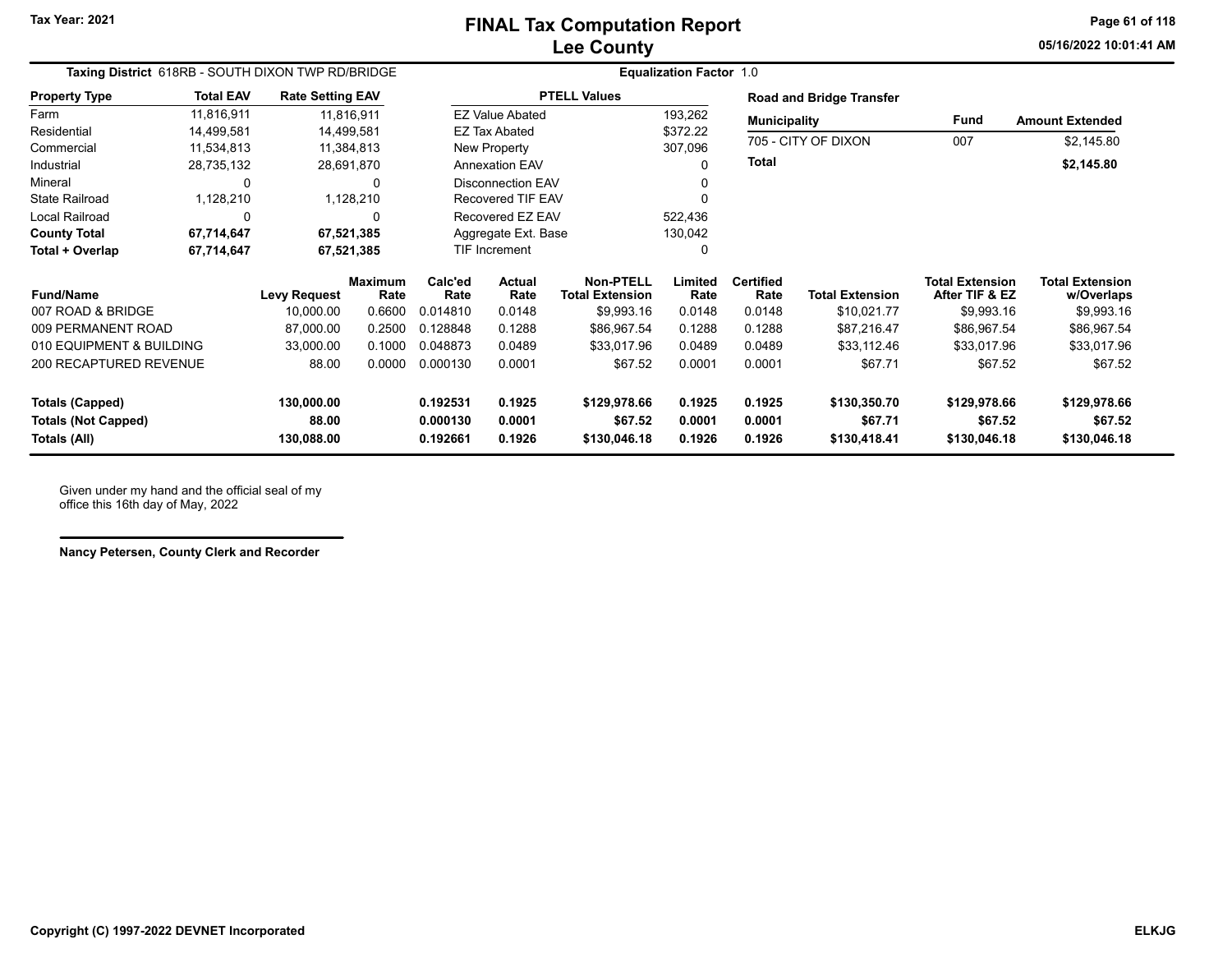**05/16/2022 10:01:41 AMPage 62 of 118**

| <b>Taxing District</b> 619 - SUBLETTE TOWNSHIP |                  |                         |                 | <b>Equalization Factor 1.0</b> |                          |                                            |                  |                          |                        |                                          |                                      |
|------------------------------------------------|------------------|-------------------------|-----------------|--------------------------------|--------------------------|--------------------------------------------|------------------|--------------------------|------------------------|------------------------------------------|--------------------------------------|
| Property Type                                  | <b>Total EAV</b> | <b>Rate Setting EAV</b> |                 |                                |                          | <b>PTELL Values</b>                        |                  |                          |                        |                                          |                                      |
| Farm                                           | 17,039,940       | 17,039,940              |                 |                                | <b>EZ Value Abated</b>   |                                            | $\Omega$         |                          |                        |                                          |                                      |
| Residential                                    | 12,187,771       | 12,187,771              |                 |                                | <b>EZ Tax Abated</b>     |                                            | \$0.00           |                          |                        |                                          |                                      |
| Commercial                                     | 4,567,716        |                         | 4,567,716       |                                | New Property             |                                            | 176,524          |                          |                        |                                          |                                      |
| Industrial                                     | 12,728           |                         | 12,728          |                                | <b>Annexation EAV</b>    |                                            | $\Omega$         |                          |                        |                                          |                                      |
| Mineral                                        | 905,865          |                         | 905,865         |                                | <b>Disconnection EAV</b> |                                            | $\Omega$         |                          |                        |                                          |                                      |
| State Railroad                                 | 0                |                         |                 |                                | Recovered TIF EAV        |                                            | $\Omega$         |                          |                        |                                          |                                      |
| Local Railroad                                 | 8,090            |                         | 8,090           |                                | Recovered EZ EAV         |                                            | 0                |                          |                        |                                          |                                      |
| <b>County Total</b>                            | 34,722,110       | 34,722,110              |                 |                                | Aggregate Ext. Base      |                                            | 54,219           |                          |                        |                                          |                                      |
| Total + Overlap                                | 34,722,110       | 34,722,110              |                 |                                | TIF Increment            |                                            | 0                |                          |                        |                                          |                                      |
| <b>Fund/Name</b>                               |                  | <b>Levy Request</b>     | Maximum<br>Rate | Calc'ed<br>Rate                | Actual<br>Rate           | <b>Non-PTELL</b><br><b>Total Extension</b> | Limited<br>Rate  | <b>Certified</b><br>Rate | <b>Total Extension</b> | <b>Total Extension</b><br>After TIF & EZ | <b>Total Extension</b><br>w/Overlaps |
| 001 CORPORATE                                  |                  | 44,282.00               | 0.2600          | 0.127533                       | 0.1275                   | \$44,270.69                                | 0.1251           | 0.1251                   | \$43,437.36            | \$43,437.36                              | \$43,437.36                          |
| 019 COMMUNITY BLDG                             |                  | 11,043.00               | 0.1000          | 0.031804                       | 0.0318                   | \$11,041.63                                | 0.0312           | 0.0312                   | \$10,833.30            | \$10,833.30                              | \$10,833.30                          |
| 054 GENERAL ASSISTANCE                         |                  | 1,006.00                | 0.0000          | 0.002897                       | 0.0029                   | \$1,006.94                                 | 0.0028           | 0.0028                   | \$972.22               | \$972.22                                 | \$972.22                             |
| 200 RECAPTURED REVENUE                         |                  | 64.00                   | 0.0000          | 0.000184                       | 0.0002                   | \$69.44                                    | 0.0002           | 0.0002                   | \$69.44                | \$69.44                                  | \$69.44                              |
| <b>Totals (Capped)</b>                         |                  | 56,331.00               |                 | 0.162234                       | 0.1622                   | \$56,319.26                                | 0.1591           | 0.1591                   | \$55,242.88            | \$55,242.88                              | \$55,242.88                          |
| Totals (Not Capped)<br>Totals (All)            |                  | 64.00<br>56,395.00      |                 | 0.000184<br>0.162418           | 0.0002<br>0.1624         | \$69.44<br>\$56,388.70                     | 0.0002<br>0.1593 | 0.0002<br>0.1593         | \$69.44<br>\$55,312.32 | \$69.44<br>\$55,312.32                   | \$69.44<br>\$55,312.32               |

Given under my hand and the official seal of my office this 16th day of May, 2022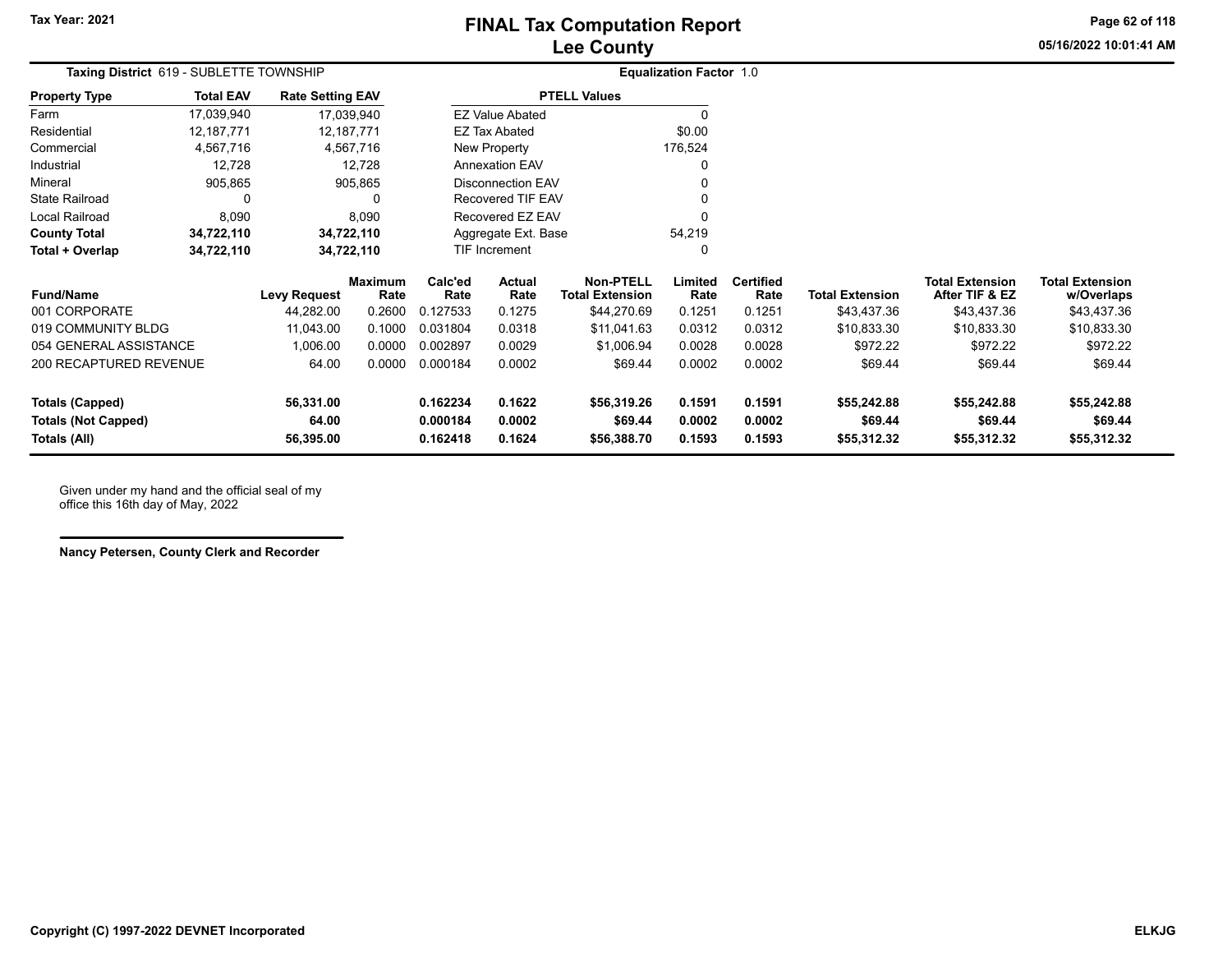**05/16/2022 10:01:41 AMPage 63 of 118**

| Taxing District 619RB - SUBLETTE TWP ROAD/BRIDGE |                  |                         |                        | <b>Equalization Factor 1.0</b> |                          |                                            |                                     |                          |                                 |                                          |                                      |
|--------------------------------------------------|------------------|-------------------------|------------------------|--------------------------------|--------------------------|--------------------------------------------|-------------------------------------|--------------------------|---------------------------------|------------------------------------------|--------------------------------------|
| <b>Property Type</b>                             | <b>Total EAV</b> | <b>Rate Setting EAV</b> |                        |                                |                          | <b>PTELL Values</b>                        |                                     |                          | <b>Road and Bridge Transfer</b> |                                          |                                      |
| Farm                                             | 17,039,940       |                         | 17,039,940             |                                | <b>EZ Value Abated</b>   |                                            |                                     | <b>Municipality</b>      |                                 | Fund                                     | <b>Amount Extended</b>               |
| Residential                                      | 12,187,771       | 12,187,771              |                        |                                | <b>EZ Tax Abated</b>     |                                            | \$0.00<br>712 - VILLAGE OF SUBLETTE |                          | 007                             |                                          |                                      |
| Commercial                                       | 4,567,716        |                         | 4,567,716              |                                | New Property             |                                            | 176,524                             |                          |                                 |                                          | \$11,139.87                          |
| Industrial                                       | 12,728           |                         | 12,728                 |                                | <b>Annexation EAV</b>    |                                            |                                     | <b>Total</b>             |                                 |                                          | \$11,139.87                          |
| Mineral                                          | 905,865          |                         | 905,865                |                                | <b>Disconnection EAV</b> |                                            |                                     |                          |                                 |                                          |                                      |
| <b>State Railroad</b>                            | 0                |                         | <sup>0</sup>           |                                | Recovered TIF EAV        |                                            |                                     |                          |                                 |                                          |                                      |
| <b>Local Railroad</b>                            | 8,090            |                         | 8,090                  |                                | Recovered EZ EAV         |                                            |                                     |                          |                                 |                                          |                                      |
| <b>County Total</b>                              | 34,722,110       |                         | 34,722,110             |                                | Aggregate Ext. Base      |                                            | 112,845                             |                          |                                 |                                          |                                      |
| Total + Overlap                                  | 34,722,110       |                         | 34,722,110             |                                | <b>TIF Increment</b>     |                                            | 0                                   |                          |                                 |                                          |                                      |
| <b>Fund/Name</b>                                 |                  | <b>Levy Request</b>     | <b>Maximum</b><br>Rate | Calc'ed<br>Rate                | Actual<br>Rate           | <b>Non-PTELL</b><br><b>Total Extension</b> | Limited<br>Rate                     | <b>Certified</b><br>Rate | <b>Total Extension</b>          | <b>Total Extension</b><br>After TIF & EZ | <b>Total Extension</b><br>w/Overlaps |
| 007 ROAD & BRIDGE                                |                  | 106,400.00              | 0.6600                 | 0.306433                       | 0.3064                   | \$106,388.55                               | 0.2976                              | 0.2976                   | \$103,333.00                    | \$103,333.00                             | \$103,333.00                         |
| 008 BRIDGE JOINT W/ COUNTY                       |                  | 0.00                    | 0.2500                 | 0.000000                       | 0.0000                   | \$0.00                                     | 0.0000                              | 0.0000                   | \$0.00                          | \$0.00                                   | \$0.00                               |
| 010 EQUIPMENT & BUILDING                         |                  | 12,000.00               | 0.1000                 | 0.034560                       | 0.0346                   | \$12,013.85                                | 0.0336                              | 0.0336                   | \$11,666.63                     | \$11,666.63                              | \$11,666.63                          |
| 200 RECAPTURED REVENUE                           |                  | 132.00                  | 0.0000                 | 0.000380                       | 0.0004                   | \$138.89                                   | 0.0004                              | 0.0004                   | \$138.89                        | \$138.89                                 | \$138.89                             |
| <b>Totals (Capped)</b>                           |                  | 118,400.00              |                        | 0.340993                       | 0.3410                   | \$118,402.40                               | 0.3312                              | 0.3312                   | \$114,999.63                    | \$114,999.63                             | \$114,999.63                         |
| <b>Totals (Not Capped)</b>                       |                  | 132.00                  |                        | 0.000380                       | 0.0004                   | \$138.89                                   | 0.0004                              | 0.0004                   | \$138.89                        | \$138.89                                 | \$138.89                             |
| Totals (All)                                     |                  | 118,532.00              |                        | 0.341373                       | 0.3414                   | \$118,541.29                               | 0.3316                              | 0.3316                   | \$115,138.52                    | \$115,138.52                             | \$115,138.52                         |

Given under my hand and the official seal of my office this 16th day of May, 2022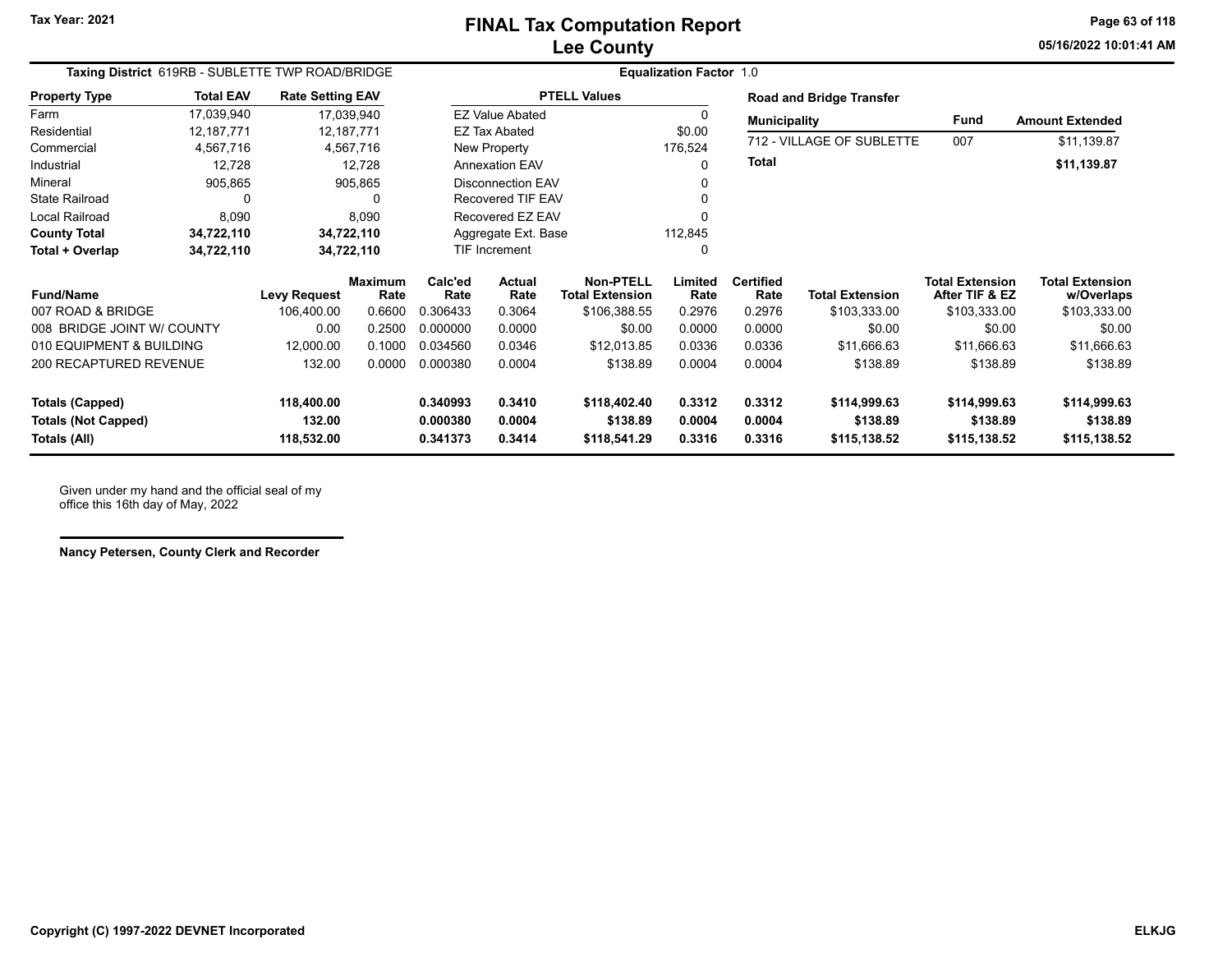**05/16/2022 10:01:41 AMPage 64 of 118**

| Taxing District 620 - VIOLA TOWNSHIP |                  |                         |                        |                                |                        |                                            | <b>Equalization Factor 1.0</b> |                          |                                                 |                                          |                                      |
|--------------------------------------|------------------|-------------------------|------------------------|--------------------------------|------------------------|--------------------------------------------|--------------------------------|--------------------------|-------------------------------------------------|------------------------------------------|--------------------------------------|
| <b>Property Type</b>                 | <b>Total EAV</b> | <b>Rate Setting EAV</b> |                        |                                |                        | <b>PTELL Values</b>                        |                                |                          |                                                 |                                          |                                      |
| Farm                                 | 13,583,004       |                         | 13,583,004             |                                | <b>EZ Value Abated</b> |                                            |                                |                          |                                                 |                                          |                                      |
| Residential                          | 3,468,943        |                         | 3,468,943              | \$0.00<br><b>EZ Tax Abated</b> |                        |                                            |                                |                          |                                                 |                                          |                                      |
| Commercial                           | 847,563          |                         | 847,563                | New Property<br>21,905         |                        |                                            |                                |                          |                                                 |                                          |                                      |
| Industrial                           | 0                |                         |                        | <b>Annexation EAV</b>          |                        |                                            |                                |                          |                                                 |                                          |                                      |
| Mineral                              | 1,170,855        |                         | 1,170,855              | <b>Disconnection EAV</b>       |                        |                                            |                                |                          |                                                 |                                          |                                      |
| State Railroad                       |                  |                         |                        | Recovered TIF EAV              |                        |                                            |                                |                          |                                                 |                                          |                                      |
| Local Railroad                       | $\Omega$         |                         |                        | Recovered EZ EAV               |                        |                                            |                                |                          |                                                 |                                          |                                      |
| <b>County Total</b>                  | 19,070,365       |                         | 19,070,365             |                                | Aggregate Ext. Base    |                                            | 50,850                         |                          |                                                 |                                          |                                      |
| Total + Overlap                      | 19,070,365       |                         | 19,070,365             | <b>TIF Increment</b>           |                        |                                            |                                |                          | <b>Total Extension</b><br>\$51,623.48<br>\$0.00 |                                          |                                      |
| <b>Fund/Name</b>                     |                  | Levy Request            | <b>Maximum</b><br>Rate | Calc'ed<br>Rate                | Actual<br>Rate         | <b>Non-PTELL</b><br><b>Total Extension</b> | Limited<br>Rate                | <b>Certified</b><br>Rate |                                                 | <b>Total Extension</b><br>After TIF & EZ | <b>Total Extension</b><br>w/Overlaps |
| 001 CORPORATE                        |                  | 52,000.00               | 0.4000                 | 0.272674                       | 0.2727                 | \$52,004.89                                | 0.2707                         | 0.2707                   |                                                 | \$51,623.48                              | \$51,623.48                          |
| 054 GENERAL ASSISTANCE               |                  | 0.00                    | 0.1000                 | 0.000000                       | 0.0000                 | \$0.00                                     | 0.0000                         | 0.0000                   |                                                 | \$0.00                                   | \$0.00                               |
| 200 RECAPTURED REVENUE               |                  | 6.00                    | 0.0000                 | 0.000032                       | 0.0000                 | \$0.00                                     | 0.0000                         | 0.0000                   | \$0.00                                          | \$0.00                                   | \$0.00                               |
| <b>Totals (Capped)</b>               |                  | 52,000.00               |                        | 0.272674                       | 0.2727                 | \$52,004.89                                | 0.2707                         | 0.2707                   | \$51,623.48                                     | \$51,623.48                              | \$51,623.48                          |
| <b>Totals (Not Capped)</b>           |                  | 6.00                    |                        | 0.000032                       | 0.0000                 | \$0.00                                     | 0.0000                         | 0.0000                   | \$0.00                                          | \$0.00                                   | \$0.00                               |
| Totals (All)                         |                  | 52,006.00               |                        | 0.272706                       | 0.2727                 | \$52,004.89                                | 0.2707                         | 0.2707                   | \$51,623.48                                     | \$51,623.48                              | \$51,623.48                          |

Given under my hand and the official seal of my office this 16th day of May, 2022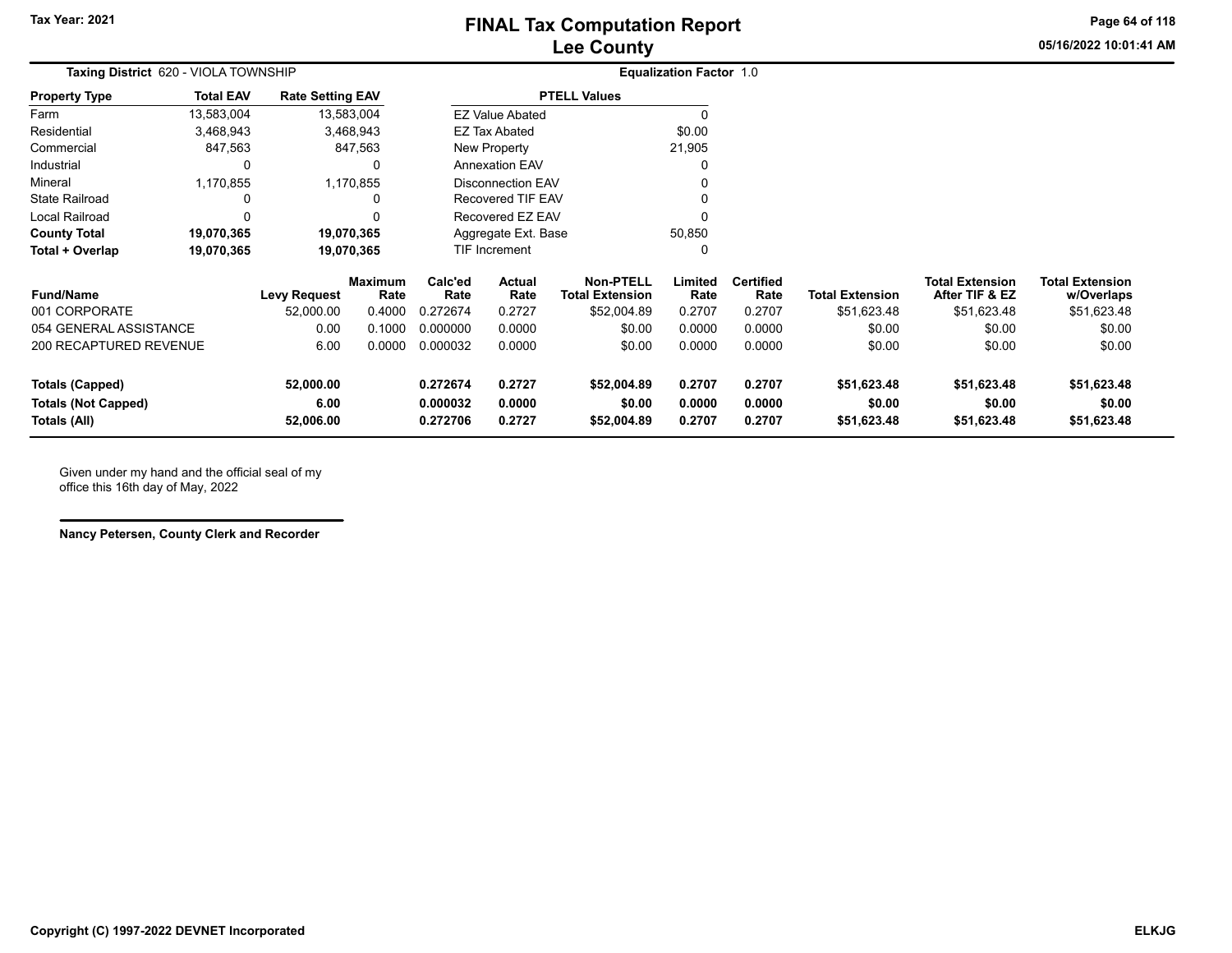**Page 65 of 118**

**05/16/2022 10:01:41 AM**

|                            | Taxing District 620RB - VIOLA TWP ROAD/BRIDGE |                         |                        |                 |                          |                                            | <b>Equalization Factor 1.0</b> |                          |                        |                                          |                                      |
|----------------------------|-----------------------------------------------|-------------------------|------------------------|-----------------|--------------------------|--------------------------------------------|--------------------------------|--------------------------|------------------------|------------------------------------------|--------------------------------------|
| <b>Property Type</b>       | <b>Total EAV</b>                              | <b>Rate Setting EAV</b> |                        |                 |                          | <b>PTELL Values</b>                        |                                |                          |                        |                                          |                                      |
| Farm                       | 13,583,004                                    |                         | 13,583,004             |                 | <b>EZ Value Abated</b>   |                                            | O                              |                          |                        |                                          |                                      |
| Residential                | 3,468,943                                     |                         | 3,468,943              |                 | <b>EZ Tax Abated</b>     |                                            | \$0.00                         |                          |                        |                                          |                                      |
| Commercial                 | 847,563                                       |                         | 847,563                |                 | New Property             |                                            | 21,905                         |                          |                        |                                          |                                      |
| Industrial                 |                                               |                         |                        |                 | <b>Annexation EAV</b>    |                                            |                                |                          |                        |                                          |                                      |
| Mineral                    | 1,170,855                                     |                         | 1,170,855              |                 | <b>Disconnection EAV</b> |                                            | 0                              |                          |                        |                                          |                                      |
| <b>State Railroad</b>      |                                               |                         | 0                      |                 | Recovered TIF EAV        |                                            | 0                              |                          |                        |                                          |                                      |
| Local Railroad             |                                               |                         |                        |                 | Recovered EZ EAV         |                                            | 0                              |                          |                        |                                          |                                      |
| <b>County Total</b>        | 19,070,365                                    |                         | 19,070,365             |                 | Aggregate Ext. Base      |                                            | 79,627                         |                          |                        |                                          |                                      |
| Total + Overlap            | 19,070,365                                    | 19,070,365              |                        |                 | TIF Increment            |                                            | 0                              |                          |                        |                                          |                                      |
| <b>Fund/Name</b>           |                                               | <b>Levy Request</b>     | <b>Maximum</b><br>Rate | Calc'ed<br>Rate | Actual<br>Rate           | <b>Non-PTELL</b><br><b>Total Extension</b> | Limited<br>Rate                | <b>Certified</b><br>Rate | <b>Total Extension</b> | <b>Total Extension</b><br>After TIF & EZ | <b>Total Extension</b><br>w/Overlaps |
| 007 ROAD & BRIDGE          |                                               | 37,700.00               | 0.6600                 | 0.197689        | 0.1977                   | \$37,702.11                                | 0.1973                         | 0.1973                   | \$37,625.83            | \$37,625.83                              | \$37,625.83                          |
| 008 BRIDGE JOINT W/ COUNTY |                                               | 9,050.00                | 0.2500                 | 0.047456        | 0.0475                   | \$9,058.42                                 | 0.0474                         | 0.0474                   | \$9,039.35             | \$9,039.35                               | \$9,039.35                           |
| 009 PERMANENT ROAD         |                                               | 27,400.00               | 0.2500                 | 0.143678        | 0.1437                   | \$27,404.11                                | 0.1434                         | 0.1434                   | \$27,346.90            | \$27,346.90                              | \$27,346.90                          |
| 010 EQUIPMENT & BUILDING   |                                               | 6,850.00                | 0.1000                 | 0.035920        | 0.0359                   | \$6,846.26                                 | 0.0358                         | 0.0358                   | \$6,827.19             | \$6,827.19                               | \$6,827.19                           |
| 200 RECAPTURED REVENUE     |                                               | 9.00                    | 0.0000                 | 0.000047        | 0.0000                   | \$0.00                                     | 0.0000                         | 0.0000                   | \$0.00                 | \$0.00                                   | \$0.00                               |
| <b>Totals (Capped)</b>     |                                               | 81,000.00               |                        | 0.424743        | 0.4248                   | \$81,010.90                                | 0.4239                         | 0.4239                   | \$80,839.27            | \$80,839.27                              | \$80,839.27                          |

**Totals (Not Capped) 9.00 0.000047 0.0000 \$0.00 0.0000 0.0000 \$0.00 \$0.00 \$0.00 Totals (All) 81,009.00 0.424790 0.4248 \$81,010.90 0.4239 0.4239 \$80,839.27 \$80,839.27 \$80,839.27**

Given under my hand and the official seal of my office this 16th day of May, 2022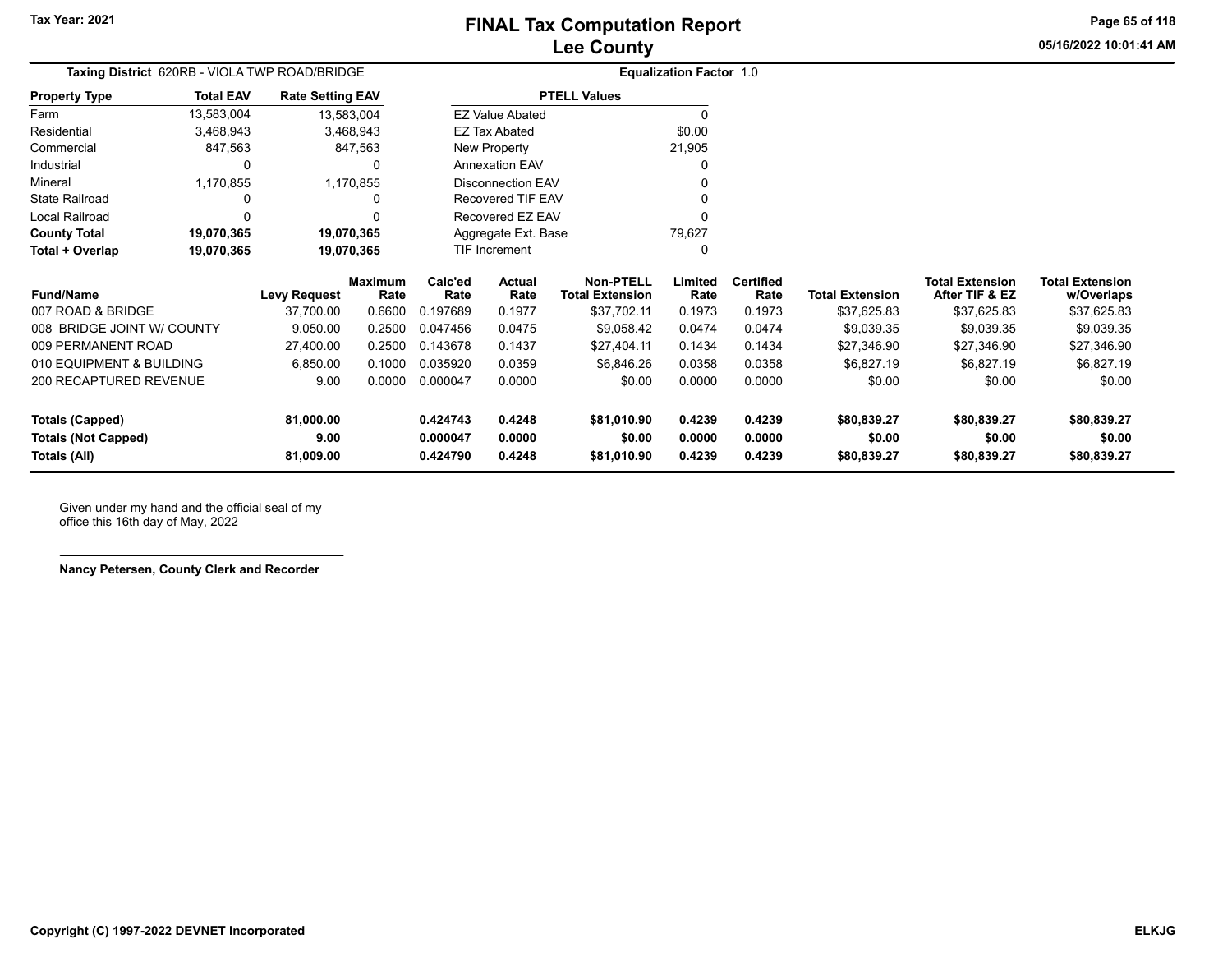**Page 66 of 118**

**05/16/2022 10:01:41 AM**

| Taxing District 621 - WILLOW CREEK TOWNSHIP                          |                  |                                  |                        |                                  |                            |                                            | <b>Equalization Factor 1.0</b> |                            |                                        |                                          |                                        |
|----------------------------------------------------------------------|------------------|----------------------------------|------------------------|----------------------------------|----------------------------|--------------------------------------------|--------------------------------|----------------------------|----------------------------------------|------------------------------------------|----------------------------------------|
| <b>Property Type</b>                                                 | <b>Total EAV</b> | <b>Rate Setting EAV</b>          |                        |                                  |                            | <b>PTELL Values</b>                        |                                |                            |                                        |                                          |                                        |
| Farm                                                                 | 14,110,058       |                                  | 14,110,058             |                                  | <b>EZ Value Abated</b>     |                                            | $\Omega$                       |                            |                                        |                                          |                                        |
| Residential                                                          | 9,001,497        |                                  | 9,001,497              | \$0.00<br><b>EZ Tax Abated</b>   |                            |                                            |                                |                            |                                        |                                          |                                        |
| Commercial                                                           | 713,397          |                                  | 713,397                | New Property<br>11,196           |                            |                                            |                                |                            |                                        |                                          |                                        |
| Industrial                                                           | 51,293           |                                  | 51,293                 |                                  | <b>Annexation EAV</b>      |                                            |                                |                            |                                        |                                          |                                        |
| Mineral                                                              | 6,250,560        |                                  | 6,250,560              |                                  | <b>Disconnection EAV</b>   |                                            |                                |                            |                                        |                                          |                                        |
| <b>State Railroad</b>                                                | 131,143          |                                  | 131,143                |                                  | Recovered TIF EAV          |                                            |                                |                            |                                        |                                          |                                        |
| Local Railroad                                                       | 0                |                                  | $\Omega$               |                                  | Recovered EZ EAV           |                                            |                                |                            |                                        |                                          |                                        |
| <b>County Total</b>                                                  | 30,257,948       |                                  | 30,257,948             | Aggregate Ext. Base              |                            |                                            | 62,495                         |                            |                                        |                                          |                                        |
| Total + Overlap                                                      | 30,257,948       |                                  | 30,257,948             |                                  | TIF Increment              |                                            | 0                              |                            |                                        |                                          |                                        |
| <b>Fund/Name</b>                                                     |                  | <b>Levy Request</b>              | <b>Maximum</b><br>Rate | Calc'ed<br>Rate                  | Actual<br>Rate             | <b>Non-PTELL</b><br><b>Total Extension</b> | Limited<br>Rate                | <b>Certified</b><br>Rate   | <b>Total Extension</b>                 | <b>Total Extension</b><br>After TIF & EZ | <b>Total Extension</b><br>w/Overlaps   |
| 001 CORPORATE                                                        |                  | 71,152.00                        | 0.3000                 | 0.235151                         | 0.2352                     | \$71,166.69                                | 0.2095                         | 0.2095                     | \$63,390.40                            | \$63,390.40                              | \$63,390.40                            |
| 200 RECAPTURED REVENUE                                               |                  | 140.00                           | 0.0000                 | 0.000463                         | 0.0005                     | \$151.29                                   | 0.0005                         | 0.0005                     | \$151.29                               | \$151.29                                 | \$151.29                               |
| <b>Totals (Capped)</b><br><b>Totals (Not Capped)</b><br>Totals (All) |                  | 71,152.00<br>140.00<br>71,292.00 |                        | 0.235151<br>0.000463<br>0.235614 | 0.2352<br>0.0005<br>0.2357 | \$71,166.69<br>\$151.29<br>\$71,317.98     | 0.2095<br>0.0005<br>0.2100     | 0.2095<br>0.0005<br>0.2100 | \$63,390.40<br>\$151.29<br>\$63,541.69 | \$63,390.40<br>\$151.29<br>\$63,541.69   | \$63,390.40<br>\$151.29<br>\$63,541.69 |

Given under my hand and the official seal of my office this 16th day of May, 2022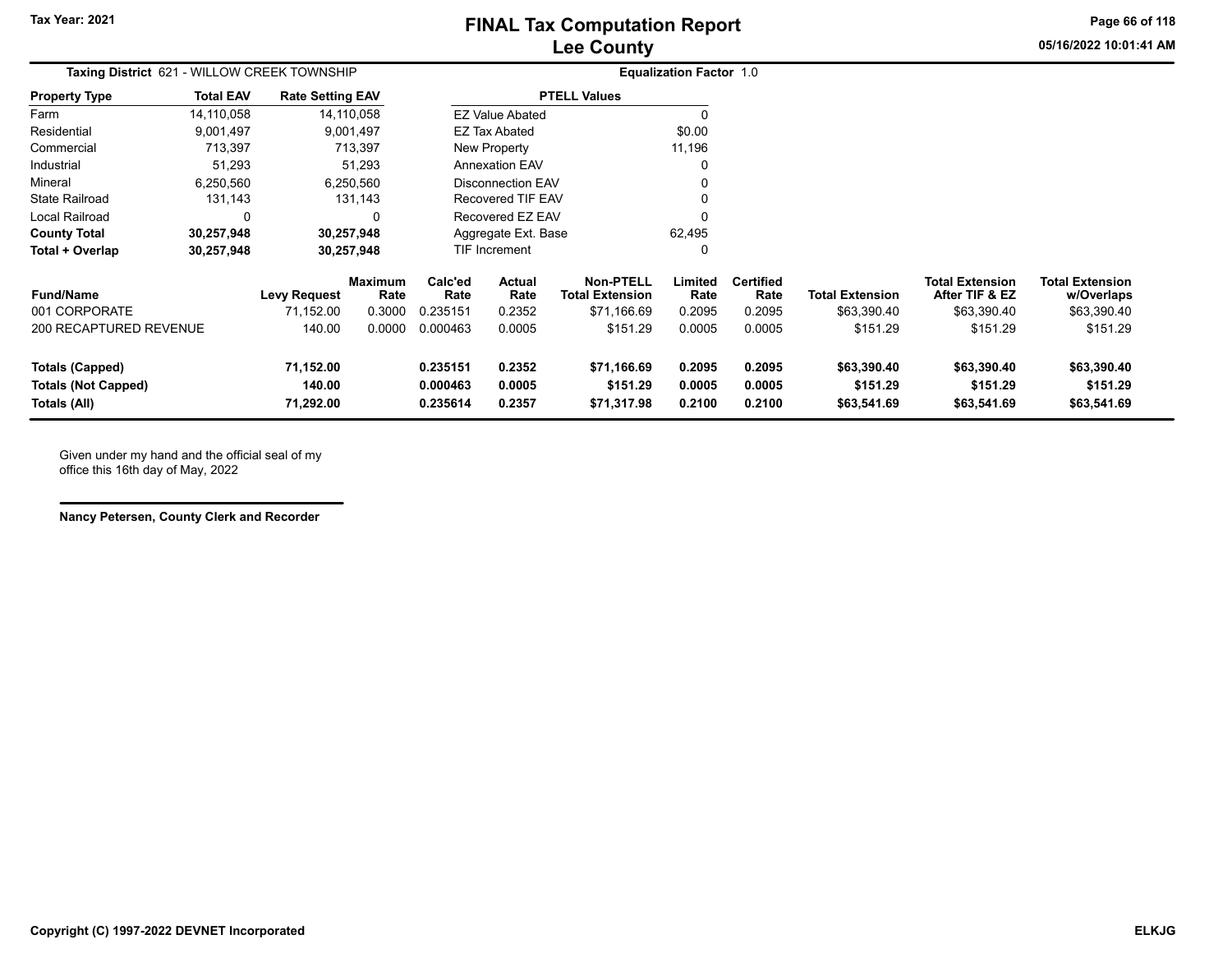**05/16/2022 10:01:41 AMPage 67 of 118**

| Taxing District 621RB - WILLOW CRK TWP RD/BRIDGE |                  |                         |                        | <b>Equalization Factor 1.0</b> |                        |                                            |                 |                          |                                 |                                          |                                      |  |  |
|--------------------------------------------------|------------------|-------------------------|------------------------|--------------------------------|------------------------|--------------------------------------------|-----------------|--------------------------|---------------------------------|------------------------------------------|--------------------------------------|--|--|
| <b>Property Type</b>                             | <b>Total EAV</b> | <b>Rate Setting EAV</b> |                        |                                |                        | <b>PTELL Values</b>                        |                 |                          | <b>Road and Bridge Transfer</b> |                                          |                                      |  |  |
| Farm                                             | 14,110,058       |                         | 14,110,058             |                                | <b>EZ Value Abated</b> |                                            | $\Omega$        | <b>Municipality</b>      |                                 | <b>Fund</b>                              | <b>Amount Extended</b>               |  |  |
| Residential                                      | 9,001,497        |                         | 9,001,497              |                                | EZ Tax Abated          |                                            | \$0.00          | 708 - VILLAGE OF LEE     |                                 | 007                                      |                                      |  |  |
| Commercial                                       | 713,397          |                         | 713,397                | New Property                   |                        |                                            | 11,196          |                          |                                 |                                          | \$3,741.75                           |  |  |
| Industrial                                       | 51,293           |                         | 51,293                 | <b>Annexation EAV</b>          |                        |                                            | $\Omega$        | <b>Total</b>             |                                 |                                          | \$3,741.75                           |  |  |
| Mineral                                          | 6,250,560        |                         | 6,250,560              |                                | Disconnection EAV      |                                            |                 |                          |                                 |                                          |                                      |  |  |
| <b>State Railroad</b>                            | 131,143          |                         | 131,143                |                                | Recovered TIF EAV      |                                            |                 |                          |                                 |                                          |                                      |  |  |
| Local Railroad                                   | 0                |                         | <sup>0</sup>           |                                | Recovered EZ EAV       |                                            |                 |                          |                                 |                                          |                                      |  |  |
| <b>County Total</b>                              | 30,257,948       |                         | 30,257,948             | Aggregate Ext. Base            |                        |                                            | 169,511         |                          |                                 |                                          |                                      |  |  |
| Total + Overlap                                  | 30,257,948       | 30,257,948              |                        | TIF Increment                  |                        |                                            | $\Omega$        |                          |                                 |                                          |                                      |  |  |
| <b>Fund/Name</b>                                 |                  | <b>Levy Request</b>     | <b>Maximum</b><br>Rate | Calc'ed<br>Rate                | Actual<br>Rate         | <b>Non-PTELL</b><br><b>Total Extension</b> | Limited<br>Rate | <b>Certified</b><br>Rate | <b>Total Extension</b>          | <b>Total Extension</b><br>After TIF & EZ | <b>Total Extension</b><br>w/Overlaps |  |  |
| 007 ROAD & BRIDGE                                |                  | 103,955.00              | 0.6600                 | 0.343563                       | 0.3436                 | \$103,966.31                               | 0.3080          | 0.3080                   | \$93,194.48                     | \$93,194.48                              | \$93,194.48                          |  |  |
| 008 BRIDGE JOINT W/ COUNTY                       |                  | 15,630.00               | 0.2500                 | 0.051656                       | 0.0517                 | \$15,643.36                                | 0.0463          | 0.0463                   | \$14,009.43                     | \$14,009.43                              | \$14,009.43                          |  |  |
| 009 PERMANENT ROAD                               |                  | 61,261.00               | 0.2500                 | 0.202463                       | 0.2025                 | \$61,272.34                                | 0.1815          | 0.1815                   | \$54,918.18                     | \$54,918.18                              | \$54,918.18                          |  |  |
| 010 EQUIPMENT & BUILDING                         |                  | 10,909.00               | 0.1000                 | 0.036053                       | 0.0361                 | \$10,923.12                                | 0.0324          | 0.0324                   | \$9,803.58                      | \$9,803.58                               | \$9,803.58                           |  |  |
| 200 RECAPTURED REVENUE                           |                  | 381.00                  | 0.0000                 | 0.001259                       | 0.0013                 | \$393.35                                   | 0.0013          | 0.0013                   | \$393.35                        | \$393.35                                 | \$393.35                             |  |  |
| <b>Totals (Capped)</b>                           |                  | 191,755.00              |                        | 0.633735                       | 0.6339                 | \$191,805.13                               | 0.5682          | 0.5682                   | \$171,925.67                    | \$171,925.67                             | \$171,925.67                         |  |  |
| <b>Totals (Not Capped)</b>                       |                  | 381.00                  |                        | 0.001259                       | 0.0013                 | \$393.35                                   | 0.0013          | 0.0013                   | \$393.35                        | \$393.35                                 | \$393.35                             |  |  |
| Totals (All)                                     |                  | 192,136.00              |                        | 0.634994                       | 0.6352                 | \$192,198.48                               | 0.5695          | 0.5695                   | \$172,319.02                    | \$172,319.02                             | \$172,319.02                         |  |  |

Given under my hand and the official seal of my office this 16th day of May, 2022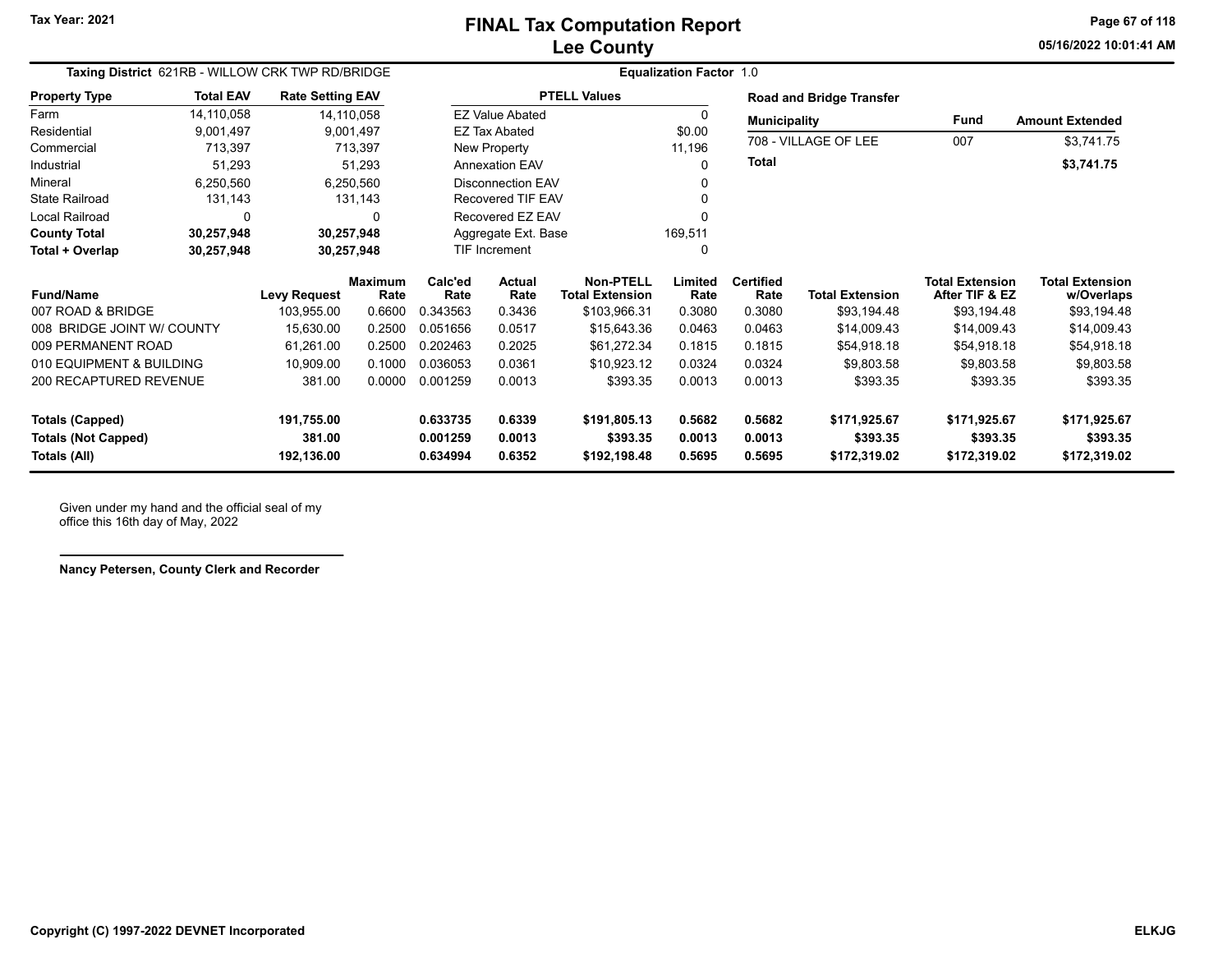**05/16/2022 10:01:41 AMPage 68 of 118**

| Taxing District 622 - WYOMING TOWNSHIP |                  |                         |                        |                 |                          |                                            | <b>Equalization Factor 1.0</b> |                          |                        |                                          |                                      |
|----------------------------------------|------------------|-------------------------|------------------------|-----------------|--------------------------|--------------------------------------------|--------------------------------|--------------------------|------------------------|------------------------------------------|--------------------------------------|
| <b>Property Type</b>                   | <b>Total EAV</b> | <b>Rate Setting EAV</b> |                        |                 |                          | <b>PTELL Values</b>                        |                                |                          |                        |                                          |                                      |
| Farm                                   | 16,060,266       |                         | 16,026,363             |                 | <b>EZ Value Abated</b>   |                                            | 0                              |                          |                        |                                          |                                      |
| Residential                            | 14,352,402       |                         | 12,150,417             |                 | <b>EZ Tax Abated</b>     |                                            | \$0.00                         |                          |                        |                                          |                                      |
| Commercial                             | 1,464,144        |                         | 1,100,774              |                 | New Property             |                                            | 142,848                        |                          |                        |                                          |                                      |
| Industrial                             | 5,148            |                         | 5,148                  |                 | <b>Annexation EAV</b>    |                                            | 0                              |                          |                        |                                          |                                      |
| Mineral                                | 1,619,740        |                         | 1,619,740              |                 | <b>Disconnection EAV</b> |                                            |                                |                          |                        |                                          |                                      |
| State Railroad                         | 0                |                         | 0                      |                 | Recovered TIF EAV        |                                            |                                |                          |                        |                                          |                                      |
| Local Railroad                         | 0                |                         |                        |                 | Recovered EZ EAV         |                                            | 0                              |                          |                        |                                          |                                      |
| <b>County Total</b>                    | 33,501,700       |                         | 30,902,442             |                 | Aggregate Ext. Base      |                                            | 148,617                        |                          |                        |                                          |                                      |
| Total + Overlap                        | 33,501,700       |                         | 30,902,442             |                 | <b>TIF Increment</b>     |                                            | 2,599,258                      |                          |                        |                                          |                                      |
| <b>Fund/Name</b>                       |                  | <b>Levy Request</b>     | <b>Maximum</b><br>Rate | Calc'ed<br>Rate | Actual<br>Rate           | <b>Non-PTELL</b><br><b>Total Extension</b> | Limited<br>Rate                | <b>Certified</b><br>Rate | <b>Total Extension</b> | <b>Total Extension</b><br>After TIF & EZ | <b>Total Extension</b><br>w/Overlaps |
| 001 CORPORATE                          |                  | 90,000.00               | 0.2900                 | 0.291239        | 0.2900                   | \$89,617.08                                | 0.2900                         | 0.2900                   | \$97,154.93            | \$89,617.08                              | \$89,617.08                          |
| 005 IMRF                               |                  | 10,000.00               | 0.0000                 | 0.032360        | 0.0324                   | \$10,012.39                                | 0.0324                         | 0.0324                   | \$10,854.55            | \$10,012.39                              | \$10,012.39                          |
| 017 CEMETERY                           |                  | 40,000.00               | 0.2000                 | 0.129440        | 0.1294                   | \$39,987.76                                | 0.1294                         | 0.1294                   | \$43,351.20            | \$39,987.76                              | \$39,987.76                          |
| 035 LIABILITY INS                      |                  | 3,000.00                | 0.0000                 | 0.009708        | 0.0097                   | \$2,997.54                                 | 0.0097                         | 0.0097                   | \$3,249.66             | \$2,997.54                               | \$2,997.54                           |
| 047 SOCIAL SECURITY                    |                  | 5,000.00                | 0.0000                 | 0.016180        | 0.0162                   | \$5,006.20                                 | 0.0162                         | 0.0162                   | \$5,427.28             | \$5,006.20                               | \$5,006.20                           |
| 054 GENERAL ASSISTANCE                 |                  | 100.00                  | 0.1000                 | 0.000324        | 0.0003                   | \$92.71                                    | 0.0003                         | 0.0003                   | \$100.51               | \$92.71                                  | \$92.71                              |
| 200 RECAPTURED REVENUE                 |                  | 501.00                  | 0.0000                 | 0.001621        | 0.0016                   | \$494.44                                   | 0.0016                         | 0.0016                   | \$536.03               | \$494.44                                 | \$494.44                             |
| <b>Totals (Capped)</b>                 |                  | 148,100.00              |                        | 0.479251        | 0.4780                   | \$147,713.68                               | 0.4780                         | 0.4780                   | \$160,138.13           | \$147,713.68                             | \$147,713.68                         |
| <b>Totals (Not Capped)</b>             |                  | 501.00                  |                        | 0.001621        | 0.0016                   | \$494.44                                   | 0.0016                         | 0.0016                   | \$536.03               | \$494.44                                 | \$494.44                             |
| Totals (All)                           |                  | 148,601.00              |                        | 0.480872        | 0.4796                   | \$148,208.12                               | 0.4796                         | 0.4796                   | \$160,674.16           | \$148,208.12                             | \$148,208.12                         |

Given under my hand and the official seal of my office this 16th day of May, 2022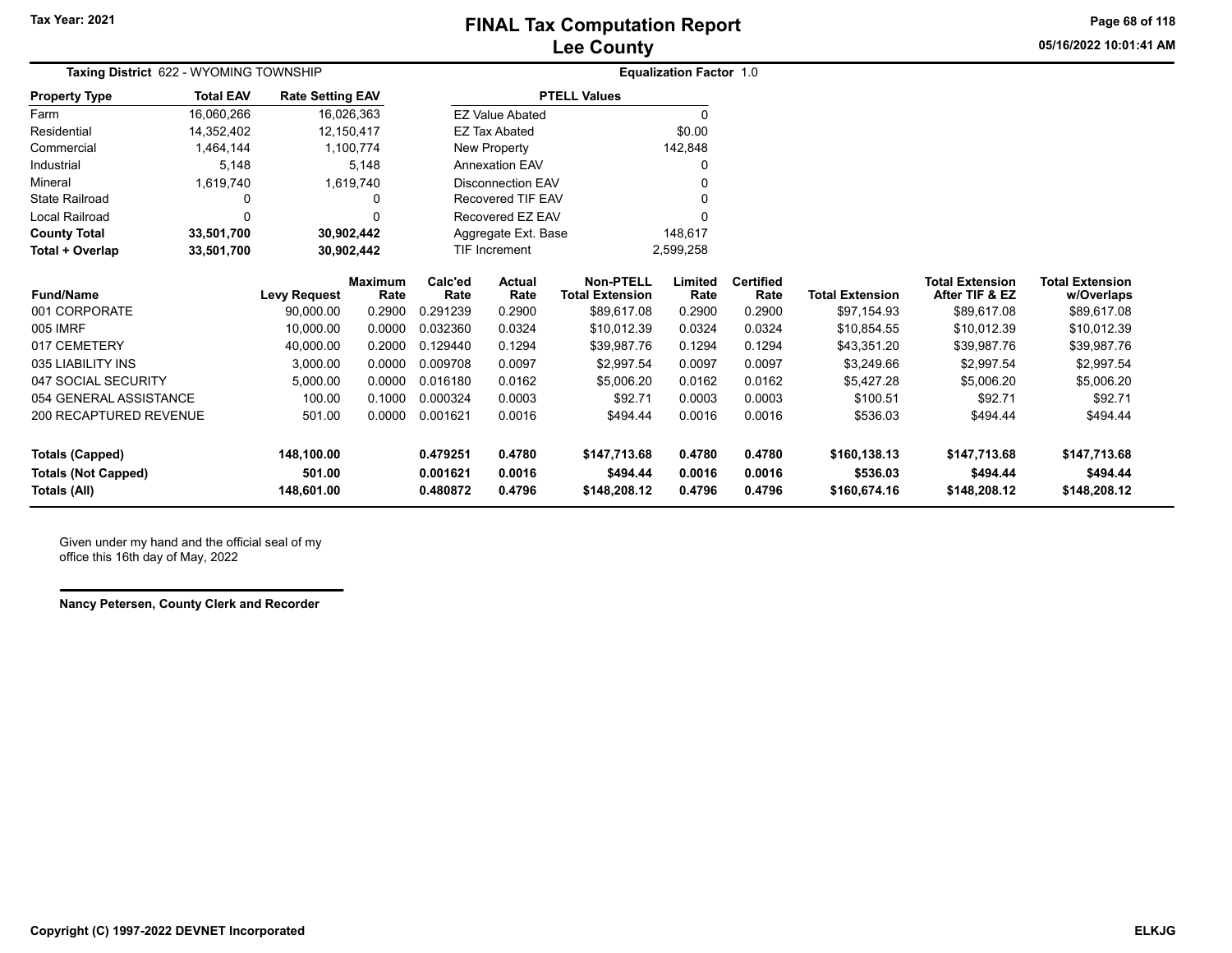**05/16/2022 10:01:41 AMPage 69 of 118**

| Taxing District 622RB - WYOMING TWP ROAD/BRIDGE |                  |                         |                        |                         |                                   |                                            | <b>Equalization Factor 1.0</b> |                          |                                 |                                          |                                      |  |
|-------------------------------------------------|------------------|-------------------------|------------------------|-------------------------|-----------------------------------|--------------------------------------------|--------------------------------|--------------------------|---------------------------------|------------------------------------------|--------------------------------------|--|
| <b>Property Type</b>                            | <b>Total EAV</b> | <b>Rate Setting EAV</b> |                        |                         |                                   | <b>PTELL Values</b>                        |                                |                          | <b>Road and Bridge Transfer</b> |                                          |                                      |  |
| Farm                                            | 16,060,266       |                         | 16,026,363             |                         | <b>EZ Value Abated</b>            |                                            | 0                              | <b>Municipality</b>      |                                 | <b>Fund</b>                              | <b>Amount Extended</b>               |  |
| Residential                                     | 14,352,402       |                         | 12,150,417             |                         | <b>EZ Tax Abated</b>              |                                            | \$0.00                         | 710 - VILLAGE OF PAW PAW |                                 |                                          |                                      |  |
| Commercial                                      | 1,464,144        |                         | 1,100,774              | New Property<br>142,848 |                                   |                                            |                                | 007                      | \$8,253.28                      |                                          |                                      |  |
| Industrial                                      | 5,148            |                         | 5,148                  |                         | <b>Annexation EAV</b>             |                                            | 0                              | Total                    |                                 |                                          | \$8,253.28                           |  |
| Mineral                                         | 1,619,740        |                         | 1,619,740              |                         | <b>Disconnection EAV</b>          |                                            |                                |                          |                                 |                                          |                                      |  |
| <b>State Railroad</b>                           |                  |                         | 0                      |                         | <b>Recovered TIF EAV</b>          |                                            |                                |                          |                                 |                                          |                                      |  |
| Local Railroad                                  | $\Omega$         |                         | 0                      |                         | Recovered EZ EAV                  |                                            | U                              |                          |                                 |                                          |                                      |  |
| <b>County Total</b>                             | 33,501,700       |                         | 30,902,442             | Aggregate Ext. Base     |                                   |                                            | 144,030                        |                          |                                 |                                          |                                      |  |
| Total + Overlap                                 | 33,501,700       |                         | 30,902,442             |                         | <b>TIF Increment</b><br>2,599,258 |                                            |                                |                          |                                 |                                          |                                      |  |
| <b>Fund/Name</b>                                |                  | <b>Levy Request</b>     | <b>Maximum</b><br>Rate | Calc'ed<br>Rate         | Actual<br>Rate                    | <b>Non-PTELL</b><br><b>Total Extension</b> | Limited<br>Rate                | <b>Certified</b><br>Rate | <b>Total Extension</b>          | <b>Total Extension</b><br>After TIF & EZ | <b>Total Extension</b><br>w/Overlaps |  |
| 007 ROAD & BRIDGE                               |                  | 60,000.00               | 0.6600                 | 0.194159                | 0.1942                            | \$60,012.54                                | 0.1942                         | 0.1942                   | \$65,060.30                     | \$60,012.54                              | \$60,012.54                          |  |
| 008 BRIDGE JOINT W/COUNTY                       |                  | 500.00                  | 0.2500                 | 0.001618                | 0.0016                            | \$494.44                                   | 0.0016                         | 0.0016                   | \$536.03                        | \$494.44                                 | \$494.44                             |  |
| 009 PERMANENT ROAD                              |                  | 60,000.00               | 0.2500                 | 0.194159                | 0.1942                            | \$60,012.54                                | 0.1942                         | 0.1942                   | \$65,060.30                     | \$60,012.54                              | \$60,012.54                          |  |
| 010 EQUIPMENT & BUILDING                        |                  | 25,500.00               | 0.1000                 | 0.082518                | 0.0825                            | \$25,494.51                                | 0.0825                         | 0.0825                   | \$27,638.90                     | \$25,494.51                              | \$25,494.51                          |  |
| <b>200 RECAPTURED REVENUE</b>                   |                  | 488.00                  | 0.0000                 | 0.001579                | 0.0016                            | \$494.44                                   | 0.0016                         | 0.0016                   | \$536.03                        | \$494.44                                 | \$494.44                             |  |
| <b>Totals (Capped)</b>                          |                  | 146,000.00              |                        | 0.472454                | 0.4725                            | \$146,014.03                               | 0.4725                         | 0.4725                   | \$158,295.53                    | \$146,014.03                             | \$146,014.03                         |  |
| <b>Totals (Not Capped)</b>                      |                  | 488.00                  |                        | 0.001579                | 0.0016                            | \$494.44                                   | 0.0016                         | 0.0016                   | \$536.03                        | \$494.44                                 | \$494.44                             |  |
| Totals (All)                                    |                  | 146,488.00              |                        | 0.474033                | 0.4741                            | \$146,508.47                               | 0.4741                         | 0.4741                   | \$158,831.56                    | \$146,508.47                             | \$146,508.47                         |  |

Given under my hand and the official seal of my office this 16th day of May, 2022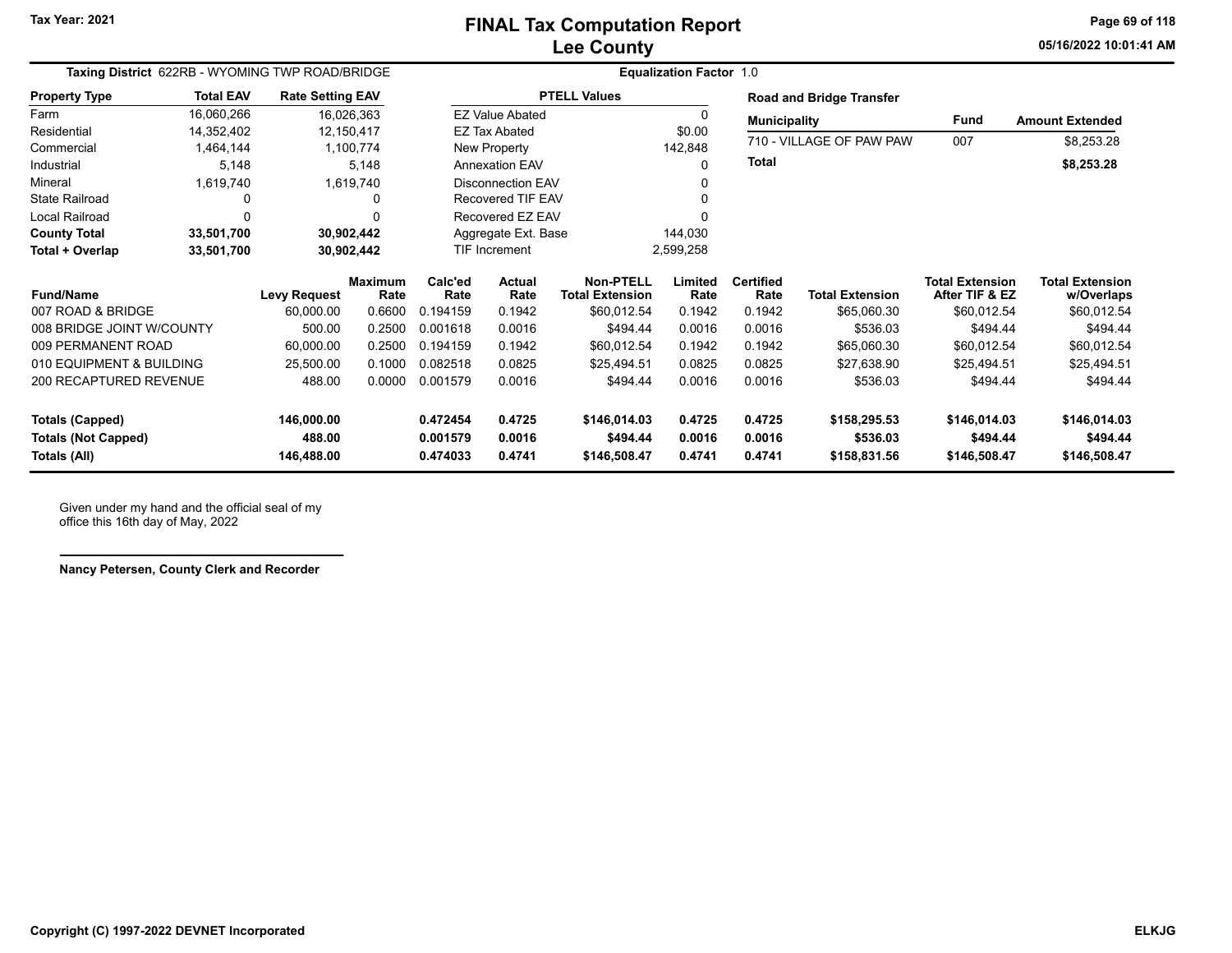**Tax Year: 2021**

### **Lee County FINAL Tax Computation Report**

**05/16/2022 10:01:41 AMPage 70 of 118**

| <b>Taxing District 701 - CITY OF AMBOY</b>           |                  |                         |                        | <b>Equalization Factor 1.0</b> |                          |                                            |                  |                          |                                  |                                          |                                      |  |  |
|------------------------------------------------------|------------------|-------------------------|------------------------|--------------------------------|--------------------------|--------------------------------------------|------------------|--------------------------|----------------------------------|------------------------------------------|--------------------------------------|--|--|
| <b>Property Type</b>                                 | <b>Total EAV</b> | <b>Rate Setting EAV</b> |                        |                                |                          | <b>PTELL Values</b>                        |                  |                          | <b>Road and Bridge Transfer</b>  |                                          |                                      |  |  |
| Farm                                                 | 1,423,057        |                         | 1,423,057              |                                | <b>EZ Value Abated</b>   |                                            | 463,076          | <b>Road District</b>     |                                  | <b>Fund</b>                              | <b>Amount Extended</b>               |  |  |
| Residential                                          | 19,869,959       | 19,869,959              |                        |                                | <b>EZ Tax Abated</b>     |                                            | \$6,195.04       |                          | 602RB - AMBOY TWP ROAD/BRID      | 007                                      | \$18,758.33                          |  |  |
| Commercial                                           | 5,521,869        |                         | 5,441,576              |                                | <b>New Property</b>      |                                            | 107,394          |                          |                                  |                                          |                                      |  |  |
| Industrial                                           | 2,150,974        |                         | 1,768,191              |                                | <b>Annexation EAV</b>    |                                            | 0                |                          | 612RB - MARION TWP ROAD/BRIL 007 |                                          | \$486.82                             |  |  |
| Mineral                                              | 0                |                         | $\Omega$               |                                | <b>Disconnection EAV</b> |                                            | 0                | <b>Total</b>             |                                  |                                          | \$19,245.15                          |  |  |
| State Railroad                                       | $\Omega$         |                         | $\Omega$               | <b>Recovered TIF EAV</b>       |                          |                                            |                  |                          |                                  |                                          |                                      |  |  |
| Local Railroad                                       | $\Omega$         |                         | $\Omega$               |                                | Recovered EZ EAV         |                                            | 0                |                          |                                  |                                          |                                      |  |  |
| <b>County Total</b>                                  | 28,965,859       | 28,502,783              |                        |                                | Aggregate Ext. Base      |                                            | 374,180          |                          |                                  |                                          |                                      |  |  |
| Total + Overlap                                      | 28,965,859       | 28,502,783              |                        |                                | <b>TIF Increment</b>     |                                            | 0                |                          |                                  |                                          |                                      |  |  |
| <b>Fund/Name</b>                                     |                  | <b>Levy Request</b>     | <b>Maximum</b><br>Rate | Calc'ed<br>Rate                | <b>Actual</b><br>Rate    | <b>Non-PTELL</b><br><b>Total Extension</b> | Limited<br>Rate  | <b>Certified</b><br>Rate | <b>Total Extension</b>           | <b>Total Extension</b><br>After TIF & EZ | <b>Total Extension</b><br>w/Overlaps |  |  |
| 001 CORPORATE                                        |                  | 110,000.00              | 0.4375                 | 0.385927                       | 0.3859                   | \$109,992.24                               | 0.3741           | 0.3741                   | \$108,361.28                     | \$106,628.91                             | \$106,628.91                         |  |  |
| 003 BONDS & INTEREST                                 |                  | 0.00                    | 0.0000                 | 0.000000                       | 0.0000                   | \$0.00                                     | 0.0000           | 0.0000                   | \$0.00                           | \$0.00                                   | \$0.00                               |  |  |
| 005 I.M.R.F.                                         |                  | 75,000.00               | 0.0000                 | 0.263132                       | 0.2631                   | \$74,990.82                                | 0.2550           | 0.2550                   | \$73,862.94                      | \$72,682.10                              | \$72,682.10                          |  |  |
| 007 CITY SHARE OF TWNSHP R                           |                  | 0.00                    | 0.0000                 | 0.000000                       | 0.0000                   | \$0.00                                     | 0.0000           | 0.0000                   | \$0.00                           | \$0.00                                   | \$0.00                               |  |  |
| 014 POLICE PROTECTION                                |                  | 57,768.00               | 0.6000                 | 0.202675                       | 0.2027                   | \$57,775.14                                | 0.1965           | 0.1965                   | \$56,917.91                      | \$56,007.97                              | \$56,007.97                          |  |  |
| 016 LIBRARY                                          |                  | 37,000.00               | 0.1500                 | 0.129812                       | 0.1298                   | \$36,996.61                                | 0.1258           | 0.1258                   | \$36,439.05                      | \$35,856.50                              | \$35,856.50                          |  |  |
| 027 AUDIT                                            |                  | 11,000.00               | 0.0000                 | 0.038593                       | 0.0386                   | \$11,002.07                                | 0.0374           | 0.0374                   | \$10,833.23                      | \$10,660.04                              | \$10,660.04                          |  |  |
| 035 LIABILITY INS                                    |                  | 50,000.00               | 0.0000                 | 0.175422                       | 0.1754                   | \$49,993.88                                | 0.1700           | 0.1700                   | \$49,241.96                      | \$48,454.73                              | \$48,454.73                          |  |  |
| 041 STREET LIGHTING                                  |                  | 12,500.00               | 0.0500                 | 0.043855                       | 0.0439                   | \$12,512.72                                | 0.0426           | 0.0426                   | \$12,339.46                      | \$12,142.19                              | \$12,142.19                          |  |  |
| 042 CITY PARK                                        |                  | 3,600.00                | 0.0750                 | 0.012630                       | 0.0126                   | \$3,591.35                                 | 0.0122           | 0.0122                   | \$3,533.83                       | \$3,477.34                               | \$3,477.34                           |  |  |
| 044 BAND                                             |                  | 10.00                   | 0.0400                 | 0.000035                       | 0.0000                   | \$0.00                                     | 0.0000           | 0.0000                   | \$0.00                           | \$0.00                                   | \$0.00                               |  |  |
| 046 EMERGENCY & DISASTER                             |                  | 10.00                   | 0.0500                 | 0.000035                       | 0.0000                   | \$0.00                                     | 0.0000           | 0.0000                   | \$0.00                           | \$0.00                                   | \$0.00                               |  |  |
| 047 SOCIAL SECURITY                                  |                  | 35,000.00               | 0.0000                 | 0.122795                       | 0.1228                   | \$35,001.42                                | 0.1190           | 0.1190                   | \$34,469.37                      | \$33,918.31                              | \$33,918.31                          |  |  |
| 048 SCHOOL CROSSING GUARD                            |                  | 500.00                  | 0.0200                 | 0.001754                       | 0.0018                   | \$513.05                                   | 0.0017           | 0.0017                   | \$492.42                         | \$484.55                                 | \$484.55                             |  |  |
| 062 WORKMENS COMP                                    |                  | 500.00                  | 0.0000                 | 0.001754                       | 0.0018                   | \$513.05                                   | 0.0017           | 0.0017                   | \$492.42                         | \$484.55                                 | \$484.55                             |  |  |
| 200 RECAPTURED REVENUE                               |                  | 516.00                  | 0.0000                 | 0.001810                       | 0.0018                   | \$513.05                                   | 0.0018           | 0.0018                   | \$521.39                         | \$513.05                                 | \$513.05                             |  |  |
| <b>Totals (Capped)</b><br><b>Totals (Not Capped)</b> |                  | 392,888.00<br>516.00    |                        | 1.378419<br>0.001810           | 1.3784<br>0.0018         | \$392,882.35<br>\$513.05                   | 1.3360<br>0.0018 | 1.3360<br>0.0018         | \$386,983.87<br>\$521.39         | \$380,797.19<br>\$513.05                 | \$380,797.19<br>\$513.05             |  |  |
| Totals (All)                                         |                  | 393,404.00              |                        | 1.380229                       | 1.3802                   | \$393,395.40                               | 1.3378           | 1.3378                   | \$387,505.26                     | \$381,310.24                             | \$381,310.24                         |  |  |

Given under my hand and the official seal of my office this 16th day of May, 2022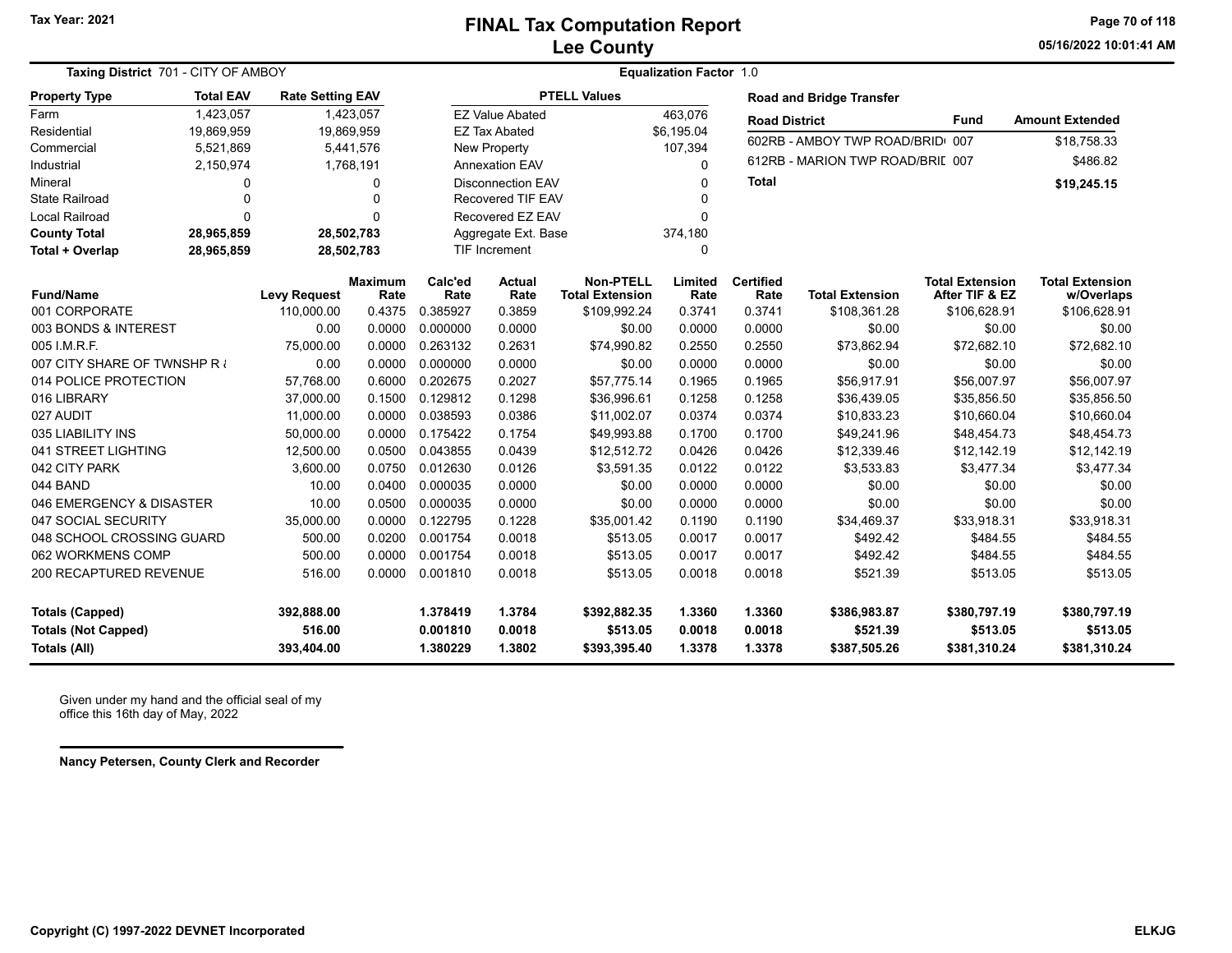**05/16/2022 10:01:41 AMPage 71 of 118**

| Taxing District 702 - VILLAGE OF ASHTON |                  |                         |                        |                 |                                                   |                                            |                 |                          |                                  |                                          |                                      |
|-----------------------------------------|------------------|-------------------------|------------------------|-----------------|---------------------------------------------------|--------------------------------------------|-----------------|--------------------------|----------------------------------|------------------------------------------|--------------------------------------|
| <b>Property Type</b>                    | <b>Total EAV</b> | <b>Rate Setting EAV</b> |                        |                 |                                                   | <b>PTELL Values</b>                        |                 |                          | <b>Road and Bridge Transfer</b>  |                                          |                                      |
| Farm                                    | 97.779           |                         | 97,779                 |                 | <b>EZ Value Abated</b>                            |                                            | 5,297           | <b>Road District</b>     |                                  | <b>Fund</b>                              | <b>Amount Extended</b>               |
| Residential                             | 8,997,161        |                         | 8,997,161              |                 | <b>EZ Tax Abated</b>                              |                                            | \$50.87         |                          | 603RB - ASHTON TWP ROAD/BRII 007 |                                          | \$12,241.85                          |
| Commercial                              | 2,214,971        |                         | 2,214,971              |                 | <b>New Property</b><br>20,261                     |                                            |                 |                          |                                  |                                          |                                      |
| Industrial                              | 1,396,028        |                         | 1,390,731              |                 | <b>Total</b><br><b>Annexation EAV</b><br>$\Omega$ |                                            |                 |                          |                                  | \$12,241.85                              |                                      |
| Mineral                                 | $\Omega$         |                         | $\Omega$               |                 | <b>Disconnection EAV</b><br>0                     |                                            |                 |                          |                                  |                                          |                                      |
| <b>State Railroad</b>                   | 294,957          |                         | 294,957                |                 | <b>Recovered TIF EAV</b><br>$\Omega$              |                                            |                 |                          |                                  |                                          |                                      |
| Local Railroad                          | $\Omega$         |                         | 0                      |                 | Recovered EZ EAV                                  |                                            | $\Omega$        |                          |                                  |                                          |                                      |
| <b>County Total</b>                     | 13,000,896       |                         | 12,995,599             |                 | Aggregate Ext. Base                               |                                            | 122,509         |                          |                                  |                                          |                                      |
| Total + Overlap                         | 13,000,896       |                         | 12,995,599             |                 | <b>TIF Increment</b>                              |                                            | $\Omega$        |                          |                                  |                                          |                                      |
| <b>Fund/Name</b>                        |                  | <b>Levy Request</b>     | <b>Maximum</b><br>Rate | Calc'ed<br>Rate | <b>Actual</b><br>Rate                             | <b>Non-PTELL</b><br><b>Total Extension</b> | Limited<br>Rate | <b>Certified</b><br>Rate | <b>Total Extension</b>           | <b>Total Extension</b><br>After TIF & EZ | <b>Total Extension</b><br>w/Overlaps |
| 001 CORPORATE                           |                  | 29.968.00               | 0.4375                 | 0.230601        | 0.2306                                            | \$29,967.85                                | 0.2276          | 0.2276                   | \$29,590.04                      | \$29,577.98                              | \$29,577.98                          |
| 005 I.M.R.F.                            |                  | 15,355.00               | 0.0000                 | 0.118155        | 0.1182                                            | \$15,360.80                                | 0.1167          | 0.1167                   | \$15,172.05                      | \$15,165.86                              | \$15,165.86                          |
| 007 CITY SHARE OF TWNSHP R              |                  | 0.00                    | 0.0000                 | 0.000000        | 0.0000                                            | \$0.00                                     | 0.0000          | 0.0000                   | \$0.00                           | \$0.00                                   | \$0.00                               |
| 014 POLICE PROTECTION                   |                  | 12,189.00               | 0.6000                 | 0.093793        | 0.0938                                            | \$12,189.87                                | 0.0926          | 0.0926                   | \$12,038.83                      | \$12,033.92                              | \$12,033.92                          |
| 016 LIBRARY                             |                  | 15,885.00               | 0.1500                 | 0.122234        | 0.1222                                            | \$15,880.62                                | 0.1206          | 0.1206                   | \$15,679.08                      | \$15,672.69                              | \$15,672.69                          |
| 017 CEMETERY                            |                  | 384.00                  | 0.0250                 | 0.002955        | 0.0030                                            | \$389.87                                   | 0.0030          | 0.0030                   | \$390.03                         | \$389.87                                 | \$389.87                             |
| 025 GARBAGE                             |                  | 106.00                  | 0.2000                 | 0.000816        | 0.0008                                            | \$103.96                                   | 0.0008          | 0.0008                   | \$104.01                         | \$103.96                                 | \$103.96                             |
| 027 AUDIT                               |                  | 8,519.00                | 0.0000                 | 0.065553        | 0.0656                                            | \$8,525.11                                 | 0.0647          | 0.0647                   | \$8,411.58                       | \$8,408.15                               | \$8,408.15                           |
| 035 LIABILITY INSURANCE                 |                  | 20,628.00               | 0.0000                 | 0.158731        | 0.1587                                            | \$20,624.02                                | 0.1566          | 0.1566                   | \$20,359.40                      | \$20,351.11                              | \$20,351.11                          |
| 047 SOCIAL SECURITY                     |                  | 15,156.00               | 0.0000                 | 0.116624        | 0.1166                                            | \$15,152.87                                | 0.1151          | 0.1151                   | \$14,964.03                      | \$14,957.93                              | \$14,957.93                          |
| 060 UNEMPLOYMENT INSURANC               |                  | 556.00                  | 0.0000                 | 0.004278        | 0.0043                                            | \$558.81                                   | 0.0042          | 0.0042                   | \$546.04                         | \$545.82                                 | \$545.82                             |
| 062 WORKMENS COMP                       |                  | 7,300.00                | 0.0000                 | 0.056173        | 0.0562                                            | \$7,303.53                                 | 0.0555          | 0.0555                   | \$7,215.50                       | \$7,212.56                               | \$7,212.56                           |
| 200 RECAPTURED REVENUE                  |                  | 373.00                  | 0.0000                 | 0.002870        | 0.0029                                            | \$376.87                                   | 0.0029          | 0.0029                   | \$377.03                         | \$376.87                                 | \$376.87                             |
| <b>Totals (Capped)</b>                  |                  | 126,046.00              |                        | 0.969913        | 0.9700                                            | \$126,057.31                               | 0.9574          | 0.9574                   | \$124,470.59                     | \$124,419.85                             | \$124,419.85                         |
| <b>Totals (Not Capped)</b>              |                  | 373.00                  |                        | 0.002870        | 0.0029                                            | \$376.87                                   | 0.0029          | 0.0029                   | \$377.03                         | \$376.87                                 | \$376.87                             |
| Totals (All)                            |                  | 126,419.00              |                        | 0.972783        | 0.9729                                            | \$126,434.18                               | 0.9603          | 0.9603                   | \$124,847.62                     | \$124,796.72                             | \$124,796.72                         |

Given under my hand and the official seal of my office this 16th day of May, 2022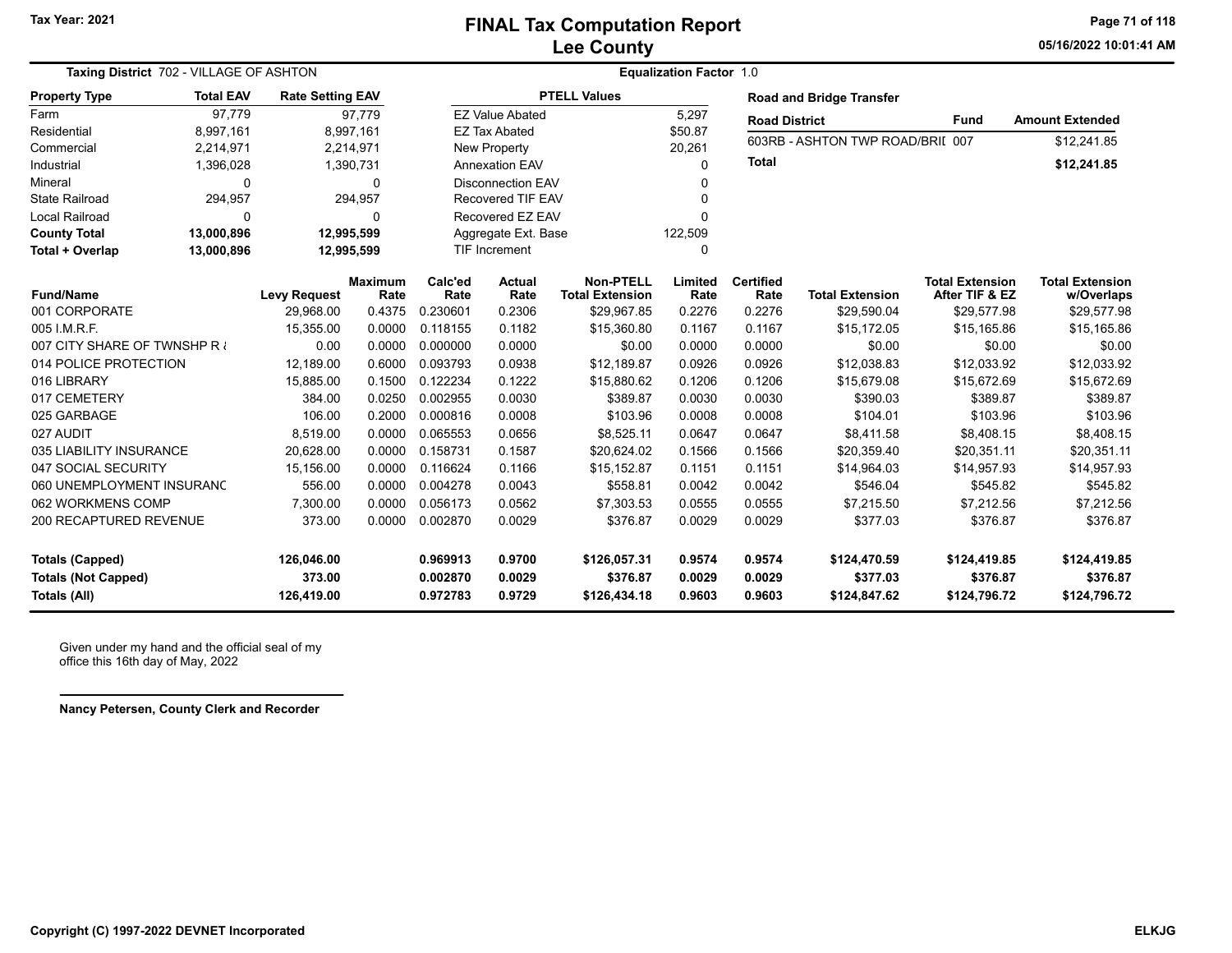**05/16/2022 10:01:41 AMPage 72 of 118**

| Taxing District 703 - VILLAGE OF COMPTON             |                  |                         |                        | <b>Equalization Factor 1.0</b> |                          |                                            |                  |                          |                                 |                                          |                                      |  |
|------------------------------------------------------|------------------|-------------------------|------------------------|--------------------------------|--------------------------|--------------------------------------------|------------------|--------------------------|---------------------------------|------------------------------------------|--------------------------------------|--|
| <b>Property Type</b>                                 | <b>Total EAV</b> | <b>Rate Setting EAV</b> |                        |                                |                          | <b>PTELL Values</b>                        |                  |                          | <b>Road and Bridge Transfer</b> |                                          |                                      |  |
| Farm                                                 | 5,860            |                         | 5,860                  |                                | <b>EZ Value Abated</b>   |                                            | 0                | <b>Road District</b>     |                                 | Fund                                     | <b>Amount Extended</b>               |  |
| Residential                                          | 2,088,313        |                         | 2,088,313              |                                | EZ Tax Abated            |                                            |                  |                          | 605RB - BROOKLYN TWP ROAD/B 007 |                                          |                                      |  |
| Commercial                                           | 328,986          |                         | 328,986                |                                | New Property             |                                            | 1,917            |                          |                                 |                                          | \$1,605.72                           |  |
| Industrial                                           | 0                |                         |                        |                                | <b>Annexation EAV</b>    |                                            | 0                | Total                    |                                 |                                          | \$1,605.72                           |  |
| Mineral                                              | 0                |                         | 0                      |                                | <b>Disconnection EAV</b> |                                            | 0                |                          |                                 |                                          |                                      |  |
| <b>State Railroad</b>                                | $\Omega$         |                         |                        |                                | <b>Recovered TIF EAV</b> |                                            |                  |                          |                                 |                                          |                                      |  |
| <b>Local Railroad</b>                                | 2,400            |                         | 2,400                  |                                | Recovered EZ EAV         |                                            |                  |                          |                                 |                                          |                                      |  |
| <b>County Total</b>                                  | 2,425,559        |                         | 2,425,559              | Aggregate Ext. Base            |                          |                                            | 3,498            |                          |                                 |                                          |                                      |  |
| Total + Overlap                                      | 2,425,559        |                         | 2,425,559              | TIF Increment                  |                          | 0                                          |                  |                          |                                 |                                          |                                      |  |
| <b>Fund/Name</b>                                     |                  | <b>Levy Request</b>     | <b>Maximum</b><br>Rate | Calc'ed<br>Rate                | <b>Actual</b><br>Rate    | <b>Non-PTELL</b><br><b>Total Extension</b> | Limited<br>Rate  | <b>Certified</b><br>Rate | <b>Total Extension</b>          | <b>Total Extension</b><br>After TIF & EZ | <b>Total Extension</b><br>w/Overlaps |  |
| 001 CORPORATE                                        |                  | 3,807.00                | 0.0000                 | 0.156954                       | 0.1570                   | \$3,808.13                                 | 0.1463           | 0.1463                   | \$3,548.59                      | \$3,548.59                               | \$3,548.59                           |  |
| 007 CITY SHARE OF TWNSHP R                           |                  | 0.00                    | 0.0000                 | 0.000000                       | 0.0000                   | \$0.00                                     | 0.0000           | 0.0000                   | \$0.00                          | \$0.00                                   | \$0.00                               |  |
| <b>200 RECAPTURED REVENUE</b>                        |                  | 7.00                    | 0.0000                 | 0.000289                       | 0.0003                   | \$7.28                                     | 0.0003           | 0.0003                   | \$7.28                          | \$7.28                                   | \$7.28                               |  |
| <b>Totals (Capped)</b><br><b>Totals (Not Capped)</b> |                  | 3,807.00<br>7.00        |                        | 0.156954<br>0.000289           | 0.1570<br>0.0003         | \$3,808.13<br>\$7.28                       | 0.1463<br>0.0003 | 0.1463<br>0.0003         | \$3,548.59<br>\$7.28            | \$3,548.59<br>\$7.28                     | \$3,548.59<br>\$7.28                 |  |
| Totals (All)                                         |                  | 3,814.00                |                        | 0.157243                       | 0.1573                   | \$3,815.41                                 | 0.1466           | 0.1466                   | \$3,555.87                      | \$3,555.87                               | \$3,555.87                           |  |

Given under my hand and the official seal of my office this 16th day of May, 2022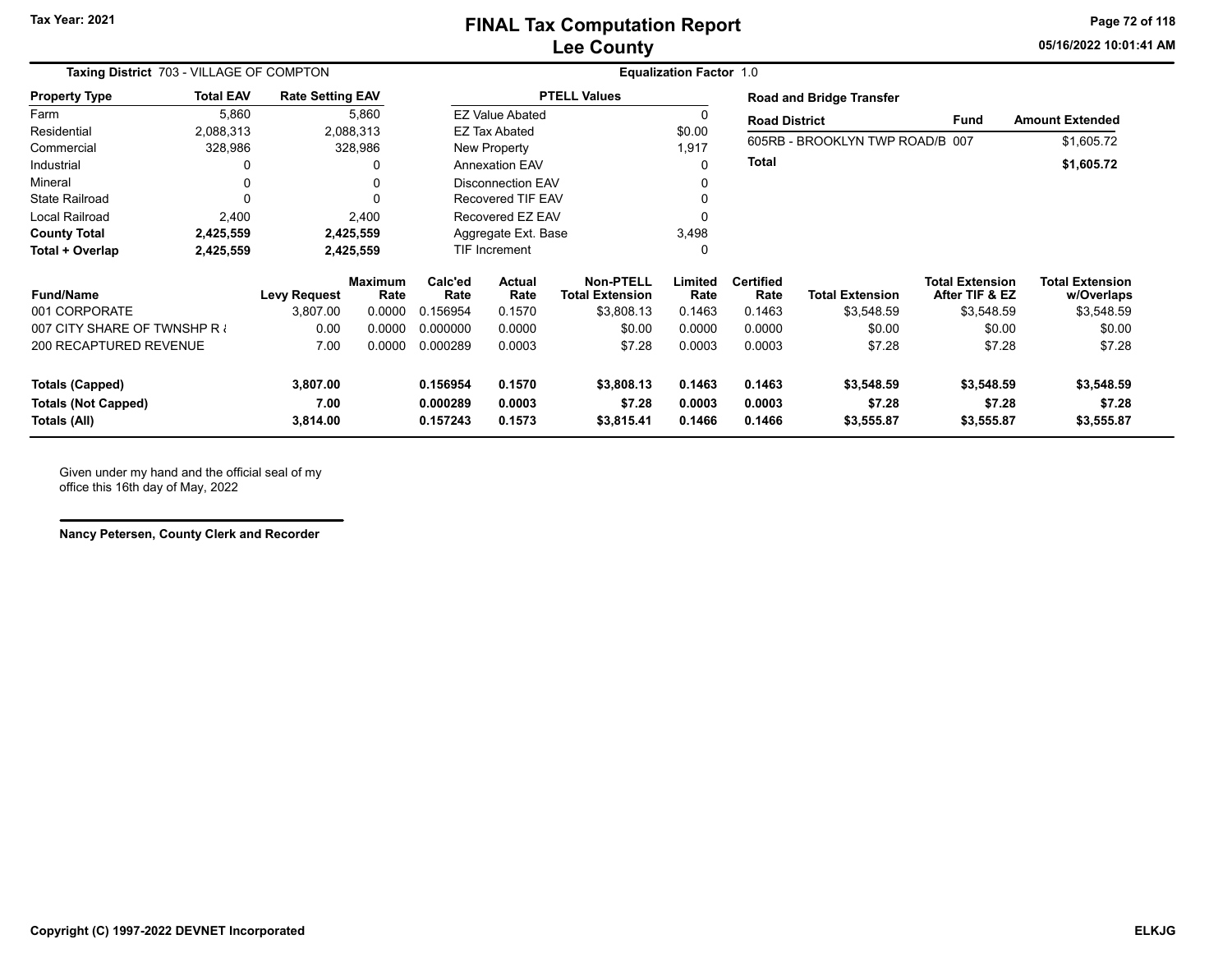**05/16/2022 10:01:41 AMPage 73 of 118**

| Taxing District 705 - CITY OF DIXON |                  | <b>Equalization Factor 1.0</b> |                        |                 |                          |                                            |                 |                          |                                  |                                          |                                      |  |
|-------------------------------------|------------------|--------------------------------|------------------------|-----------------|--------------------------|--------------------------------------------|-----------------|--------------------------|----------------------------------|------------------------------------------|--------------------------------------|--|
| <b>Property Type</b>                | <b>Total EAV</b> | <b>Rate Setting EAV</b>        |                        |                 |                          | <b>PTELL Values</b>                        |                 |                          | <b>Road and Bridge Transfer</b>  |                                          |                                      |  |
| Farm                                | 322,591          |                                | 322,591                |                 | <b>EZ Value Abated</b>   |                                            | 511,373         | <b>Road District</b>     |                                  | Fund                                     | <b>Amount Extended</b>               |  |
| Residential                         | 126,802,600      | 124,724,722                    |                        |                 | <b>EZ Tax Abated</b>     |                                            | \$9,921.65      |                          | 607RB - DIXON TWP ROAD/BRIDC 007 |                                          | \$68,529.39                          |  |
| Commercial                          | 51,238,998       |                                | 46,769,578             |                 | <b>New Property</b>      |                                            | 358,530         |                          |                                  |                                          |                                      |  |
| Industrial                          | 25,203,440       |                                | 25, 151, 089           |                 | <b>Annexation EAV</b>    |                                            | 0               |                          | 618RB - SOUTH DIXON TWP RD/B 007 |                                          | \$2,145.80                           |  |
| Mineral                             | 0                |                                | 0                      |                 | <b>Disconnection EAV</b> |                                            | $\Omega$        | <b>Total</b>             |                                  |                                          | \$70,675.19                          |  |
| <b>State Railroad</b>               | 2,671,202        |                                | 2,671,202              |                 | Recovered TIF EAV        |                                            | 0               |                          |                                  |                                          |                                      |  |
| Local Railroad                      | 0                |                                | 0                      |                 | Recovered EZ EAV         |                                            | 820,217         |                          |                                  |                                          |                                      |  |
| <b>County Total</b>                 | 206,238,831      | 199,639,182                    |                        |                 | Aggregate Ext. Base      |                                            | 3,785,293       |                          |                                  |                                          |                                      |  |
| Total + Overlap                     | 206,238,831      | 199,639,182                    |                        |                 | TIF Increment            |                                            | 6,088,276       |                          |                                  |                                          |                                      |  |
| <b>Fund/Name</b>                    |                  | <b>Levy Request</b>            | <b>Maximum</b><br>Rate | Calc'ed<br>Rate | <b>Actual</b><br>Rate    | <b>Non-PTELL</b><br><b>Total Extension</b> | Limited<br>Rate | <b>Certified</b><br>Rate | <b>Total Extension</b>           | <b>Total Extension</b><br>After TIF & EZ | <b>Total Extension</b><br>w/Overlaps |  |
| 001 CORPORATE                       |                  | 469,691.00                     | 0.4375                 | 0.235270        | 0.2353                   | \$469,751.00                               | 0.1804          | 0.1804                   | \$372,054.85                     | \$360,149.08                             | \$360,149.08                         |  |
| 003 BONDS & INTEREST                |                  | 0.00                           | 0.0000                 | 0.000000        | 0.0000                   | \$0.00                                     | 0.0000          | 0.0000                   | \$0.00                           | \$0.00                                   | \$0.00                               |  |
| 005 I.M.R.F.                        |                  | 0.00                           | 0.0000                 | 0.000000        | 0.0000                   | \$0.00                                     | 0.0000          | 0.0000                   | \$0.00                           | \$0.00                                   | \$0.00                               |  |
| 007 CITY SHARE OF TWNSHP R          |                  | 0.00                           | 0.0000                 | 0.000000        | 0.0000                   | \$0.00                                     | 0.0000          | 0.0000                   | \$0.00                           | \$0.00                                   | \$0.00                               |  |
| 014 POLICE PROTECTION               |                  | 1,198,650.00                   | 0.6000                 | 0.600408        | 0.6000                   | \$1,197,835.09                             | 0.6000          | 0.6000                   | \$1,237,432.99                   | \$1,197,835.09                           | \$1,197,835.09                       |  |
| 015 POLICE PENSION                  |                  | 1,297,078.00                   | 0.0000                 | 0.649711        | 0.6497                   | \$1,297,055.77                             | 0.6497          | 0.6497                   | \$1,339,933.69                   | \$1,297,055.77                           | \$1,297,055.77                       |  |
| 016 LIBRARY                         |                  | 562,930.00                     | 0.6000                 | 0.281974        | 0.2820                   | \$562,982.49                               | 0.2820          | 0.2820                   | \$581,593.50                     | \$562,982.49                             | \$562,982.49                         |  |
| 017 CEMETERY                        |                  | 50,000.00                      | 0.0250                 | 0.025045        | 0.0250                   | \$49,909.80                                | 0.0250          | 0.0250                   | \$51,559.71                      | \$49,909.80                              | \$49,909.80                          |  |
| 027 AUDIT                           |                  | 34,500.00                      | 0.0000                 | 0.017281        | 0.0173                   | \$34,537.58                                | 0.0173          | 0.0173                   | \$35,679.32                      | \$34,537.58                              | \$34,537.58                          |  |
| 028 LIBRARY MAINTENANCE             |                  | 27,843.00                      | 0.0000                 | 0.013947        | 0.0139                   | \$27,749.85                                | 0.0139          | 0.0139                   | \$28,667.20                      | \$27,749.85                              | \$27,749.85                          |  |
| 035 LIABILITY INSURANCE             |                  | 230,467.00                     | 0.0000                 | 0.115442        | 0.1154                   | \$230,383.62                               | 0.1154          | 0.1154                   | \$237,999.61                     | \$230,383.62                             | \$230,383.62                         |  |
| 040 STREET & BRIDGE                 |                  | 0.00                           | 0.1000                 | 0.000000        | 0.0000                   | \$0.00                                     | 0.0000          | 0.0000                   | \$0.00                           | \$0.00                                   | \$0.00                               |  |
| 044 BAND                            |                  | 0.00                           | 0.0400                 | 0.000000        | 0.0000                   | \$0.00                                     | 0.0000          | 0.0000                   | \$0.00                           | \$0.00                                   | \$0.00                               |  |
| 045 PUBLIC BENEFIT                  |                  | 99,950.00                      | 0.0500                 | 0.050065        | 0.0500                   | \$99,819.59                                | 0.0500          | 0.0500                   | \$103,119.42                     | \$99,819.59                              | \$99,819.59                          |  |
| 046 EMERGENCY & DISASTER            |                  | 0.00                           | 0.0500                 | 0.000000        | 0.0000                   | \$0.00                                     | 0.0000          | 0.0000                   | \$0.00                           | \$0.00                                   | \$0.00                               |  |
| 047 SOCIAL SECURITY                 |                  | 0.00                           | 0.0000                 | 0.000000        | 0.0000                   | \$0.00                                     | 0.0000          | 0.0000                   | \$0.00                           | \$0.00                                   | \$0.00                               |  |
| 200 RECAPTURED REVENUE              |                  | 12,973.00                      | 0.0000                 | 0.006498        | 0.0065                   | \$12,976.55                                | 0.0065          | 0.0065                   | \$13,405.52                      | \$12,976.55                              | \$12,976.55                          |  |
| <b>Totals (Capped)</b>              |                  | 3,971,109.00                   |                        | 1.989143        | 1.9886                   | \$3,970,024.79                             | 1.9337          | 1.9337                   | \$3,988,040.29                   | \$3,860,422.87                           | \$3,860,422.87                       |  |
| <b>Totals (Not Capped)</b>          |                  | 12,973.00                      |                        | 0.006498        | 0.0065                   | \$12,976.55                                | 0.0065          | 0.0065                   | \$13,405.52                      | \$12,976.55                              | \$12,976.55                          |  |
| Totals (All)                        |                  | 3,984,082.00                   |                        | 1.995641        | 1.9951                   | \$3,983,001.34                             | 1.9402          | 1.9402                   | \$4,001,445.81                   | \$3,873,399.42                           | \$3,873,399.42                       |  |

Given under my hand and the official seal of my office this 16th day of May, 2022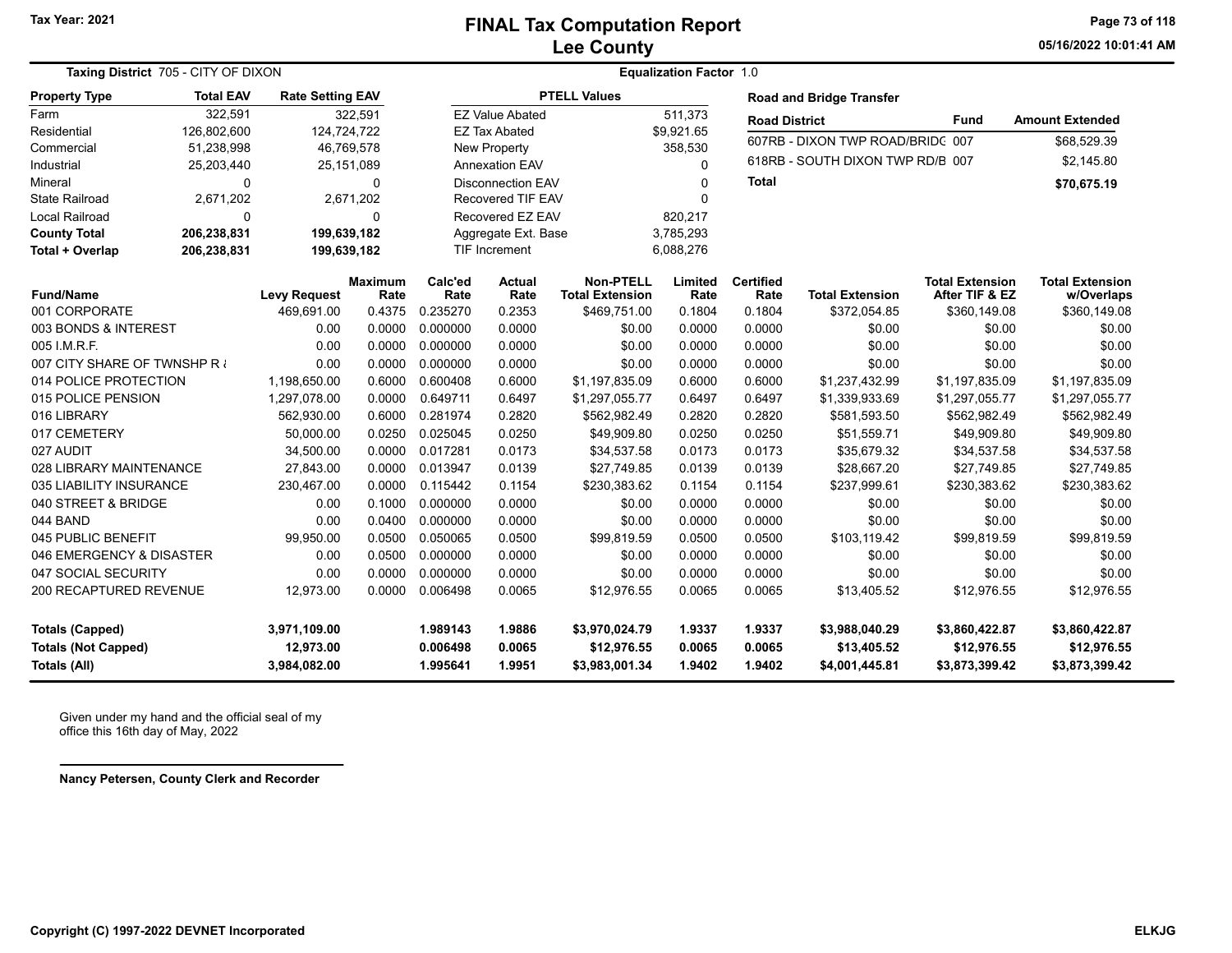**05/16/2022 10:01:41 AMPage 74 of 118**

| Taxing District 706 - VILLAGE OF FRANKLIN GROVE                             |                          |                                  |                | <b>Equalization Factor 1.0</b>   |                            |                                        |                            |                            |                                        |                                        |                                        |  |  |  |
|-----------------------------------------------------------------------------|--------------------------|----------------------------------|----------------|----------------------------------|----------------------------|----------------------------------------|----------------------------|----------------------------|----------------------------------------|----------------------------------------|----------------------------------------|--|--|--|
| <b>Property Type</b>                                                        | <b>Total EAV</b>         | <b>Rate Setting EAV</b>          |                |                                  |                            | <b>PTELL Values</b>                    |                            |                            | <b>Road and Bridge Transfer</b>        |                                        |                                        |  |  |  |
| Farm                                                                        | 24,954                   |                                  | 24,954         |                                  | <b>EZ Value Abated</b>     |                                        | 0                          | <b>Road District</b>       |                                        | Fund                                   | <b>Amount Extended</b>                 |  |  |  |
| Residential                                                                 | 7,377,469                |                                  | 7,377,469      |                                  | <b>EZ Tax Abated</b>       |                                        | \$0.00                     |                            |                                        |                                        |                                        |  |  |  |
| Commercial                                                                  | 2,582,584                |                                  | 2,582,584      |                                  | <b>New Property</b>        |                                        | 34,641                     |                            | 606RB - FRANKLIN GROVE ROAD 007        |                                        | \$5,505.43                             |  |  |  |
| Industrial                                                                  | <sup>0</sup>             |                                  | 0              |                                  | <b>Annexation EAV</b>      |                                        | $\Omega$                   | <b>Total</b>               |                                        |                                        | \$5,505.43                             |  |  |  |
| Mineral                                                                     | $\Omega$                 |                                  | n              |                                  | <b>Disconnection EAV</b>   |                                        | O                          |                            |                                        |                                        |                                        |  |  |  |
| <b>State Railroad</b>                                                       | 210,241                  |                                  | 210,241        |                                  | <b>Recovered TIF EAV</b>   |                                        | O                          |                            |                                        |                                        |                                        |  |  |  |
| <b>Local Railroad</b>                                                       | $\Omega$                 |                                  | 0              |                                  | Recovered EZ EAV           |                                        | $\Omega$                   |                            |                                        |                                        |                                        |  |  |  |
| <b>County Total</b>                                                         | 10,195,248               | 10,195,248                       |                |                                  | Aggregate Ext. Base        |                                        | 74,943                     |                            |                                        |                                        |                                        |  |  |  |
| Total + Overlap                                                             | 10,195,248<br>10,195,248 |                                  |                | TIF Increment                    |                            |                                        | $\Omega$                   |                            |                                        |                                        |                                        |  |  |  |
|                                                                             |                          |                                  | Maximum        | Calc'ed                          | Actual                     | <b>Non-PTELL</b>                       | Limited                    | <b>Certified</b>           |                                        | <b>Total Extension</b>                 | <b>Total Extension</b>                 |  |  |  |
| <b>Fund/Name</b><br>001 CORPORATE                                           |                          | <b>Levy Request</b><br>39,400.00 | Rate<br>0.4375 | Rate<br>0.386455                 | Rate<br>0.3865             | <b>Total Extension</b>                 | Rate                       | Rate<br>0.3745             | <b>Total Extension</b>                 | After TIF & EZ<br>\$38,181.20          | w/Overlaps<br>\$38,181.20              |  |  |  |
| 007 CITY SHARE OF TWNSHP R                                                  |                          | 0.00                             | 0.0000         | 0.000000                         | 0.0000                     | \$39,404.63<br>\$0.00                  | 0.3745                     | 0.0000                     | \$38,181.20                            | \$0.00                                 |                                        |  |  |  |
| 014 POLICE PROTECTION                                                       |                          |                                  | 0.6000         | 0.083617                         |                            |                                        | 0.0000                     | 0.0810                     | \$0.00                                 |                                        | \$0.00                                 |  |  |  |
|                                                                             |                          | 8,525.00                         |                |                                  | 0.0836                     | \$8,523.23                             | 0.0810                     |                            | \$8,258.15                             | \$8,258.15                             | \$8,258.15                             |  |  |  |
| 016 LIBRARY                                                                 |                          | 20,500.00                        | 0.3000         | 0.201074                         | 0.2011                     | \$20,502.64                            | 0.1949                     | 0.1949                     | \$19,870.54                            | \$19,870.54                            | \$19,870.54                            |  |  |  |
| 027 AUDIT                                                                   |                          | 2,050.00                         | 0.0000         | 0.020107                         | 0.0201                     | \$2,049.24                             | 0.0195                     | 0.0195                     | \$1,988.07                             | \$1,988.07                             | \$1,988.07                             |  |  |  |
| 035 LIABILITY INSURANCE                                                     |                          | 2,050.00                         | 0.0000         | 0.020107                         | 0.0201                     | \$2,049.24                             | 0.0195                     | 0.0195                     | \$1,988.07                             | \$1,988.07                             | \$1,988.07                             |  |  |  |
| 041 STREET LIGHTING                                                         |                          | 2,050.00                         | 0.0500         | 0.020107                         | 0.0201                     | \$2,049.24                             | 0.0195                     | 0.0195                     | \$1,988.07                             | \$1,988.07                             | \$1,988.07                             |  |  |  |
| 047 SOCIAL SECURITY                                                         |                          | 2,050.00                         | 0.0000         | 0.020107                         | 0.0201                     | \$2,049.24                             | 0.0195                     | 0.0195                     | \$1,988.07                             | \$1,988.07                             | \$1,988.07                             |  |  |  |
| 062 WORKMENS COMP                                                           |                          | 2,050.00                         | 0.0000         | 0.020107                         | 0.0201                     | \$2,049.24                             | 0.0195                     | 0.0195                     | \$1,988.07                             | \$1,988.07                             | \$1,988.07                             |  |  |  |
| 200 RECAPTURED REVENUE                                                      |                          | 224.00                           | 0.0000         | 0.002197                         | 0.0022                     | \$224.30                               | 0.0022                     | 0.0022                     | \$224.30                               | \$224.30                               | \$224.30                               |  |  |  |
| <b>Totals (Capped)</b><br><b>Totals (Not Capped)</b><br><b>Totals (All)</b> |                          | 78,675.00<br>224.00<br>78,899.00 |                | 0.771681<br>0.002197<br>0.773878 | 0.7717<br>0.0022<br>0.7739 | \$78,676.70<br>\$224.30<br>\$78,901.00 | 0.7479<br>0.0022<br>0.7501 | 0.7479<br>0.0022<br>0.7501 | \$76,250.24<br>\$224.30<br>\$76,474.54 | \$76,250.24<br>\$224.30<br>\$76,474.54 | \$76,250.24<br>\$224.30<br>\$76,474.54 |  |  |  |

Given under my hand and the official seal of my office this 16th day of May, 2022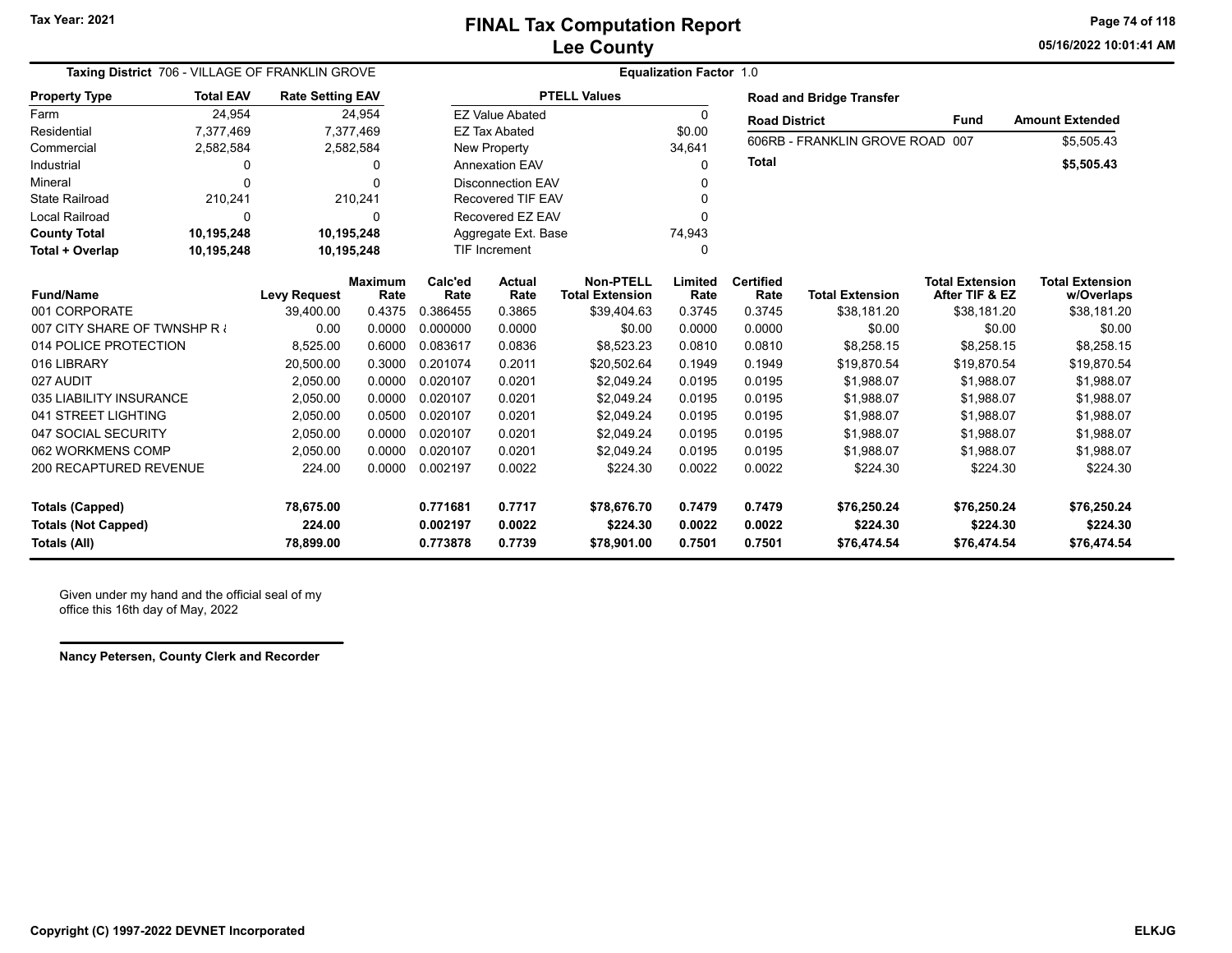**05/16/2022 10:01:41 AMPage 75 of 118**

| Taxing District 707 - VILLAGE OF HARMON |                       | <b>Equalization Factor 1.0</b> |                        |                 |                          |                                            |                 |                          |                                 |                                          |                                      |
|-----------------------------------------|-----------------------|--------------------------------|------------------------|-----------------|--------------------------|--------------------------------------------|-----------------|--------------------------|---------------------------------|------------------------------------------|--------------------------------------|
| <b>Property Type</b>                    | <b>Total EAV</b>      | <b>Rate Setting EAV</b>        |                        |                 |                          | <b>PTELL Values</b>                        |                 |                          | <b>Road and Bridge Transfer</b> |                                          |                                      |
| Farm                                    | 20,909                |                                | 20,909                 |                 | <b>EZ Value Abated</b>   |                                            | 0               | <b>Road District</b>     |                                 | <b>Fund</b>                              | <b>Amount Extended</b>               |
| Residential                             | 1,044,123             |                                | 1,044,123              |                 | <b>EZ Tax Abated</b>     |                                            | \$0.00          |                          |                                 |                                          |                                      |
| Commercial                              | 939,365               |                                | 939,365                |                 | New Property             |                                            | 10,842          |                          | 610RB - HARMON TWP ROAD/BRI 007 |                                          | \$1,898.16                           |
| Industrial                              | 0                     |                                |                        |                 | <b>Annexation EAV</b>    |                                            | 0               | <b>Total</b>             |                                 |                                          | \$1,898.16                           |
| Mineral                                 | 0                     |                                |                        |                 | <b>Disconnection EAV</b> |                                            | $\Omega$        |                          |                                 |                                          |                                      |
| <b>State Railroad</b>                   | 0                     |                                |                        |                 | <b>Recovered TIF EAV</b> |                                            | $\Omega$        |                          |                                 |                                          |                                      |
| Local Railroad                          | $\Omega$<br>2,004,397 |                                |                        |                 | Recovered EZ EAV         |                                            | 0               |                          |                                 |                                          |                                      |
| <b>County Total</b>                     | 2,004,397             |                                |                        |                 | Aggregate Ext. Base      |                                            | 2,835           |                          |                                 |                                          |                                      |
| Total + Overlap                         | 2,004,397             |                                | 2,004,397              |                 | <b>TIF Increment</b>     |                                            | $\Omega$        |                          |                                 |                                          |                                      |
| <b>Fund/Name</b>                        |                       | <b>Levy Request</b>            | <b>Maximum</b><br>Rate | Calc'ed<br>Rate | Actual<br>Rate           | <b>Non-PTELL</b><br><b>Total Extension</b> | Limited<br>Rate | <b>Certified</b><br>Rate | <b>Total Extension</b>          | <b>Total Extension</b><br>After TIF & EZ | <b>Total Extension</b><br>w/Overlaps |
| 001 CORPORATE                           |                       | 2,977.00                       | 0.4375                 | 0.148524        | 0.1485                   | \$2,976.53                                 | 0.1442          | 0.1442                   | \$2,890.34                      | \$2,890.34                               | \$2,890.34                           |
| 003 BONDS & INTEREST                    |                       | 0.00                           | 0.0000                 | 0.000000        | 0.0000                   | \$0.00                                     | 0.0000          | 0.0000                   | \$0.00                          | \$0.00                                   | \$0.00                               |
| 007 CITY SHARE OF TWNSHP R              |                       | 0.00                           | 0.0000                 | 0.000000        | 0.0000                   | \$0.00                                     | 0.0000          | 0.0000                   | \$0.00                          | \$0.00                                   | \$0.00                               |
| 200 RECAPTURED REVENUE                  |                       | 64.00                          | 0.0000                 | 0.003193        | 0.0032                   | \$64.14                                    | 0.0032          | 0.0032                   | \$64.14                         | \$64.14                                  | \$64.14                              |
| <b>Totals (Capped)</b>                  |                       | 2,977.00                       |                        | 0.148524        | 0.1485                   | \$2,976.53                                 | 0.1442          | 0.1442                   | \$2,890.34                      | \$2,890.34                               | \$2,890.34                           |
| <b>Totals (Not Capped)</b>              |                       | 64.00                          |                        | 0.003193        | 0.0032                   | \$64.14                                    | 0.0032          | 0.0032                   | \$64.14                         | \$64.14                                  | \$64.14                              |
| Totals (All)                            |                       | 3,041.00                       |                        | 0.151717        | 0.1517                   | \$3,040.67                                 | 0.1474          | 0.1474                   | \$2,954.48                      | \$2,954.48                               | \$2,954.48                           |

Given under my hand and the official seal of my office this 16th day of May, 2022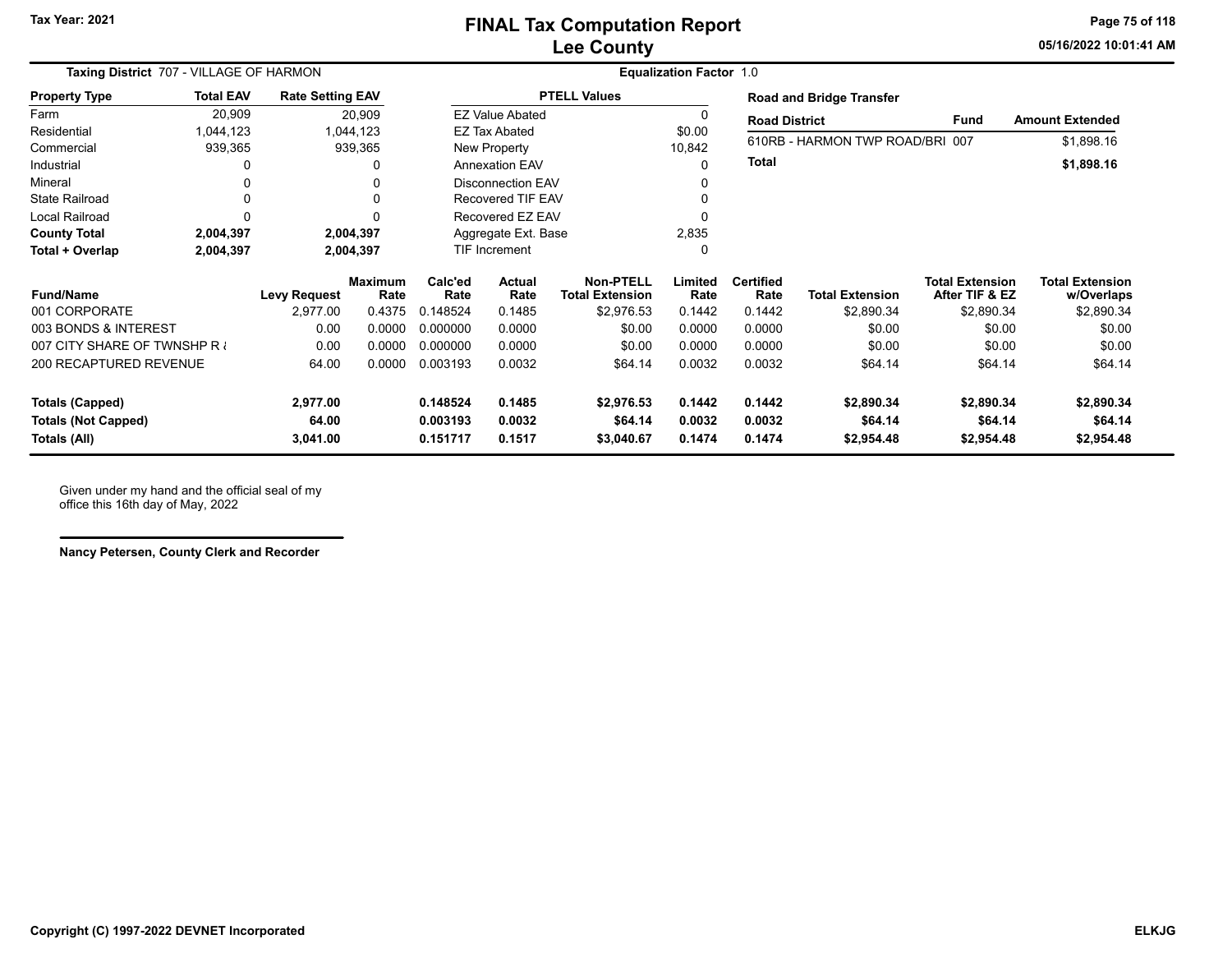**05/16/2022 10:01:41 AMPage 76 of 118**

| Taxing District 708 - VILLAGE OF LEE |                  |                         |                        | <b>Equalization Factor 1.0</b>          |                          |                                            |                 |                          |                                  |                                          |                                      |  |
|--------------------------------------|------------------|-------------------------|------------------------|-----------------------------------------|--------------------------|--------------------------------------------|-----------------|--------------------------|----------------------------------|------------------------------------------|--------------------------------------|--|
| <b>Property Type</b>                 | <b>Total EAV</b> | <b>Rate Setting EAV</b> |                        |                                         |                          | <b>PTELL Values</b>                        |                 |                          | <b>Overlapping County</b>        | <b>Overlap EAV</b>                       |                                      |  |
| Farm                                 | 3,398            |                         | 3,398                  |                                         | <b>EZ Value Abated</b>   |                                            | $\Omega$        | DeKalb County            |                                  |                                          | 2,212,038                            |  |
| Residential                          | 2,137,865        |                         | 2,137,865              |                                         | <b>EZ Tax Abated</b>     |                                            | \$0.00          | Total                    |                                  |                                          | 2,212,038                            |  |
| Commercial                           | 111,950          |                         | 111,950                |                                         | New Property             |                                            | 0               |                          | * denotes use of estimated EAV   |                                          |                                      |  |
| Industrial                           | 45,354           |                         | 45,354                 |                                         | <b>Annexation EAV</b>    |                                            | $\Omega$        |                          | <b>Road and Bridge Transfer</b>  |                                          |                                      |  |
| Mineral                              | 0                |                         | $\Omega$               |                                         | <b>Disconnection EAV</b> |                                            | $\Omega$        |                          |                                  |                                          |                                      |  |
| <b>State Railroad</b>                | 131,143          |                         | 131,143                |                                         | Recovered TIF EAV        |                                            |                 | <b>Road District</b>     |                                  | <b>Fund</b>                              | <b>Amount Extended</b>               |  |
| Local Railroad                       | 0                |                         | $\Omega$               | Recovered EZ EAV<br>Aggregate Ext. Base |                          |                                            | 0               |                          | 621RB - WILLOW CRK TWP RD/BF 007 |                                          | \$3,741.75                           |  |
| <b>County Total</b>                  | 2,429,710        |                         | 2,429,710              |                                         |                          | 24,144                                     | <b>Total</b>    |                          |                                  | \$3,741.75                               |                                      |  |
| Total + Overlap                      | 4,641,748        |                         | 4,641,748              | <b>TIF Increment</b>                    |                          |                                            | 0               |                          |                                  |                                          |                                      |  |
| <b>Fund/Name</b>                     |                  | <b>Levy Request</b>     | <b>Maximum</b><br>Rate | Calc'ed<br>Rate                         | Actual<br>Rate           | <b>Non-PTELL</b><br><b>Total Extension</b> | Limited<br>Rate | <b>Certified</b><br>Rate | <b>Total Extension</b>           | <b>Total Extension</b><br>After TIF & EZ | <b>Total Extension</b><br>w/Overlaps |  |
| 001 CORPORATE                        |                  | 7,505.00                | 0.4375                 | 0.161685                                | 0.1617                   | \$3,928.84                                 | 0.1617          | 0.1617                   | \$3,928.84                       | \$3,928.84                               | \$7,505.71                           |  |
| 007 CITY SHARE OF TWNSHP R           |                  | 0.00                    | 0.0000                 | 0.000000                                | 0.0000                   | \$0.00                                     | 0.0000          | 0.0000                   | \$0.00                           | \$0.00                                   | \$0.00                               |  |
| 025 GARBAGE DISPOSAL                 |                  | 2,669.00                | 0.2000                 | 0.057500                                | 0.0575                   | \$1,397.08                                 | 0.0575          | 0.0575                   | \$1,397.08                       | \$1,397.08                               | \$2,669.01                           |  |
| 027 AUDIT                            |                  | 2,987.00                | 0.0000                 | 0.064351                                | 0.0644                   | \$1,564.73                                 | 0.0644          | 0.0644                   | \$1,564.73                       | \$1,564.73                               | \$2,989.29                           |  |
| 035 LIABILITY INSURANCE              |                  | 6,176.00                | 0.0000                 | 0.133053                                | 0.1331                   | \$3.233.94                                 | 0.1331          | 0.1331                   | \$3,233.94                       | \$3,233.94                               | \$6,178.17                           |  |
| 072 WATERWORKS AND SEWAG             |                  | 5,150.00                | 0.1666                 | 0.110950                                | 0.1109                   | \$2.694.55                                 | 0.1109          | 0.1109                   | \$2,694.55                       | \$2,694.55                               | \$5,147.70                           |  |
| 200 RECAPTURED REVENUE               |                  | 27.00                   | 0.0000                 | 0.001111                                | 0.0011                   | \$26.73                                    | 0.0011          | 0.0011                   | \$26.73                          | \$26.73                                  | \$51.06                              |  |
| <b>Totals (Capped)</b>               |                  | 24,487.00               |                        | 0.527539                                | 0.5276                   | \$12,819.14                                | 0.5276          | 0.5276                   | \$12,819.14                      | \$12,819.14                              | \$24,489.88                          |  |
| <b>Totals (Not Capped)</b>           |                  | 27.00                   |                        | 0.001111                                | 0.0011                   | \$26.73                                    | 0.0011          | 0.0011                   | \$26.73                          | \$26.73                                  | \$51.06                              |  |
| 24,514.00<br>Totals (All)            |                  |                         |                        | 0.528650                                | 0.5287                   | \$12,845.87                                | 0.5287          | 0.5287                   | \$12,845.87                      | \$12,845.87                              | \$24,540.94                          |  |

Given under my hand and the official seal of my office this 16th day of May, 2022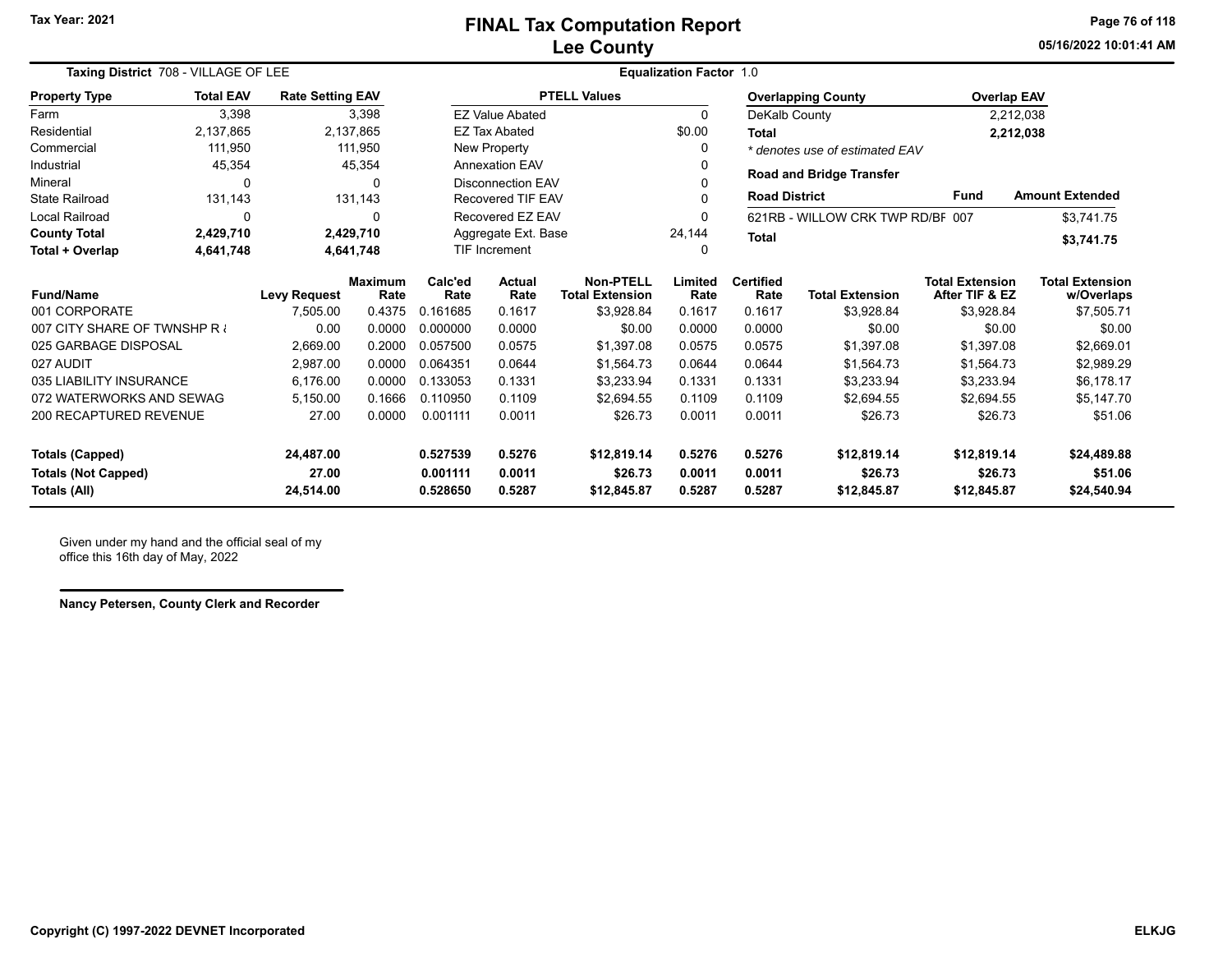**05/16/2022 10:01:41 AMPage 77 of 118**

| Taxing District 709 - VILLAGE OF NELSON |                  |                         |                        |                 | <b>Equalization Factor 1.0</b> |                                            |                 |                          |                                  |                                          |                                      |  |  |  |
|-----------------------------------------|------------------|-------------------------|------------------------|-----------------|--------------------------------|--------------------------------------------|-----------------|--------------------------|----------------------------------|------------------------------------------|--------------------------------------|--|--|--|
| <b>Property Type</b>                    | <b>Total EAV</b> | <b>Rate Setting EAV</b> |                        |                 |                                | <b>PTELL Values</b>                        |                 |                          | <b>Road and Bridge Transfer</b>  |                                          |                                      |  |  |  |
| Farm                                    | 46,213           |                         | 46,213                 |                 | <b>EZ Value Abated</b>         |                                            | 0               | <b>Road District</b>     |                                  | <b>Fund</b>                              | <b>Amount Extended</b>               |  |  |  |
| Residential                             | 1,037,515        |                         | 1,037,515              |                 | <b>EZ Tax Abated</b>           |                                            | \$0.00          |                          |                                  |                                          |                                      |  |  |  |
| Commercial                              | 127,898          |                         | 127,898                |                 | New Property                   |                                            | 0               |                          | 615RB - NELSON TWP ROAD/BRII 007 |                                          | \$792.21                             |  |  |  |
| Industrial                              | 0                |                         | 0                      |                 | <b>Annexation EAV</b>          |                                            | 0               | Total                    |                                  |                                          | \$792.21                             |  |  |  |
| Mineral                                 | 0                |                         |                        |                 | <b>Disconnection EAV</b>       |                                            |                 |                          |                                  |                                          |                                      |  |  |  |
| <b>State Railroad</b>                   | 617,960          |                         | 617,960                |                 | Recovered TIF EAV              |                                            |                 |                          |                                  |                                          |                                      |  |  |  |
| <b>Local Railroad</b>                   | 0                |                         | 0                      |                 | Recovered EZ EAV               |                                            | O               |                          |                                  |                                          |                                      |  |  |  |
| <b>County Total</b>                     | 1,829,586        |                         | 1,829,586              |                 | Aggregate Ext. Base            |                                            | 3,100           |                          |                                  |                                          |                                      |  |  |  |
| Total + Overlap                         | 1,829,586        |                         | 1,829,586              |                 | <b>TIF Increment</b>           |                                            | 0               |                          |                                  |                                          |                                      |  |  |  |
| <b>Fund/Name</b>                        |                  | <b>Levy Request</b>     | <b>Maximum</b><br>Rate | Calc'ed<br>Rate | <b>Actual</b><br>Rate          | <b>Non-PTELL</b><br><b>Total Extension</b> | Limited<br>Rate | <b>Certified</b><br>Rate | <b>Total Extension</b>           | <b>Total Extension</b><br>After TIF & EZ | <b>Total Extension</b><br>w/Overlaps |  |  |  |
| 001 CORPORATE                           |                  | 1,250.00                | 0.4375                 | 0.068322        | 0.0683                         | \$1,249.61                                 | 0.0683          | 0.0683                   | \$1,249.61                       | \$1,249.61                               | \$1,249.61                           |  |  |  |
| 007 CITY SHARE OF TWNSHP R              |                  | 0.00                    | 0.0000                 | 0.000000        | 0.0000                         | \$0.00                                     | 0.0000          | 0.0000                   | \$0.00                           | \$0.00                                   | \$0.00                               |  |  |  |
| 025 GARBAGE DISPOSAL                    |                  | 950.00                  | 0.2000                 | 0.051924        | 0.0519                         | \$949.56                                   | 0.0519          | 0.0519                   | \$949.56                         | \$949.56                                 | \$949.56                             |  |  |  |
| 035 LIABILITY INSURANCE                 |                  | 900.00                  | 0.0000                 | 0.049192        | 0.0492                         | \$900.16                                   | 0.0492          | 0.0492                   | \$900.16                         | \$900.16                                 | \$900.16                             |  |  |  |
| 200 RECAPTURED REVENUE                  |                  | 4.00                    | 0.0000                 | 0.000219        | 0.0002                         | \$3.66                                     | 0.0002          | 0.0002                   | \$3.66                           | \$3.66                                   | \$3.66                               |  |  |  |
| <b>Totals (Capped)</b>                  |                  | 3,100.00                |                        | 0.169438        | 0.1694                         | \$3,099.33                                 | 0.1694          | 0.1694                   | \$3,099.33                       | \$3,099.33                               | \$3,099.33                           |  |  |  |
| <b>Totals (Not Capped)</b>              |                  | 4.00                    |                        | 0.000219        | 0.0002                         | \$3.66                                     | 0.0002          | 0.0002                   | \$3.66                           | \$3.66                                   | \$3.66                               |  |  |  |
| Totals (All)                            |                  | 3,104.00                |                        | 0.169657        | 0.1696                         | \$3,102.99                                 | 0.1696          | 0.1696                   | \$3,102.99                       | \$3,102.99                               | \$3,102.99                           |  |  |  |

Given under my hand and the official seal of my office this 16th day of May, 2022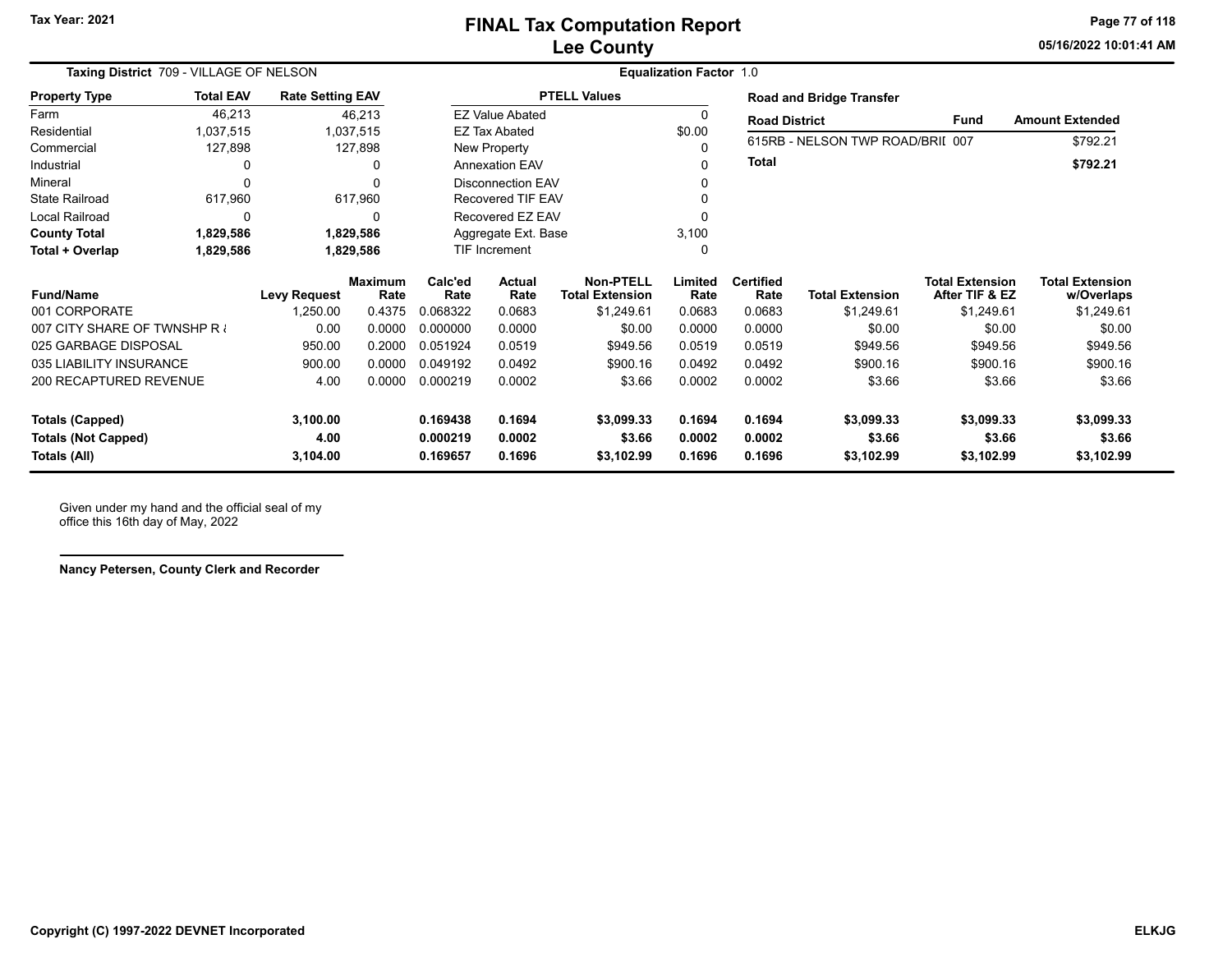**05/16/2022 10:01:41 AMPage 78 of 118**

| Taxing District 710 - VILLAGE OF PAW PAW |                         |                         |                        |                 | <b>Equalization Factor 1.0</b> |                                            |                 |                          |                                 |                                          |                                      |  |  |  |
|------------------------------------------|-------------------------|-------------------------|------------------------|-----------------|--------------------------------|--------------------------------------------|-----------------|--------------------------|---------------------------------|------------------------------------------|--------------------------------------|--|--|--|
| <b>Property Type</b>                     | <b>Total EAV</b>        | <b>Rate Setting EAV</b> |                        |                 |                                | <b>PTELL Values</b>                        |                 |                          | <b>Road and Bridge Transfer</b> |                                          |                                      |  |  |  |
| Farm                                     | 141,594                 |                         | 107,691                |                 | <b>EZ Value Abated</b>         |                                            | 0               | <b>Road District</b>     |                                 | <b>Fund</b>                              | <b>Amount Extended</b>               |  |  |  |
| Residential                              | 9,833,612               |                         | 7,631,627              |                 | <b>EZ Tax Abated</b>           |                                            | \$0.00          |                          | 622RB - WYOMING TWP ROAD/BF 007 |                                          |                                      |  |  |  |
| Commercial                               | 1,123,827               |                         | 760,457                |                 | New Property                   |                                            | 7,753           |                          |                                 |                                          | \$8,253.28                           |  |  |  |
| Industrial                               | 0                       |                         | 0                      |                 | <b>Annexation EAV</b>          |                                            | 0               | <b>Total</b>             |                                 |                                          | \$8,253.28                           |  |  |  |
| Mineral                                  | $\Omega$                |                         | $\Omega$               |                 | <b>Disconnection EAV</b>       |                                            |                 |                          |                                 |                                          |                                      |  |  |  |
| <b>State Railroad</b>                    | 0                       |                         | $\Omega$               |                 | Recovered TIF EAV              |                                            |                 |                          |                                 |                                          |                                      |  |  |  |
| <b>Local Railroad</b>                    | $\Omega$                |                         | $\Omega$               |                 | Recovered EZ EAV               |                                            |                 |                          |                                 |                                          |                                      |  |  |  |
| <b>County Total</b>                      | 11,099,033<br>8,499,775 |                         |                        |                 | Aggregate Ext. Base            |                                            | 77,295          |                          |                                 |                                          |                                      |  |  |  |
| Total + Overlap                          | 11,099,033              |                         | 8,499,775              |                 | TIF Increment                  |                                            | 2,599,258       |                          |                                 |                                          |                                      |  |  |  |
| <b>Fund/Name</b>                         |                         | <b>Levy Request</b>     | <b>Maximum</b><br>Rate | Calc'ed<br>Rate | <b>Actual</b><br>Rate          | <b>Non-PTELL</b><br><b>Total Extension</b> | Limited<br>Rate | <b>Certified</b><br>Rate | <b>Total Extension</b>          | <b>Total Extension</b><br>After TIF & EZ | <b>Total Extension</b><br>w/Overlaps |  |  |  |
| 001 CORPORATE                            |                         | 36.867.00               | 0.4375                 | 0.433741        | 0.4337                         | \$36,863.52                                | 0.4193          | 0.4193                   | \$46,538.25                     | \$35,639.56                              | \$35,639.56                          |  |  |  |
| 005 I.M.R.F.                             |                         | 4,557.00                | 0.0000                 | 0.053613        | 0.0536                         | \$4,555.88                                 | 0.0518          | 0.0518                   | \$5,749.30                      | \$4,402.88                               | \$4,402.88                           |  |  |  |
| 007 CITY SHARE OF TWNSHP R               |                         | 0.00                    | 0.0000                 | 0.000000        | 0.0000                         | \$0.00                                     | 0.0000          | 0.0000                   | \$0.00                          | \$0.00                                   | \$0.00                               |  |  |  |
| 014 POLICE PROTECTION                    |                         | 11,405.00               | 0.6000                 | 0.134180        | 0.1342                         | \$11,406.70                                | 0.1297          | 0.1297                   | \$14,395.45                     | \$11,024.21                              | \$11,024.21                          |  |  |  |
| 027 AUDIT                                |                         | 4,250.00                | 0.0000                 | 0.050001        | 0.0500                         | \$4,249.89                                 | 0.0483          | 0.0483                   | \$5,360.83                      | \$4,105.39                               | \$4,105.39                           |  |  |  |
| 035 LIABILITY INSURANCE                  |                         | 4,941.00                | 0.0000                 | 0.058131        | 0.0581                         | \$4,938.37                                 | 0.0562          | 0.0562                   | \$6,237.66                      | \$4,776.87                               | \$4,776.87                           |  |  |  |
| 041 STREET LIGHTING                      |                         | 4,215.00                | 0.0500                 | 0.049590        | 0.0496                         | \$4,215.89                                 | 0.0479          | 0.0479                   | \$5,316.44                      | \$4,071.39                               | \$4,071.39                           |  |  |  |
| 047 SOCIAL SECURITY                      |                         | 5,982.00                | 0.0000                 | 0.070378        | 0.0704                         | \$5,983.84                                 | 0.0681          | 0.0681                   | \$7,558.44                      | \$5,788.35                               | \$5,788.35                           |  |  |  |
| 062 WORKMENS COMP                        |                         | 6,813.00                | 0.0000                 | 0.080155        | 0.0802                         | \$6,816.82                                 | 0.0775          | 0.0775                   | \$8,601.75                      | \$6,587.33                               | \$6,587.33                           |  |  |  |
| 143 MEDICARE                             |                         | 2,125.00                | 0.0000                 | 0.025001        | 0.0250                         | \$2,124.94                                 | 0.0242          | 0.0242                   | \$2,685.97                      | \$2,056.95                               | \$2,056.95                           |  |  |  |
| 200 RECAPTURED REVENUE                   |                         | 310.00                  | 0.0000                 | 0.003647        | 0.0036                         | \$305.99                                   | 0.0036          | 0.0036                   | \$399.57                        | \$305.99                                 | \$305.99                             |  |  |  |
| <b>Totals (Capped)</b>                   |                         | 81,155.00               |                        | 0.954790        | 0.9548                         | \$81,155.85                                | 0.9230          | 0.9230                   | \$102,444.09                    | \$78,452.93                              | \$78,452.93                          |  |  |  |
| <b>Totals (Not Capped)</b>               |                         | 310.00                  |                        | 0.003647        | 0.0036                         | \$305.99                                   | 0.0036          | 0.0036                   | \$399.57                        | \$305.99                                 | \$305.99                             |  |  |  |
| Totals (All)                             |                         | 81,465.00               |                        | 0.958437        | 0.9584                         | \$81,461.84                                | 0.9266          | 0.9266                   | \$102,843.66                    | \$78,758.92                              | \$78,758.92                          |  |  |  |

Given under my hand and the official seal of my office this 16th day of May, 2022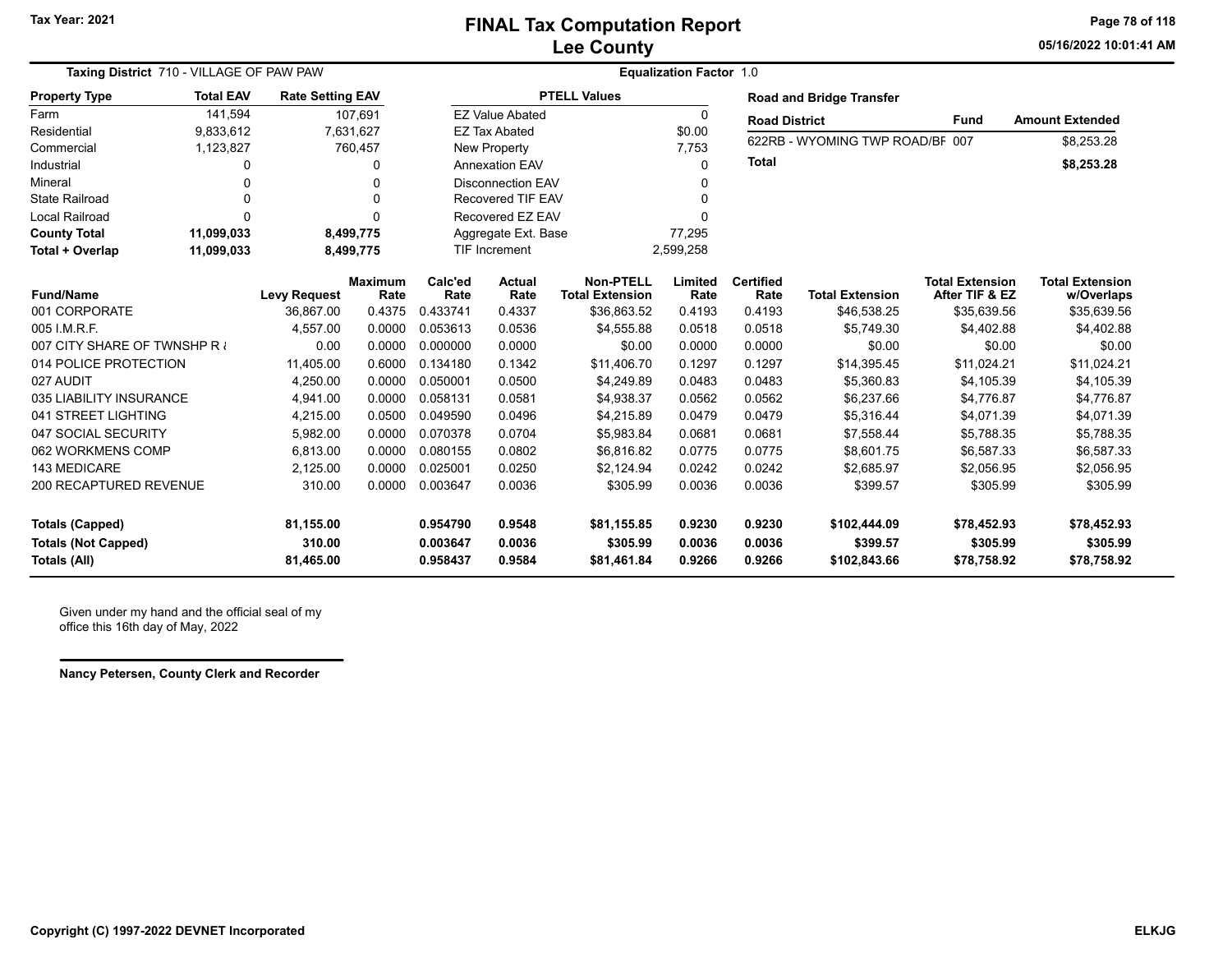**05/16/2022 10:01:41 AMPage 79 of 118**

| Taxing District 711 - VILLAGE OF STEWARD |                  |                         |                        |                 | <b>Equalization Factor 1.0</b> |                                            |                 |                          |                                  |                                          |                                      |  |  |
|------------------------------------------|------------------|-------------------------|------------------------|-----------------|--------------------------------|--------------------------------------------|-----------------|--------------------------|----------------------------------|------------------------------------------|--------------------------------------|--|--|
| <b>Property Type</b>                     | <b>Total EAV</b> | <b>Rate Setting EAV</b> |                        |                 |                                | <b>PTELL Values</b>                        |                 |                          | <b>Road and Bridge Transfer</b>  |                                          |                                      |  |  |
| Farm                                     | 0                |                         |                        |                 | <b>EZ Value Abated</b>         |                                            |                 | <b>Road District</b>     |                                  | <b>Fund</b>                              | <b>Amount Extended</b>               |  |  |
| Residential                              | 2,672,619        |                         | 2,672,619              |                 | <b>EZ Tax Abated</b>           |                                            | \$0.00          |                          |                                  |                                          |                                      |  |  |
| Commercial                               | 147,199          |                         | 147,199                |                 | New Property                   |                                            |                 |                          | 601RB - ALTO TWP ROAD/BRIDGE 007 |                                          | \$2,346.03                           |  |  |
| Industrial                               | 0                |                         | 0                      |                 | <b>Annexation EAV</b>          |                                            |                 | <b>Total</b>             |                                  |                                          | \$2,346.03                           |  |  |
| Mineral                                  | 0                |                         |                        |                 | <b>Disconnection EAV</b>       |                                            |                 |                          |                                  |                                          |                                      |  |  |
| <b>State Railroad</b>                    | 341,958          |                         | 341,958                |                 | <b>Recovered TIF EAV</b>       |                                            |                 |                          |                                  |                                          |                                      |  |  |
| <b>Local Railroad</b>                    | 0                |                         | 0                      |                 | Recovered EZ EAV               |                                            |                 |                          |                                  |                                          |                                      |  |  |
| <b>County Total</b>                      | 3,161,776        |                         | 3,161,776              |                 | Aggregate Ext. Base            |                                            | 4,439           |                          |                                  |                                          |                                      |  |  |
| Total + Overlap                          | 3,161,776        |                         | 3,161,776              |                 | <b>TIF Increment</b>           |                                            |                 |                          |                                  |                                          |                                      |  |  |
| <b>Fund/Name</b>                         |                  | <b>Levy Request</b>     | <b>Maximum</b><br>Rate | Calc'ed<br>Rate | <b>Actual</b><br>Rate          | <b>Non-PTELL</b><br><b>Total Extension</b> | Limited<br>Rate | <b>Certified</b><br>Rate | <b>Total Extension</b>           | <b>Total Extension</b><br>After TIF & EZ | <b>Total Extension</b><br>w/Overlaps |  |  |
| 001 CORPORATE                            |                  | 4,618.00                | 0.4375                 | 0.146057        | 0.1461                         | \$4,619.35                                 | 0.1424          | 0.1424                   | \$4,502.37                       | \$4,502.37                               | \$4,502.37                           |  |  |
| 003 BONDS & INTEREST                     |                  | 0.00                    | 0.0000                 | 0.000000        | 0.0000                         | \$0.00                                     | 0.0000          | 0.0000                   | \$0.00                           | \$0.00                                   | \$0.00                               |  |  |
| 007 CITY SHARE OF TWNSHP R               |                  | 0.00                    | 0.0000                 | 0.000000        | 0.0000                         | \$0.00                                     | 0.0000          | 0.0000                   | \$0.00                           | \$0.00                                   | \$0.00                               |  |  |
| 200 RECAPTURED REVENUE                   |                  | 7.00                    | 0.0000                 | 0.000221        | 0.0002                         | \$6.32                                     | 0.0002          | 0.0002                   | \$6.32                           | \$6.32                                   | \$6.32                               |  |  |
| <b>Totals (Capped)</b>                   |                  | 4,618.00                |                        | 0.146057        | 0.1461                         | \$4,619.35                                 | 0.1424          | 0.1424                   | \$4,502.37                       | \$4,502.37                               | \$4,502.37                           |  |  |
| <b>Totals (Not Capped)</b>               |                  | 7.00                    |                        | 0.000221        | 0.0002                         | \$6.32                                     | 0.0002          | 0.0002                   | \$6.32                           | \$6.32                                   | \$6.32                               |  |  |
| Totals (All)                             |                  | 4,625.00                |                        | 0.146278        | 0.1463                         | \$4,625.67                                 | 0.1426          | 0.1426                   | \$4,508.69                       | \$4,508.69                               | \$4,508.69                           |  |  |

Given under my hand and the official seal of my office this 16th day of May, 2022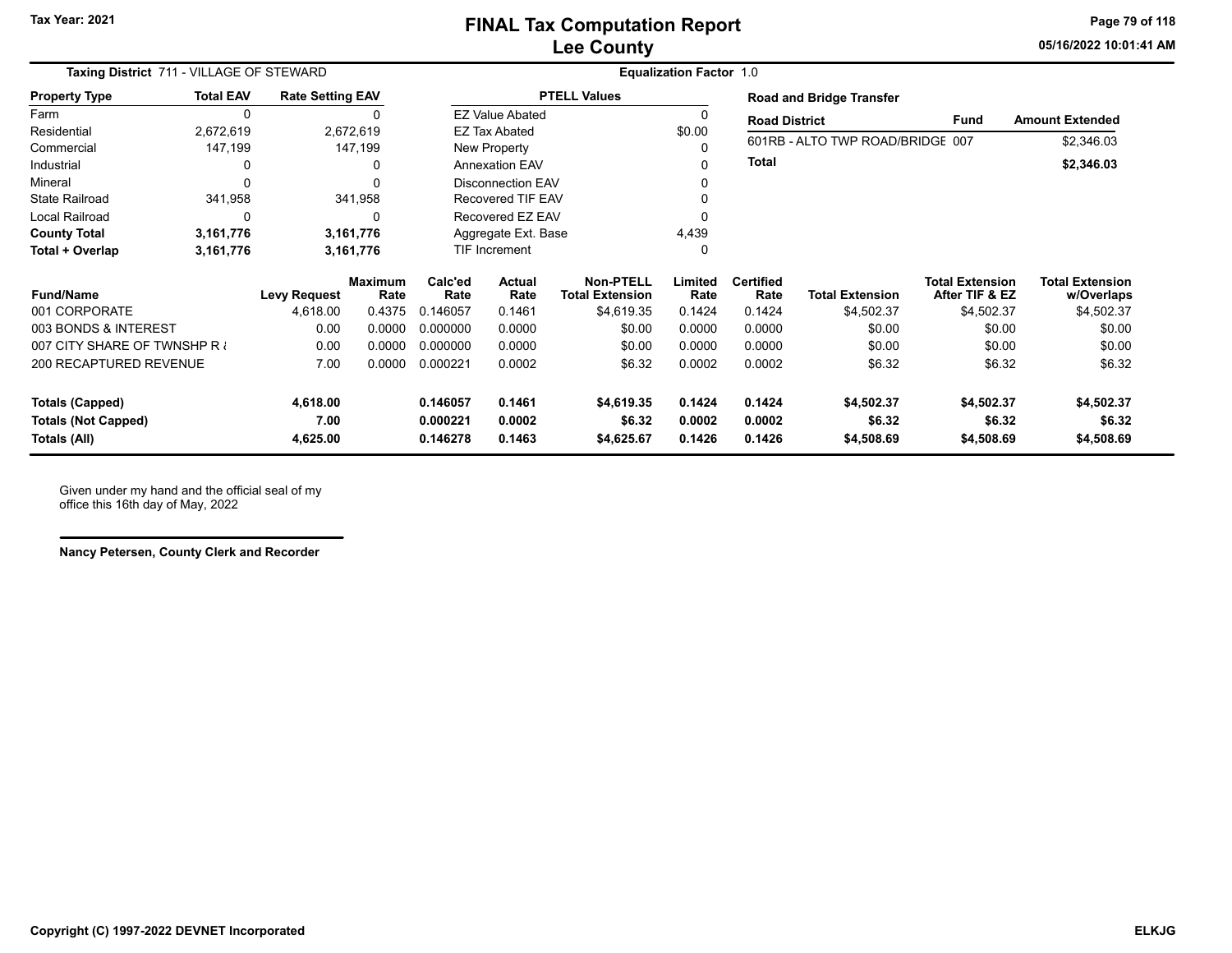### **Lee County FINAL Tax Computation Report**

**05/16/2022 10:01:41 AMPage 80 of 118**

| Taxing District 712 - VILLAGE OF SUBLETTE  |                        |                         |                        | <b>Equalization Factor 1.0</b> |                          |                                            |                  |                          |                                  |                                          |                                      |  |
|--------------------------------------------|------------------------|-------------------------|------------------------|--------------------------------|--------------------------|--------------------------------------------|------------------|--------------------------|----------------------------------|------------------------------------------|--------------------------------------|--|
| <b>Property Type</b>                       | <b>Total EAV</b>       | <b>Rate Setting EAV</b> |                        |                                |                          | <b>PTELL Values</b>                        |                  |                          | <b>Road and Bridge Transfer</b>  |                                          |                                      |  |
| Farm                                       | 261,673                |                         | 261,673                |                                | <b>EZ Value Abated</b>   |                                            |                  | <b>Road District</b>     |                                  | <b>Fund</b>                              | <b>Amount Extended</b>               |  |
| Residential                                | 5,312,217              |                         | 5,312,217              |                                | <b>EZ Tax Abated</b>     |                                            | \$0.00           |                          |                                  |                                          |                                      |  |
| Commercial                                 | 1,912,583              |                         | 1,912,583              |                                | New Property             |                                            |                  |                          | 619RB - SUBLETTE TWP ROAD/BI 007 |                                          | \$11,139.87                          |  |
| Industrial                                 | 0                      |                         |                        |                                | <b>Annexation EAV</b>    |                                            | $\Omega$         | <b>Total</b>             |                                  |                                          | \$11,139.87                          |  |
| Mineral                                    | 0                      |                         |                        |                                | <b>Disconnection EAV</b> |                                            |                  |                          |                                  |                                          |                                      |  |
| <b>State Railroad</b>                      | 0                      |                         |                        |                                | <b>Recovered TIF EAV</b> |                                            |                  |                          |                                  |                                          |                                      |  |
| Local Railroad                             | $\Omega$               |                         |                        |                                | Recovered EZ EAV         |                                            |                  |                          |                                  |                                          |                                      |  |
| <b>County Total</b>                        | 7,486,473<br>7,486,473 |                         |                        |                                | Aggregate Ext. Base      |                                            | 15,364           |                          |                                  |                                          |                                      |  |
| Total + Overlap<br>7,486,473               |                        |                         | 7,486,473              |                                | TIF Increment            |                                            | 0                |                          |                                  |                                          |                                      |  |
| <b>Fund/Name</b>                           |                        | <b>Levy Request</b>     | <b>Maximum</b><br>Rate | Calc'ed<br>Rate                | Actual<br>Rate           | <b>Non-PTELL</b><br><b>Total Extension</b> | Limited<br>Rate  | <b>Certified</b><br>Rate | <b>Total Extension</b>           | <b>Total Extension</b><br>After TIF & EZ | <b>Total Extension</b><br>w/Overlaps |  |
| 001 CORPORATE                              |                        | 15,363.00               | 0.4375                 | 0.205210                       | 0.2052                   | \$15,362.24                                | 0.2052           | 0.2052                   | \$15,362.24                      | \$15,362.24                              | \$15,362.24                          |  |
| 007 CITY SHARE OF TWNSHP R                 |                        | 0.00                    | 0.0000                 | 0.000000                       | 0.0000                   | \$0.00                                     | 0.0000           | 0.0000                   | \$0.00                           | \$0.00                                   | \$0.00                               |  |
| 200 RECAPTURED REVENUE                     |                        | 18.00                   | 0.0000                 | 0.000240                       | 0.0002                   | \$14.97                                    | 0.0002           | 0.0002                   | \$14.97                          | \$14.97                                  | \$14.97                              |  |
| <b>Totals (Capped)</b>                     |                        | 15,363.00               |                        | 0.205210                       | 0.2052                   | \$15,362.24                                | 0.2052           | 0.2052                   | \$15,362.24                      | \$15,362.24                              | \$15,362.24                          |  |
| <b>Totals (Not Capped)</b><br>Totals (All) |                        | 18.00<br>15,381.00      |                        | 0.000240<br>0.205450           | 0.0002<br>0.2054         | \$14.97<br>\$15,377.21                     | 0.0002<br>0.2054 | 0.0002<br>0.2054         | \$14.97<br>\$15,377.21           | \$14.97<br>\$15,377.21                   | \$14.97<br>\$15,377.21               |  |

Given under my hand and the official seal of my office this 16th day of May, 2022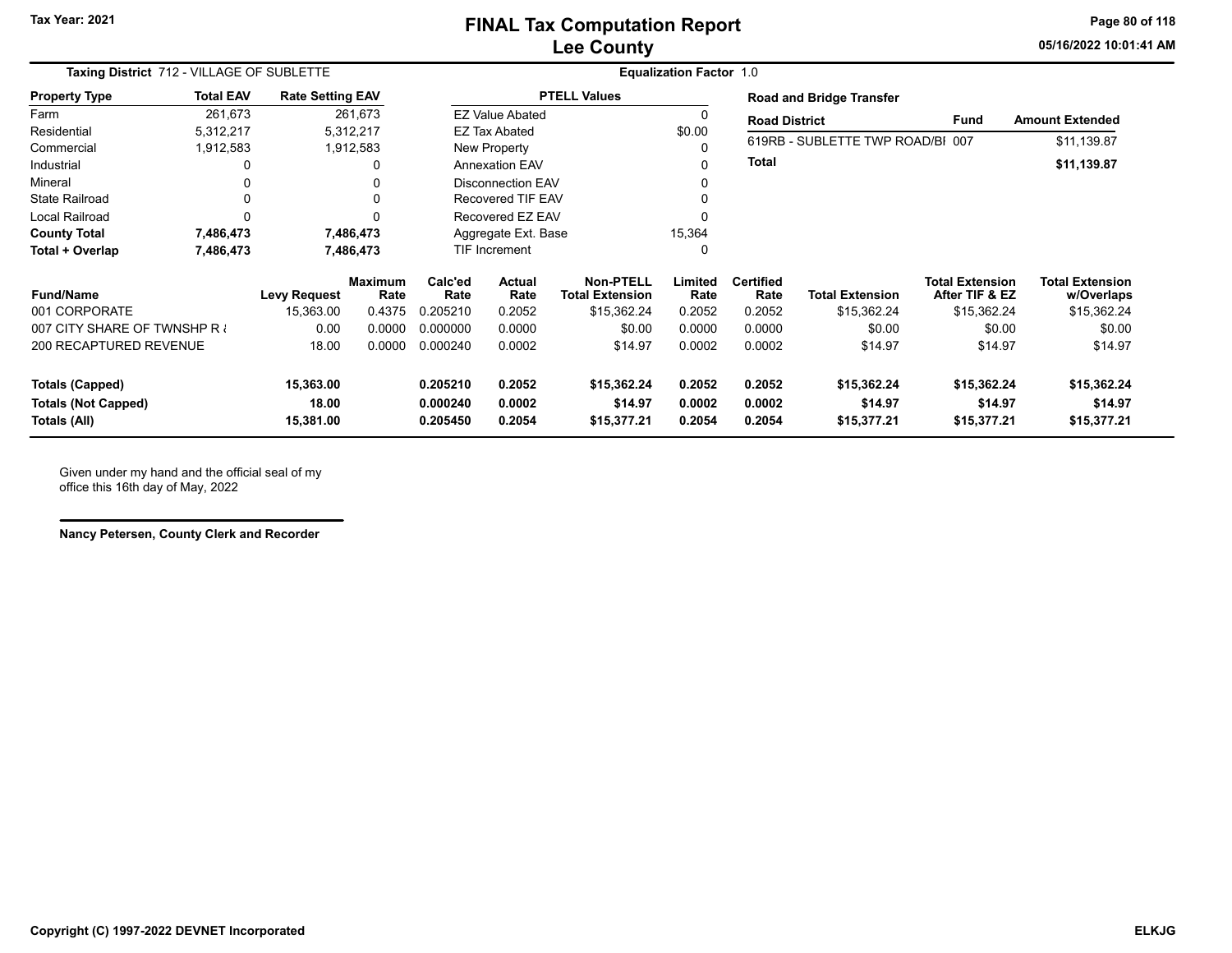**05/16/2022 10:01:41 AMPage 81 of 118**

| Taxing District 713 - VILLAGE OF WEST BROOKLYN |                  | <b>Equalization Factor 1.0</b> |                        |                      |                          |                                            |                 |                          |                                 |                                          |                                      |
|------------------------------------------------|------------------|--------------------------------|------------------------|----------------------|--------------------------|--------------------------------------------|-----------------|--------------------------|---------------------------------|------------------------------------------|--------------------------------------|
| <b>Property Type</b>                           | <b>Total EAV</b> | <b>Rate Setting EAV</b>        |                        |                      |                          | <b>PTELL Values</b>                        |                 |                          | <b>Road and Bridge Transfer</b> |                                          |                                      |
| Farm                                           | $\Omega$         |                                | $\Omega$               |                      | <b>EZ Value Abated</b>   |                                            | 0               | <b>Road District</b>     |                                 | <b>Fund</b>                              | <b>Amount Extended</b>               |
| Residential                                    | 1,179,124        |                                | 1,179,124              |                      | <b>EZ Tax Abated</b>     |                                            | \$0.00          |                          | 605RB - BROOKLYN TWP ROAD/B 007 |                                          | \$902.14                             |
| Commercial                                     | 183,632          |                                | 183,632                |                      | New Property             |                                            | 7,904           |                          |                                 |                                          |                                      |
| Industrial                                     |                  |                                | $\Omega$               |                      | <b>Annexation EAV</b>    |                                            | $\Omega$        | <b>Total</b>             |                                 |                                          | \$902.14                             |
| Mineral                                        |                  |                                | 0                      |                      | <b>Disconnection EAV</b> |                                            | 0               |                          |                                 |                                          |                                      |
| <b>State Railroad</b>                          |                  |                                | O                      |                      | <b>Recovered TIF EAV</b> |                                            | O               |                          |                                 |                                          |                                      |
| <b>Local Railroad</b>                          |                  |                                | U                      |                      | Recovered EZ EAV         |                                            | U               |                          |                                 |                                          |                                      |
| <b>County Total</b>                            | 1,362,756        |                                | 1,362,756              |                      | Aggregate Ext. Base      |                                            | 12,268          |                          |                                 |                                          |                                      |
| Total + Overlap                                | 1,362,756        |                                | 1,362,756              | <b>TIF Increment</b> |                          |                                            | $\Omega$        |                          |                                 |                                          |                                      |
| <b>Fund/Name</b>                               |                  | <b>Levy Request</b>            | <b>Maximum</b><br>Rate | Calc'ed<br>Rate      | <b>Actual</b><br>Rate    | <b>Non-PTELL</b><br><b>Total Extension</b> | Limited<br>Rate | <b>Certified</b><br>Rate | <b>Total Extension</b>          | <b>Total Extension</b><br>After TIF & EZ | <b>Total Extension</b><br>w/Overlaps |
| 001 CORPORATE                                  |                  | 5,327.00                       | 0.4375                 | 0.390899             | 0.3909                   | \$5,327.01                                 | 0.3796          | 0.3796                   | \$5.173.02                      | \$5,173.02                               | \$5,173.02                           |
| 007 CITY SHARE OF TWNSHP R                     |                  | 0.00                           | 0.0000                 | 0.000000             | 0.0000                   | \$0.00                                     | 0.0000          | 0.0000                   | \$0.00                          | \$0.00                                   | \$0.00                               |
| 027 AUDIT                                      |                  | 3.056.00                       | 0.0000                 | 0.224251             | 0.2243                   | \$3,056.66                                 | 0.2178          | 0.2178                   | \$2,968.08                      | \$2,968.08                               | \$2,968.08                           |
| 035 LIABILITY INSURANCE                        |                  | 490.00                         | 0.0000                 | 0.035957             | 0.0360                   | \$490.59                                   | 0.0350          | 0.0350                   | \$476.96                        | \$476.96                                 | \$476.96                             |
| 041 STREET LIGHTING                            |                  | 490.00                         | 0.0500                 | 0.035957             | 0.0360                   | \$490.59                                   | 0.0350          | 0.0350                   | \$476.96                        | \$476.96                                 | \$476.96                             |
| 047 SOCIAL SECURITY                            |                  | 2.593.00                       | 0.0000                 | 0.190276             | 0.1903                   | \$2.593.32                                 | 0.1848          | 0.1848                   | \$2,518.37                      | \$2,518.37                               | \$2,518.37                           |
| 062 WORKMANS COMP                              |                  | 925.00                         | 0.0000                 | 0.067877             | 0.0679                   | \$925.31                                   | 0.0659          | 0.0659                   | \$898.06                        | \$898.06                                 | \$898.06                             |
| 200 RECAPTURED REVENUE                         |                  | 0.00                           | 0.0000                 | 0.000000             | 0.0000                   | \$0.00                                     | 0.0000          | 0.0000                   | \$0.00                          | \$0.00                                   | \$0.00                               |
|                                                |                  |                                |                        |                      |                          |                                            |                 |                          |                                 |                                          |                                      |
| <b>Totals (Capped)</b>                         |                  | 12,881.00                      |                        | 0.945217             | 0.9454                   | \$12,883.48                                | 0.9181          | 0.9181                   | \$12,511.45                     | \$12,511.45                              | \$12,511.45                          |
| <b>Totals (Not Capped)</b>                     |                  | 0.00                           |                        | 0.000000             | 0.0000                   | \$0.00                                     | 0.0000          | 0.0000                   | \$0.00                          | \$0.00                                   | \$0.00                               |
| Totals (All)                                   |                  | 12,881.00                      |                        | 0.945217             | 0.9454                   | \$12,883.48                                | 0.9181          | 0.9181                   | \$12,511.45                     | \$12,511.45                              | \$12,511.45                          |

Given under my hand and the official seal of my office this 16th day of May, 2022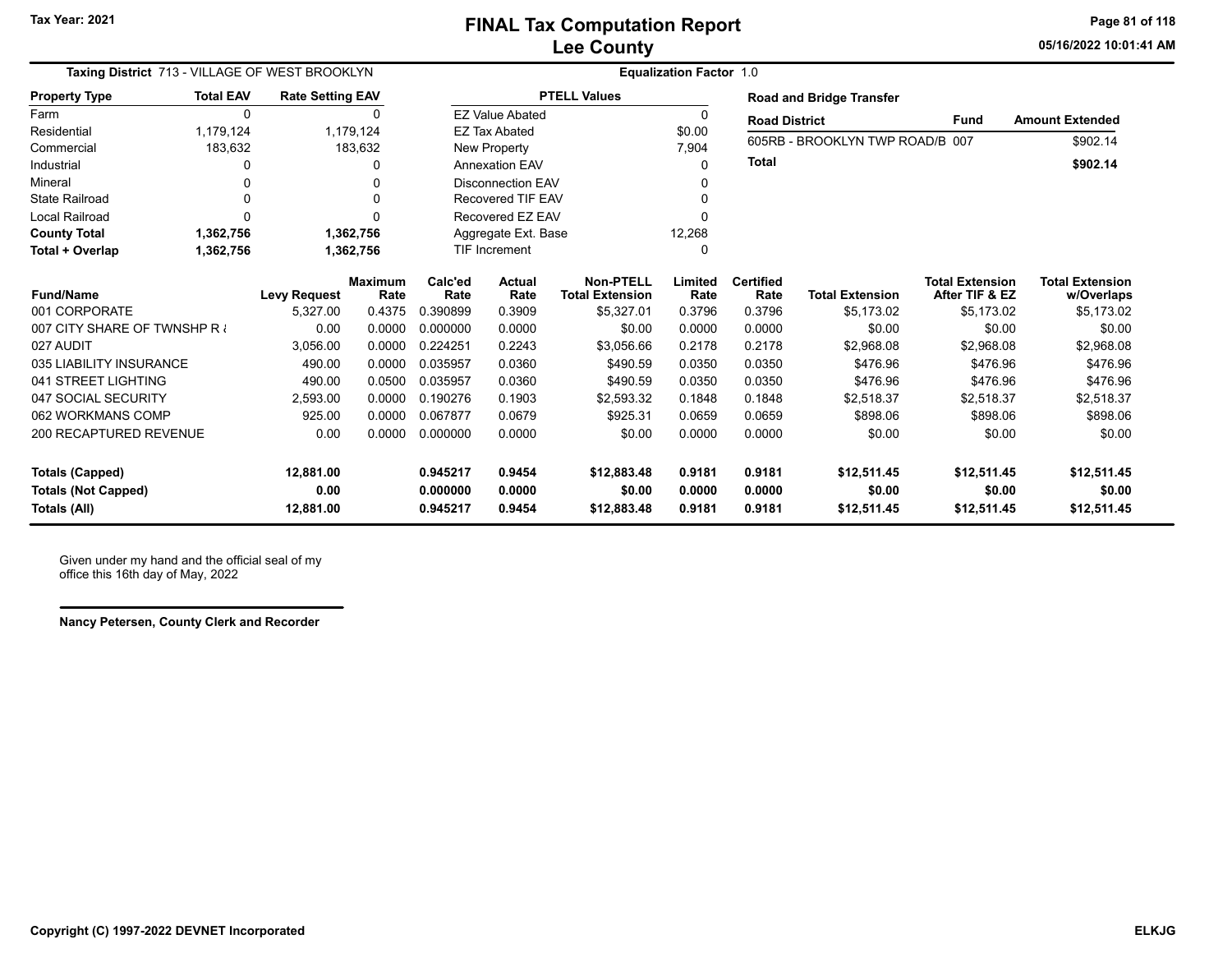**05/16/2022 10:01:41 AMPage 82 of 118**

| Taxing District 714 - CITY OF ROCHELLE |                  |                         |                        | <b>Equalization Factor 1.0</b> |                          |                                            |                 |                          |                                |                                          |                                      |  |  |
|----------------------------------------|------------------|-------------------------|------------------------|--------------------------------|--------------------------|--------------------------------------------|-----------------|--------------------------|--------------------------------|------------------------------------------|--------------------------------------|--|--|
| <b>Property Type</b>                   | <b>Total EAV</b> | <b>Rate Setting EAV</b> |                        |                                |                          | <b>PTELL Values</b>                        |                 |                          | <b>Overlapping County</b>      | <b>Overlap EAV</b>                       |                                      |  |  |
| Farm                                   | 3,295            |                         | 3,295                  |                                | <b>EZ Value Abated</b>   |                                            | $\Omega$        | Ogle County              |                                | 268,097,469                              |                                      |  |  |
| Residential                            | 0                |                         | 0                      |                                | <b>EZ Tax Abated</b>     |                                            | \$0.00          | <b>Total</b>             |                                | 268,097,469                              |                                      |  |  |
| Commercial                             | 0                |                         | 0                      |                                | New Property             |                                            | $\Omega$        |                          | * denotes use of estimated EAV |                                          |                                      |  |  |
| Industrial                             | 0                |                         | $\Omega$               |                                | <b>Annexation EAV</b>    |                                            |                 |                          |                                |                                          |                                      |  |  |
| Mineral                                | 0                |                         | $\Omega$               |                                | <b>Disconnection EAV</b> |                                            |                 |                          |                                |                                          |                                      |  |  |
| <b>State Railroad</b>                  | 0                |                         | $\Omega$               |                                | <b>Recovered TIF EAV</b> |                                            |                 |                          |                                |                                          |                                      |  |  |
| <b>Local Railroad</b>                  | 0                |                         | O                      |                                | Recovered EZ EAV         |                                            |                 |                          |                                |                                          |                                      |  |  |
| <b>County Total</b>                    | 3,295            |                         | 3,295                  |                                | Aggregate Ext. Base      |                                            |                 |                          |                                |                                          |                                      |  |  |
| Total + Overlap                        | 268,100,764      | 268,100,764             |                        |                                | <b>TIF Increment</b>     |                                            |                 |                          |                                |                                          |                                      |  |  |
| <b>Fund/Name</b><br>001 CORPORATE      |                  | <b>Levy Request</b>     | <b>Maximum</b><br>Rate | Calc'ed<br>Rate                | <b>Actual</b><br>Rate    | <b>Non-PTELL</b><br><b>Total Extension</b> | Limited<br>Rate | <b>Certified</b><br>Rate | <b>Total Extension</b>         | <b>Total Extension</b><br>After TIF & EZ | <b>Total Extension</b><br>w/Overlaps |  |  |
|                                        |                  | 320,750.00              | 0.2500                 | 0.119638                       | 0.1196                   | \$3.94                                     | 0.1196          | 0.1196                   | \$3.94                         | \$3.94                                   | \$320,648.51                         |  |  |
| 003 BONDS & INTEREST                   |                  | 61,393.76               | 0.0000                 | 0.022900                       | 0.0229                   | \$0.75                                     | 0.0230          | 0.0230                   | \$0.76                         | \$0.76                                   | \$61,663.18                          |  |  |
| 005 I.M.R.F.                           |                  | 160,000.00              | 0.0000                 | 0.059679                       | 0.0597                   | \$1.97                                     | 0.0597          | 0.0597                   | \$1.97                         | \$1.97                                   | \$160,056.16                         |  |  |
| 012 FIRE PROTECTION                    |                  | 203.179.00              | 0.0000                 | 0.075785                       | 0.0758                   | \$2.50                                     | 0.0758          | 0.0758                   | \$2.50                         | \$2.50                                   | \$203,220.38                         |  |  |
| 013 FIRE PENSION                       |                  | 451,747.00              | 0.0000                 | 0.168499                       | 0.1685                   | \$5.55                                     | 0.1685          | 0.1685                   | \$5.55                         | \$5.55                                   | \$451,749.79                         |  |  |
| 014 POLICE PROTECTION                  |                  | 203,178.00              | 0.0750                 | 0.075784                       | 0.0750                   | \$2.47                                     | 0.0750          | 0.0750                   | \$2.47                         | \$2.47                                   | \$201,075.57                         |  |  |
| 015 POLICE PENSION                     |                  | 701,818.00              | 0.0000                 | 0.261774                       | 0.2618                   | \$8.63                                     | 0.2618          | 0.2618                   | \$8.63                         | \$8.63                                   | \$701,887.80                         |  |  |
| 027 AUDIT                              |                  | 30,000.00               | 0.0000                 | 0.011190                       | 0.0112                   | \$0.37                                     | 0.0112          | 0.0112                   | \$0.37                         | \$0.37                                   | \$30,027.29                          |  |  |
| 035 LIABILITY INSURANCE                |                  | 375,000.00              | 0.0000                 | 0.139873                       | 0.1399                   | \$4.61                                     | 0.1399          | 0.1399                   | \$4.61                         | \$4.61                                   | \$375,072.97                         |  |  |
| 041 STREET LIGHTING                    |                  | 0.00                    | 0.1016                 | 0.000000                       | 0.0000                   | \$0.00                                     | 0.0000          | 0.0000                   | \$0.00                         | \$0.00                                   | \$0.00                               |  |  |
| 047 SOCIAL SECURITY                    |                  | 240,000.00              | 0.0000                 | 0.089519                       | 0.0895                   | \$2.95                                     | 0.0895          | 0.0895                   | \$2.95                         | \$2.95                                   | \$239,950.18                         |  |  |
| 048 SCHOOL CROSSING GUARD              |                  | 54,181.00               | 0.0200                 | 0.020209                       | 0.0200                   | \$0.66                                     | 0.0200          | 0.0200                   | \$0.66                         | \$0.66                                   | \$53,620.15                          |  |  |
| <b>Totals (Capped)</b>                 |                  | 0.00                    |                        | 0.000000                       | 0.0000                   | \$0.00                                     | 0.0000          | 0.0000                   | \$0.00                         | \$0.00                                   | \$0.00                               |  |  |
| <b>Totals (Not Capped)</b>             |                  | 2,801,246.76            |                        | 1.044850                       | 1.0439                   | \$34.40                                    | 1.0440          | 1.0440                   | \$34.41                        | \$34.41                                  | \$2,798,971.98                       |  |  |
| <b>Totals (All)</b>                    |                  | 2,801,246.76            |                        | 1.044850                       | 1.0439                   | \$34.40                                    | 1.0440          | 1.0440                   | \$34.41                        | \$34.41                                  | \$2,798,971.98                       |  |  |

Given under my hand and the official seal of my office this 16th day of May, 2022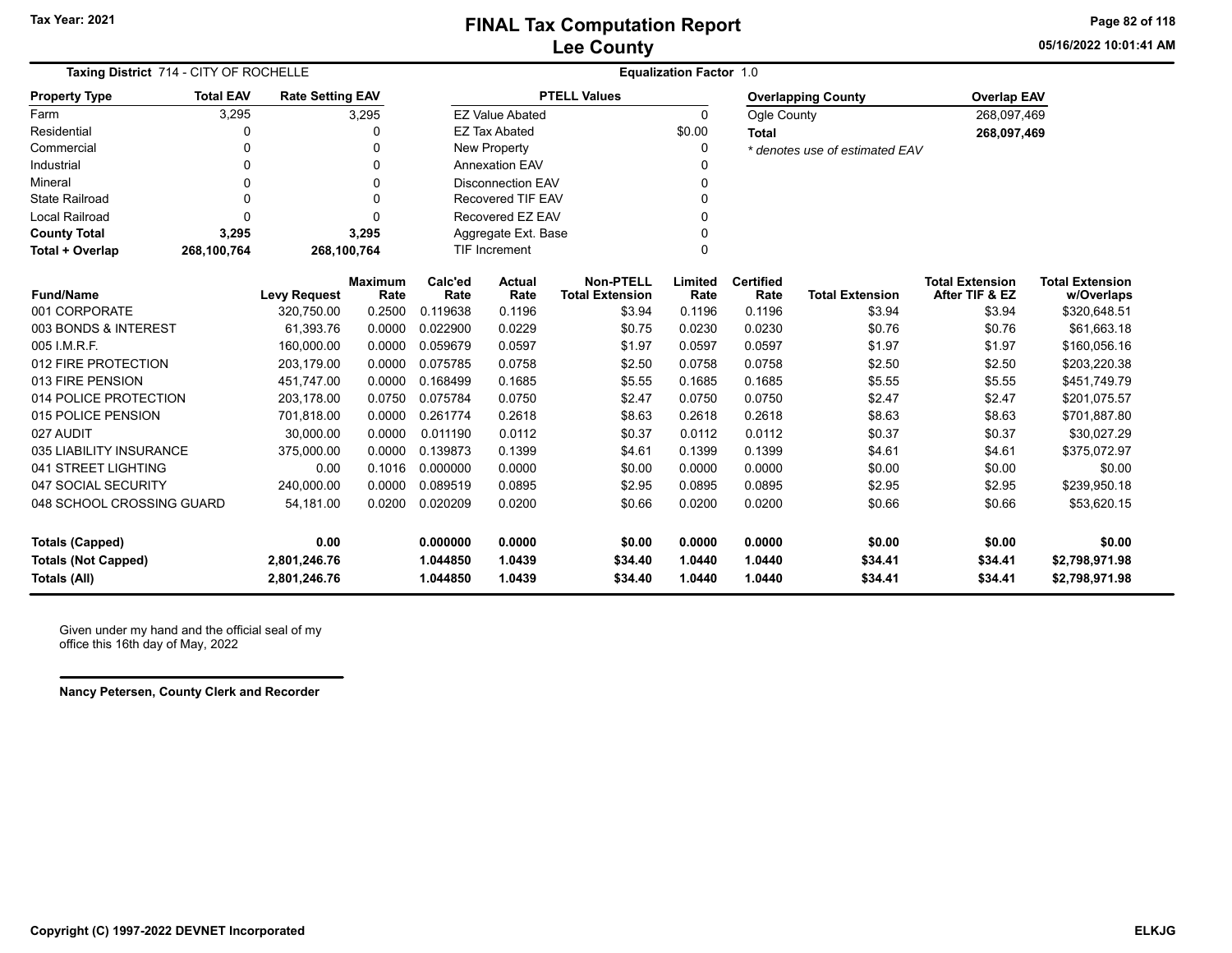# **Lee County FINAL Tax Computation Report**

**05/16/2022 10:01:41 AMPage 83 of 118**

÷

| Taxing District 801 - AMBOY FIRE                                     |                  |                                    |                        |                                  |                                               |                                            | <b>Equalization Factor 1.0</b> |                            |                                            |                                            |                                            |  |
|----------------------------------------------------------------------|------------------|------------------------------------|------------------------|----------------------------------|-----------------------------------------------|--------------------------------------------|--------------------------------|----------------------------|--------------------------------------------|--------------------------------------------|--------------------------------------------|--|
| <b>Property Type</b>                                                 | <b>Total EAV</b> | <b>Rate Setting EAV</b>            |                        |                                  |                                               | <b>PTELL Values</b>                        |                                |                            |                                            |                                            |                                            |  |
| Farm                                                                 | 26,317,272       |                                    | 26,317,272             |                                  | <b>EZ Value Abated</b>                        |                                            |                                |                            |                                            |                                            |                                            |  |
| Residential                                                          | 36,979,145       |                                    | 36,979,145             |                                  | <b>EZ Tax Abated</b>                          |                                            | \$0.00                         |                            |                                            |                                            |                                            |  |
| Commercial                                                           | 11,991,194       |                                    | 11,991,194             |                                  | New Property                                  |                                            | 993,993                        |                            |                                            |                                            |                                            |  |
| Industrial                                                           | 8,283,673        |                                    | 8,283,673              |                                  | Annexation EAV                                |                                            | 1,105                          |                            |                                            |                                            |                                            |  |
| Mineral                                                              | 0                |                                    | 0                      |                                  | <b>Disconnection EAV</b><br>Recovered TIF EAV |                                            |                                |                            |                                            |                                            |                                            |  |
| <b>State Railroad</b>                                                | 0                |                                    | $\Omega$               |                                  |                                               |                                            | 0                              |                            |                                            |                                            |                                            |  |
| Local Railroad                                                       | 1,800            |                                    | 1,800                  |                                  | Recovered EZ EAV                              |                                            | $\Omega$                       |                            |                                            |                                            |                                            |  |
| <b>County Total</b>                                                  | 83,573,084       |                                    | 83,573,084             |                                  | Aggregate Ext. Base                           |                                            | 496,423                        |                            |                                            |                                            |                                            |  |
| Total + Overlap                                                      | 83,573,084       |                                    | 83,573,084             | TIF Increment                    |                                               | 0                                          |                                |                            |                                            |                                            |                                            |  |
| <b>Fund/Name</b>                                                     |                  | <b>Levy Request</b>                | <b>Maximum</b><br>Rate | Calc'ed<br>Rate                  | <b>Actual</b><br>Rate                         | <b>Non-PTELL</b><br><b>Total Extension</b> | Limited<br>Rate                | <b>Certified</b><br>Rate   | Total Extension                            | <b>Total Extension</b><br>After TIF & EZ   | <b>Total Extension</b><br>w/Overlaps       |  |
| 001 CORPORATE                                                        |                  | 312,745.00                         | 0.4000                 | 0.374217                         | 0.3742                                        | \$312,730.48                               | 0.3657                         | 0.3657                     | \$305,626.77                               | \$305,626.77                               | \$305,626.77                               |  |
| 064 AMBULANCE                                                        |                  | 208,495.00                         | 0.4000                 | 0.249476                         | 0.2495                                        | \$208,514.84                               | 0.2439                         | 0.2439                     | \$203,834.75                               | \$203,834.75                               | \$203,834.75                               |  |
| 200 RECAPTURED REVENUE                                               |                  | 983.00                             | 0.0000                 | 0.001176                         | 0.0012                                        | \$1,002.88                                 | 0.0012                         | 0.0012                     | \$1,002.88                                 | \$1,002.88                                 | \$1,002.88                                 |  |
| <b>Totals (Capped)</b><br><b>Totals (Not Capped)</b><br>Totals (All) |                  | 521,240.00<br>983.00<br>522,223.00 |                        | 0.623693<br>0.001176<br>0.624869 | 0.6237<br>0.0012<br>0.6249                    | \$521,245.32<br>\$1,002.88<br>\$522,248.20 | 0.6096<br>0.0012<br>0.6108     | 0.6096<br>0.0012<br>0.6108 | \$509,461.52<br>\$1,002.88<br>\$510,464.40 | \$509,461.52<br>\$1,002.88<br>\$510,464.40 | \$509,461.52<br>\$1,002.88<br>\$510,464.40 |  |

Given under my hand and the official seal of my office this 16th day of May, 2022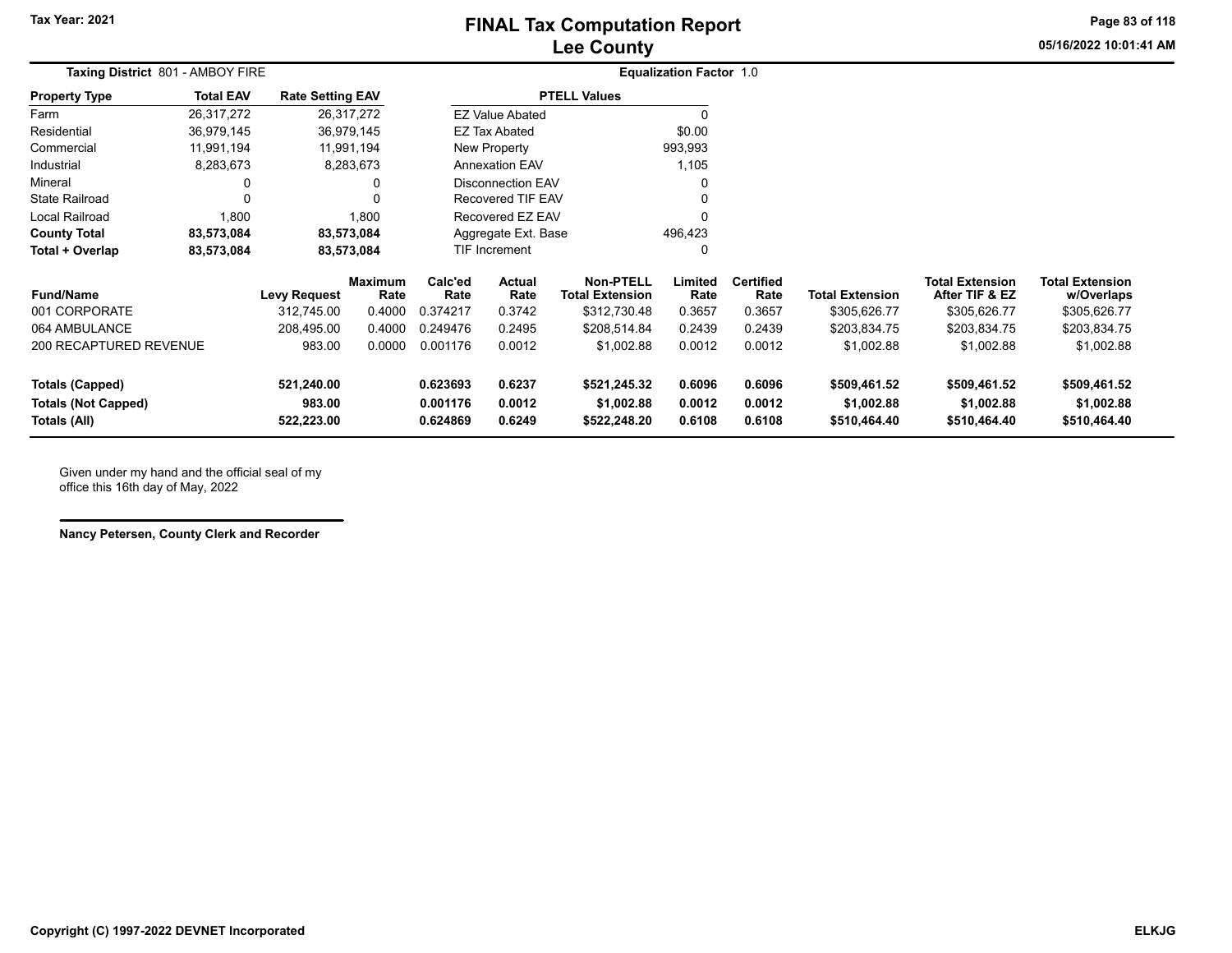# **Lee County FINAL Tax Computation Report**

**05/16/2022 10:01:41 AMPage 84 of 118**

| Taxing District 802 - ASHTON FIRE |                  |                         |                        |                 | <b>Equalization Factor 1.0</b> |                                            |                 |                          |                                |                                          |                                      |  |  |
|-----------------------------------|------------------|-------------------------|------------------------|-----------------|--------------------------------|--------------------------------------------|-----------------|--------------------------|--------------------------------|------------------------------------------|--------------------------------------|--|--|
| <b>Property Type</b>              | <b>Total EAV</b> | <b>Rate Setting EAV</b> |                        |                 |                                | <b>PTELL Values</b>                        |                 |                          | <b>Overlapping County</b>      | <b>Overlap EAV</b>                       |                                      |  |  |
| Farm                              | 22,995,949       |                         | 22,995,949             |                 | <b>EZ Value Abated</b>         |                                            | 13,037          | Ogle County              |                                | 11,028,683                               |                                      |  |  |
| Residential                       | 14,081,848       |                         | 14,081,848             |                 | <b>EZ Tax Abated</b>           |                                            | \$69.28         | <b>Total</b>             |                                | 11,028,683                               |                                      |  |  |
| Commercial                        | 2,852,750        |                         | 2,852,750              |                 | New Property                   |                                            | 262,284         |                          | * denotes use of estimated EAV |                                          |                                      |  |  |
| Industrial                        | 5,149,829        |                         | 5,136,792              |                 | <b>Annexation EAV</b>          |                                            |                 |                          |                                |                                          |                                      |  |  |
| Mineral                           | 0                |                         | 0                      |                 | <b>Disconnection EAV</b>       |                                            |                 |                          |                                |                                          |                                      |  |  |
| <b>State Railroad</b>             | 2,086,819        |                         | 2,086,819              |                 | <b>Recovered TIF EAV</b>       |                                            |                 |                          |                                |                                          |                                      |  |  |
| Local Railroad                    | 0<br>$\Omega$    |                         |                        |                 | Recovered EZ EAV               |                                            |                 |                          |                                |                                          |                                      |  |  |
| <b>County Total</b>               | 47,167,195       |                         | 47,154,158             |                 | Aggregate Ext. Base            |                                            |                 |                          |                                |                                          |                                      |  |  |
| Total + Overlap                   | 58,195,878       |                         | 58,182,841             |                 | <b>TIF Increment</b>           |                                            |                 |                          |                                |                                          |                                      |  |  |
| <b>Fund/Name</b>                  |                  | <b>Levy Request</b>     | <b>Maximum</b><br>Rate | Calc'ed<br>Rate | <b>Actual</b><br>Rate          | <b>Non-PTELL</b><br><b>Total Extension</b> | Limited<br>Rate | <b>Certified</b><br>Rate | <b>Total Extension</b>         | <b>Total Extension</b><br>After TIF & EZ | <b>Total Extension</b><br>w/Overlaps |  |  |
| 001 CORPORATE                     |                  | 175,076.00              | 0.3000                 | 0.300907        | 0.3000                         | \$141,462.47                               | 0.3000          | 0.3000                   | \$141,501.59                   | \$141,462.47                             | \$174,548.52                         |  |  |
| 027 AUDIT                         |                  | 2,918.00                | 0.0050                 | 0.005015        | 0.0050                         | \$2,357.71                                 | 0.0050          | 0.0050                   | \$2,358.36                     | \$2,357.71                               | \$2,909.14                           |  |  |
| 035 LIABILITY INSURANCE           |                  | 0.00                    | 0.0000                 | 0.000000        | 0.0000                         | \$0.00                                     | 0.0000          | 0.0000                   | \$0.00                         | \$0.00                                   | \$0.00                               |  |  |
| 062 WORKMANS COMP                 |                  | 17,624.00               | 0.0000                 | 0.030291        | 0.0303                         | \$14,287.71                                | 0.0303          | 0.0303                   | \$14,291.66                    | \$14,287.71                              | \$17,629.40                          |  |  |
| 064 AMBULANCE                     |                  | 114,091.00              | 0.3000                 | 0.196091        | 0.1961                         | \$92,469.30                                | 0.1961          | 0.1961                   | \$92,494.87                    | \$92,469.30                              | \$114,096.55                         |  |  |
| <b>Totals (Capped)</b>            |                  | 0.00                    |                        | 0.000000        | 0.0000                         | \$0.00                                     | 0.0000          | 0.0000                   | \$0.00                         | \$0.00                                   | \$0.00                               |  |  |
| <b>Totals (Not Capped)</b>        |                  | 309,709.00              |                        | 0.532304        | 0.5314                         | \$250,577.19                               | 0.5314          | 0.5314                   | \$250,646.48                   | \$250,577.19                             | \$309,183.61                         |  |  |
| Totals (All)                      |                  | 309,709.00              |                        | 0.532304        | 0.5314                         | \$250,577.19                               | 0.5314          | 0.5314                   | \$250,646.48                   | \$250,577.19                             | \$309,183.61                         |  |  |

Given under my hand and the official seal of my office this 16th day of May, 2022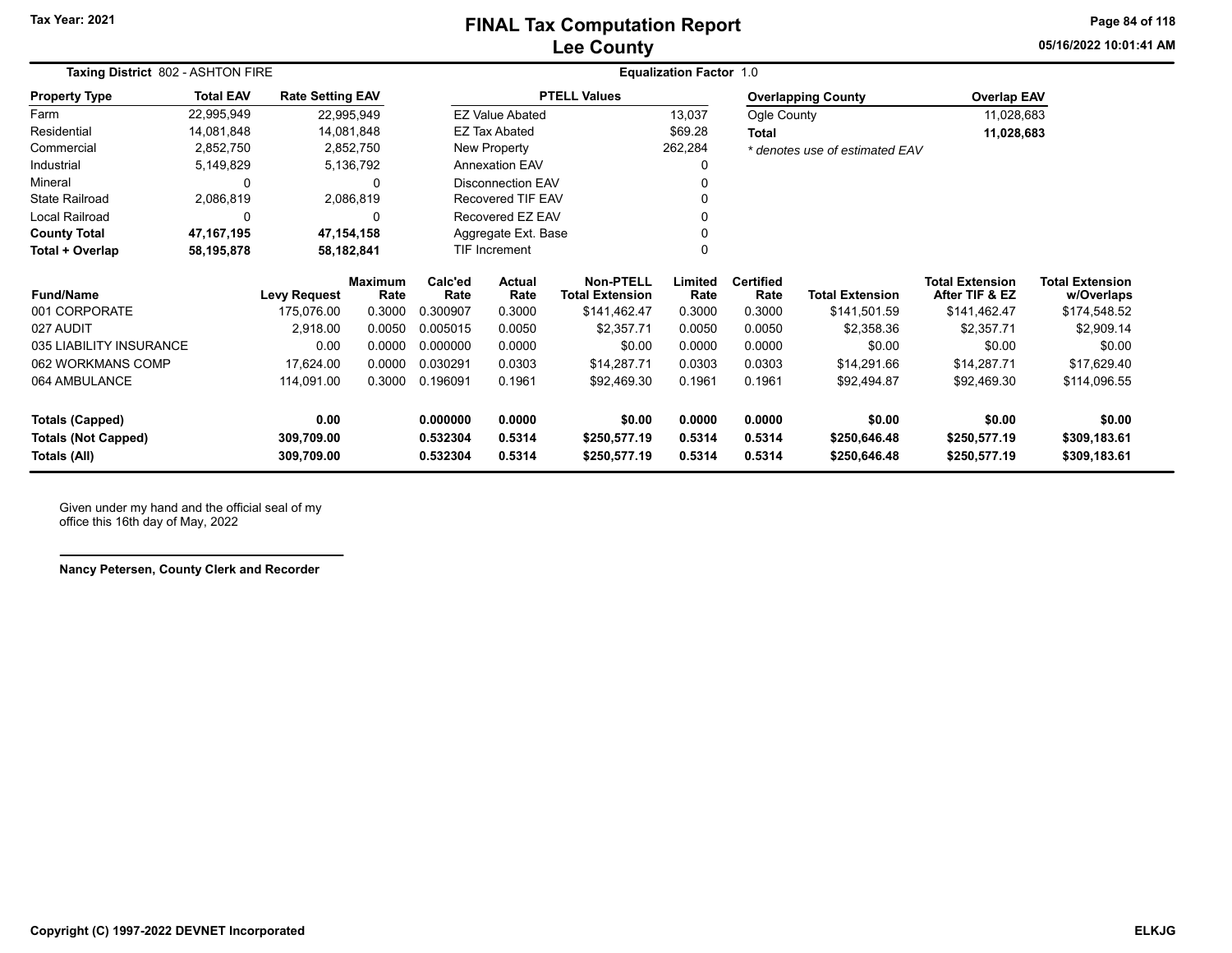**05/16/2022 10:01:41 AMPage 85 of 118**

| Taxing District 803 - COMPTON FIRE                                                                                                                                                                                                                                                                                                                                                                                                                                                        |            |              |                       |                |                                                       |                                                                           |                          |                                |                                          |                                      |
|-------------------------------------------------------------------------------------------------------------------------------------------------------------------------------------------------------------------------------------------------------------------------------------------------------------------------------------------------------------------------------------------------------------------------------------------------------------------------------------------|------------|--------------|-----------------------|----------------|-------------------------------------------------------|---------------------------------------------------------------------------|--------------------------|--------------------------------|------------------------------------------|--------------------------------------|
| <b>Total EAV</b>                                                                                                                                                                                                                                                                                                                                                                                                                                                                          |            |              |                       |                |                                                       |                                                                           |                          |                                |                                          |                                      |
| 16,310,763                                                                                                                                                                                                                                                                                                                                                                                                                                                                                |            |              |                       |                |                                                       |                                                                           |                          |                                |                                          |                                      |
| 8,128,691                                                                                                                                                                                                                                                                                                                                                                                                                                                                                 |            |              |                       |                |                                                       | \$0.00                                                                    |                          |                                |                                          |                                      |
| 2,233,824                                                                                                                                                                                                                                                                                                                                                                                                                                                                                 |            |              |                       |                |                                                       | 29,881                                                                    |                          |                                |                                          |                                      |
| 0                                                                                                                                                                                                                                                                                                                                                                                                                                                                                         |            | <sup>0</sup> | <b>Annexation EAV</b> |                |                                                       |                                                                           |                          |                                |                                          |                                      |
| 14,232,821                                                                                                                                                                                                                                                                                                                                                                                                                                                                                |            |              |                       |                |                                                       |                                                                           |                          |                                |                                          |                                      |
| 0                                                                                                                                                                                                                                                                                                                                                                                                                                                                                         |            | 0            | Recovered TIF EAV     |                |                                                       |                                                                           |                          |                                |                                          |                                      |
| 2,400                                                                                                                                                                                                                                                                                                                                                                                                                                                                                     |            |              | Recovered EZ EAV      |                |                                                       |                                                                           |                          |                                |                                          |                                      |
| 40,908,499                                                                                                                                                                                                                                                                                                                                                                                                                                                                                |            |              | Aggregate Ext. Base   |                |                                                       | 184,818                                                                   |                          |                                |                                          |                                      |
| 40,908,499                                                                                                                                                                                                                                                                                                                                                                                                                                                                                |            |              |                       |                |                                                       |                                                                           |                          |                                |                                          |                                      |
|                                                                                                                                                                                                                                                                                                                                                                                                                                                                                           |            | Rate         | Calc'ed<br>Rate       | Actual<br>Rate | <b>Non-PTELL</b><br><b>Total Extension</b>            | Limited<br>Rate                                                           | <b>Certified</b><br>Rate | <b>Total Extension</b>         | <b>Total Extension</b><br>After TIF & EZ | <b>Total Extension</b><br>w/Overlaps |
|                                                                                                                                                                                                                                                                                                                                                                                                                                                                                           | 161,345.00 | 0.4000       | 0.394405              | 0.3944         | \$161,343.12                                          | 0.3842                                                                    | 0.3842                   | \$157,170.45                   | \$157,170.45                             | \$157,170.45                         |
|                                                                                                                                                                                                                                                                                                                                                                                                                                                                                           | 15,000.00  | 0.0000       | 0.036667              | 0.0367         | \$15,013.42                                           | 0.0357                                                                    | 0.0357                   | \$14,604.33                    | \$14,604.33                              | \$14,604.33                          |
|                                                                                                                                                                                                                                                                                                                                                                                                                                                                                           | 16,155.00  | 0.4000       | 0.039491              | 0.0395         | \$16,158.86                                           | 0.0385                                                                    | 0.0385                   | \$15,749.77                    | \$15,749.77                              | \$15,749.77                          |
|                                                                                                                                                                                                                                                                                                                                                                                                                                                                                           | 127.00     | 0.0000       | 0.000310              | 0.0003         | \$122.73                                              | 0.0003                                                                    | 0.0003                   | \$122.73                       | \$122.73                                 | \$122.73                             |
|                                                                                                                                                                                                                                                                                                                                                                                                                                                                                           | 192,500.00 |              | 0.470563              | 0.4706         | \$192,515.40                                          | 0.4584                                                                    | 0.4584                   | \$187,524.55                   | \$187,524.55                             | \$187,524.55                         |
|                                                                                                                                                                                                                                                                                                                                                                                                                                                                                           | 127.00     |              | 0.000310              | 0.0003         | \$122.73                                              | 0.0003                                                                    | 0.0003                   | \$122.73                       | \$122.73                                 | \$122.73                             |
|                                                                                                                                                                                                                                                                                                                                                                                                                                                                                           | 192,627.00 |              | 0.470873              | 0.4709         | \$192,638.13                                          | 0.4587                                                                    | 0.4587                   | \$187,647.28                   | \$187,647.28                             | \$187,647.28                         |
| <b>Rate Setting EAV</b><br>Property Type<br>Farm<br>16,310,763<br>Residential<br>8,128,691<br>Commercial<br>2,233,824<br>Industrial<br>Mineral<br>14,232,821<br>State Railroad<br>Local Railroad<br>2,400<br><b>County Total</b><br>40,908,499<br>Total + Overlap<br>40,908,499<br><b>Fund/Name</b><br><b>Levy Request</b><br>001 CORPORATE<br>035 LIABILITY INSURANCE<br>064 AMBULANCE<br>200 RECAPTURED REVENUE<br><b>Totals (Capped)</b><br><b>Totals (Not Capped)</b><br>Totals (All) |            |              |                       | <b>Maximum</b> | <b>EZ Tax Abated</b><br>New Property<br>TIF Increment | <b>PTELL Values</b><br><b>EZ Value Abated</b><br><b>Disconnection EAV</b> |                          | <b>Equalization Factor 1.0</b> |                                          |                                      |

Given under my hand and the official seal of my office this 16th day of May, 2022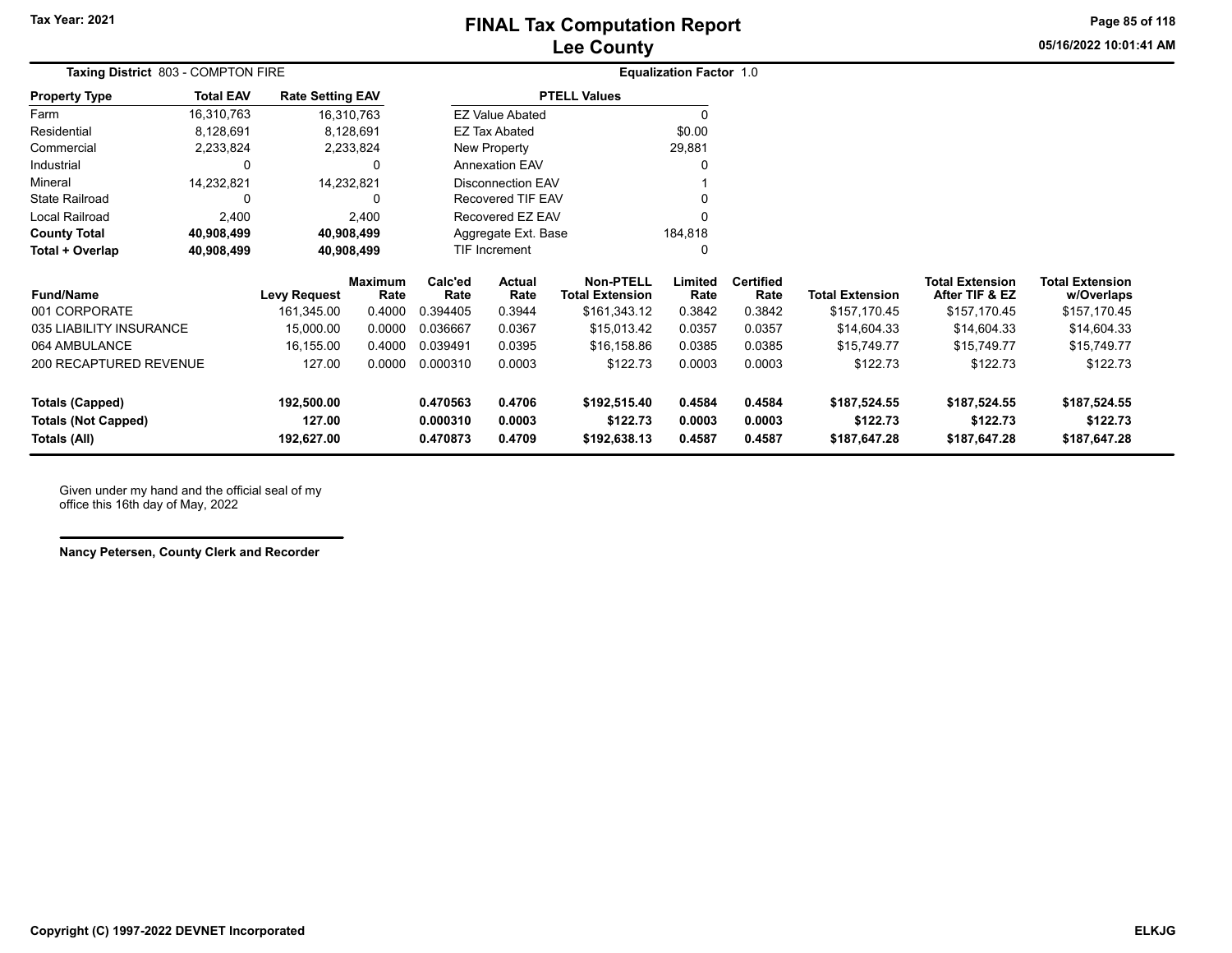### **Lee County FINAL Tax Computation Report**

**05/16/2022 10:01:41 AMPage 86 of 118**

| Taxing District 804 - DIXON FIRE-RURAL                            |                  |                         |                |                                            | <b>Equalization Factor 1.0</b>     |                          |                        |                                          |                                      |                    |                |  |  |
|-------------------------------------------------------------------|------------------|-------------------------|----------------|--------------------------------------------|------------------------------------|--------------------------|------------------------|------------------------------------------|--------------------------------------|--------------------|----------------|--|--|
| <b>Property Type</b>                                              | <b>Total EAV</b> | <b>Rate Setting EAV</b> |                |                                            |                                    | <b>PTELL Values</b>      |                        |                                          | <b>Overlapping County</b>            | <b>Overlap EAV</b> |                |  |  |
| Farm                                                              | 39.178.396       |                         | 39,178,396     |                                            | <b>EZ Value Abated</b>             |                          | $\Omega$               | Ogle County                              |                                      | 39,055,041         |                |  |  |
| Residential                                                       | 149,600,380      | 149,600,380             |                |                                            | <b>EZ Tax Abated</b>               |                          | \$0.00                 | <b>Total</b>                             |                                      | 39,055,041         |                |  |  |
| Commercial                                                        | 41,618,375       |                         | 41,485,828     |                                            | New Property                       |                          | 1,125,234              |                                          | * denotes use of estimated EAV       |                    |                |  |  |
| Industrial                                                        | 36,587,900       |                         | 36,587,900     |                                            | <b>Annexation EAV</b>              |                          | 0                      |                                          |                                      |                    |                |  |  |
| Mineral                                                           | 0                |                         | 0              |                                            | <b>Disconnection EAV</b>           |                          |                        |                                          |                                      |                    |                |  |  |
| <b>State Railroad</b>                                             | 4,509,332        |                         | 4,509,332      |                                            | Recovered TIF EAV                  |                          |                        |                                          |                                      |                    |                |  |  |
| Local Railroad                                                    | 1,630            |                         | 1,630          |                                            | Recovered EZ EAV                   |                          |                        |                                          |                                      |                    |                |  |  |
| <b>County Total</b>                                               | 271,496,013      | 271,363,466             |                |                                            | Aggregate Ext. Base                |                          |                        |                                          |                                      |                    |                |  |  |
| Total + Overlap                                                   | 310,551,054      | 310,418,507             |                | <b>TIF Increment</b>                       |                                    |                          | 132,547                |                                          |                                      |                    |                |  |  |
| <b>Maximum</b><br><b>Fund/Name</b><br><b>Levy Request</b><br>Rate |                  | Calc'ed<br>Rate         | Actual<br>Rate | <b>Non-PTELL</b><br><b>Total Extension</b> | Limited<br>Rate                    | <b>Certified</b><br>Rate | <b>Total Extension</b> | <b>Total Extension</b><br>After TIF & EZ | <b>Total Extension</b><br>w/Overlaps |                    |                |  |  |
| 001 CORPORATE                                                     |                  | 890.000.00              | 0.3000         | 0.286710                                   | 0.2867                             | \$777,999.06             | 0.2867                 | 0.2867                                   | \$778,379.07                         | \$777,999.06       | \$889,969.86   |  |  |
| 013 FIREFIGHTERS PENSION                                          |                  | 485,000.00              | 0.0000         | 0.156241                                   | 0.1562                             | \$423,869.73             | 0.1562                 | 0.1562                                   | \$424,076.77                         | \$423,869.73       | \$484,873.71   |  |  |
| 027 AUDIT                                                         |                  | 12,500.00               | 0.0050         | 0.004027                                   | 0.0040                             | \$10,854.54              | 0.0040                 | 0.0040                                   | \$10,859.84                          | \$10,854.54        | \$12,416.74    |  |  |
| 035 LIABILITY INSURANCE                                           |                  | 26,000.00               | 0.0000         | 0.008376                                   | 0.0084                             | \$22,794.53              | 0.0084                 | 0.0084                                   | \$22,805.67                          | \$22,794.53        | \$26,075.15    |  |  |
| 060 UNEMPLOYMENT INSURANC                                         |                  | 500.00                  | 0.0000         | 0.000161                                   | 0.0002                             | \$542.73                 | 0.0002                 | 0.0002                                   | \$542.99                             | \$542.73           | \$620.84       |  |  |
| 062 WORKMENS COMP                                                 |                  | 42,000.00               | 0.0000         | 0.013530                                   | 0.0135                             | \$36,634.07              | 0.0135                 | 0.0135                                   | \$36,651.96                          | \$36,634.07        | \$41,906.50    |  |  |
| 064 AMBULANCE                                                     |                  | 890.000.00              | 0.3000         | 0.286710<br>0.2867                         |                                    | \$777.999.06             | 0.2867                 | 0.2867                                   | \$778.379.07                         | \$777.999.06       | \$889,969.86   |  |  |
| <b>Totals (Capped)</b>                                            |                  | 0.00                    |                | 0.000000<br>0.0000                         |                                    | \$0.00                   | 0.0000                 | 0.0000                                   | \$0.00                               | \$0.00             | \$0.00         |  |  |
| <b>Totals (Not Capped)</b>                                        |                  | 2,346,000.00            |                | 0.755755                                   | 0.7557                             | \$2,050,693.72           | 0.7557                 | 0.7557                                   | \$2,051,695.37                       | \$2,050,693.72     | \$2,345,832.66 |  |  |
| Totals (All)                                                      |                  | 2,346,000.00            |                | 0.755755                                   | 0.7557<br>\$2,050,693.72<br>0.7557 |                          |                        | 0.7557                                   | \$2,051,695.37                       | \$2,050,693.72     | \$2,345,832.66 |  |  |

Given under my hand and the official seal of my office this 16th day of May, 2022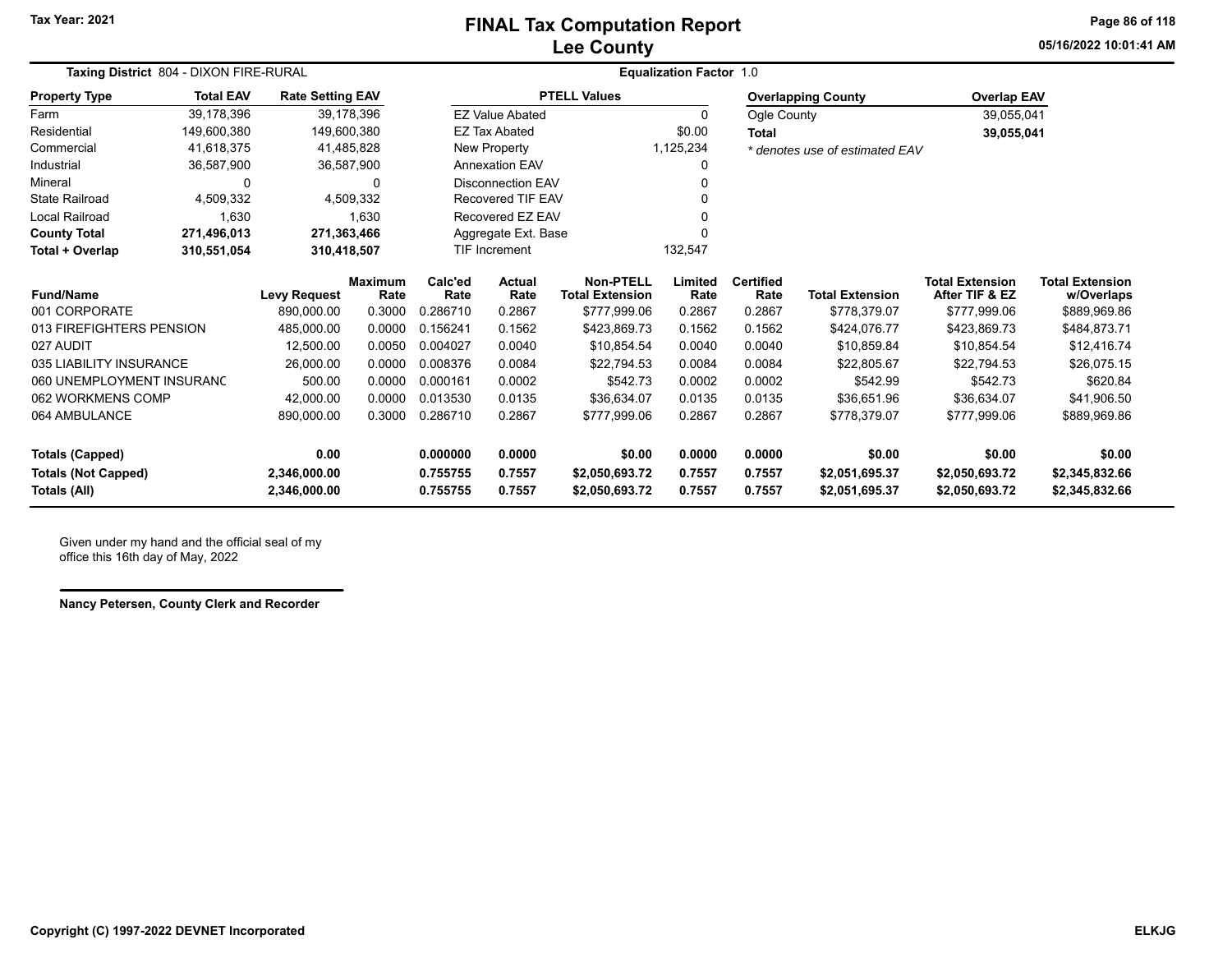**05/16/2022 10:01:41 AMPage 87 of 118**

| Taxing District 805 - EARLVILLE FIRE                                 |                  |                                  |                        |                                                                |                          |                                            | <b>Equalization Factor 1.0</b> |                            |                                    |                                          |                                        |
|----------------------------------------------------------------------|------------------|----------------------------------|------------------------|----------------------------------------------------------------|--------------------------|--------------------------------------------|--------------------------------|----------------------------|------------------------------------|------------------------------------------|----------------------------------------|
| <b>Property Type</b>                                                 | <b>Total EAV</b> | <b>Rate Setting EAV</b>          |                        |                                                                |                          | <b>PTELL Values</b>                        |                                |                            | <b>Overlapping County</b>          | <b>Overlap EAV</b>                       |                                        |
| Farm                                                                 | 1,265,745        |                                  | 1,265,745              |                                                                | <b>EZ Value Abated</b>   |                                            |                                | DeKalb County              |                                    | 2,120,992                                |                                        |
| Residential                                                          | 143,471          |                                  | 143,471                |                                                                | <b>EZ Tax Abated</b>     |                                            | \$0.00                         | LaSalle County             |                                    | 84,088,050                               |                                        |
| Commercial                                                           | 0                |                                  |                        |                                                                | New Property             |                                            |                                | <b>Total</b>               |                                    | 86,209,042                               |                                        |
| Industrial                                                           | 0                |                                  |                        |                                                                | <b>Annexation EAV</b>    |                                            |                                |                            | * denotes use of estimated EAV     |                                          |                                        |
| Mineral                                                              | 0                |                                  |                        |                                                                | <b>Disconnection EAV</b> |                                            |                                |                            |                                    |                                          |                                        |
| <b>State Railroad</b>                                                | 0                |                                  |                        |                                                                | Recovered TIF EAV        |                                            |                                |                            |                                    |                                          |                                        |
| <b>Local Railroad</b>                                                | $\Omega$         |                                  |                        |                                                                | Recovered EZ EAV         |                                            |                                |                            |                                    |                                          |                                        |
| <b>County Total</b>                                                  | 1,409,216        |                                  | 1,409,216              |                                                                | Aggregate Ext. Base      |                                            |                                |                            |                                    |                                          |                                        |
| Total + Overlap                                                      | 87,618,258       |                                  | 87,618,258             |                                                                | <b>TIF Increment</b>     |                                            |                                |                            |                                    |                                          |                                        |
| <b>Fund/Name</b>                                                     |                  | <b>Levy Request</b>              | <b>Maximum</b><br>Rate | Calc'ed<br>Rate                                                | Actual<br>Rate           | <b>Non-PTELL</b><br><b>Total Extension</b> | Limited<br>Rate                | <b>Certified</b><br>Rate   | <b>Total Extension</b>             | <b>Total Extension</b><br>After TIF & EZ | <b>Total Extension</b><br>w/Overlaps   |
| 001 CORPORATE                                                        |                  | 123,455.00                       | 0.3000                 | 0.140901                                                       | 0.1409                   | \$1,985.59                                 | 0.1409                         | 0.1409                     | \$1,985.59                         | \$1,985.59                               | \$123,454.13                           |
| 064 AMBULANCE                                                        |                  | 193,878.00                       | 0.2500                 | 0.221276<br>0.2213                                             |                          | \$3,118.60                                 | 0.2213                         | 0.2213                     | \$3,118.60                         | \$3,118.60                               | \$193,899.20                           |
| <b>Totals (Capped)</b><br><b>Totals (Not Capped)</b><br>Totals (All) |                  | 0.00<br>317,333.00<br>317,333.00 |                        | 0.000000<br>0.0000<br>0.3622<br>0.362177<br>0.362177<br>0.3622 |                          | \$0.00<br>\$5,104.19<br>\$5,104.19         | 0.0000<br>0.3622<br>0.3622     | 0.0000<br>0.3622<br>0.3622 | \$0.00<br>\$5,104.19<br>\$5,104.19 | \$0.00<br>\$5,104.19<br>\$5,104.19       | \$0.00<br>\$317,353.33<br>\$317,353.33 |

Given under my hand and the official seal of my office this 16th day of May, 2022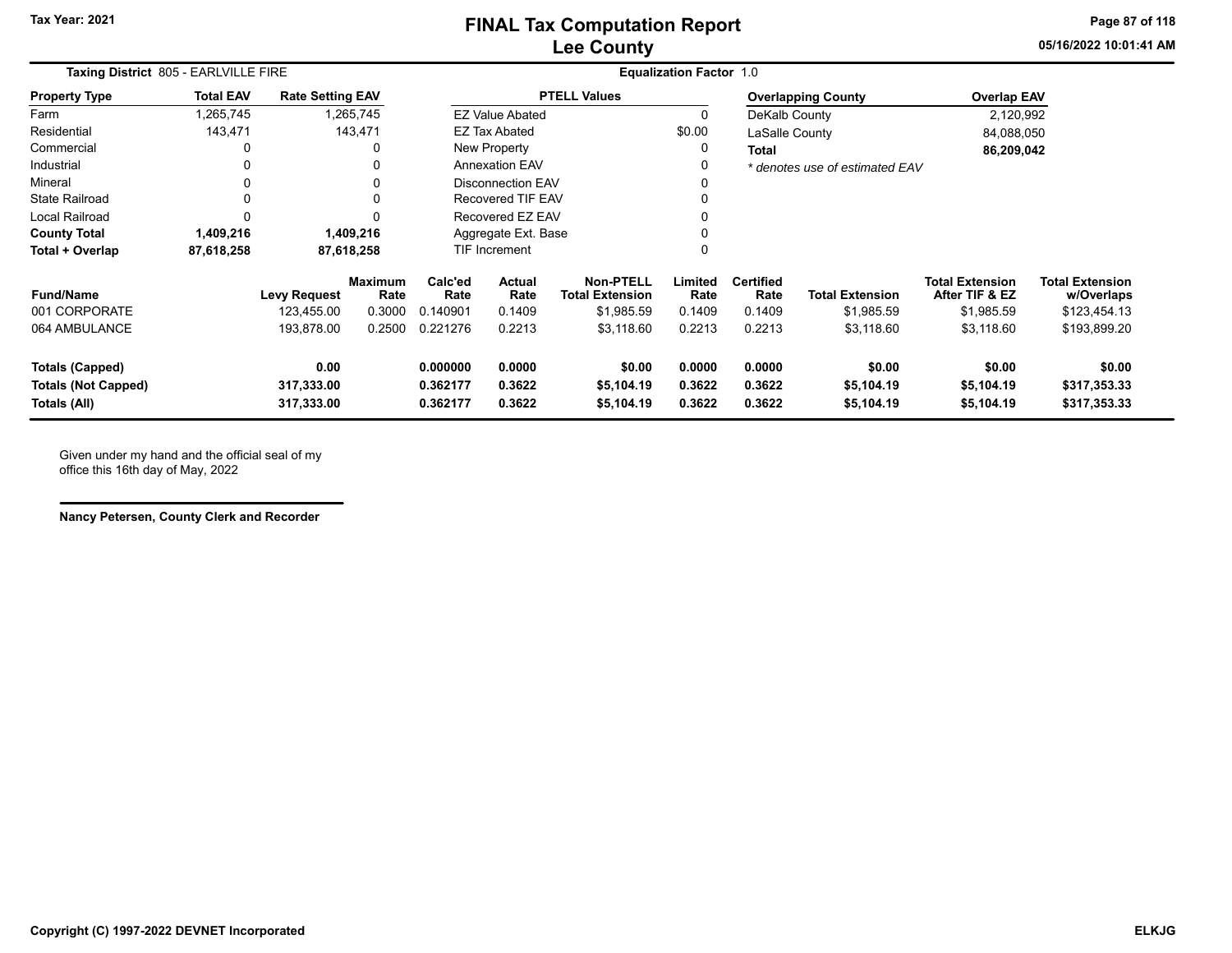### **Lee County FINAL Tax Computation Report**

**05/16/2022 10:01:41 AMPage 88 of 118**

|                            | Taxing District 806 - FRANKLIN GROVE FIRE |                         |                        |                    | <b>Equalization Factor 1.0</b>                                       |                     |                 |                          |                                |                                          |                                      |  |
|----------------------------|-------------------------------------------|-------------------------|------------------------|--------------------|----------------------------------------------------------------------|---------------------|-----------------|--------------------------|--------------------------------|------------------------------------------|--------------------------------------|--|
| <b>Property Type</b>       | <b>Total EAV</b>                          | <b>Rate Setting EAV</b> |                        |                    |                                                                      | <b>PTELL Values</b> |                 |                          | <b>Overlapping County</b>      | <b>Overlap EAV</b>                       |                                      |  |
| Farm                       | 18,472,138                                |                         | 18,472,138             |                    | <b>EZ Value Abated</b>                                               |                     | 1,102,996       | Ogle County              |                                | 9,304,320                                |                                      |  |
| Residential                | 13,848,806                                |                         | 13,848,806             |                    | <b>EZ Tax Abated</b>                                                 |                     | \$8,410.34      | <b>Total</b>             |                                | 9,304,320                                |                                      |  |
| Commercial                 | 2,923,019                                 |                         | 2,923,019              |                    | New Property                                                         |                     | 72,978          |                          | * denotes use of estimated EAV |                                          |                                      |  |
| Industrial                 | 4,606,172                                 |                         | 3,503,176              |                    | <b>Annexation EAV</b>                                                |                     | 0               |                          |                                |                                          |                                      |  |
| Mineral                    | $\Omega$                                  |                         | 0                      |                    | <b>Disconnection EAV</b>                                             |                     |                 |                          |                                |                                          |                                      |  |
| <b>State Railroad</b>      | 2,346,882                                 |                         | 2,346,882              |                    | Recovered TIF EAV                                                    |                     |                 |                          |                                |                                          |                                      |  |
| Local Railroad             | $\Omega$                                  |                         | $\Omega$               |                    | Recovered EZ EAV                                                     |                     |                 |                          |                                |                                          |                                      |  |
| <b>County Total</b>        | 42,197,017                                |                         | 41,094,021             |                    | Aggregate Ext. Base                                                  |                     |                 |                          |                                |                                          |                                      |  |
| Total + Overlap            | 51,501,337                                |                         | 50,398,341             |                    | 0<br><b>TIF Increment</b>                                            |                     |                 |                          |                                |                                          |                                      |  |
| <b>Fund/Name</b>           |                                           | <b>Levy Request</b>     | <b>Maximum</b><br>Rate | Calc'ed            | <b>Non-PTELL</b><br>Actual<br>Rate<br><b>Total Extension</b><br>Rate |                     | Limited<br>Rate | <b>Certified</b><br>Rate | <b>Total Extension</b>         | <b>Total Extension</b><br>After TIF & EZ | <b>Total Extension</b><br>w/Overlaps |  |
| 001 CORPORATE              |                                           | 150,500.00              | 0.3000                 | 0.298621           | 0.2986                                                               | \$122,706.75        | 0.2986          | 0.2986                   | \$126,000.29                   | \$122,706.75                             | \$150,489.45                         |  |
| 003 BONDS & INTEREST       |                                           | 127,300.00              | 0.0000                 | 0.252588           | 0.2526                                                               | \$103,803.50        | 0.2539          | 0.2539                   | \$107,138.23                   | \$104,337.72                             | \$127,961.39                         |  |
| 027 AUDIT                  |                                           | 2,500.00                | 0.0050                 | 0.004961           | 0.0050                                                               | \$2,054.70          | 0.0050          | 0.0050                   | \$2,109.85                     | \$2,054.70                               | \$2,519.92                           |  |
| 035 LIABILITY INSURANCE    |                                           | 25,000.00               | 0.0000                 | 0.049605           | 0.0496                                                               | \$20,382.63         | 0.0496          | 0.0496                   | \$20,929.72                    | \$20,382.63                              | \$24,997.58                          |  |
| 047 SOCIAL SECURITY        |                                           | 3,000.00                | 0.0000                 | 0.005953           | 0.0060                                                               | \$2,465.64          | 0.0060          | 0.0060                   | \$2,531.82                     | \$2,465.64                               | \$3,023.90                           |  |
| 064 AMBULANCE              |                                           | 75,300.00               | 0.1500                 | 0.149410           | 0.1494                                                               | \$61,394.47         | 0.1494          | 0.1494                   | \$63,042.34                    | \$61,394.47                              | \$75,295.12                          |  |
| <b>Totals (Capped)</b>     |                                           | 0.00                    |                        | 0.000000<br>0.0000 |                                                                      | \$0.00              | 0.0000          | 0.0000                   | \$0.00                         | \$0.00                                   | \$0.00                               |  |
| <b>Totals (Not Capped)</b> |                                           | 383,600.00              |                        | 0.761138           | 0.7612<br>\$312,807.69                                               |                     | 0.7625          | 0.7625                   | \$321,752.25                   | \$313,341.91                             | \$384,287.36                         |  |
| Totals (All)               |                                           | 383,600.00              |                        | 0.761138           | 0.7612<br>\$312,807.69<br>0.7625                                     |                     |                 | 0.7625                   | \$321,752.25                   | \$313,341.91                             | \$384,287.36                         |  |

Given under my hand and the official seal of my office this 16th day of May, 2022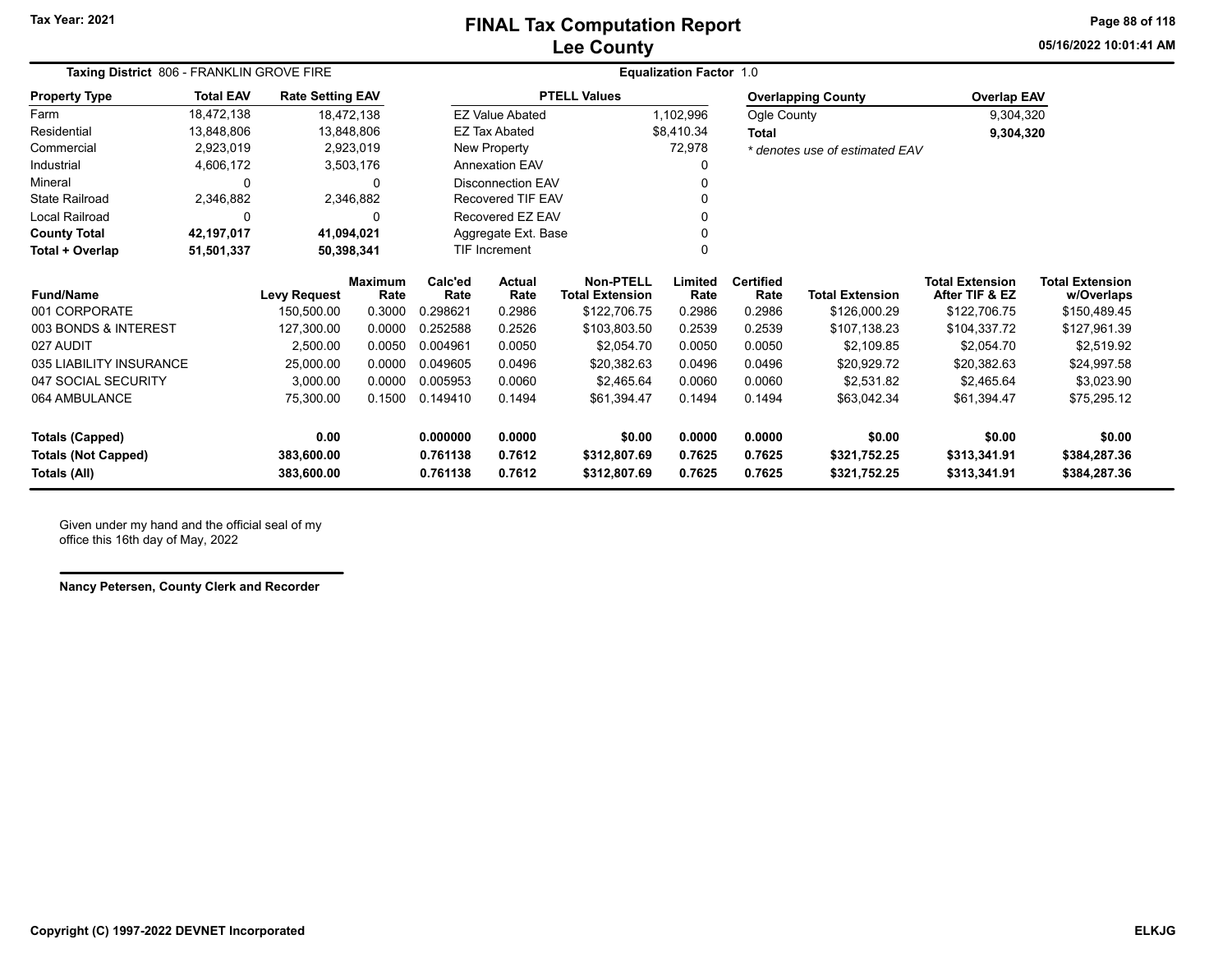### **Lee County FINAL Tax Computation Report**

**05/16/2022 10:01:41 AMPage 89 of 118**

| Taxing District 807 - LEE FIRE             |                  | <b>Equalization Factor 1.0</b> |                        |                          |                          |                                            |                  |                          |                                |                                          |                                      |
|--------------------------------------------|------------------|--------------------------------|------------------------|--------------------------|--------------------------|--------------------------------------------|------------------|--------------------------|--------------------------------|------------------------------------------|--------------------------------------|
| <b>Property Type</b>                       | <b>Total EAV</b> | <b>Rate Setting EAV</b>        |                        |                          |                          | <b>PTELL Values</b>                        |                  |                          | <b>Overlapping County</b>      | <b>Overlap EAV</b>                       |                                      |
| Farm                                       | 8,426,722        |                                | 8,426,722              |                          | <b>EZ Value Abated</b>   |                                            | 0                | DeKalb County            |                                | 9,885,697                                |                                      |
| Residential                                | 5,750,253        |                                | 5,750,253              |                          | <b>EZ Tax Abated</b>     |                                            | \$0.00           | Total                    |                                | 9,885,697                                |                                      |
| Commercial                                 | 231,546          |                                | 231,546                |                          | New Property             |                                            | 11,196           |                          | * denotes use of estimated EAV |                                          |                                      |
| Industrial                                 | 118,536          |                                | 118,536                |                          | <b>Annexation EAV</b>    |                                            | 0                |                          |                                |                                          |                                      |
| Mineral                                    | 1,561,140        |                                | 1,561,140              |                          | <b>Disconnection EAV</b> |                                            |                  |                          |                                |                                          |                                      |
| <b>State Railroad</b>                      | 800,664          |                                | 800,664                | <b>Recovered TIF EAV</b> |                          |                                            |                  |                          |                                |                                          |                                      |
| Local Railroad                             | 0                |                                | 0                      | Recovered EZ EAV         |                          |                                            | 0                |                          |                                |                                          |                                      |
| <b>County Total</b>                        | 16,888,861       |                                | 16,888,861             |                          | Aggregate Ext. Base      |                                            | 115,240          |                          |                                |                                          |                                      |
| Total + Overlap                            | 26,774,558       |                                | 26,774,558             |                          | <b>TIF Increment</b>     |                                            | 0                |                          |                                |                                          |                                      |
| <b>Fund/Name</b>                           |                  | <b>Levy Request</b>            | <b>Maximum</b><br>Rate | Calc'ed<br>Rate          | Actual<br>Rate           | <b>Non-PTELL</b><br><b>Total Extension</b> | Limited<br>Rate  | <b>Certified</b><br>Rate | <b>Total Extension</b>         | <b>Total Extension</b><br>After TIF & EZ | <b>Total Extension</b><br>w/Overlaps |
| 001 CORPORATE                              |                  | 78,000.00                      | 0.4000                 | 0.291321                 | 0.2913                   | \$49,197.25                                | 0.2913           | 0.2913                   | \$49,197.25                    | \$49,197.25                              | \$77,994.29                          |
| 035 LIABILITY INSURANCE                    |                  | 9,700.00                       | 0.0000                 | 0.036228                 | 0.0362                   | \$6,113.77                                 | 0.0362           | 0.0362                   | \$6,113.77                     | \$6,113.77                               | \$9,692.39                           |
| 064 AMBULANCE                              |                  | 29,400.00                      | 0.4000                 | 0.109806                 | 0.1098                   | \$18,543.97                                | 0.1098           | 0.1098                   | \$18,543.97                    | \$18,543.97                              | \$29,398.46                          |
| 200 RECAPTURED REVENUE                     |                  | 22.00                          | 0.0000                 | 0.000130                 | 0.0001                   | \$16.89                                    | 0.0001           | 0.0001                   | \$16.89                        | \$16.89                                  | \$26.77                              |
| <b>Totals (Capped)</b>                     |                  | 117,100.00                     |                        | 0.437355                 | 0.4373                   | \$73,854.99                                | 0.4373           | 0.4373                   | \$73,854.99                    | \$73,854.99                              | \$117,085.14                         |
| <b>Totals (Not Capped)</b><br>Totals (All) |                  | 22.00<br>117,122.00            |                        | 0.000130<br>0.437485     | 0.0001<br>0.4374         | \$16.89<br>\$73,871.88                     | 0.0001<br>0.4374 | 0.0001<br>0.4374         | \$16.89<br>\$73,871.88         | \$16.89<br>\$73,871.88                   | \$26.77<br>\$117,111.91              |

Given under my hand and the official seal of my office this 16th day of May, 2022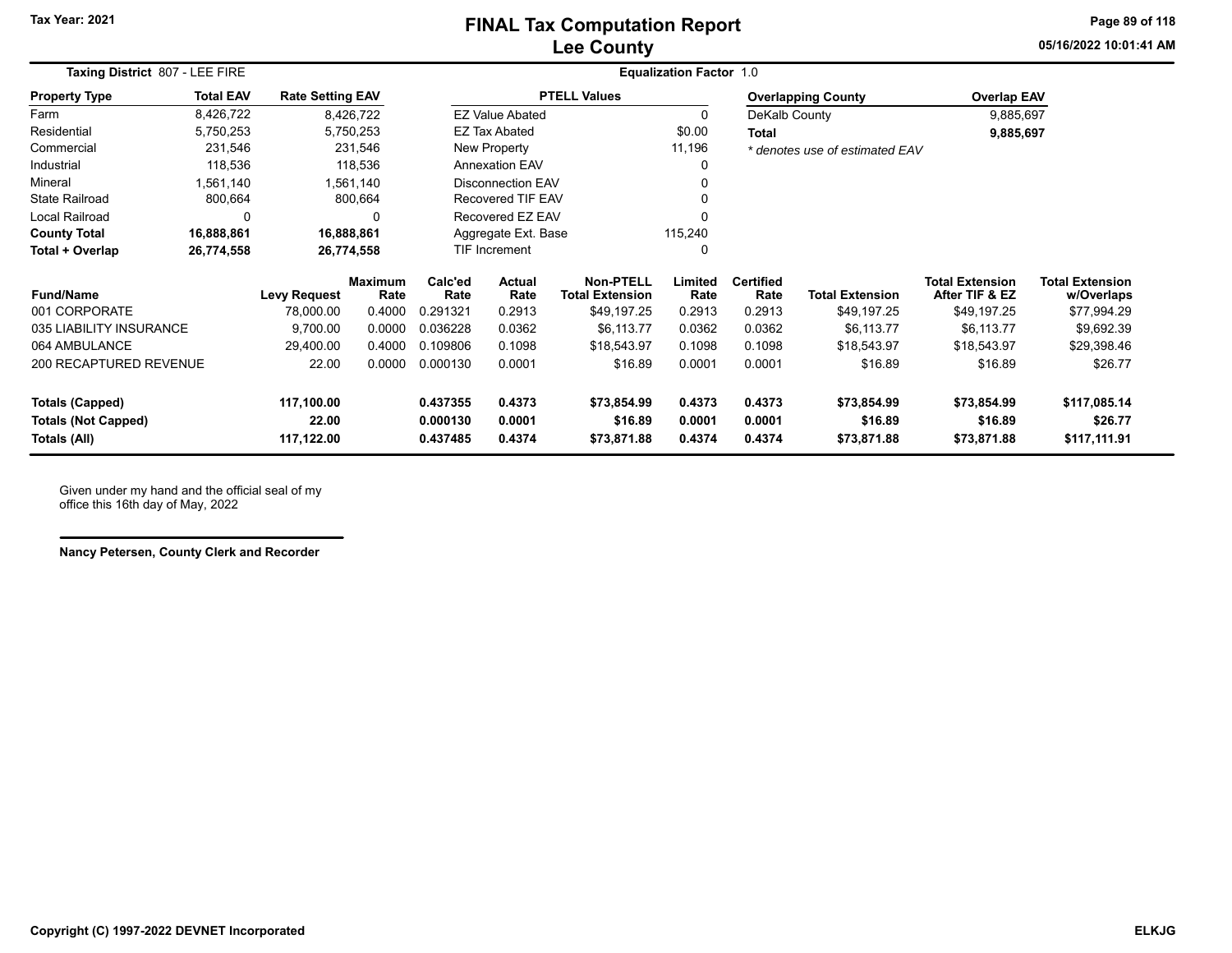**05/16/2022 10:01:41 AMPage 90 of 118**

| Taxing District 808 - OHIO FIRE                               |                  |                                  | <b>Equalization Factor 1.0</b> |                                                                |                          |                                            |                            |                            |                                      |                                          |                                        |
|---------------------------------------------------------------|------------------|----------------------------------|--------------------------------|----------------------------------------------------------------|--------------------------|--------------------------------------------|----------------------------|----------------------------|--------------------------------------|------------------------------------------|----------------------------------------|
| <b>Property Type</b>                                          | <b>Total EAV</b> | <b>Rate Setting EAV</b>          |                                |                                                                |                          | <b>PTELL Values</b>                        |                            |                            | <b>Overlapping County</b>            | <b>Overlap EAV</b>                       |                                        |
| Farm                                                          | 9,920,858        |                                  | 9,920,858                      |                                                                | <b>EZ Value Abated</b>   |                                            | 0                          | <b>Bureau County</b>       |                                      | 38,717,100                               |                                        |
| Residential                                                   | 2,881,310        |                                  | 2,881,310                      |                                                                | <b>EZ Tax Abated</b>     |                                            | \$0.00                     | <b>Total</b>               |                                      | 38,717,100                               |                                        |
| Commercial                                                    |                  |                                  |                                |                                                                | New Property             |                                            | 41,401                     |                            | * denotes use of estimated EAV       |                                          |                                        |
| Industrial                                                    | 149,955          |                                  | 149,955                        |                                                                | <b>Annexation EAV</b>    |                                            | 0                          |                            |                                      |                                          |                                        |
| Mineral                                                       | 16,587,101       |                                  | 16,587,101                     |                                                                | <b>Disconnection EAV</b> |                                            | 0                          |                            |                                      |                                          |                                        |
| State Railroad                                                |                  |                                  |                                |                                                                | <b>Recovered TIF EAV</b> |                                            | 0                          |                            |                                      |                                          |                                        |
| Local Railroad                                                |                  |                                  |                                |                                                                | Recovered EZ EAV         |                                            | 0                          |                            |                                      |                                          |                                        |
| <b>County Total</b>                                           | 29,539,224       |                                  | 29,539,224                     |                                                                | Aggregate Ext. Base      |                                            | 0                          |                            |                                      |                                          |                                        |
| Total + Overlap                                               | 68,256,324       |                                  | 68,256,324                     |                                                                | <b>TIF Increment</b>     |                                            | 0                          |                            |                                      |                                          |                                        |
| <b>Fund/Name</b>                                              |                  | <b>Levy Request</b>              | <b>Maximum</b><br>Rate         | Calc'ed<br>Rate                                                | <b>Actual</b><br>Rate    | <b>Non-PTELL</b><br><b>Total Extension</b> | Limited<br>Rate            | <b>Certified</b><br>Rate   | <b>Total Extension</b>               | <b>Total Extension</b><br>After TIF & EZ | <b>Total Extension</b><br>w/Overlaps   |
| 001 CORPORATE                                                 |                  | 105,700.00                       | 0.3000                         | 0.154857                                                       | 0.1549                   | \$45,756.26                                | 0.1549                     | 0.1549                     | \$45,756.26                          | \$45,756.26                              | \$105,729.05                           |
| 064 AMBULANCE                                                 |                  | 25,000.00                        | 0.2500                         | 0.036627                                                       | 0.0366                   | \$10,811.36                                | 0.0366                     | 0.0366                     | \$10,811.36                          | \$10,811.36                              | \$24,981.81                            |
| Totals (Capped)<br><b>Totals (Not Capped)</b><br>Totals (All) |                  | 0.00<br>130,700.00<br>130,700.00 |                                | 0.000000<br>0.0000<br>0.1915<br>0.191484<br>0.191484<br>0.1915 |                          | \$0.00<br>\$56,567.62<br>\$56,567.62       | 0.0000<br>0.1915<br>0.1915 | 0.0000<br>0.1915<br>0.1915 | \$0.00<br>\$56,567.62<br>\$56,567.62 | \$0.00<br>\$56,567.62<br>\$56,567.62     | \$0.00<br>\$130,710.86<br>\$130,710.86 |

Given under my hand and the official seal of my office this 16th day of May, 2022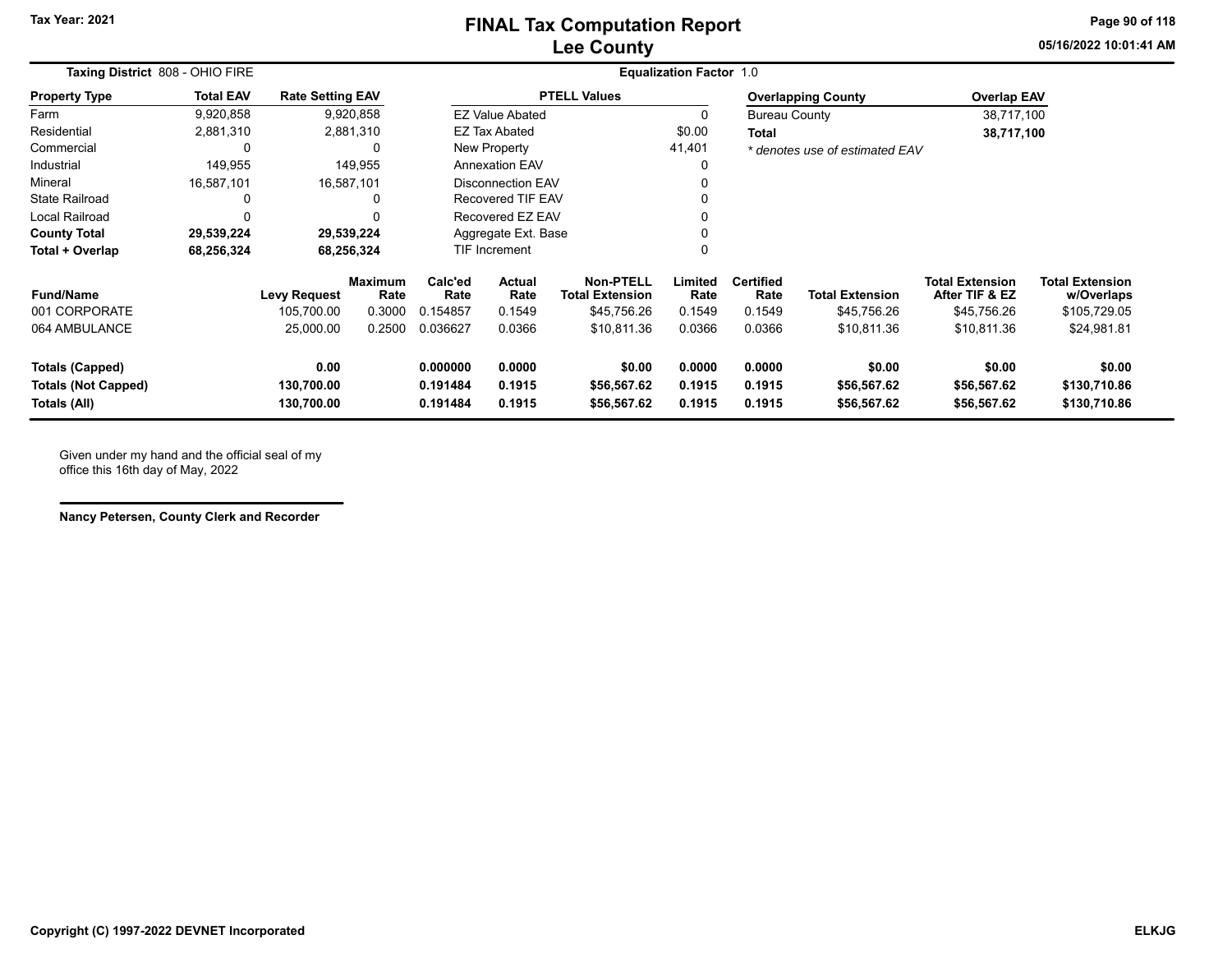# **Lee County FINAL Tax Computation Report**

**05/16/2022 10:01:41 AMPage 91 of 118**

| Taxing District 809 - OGLE LEE FIRE |                  |                         |                        |                          | <b>Equalization Factor 1.0</b> |                                            |                 |                          |                                |                                          |                                      |  |  |
|-------------------------------------|------------------|-------------------------|------------------------|--------------------------|--------------------------------|--------------------------------------------|-----------------|--------------------------|--------------------------------|------------------------------------------|--------------------------------------|--|--|
| <b>Property Type</b>                | <b>Total EAV</b> | <b>Rate Setting EAV</b> |                        |                          |                                | <b>PTELL Values</b>                        |                 |                          | <b>Overlapping County</b>      | <b>Overlap EAV</b>                       |                                      |  |  |
| Farm                                | 18,228,080       | 18,228,080              |                        |                          | <b>EZ Value Abated</b>         |                                            | 0               | Ogle County              |                                | 112,663,374                              |                                      |  |  |
| Residential                         | 7,587,203        |                         | 7,587,203              |                          | EZ Tax Abated                  |                                            | \$0.00          | <b>Total</b>             |                                | 112,663,374                              |                                      |  |  |
| Commercial                          | 1,554,509        |                         | 1,554,509              | New Property             |                                |                                            | 7,258           |                          | * denotes use of estimated EAV |                                          |                                      |  |  |
| Industrial                          | 76,619           |                         | 76,619                 | <b>Annexation EAV</b>    |                                |                                            | 27,439          |                          |                                |                                          |                                      |  |  |
| Mineral                             | 0                |                         | 0                      | <b>Disconnection EAV</b> |                                |                                            |                 |                          |                                |                                          |                                      |  |  |
| <b>State Railroad</b>               | 1,582,923        |                         | 1,582,923              | Recovered TIF EAV        |                                |                                            |                 |                          |                                |                                          |                                      |  |  |
| Local Railroad                      | 0                |                         | 0                      | Recovered EZ EAV         |                                |                                            |                 |                          |                                |                                          |                                      |  |  |
| <b>County Total</b>                 | 29,029,334       | 29,029,334              |                        | Aggregate Ext. Base      |                                |                                            |                 |                          |                                |                                          |                                      |  |  |
| Total + Overlap                     | 141,692,708      | 141,692,708             |                        | <b>TIF Increment</b>     |                                |                                            | O               |                          |                                |                                          |                                      |  |  |
| <b>Fund/Name</b>                    |                  | <b>Levy Request</b>     | <b>Maximum</b><br>Rate | Calc'ed<br>Rate          | Actual<br>Rate                 | <b>Non-PTELL</b><br><b>Total Extension</b> | Limited<br>Rate | <b>Certified</b><br>Rate | Total Extension                | <b>Total Extension</b><br>After TIF & EZ | <b>Total Extension</b><br>w/Overlaps |  |  |
| 001 CORPORATE                       |                  | 295,250.00              | 0.3000                 | 0.208374                 | 0.2084                         | \$60,497.13                                | 0.2084          | 0.2084                   | \$60,497.13                    | \$60,497.13                              | \$295,287.60                         |  |  |
| 027 AUDIT                           |                  | 7,000.00                | 0.0050                 | 0.004940                 | 0.0049                         | \$1,422.44                                 | 0.0049          | 0.0049                   | \$1,422.44                     | \$1,422.44                               | \$6,942.94                           |  |  |
| 035 LIABILITY INSURANCE             |                  | 20,000.00               | 0.0000                 | 0.014115                 | 0.0141                         | \$4,093.14                                 | 0.0141          | 0.0141                   | \$4,093.14                     | \$4,093.14                               | \$19,978.67                          |  |  |
| 062 WORKMANS COMP                   |                  | 33,000.00               | 0.0000                 | 0.023290                 | 0.0233                         | \$6,763.83                                 | 0.0233          | 0.0233                   | \$6,763.83                     | \$6,763.83                               | \$33,014.40                          |  |  |
| 064 AMBULANCE                       |                  | 219,050.00              | 0.3000                 | 0.154595                 | 0.1546                         | \$44,879.35                                | 0.1546          | 0.1546                   | \$44,879.35                    | \$44,879.35                              | \$219,056.93                         |  |  |
| <b>Totals (Capped)</b>              |                  | 0.00                    |                        | 0.000000                 | 0.0000                         | \$0.00                                     | 0.0000          | 0.0000                   | \$0.00                         | \$0.00                                   | \$0.00                               |  |  |
| <b>Totals (Not Capped)</b>          |                  | 574,300.00              |                        | 0.405314                 | 0.4053                         | \$117,655.89                               | 0.4053          | 0.4053                   | \$117,655.89                   | \$117,655.89                             | \$574,280.54                         |  |  |
| Totals (All)                        |                  | 574,300.00              |                        | 0.405314                 | 0.4053                         | \$117,655.89                               | 0.4053          | 0.4053                   | \$117,655.89                   | \$117,655.89                             | \$574,280.54                         |  |  |

Given under my hand and the official seal of my office this 16th day of May, 2022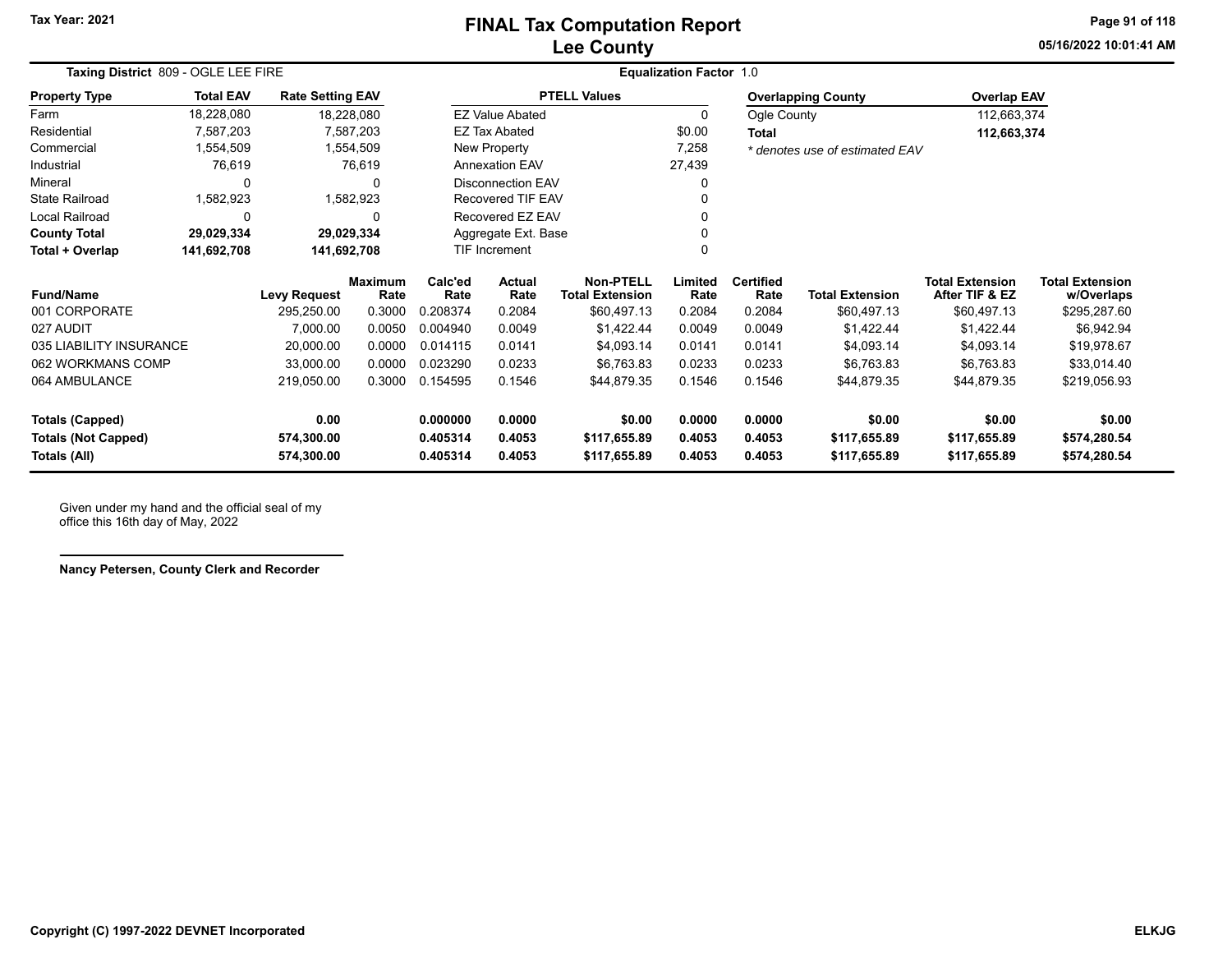### **Lee County FINAL Tax Computation Report**

**05/16/2022 10:01:41 AMPage 92 of 118**

| Taxing District 810 - PAW PAW FIRE |                      |                                   |                                                                                                                                      |                  | <b>Equalization Factor 1.0</b>                           |                                                            |                                |                          |                                                            |                                                |                                                                |  |  |
|------------------------------------|----------------------|-----------------------------------|--------------------------------------------------------------------------------------------------------------------------------------|------------------|----------------------------------------------------------|------------------------------------------------------------|--------------------------------|--------------------------|------------------------------------------------------------|------------------------------------------------|----------------------------------------------------------------|--|--|
| <b>Total EAV</b>                   |                      |                                   |                                                                                                                                      |                  |                                                          |                                                            |                                |                          |                                                            |                                                |                                                                |  |  |
| 22,174,870                         |                      |                                   |                                                                                                                                      |                  |                                                          | 0                                                          |                                |                          |                                                            |                                                |                                                                |  |  |
| 16,894,906                         |                      |                                   | <b>EZ Tax Abated</b>                                                                                                                 |                  |                                                          | \$0.00                                                     | Total                          |                          |                                                            |                                                |                                                                |  |  |
| 1,555,336                          |                      |                                   | New Property                                                                                                                         |                  |                                                          | 142,848                                                    |                                |                          |                                                            |                                                |                                                                |  |  |
| 5,148                              |                      |                                   | <b>Annexation EAV</b>                                                                                                                |                  |                                                          |                                                            |                                |                          |                                                            |                                                |                                                                |  |  |
| 6,436,255                          |                      |                                   | <b>Disconnection EAV</b>                                                                                                             |                  |                                                          |                                                            |                                |                          |                                                            |                                                |                                                                |  |  |
|                                    |                      |                                   | <b>Recovered TIF EAV</b>                                                                                                             |                  |                                                          |                                                            |                                |                          |                                                            |                                                |                                                                |  |  |
| 0                                  |                      |                                   | Recovered EZ EAV                                                                                                                     |                  |                                                          |                                                            |                                |                          |                                                            |                                                |                                                                |  |  |
| 47,066,515                         |                      |                                   |                                                                                                                                      |                  |                                                          |                                                            |                                |                          |                                                            |                                                |                                                                |  |  |
| 62,621,875                         |                      |                                   |                                                                                                                                      |                  |                                                          |                                                            |                                |                          |                                                            |                                                |                                                                |  |  |
|                                    |                      | Rate                              | Calc'ed<br>Rate                                                                                                                      | Actual<br>Rate   | <b>Non-PTELL</b><br><b>Total Extension</b>               | Limited<br>Rate                                            | <b>Certified</b><br>Rate       | Total Extension          | <b>Total Extension</b><br>After TIF & EZ                   | <b>Total Extension</b><br>w/Overlaps           |                                                                |  |  |
|                                    | 159,000.00           | 0.4000                            | 0.264900                                                                                                                             | 0.2649           | \$117,793.76                                             | 0.2649                                                     | 0.2649                         | \$124,679.20             | \$117,793.76                                               | \$158,999.91                                   |                                                                |  |  |
| 035 LIABILITY INSURANCE            | 20,000.00            | 0.0000                            | 0.033321                                                                                                                             | 0.0333           | \$14,807.60                                              | 0.0333                                                     | 0.0333                         | \$15,673.15              | \$14,807.60                                                | \$19,987.53                                    |                                                                |  |  |
| 200 RECAPTURED REVENUE             | 476.00               | 0.0000                            | 0.001071                                                                                                                             | 0.0011           | \$489.14                                                 | 0.0011                                                     | 0.0011                         | \$517.73                 | \$489.14                                                   | \$660.25                                       |                                                                |  |  |
|                                    | 179,000.00<br>476.00 |                                   | 0.298221<br>0.001071                                                                                                                 | 0.2982<br>0.0011 | \$132,601.36<br>\$489.14                                 | 0.2982<br>0.0011                                           | 0.2982<br>0.0011               | \$140,352.35<br>\$517.73 | \$132,601.36<br>\$489.14                                   | \$178,987.44<br>\$660.25                       |                                                                |  |  |
|                                    |                      | <b>Levy Request</b><br>179,476.00 | <b>Rate Setting EAV</b><br>22,140,967<br>14,692,921<br>1,191,966<br>5,148<br>6,436,255<br>44,467,257<br>60,022,617<br><b>Maximum</b> | 0.299292         | <b>EZ Value Abated</b><br><b>TIF Increment</b><br>0.2993 | <b>PTELL Values</b><br>Aggregate Ext. Base<br>\$133,090.50 | 177,456<br>2,599,258<br>0.2993 | 0.2993                   | <b>Overlapping County</b><br>DeKalb County<br>\$140,870.08 | * denotes use of estimated EAV<br>\$133,090.50 | <b>Overlap EAV</b><br>15,555,360<br>15,555,360<br>\$179,647.69 |  |  |

Given under my hand and the official seal of my office this 16th day of May, 2022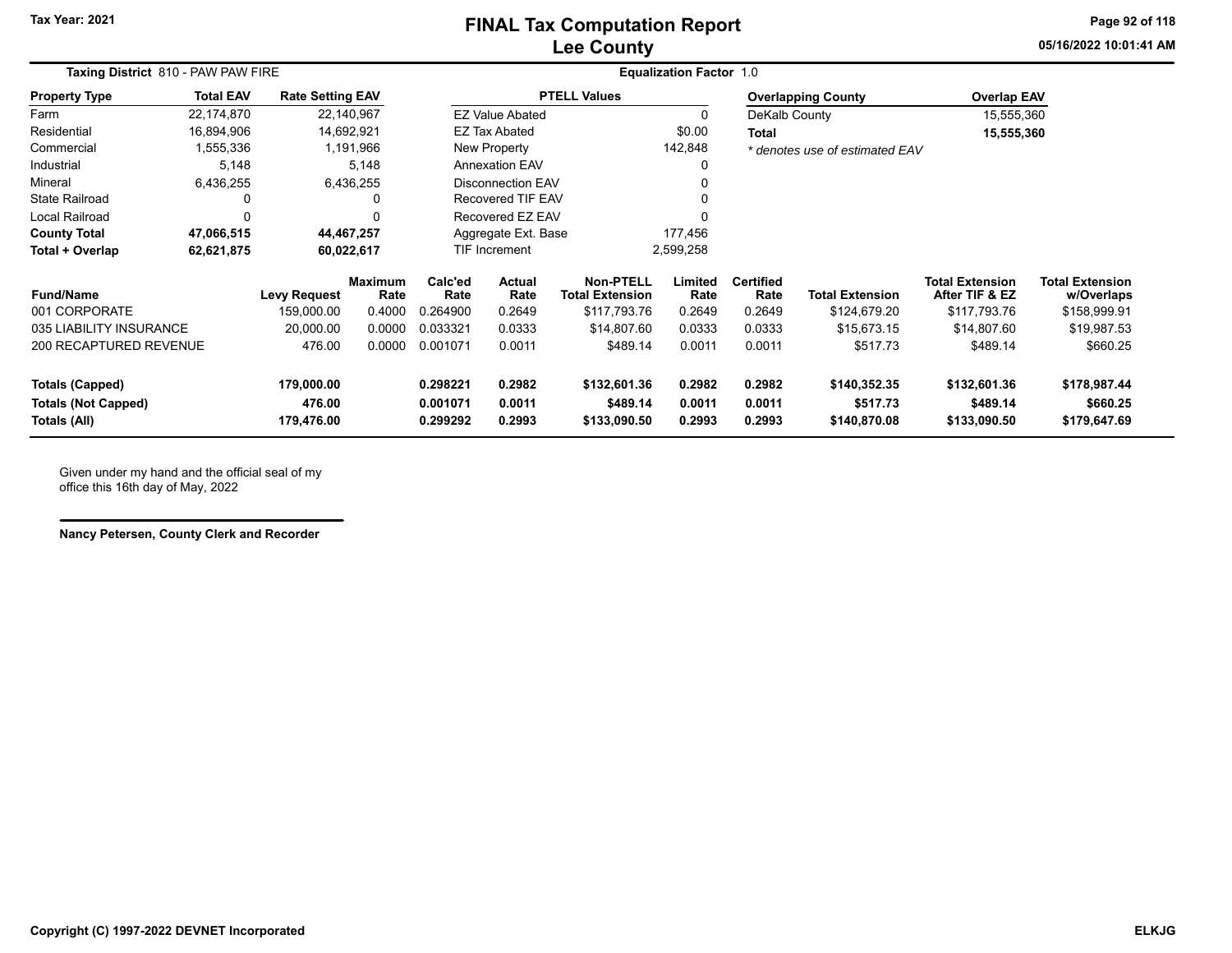**05/16/2022 10:01:41 AMPage 93 of 118**

| Taxing District 811 - POLO FIRE            |                  |                          |                        | <b>Equalization Factor 1.0</b> |                                                 |                          |                  |                          |                                |                                          |                                      |  |  |
|--------------------------------------------|------------------|--------------------------|------------------------|--------------------------------|-------------------------------------------------|--------------------------|------------------|--------------------------|--------------------------------|------------------------------------------|--------------------------------------|--|--|
| <b>Property Type</b>                       | <b>Total EAV</b> | <b>Rate Setting EAV</b>  |                        |                                |                                                 | <b>PTELL Values</b>      |                  |                          | <b>Overlapping County</b>      | <b>Overlap EAV</b>                       |                                      |  |  |
| Farm                                       | 351,783          |                          | 351,783                |                                | <b>EZ Value Abated</b>                          |                          | 0                | <b>Carroll County</b>    |                                | 659,239                                  |                                      |  |  |
| Residential                                | 0                |                          | 0                      |                                | <b>EZ Tax Abated</b>                            |                          | \$0.00           | Ogle County              |                                | 97,874,080                               |                                      |  |  |
| Commercial                                 | 11,785           |                          | 11,785                 |                                | <b>New Property</b>                             |                          | 0                |                          | <b>Whiteside County</b>        | 533,827                                  |                                      |  |  |
| Industrial                                 | 0                |                          | 0                      |                                | <b>Annexation EAV</b>                           |                          | 0                | Total                    |                                | 99,067,146                               |                                      |  |  |
| Mineral                                    | 0                |                          | 0                      | <b>Disconnection EAV</b>       |                                                 |                          | 0                |                          | * denotes use of estimated EAV |                                          |                                      |  |  |
| <b>State Railroad</b>                      | 0                |                          | 0                      | <b>Recovered TIF EAV</b>       |                                                 |                          |                  |                          |                                |                                          |                                      |  |  |
| <b>Local Railroad</b>                      | 0                |                          | $\Omega$               | Recovered EZ EAV               |                                                 | 0                        |                  |                          |                                |                                          |                                      |  |  |
| <b>County Total</b>                        | 363,568          |                          | 363,568                | Aggregate Ext. Base            |                                                 |                          |                  |                          |                                |                                          |                                      |  |  |
| Total + Overlap                            | 99,430,714       |                          | 99,430,714             |                                | <b>TIF Increment</b>                            |                          | 0                |                          |                                |                                          |                                      |  |  |
| <b>Fund/Name</b>                           |                  | <b>Levy Request</b>      | <b>Maximum</b><br>Rate | Calc'ed<br>Rate                | <b>Actual</b><br><b>Total Extension</b><br>Rate |                          | Limited<br>Rate  | <b>Certified</b><br>Rate | <b>Total Extension</b>         | <b>Total Extension</b><br>After TIF & EZ | <b>Total Extension</b><br>w/Overlaps |  |  |
| 001 CORPORATE                              |                  | 347,490.00               | 0.4000                 | 0.349480                       | 0.3495                                          | \$1,270.67               | 0.3495           | 0.3495                   | \$1,270.67                     | \$1,270.67                               | \$347,510.35                         |  |  |
| 035 LIABILITY INSURANCE                    |                  | 90,000.00                | 0.0000                 | 0.090515                       | 0.0905                                          | \$329.03                 | 0.0905           | 0.0905                   | \$329.03                       | \$329.03                                 | \$89,984.80                          |  |  |
| 064 AMBULANCE                              |                  | 376,749.00               | 0.4000                 | 0.378906                       | 0.3789                                          | \$1,377.56               | 0.3789           | 0.3789                   | \$1,377.56                     | \$1,377.56                               | \$376,742.98                         |  |  |
| <b>Totals (Capped)</b>                     |                  | 0.00                     |                        | 0.000000                       | 0.0000                                          | \$0.00                   | 0.0000           | 0.0000                   | \$0.00                         | \$0.00                                   | \$0.00                               |  |  |
| <b>Totals (Not Capped)</b><br>Totals (All) |                  | 814,239.00<br>814,239.00 |                        | 0.818901<br>0.818901           | 0.8189<br>0.8189                                | \$2,977.26<br>\$2,977.26 | 0.8189<br>0.8189 | 0.8189<br>0.8189         | \$2,977.26<br>\$2,977.26       | \$2,977.26<br>\$2,977.26                 | \$814,238.13<br>\$814,238.13         |  |  |

Given under my hand and the official seal of my office this 16th day of May, 2022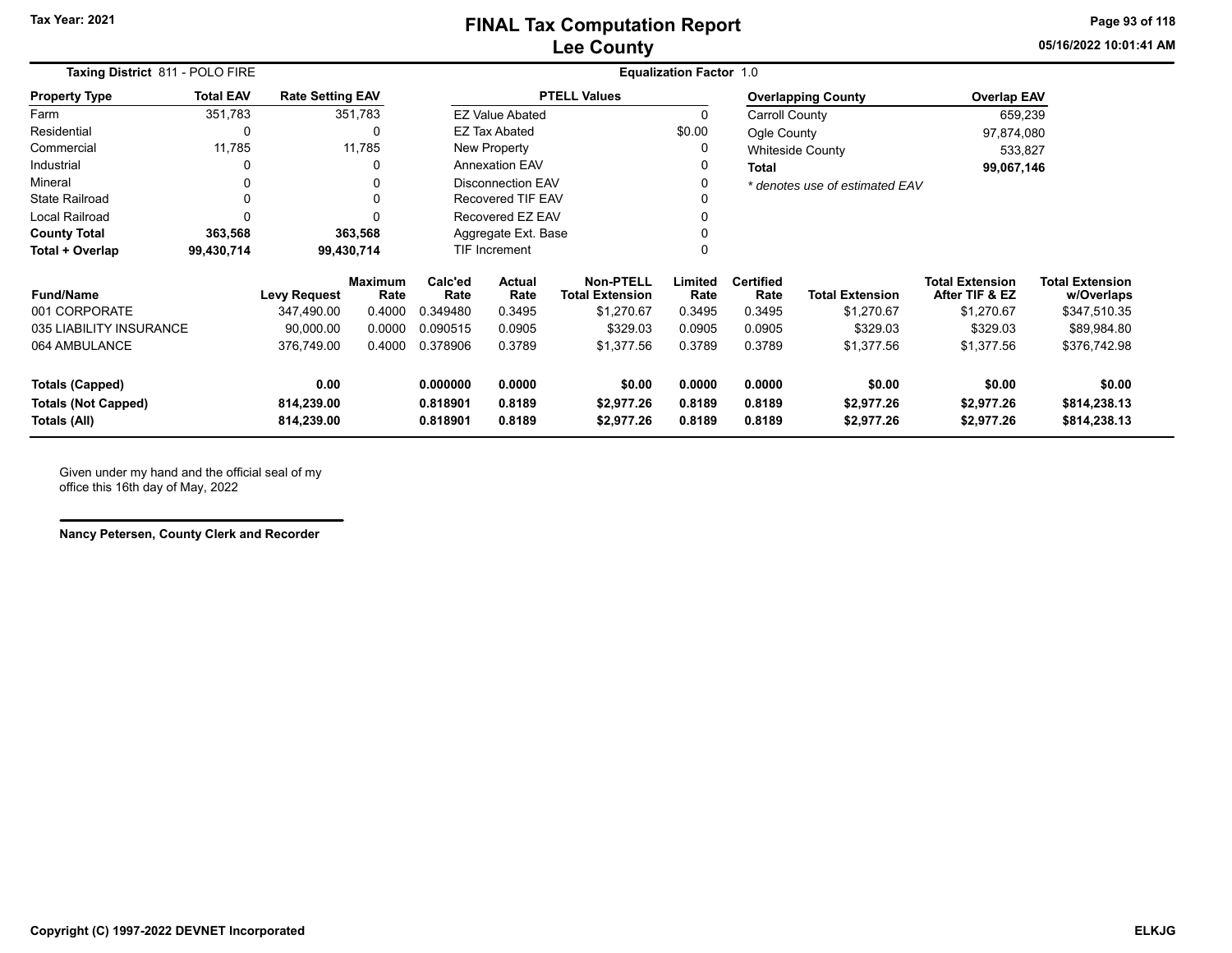**05/16/2022 10:01:41 AMPage 94 of 118**

| Taxing District 812 - ROCK FALLS FIRE                                |                  |                                   |                                  | <b>Equalization Factor 1.0</b>                                 |                                                    |                                      |                            |                                    |                                       |                                                         |                                                      |
|----------------------------------------------------------------------|------------------|-----------------------------------|----------------------------------|----------------------------------------------------------------|----------------------------------------------------|--------------------------------------|----------------------------|------------------------------------|---------------------------------------|---------------------------------------------------------|------------------------------------------------------|
| <b>Property Type</b>                                                 | <b>Total EAV</b> | <b>Rate Setting EAV</b>           |                                  |                                                                |                                                    | <b>PTELL Values</b>                  |                            |                                    | <b>Overlapping County</b>             | <b>Overlap EAV</b>                                      |                                                      |
| Farm                                                                 | 3,819,323        |                                   | 3,819,323                        |                                                                | <b>EZ Value Abated</b>                             |                                      | 0                          |                                    | <b>Whiteside County</b>               | 71,750,958                                              |                                                      |
| Residential                                                          | 5,139,445        |                                   | 5,139,445                        |                                                                | <b>EZ Tax Abated</b>                               |                                      | \$0.00                     | <b>Total</b>                       |                                       | 71,750,958                                              |                                                      |
| Commercial                                                           | 717,896          |                                   | 717,896                          |                                                                | New Property                                       |                                      | 7,192                      |                                    | * denotes use of estimated EAV        |                                                         |                                                      |
| Industrial                                                           | 16,112,411       |                                   | 16,112,411                       |                                                                | <b>Annexation EAV</b>                              |                                      | 0                          |                                    |                                       |                                                         |                                                      |
| Mineral                                                              |                  |                                   | 0                                |                                                                | Disconnection EAV                                  |                                      |                            |                                    |                                       |                                                         |                                                      |
| <b>State Railroad</b>                                                | 4.751.540        |                                   | 4,751,540                        | <b>Recovered TIF EAV</b>                                       |                                                    |                                      |                            |                                    |                                       |                                                         |                                                      |
| Local Railroad                                                       |                  |                                   | 0                                | Recovered EZ EAV                                               |                                                    |                                      |                            |                                    |                                       |                                                         |                                                      |
| <b>County Total</b>                                                  | 30,540,615       |                                   | 30,540,615                       | Aggregate Ext. Base                                            |                                                    |                                      |                            |                                    |                                       |                                                         |                                                      |
| Total + Overlap                                                      | 102,291,573      |                                   | 102,291,573                      |                                                                | <b>TIF Increment</b>                               |                                      |                            |                                    |                                       |                                                         |                                                      |
| <b>Fund/Name</b><br>001 CORPORATE                                    |                  | <b>Levy Request</b><br>300,400.00 | <b>Maximum</b><br>Rate<br>0.3000 | Calc'ed<br>Rate<br>0.293670                                    | Actual<br><b>Total Extension</b><br>Rate<br>0.2937 |                                      | Limited<br>Rate<br>0.2937  | <b>Certified</b><br>Rate<br>0.2937 | <b>Total Extension</b><br>\$89,697.79 | <b>Total Extension</b><br>After TIF & EZ<br>\$89,697.79 | <b>Total Extension</b><br>w/Overlaps<br>\$300,430.35 |
| <b>Totals (Capped)</b><br><b>Totals (Not Capped)</b><br>Totals (All) |                  | 0.00<br>300,400.00<br>300,400.00  |                                  | 0.000000<br>0.0000<br>0.293670<br>0.2937<br>0.293670<br>0.2937 |                                                    | \$0.00<br>\$89,697.79<br>\$89,697.79 | 0.0000<br>0.2937<br>0.2937 | 0.0000<br>0.2937<br>0.2937         | \$0.00<br>\$89,697.79<br>\$89,697.79  | \$0.00<br>\$89,697.79<br>\$89,697.79                    | \$0.00<br>\$300,430.35<br>\$300,430.35               |

Given under my hand and the official seal of my office this 16th day of May, 2022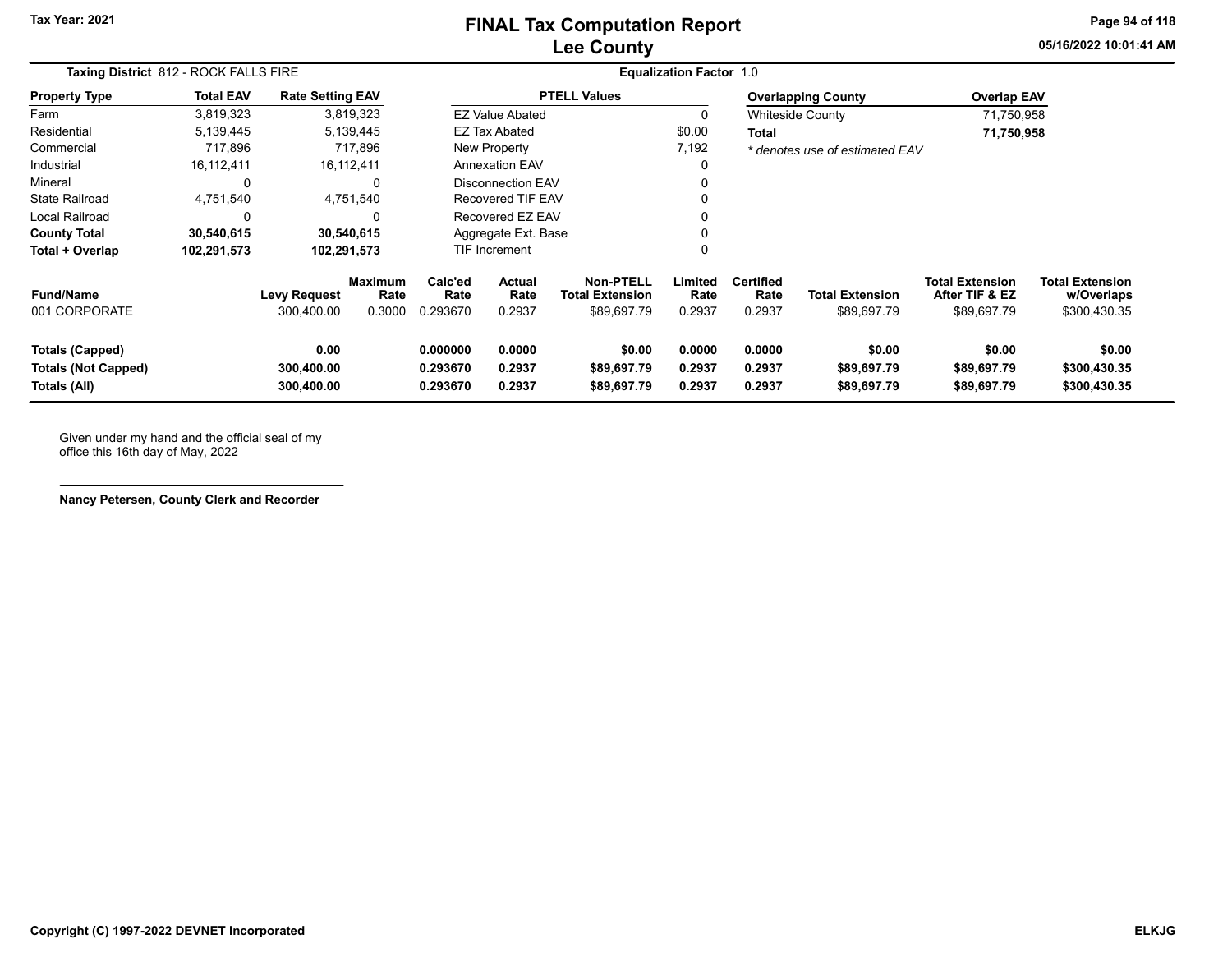# **Lee County FINAL Tax Computation Report**

**05/16/2022 10:01:41 AMPage 95 of 118**

÷

| Taxing District 813 - STERLING FIRE                                  |                  |                                   | <b>Equalization Factor 1.0</b>   |                                                         |                            |                                                           |                            |                                    |                                       |                                                         |                                                      |  |
|----------------------------------------------------------------------|------------------|-----------------------------------|----------------------------------|---------------------------------------------------------|----------------------------|-----------------------------------------------------------|----------------------------|------------------------------------|---------------------------------------|---------------------------------------------------------|------------------------------------------------------|--|
| Property Type                                                        | <b>Total EAV</b> | <b>Rate Setting EAV</b>           |                                  |                                                         |                            | <b>PTELL Values</b>                                       |                            |                                    | <b>Overlapping County</b>             | <b>Overlap EAV</b>                                      |                                                      |  |
| Farm                                                                 | 3,800,970        |                                   | 3,800,970                        |                                                         | <b>EZ Value Abated</b>     |                                                           | 0                          |                                    | <b>Whiteside County</b>               | 144,849,974                                             |                                                      |  |
| Residential                                                          | 17,723,753       |                                   | 17,723,753                       |                                                         | <b>EZ Tax Abated</b>       |                                                           | \$0.00                     | Total                              |                                       | 144,849,974                                             |                                                      |  |
| Commercial                                                           | 245,512          |                                   | 245,512                          |                                                         | New Property               |                                                           | 38,019                     |                                    | * denotes use of estimated EAV        |                                                         |                                                      |  |
| Industrial                                                           | 0                |                                   |                                  |                                                         | <b>Annexation EAV</b>      |                                                           | 0                          |                                    |                                       |                                                         |                                                      |  |
| Mineral                                                              | 0                |                                   | 0                                |                                                         | <b>Disconnection EAV</b>   |                                                           |                            |                                    |                                       |                                                         |                                                      |  |
| State Railroad                                                       | 0                |                                   | 0                                |                                                         | <b>Recovered TIF EAV</b>   |                                                           | 0                          |                                    |                                       |                                                         |                                                      |  |
| Local Railroad                                                       | $\Omega$         |                                   | U                                |                                                         | Recovered EZ EAV           |                                                           | 0                          |                                    |                                       |                                                         |                                                      |  |
| <b>County Total</b>                                                  | 21,770,235       |                                   | 21,770,235                       |                                                         | Aggregate Ext. Base        |                                                           | 0                          |                                    |                                       |                                                         |                                                      |  |
| Total + Overlap                                                      | 166,620,209      | 166,620,209                       |                                  |                                                         | TIF Increment              |                                                           | 0                          |                                    |                                       |                                                         |                                                      |  |
| Fund/Name<br>001 CORPORATE                                           |                  | <b>Levy Request</b><br>481,000.00 | <b>Maximum</b><br>Rate<br>0.3000 | Calc'ed<br>Actual<br>Rate<br>Rate<br>0.288681<br>0.2887 |                            | <b>Non-PTELL</b><br><b>Total Extension</b><br>\$62,850.67 | Limited<br>Rate<br>0.2887  | <b>Certified</b><br>Rate<br>0.2887 | <b>Total Extension</b><br>\$62,850.67 | <b>Total Extension</b><br>After TIF & EZ<br>\$62,850.67 | <b>Total Extension</b><br>w/Overlaps<br>\$481,032.54 |  |
| <b>Totals (Capped)</b><br><b>Totals (Not Capped)</b><br>Totals (All) |                  | 0.00<br>481,000.00<br>481,000.00  |                                  | 0.000000<br>0.288681<br>0.288681                        | 0.0000<br>0.2887<br>0.2887 | \$0.00<br>\$62,850.67<br>\$62,850.67                      | 0.0000<br>0.2887<br>0.2887 | 0.0000<br>0.2887<br>0.2887         | \$0.00<br>\$62,850.67<br>\$62,850.67  | \$0.00<br>\$62,850.67<br>\$62,850.67                    | \$0.00<br>\$481,032.54<br>\$481,032.54               |  |

Given under my hand and the official seal of my office this 16th day of May, 2022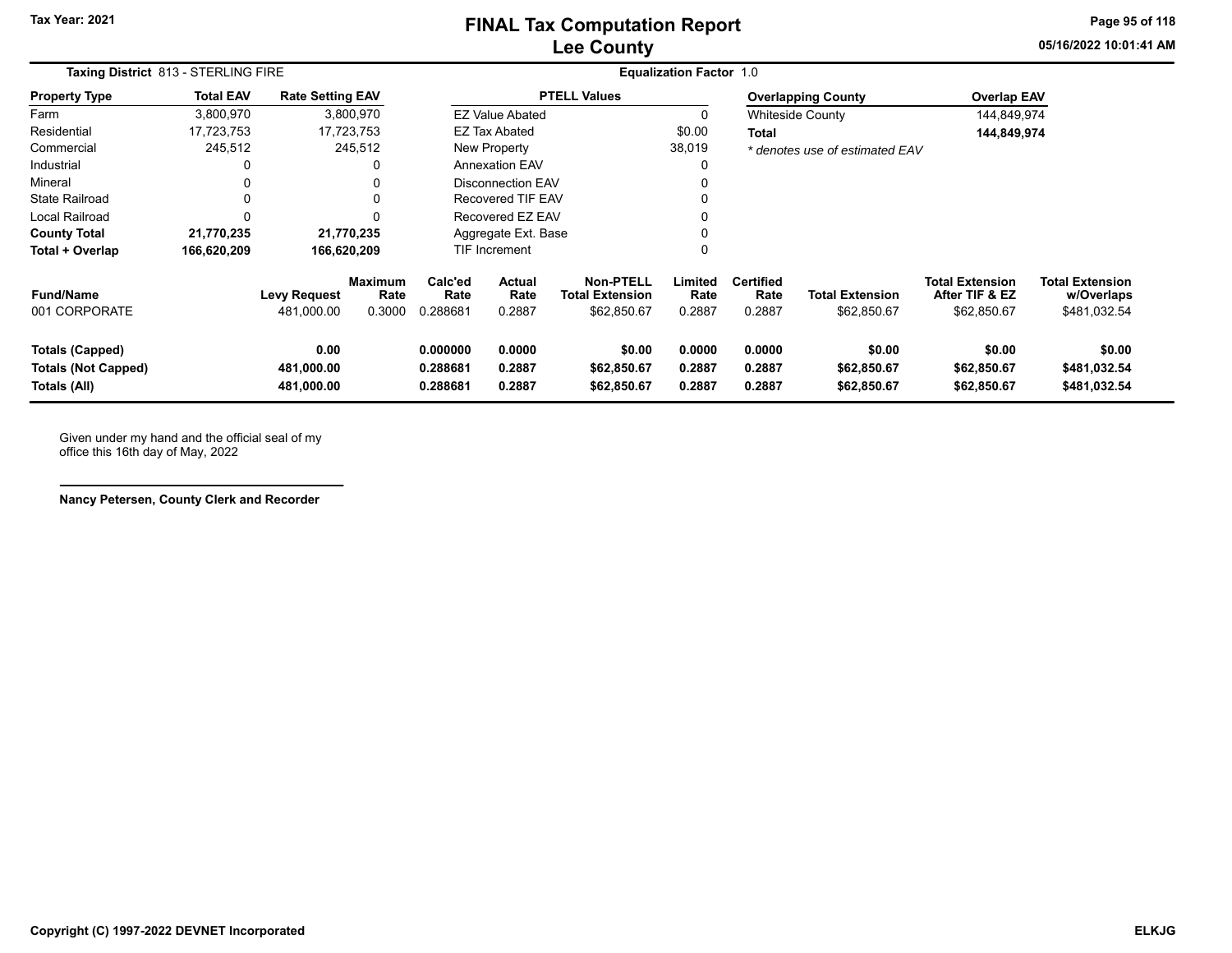# **Lee County FINAL Tax Computation Report**

**05/16/2022 10:01:41 AMPage 96 of 118**

| Taxing District 814 - SUBLETTE FIRE                                  |                  | <b>Equalization Factor 1.0</b>    |                        |                                                                |                        |                                            |                            |                            |                                         |                                          |                                         |  |
|----------------------------------------------------------------------|------------------|-----------------------------------|------------------------|----------------------------------------------------------------|------------------------|--------------------------------------------|----------------------------|----------------------------|-----------------------------------------|------------------------------------------|-----------------------------------------|--|
| <b>Property Type</b>                                                 | <b>Total EAV</b> | <b>Rate Setting EAV</b>           |                        |                                                                |                        | <b>PTELL Values</b>                        |                            |                            |                                         |                                          |                                         |  |
| Farm                                                                 | 28,158,867       |                                   | 28,158,867             |                                                                | <b>EZ Value Abated</b> |                                            |                            |                            |                                         |                                          |                                         |  |
| Residential                                                          | 27,900,985       |                                   | 27,900,985             |                                                                | <b>EZ Tax Abated</b>   |                                            | \$0.00                     |                            |                                         |                                          |                                         |  |
| Commercial                                                           | 5,239,083        |                                   | 5,239,083              | New Property                                                   |                        |                                            | 486,481                    |                            |                                         |                                          |                                         |  |
| Industrial                                                           | 18,875           |                                   | 18,875                 | <b>Annexation EAV</b>                                          |                        |                                            |                            |                            |                                         |                                          |                                         |  |
| Mineral                                                              | 8,683,674        |                                   | 8,683,674              | <b>Disconnection EAV</b>                                       |                        |                                            |                            |                            |                                         |                                          |                                         |  |
| <b>State Railroad</b>                                                | 7,283            |                                   | 7,283                  | <b>Recovered TIF EAV</b>                                       |                        |                                            |                            |                            |                                         |                                          |                                         |  |
| Local Railroad                                                       | 8,090            |                                   | 8,090                  | Recovered EZ EAV                                               |                        |                                            |                            |                            |                                         |                                          |                                         |  |
| <b>County Total</b>                                                  | 70,016,857       |                                   | 70,016,857             | Aggregate Ext. Base                                            |                        |                                            | 148,722                    |                            |                                         |                                          |                                         |  |
| Total + Overlap                                                      | 70,016,857       |                                   | 70,016,857             |                                                                | <b>TIF Increment</b>   |                                            |                            |                            |                                         |                                          |                                         |  |
| <b>Fund/Name</b>                                                     |                  | <b>Levy Request</b>               | <b>Maximum</b><br>Rate | Calc'ed<br>Actual<br>Rate<br>Rate                              |                        | <b>Non-PTELL</b><br><b>Total Extension</b> | Limited<br>Rate            | <b>Certified</b><br>Rate   | <b>Total Extension</b>                  | <b>Total Extension</b><br>After TIF & EZ | <b>Total Extension</b><br>w/Overlaps    |  |
| 001 CORPORATE                                                        |                  | 77,270.00                         | 0.4000                 | 0.110359                                                       | 0.1104                 | \$77,298.61                                | 0.1078                     | 0.1078                     | \$75,478.17                             | \$75,478.17                              | \$75,478.17                             |  |
| 064 AMBULANCE                                                        |                  | 78,187.00                         | 0.4000                 | 0.111669                                                       | 0.1117                 | \$78,208.83                                | 0.1091                     | 0.1091                     | \$76,388.39                             | \$76,388.39                              | \$76,388.39                             |  |
| 200 RECAPTURED REVENUE                                               |                  | 99.00                             | 0.0000                 | 0.000141                                                       | 0.0001                 | \$70.02                                    | 0.0001                     | 0.0001                     | \$70.02                                 | \$70.02                                  | \$70.02                                 |  |
| <b>Totals (Capped)</b><br><b>Totals (Not Capped)</b><br>Totals (All) |                  | 155,457.00<br>99.00<br>155,556.00 |                        | 0.2221<br>0.222028<br>0.000141<br>0.0001<br>0.2222<br>0.222169 |                        | \$155,507.44<br>\$70.02<br>\$155,577.46    | 0.2169<br>0.0001<br>0.2170 | 0.2169<br>0.0001<br>0.2170 | \$151,866.56<br>\$70.02<br>\$151,936.58 | \$151,866.56<br>\$70.02<br>\$151,936.58  | \$151,866.56<br>\$70.02<br>\$151,936.58 |  |

Given under my hand and the official seal of my office this 16th day of May, 2022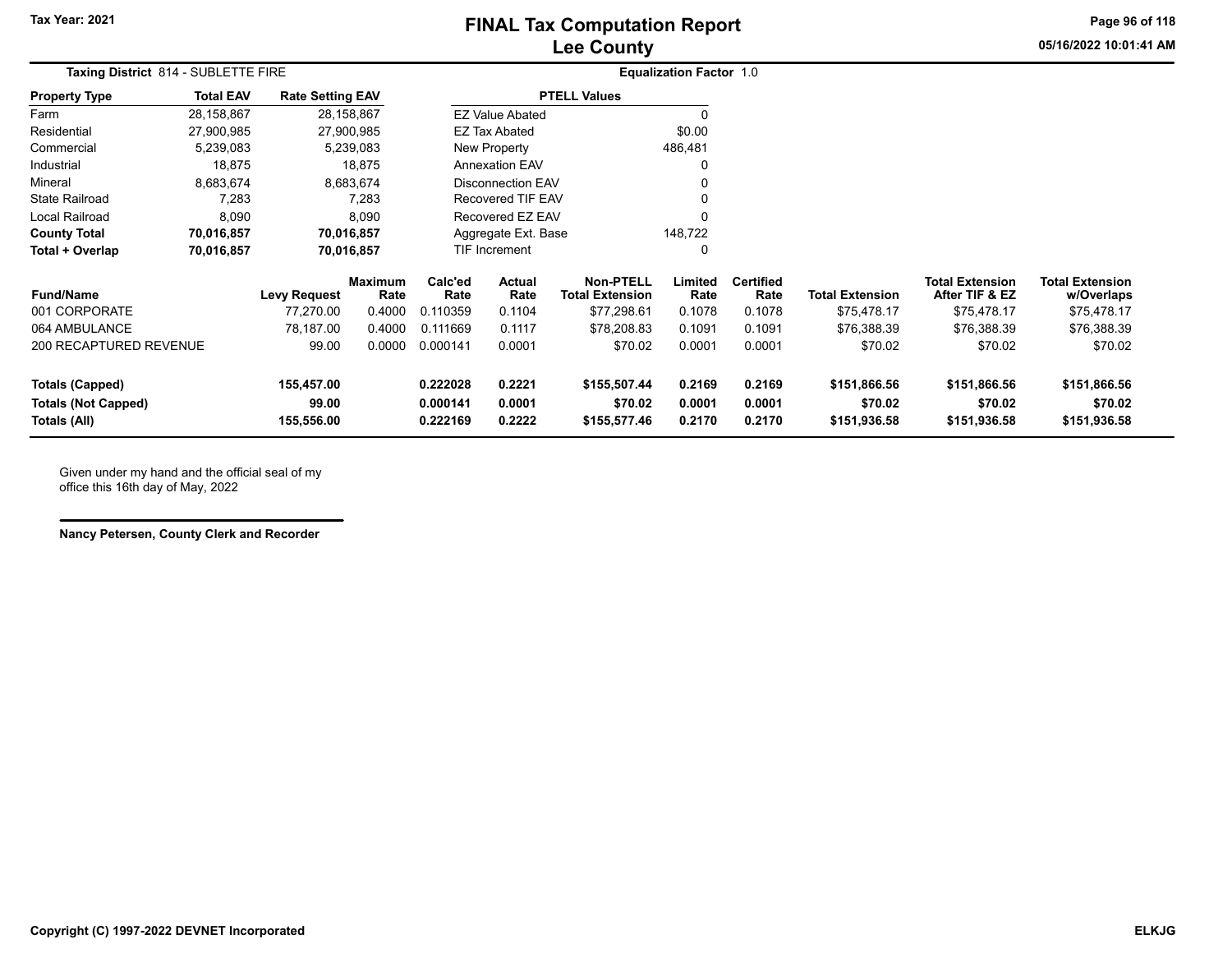**05/16/2022 10:01:41 AMPage 97 of 118**

| Taxing District 815 - WEST BROOKLYN FIRE |                         |                                   |                                                                                                          |                  |                                                                                                                           | <b>Equalization Factor 1.0</b>                                             |                          |                        |                        |                                |                            |
|------------------------------------------|-------------------------|-----------------------------------|----------------------------------------------------------------------------------------------------------|------------------|---------------------------------------------------------------------------------------------------------------------------|----------------------------------------------------------------------------|--------------------------|------------------------|------------------------|--------------------------------|----------------------------|
| <b>Total EAV</b>                         | <b>Rate Setting EAV</b> |                                   |                                                                                                          |                  | <b>PTELL Values</b>                                                                                                       |                                                                            |                          |                        |                        |                                |                            |
| 19,906,551                               |                         |                                   |                                                                                                          |                  |                                                                                                                           |                                                                            |                          |                        |                        |                                |                            |
| 3,993,218                                |                         |                                   |                                                                                                          |                  |                                                                                                                           | \$0.00                                                                     |                          |                        |                        |                                |                            |
| 890,407                                  |                         |                                   |                                                                                                          |                  |                                                                                                                           |                                                                            |                          |                        |                        |                                |                            |
| 132,710                                  |                         |                                   |                                                                                                          |                  |                                                                                                                           |                                                                            |                          |                        |                        |                                |                            |
| 4,051,533                                |                         |                                   |                                                                                                          |                  |                                                                                                                           |                                                                            |                          |                        |                        |                                |                            |
| 0                                        |                         | 0                                 |                                                                                                          |                  |                                                                                                                           |                                                                            |                          |                        |                        |                                |                            |
| 0                                        |                         |                                   |                                                                                                          |                  |                                                                                                                           |                                                                            |                          |                        |                        |                                |                            |
| 28,974,419                               |                         |                                   | 120,037<br>Aggregate Ext. Base                                                                           |                  |                                                                                                                           |                                                                            |                          |                        |                        |                                |                            |
| 28,974,419                               |                         |                                   |                                                                                                          |                  |                                                                                                                           | 0                                                                          |                          |                        |                        |                                |                            |
|                                          |                         | Rate                              | Calc'ed<br>Rate                                                                                          | Actual<br>Rate   | <b>Non-PTELL</b><br><b>Total Extension</b>                                                                                | Limited<br>Rate                                                            | <b>Certified</b><br>Rate | <b>Total Extension</b> | <b>Total Extension</b> | <b>Total Extension</b>         |                            |
|                                          | 71,367.00               | 0.4000                            | 0.246310                                                                                                 | 0.2463           | \$71,363.99                                                                                                               | 0.2325                                                                     | 0.2325                   | \$67,365.52            | \$67,365.52            | \$67,365.52                    |                            |
|                                          | 58,285.00               | 0.4000                            | 0.201160                                                                                                 | 0.2012           | \$58,296.53                                                                                                               | 0.1900                                                                     | 0.1900                   | \$55,051.40            | \$55,051.40            | \$55,051.40                    |                            |
| 200 RECAPTURED REVENUE                   | 0.00                    | 0.0000                            | 0.000000                                                                                                 | 0.0000           | \$0.00                                                                                                                    | 0.0000                                                                     | 0.0000                   | \$0.00                 | \$0.00                 | \$0.00                         |                            |
|                                          | 129,652.00<br>0.00      |                                   | 0.447470<br>0.000000                                                                                     | 0.4475<br>0.0000 | \$129,660.52<br>\$0.00                                                                                                    | 0.4225<br>0.0000                                                           | 0.4225<br>0.0000         | \$122,416.92<br>\$0.00 | \$122,416.92<br>\$0.00 | \$122,416.92<br>\$0.00         |                            |
|                                          |                         | <b>Levy Request</b><br>129,652.00 | 19,906,551<br>3,993,218<br>890,407<br>132,710<br>4,051,533<br>28,974,419<br>28,974,419<br><b>Maximum</b> | 0.447470         | <b>EZ Value Abated</b><br><b>EZ Tax Abated</b><br>New Property<br><b>Annexation EAV</b><br><b>TIF Increment</b><br>0.4475 | Disconnection EAV<br>Recovered TIF EAV<br>Recovered EZ EAV<br>\$129,660.52 | 164,539<br>0.4225        | 0.4225                 | \$122,416.92           | After TIF & EZ<br>\$122,416.92 | w/Overlaps<br>\$122,416.92 |

Given under my hand and the official seal of my office this 16th day of May, 2022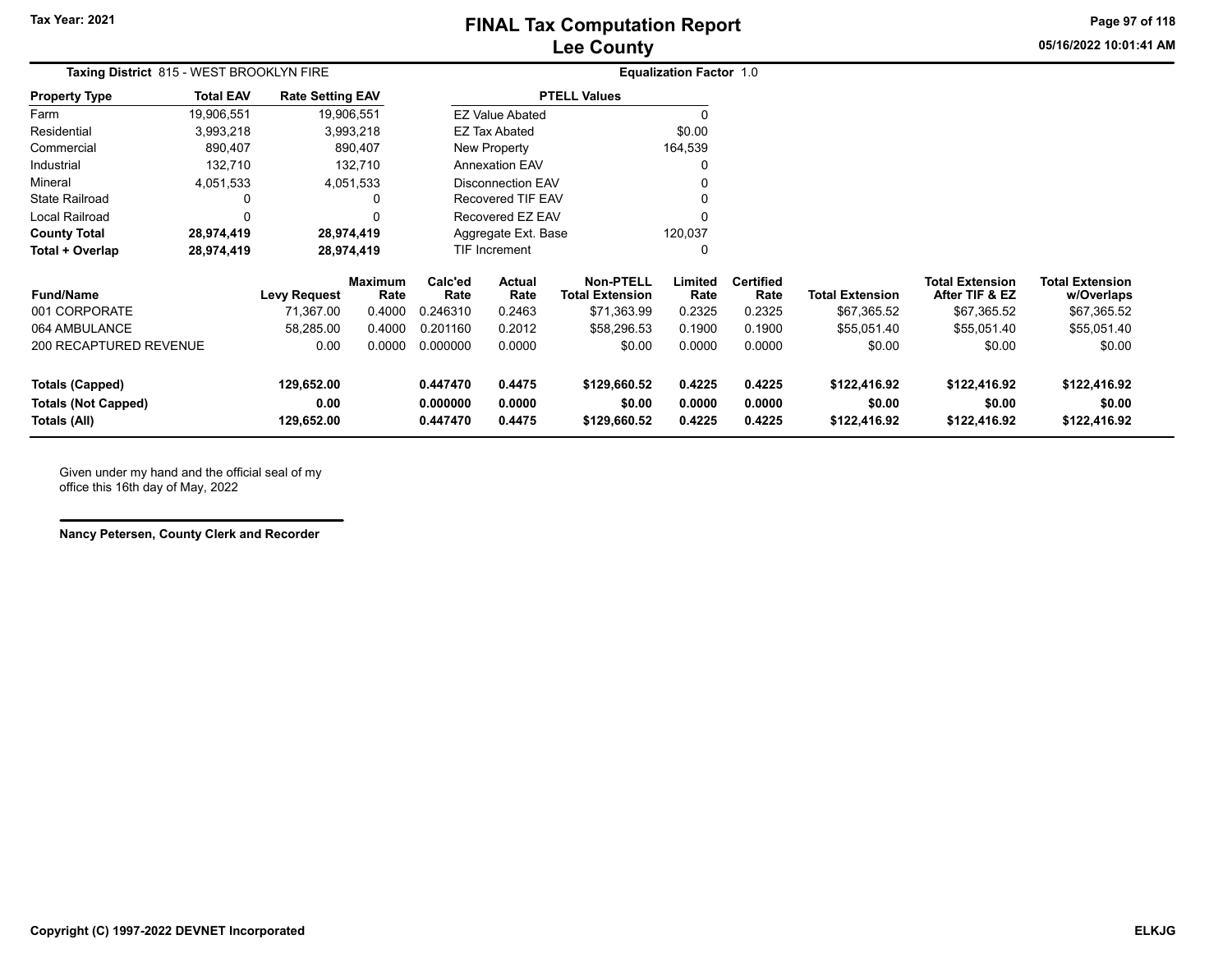**05/16/2022 10:01:41 AMPage 98 of 118**

| eport |  |  |  |
|-------|--|--|--|
|       |  |  |  |

| <b>Taxing District</b> 816 - DIXON FIRE-CITY         |                  |                         |                        | <b>Equalization Factor 1.0</b> |                          |                                            |                  |                          |                            |                                          |                                      |
|------------------------------------------------------|------------------|-------------------------|------------------------|--------------------------------|--------------------------|--------------------------------------------|------------------|--------------------------|----------------------------|------------------------------------------|--------------------------------------|
| <b>Property Type</b>                                 | <b>Total EAV</b> | <b>Rate Setting EAV</b> |                        |                                |                          | <b>PTELL Values</b>                        |                  |                          |                            |                                          |                                      |
| Farm                                                 | 37,087           |                         | 37,087                 |                                | <b>EZ Value Abated</b>   |                                            |                  |                          |                            |                                          |                                      |
| Residential                                          | 82,341,256       | 80,263,378              |                        |                                | <b>EZ Tax Abated</b>     |                                            | \$0.00           |                          |                            |                                          |                                      |
| Commercial                                           | 21, 137, 103     | 17,259,252              |                        |                                | New Property             |                                            | 61,215           |                          |                            |                                          |                                      |
| Industrial                                           | 2,006,129        |                         | 2,006,129              |                                | <b>Annexation EAV</b>    |                                            |                  |                          |                            |                                          |                                      |
| Mineral                                              | 0                |                         | 0                      |                                | <b>Disconnection EAV</b> |                                            |                  |                          |                            |                                          |                                      |
| State Railroad                                       | 0                |                         | 0                      |                                | Recovered TIF EAV        |                                            |                  |                          |                            |                                          |                                      |
| Local Railroad                                       | 0                |                         | 0                      |                                | Recovered EZ EAV         |                                            |                  |                          |                            |                                          |                                      |
| <b>County Total</b>                                  | 105,521,575      | 99,565,846              |                        |                                | Aggregate Ext. Base      |                                            | 533,848          |                          |                            |                                          |                                      |
| Total + Overlap                                      | 105,521,575      | 99,565,846              |                        | TIF Increment                  |                          | 5,955,729                                  |                  |                          |                            |                                          |                                      |
| <b>Fund/Name</b>                                     |                  | Levy Request            | <b>Maximum</b><br>Rate | Calc'ed<br>Rate                | Actual<br>Rate           | <b>Non-PTELL</b><br><b>Total Extension</b> | Limited<br>Rate  | <b>Certified</b><br>Rate | <b>Total Extension</b>     | <b>Total Extension</b><br>After TIF & EZ | <b>Total Extension</b><br>w/Overlaps |
| 012 FIRE PROTECTION                                  |                  | 0.00                    | 0.6000                 | 0.000000                       | 0.0000                   | \$0.00                                     | 0.0000           | 0.0000                   | \$0.00                     | \$0.00                                   | \$0.00                               |
| 013 FIRE PENSION                                     |                  | 560,000.00              | 0.0000                 | 0.562442                       | 0.5624                   | \$559,958.32                               | 0.5440           | 0.5440                   | \$574,037.37               | \$541,638.20                             | \$541,638.20                         |
| 200 RECAPTURED REVENUE                               |                  | 2,981.00                | 0.0000                 | 0.002994                       | 0.0030                   | \$2,986.98                                 | 0.0030           | 0.0030                   | \$3,165.65                 | \$2,986.98                               | \$2,986.98                           |
| <b>Totals (Capped)</b><br><b>Totals (Not Capped)</b> |                  | 560,000.00<br>2,981.00  |                        | 0.562442<br>0.002994           | 0.5624<br>0.0030         | \$559,958.32<br>\$2,986.98                 | 0.5440<br>0.0030 | 0.5440<br>0.0030         | \$574,037.37<br>\$3,165.65 | \$541,638.20<br>\$2,986.98               | \$541,638.20<br>\$2,986.98           |
| Totals (All)                                         |                  | 562,981.00              |                        | 0.565436                       | 0.5654                   | \$562,945.30                               | 0.5470           | 0.5470                   | \$577,203.02               | \$544,625.18                             | \$544,625.18                         |

Given under my hand and the official seal of my office this 16th day of May, 2022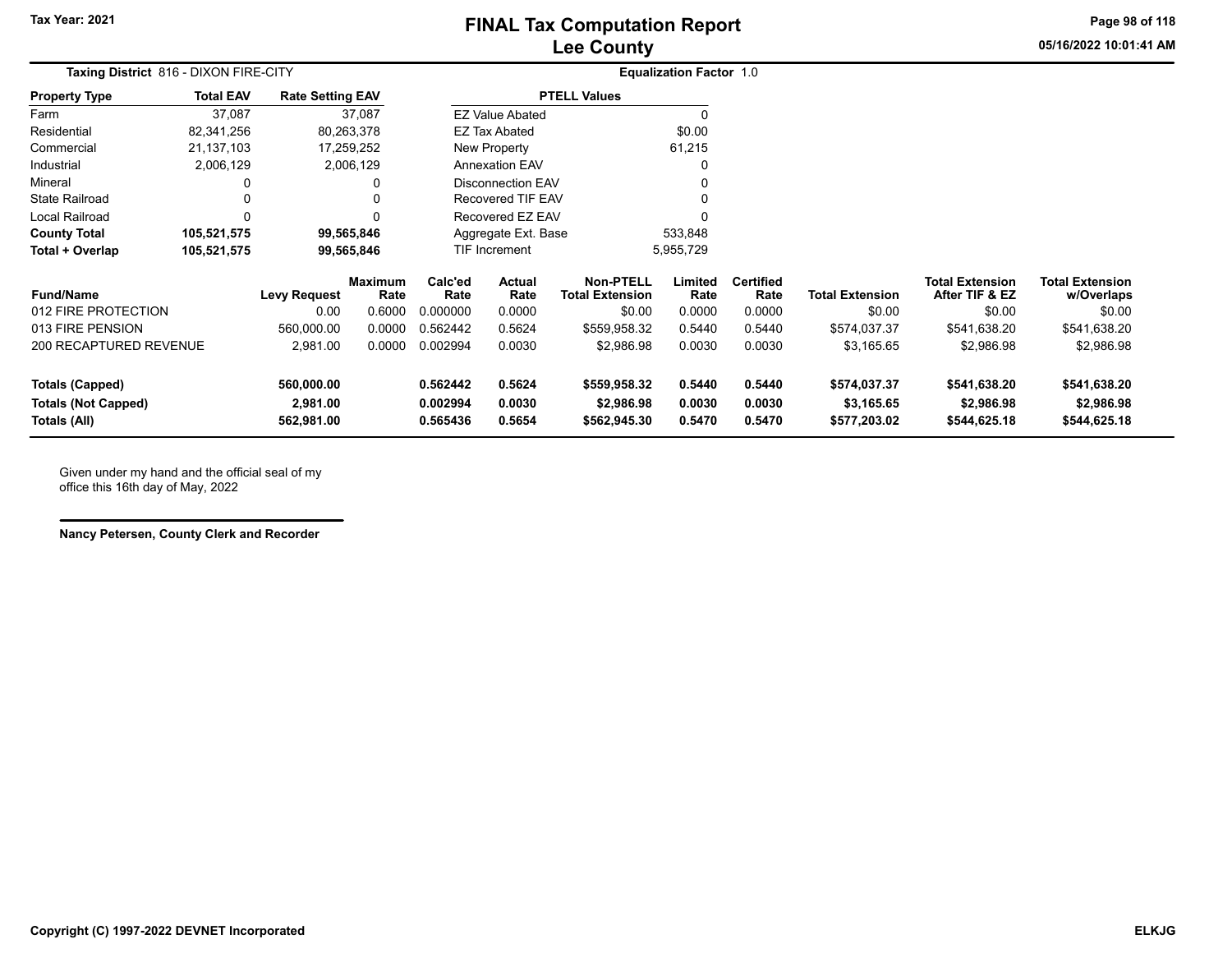**05/16/2022 10:01:41 AMPage 99 of 118**

| Taxing District 817 - WALNUT FIRE PROTECTION DISTRICT |                          |                         |                 | <b>Equalization Factor 1.0</b> |                          |                                            |                 |                          |                                |                                          |                                      |
|-------------------------------------------------------|--------------------------|-------------------------|-----------------|--------------------------------|--------------------------|--------------------------------------------|-----------------|--------------------------|--------------------------------|------------------------------------------|--------------------------------------|
| <b>Property Type</b>                                  | <b>Total EAV</b>         | <b>Rate Setting EAV</b> |                 |                                |                          | <b>PTELL Values</b>                        |                 |                          | <b>Overlapping County</b>      | <b>Overlap EAV</b>                       |                                      |
| Farm                                                  | 10,398,600               |                         | 10,398,600      |                                | <b>EZ Value Abated</b>   |                                            | 0               | <b>Bureau County</b>     |                                | 62,725,691                               |                                      |
| Residential                                           | 965,478                  |                         | 965,478         |                                | <b>EZ Tax Abated</b>     |                                            | \$0.00          |                          | <b>Whiteside County</b>        | 8,399,980                                |                                      |
| Commercial                                            | <sup>0</sup>             |                         | 0               |                                | New Property             |                                            | 6,580           | Total                    |                                | 71,125,671                               |                                      |
| Industrial                                            | 4,426                    |                         | 4,426           |                                | <b>Annexation EAV</b>    |                                            | 0               |                          | * denotes use of estimated EAV |                                          |                                      |
| Mineral                                               | 14,830,829               |                         | 14,830,829      |                                | <b>Disconnection EAV</b> |                                            |                 |                          |                                |                                          |                                      |
| <b>State Railroad</b>                                 |                          |                         | 0               |                                | <b>Recovered TIF EAV</b> |                                            |                 |                          |                                |                                          |                                      |
| Local Railroad                                        |                          |                         |                 |                                | Recovered EZ EAV         |                                            |                 |                          |                                |                                          |                                      |
| <b>County Total</b>                                   | 26,199,333<br>26,199,333 |                         |                 |                                | Aggregate Ext. Base      |                                            |                 |                          |                                |                                          |                                      |
| Total + Overlap                                       | 97,325,004               |                         | 97,325,004      |                                | TIF Increment            |                                            | 0               |                          |                                |                                          |                                      |
| <b>Fund/Name</b>                                      |                          | <b>Levy Request</b>     | Maximum<br>Rate | Calc'ed<br>Rate                | <b>Actual</b><br>Rate    | <b>Non-PTELL</b><br><b>Total Extension</b> | Limited<br>Rate | <b>Certified</b><br>Rate | <b>Total Extension</b>         | <b>Total Extension</b><br>After TIF & EZ | <b>Total Extension</b><br>w/Overlaps |
| 001 CORPORATE                                         |                          | 281,088.00              | 0.4000          | 0.288814                       | 0.2888                   | \$75,663.67                                | 0.2888          | 0.2888                   | \$75,663.67                    | \$75,663.67                              | \$281,074.61                         |
| 035 LIABILITY INSURANCE                               |                          | 0.00                    | 0.0000          | 0.000000                       | 0.0000                   | \$0.00                                     | 0.0000          | 0.0000                   | \$0.00                         | \$0.00                                   | \$0.00                               |
| 064 AMBULANCE                                         |                          | 128,186.00              | 0.3000          | 0.131709                       | 0.1317                   | \$34,504.52                                | 0.1317          | 0.1317                   | \$34,504.52                    | \$34,504.52                              | \$128,177.03                         |
| <b>Totals (Capped)</b>                                |                          | 0.00                    |                 | 0.000000                       | 0.0000                   | \$0.00                                     | 0.0000          | 0.0000                   | \$0.00                         | \$0.00                                   | \$0.00                               |
| <b>Totals (Not Capped)</b>                            |                          | 409,274.00              |                 | 0.420523                       | 0.4205                   | \$110,168.19                               | 0.4205          | 0.4205                   | \$110,168.19                   | \$110,168.19                             | \$409,251.64                         |
| Totals (All)                                          |                          | 409,274.00              |                 | 0.420523                       | 0.4205                   | \$110,168.19                               | 0.4205          | 0.4205                   | \$110,168.19                   | \$110,168.19                             | \$409,251.64                         |

Given under my hand and the official seal of my office this 16th day of May, 2022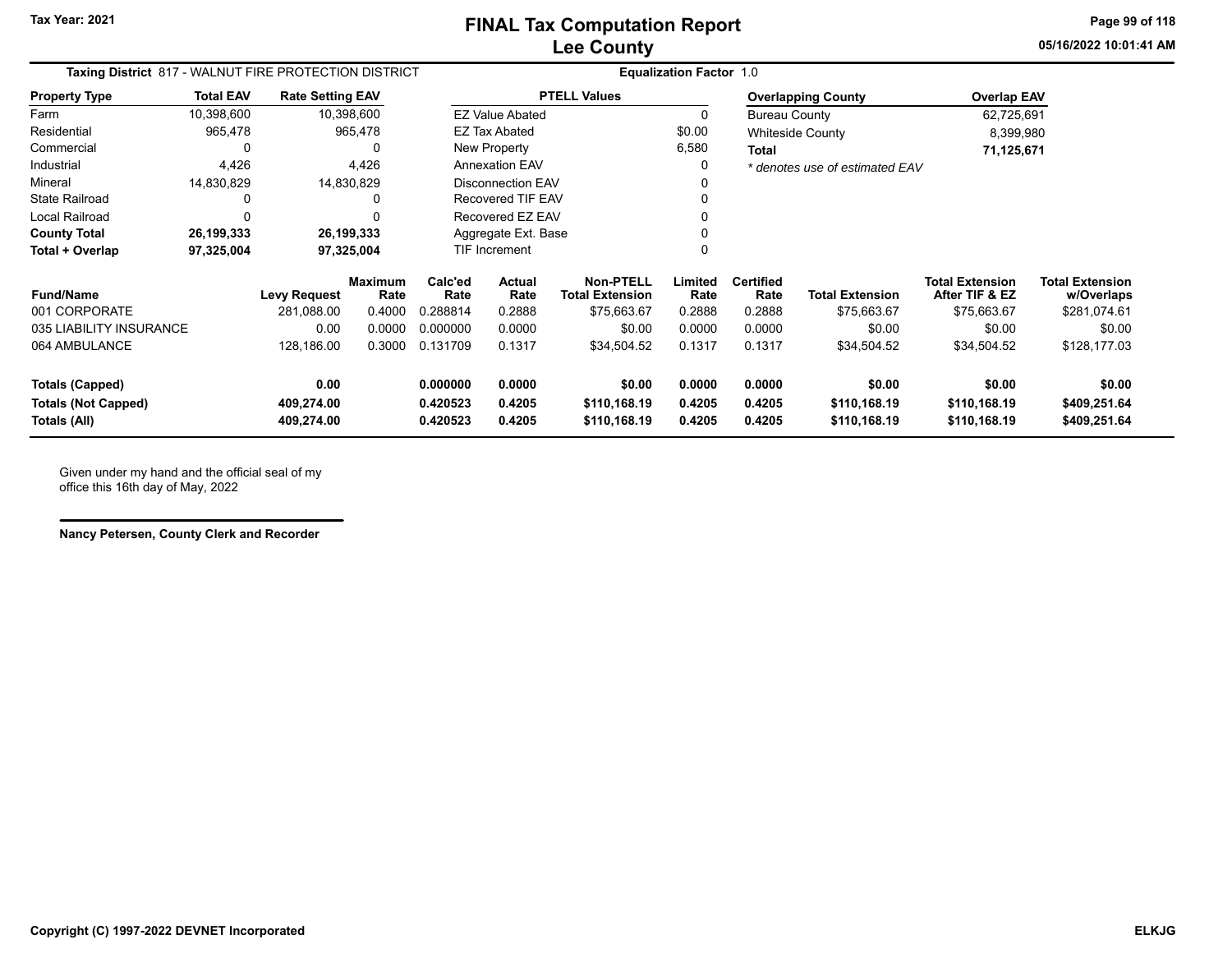**Page 100 of 118**

**05/16/2022 10:01:41 AM**

| Taxing District 821 - NACHUSA-FRANKLIN GROVE MTD                     |                  |                                |                        |                                  |                            |                                            | <b>Equalization Factor 1.0</b> |                            |                                      |                                          |                                      |
|----------------------------------------------------------------------|------------------|--------------------------------|------------------------|----------------------------------|----------------------------|--------------------------------------------|--------------------------------|----------------------------|--------------------------------------|------------------------------------------|--------------------------------------|
| <b>Property Type</b>                                                 | <b>Total EAV</b> | <b>Rate Setting EAV</b>        |                        |                                  |                            | <b>PTELL Values</b>                        |                                |                            |                                      |                                          |                                      |
| Farm                                                                 | 22,265,979       |                                | 22,265,979             |                                  | <b>EZ Value Abated</b>     |                                            | 0                              |                            |                                      |                                          |                                      |
| Residential                                                          | 15,950,773       |                                | 15,950,773             |                                  | <b>EZ Tax Abated</b>       |                                            | \$0.00                         |                            |                                      |                                          |                                      |
| Commercial                                                           | 3,904,072        |                                | 3,904,072              |                                  | New Property               |                                            | 171,598                        |                            |                                      |                                          |                                      |
| Industrial                                                           | 432,259          |                                | 432,259                |                                  | <b>Annexation EAV</b>      |                                            | 0                              |                            |                                      |                                          |                                      |
| Mineral                                                              | 0                |                                | 0                      |                                  | <b>Disconnection EAV</b>   |                                            | 0                              |                            |                                      |                                          |                                      |
| State Railroad                                                       | 2,356,230        |                                | 2,356,230              |                                  | <b>Recovered TIF EAV</b>   |                                            | 0                              |                            |                                      |                                          |                                      |
| Local Railroad                                                       | 1,630            |                                | 1,630                  |                                  | Recovered EZ EAV           |                                            | 0                              |                            |                                      |                                          |                                      |
| <b>County Total</b>                                                  | 44,910,943       |                                | 44,910,943             | Aggregate Ext. Base              |                            |                                            | 12,000                         |                            |                                      |                                          |                                      |
| Total + Overlap                                                      | 44,910,943       |                                | 44,910,943             |                                  | TIF Increment<br>0         |                                            |                                |                            |                                      |                                          |                                      |
| Fund/Name                                                            |                  | Levy Request                   | <b>Maximum</b><br>Rate | Calc'ed<br>Rate                  | <b>Actual</b><br>Rate      | <b>Non-PTELL</b><br><b>Total Extension</b> | Limited<br>Rate                | <b>Certified</b><br>Rate   | <b>Total Extension</b>               | <b>Total Extension</b><br>After TIF & EZ | <b>Total Extension</b><br>w/Overlaps |
| 147 CORPORATE                                                        |                  | 12,059.00                      | 0.0000                 | 0.026851                         | 0.0269                     | \$12,081.04                                | 0.0269                         | 0.0269                     | \$12,081.04                          | \$12,081.04                              | \$12,081.04                          |
| 200 RECAPTURED REVENUE                                               |                  | 9.00                           | 0.0000                 | 0.000020                         | 0.0000                     | \$0.00                                     | 0.0000                         | 0.0000                     | \$0.00                               | \$0.00                                   | \$0.00                               |
| <b>Totals (Capped)</b><br><b>Totals (Not Capped)</b><br>Totals (All) |                  | 12,059.00<br>9.00<br>12,068.00 |                        | 0.026851<br>0.000020<br>0.026871 | 0.0269<br>0.0000<br>0.0269 | \$12,081.04<br>\$0.00<br>\$12,081.04       | 0.0269<br>0.0000<br>0.0269     | 0.0269<br>0.0000<br>0.0269 | \$12,081.04<br>\$0.00<br>\$12,081.04 | \$12,081.04<br>\$0.00<br>\$12,081.04     | \$12,081.04<br>\$0.00<br>\$12,081.04 |

Given under my hand and the official seal of my office this 16th day of May, 2022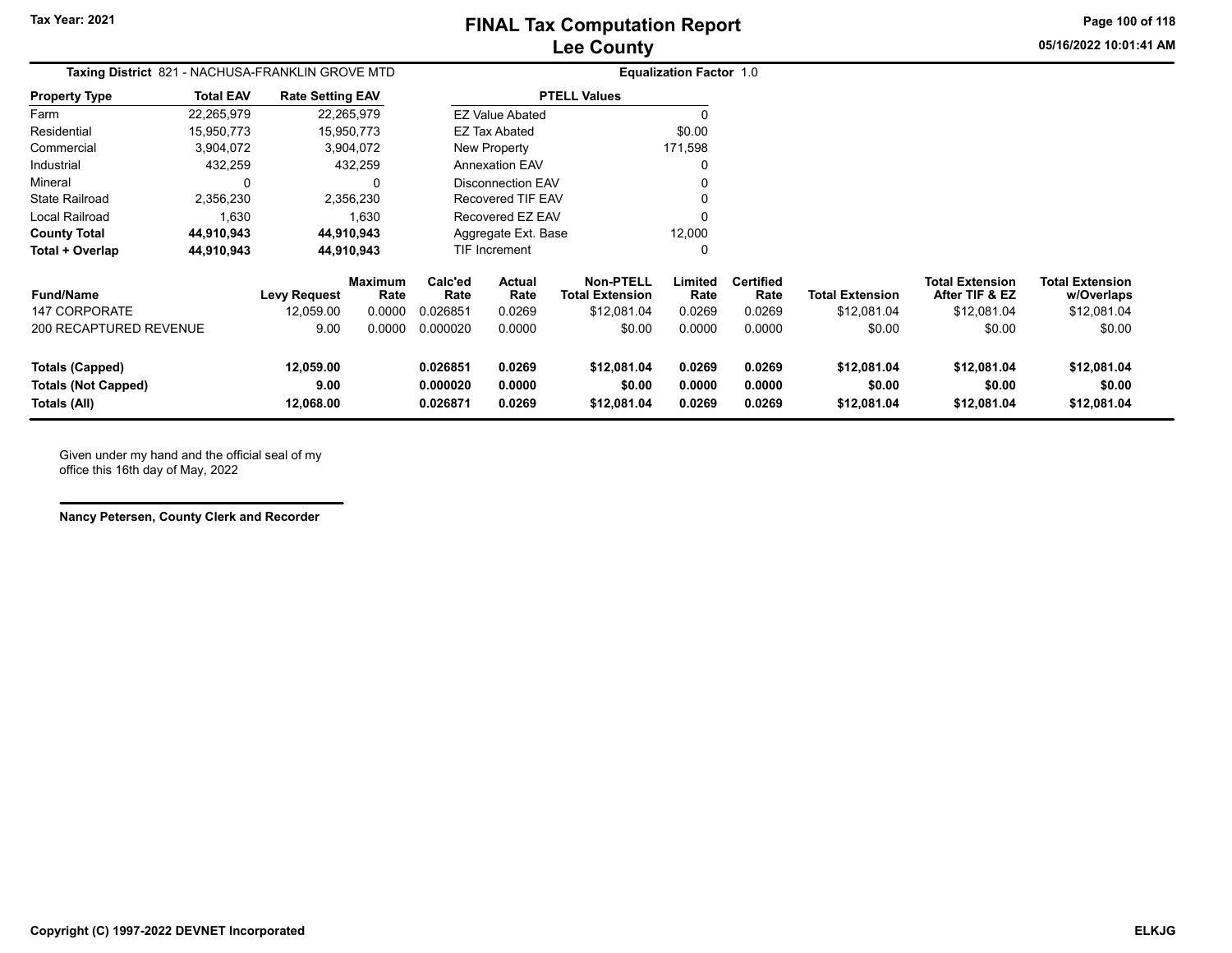# **Lee County FINAL Tax Computation Report**

**Page 101 of 118**

**05/16/2022 10:01:41 AM**

| Taxing District 822 - ASHTON-BRADFORD MTD                            |                  |                                  |                                  | <b>Equalization Factor 1.0</b>   |                                 |                                                           |                            |                                    |                                       |                                                         |                                                     |
|----------------------------------------------------------------------|------------------|----------------------------------|----------------------------------|----------------------------------|---------------------------------|-----------------------------------------------------------|----------------------------|------------------------------------|---------------------------------------|---------------------------------------------------------|-----------------------------------------------------|
| <b>Property Type</b>                                                 | <b>Total EAV</b> | <b>Rate Setting EAV</b>          |                                  |                                  |                                 | <b>PTELL Values</b>                                       |                            |                                    |                                       |                                                         |                                                     |
| Farm                                                                 | 23,938,069       |                                  | 23,938,069                       |                                  | <b>EZ Value Abated</b>          |                                                           | 1,116,033                  |                                    |                                       |                                                         |                                                     |
| Residential                                                          | 13,275,396       |                                  | 13,275,396                       |                                  | <b>EZ Tax Abated</b>            |                                                           | \$382.80                   |                                    |                                       |                                                         |                                                     |
| Commercial                                                           | 3,044,996        |                                  | 3,044,996                        |                                  | New Property                    |                                                           | 131,226                    |                                    |                                       |                                                         |                                                     |
| Industrial                                                           | 9,708,832        |                                  | 8,592,799                        |                                  | <b>Annexation EAV</b>           |                                                           |                            |                                    |                                       |                                                         |                                                     |
| Mineral                                                              | 0                |                                  |                                  |                                  | <b>Disconnection EAV</b>        |                                                           |                            |                                    |                                       |                                                         |                                                     |
| <b>State Railroad</b>                                                | 2,151,389        |                                  | 2,151,389                        |                                  | Recovered TIF EAV               |                                                           |                            |                                    |                                       |                                                         |                                                     |
| Local Railroad                                                       | 0                |                                  | 0                                |                                  | Recovered EZ EAV                |                                                           |                            |                                    |                                       |                                                         |                                                     |
| <b>County Total</b>                                                  | 52,118,682       |                                  | 51,002,649                       |                                  | Aggregate Ext. Base             |                                                           | 17,214                     |                                    |                                       |                                                         |                                                     |
| Total + Overlap                                                      | 52,118,682       |                                  | 51,002,649                       |                                  | TIF Increment                   |                                                           | $\Omega$                   |                                    |                                       |                                                         |                                                     |
| <b>Fund/Name</b><br>147 CORPORATE                                    |                  | <b>Levy Request</b><br>18.050.00 | <b>Maximum</b><br>Rate<br>0.0000 | Calc'ed<br>Rate<br>0.035390      | <b>Actual</b><br>Rate<br>0.0354 | <b>Non-PTELL</b><br><b>Total Extension</b><br>\$18,054.94 | Limited<br>Rate<br>0.0343  | <b>Certified</b><br>Rate<br>0.0343 | <b>Total Extension</b><br>\$17,876.71 | <b>Total Extension</b><br>After TIF & EZ<br>\$17,493.91 | <b>Total Extension</b><br>w/Overlaps<br>\$17,493.91 |
| 200 RECAPTURED REVENUE                                               |                  | 18.00                            | 0.0000                           | 0.000035                         | 0.0000                          | \$0.00                                                    | 0.0000                     | 0.0000                             | \$0.00                                | \$0.00                                                  | \$0.00                                              |
| <b>Totals (Capped)</b><br><b>Totals (Not Capped)</b><br>Totals (All) |                  | 18,050.00<br>18.00<br>18,068.00  |                                  | 0.035390<br>0.000035<br>0.035425 | 0.0354<br>0.0000<br>0.0354      | \$18,054.94<br>\$0.00<br>\$18,054.94                      | 0.0343<br>0.0000<br>0.0343 | 0.0343<br>0.0000<br>0.0343         | \$17,876.71<br>\$0.00<br>\$17,876.71  | \$17,493.91<br>\$0.00<br>\$17,493.91                    | \$17,493.91<br>\$0.00<br>\$17,493.91                |

Given under my hand and the official seal of my office this 16th day of May, 2022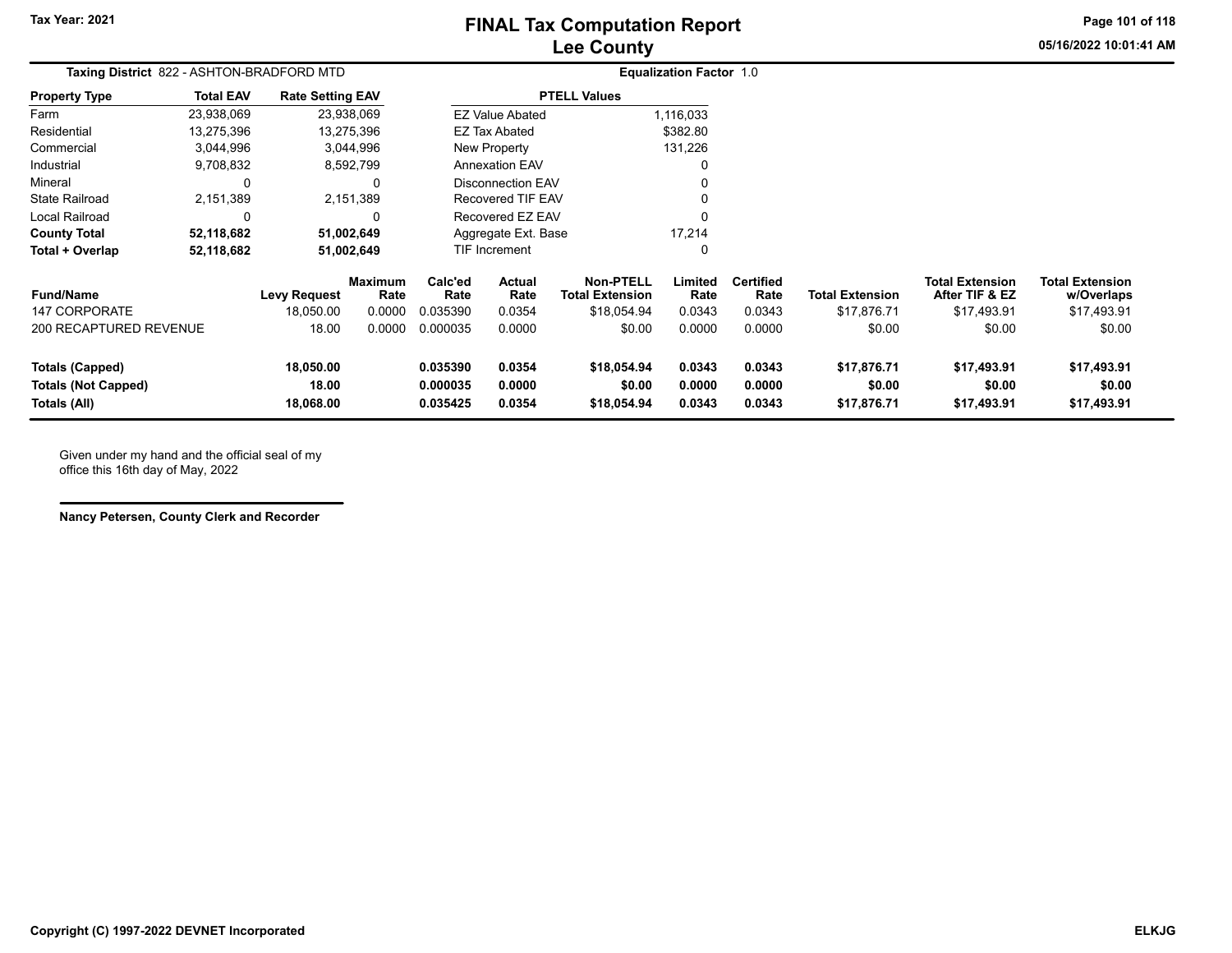# **Lee County FINAL Tax Computation Report**

**Page 102 of 118**

**05/16/2022 10:01:41 AM**

| Taxing District 823 - REY-ALTO-VI-WC MTD                             |                  |                              |                        | <b>Equalization Factor 1.0</b>   |                            |                                            |                            |                            |                                    |                                          |                                      |
|----------------------------------------------------------------------|------------------|------------------------------|------------------------|----------------------------------|----------------------------|--------------------------------------------|----------------------------|----------------------------|------------------------------------|------------------------------------------|--------------------------------------|
| <b>Property Type</b>                                                 | <b>Total EAV</b> | <b>Rate Setting EAV</b>      |                        |                                  |                            | <b>PTELL Values</b>                        |                            |                            |                                    |                                          |                                      |
| Farm                                                                 | 56,968,101       |                              | 56,968,101             |                                  | <b>EZ Value Abated</b>     |                                            | 0                          |                            |                                    |                                          |                                      |
| Residential                                                          | 22,591,777       |                              | 22,591,777             |                                  | EZ Tax Abated              |                                            | \$0.00                     |                            |                                    |                                          |                                      |
| Commercial                                                           | 3,180,900        |                              | 3,180,900              |                                  | New Property               |                                            | 174,274                    |                            |                                    |                                          |                                      |
| Industrial                                                           | 196,122          |                              | 196,122                |                                  | <b>Annexation EAV</b>      |                                            | 0                          |                            |                                    |                                          |                                      |
| Mineral                                                              | 8,332,080        |                              | 8,332,080              |                                  | <b>Disconnection EAV</b>   |                                            | 0                          |                            |                                    |                                          |                                      |
| <b>State Railroad</b>                                                | 3,057,371        |                              | 3,057,371              |                                  | <b>Recovered TIF EAV</b>   |                                            | 0                          |                            |                                    |                                          |                                      |
| Local Railroad                                                       | 0                |                              | 0                      |                                  | Recovered EZ EAV           |                                            | 0                          |                            |                                    |                                          |                                      |
| <b>County Total</b>                                                  | 94,326,351       |                              | 94,326,351             |                                  | Aggregate Ext. Base        |                                            | 4,990                      |                            |                                    |                                          |                                      |
| Total + Overlap                                                      | 94,326,351       |                              | 94,326,351             |                                  | <b>TIF Increment</b>       | 0                                          |                            |                            |                                    |                                          |                                      |
| <b>Fund/Name</b>                                                     |                  | <b>Levy Request</b>          | <b>Maximum</b><br>Rate | Calc'ed<br>Rate                  | <b>Actual</b><br>Rate      | <b>Non-PTELL</b><br><b>Total Extension</b> | Limited<br>Rate            | <b>Certified</b><br>Rate   | <b>Total Extension</b>             | <b>Total Extension</b><br>After TIF & EZ | <b>Total Extension</b><br>w/Overlaps |
| <b>147 CORPORATE</b>                                                 |                  | 5,000.00                     | 0.0000                 | 0.005301                         | 0.0053                     | \$4,999.30                                 | 0.0053                     | 0.0053                     | \$4,999.30                         | \$4,999.30                               | \$4,999.30                           |
| 200 RECAPTURED REVENUE                                               |                  | 4.00                         | 0.0000                 | 0.000004                         | 0.0000                     | \$0.00                                     | 0.0000                     | 0.0000                     | \$0.00                             | \$0.00                                   | \$0.00                               |
| <b>Totals (Capped)</b><br><b>Totals (Not Capped)</b><br>Totals (All) |                  | 5,000.00<br>4.00<br>5,004.00 |                        | 0.005301<br>0.000004<br>0.005305 | 0.0053<br>0.0000<br>0.0053 | \$4,999.30<br>\$0.00<br>\$4,999.30         | 0.0053<br>0.0000<br>0.0053 | 0.0053<br>0.0000<br>0.0053 | \$4,999.30<br>\$0.00<br>\$4,999.30 | \$4,999.30<br>\$0.00<br>\$4,999.30       | \$4,999.30<br>\$0.00<br>\$4,999.30   |

Given under my hand and the official seal of my office this 16th day of May, 2022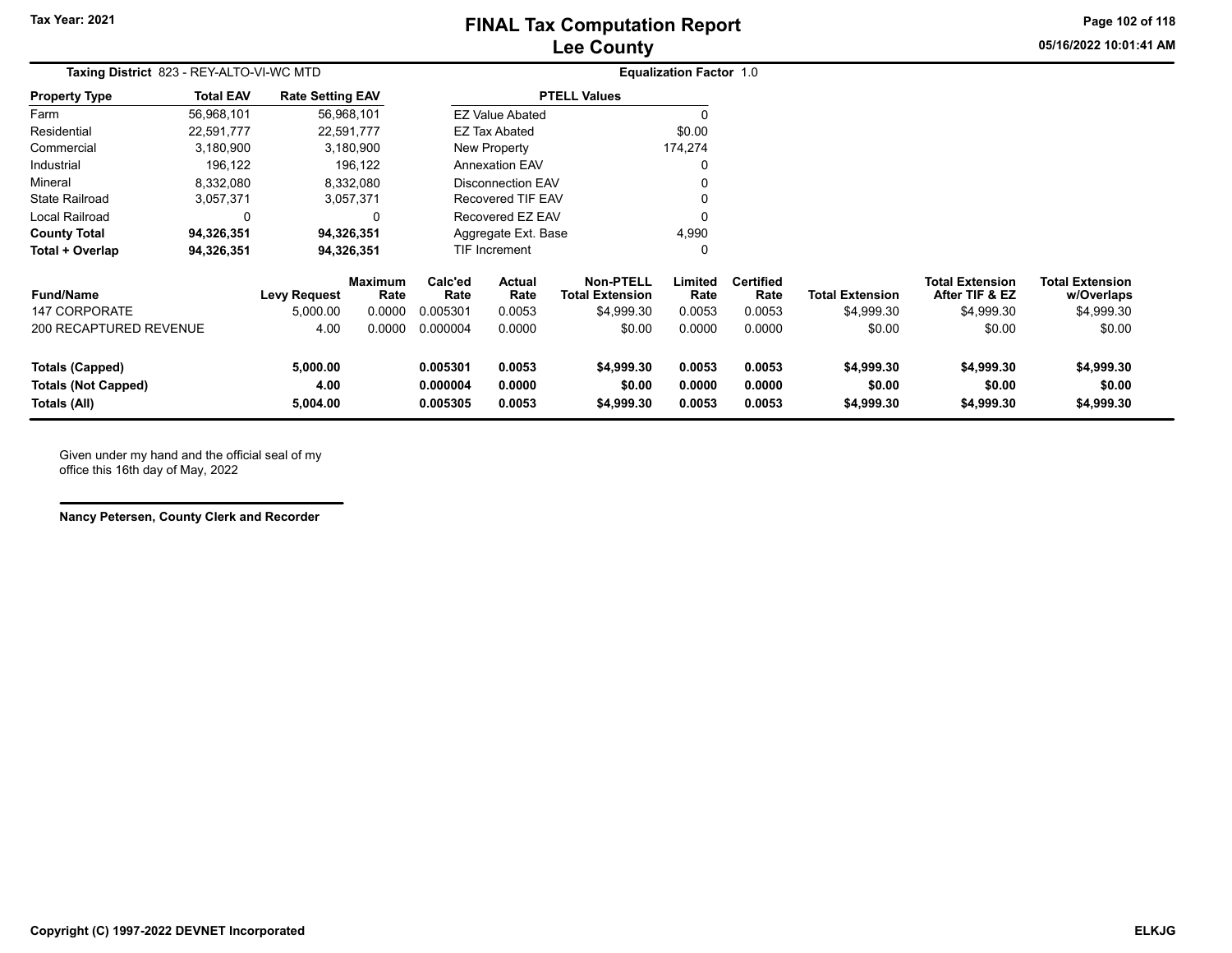# **Lee County FINAL Tax Computation Report**

**Page 103 of 118**

**05/16/2022 10:01:41 AM**

| Taxing District 824 - NELSON-HARMON MTD                              |                  |                                 |                        | <b>Equalization Factor 1.0</b>   |                               |                                            |                            |                            |                                       |                                          |                                       |
|----------------------------------------------------------------------|------------------|---------------------------------|------------------------|----------------------------------|-------------------------------|--------------------------------------------|----------------------------|----------------------------|---------------------------------------|------------------------------------------|---------------------------------------|
| <b>Property Type</b>                                                 | <b>Total EAV</b> | <b>Rate Setting EAV</b>         |                        |                                  |                               | <b>PTELL Values</b>                        |                            |                            |                                       |                                          |                                       |
| Farm                                                                 | 15,988,660       |                                 | 15,988,660             |                                  | <b>EZ Value Abated</b>        |                                            |                            |                            |                                       |                                          |                                       |
| Residential                                                          | 14,051,905       |                                 | 14,051,905             |                                  | <b>EZ Tax Abated</b>          |                                            | \$0.00                     |                            |                                       |                                          |                                       |
| Commercial                                                           | 2,614,005        |                                 | 2,614,005              |                                  | New Property                  |                                            | 64,093                     |                            |                                       |                                          |                                       |
| Industrial                                                           | 16,136,333       |                                 | 16,136,333             |                                  | <b>Annexation EAV</b>         |                                            |                            |                            |                                       |                                          |                                       |
| Mineral                                                              | 0                |                                 |                        |                                  | <b>Disconnection EAV</b>      |                                            |                            |                            |                                       |                                          |                                       |
| <b>State Railroad</b>                                                | 6,571,055        |                                 | 6,571,055              |                                  | Recovered TIF EAV             |                                            |                            |                            |                                       |                                          |                                       |
| Local Railroad                                                       | 0                |                                 | ∩                      |                                  | Recovered EZ EAV              |                                            |                            |                            |                                       |                                          |                                       |
| <b>County Total</b>                                                  | 55,361,958       |                                 | 55,361,958             |                                  | 19,287<br>Aggregate Ext. Base |                                            |                            |                            |                                       |                                          |                                       |
| Total + Overlap                                                      | 55,361,958       |                                 | 55,361,958             |                                  | TIF Increment                 | O                                          |                            |                            |                                       |                                          |                                       |
| <b>Fund/Name</b>                                                     |                  | <b>Levy Request</b>             | <b>Maximum</b><br>Rate | Calc'ed<br>Rate                  | <b>Actual</b><br>Rate         | <b>Non-PTELL</b><br><b>Total Extension</b> | Limited<br>Rate            | <b>Certified</b><br>Rate   | <b>Total Extension</b>                | <b>Total Extension</b><br>After TIF & EZ | <b>Total Extension</b><br>w/Overlaps  |
| 147 CORPORATE                                                        |                  | 20.000.00                       | 0.0000                 | 0.036126                         | 0.0361                        | \$19,985.67                                | 0.0354                     | 0.0354                     | \$19,598.13                           | \$19,598.13                              | \$19,598.13                           |
| 200 RECAPTURED REVENUE                                               |                  | 55.00                           | 0.0000                 | 0.000099                         | 0.0001                        | \$55.36                                    | 0.0001                     | 0.0001                     | \$55.36                               | \$55.36                                  | \$55.36                               |
| <b>Totals (Capped)</b><br><b>Totals (Not Capped)</b><br>Totals (All) |                  | 20,000.00<br>55.00<br>20,055.00 |                        | 0.036126<br>0.000099<br>0.036225 | 0.0361<br>0.0001<br>0.0362    | \$19,985.67<br>\$55.36<br>\$20,041.03      | 0.0354<br>0.0001<br>0.0355 | 0.0354<br>0.0001<br>0.0355 | \$19,598.13<br>\$55.36<br>\$19,653.49 | \$19,598.13<br>\$55.36<br>\$19,653.49    | \$19,598.13<br>\$55.36<br>\$19,653.49 |

Given under my hand and the official seal of my office this 16th day of May, 2022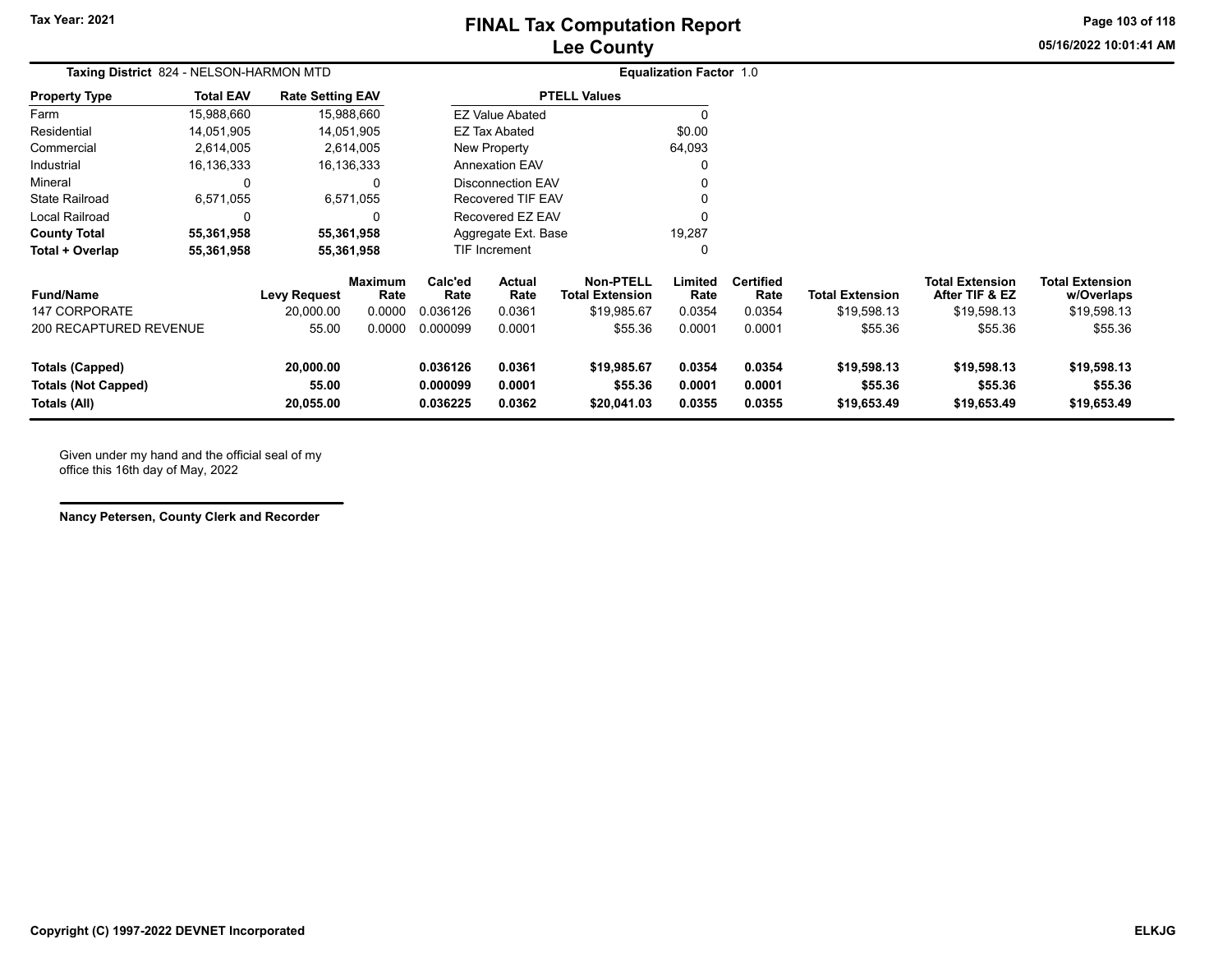# **Lee County FINAL Tax Computation Report**

**Page 104 of 118**

**05/16/2022 10:01:41 AM**

| Taxing District 825 - E GR-HAM-MAR-SO DIX MTD        |                  |                                     |                 |                      |                                                   |                                            | <b>Equalization Factor 1.0</b> |                          |                        |                                          |                                      |
|------------------------------------------------------|------------------|-------------------------------------|-----------------|----------------------|---------------------------------------------------|--------------------------------------------|--------------------------------|--------------------------|------------------------|------------------------------------------|--------------------------------------|
| Property Type                                        | <b>Total EAV</b> | <b>Rate Setting EAV</b>             |                 |                      |                                                   | <b>PTELL Values</b>                        |                                |                          |                        |                                          |                                      |
| Farm                                                 | 42,134,140       |                                     | 42,134,140      |                      | <b>EZ Value Abated</b>                            |                                            | $\Omega$                       |                          |                        |                                          |                                      |
| Residential                                          | 20,245,110       |                                     | 20,245,110      |                      | EZ Tax Abated                                     |                                            | \$0.00                         |                          |                        |                                          |                                      |
| Commercial                                           | 13,624,439       |                                     | 13,624,439      |                      | New Property                                      |                                            | 359,132                        |                          |                        |                                          |                                      |
| Industrial                                           | 28,960,551       |                                     | 28,960,551      |                      | <b>Annexation EAV</b>                             |                                            |                                |                          |                        |                                          |                                      |
| Mineral                                              | 30,832,505       |                                     | 30,832,505      |                      | <b>Disconnection EAV</b>                          |                                            |                                |                          |                        |                                          |                                      |
| State Railroad                                       | 1,402,888        |                                     | 1,402,888       |                      | Recovered TIF EAV                                 |                                            |                                |                          |                        |                                          |                                      |
| Local Railroad                                       | 0                |                                     | $\Omega$        |                      | Recovered EZ EAV<br>19,377<br>Aggregate Ext. Base |                                            |                                |                          |                        |                                          |                                      |
| <b>County Total</b>                                  | 137,199,633      | 137,199,633                         |                 |                      |                                                   |                                            |                                |                          |                        |                                          |                                      |
| Total + Overlap                                      | 137,199,633      | <b>TIF Increment</b><br>137,199,633 |                 |                      |                                                   |                                            | 0                              |                          |                        |                                          |                                      |
| <b>Fund/Name</b>                                     |                  | Levy Request                        | Maximum<br>Rate | Calc'ed<br>Rate      | Actual<br>Rate                                    | <b>Non-PTELL</b><br><b>Total Extension</b> | Limited<br>Rate                | <b>Certified</b><br>Rate | <b>Total Extension</b> | <b>Total Extension</b><br>After TIF & EZ | <b>Total Extension</b><br>w/Overlaps |
| <b>147 CORPORATE</b>                                 |                  | 20,340.00                           | 0.0000          | 0.014825             | 0.0148                                            | \$20,305.55                                | 0.0144                         | 0.0144                   | \$19,756.75            | \$19,756.75                              | \$19,756.75                          |
| 200 RECAPTURED REVENUE                               |                  | 15.00                               | 0.0000          | 0.000011             | 0.0000                                            | \$0.00                                     | 0.0000                         | 0.0000                   | \$0.00                 | \$0.00                                   | \$0.00                               |
| <b>Totals (Capped)</b><br><b>Totals (Not Capped)</b> |                  | 20,340.00<br>15.00                  |                 | 0.014825<br>0.000011 | 0.0148<br>0.0000                                  | \$20,305.55<br>\$0.00                      | 0.0144<br>0.0000               | 0.0144<br>0.0000         | \$19,756.75<br>\$0.00  | \$19,756.75<br>\$0.00                    | \$19,756.75<br>\$0.00                |
| Totals (All)                                         |                  | 20,355.00                           |                 | 0.014836             | 0.0148                                            | \$20,305.55                                | 0.0144                         | 0.0144                   | \$19,756.75            | \$19,756.75                              | \$19,756.75                          |

Given under my hand and the official seal of my office this 16th day of May, 2022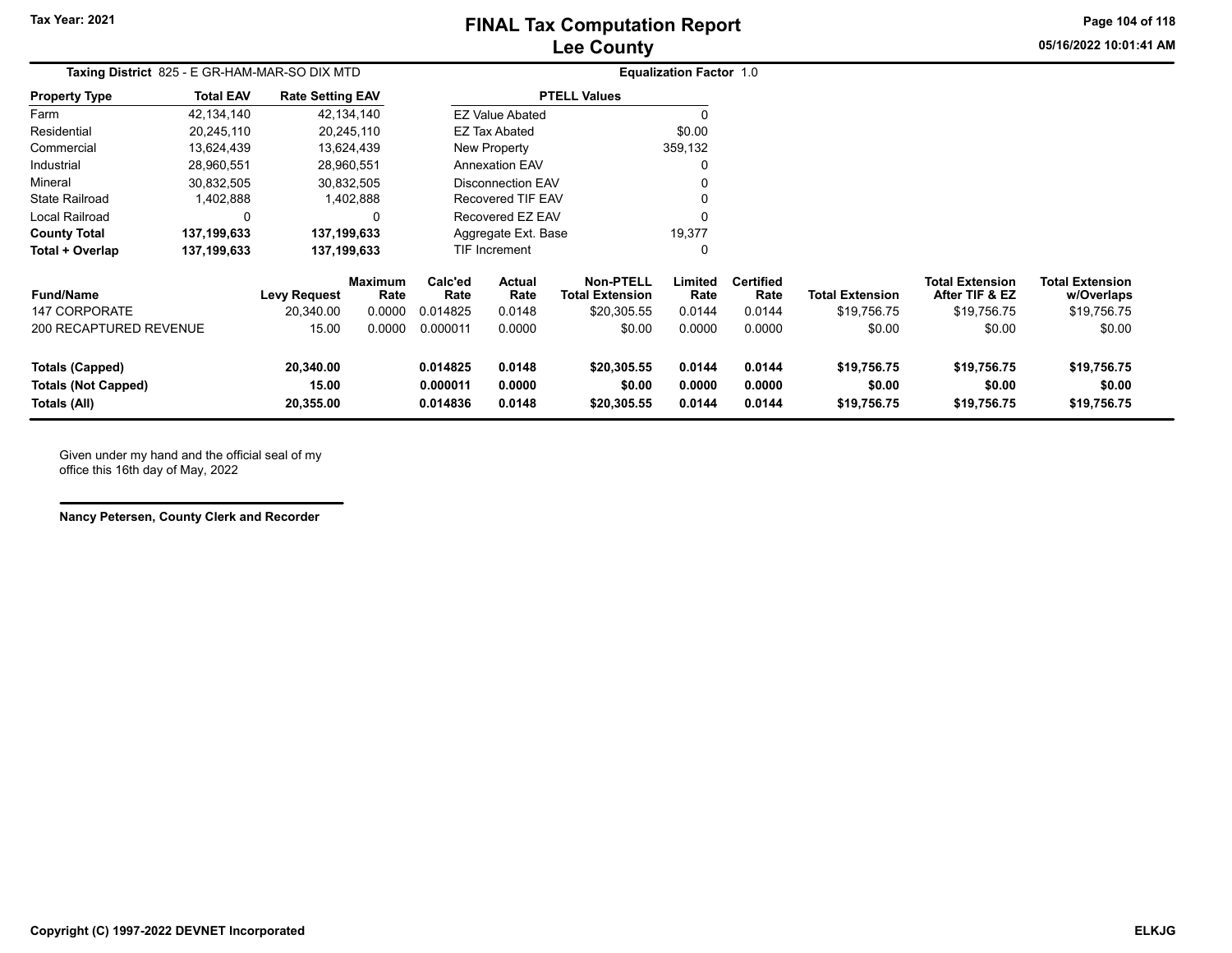# **Lee County FINAL Tax Computation Report**

**Page 105 of 118**

**05/16/2022 10:01:41 AM**

| Taxing District 826 - AMBOY-LEE CENTER MTD |                          |                         |                 | <b>Equalization Factor 1.0</b> |                                 |                                            |                 |                   |                        |                                          |                                      |
|--------------------------------------------|--------------------------|-------------------------|-----------------|--------------------------------|---------------------------------|--------------------------------------------|-----------------|-------------------|------------------------|------------------------------------------|--------------------------------------|
| <b>Property Type</b>                       | <b>Total EAV</b>         | <b>Rate Setting EAV</b> |                 |                                |                                 | <b>PTELL Values</b>                        |                 |                   |                        |                                          |                                      |
| Farm                                       | 21,050,677               |                         | 21,050,677      |                                | <b>EZ Value Abated</b>          |                                            | 0               |                   |                        |                                          |                                      |
| Residential                                | 33,820,958               |                         | 33,820,958      |                                | EZ Tax Abated                   |                                            | \$0.00          |                   |                        |                                          |                                      |
| Commercial                                 | 9,351,524                |                         | 9,351,524       |                                | New Property                    |                                            | 1,043,732       |                   |                        |                                          |                                      |
| Industrial                                 | 8,215,277                |                         | 8,215,277       |                                | <b>Annexation EAV</b>           |                                            | 0               |                   |                        |                                          |                                      |
| Mineral                                    | 1,338,120                |                         | 1,338,120       |                                | Disconnection EAV               |                                            |                 |                   |                        |                                          |                                      |
| <b>State Railroad</b>                      | 7,283                    |                         | 7.283           |                                | Recovered TIF EAV               |                                            |                 |                   |                        |                                          |                                      |
| Local Railroad                             | 1,800                    |                         | 1,800           |                                | Recovered EZ EAV                |                                            | $\Omega$        |                   |                        |                                          |                                      |
| <b>County Total</b>                        | 73,785,639               |                         | 73,785,639      |                                | Aggregate Ext. Base             |                                            | 31,511          |                   |                        |                                          |                                      |
| Total + Overlap                            | 73,785,639<br>73,785,639 |                         |                 | TIF Increment                  |                                 |                                            | 0               |                   |                        |                                          |                                      |
| <b>Fund/Name</b>                           |                          | <b>Levy Request</b>     | Maximum<br>Rate | Calc'ed<br>Rate                | Actual<br>Rate                  | <b>Non-PTELL</b><br><b>Total Extension</b> | Limited<br>Rate | Certified<br>Rate | <b>Total Extension</b> | <b>Total Extension</b><br>After TIF & EZ | <b>Total Extension</b><br>w/Overlaps |
| <b>147 CORPORATE</b>                       |                          | 31,815.00               | 0.0000          | 0.043118                       | 0.0431                          | \$31,801.61                                | 0.0431          | 0.0431            | \$31,801.61            | \$31,801.61                              | \$31,801.61                          |
| <b>200 RECAPTURED REVENUE</b>              |                          | 59.00                   | 0.0000          | 0.000080                       | 0.0001                          | \$73.79                                    | 0.0001          | 0.0001            | \$73.79                | \$73.79                                  | \$73.79                              |
| Totals (Capped)                            |                          | 31,815.00               |                 | 0.043118                       | 0.0431                          | \$31,801.61                                | 0.0431          | 0.0431            | \$31,801.61            | \$31,801.61                              | \$31,801.61                          |
| <b>Totals (Not Capped)</b>                 |                          | 59.00                   |                 | 0.000080<br>0.0001<br>\$73.79  |                                 |                                            | 0.0001          | 0.0001            | \$73.79                | \$73.79                                  | \$73.79                              |
| Totals (All)                               |                          | 31,874.00               |                 | 0.043198                       | 0.0432<br>0.0432<br>\$31,875.40 |                                            |                 | 0.0432            | \$31,875.40            | \$31,875.40                              | \$31,875.40                          |

Given under my hand and the official seal of my office this 16th day of May, 2022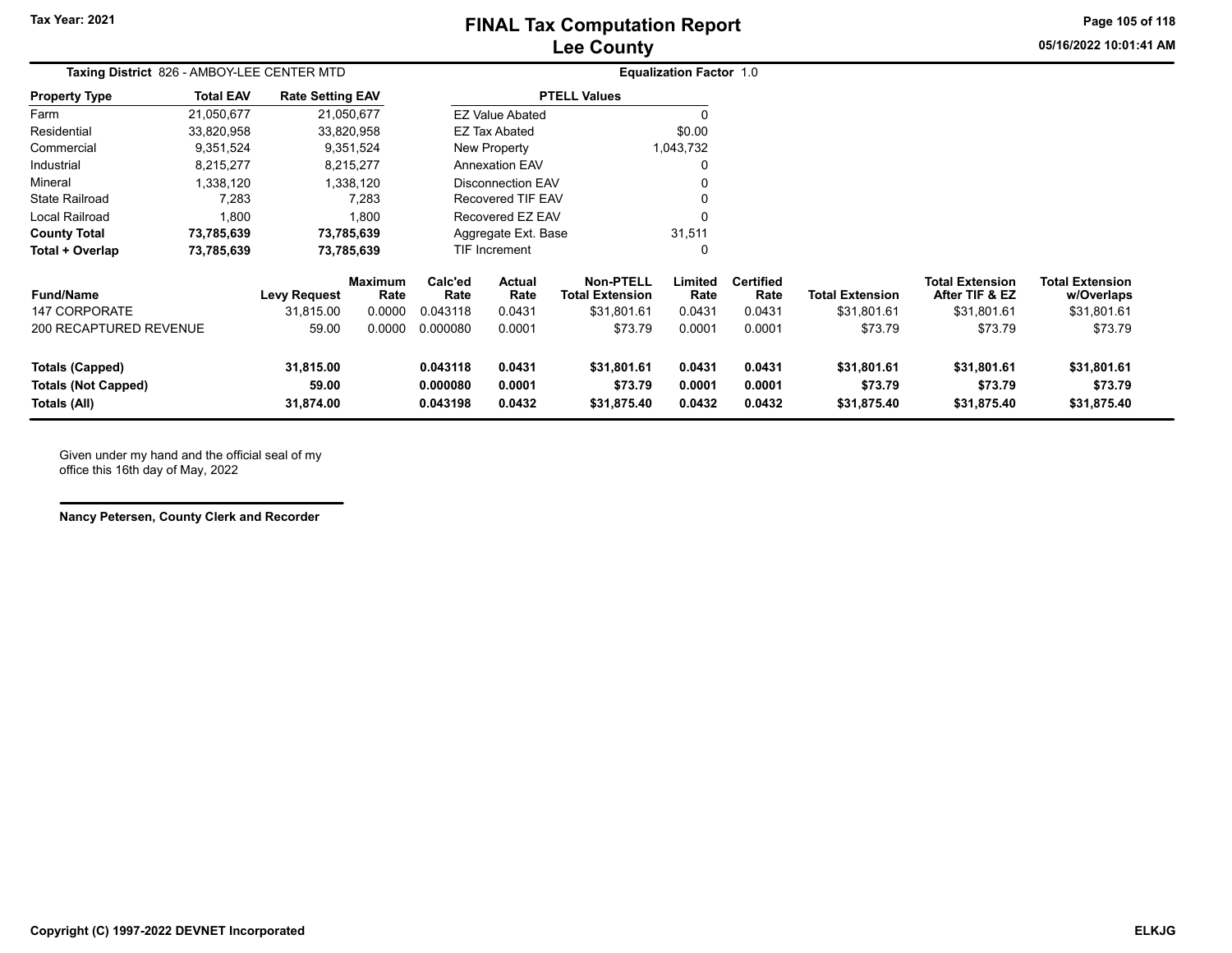# **Lee County FINAL Tax Computation Report**

**Page 106 of 118**

**05/16/2022 10:01:41 AM**

| Taxing District 827 - MAY-SUBLETTE MTD                               |                  |                                  |                                  |                                  |                            |                                                           | <b>Equalization Factor 1.0</b> |                                    |                                      |                                                         |                                                     |  |
|----------------------------------------------------------------------|------------------|----------------------------------|----------------------------------|----------------------------------|----------------------------|-----------------------------------------------------------|--------------------------------|------------------------------------|--------------------------------------|---------------------------------------------------------|-----------------------------------------------------|--|
| <b>Property Type</b>                                                 | <b>Total EAV</b> | <b>Rate Setting EAV</b>          |                                  |                                  |                            | <b>PTELL Values</b>                                       |                                |                                    |                                      |                                                         |                                                     |  |
| Farm                                                                 | 28,927,305       |                                  | 28,927,305                       |                                  | <b>EZ Value Abated</b>     |                                                           |                                |                                    |                                      |                                                         |                                                     |  |
| Residential                                                          | 29,888,388       |                                  | 29,888,388                       |                                  | <b>EZ Tax Abated</b>       |                                                           | \$0.00                         |                                    |                                      |                                                         |                                                     |  |
| Commercial                                                           | 5,735,100        |                                  | 5,735,100                        |                                  | New Property               |                                                           | 513,356                        |                                    |                                      |                                                         |                                                     |  |
| Industrial                                                           | 18,875           |                                  | 18,875                           |                                  | <b>Annexation EAV</b>      |                                                           |                                |                                    |                                      |                                                         |                                                     |  |
| Mineral                                                              | 8,321,264        |                                  | 8,321,264                        |                                  | <b>Disconnection EAV</b>   |                                                           |                                |                                    |                                      |                                                         |                                                     |  |
| <b>State Railroad</b>                                                | 0                |                                  |                                  |                                  | <b>Recovered TIF EAV</b>   |                                                           |                                |                                    |                                      |                                                         |                                                     |  |
| <b>Local Railroad</b>                                                | 8,090            |                                  | 8,090                            |                                  | Recovered EZ EAV           |                                                           | $\Omega$                       |                                    |                                      |                                                         |                                                     |  |
| <b>County Total</b>                                                  | 72,899,022       |                                  | 72,899,022                       |                                  | Aggregate Ext. Base        |                                                           |                                |                                    |                                      |                                                         |                                                     |  |
| Total + Overlap                                                      | 72,899,022       |                                  | 72,899,022                       |                                  | TIF Increment              |                                                           | $\Omega$                       |                                    |                                      |                                                         |                                                     |  |
| <b>Fund/Name</b><br><b>147 CORPORATE</b>                             |                  | <b>Levy Request</b><br>29,300.00 | <b>Maximum</b><br>Rate<br>0.0000 | Calc'ed<br>Rate<br>0.040193      | Actual<br>Rate<br>0.0402   | <b>Non-PTELL</b><br><b>Total Extension</b><br>\$29,305.41 | Limited<br>Rate<br>0.0350      | <b>Certified</b><br>Rate<br>0.0350 | Total Extension<br>\$25,514.66       | <b>Total Extension</b><br>After TIF & EZ<br>\$25,514.66 | <b>Total Extension</b><br>w/Overlaps<br>\$25,514.66 |  |
| 200 RECAPTURED REVENUE                                               |                  | 21.00                            | 0.0000                           | 0.000029                         | 0.0000                     | \$0.00                                                    | 0.0000                         | 0.0000                             | \$0.00                               | \$0.00                                                  | \$0.00                                              |  |
| <b>Totals (Capped)</b><br><b>Totals (Not Capped)</b><br>Totals (All) |                  | 29,300.00<br>21.00<br>29,321.00  |                                  | 0.040193<br>0.000029<br>0.040222 | 0.0402<br>0.0000<br>0.0402 | \$29,305.41<br>\$0.00<br>\$29,305.41                      | 0.0350<br>0.0000<br>0.0350     | 0.0350<br>0.0000<br>0.0350         | \$25,514.66<br>\$0.00<br>\$25,514.66 | \$25,514.66<br>\$0.00<br>\$25,514.66                    | \$25,514.66<br>\$0.00<br>\$25,514.66                |  |

Given under my hand and the official seal of my office this 16th day of May, 2022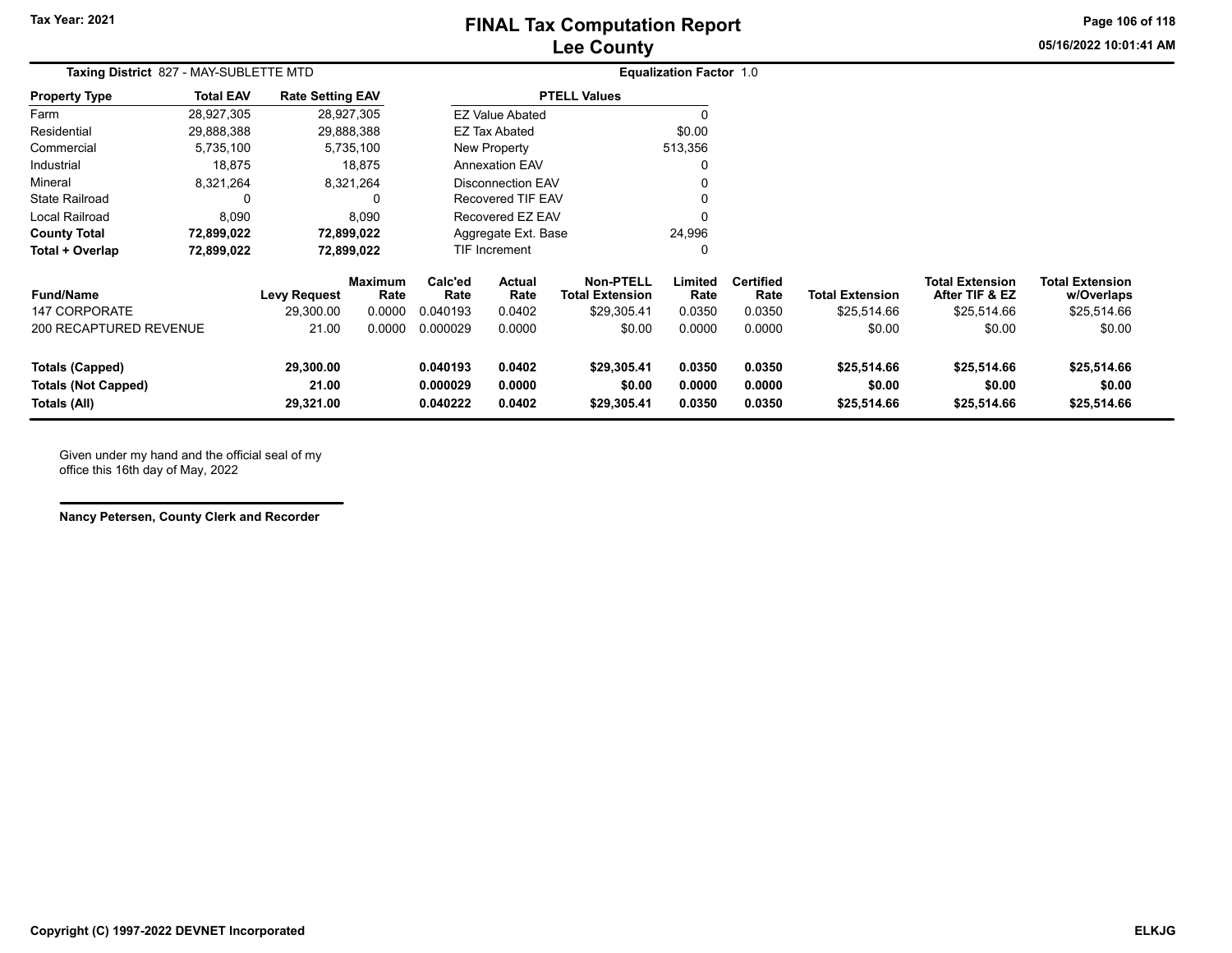# **Lee County FINAL Tax Computation Report**

**05/16/2022 10:01:41 AMPage 107 of 118**

| Taxing District 828 - BROOKLYN-WYOMING MTD                    |                  |                                 |                        |                                  | <b>Equalization Factor 1.0</b> |                                      |                            |                            |                                      |                                          |                                      |
|---------------------------------------------------------------|------------------|---------------------------------|------------------------|----------------------------------|--------------------------------|--------------------------------------|----------------------------|----------------------------|--------------------------------------|------------------------------------------|--------------------------------------|
| <b>Property Type</b>                                          | <b>Total EAV</b> | <b>Rate Setting EAV</b>         |                        |                                  |                                | <b>PTELL Values</b>                  |                            |                            |                                      |                                          |                                      |
| Farm                                                          | 31,410,125       |                                 | 31,376,222             |                                  | <b>EZ Value Abated</b>         |                                      |                            |                            |                                      |                                          |                                      |
| Residential                                                   | 21,120,364       |                                 | 18,918,379             |                                  | <b>EZ Tax Abated</b>           |                                      | \$0.00                     |                            |                                      |                                          |                                      |
| Commercial                                                    | 3,254,871        |                                 | 2,891,501              |                                  | New Property                   |                                      | 167,836                    |                            |                                      |                                          |                                      |
| Industrial                                                    | 137,858          |                                 | 137,858                |                                  | <b>Annexation EAV</b>          |                                      |                            |                            |                                      |                                          |                                      |
| Mineral                                                       | 17,949,669       |                                 | 17,949,669             |                                  | Disconnection EAV              |                                      |                            |                            |                                      |                                          |                                      |
| <b>State Railroad</b>                                         |                  |                                 | 0                      |                                  | Recovered TIF EAV              |                                      |                            |                            |                                      |                                          |                                      |
| Local Railroad                                                | 2,400            |                                 | 2,400                  |                                  | Recovered EZ EAV               |                                      |                            |                            |                                      |                                          |                                      |
| <b>County Total</b>                                           | 73,875,287       |                                 | 71,276,029             |                                  | Aggregate Ext. Base            |                                      | 15,018                     |                            |                                      |                                          |                                      |
| Total + Overlap                                               | 73,875,287       |                                 | 71,276,029             | TIF Increment                    |                                |                                      | 2,599,258                  |                            |                                      |                                          |                                      |
| <b>Fund/Name</b>                                              |                  | <b>Levy Request</b>             | <b>Maximum</b><br>Rate | Calc'ed<br>Rate                  | Actual<br>Rate                 | Non-PTELL<br><b>Total Extension</b>  | Limited<br>Rate            | <b>Certified</b><br>Rate   | <b>Total Extension</b>               | <b>Total Extension</b><br>After TIF & EZ | <b>Total Extension</b><br>w/Overlaps |
| <b>147 CORPORATE</b>                                          |                  | 15,000.00                       | 0.0000                 | 0.021045                         | 0.0210                         | \$14,967.97                          | 0.0210                     | 0.0210                     | \$15,513.81                          | \$14,967.97                              | \$14,967.97                          |
| 200 RECAPTURED REVENUE                                        |                  | 26.00                           | 0.0000                 | 0.000037                         | 0.0000                         | \$0.00                               | 0.0000                     | 0.0000                     | \$0.00                               | \$0.00                                   | \$0.00                               |
| Totals (Capped)<br><b>Totals (Not Capped)</b><br>Totals (All) |                  | 15,000.00<br>26.00<br>15,026.00 |                        | 0.021045<br>0.000037<br>0.021082 | 0.0210<br>0.0000<br>0.0210     | \$14,967.97<br>\$0.00<br>\$14,967.97 | 0.0210<br>0.0000<br>0.0210 | 0.0210<br>0.0000<br>0.0210 | \$15,513.81<br>\$0.00<br>\$15,513.81 | \$14,967.97<br>\$0.00<br>\$14,967.97     | \$14,967.97<br>\$0.00<br>\$14,967.97 |

Given under my hand and the official seal of my office this 16th day of May, 2022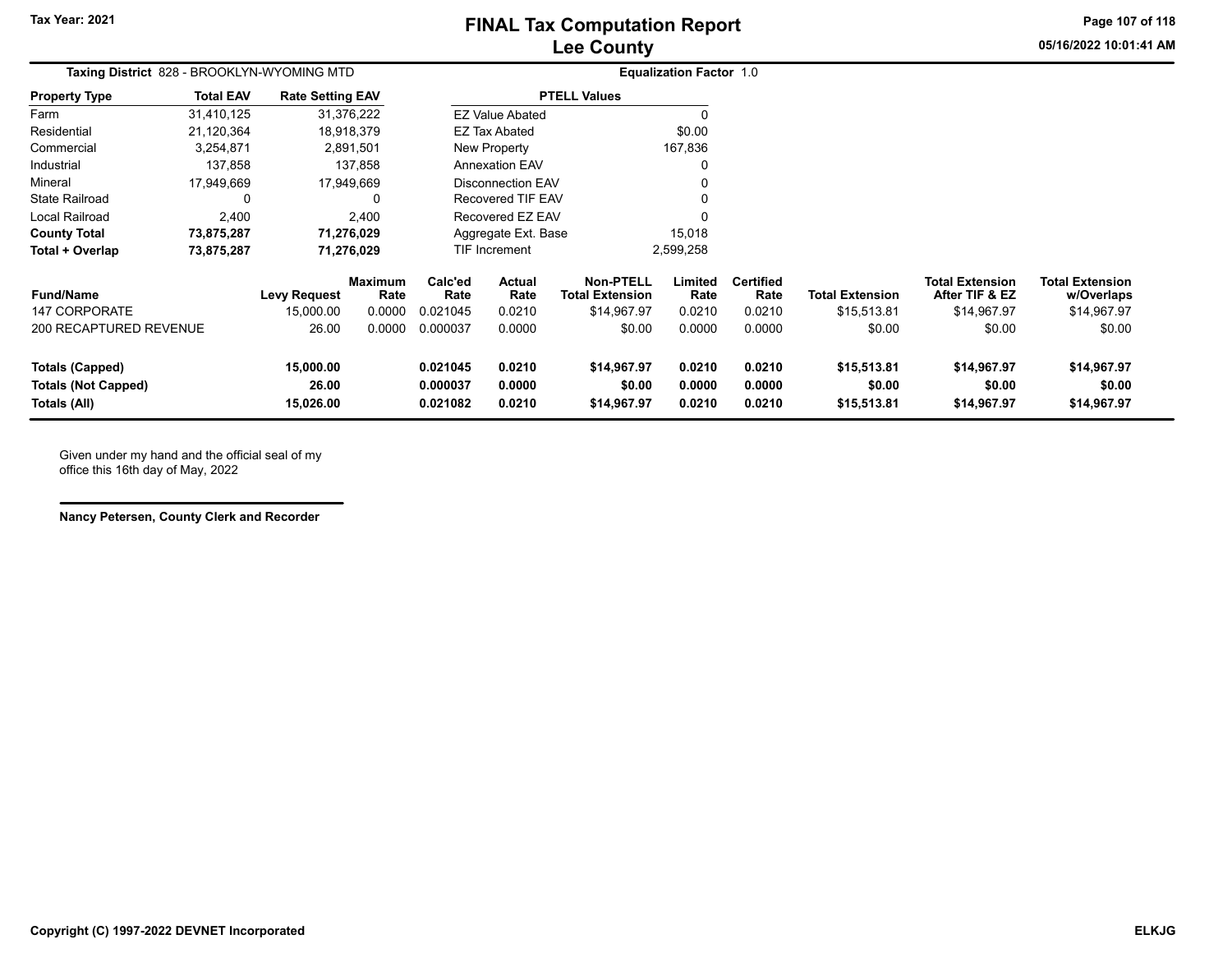**Page 108 of 118**

**05/16/2022 10:01:41 AM**

| <b>Taxing District</b> 851 - DIXON PARK DISTRICT                     |                  |                                          |                        | <b>Equalization Factor 1.0</b>   |                            |                                                |                            |                            |                                                |                                                |                                                |
|----------------------------------------------------------------------|------------------|------------------------------------------|------------------------|----------------------------------|----------------------------|------------------------------------------------|----------------------------|----------------------------|------------------------------------------------|------------------------------------------------|------------------------------------------------|
| <b>Property Type</b>                                                 | <b>Total EAV</b> | <b>Rate Setting EAV</b>                  |                        | <b>PTELL Values</b>              |                            |                                                |                            |                            |                                                |                                                |                                                |
| Farm                                                                 | 1,173,897        | 1,173,897                                |                        | <b>EZ Value Abated</b>           |                            |                                                | 511,373                    |                            |                                                |                                                |                                                |
| Residential                                                          | 127,666,417      | 125,588,539                              |                        | <b>EZ Tax Abated</b>             |                            |                                                | \$2,640.75                 |                            |                                                |                                                |                                                |
| Commercial                                                           | 51,368,636       | 46,899,216                               |                        | New Property                     |                            |                                                | 390,505                    |                            |                                                |                                                |                                                |
| Industrial                                                           | 25,203,440       | 25, 151, 089                             |                        | Annexation EAV                   |                            |                                                | 0                          |                            |                                                |                                                |                                                |
| Mineral                                                              | $\Omega$         | $\Omega$                                 |                        | <b>Disconnection EAV</b>         |                            |                                                | 0                          |                            |                                                |                                                |                                                |
| <b>State Railroad</b>                                                | 1,738,401        | 1,738,401                                |                        | Recovered TIF EAV                |                            |                                                | O                          |                            |                                                |                                                |                                                |
| Local Railroad                                                       | 0                | 0                                        |                        | Recovered EZ EAV                 |                            |                                                | 820,217                    |                            |                                                |                                                |                                                |
| <b>County Total</b>                                                  | 207,150,791      | 200,551,142                              |                        | Aggregate Ext. Base              |                            |                                                | 750,975                    |                            |                                                |                                                |                                                |
| Total + Overlap                                                      | 207,150,791      | 200,551,142                              |                        | TIF Increment                    |                            |                                                | 6,088,276                  |                            |                                                |                                                |                                                |
| <b>Fund/Name</b>                                                     |                  | <b>Levy Request</b>                      | <b>Maximum</b><br>Rate | Calc'ed<br>Rate                  | <b>Actual</b><br>Rate      | <b>Non-PTELL</b><br><b>Total Extension</b>     | Limited<br>Rate            | <b>Certified</b><br>Rate   | <b>Total Extension</b>                         | <b>Total Extension</b><br>After TIF & EZ       | <b>Total Extension</b><br>w/Overlaps           |
| 001 CORPORATE                                                        |                  | 200,700.00                               | 0.1000                 | 0.100074                         | 0.1000                     | \$200,551.14                                   | 0.0973                     | 0.0973                     | \$201,557.72                                   | \$195,136.26                                   | \$195,136.26                                   |
| 003 BONDS & INTEREST                                                 |                  | 185,004.50                               | 0.0000                 | 0.092248                         | 0.0922                     | \$184,908.15                                   | 0.0927                     | 0.0927                     | \$192,028.78                                   | \$185,910.91                                   | \$185,910.91                                   |
| 005 I.M.R.F.                                                         |                  | 34,000.00                                | 0.0000                 | 0.016953                         | 0.0170                     | \$34,093.69                                    | 0.0166                     | 0.0166                     | \$34,387.03                                    | \$33,291.49                                    | \$33,291.49                                    |
| 014 POLICE SYSTEM                                                    |                  | 48,000.00                                | 0.0250                 | 0.023934                         | 0.0239                     | \$47,931.72                                    | 0.0233                     | 0.0233                     | \$48,266.13                                    | \$46,728.42                                    | \$46,728.42                                    |
| 027 AUDIT                                                            |                  | 8,700.00                                 | 0.0050                 | 0.004338                         | 0.0043                     | \$8,623.70                                     | 0.0042                     | 0.0042                     | \$8,700.33                                     | \$8,423.15                                     | \$8,423.15                                     |
| 035 LIABILITY INSURANCE                                              |                  | 32,660.00                                | 0.0000                 | 0.016285                         | 0.0163                     | \$32,689.84                                    | 0.0159                     | 0.0159                     | \$32,936.98                                    | \$31,887.63                                    | \$31,887.63                                    |
| 047 SOCIAL SECURITY                                                  |                  | 40,000.00                                | 0.0000                 | 0.019945                         | 0.0199                     | \$39,909.68                                    | 0.0194                     | 0.0194                     | \$40,187.25                                    | \$38,906.92                                    | \$38,906.92                                    |
| 060 UNEMPLOYMENT INSURANC                                            |                  | 18,000.00                                | 0.0000                 | 0.008975                         | 0.0090                     | \$18,049.60                                    | 0.0088                     | 0.0088                     | \$18,229.27                                    | \$17,648.50                                    | \$17,648.50                                    |
| 062 WORKMANS COMP                                                    |                  | 13,520.00                                | 0.0000                 | 0.006741                         | 0.0067                     | \$13,436.93                                    | 0.0065                     | 0.0065                     | \$13,464.80                                    | \$13,035.82                                    | \$13,035.82                                    |
| <b>122 RECREATIONAL PROGRAMS</b>                                     |                  | 240,800.00                               | 0.1200                 | 0.120069                         | 0.1200                     | \$240,661.37                                   | 0.1169                     | 0.1169                     | \$242,159.27                                   | \$234,444.28                                   | \$234,444.28                                   |
| <b>123 AQUARIUM &amp; MUSEUM</b>                                     |                  | 140,400.00                               | 0.0700                 | 0.070007                         | 0.0700                     | \$140,385.80                                   | 0.0682                     | 0.0682                     | \$141,276.84                                   | \$136,775.88                                   | \$136,775.88                                   |
| <b>125 PAVING LIGHTS</b>                                             |                  | 10,000.00                                | 0.0050                 | 0.004986                         | 0.0050                     | \$10,027.56                                    | 0.0049                     | 0.0049                     | \$10,150.39                                    | \$9,827.01                                     | \$9,827.01                                     |
| 126 HANDICAPPED-JOINT RECRI                                          |                  | 80,275.00                                | 0.0400                 | 0.040027                         | 0.0400                     | \$80,220.46                                    | 0.0400                     | 0.0400                     | \$82,860.32                                    | \$80,220.46                                    | \$80,220.46                                    |
| 200 RECAPTURED REVENUE                                               |                  | 3,447.00                                 | 0.0000                 | 0.001719                         | 0.0017                     | \$3,409.37                                     | 0.0017                     | 0.0017                     | \$3,521.56                                     | \$3,409.37                                     | \$3,409.37                                     |
| <b>Totals (Capped)</b><br><b>Totals (Not Capped)</b><br>Totals (All) |                  | 786,780.00<br>268,726.50<br>1,055,506.50 |                        | 0.392307<br>0.133994<br>0.526301 | 0.3921<br>0.1339<br>0.5260 | \$786,361.03<br>\$268,537.98<br>\$1,054,899.01 | 0.3820<br>0.1344<br>0.5164 | 0.3820<br>0.1344<br>0.5164 | \$791,316.01<br>\$278,410.66<br>\$1,069,726.67 | \$766,105.36<br>\$269,540.74<br>\$1,035,646.10 | \$766,105.36<br>\$269,540.74<br>\$1,035,646.10 |

Given under my hand and the official seal of my office this 16th day of May, 2022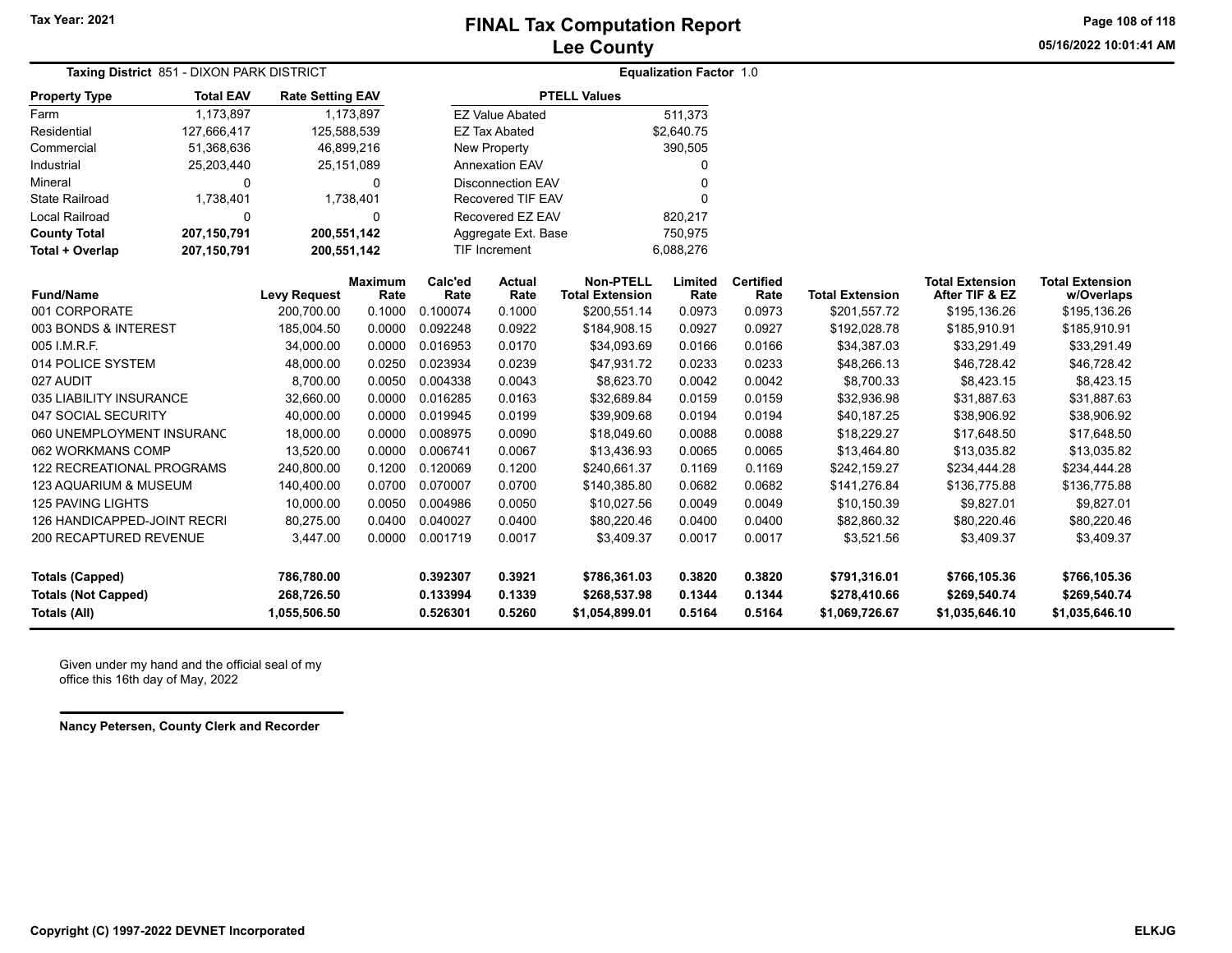**05/16/2022 10:01:41 AMPage 109 of 118**

| Taxing District 852 - WALNUT PARK DISTRICT |                  |                                                                                                   |                        |                 |                          |                                            | <b>Equalization Factor 1.0</b> |                          |                                |                                          |                                      |
|--------------------------------------------|------------------|---------------------------------------------------------------------------------------------------|------------------------|-----------------|--------------------------|--------------------------------------------|--------------------------------|--------------------------|--------------------------------|------------------------------------------|--------------------------------------|
| <b>Property Type</b>                       | <b>Total EAV</b> | <b>Rate Setting EAV</b>                                                                           |                        |                 |                          | <b>PTELL Values</b>                        |                                |                          | <b>Overlapping County</b>      | <b>Overlap EAV</b>                       |                                      |
| Farm                                       | 11,497,575       |                                                                                                   | 11,497,575             |                 | <b>EZ Value Abated</b>   |                                            | $\Omega$                       | <b>Bureau County</b>     |                                | 53,160,094                               |                                      |
| Residential                                | 1,173,280        |                                                                                                   | 1,173,280              |                 | <b>EZ Tax Abated</b>     |                                            | \$0.00                         |                          | <b>Whiteside County</b>        | 3,294,291                                |                                      |
| Commercial                                 | $\Omega$         |                                                                                                   | 0                      |                 | New Property             |                                            | 11,341                         | <b>Total</b>             |                                | 56,454,385                               |                                      |
| Industrial                                 | 28,348           |                                                                                                   | 28,348                 |                 | <b>Annexation EAV</b>    |                                            | 0                              |                          | * denotes use of estimated EAV |                                          |                                      |
| Mineral                                    | 12,879,404       | 12.879.404                                                                                        |                        |                 | <b>Disconnection EAV</b> |                                            |                                |                          |                                |                                          |                                      |
| <b>State Railroad</b>                      | 645,218          |                                                                                                   | 645,218                |                 | Recovered TIF EAV        |                                            |                                |                          |                                |                                          |                                      |
| Local Railroad                             | $\Omega$         |                                                                                                   | $\Omega$               |                 | Recovered EZ EAV         |                                            |                                |                          |                                |                                          |                                      |
| <b>County Total</b>                        | 26,223,825       |                                                                                                   | 26,223,825             |                 | Aggregate Ext. Base      |                                            |                                |                          |                                |                                          |                                      |
| Total + Overlap                            | 82,678,210       | 82,678,210                                                                                        |                        |                 | <b>TIF Increment</b>     |                                            |                                |                          |                                |                                          |                                      |
| <b>Fund/Name</b>                           |                  | <b>Levy Request</b>                                                                               | <b>Maximum</b><br>Rate | Calc'ed<br>Rate | Actual<br>Rate           | <b>Non-PTELL</b><br><b>Total Extension</b> | Limited<br>Rate                | <b>Certified</b><br>Rate | <b>Total Extension</b>         | <b>Total Extension</b><br>After TIF & EZ | <b>Total Extension</b><br>w/Overlaps |
| 001 CORPORATE                              |                  | 70.000.00                                                                                         | 0.1000                 | 0.084666        | 0.0847                   | \$22,211.58                                | 0.0847                         | 0.0847                   | \$22,211.58                    | \$22,211.58                              | \$70,028.44                          |
| 003 BONDS & INTEREST                       |                  | 133.250.00                                                                                        | 0.0000                 | 0.161167        | 0.1612                   | \$42,272.81                                | 0.1620                         | 0.1620                   | \$42,482.60                    | \$42,482.60                              | \$133,938.70                         |
| 005 I.M.R.F.                               |                  | 9,500.00                                                                                          | 0.0000                 | 0.011490        | 0.0115                   | \$3,015.74                                 | 0.0115                         | 0.0115                   | \$3,015.74                     | \$3,015.74                               | \$9,507.99                           |
| 035 LIABILITY INSURANCE                    |                  | 18,000.00                                                                                         | 0.0000                 | 0.021771        | 0.0218                   | \$5.716.79                                 | 0.0218                         | 0.0218                   | \$5,716.79                     | \$5,716.79                               | \$18,023.85                          |
| 047 SOCIAL SECURITY                        |                  | 9,500.00                                                                                          | 0.0000                 | 0.011490        | 0.0115                   | \$3.015.74                                 | 0.0115                         | 0.0115                   | \$3.015.74                     | \$3,015.74                               | \$9,507.99                           |
| <b>122 RECREATIONAL PROGRAMS</b>           |                  | 49,700.00                                                                                         | 0.0750                 | 0.060113        | 0.0601                   | \$15,760.52                                | 0.0601                         | 0.0601                   | \$15,760.52                    | \$15,760.52                              | \$49,689.60                          |
| <b>Totals (Capped)</b>                     |                  | 0.00                                                                                              |                        | 0.000000        | 0.0000                   | \$0.00                                     | 0.0000                         | 0.0000                   | \$0.00                         | \$0.00                                   | \$0.00                               |
| <b>Totals (Not Capped)</b>                 |                  | 0.3508<br>0.3516<br>289,950.00<br>0.350697<br>\$91,993.18<br>0.3516<br>\$92,202.97<br>\$92,202.97 |                        |                 |                          | \$290,696.57                               |                                |                          |                                |                                          |                                      |
| Totals (All)                               |                  | 289,950.00                                                                                        |                        | 0.350697        | 0.3508                   | \$91,993.18                                | 0.3516                         | 0.3516                   | \$92,202.97                    | \$92,202.97                              | \$290,696.57                         |

Given under my hand and the official seal of my office this 16th day of May, 2022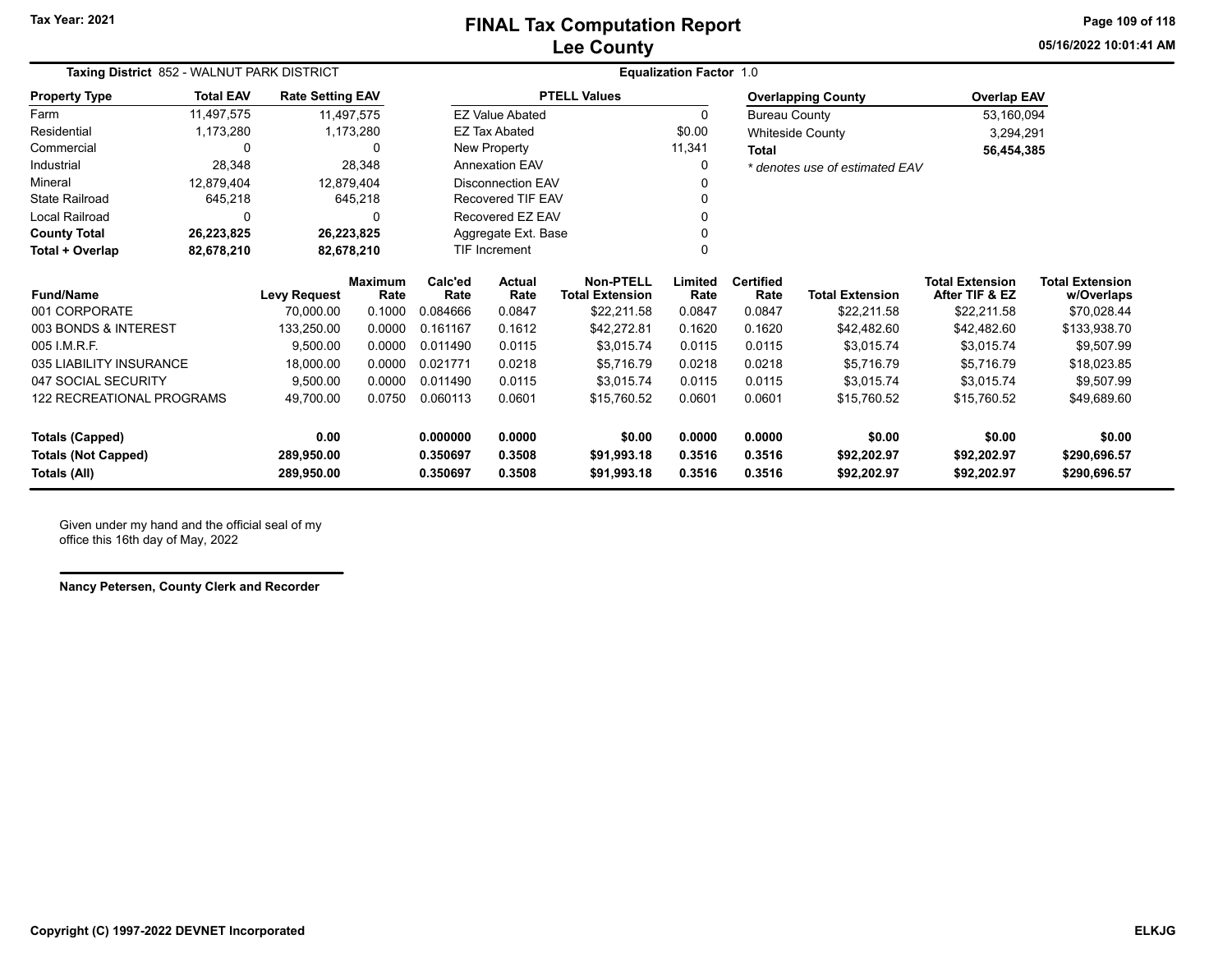**Page 110 of 118**

**05/16/2022 10:01:41 AM**

| <b>Total EAV</b>       |                   |                     |                                                                                                                                                                       |                  |                                                                                                          |                                                                                                                        |                          |                                |                                          |                                      |
|------------------------|-------------------|---------------------|-----------------------------------------------------------------------------------------------------------------------------------------------------------------------|------------------|----------------------------------------------------------------------------------------------------------|------------------------------------------------------------------------------------------------------------------------|--------------------------|--------------------------------|------------------------------------------|--------------------------------------|
| 24,954                 |                   |                     |                                                                                                                                                                       |                  |                                                                                                          |                                                                                                                        |                          |                                |                                          |                                      |
| 7,377,469              |                   |                     |                                                                                                                                                                       |                  |                                                                                                          | \$0.00                                                                                                                 |                          |                                |                                          |                                      |
| 2,582,584              |                   |                     |                                                                                                                                                                       |                  |                                                                                                          | 34,641                                                                                                                 |                          |                                |                                          |                                      |
| 0                      |                   | 0                   |                                                                                                                                                                       |                  |                                                                                                          |                                                                                                                        |                          |                                |                                          |                                      |
| 0                      |                   |                     |                                                                                                                                                                       |                  |                                                                                                          |                                                                                                                        |                          |                                |                                          |                                      |
| 210,241                |                   |                     |                                                                                                                                                                       |                  |                                                                                                          |                                                                                                                        |                          |                                |                                          |                                      |
| 0                      |                   | ŋ                   |                                                                                                                                                                       |                  |                                                                                                          |                                                                                                                        |                          |                                |                                          |                                      |
| 10,195,248             |                   |                     |                                                                                                                                                                       |                  |                                                                                                          | 5,609                                                                                                                  |                          |                                |                                          |                                      |
| 10,195,248             |                   |                     |                                                                                                                                                                       |                  |                                                                                                          | O                                                                                                                      |                          |                                |                                          |                                      |
|                        |                   | Rate                | Calc'ed<br>Rate                                                                                                                                                       | Actual<br>Rate   | <b>Non-PTELL</b><br><b>Total Extension</b>                                                               | Limited<br>Rate                                                                                                        | <b>Certified</b><br>Rate | <b>Total Extension</b>         | <b>Total Extension</b><br>After TIF & EZ | <b>Total Extension</b><br>w/Overlaps |
|                        | 4,550.00          | 0.2000              | 0.044629                                                                                                                                                              | 0.0446           | \$4,547.08                                                                                               | 0.0446                                                                                                                 | 0.0446                   | \$4,547.08                     | \$4,547.08                               | \$4,547.08                           |
|                        | 1,057.00          | 0.0500              | 0.010368                                                                                                                                                              | 0.0104           | \$1,060.31                                                                                               | 0.0104                                                                                                                 | 0.0104                   | \$1,060.31                     | \$1,060.31                               | \$1,060.31                           |
| 200 RECAPTURED REVENUE | 17.00             | 0.0000              | 0.000167                                                                                                                                                              | 0.0002           | \$20.39                                                                                                  | 0.0002                                                                                                                 | 0.0002                   | \$20.39                        | \$20.39                                  | \$20.39                              |
|                        | 5,607.00          |                     | 0.054997                                                                                                                                                              | 0.0550           | \$5,607.39                                                                                               | 0.0550                                                                                                                 | 0.0550                   | \$5,607.39                     | \$5,607.39                               | \$5,607.39                           |
|                        | 17.00<br>5,624.00 |                     | 0.000167<br>0.055164                                                                                                                                                  | 0.0002<br>0.0552 | \$20.39<br>\$5,627.78                                                                                    | 0.0002<br>0.0552                                                                                                       | 0.0002<br>0.0552         | \$20.39<br>\$5,627.78          | \$20.39<br>\$5,627.78                    | \$20.39<br>\$5,627.78                |
|                        |                   | <b>Levy Request</b> | <b>Taxing District</b> 853 - FRANKLIN GROVE SANITARY<br><b>Rate Setting EAV</b><br>24,954<br>7,377,469<br>2,582,584<br>210,241<br>10,195,248<br>10,195,248<br>Maximum |                  | <b>EZ Value Abated</b><br><b>EZ Tax Abated</b><br>New Property<br><b>Annexation EAV</b><br>TIF Increment | <b>PTELL Values</b><br><b>Disconnection EAV</b><br><b>Recovered TIF EAV</b><br>Recovered EZ EAV<br>Aggregate Ext. Base |                          | <b>Equalization Factor 1.0</b> |                                          |                                      |

Given under my hand and the official seal of my office this 16th day of May, 2022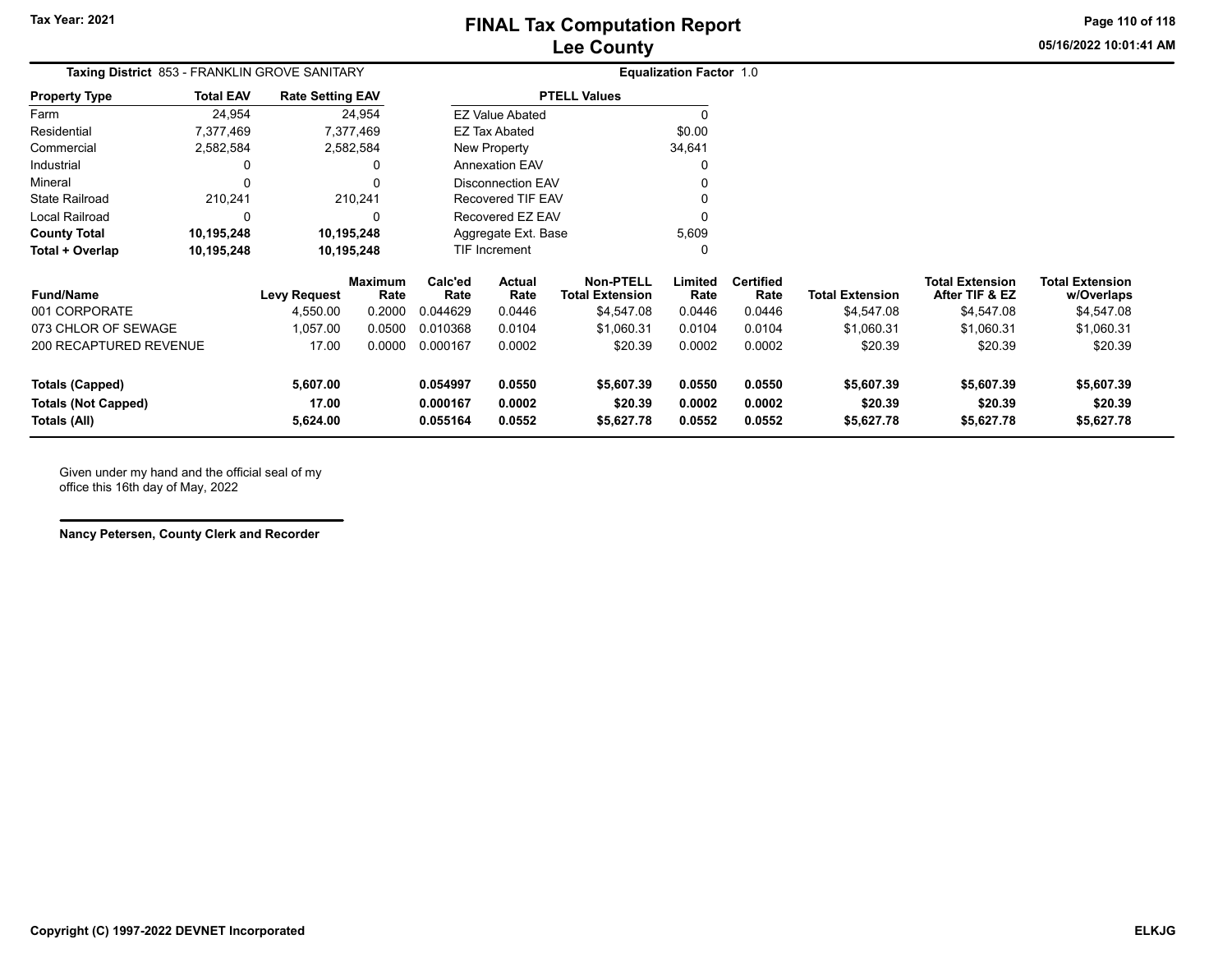**05/16/2022 10:01:41 AMPage 111 of 118**

| Taxing District 855 - PAW PAW SANITARY DISTRICT |                  |                         |                 |                 |                          |                                            | <b>Equalization Factor 1.0</b> |                          |                        |                                          |                                      |
|-------------------------------------------------|------------------|-------------------------|-----------------|-----------------|--------------------------|--------------------------------------------|--------------------------------|--------------------------|------------------------|------------------------------------------|--------------------------------------|
| <b>Property Type</b>                            | <b>Total EAV</b> | <b>Rate Setting EAV</b> |                 |                 |                          | <b>PTELL Values</b>                        |                                |                          |                        |                                          |                                      |
| Farm                                            | 141,594          |                         | 107,691         |                 | <b>EZ Value Abated</b>   |                                            | $\Omega$                       |                          |                        |                                          |                                      |
| Residential                                     | 9,833,612        |                         | 7,631,627       |                 | <b>EZ Tax Abated</b>     |                                            | \$0.00                         |                          |                        |                                          |                                      |
| Commercial                                      | 1,123,827        |                         | 760,457         |                 | New Property             |                                            | 7,753                          |                          |                        |                                          |                                      |
| Industrial                                      | 0                |                         | 0               |                 | <b>Annexation EAV</b>    |                                            | O                              |                          |                        |                                          |                                      |
| Mineral                                         | 0                |                         | 0               |                 | <b>Disconnection EAV</b> |                                            | 0                              |                          |                        |                                          |                                      |
| <b>State Railroad</b>                           | 0                |                         | 0               |                 | Recovered TIF EAV        |                                            |                                |                          |                        |                                          |                                      |
| Local Railroad                                  | 0                |                         | 0               |                 | Recovered EZ EAV         |                                            | U                              |                          |                        |                                          |                                      |
| <b>County Total</b>                             | 11,099,033       |                         | 8,499,775       |                 | Aggregate Ext. Base      |                                            | 4,498                          |                          |                        |                                          |                                      |
| Total + Overlap                                 | 11,099,033       |                         | 8,499,775       |                 | TIF Increment            |                                            | 2,599,258                      |                          |                        |                                          |                                      |
| <b>Fund/Name</b>                                |                  | <b>Levy Request</b>     | Maximum<br>Rate | Calc'ed<br>Rate | Actual<br>Rate           | <b>Non-PTELL</b><br><b>Total Extension</b> | Limited<br>Rate                | <b>Certified</b><br>Rate | <b>Total Extension</b> | <b>Total Extension</b><br>After TIF & EZ | <b>Total Extension</b><br>w/Overlaps |
| 001 CORPORATE                                   |                  | 4,600.00                | 0.2000          | 0.054119        | 0.0541                   | \$4,598.38                                 | 0.0537                         | 0.0537                   | \$5,960.18             | \$4,564.38                               | \$4,564.38                           |
| 200 RECAPTURED REVENUE                          |                  | 18.00                   | 0.0000          | 0.000212        | 0.0002                   | \$17.00                                    | 0.0002                         | 0.0002                   | \$22.20                | \$17.00                                  | \$17.00                              |
| Totals (Capped)                                 |                  | 4,600.00                |                 | 0.054119        | 0.0541                   | \$4,598.38                                 | 0.0537                         | 0.0537                   | \$5,960.18             | \$4,564.38                               | \$4,564.38                           |
| <b>Totals (Not Capped)</b>                      |                  | 18.00                   |                 | 0.000212        | 0.0002                   | \$17.00                                    | 0.0002                         | 0.0002                   | \$22.20                | \$17.00                                  | \$17.00                              |
| Totals (All)                                    |                  | 4,618.00                |                 | 0.054331        | 0.0543                   | \$4,615.38                                 | 0.0539                         | 0.0539                   | \$5,982.38             | \$4,581.38                               | \$4,581.38                           |

Given under my hand and the official seal of my office this 16th day of May, 2022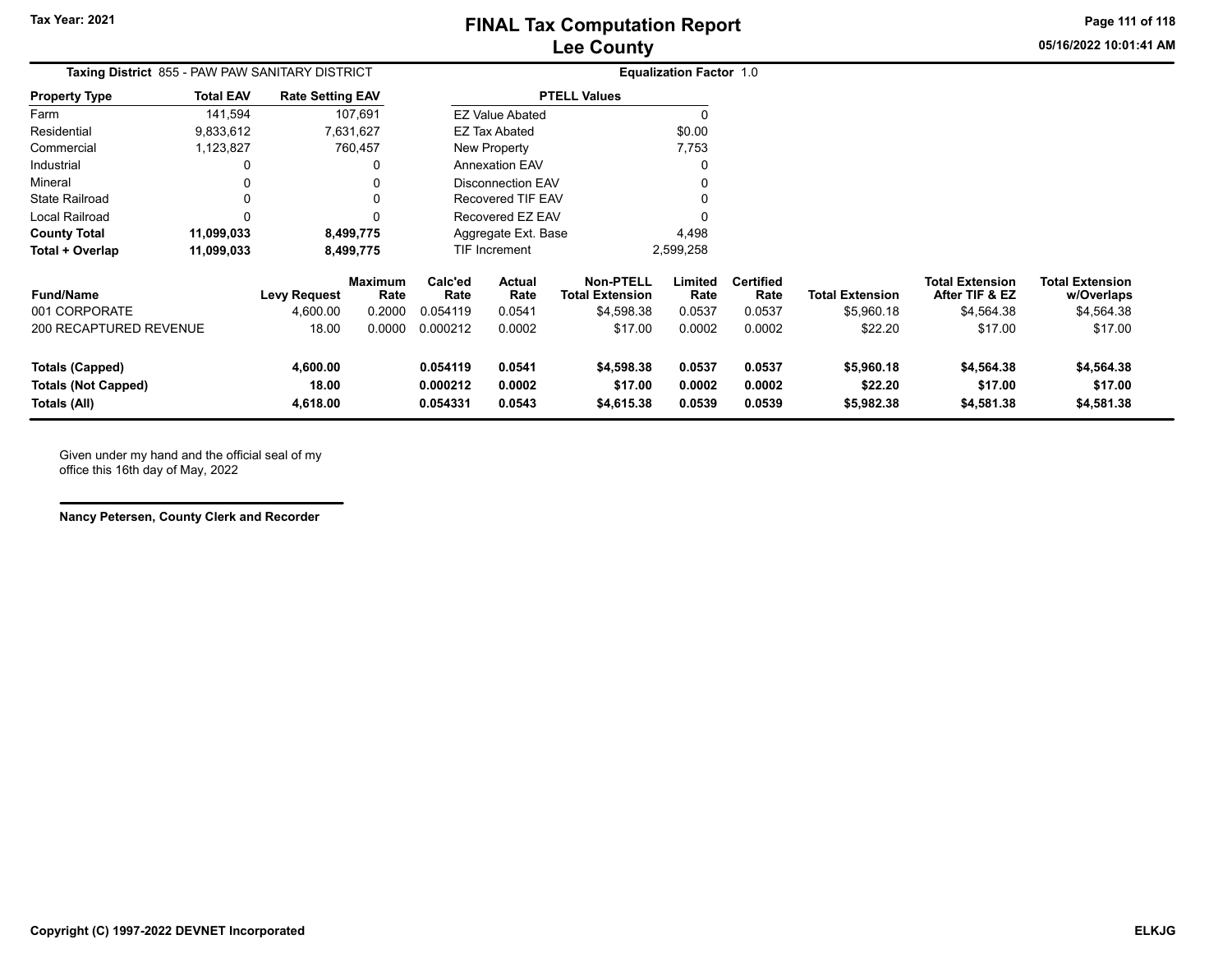**Page 112 of 118**

**05/16/2022 10:01:41 AM**

|                      |                  | Taxing District 856 - LEE CENTER CEMETERY DIST |                        | <b>Equalization Factor 1.0</b> |
|----------------------|------------------|------------------------------------------------|------------------------|--------------------------------|
| <b>Property Type</b> | <b>Total EAV</b> | <b>Rate Setting EAV</b>                        | <b>PTELL Values</b>    |                                |
| Farm                 | 5,138,890        | 5,138,890                                      | <b>EZ Value Abated</b> |                                |
| Residential          | 2.871.927        | 2.871.927                                      | EZ Tax Abated          | \$0.00                         |
| Commercial           | 2,720,714        | 2,720,714                                      | New Property           | 782,585                        |
| Industrial           | 289              | 289                                            | <b>Annexation EAV</b>  | 0                              |
| Mineral              | 0                | 0                                              | Disconnection EAV      | 0                              |
| State Railroad       | 0                | 0                                              | Recovered TIF EAV      | 0                              |
| Local Railroad       | 0                | 0                                              | Recovered EZ EAV       | 0                              |
| <b>County Total</b>  | 10,731,820       | 10,731,820                                     | Aggregate Ext. Base    | 4.801                          |
| Total + Overlap      | 10,731,820       | 10,731,820                                     | <b>TIF Increment</b>   | 0                              |

| <b>Fund/Name</b>           | <b>Levy Request</b> | <b>Maximum</b><br>Rate | Calc'ed<br>Rate | Actual<br>Rate | Non-PTELL<br>Total Extension | Limited<br>Rate | <b>Certified</b><br>Rate | <b>Total Extension</b> | <b>Total Extension</b><br>After TIF & EZ | <b>Total Extension</b><br>w/Overlaps |
|----------------------------|---------------------|------------------------|-----------------|----------------|------------------------------|-----------------|--------------------------|------------------------|------------------------------------------|--------------------------------------|
| 001 CORPORATE              | 4,400.00            | 0.0600                 | 0.041000        | 0.0410         | \$4,400.05                   | 0.0410          | 0.0410                   | \$4,400.05             | \$4,400.05                               | \$4,400.05                           |
| 035 LIABILITY INSURANCE    | 400.00              | 0.0000                 | 0.003727        | 0.0037         | \$397.08                     | 0.0037          | 0.0037                   | \$397.08               | \$397.08                                 | \$397.08                             |
| 200 RECAPTURED REVENUE     | 32.00               | 0.0000                 | 0.000298        | 0.0003         | \$32.20                      | 0.0003          | 0.0003                   | \$32.20                | \$32.20                                  | \$32.20                              |
| <b>Totals (Capped)</b>     | 4,800.00            |                        | 0.044727        | 0.0447         | \$4,797.13                   | 0.0447          | 0.0447                   | \$4.797.13             | \$4.797.13                               | \$4,797.13                           |
| <b>Totals (Not Capped)</b> | 32.00               |                        | 0.000298        | 0.0003         | \$32.20                      | 0.0003          | 0.0003                   | \$32.20                | \$32.20                                  | \$32.20                              |
| Totals (All)               | 4,832.00            |                        | 0.045025        | 0.0450         | \$4,829.33                   | 0.0450          | 0.0450                   | \$4,829.33             | \$4,829.33                               | \$4,829.33                           |

Given under my hand and the official seal of my office this 16th day of May, 2022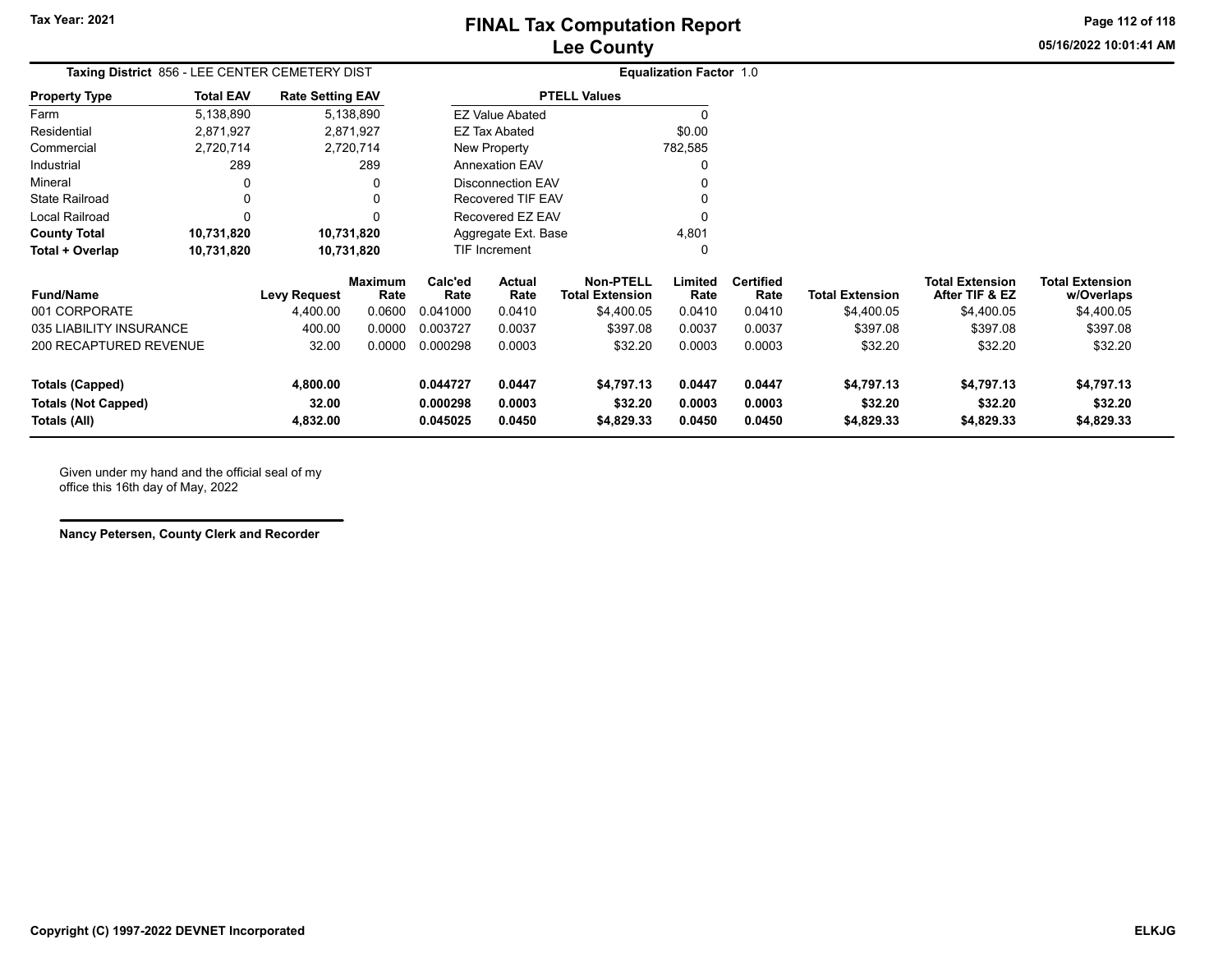**05/16/2022 10:01:41 AMPage 113 of 118**

| Taxing District 857 - OHIO PUBLIC LIBRARY DIST                                                   |                  |                         |                        |                 |                          |                                     | <b>Equalization Factor 1.0</b> |                          |                                |                                          |                                      |
|--------------------------------------------------------------------------------------------------|------------------|-------------------------|------------------------|-----------------|--------------------------|-------------------------------------|--------------------------------|--------------------------|--------------------------------|------------------------------------------|--------------------------------------|
| <b>Property Type</b>                                                                             | <b>Total EAV</b> | <b>Rate Setting EAV</b> |                        |                 |                          | <b>PTELL Values</b>                 |                                |                          | <b>Overlapping County</b>      | <b>Overlap EAV</b>                       |                                      |
| Farm                                                                                             | 4,931,300        |                         | 4,931,300              |                 | <b>EZ Value Abated</b>   |                                     | 0                              | <b>Bureau County</b>     |                                | 36,831,788                               |                                      |
| Residential                                                                                      | 610,418          |                         | 610,418                |                 | <b>EZ Tax Abated</b>     |                                     | \$0.00                         | <b>Total</b>             |                                | 36,831,788                               |                                      |
| Commercial                                                                                       | 0                |                         | 0                      |                 | New Property             |                                     | 4,088                          |                          | * denotes use of estimated EAV |                                          |                                      |
| Industrial                                                                                       | 149,955          |                         | 149,955                |                 | <b>Annexation EAV</b>    |                                     | 0                              |                          |                                |                                          |                                      |
| Mineral                                                                                          | 16,001,676       |                         | 16,001,676             |                 | <b>Disconnection EAV</b> |                                     |                                |                          |                                |                                          |                                      |
| <b>State Railroad</b>                                                                            | 0                |                         | <sup>0</sup>           |                 | <b>Recovered TIF EAV</b> |                                     |                                |                          |                                |                                          |                                      |
| <b>Local Railroad</b>                                                                            | 0                |                         | ŋ                      |                 | Recovered EZ EAV         |                                     |                                |                          |                                |                                          |                                      |
| <b>County Total</b>                                                                              | 21,693,349       | 21,693,349              |                        |                 | Aggregate Ext. Base      |                                     |                                |                          |                                |                                          |                                      |
| Total + Overlap                                                                                  | 58,525,137       | 58,525,137              |                        |                 | <b>TIF Increment</b>     |                                     | 0                              |                          |                                |                                          |                                      |
| <b>Fund/Name</b>                                                                                 |                  | <b>Levy Request</b>     | <b>Maximum</b><br>Rate | Calc'ed<br>Rate | Actual<br>Rate           | Non-PTELL<br><b>Total Extension</b> | Limited<br>Rate                | <b>Certified</b><br>Rate | <b>Total Extension</b>         | <b>Total Extension</b><br>After TIF & EZ | <b>Total Extension</b><br>w/Overlaps |
| 001 CORPORATE                                                                                    |                  | 66,000.00               | 0.1500                 | 0.112772        | 0.1128                   | \$24,470.10                         | 0.1128                         | 0.1128                   | \$24,470.10                    | \$24,470.10                              | \$66,016.35                          |
| 004 BUILDING & MAINTENANCE                                                                       |                  | 11,000.00               | 0.0200                 | 0.018795        | 0.0188                   | \$4,078.35                          | 0.0188                         | 0.0188                   | \$4,078.35                     | \$4,078.35                               | \$11,002.73                          |
| 031 WORKING CASH                                                                                 |                  | 0.00                    | 0.0500                 | 0.000000        | 0.0000                   | \$0.00                              | 0.0000                         | 0.0000                   | \$0.00                         | \$0.00                                   | \$0.00                               |
| 035 LIABILITY INSURANCE                                                                          |                  | 7,200.00                | 0.0000                 | 0.012302        | 0.0123                   | \$2,668.28                          | 0.0123                         | 0.0123                   | \$2,668.28                     | \$2,668.28                               | \$7,198.59                           |
| 047 SOCIAL SECURITY                                                                              |                  | 5,800.00                | 0.0000                 | 0.009910        | 0.0099                   | \$2,147.64                          | 0.0099                         | 0.0099                   | \$2,147.64                     | \$2,147.64                               | \$5,793.99                           |
| <b>Totals (Capped)</b>                                                                           |                  | 0.00                    |                        | 0.000000        | 0.0000                   | \$0.00                              | 0.0000                         | 0.0000                   | \$0.00                         | \$0.00                                   | \$0.00                               |
| 0.1538<br><b>Totals (Not Capped)</b><br>0.153779<br>0.1538<br>\$33,364.37<br>90,000.00<br>0.1538 |                  |                         | \$33,364.37            | \$33,364.37     | \$90,011.66              |                                     |                                |                          |                                |                                          |                                      |
| Totals (All)                                                                                     |                  | 90,000.00               |                        | 0.153779        | 0.1538                   | \$33,364.37                         | 0.1538                         | 0.1538                   | \$33,364.37                    | \$33,364.37                              | \$90,011.66                          |

Given under my hand and the official seal of my office this 16th day of May, 2022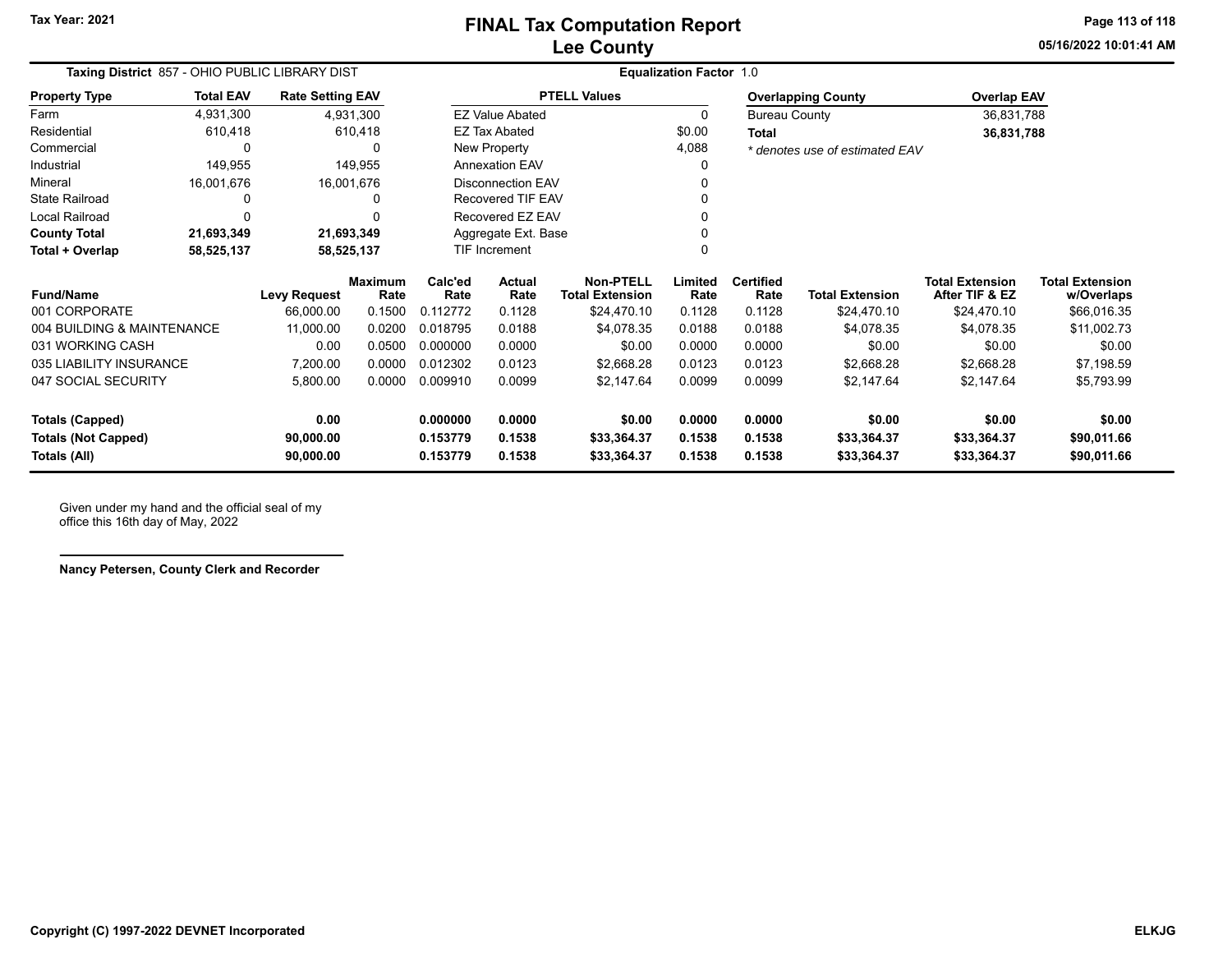**Page 114 of 118**

**05/16/2022 10:01:41 AM**

|                         | <b>Taxing District</b> 858 - PAW PAW PUBLIC LIB DIST |                         |                 |                 |                        |                                            | <b>Equalization Factor 1.0</b> |                          |                        |                                          |                                      |
|-------------------------|------------------------------------------------------|-------------------------|-----------------|-----------------|------------------------|--------------------------------------------|--------------------------------|--------------------------|------------------------|------------------------------------------|--------------------------------------|
| <b>Property Type</b>    | <b>Total EAV</b>                                     | <b>Rate Setting EAV</b> |                 |                 |                        | <b>PTELL Values</b>                        |                                |                          |                        |                                          |                                      |
| Farm                    | 141.594                                              |                         | 107.691         |                 | <b>EZ Value Abated</b> |                                            |                                |                          |                        |                                          |                                      |
| Residential             | 9,833,612                                            |                         | 7.631.627       |                 | EZ Tax Abated          |                                            | \$0.00                         |                          |                        |                                          |                                      |
| Commercial              | 1,123,827                                            |                         | 760,457         |                 | New Property           |                                            | 7,753                          |                          |                        |                                          |                                      |
| Industrial              |                                                      |                         | 0               |                 | <b>Annexation EAV</b>  |                                            |                                |                          |                        |                                          |                                      |
| Mineral                 |                                                      |                         | 0               |                 | Disconnection EAV      |                                            | 0                              |                          |                        |                                          |                                      |
| <b>State Railroad</b>   |                                                      |                         | 0               |                 | Recovered TIF EAV      |                                            |                                |                          |                        |                                          |                                      |
| Local Railroad          |                                                      |                         | 0               |                 | Recovered EZ EAV       |                                            |                                |                          |                        |                                          |                                      |
| <b>County Total</b>     | 11,099,033                                           |                         | 8,499,775       |                 | Aggregate Ext. Base    |                                            | 36,378                         |                          |                        |                                          |                                      |
| Total + Overlap         | 11,099,033                                           |                         | 8,499,775       |                 | TIF Increment          |                                            | 2,599,258                      |                          |                        |                                          |                                      |
| <b>Fund/Name</b>        |                                                      | <b>Levy Request</b>     | Maximum<br>Rate | Calc'ed<br>Rate | Actual<br>Rate         | <b>Non-PTELL</b><br><b>Total Extension</b> | Limited<br>Rate                | <b>Certified</b><br>Rate | <b>Total Extension</b> | <b>Total Extension</b><br>After TIF & EZ | <b>Total Extension</b><br>w/Overlaps |
| 001 CORPORATE           |                                                      | 33.701.00               | 0.6000          | 0.396493        | 0.3965                 | \$33,701.61                                | 0.3839                         | 0.3839                   | \$42,609.19            | \$32,630.64                              | \$32,630.64                          |
| 005 I.M.R.F.            |                                                      | 1,260.00                | 0.0000          | 0.014824        | 0.0148                 | \$1,257.97                                 | 0.0143                         | 0.0143                   | \$1,587.16             | \$1,215.47                               | \$1,215.47                           |
| 035 LIABILITY INSURANCE |                                                      | 1,151.00                | 0.0000          | 0.013542        | 0.0135                 | \$1,147.47                                 | 0.0131                         | 0.0131                   | \$1,453.97             | \$1,113.47                               | \$1,113.47                           |
| 047 SOCIAL SECURITY     |                                                      | 2.029.00                | 0.0000          | 0.023871        | 0.0239                 | \$2.031.45                                 | 0.0231                         | 0.0231                   | \$2.563.88             | \$1.963.45                               | \$1.963.45                           |

| Totals (All)               | 38.287.00 |        | 0.450448 | 0.4504 | \$38,283,00 | 0.4361 | 0.4361 | \$48,402.88 | \$37,067.53 | \$37,067.53 |
|----------------------------|-----------|--------|----------|--------|-------------|--------|--------|-------------|-------------|-------------|
| <b>Totals (Not Capped)</b> | 146.00    |        | 0.001718 | 0.0017 | \$144.50    | 0.0017 | 0.0017 | \$188.68    | \$144.50    | \$144.50    |
| Totals (Capped)            | 38.141.00 |        | 0.448730 | 0.4487 | \$38.138.50 | 0.4344 | 0.4344 | \$48.214.20 | \$36,923.03 | \$36,923.03 |
| 200 RECAPTURED REVENUE     | 146.00    | 0.0000 | 0.001718 | 0.0017 | \$144.50    | 0.0017 | 0.0017 | \$188.68    | \$144.50    | \$144.50    |
| 047 SOCIAL SECURITY        | 2.029.00  | 0.0000 | 0.023871 | 0.0239 | \$2.031.45  | 0.0231 | 0.0231 | \$2.563.88  | \$1.963.45  | \$1,963.45  |
| 035 LIABILITY INSURANCE    | 1.151.00  | 0.0000 | 0.013542 | 0.0135 | \$1.147.47  | 0.0131 | 0.0131 | \$1.453.97  | \$1.113.47  | \$1,113.47  |
| 005 I.M.R.F.               | .260.00   | 0.0000 | 0.014824 | 0.0148 | \$1.257.97  | 0.0143 | 0.0143 | \$1.587.16  | \$1.215.47  | \$1,215.47  |

Given under my hand and the official seal of my office this 16th day of May, 2022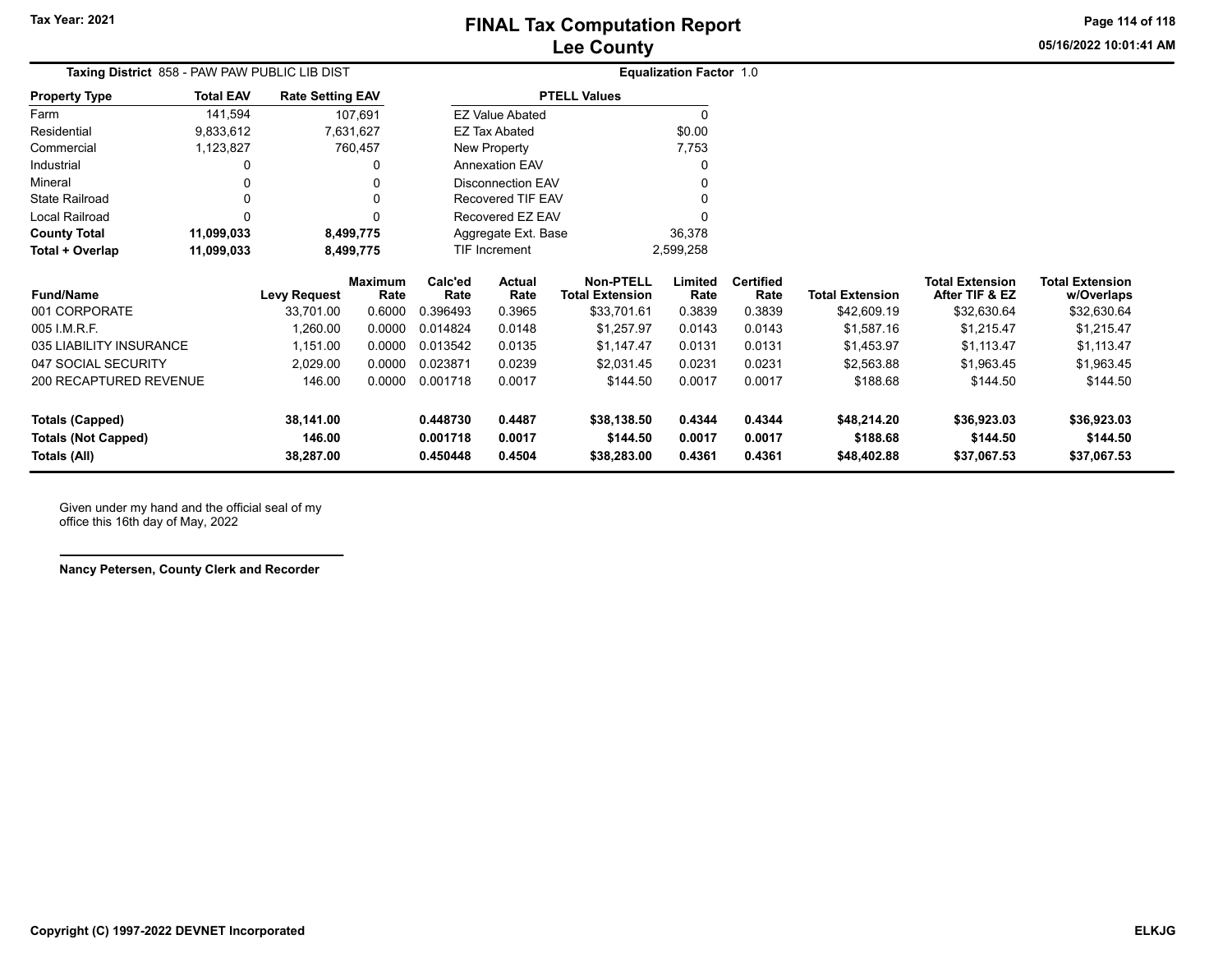**05/16/2022 10:01:41 AMPage 115 of 118**

| Taxing District 859 - EARLVILLE LIBRARY DISTRICT |                  |                                                                                                |                        |                 |                          |                                            | <b>Equalization Factor 1.0</b> |                          |                                |                                          |                                      |
|--------------------------------------------------|------------------|------------------------------------------------------------------------------------------------|------------------------|-----------------|--------------------------|--------------------------------------------|--------------------------------|--------------------------|--------------------------------|------------------------------------------|--------------------------------------|
| <b>Property Type</b>                             | <b>Total EAV</b> | <b>Rate Setting EAV</b>                                                                        |                        |                 |                          | <b>PTELL Values</b>                        |                                |                          | <b>Overlapping County</b>      | <b>Overlap EAV</b>                       |                                      |
| Farm                                             | 593,290          |                                                                                                | 593,290                |                 | <b>EZ Value Abated</b>   |                                            | $\mathbf{0}$                   | DeKalb County            |                                | 2,432,099                                |                                      |
| Residential                                      | 125,430          |                                                                                                | 125,430                |                 | <b>EZ Tax Abated</b>     |                                            | \$0.00                         | LaSalle County           |                                | 73,926,856                               |                                      |
| Commercial                                       |                  |                                                                                                | 0                      |                 | New Property             |                                            | 0                              | <b>Total</b>             |                                | 76,358,955                               |                                      |
| Industrial                                       |                  |                                                                                                | 0                      |                 | <b>Annexation EAV</b>    |                                            | 0                              |                          | * denotes use of estimated EAV |                                          |                                      |
| Mineral                                          |                  |                                                                                                |                        |                 | <b>Disconnection EAV</b> |                                            | 0                              |                          |                                |                                          |                                      |
| <b>State Railroad</b>                            |                  |                                                                                                | 0                      |                 | Recovered TIF EAV        |                                            | 0                              |                          |                                |                                          |                                      |
| Local Railroad                                   |                  |                                                                                                | ŋ                      |                 | Recovered EZ EAV         |                                            | 0                              |                          |                                |                                          |                                      |
| <b>County Total</b>                              | 718,720          |                                                                                                | 718,720                |                 | Aggregate Ext. Base      |                                            |                                |                          |                                |                                          |                                      |
| Total + Overlap                                  | 77,077,675       |                                                                                                | 77,077,675             |                 | <b>TIF Increment</b>     |                                            | O                              |                          |                                |                                          |                                      |
| <b>Fund/Name</b>                                 |                  | <b>Levy Request</b>                                                                            | <b>Maximum</b><br>Rate | Calc'ed<br>Rate | <b>Actual</b><br>Rate    | <b>Non-PTELL</b><br><b>Total Extension</b> | Limited<br>Rate                | <b>Certified</b><br>Rate | <b>Total Extension</b>         | <b>Total Extension</b><br>After TIF & EZ | <b>Total Extension</b><br>w/Overlaps |
| 001 CORPORATE                                    |                  | 112,500.00                                                                                     | 0.1500                 | 0.145957        | 0.1460                   | \$1,049.33                                 | 0.1460                         | 0.1460                   | \$1,049.33                     | \$1,049.33                               | \$112,533.41                         |
| 004 BUILDINGS, EQUIPMENT ANI                     |                  | 14,700.00                                                                                      | 0.0200                 | 0.019072        | 0.0191                   | \$137.28                                   | 0.0191                         | 0.0191                   | \$137.28                       | \$137.28                                 | \$14,721.84                          |
| 027 AUDIT                                        |                  | 3,000.00                                                                                       | 0.0050                 | 0.003892        | 0.0039                   | \$28.03                                    | 0.0039                         | 0.0039                   | \$28.03                        | \$28.03                                  | \$3,006.03                           |
| 031 WORKING CASH                                 |                  | 0.00                                                                                           | 0.0500                 | 0.000000        | 0.0000                   | \$0.00                                     | 0.0000                         | 0.0000                   | \$0.00                         | \$0.00                                   | \$0.00                               |
| 035 LIABILITY INSURANCE                          |                  | 44,000.00                                                                                      | 0.0000                 | 0.057085        | 0.0571                   | \$410.39                                   | 0.0571                         | 0.0571                   | \$410.39                       | \$410.39                                 | \$44,011.35                          |
| 047 SOCIAL SECURITY                              |                  | 12,250.00                                                                                      | 0.0000                 | 0.015893        | 0.0159                   | \$114.28                                   | 0.0159                         | 0.0159                   | \$114.28                       | \$114.28                                 | \$12,255.35                          |
| <b>Totals (Capped)</b>                           |                  | 0.00                                                                                           |                        | 0.000000        | 0.0000                   | \$0.00                                     | 0.0000                         | 0.0000                   | \$0.00                         | \$0.00                                   | \$0.00                               |
| <b>Totals (Not Capped)</b>                       |                  | 0.2420<br>0.241899<br>0.2420<br>0.2420<br>\$1,739.31<br>\$1,739.31<br>186,450.00<br>\$1,739.31 |                        |                 |                          | \$186,527.98                               |                                |                          |                                |                                          |                                      |
| Totals (All)                                     |                  | 186,450.00                                                                                     |                        | 0.241899        | 0.2420                   | \$1,739.31                                 | 0.2420                         | 0.2420                   | \$1,739.31                     | \$1,739.31                               | \$186,527.98                         |

Given under my hand and the official seal of my office this 16th day of May, 2022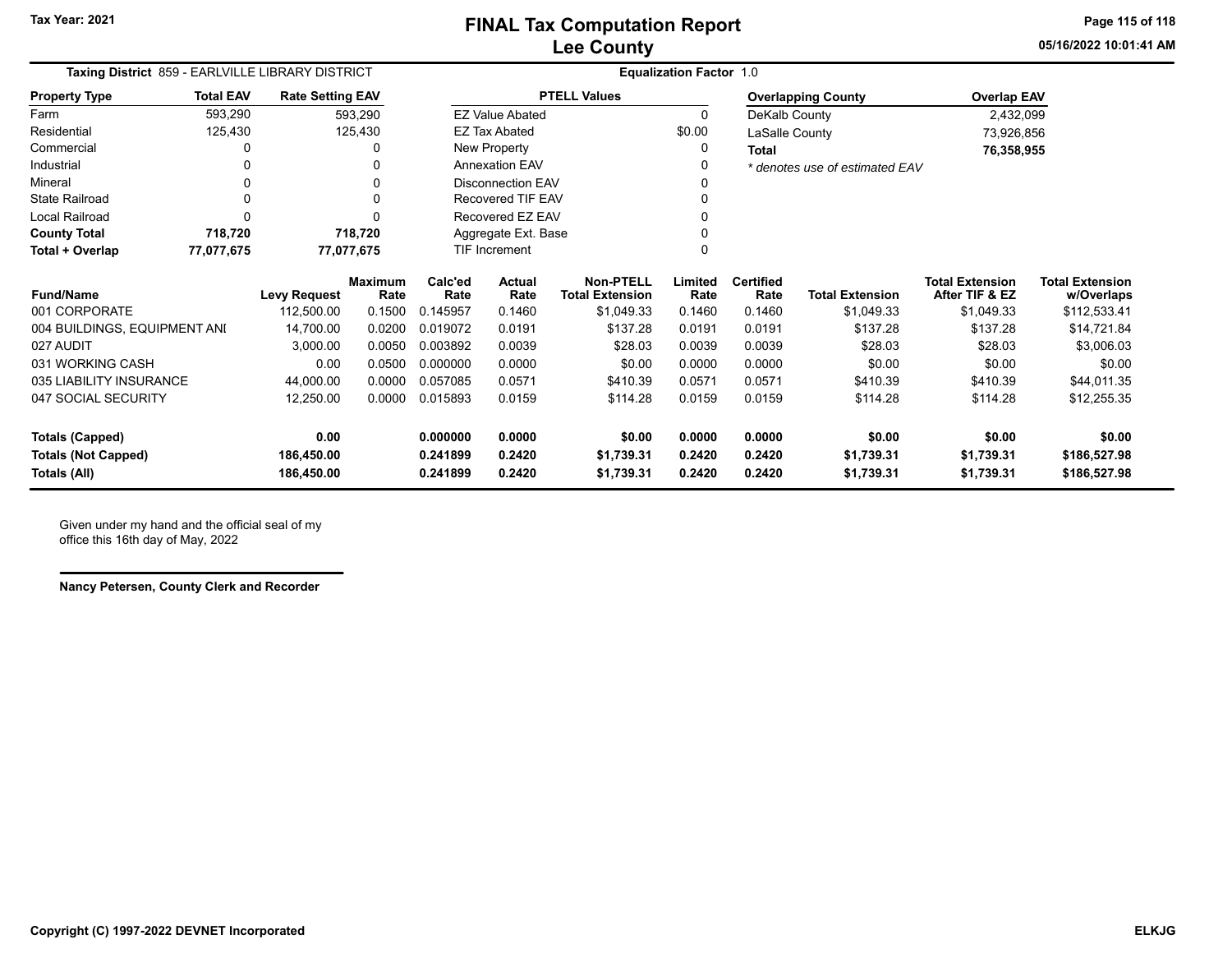**Page 116 of 118**

**05/16/2022 10:01:41 AM**

| <b>Taxing District</b> TIF1 - DIXON CENTRAL BUSINESS (TIF1)   |                  |                             |                                  |                                  |                            |                                                      | <b>Equalization Factor 1.0</b> |                                    |                                  |                                                          |                                                      |
|---------------------------------------------------------------|------------------|-----------------------------|----------------------------------|----------------------------------|----------------------------|------------------------------------------------------|--------------------------------|------------------------------------|----------------------------------|----------------------------------------------------------|------------------------------------------------------|
| <b>Property Type</b>                                          | <b>Total EAV</b> | <b>TIF Base EAV</b>         |                                  |                                  |                            | <b>PTELL Values</b>                                  |                                |                                    |                                  |                                                          |                                                      |
| Farm                                                          | 0                |                             | 0                                |                                  | <b>EZ Value Abated</b>     |                                                      | O                              |                                    |                                  |                                                          |                                                      |
| Residential                                                   | 94,747           |                             | 34,660                           |                                  | EZ Tax Abated              |                                                      | \$0.00                         |                                    |                                  |                                                          |                                                      |
| Commercial                                                    | 4,335,112        |                             | 2,331,004                        |                                  | New Property               |                                                      | O                              |                                    |                                  |                                                          |                                                      |
| Industrial                                                    | 0                |                             | 0                                |                                  | <b>Annexation EAV</b>      |                                                      | 0                              |                                    |                                  |                                                          |                                                      |
| Mineral                                                       | 0                |                             | 0                                |                                  | <b>Disconnection EAV</b>   |                                                      | 0                              |                                    |                                  |                                                          |                                                      |
| <b>State Railroad</b>                                         | 27,652           |                             | 0                                |                                  | <b>Recovered TIF EAV</b>   |                                                      |                                |                                    |                                  |                                                          |                                                      |
| Local Railroad                                                | 0                |                             | 0                                |                                  | Recovered EZ EAV           |                                                      |                                |                                    |                                  |                                                          |                                                      |
| <b>County Total</b>                                           | 4,457,511        |                             | 2,365,664                        |                                  | Aggregate Ext. Base        |                                                      |                                |                                    |                                  |                                                          |                                                      |
| Total + Overlap                                               | 4,457,511        |                             | 2,365,664                        |                                  | TIF Increment              |                                                      | 2,091,847                      |                                    |                                  |                                                          |                                                      |
| <b>Fund/Name</b><br>098 INCREMENT FUND                        |                  | <b>Levy Request</b><br>0.00 | <b>Maximum</b><br>Rate<br>0.0000 | Calc'ed<br>Rate<br>0.000000      | Actual<br>Rate<br>0.0000   | <b>Non-PTELL</b><br><b>Total Extension</b><br>\$0.00 | Limited<br>Rate<br>0.0000      | <b>Certified</b><br>Rate<br>0.0000 | <b>Total Extension</b><br>\$0.00 | <b>Total Extension</b><br>After TIF & EZ<br>\$201,951.48 | <b>Total Extension</b><br>w/Overlaps<br>\$201,951.48 |
| Totals (Capped)<br><b>Totals (Not Capped)</b><br>Totals (All) |                  | 0.00<br>0.00<br>0.00        |                                  | 0.000000<br>0.000000<br>0.000000 | 0.0000<br>0.0000<br>0.0000 | \$0.00<br>\$0.00<br>\$0.00                           | 0.0000<br>0.0000<br>0.0000     | 0.0000<br>0.0000<br>0.0000         | \$0.00<br>\$0.00<br>\$0.00       | \$0.00<br>\$201,951.48<br>\$201,951.48                   | \$0.00<br>\$201,951.48<br>\$201,951.48               |

Given under my hand and the official seal of my office this 16th day of May, 2022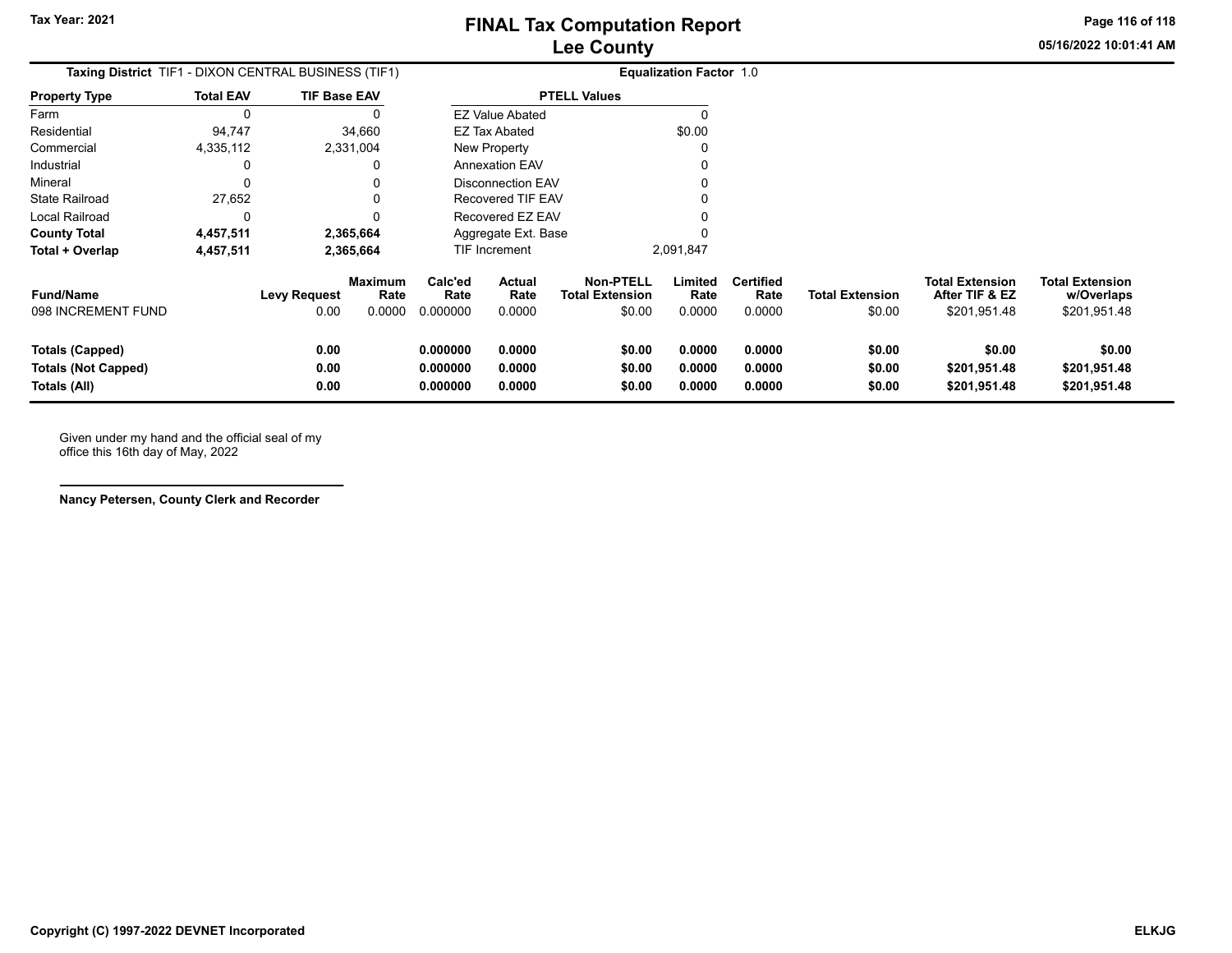**05/16/2022 10:01:41 AMPage 117 of 118**

| Taxing District TIF2 - VILLAGE OF PAW PAW (TIF2)                     |                  |                             |                                  |                                  |                            |                                                      | <b>Equalization Factor 1.0</b> |                                    |                                  |                                                          |                                                      |
|----------------------------------------------------------------------|------------------|-----------------------------|----------------------------------|----------------------------------|----------------------------|------------------------------------------------------|--------------------------------|------------------------------------|----------------------------------|----------------------------------------------------------|------------------------------------------------------|
| <b>Property Type</b>                                                 | <b>Total EAV</b> | <b>TIF Base EAV</b>         |                                  |                                  |                            | <b>PTELL Values</b>                                  |                                |                                    |                                  |                                                          |                                                      |
| Farm                                                                 | 86,992           |                             | 53,089                           |                                  | <b>EZ Value Abated</b>     |                                                      |                                |                                    |                                  |                                                          |                                                      |
| Residential                                                          | 4,192,280        |                             | 1,990,295                        |                                  | <b>EZ Tax Abated</b>       |                                                      | \$0.00                         |                                    |                                  |                                                          |                                                      |
| Commercial                                                           | 960,699          |                             | 597,329                          |                                  | <b>New Property</b>        |                                                      | O                              |                                    |                                  |                                                          |                                                      |
| Industrial                                                           | 0                |                             | 0                                |                                  | <b>Annexation EAV</b>      |                                                      | 0                              |                                    |                                  |                                                          |                                                      |
| Mineral                                                              | 0                |                             | 0                                |                                  | <b>Disconnection EAV</b>   |                                                      | 0                              |                                    |                                  |                                                          |                                                      |
| <b>State Railroad</b>                                                | 0                |                             | 0                                |                                  | Recovered TIF EAV          |                                                      | 0                              |                                    |                                  |                                                          |                                                      |
| Local Railroad                                                       | 0                |                             | 0                                |                                  | Recovered EZ EAV           |                                                      | 0                              |                                    |                                  |                                                          |                                                      |
| <b>County Total</b>                                                  | 5,239,971        |                             | 2,640,713                        |                                  | Aggregate Ext. Base        |                                                      | 0                              |                                    |                                  |                                                          |                                                      |
| Total + Overlap                                                      | 5,239,971        |                             | 2,640,713                        |                                  | TIF Increment              |                                                      | 2,599,258                      |                                    |                                  |                                                          |                                                      |
| <b>Fund/Name</b><br>098 INCREMENT FUND                               |                  | <b>Levy Request</b><br>0.00 | <b>Maximum</b><br>Rate<br>0.0000 | Calc'ed<br>Rate<br>0.000000      | Actual<br>Rate<br>0.0000   | <b>Non-PTELL</b><br><b>Total Extension</b><br>\$0.00 | Limited<br>Rate<br>0.0000      | <b>Certified</b><br>Rate<br>0.0000 | <b>Total Extension</b><br>\$0.00 | <b>Total Extension</b><br>After TIF & EZ<br>\$276,301.82 | <b>Total Extension</b><br>w/Overlaps<br>\$276,301.82 |
| <b>Totals (Capped)</b><br><b>Totals (Not Capped)</b><br>Totals (All) |                  | 0.00<br>0.00<br>0.00        |                                  | 0.000000<br>0.000000<br>0.000000 | 0.0000<br>0.0000<br>0.0000 | \$0.00<br>\$0.00<br>\$0.00                           | 0.0000<br>0.0000<br>0.0000     | 0.0000<br>0.0000<br>0.0000         | \$0.00<br>\$0.00<br>\$0.00       | \$0.00<br>\$276,301.82<br>\$276,301.82                   | \$0.00<br>\$276,301.82<br>\$276,301.82               |

Given under my hand and the official seal of my office this 16th day of May, 2022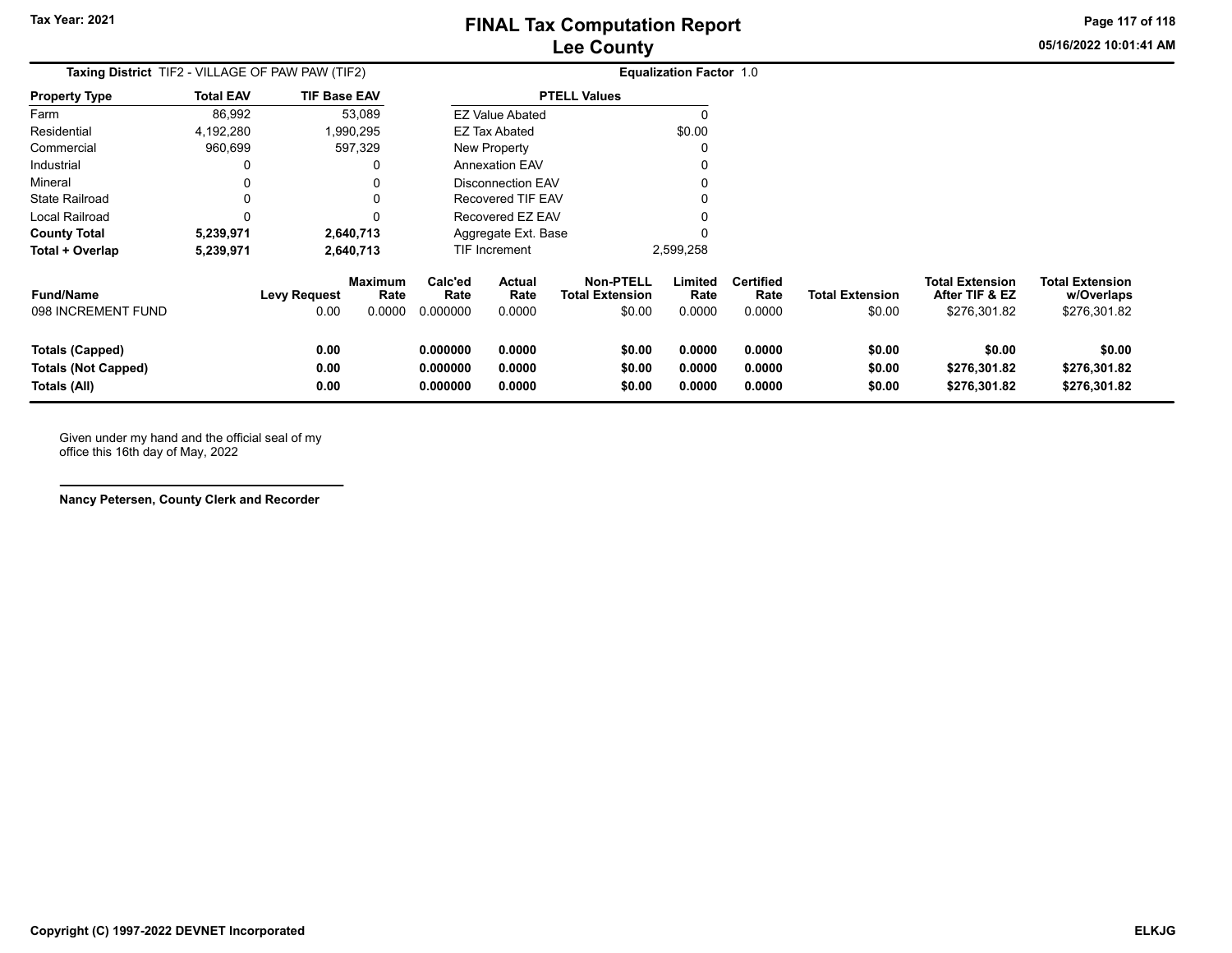**Page 118 of 118**

**05/16/2022 10:01:41 AM**

| <b>Taxing District</b> TIF3 - DIXON-CITY-RIVERFRONT (TIF3)    |                  |                      |                                  |                                  |                                 |                                                      | <b>Equalization Factor 1.0</b> |                                    |                                  |                                                          |                                                      |
|---------------------------------------------------------------|------------------|----------------------|----------------------------------|----------------------------------|---------------------------------|------------------------------------------------------|--------------------------------|------------------------------------|----------------------------------|----------------------------------------------------------|------------------------------------------------------|
| <b>Property Type</b>                                          | <b>Total EAV</b> | <b>TIF Base EAV</b>  |                                  |                                  |                                 | <b>PTELL Values</b>                                  |                                |                                    |                                  |                                                          |                                                      |
| Farm                                                          | 0                |                      |                                  |                                  | <b>EZ Value Abated</b>          |                                                      | n                              |                                    |                                  |                                                          |                                                      |
| Residential                                                   | 3,101,571        |                      | 1,083,780                        |                                  | EZ Tax Abated                   |                                                      | \$0.00                         |                                    |                                  |                                                          |                                                      |
| Commercial                                                    | 4,901,554        |                      | 2,895,264                        |                                  | New Property                    |                                                      |                                |                                    |                                  |                                                          |                                                      |
| Industrial                                                    | 0                |                      | 0                                |                                  | <b>Annexation EAV</b>           |                                                      |                                |                                    |                                  |                                                          |                                                      |
| Mineral                                                       | 0                |                      |                                  |                                  | <b>Disconnection EAV</b>        |                                                      | 0                              |                                    |                                  |                                                          |                                                      |
| <b>State Railroad</b>                                         | 0                |                      | 0                                |                                  | Recovered TIF EAV               |                                                      | U                              |                                    |                                  |                                                          |                                                      |
| Local Railroad                                                | 0                |                      | 0                                |                                  | Recovered EZ EAV                |                                                      |                                |                                    |                                  |                                                          |                                                      |
| <b>County Total</b>                                           | 8,003,125        |                      | 3,979,044                        |                                  | Aggregate Ext. Base             |                                                      |                                |                                    |                                  |                                                          |                                                      |
| Total + Overlap                                               | 8,003,125        |                      | 3,979,044                        |                                  | TIF Increment                   |                                                      | 4,024,081                      |                                    |                                  |                                                          |                                                      |
| <b>Fund/Name</b><br>098 INCREMENT FUND                        |                  | Levy Request<br>0.00 | <b>Maximum</b><br>Rate<br>0.0000 | Calc'ed<br>Rate<br>0.000000      | <b>Actual</b><br>Rate<br>0.0000 | <b>Non-PTELL</b><br><b>Total Extension</b><br>\$0.00 | Limited<br>Rate<br>0.0000      | <b>Certified</b><br>Rate<br>0.0000 | <b>Total Extension</b><br>\$0.00 | <b>Total Extension</b><br>After TIF & EZ<br>\$388,770.14 | <b>Total Extension</b><br>w/Overlaps<br>\$388,770.14 |
| Totals (Capped)<br><b>Totals (Not Capped)</b><br>Totals (All) |                  | 0.00<br>0.00<br>0.00 |                                  | 0.000000<br>0.000000<br>0.000000 | 0.0000<br>0.0000<br>0.0000      | \$0.00<br>\$0.00<br>\$0.00                           | 0.0000<br>0.0000<br>0.0000     | 0.0000<br>0.0000<br>0.0000         | \$0.00<br>\$0.00<br>\$0.00       | \$0.00<br>\$388,770.14<br>\$388,770.14                   | \$0.00<br>\$388,770.14<br>\$388,770.14               |

Given under my hand and the official seal of my office this 16th day of May, 2022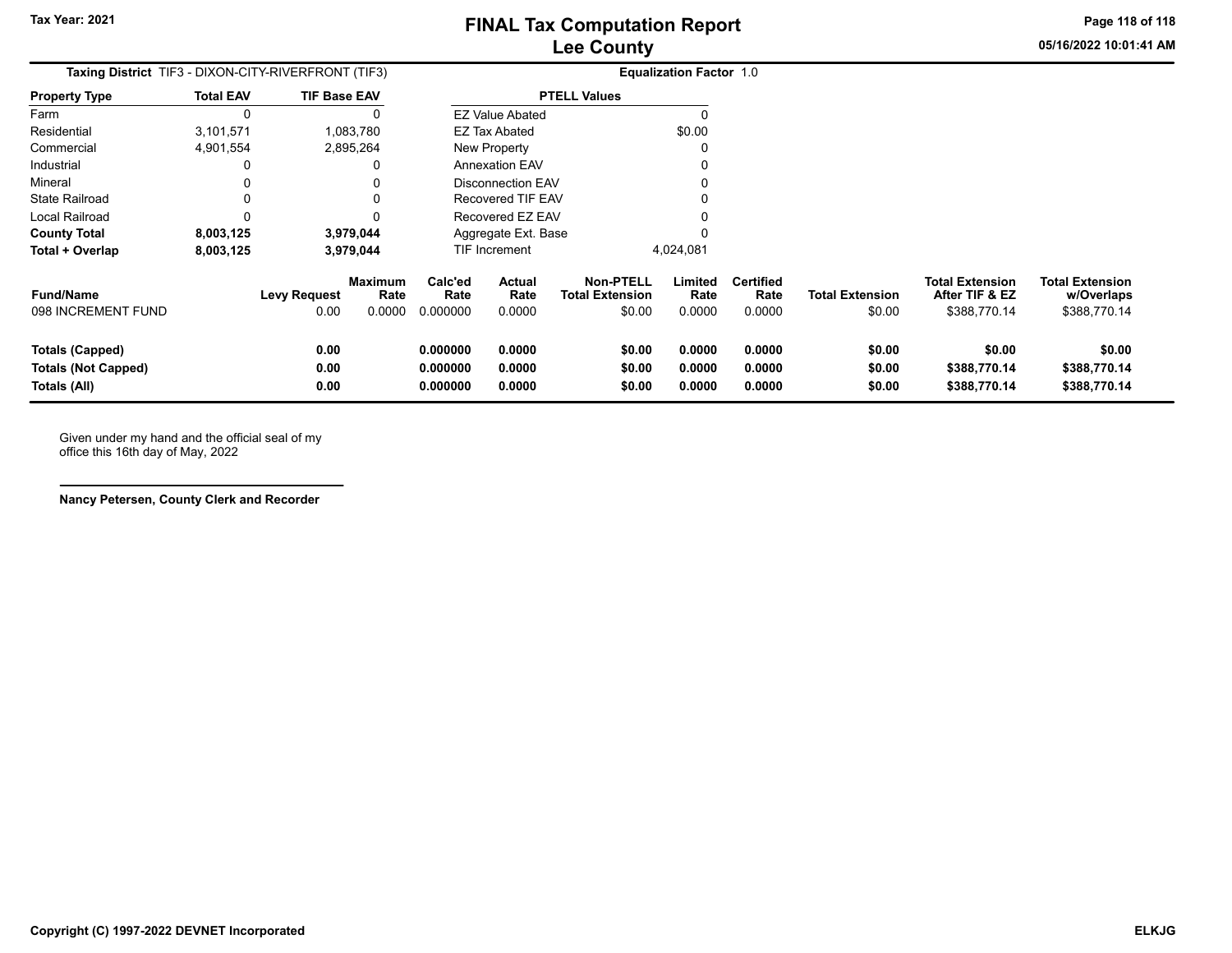## **PTELL Worksheet Tax Year: 2021 Page 1 of 83 Lee County 05/16/2022 10:02:56 AM**

**Taxing District** 220 - STEWARD ESD 220

| Aggregate Ext. Base x<br>$(1 + Limit) x$<br>\$866,710.41<br>1.014000 |                                                | Rate Increase Factor =<br>1.000000  | Numerator     | 878,844                           |                                      |                        |                    |                  |                                             |                |
|----------------------------------------------------------------------|------------------------------------------------|-------------------------------------|---------------|-----------------------------------|--------------------------------------|------------------------|--------------------|------------------|---------------------------------------------|----------------|
| <b>Current EAV</b><br>32,811,904                                     | <b>Annexations</b><br>$\ddot{}$<br>$\mathbf 0$ | <b>Disconnections</b>               | $\equiv$<br>0 | <b>Adjusted EAV</b><br>32.811.904 |                                      |                        |                    |                  |                                             |                |
| <b>Adjusted EAV</b><br>- (<br>32,811,904                             | <b>New Property</b><br>$\mathbf{x}$<br>7,258   | <b>State Multiplier</b><br>1.000000 |               | Overlap New Prop. -               | <b>TIF Recovery</b>                  | $\mathbf 0$            | <b>EZ Recovery</b> | $\equiv$<br>0    | <b>Denominator</b><br>32,804,646            |                |
| <b>Numerator</b><br>878,844                                          | <b>Denominator</b><br>$=$<br>32,804,646        | <b>Limiting Rate</b>                | 2.6790        | <b>District is Over the Limit</b> |                                      |                        |                    |                  |                                             |                |
| <b>Limiting Rate</b><br>2.6790                                       | <b>Computed Rate</b><br>$=$<br>2.759400        | <b>Reduction Factor</b><br>0.970863 |               |                                   |                                      |                        |                    |                  |                                             |                |
| <b>Fund/Name</b>                                                     | <b>Levy Request</b>                            | Max. Rate                           |               | <b>Calc. Rate Actual Rate</b>     | <b>Non-PTELL</b><br><b>Extension</b> | <b>PTELL</b><br>Factor | Limited<br>Rate    | % Burden<br>Rate | <b>Lee County</b><br><b>Total Extension</b> | <b>Percent</b> |
| ** 002 EDUCATION                                                     | 673.175.00                                     | 0.0000                              | 2.051618      | 2.0516                            | \$669,713.98                         | 0.9709                 | 1.9917             | 0.0000           | \$650,160.53                                | 74.3199        |
| 003 BONDS                                                            | 0.00                                           | 0.0000                              | 0.000000      | 0.0000                            | \$0.00                               | 1.0000                 | 0.0000             | 0.0000           | \$0.00                                      | 0.0000         |
| ** 004 OPERATIONS & MAINTENA                                         | 128,550.00                                     | 0.5500                              | 0.391779      | 0.3918                            | \$127,897.22                         | 0.9709                 | 0.3804             | 0.0000           | \$124,175.86                                | 14.1946        |
| ** 005 I.M.R.F.                                                      | 520.00                                         | 0.0000                              | 0.001585      | 0.0016                            | \$522.30                             | 0.9709                 | 0.0016             | 0.0000           | \$522.30                                    | 0.0597         |
| ** 030 TRANSPORTATION                                                | 36,025.00                                      | 0.0000                              | 0.109793      | 0.1098                            | \$35,842.56                          | 0.9709                 | 0.1066             | 0.0000           | \$34,797.97                                 | 3.9778         |
| ** 031 WORKING CASH                                                  | 520.00                                         | 0.0500                              | 0.001585      | 0.0016                            | \$522.30                             | 0.9709                 | 0.0016             | 0.0000           | \$522.30                                    | 0.0597         |
| ** 032 FIRE SAFETY                                                   | 5,150.00                                       | 0.1000                              | 0.015696      | 0.0157                            | \$5,125.03                           | 0.9709                 | 0.0152             | 0.0000           | \$4,961.81                                  | 0.5672         |
| ** 033 SPECIAL EDUCATION                                             | 4,625.00                                       | 0.4000                              | 0.014096      | 0.0141                            | \$4,602.73                           | 0.9709                 | 0.0137             | 0.0000           | \$4,472.16                                  | 0.5112         |
| ** 035 LIABILITY INSURANCE                                           | 51,675.00                                      | 0.0000                              | 0.157489      | 0.1575                            | \$51,413.51                          | 0.9709                 | 0.1529             | 0.0000           | \$49,911.91                                 | 5.7054         |
| ** 047 SOCIAL SECURITY                                               | 520.00                                         | 0.0000                              | 0.001585      | 0.0016                            | \$522.30                             | 0.9709                 | 0.0016             | 0.0000           | \$522.30                                    | 0.0597         |
| ** 057 LEASING                                                       | 4,625.00                                       | 0.1000                              | 0.014096      | 0.0141                            | \$4,602.73                           | 0.9709                 | 0.0137             | 0.0000           | \$4,472.16                                  | 0.5112         |
| 200 RECAPTURED REVENUE                                               | 278.00                                         | 0.0000                              | 0.000852      | 0.0009                            | \$293.79                             | 1.0000                 | 0.0009             | 0.0000           | \$293.79                                    | 0.0336         |
| <b>Totals (Capped)</b>                                               | 905,385.00                                     |                                     | 2.759322      | 2.7594                            | \$900,764.66                         |                        | 2.6790             | 0.0000           | \$874,519.30                                | 99.9664        |
| <b>Totals (Not Capped)</b>                                           | 278.00                                         |                                     | 0.000852      | 0.0009                            | \$293.79                             |                        | 0.0009             | 0.0000           | \$293.79                                    | 0.0336         |
| <b>Totals (All)</b>                                                  | 905,663.00                                     |                                     | 2.760174      | 2.7603                            | \$901,058.45                         |                        | 2.6799             | 0.0000           | \$874,813.09                                | 100.0000       |
| ** Subject to PTELL                                                  |                                                |                                     |               |                                   |                                      |                        |                    |                  |                                             |                |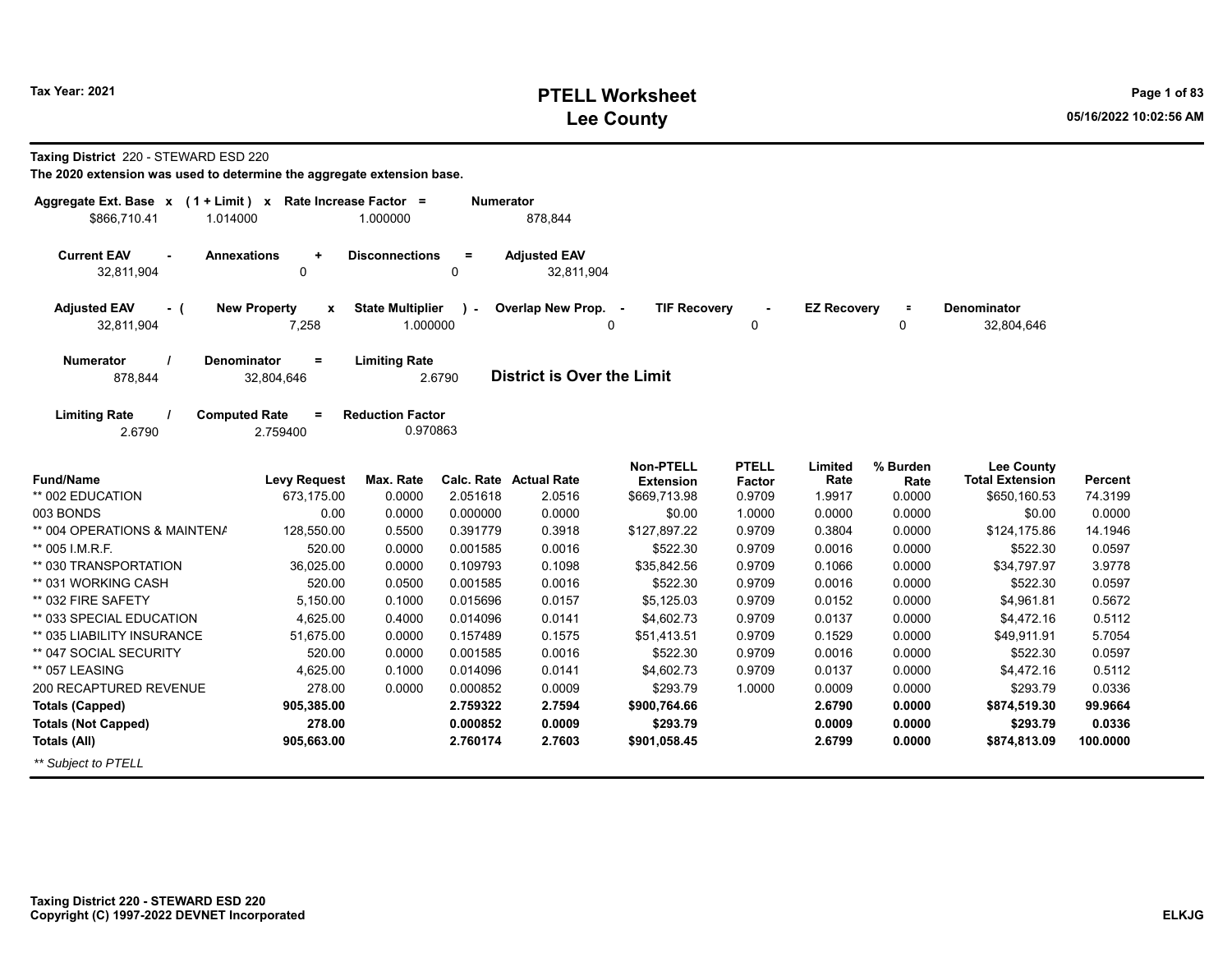# **PTELL Worksheet Tax Year: 2021 Page 2 of 83 Lee County 05/16/2022 10:02:56 AM**

**Taxing District** 271 - PAW PAW CUSD 271

| Aggregate Ext. Base x<br>\$2,906,886.97<br>1.014000 | $(1 + Limit)$ x Rate Increase Factor = | 1.000000                | <b>Numerator</b> | 2,947,583                         |                     |               |                    |          |                        |          |
|-----------------------------------------------------|----------------------------------------|-------------------------|------------------|-----------------------------------|---------------------|---------------|--------------------|----------|------------------------|----------|
|                                                     |                                        |                         |                  |                                   |                     |               |                    |          |                        |          |
| <b>Current EAV</b><br>$\overline{a}$                | <b>Annexations</b><br>$\ddot{}$        | <b>Disconnections</b>   | $=$              | <b>Adjusted EAV</b>               |                     |               |                    |          |                        |          |
| 54,600,343                                          | 0                                      |                         | $\mathbf 0$      | 54,600,343                        |                     |               |                    |          |                        |          |
| <b>Adjusted EAV</b><br>- (                          | <b>New Property</b><br>$\mathbf{x}$    | <b>State Multiplier</b> | $\mathbf{r}$     | Overlap New Prop. -               | <b>TIF Recovery</b> |               | <b>EZ Recovery</b> | $\equiv$ | <b>Denominator</b>     |          |
| 54,600,343                                          | 142,848                                | 1.000000                |                  |                                   | 0                   | 0             |                    | 0        | 54,457,495             |          |
| <b>Numerator</b>                                    | <b>Denominator</b><br>$\equiv$         | <b>Limiting Rate</b>    |                  |                                   |                     |               |                    |          |                        |          |
| 2,947,583                                           | 54,457,495                             |                         | 5.4126           | <b>District is Over the Limit</b> |                     |               |                    |          |                        |          |
| <b>Limiting Rate</b>                                | <b>Computed Rate</b><br>$\equiv$       | <b>Reduction Factor</b> |                  |                                   |                     |               |                    |          |                        |          |
| 5.4126                                              | 5.540200                               | 0.976968                |                  |                                   |                     |               |                    |          |                        |          |
|                                                     |                                        |                         |                  |                                   | <b>Non-PTELL</b>    | <b>PTELL</b>  | Limited            | % Burden | <b>Lee County</b>      |          |
| <b>Fund/Name</b>                                    | <b>Levy Request</b>                    | Max. Rate               |                  | Calc. Rate Actual Rate            | <b>Extension</b>    | <b>Factor</b> | Rate               | Rate     | <b>Total Extension</b> | Percent  |
| ** 002 EDUCATION                                    | 2,311,000.00                           | 0.0000                  | 4.232574         | 4.2326                            | \$2,251,591.29      | 0.9770        | 4.1350             | 0.0000   | \$2,199,671.59         | 64.3400  |
| 003 BONDS                                           | 540,668.76                             | 0.0000                  | 0.990230         | 0.9902                            | \$526,750.86        | 1.0000        | 0.9952             | 0.0000   | \$529,410.68           | 15.4852  |
| ** 004 OPERATIONS & MAINTENA                        | 360,000.00                             | 0.7500                  | 0.659337         | 0.6593                            | \$350,723.94        | 0.9770        | 0.6441             | 0.0000   | \$342,638.08           | 10.0221  |
| ** 005 I.M.R.F.                                     | 1,000.00                               | 0.0000                  | 0.001832         | 0.0018                            | \$957.54            | 0.9770        | 0.0018             | 0.0000   | \$957.54               | 0.0280   |
| ** 030 TRANSPORTATION                               | 190,000.00                             | 0.0000                  | 0.347983         | 0.3480                            | \$185,123.51        | 0.9770        | 0.3400             | 0.0000   | \$180,867.80           | 5.2903   |
| ** 031 WORKING CASH                                 | 25,000.00                              | 0.0500                  | 0.045787         | 0.0458                            | \$24,363.96         | 0.9770        | 0.0447             | 0.0000   | \$23,778.80            | 0.6955   |
| ** 032 FIRE SAFETY                                  | 1,000.00                               | 0.1000                  | 0.001832         | 0.0018                            | \$957.54            | 0.9770        | 0.0018             | 0.0000   | \$957.54               | 0.0280   |
| ** 033 SPECIAL EDUCATION                            | 1,000.00                               | 0.8000                  | 0.001832         | 0.0018                            | \$957.54            | 0.9770        | 0.0018             | 0.0000   | \$957.54               | 0.0280   |
| ** 035 LIABILITY INSURANCE                          | 85,000.00                              | 0.0000                  | 0.155677         | 0.1557                            | \$82,826.81         | 0.9770        | 0.1521             | 0.0000   | \$80,911.74            | 2.3667   |
| ** 047 SOCIAL SECURITY                              | 50,000.00                              | 0.0000                  | 0.091575         | 0.0916                            | \$48,727.91         | 0.9770        | 0.0895             | 0.0000   | \$47,610.79            | 1.3926   |
| ** 057 LEASING                                      | 1,000.00                               | 0.1000                  | 0.001832         | 0.0018                            | \$957.54            | 0.9770        | 0.0018             | 0.0000   | \$957.54               | 0.0280   |
| 200 RECAPTURED REVENUE                              | 10,103.00                              | 0.0000                  | 0.018992         | 0.0190                            | \$10,107.32         | 1.0000        | 0.0190             | 0.0000   | \$10,107.32            | 0.2956   |
| <b>Totals (Capped)</b>                              | 3,025,000.00                           |                         | 5.540261         | 5.5402                            | \$2,947,187.58      |               | 5.4126             | 0.0000   | \$2,879,308.96         | 84.2192  |
| <b>Totals (Not Capped)</b>                          | 550,771.76                             |                         | 1.009222         | 1.0092                            | \$536,858.18        |               | 1.0142             | 0.0000   | \$539,518.00           | 15.7808  |
| Totals (All)                                        | 3,575,771.76                           |                         | 6.549483         | 6.5494                            | \$3,484,045.76      |               | 6.4268             | 0.0000   | \$3,418,826.96         | 100.0000 |
| ** Subject to PTELL                                 |                                        |                         |                  |                                   |                     |               |                    |          |                        |          |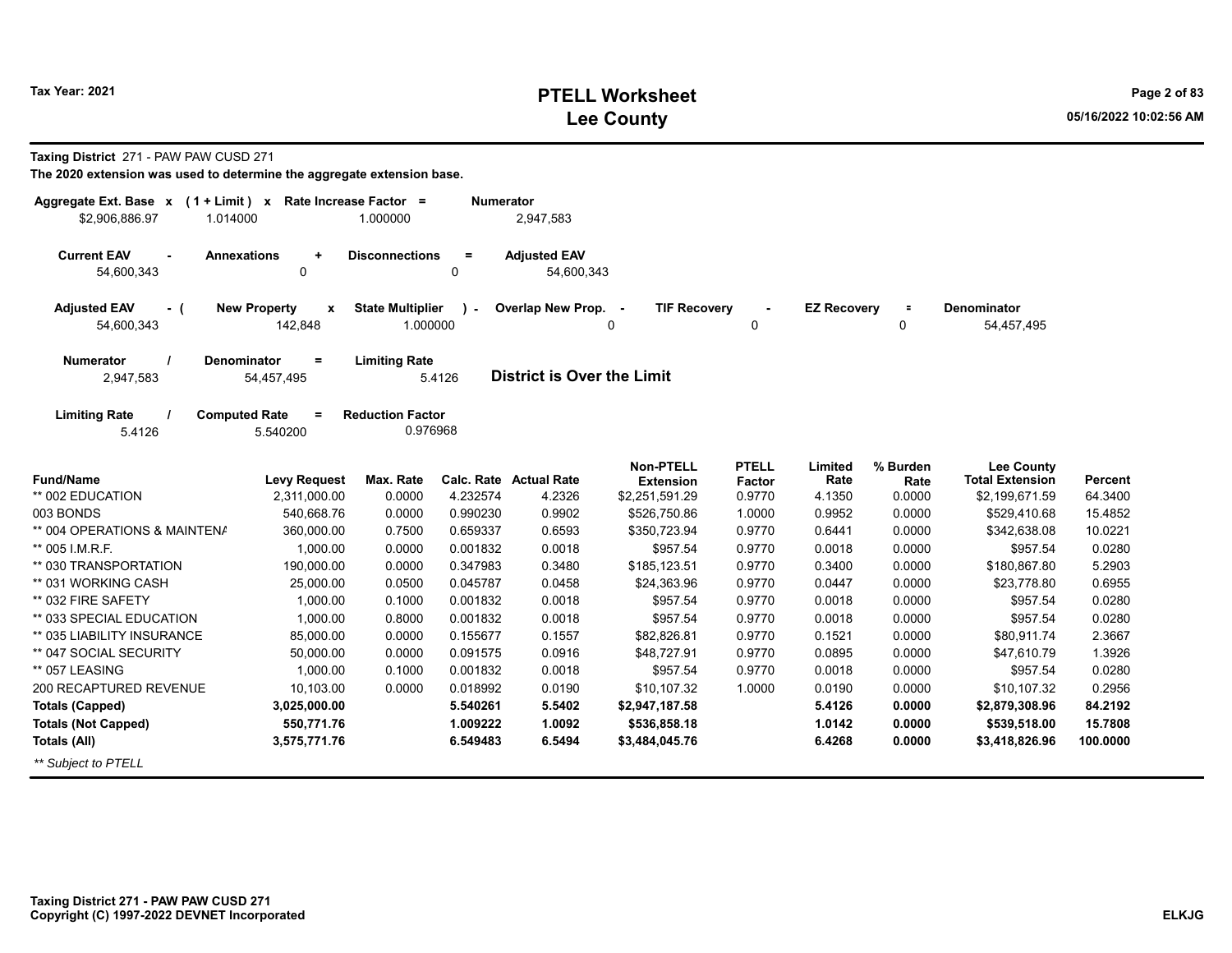# **PTELL Worksheet Tax Year: 2021 Page 3 of 83 Lee County 05/16/2022 10:02:56 AM**

**Taxing District** 272 - AMBOY CUSD 272

| Aggregate Ext. Base $x$ (1 + Limit) x Rate Increase Factor = |                                         |                                     | <b>Numerator</b> |                                   |                                      |                        |                    |                  |                                             |                |
|--------------------------------------------------------------|-----------------------------------------|-------------------------------------|------------------|-----------------------------------|--------------------------------------|------------------------|--------------------|------------------|---------------------------------------------|----------------|
| \$7,775,403.13<br>1.014000                                   |                                         | 1.000000                            |                  | 7,884,259                         |                                      |                        |                    |                  |                                             |                |
| <b>Current EAV</b><br><b>Annexations</b>                     | $\ddot{}$                               | <b>Disconnections</b>               | $\equiv$         | <b>Adjusted EAV</b>               |                                      |                        |                    |                  |                                             |                |
| 171,631,636                                                  | 0                                       |                                     | 0                | 171,631,636                       |                                      |                        |                    |                  |                                             |                |
| <b>Adjusted EAV</b><br>- (                                   | <b>New Property</b><br>$\boldsymbol{x}$ | <b>State Multiplier</b>             | $\mathbf{I}$     | Overlap New Prop. -               | <b>TIF Recovery</b>                  |                        | <b>EZ Recovery</b> | $\equiv$         | <b>Denominator</b>                          |                |
| 171,631,636                                                  | 803,946                                 | 1.000000                            |                  |                                   | 0                                    | 0                      |                    | 0                | 170,827,690                                 |                |
| <b>Numerator</b><br><b>Denominator</b>                       | $\equiv$                                | <b>Limiting Rate</b>                |                  |                                   |                                      |                        |                    |                  |                                             |                |
| 7,884,259                                                    | 170,827,690                             |                                     | 4.6153           | <b>District is Over the Limit</b> |                                      |                        |                    |                  |                                             |                |
|                                                              |                                         |                                     |                  |                                   |                                      |                        |                    |                  |                                             |                |
| <b>Limiting Rate</b><br><b>Computed Rate</b><br>4.6153       | $\equiv$<br>4.756300                    | <b>Reduction Factor</b><br>0.970355 |                  |                                   |                                      |                        |                    |                  |                                             |                |
|                                                              |                                         |                                     |                  |                                   |                                      |                        |                    |                  |                                             |                |
| <b>Fund/Name</b>                                             | <b>Levy Request</b>                     | Max. Rate                           |                  | Calc. Rate Actual Rate            | <b>Non-PTELL</b><br><b>Extension</b> | <b>PTELL</b><br>Factor | Limited<br>Rate    | % Burden<br>Rate | <b>Lee County</b><br><b>Total Extension</b> | <b>Percent</b> |
| ** 002 EDUCATION                                             | 5,870,500.00                            | 0.0000                              | 3.420407         | 3.4204                            | \$5,870,488.48                       | 0.9704                 | 3.3189             | 0.0000           | \$5,696,282.37                              | 61.6095        |
| 003 BONDS                                                    | 1,306,182.60                            | 0.0000                              | 0.761038         | 0.7610                            | \$1,306,116.75                       | 1.0000                 | 0.7648             | 0.0000           | \$1,312,638.75                              | 14.1971        |
| ** 004 OPERATIONS & MAINTENA                                 | 1,016,499.00                            | 0.7500                              | 0.592256         | 0.5923                            | \$1,016,574.18                       | 0.9704                 | 0.5748             | 0.0000           | \$986,538.64                                | 10.6701        |
| ** 005 I.M.R.F.                                              | 176,197.00                              | 0.0000                              | 0.102660         | 0.1027                            | \$176,265.69                         | 0.9704                 | 0.0997             | 0.0000           | \$171,116.74                                | 1.8508         |
| ** 030 TRANSPORTATION                                        | 602,000.00                              | 0.0000                              | 0.350751         | 0.3508                            | \$602,083.78                         | 0.9704                 | 0.3404             | 0.0000           | \$584,234.09                                | 6.3189         |
| ** 031 WORKING CASH                                          | 63,048.00                               | 0.0500                              | 0.036735         | 0.0367                            | \$62,988.81                          | 0.9704                 | 0.0356             | 0.0000           | \$61,100.86                                 | 0.6609         |
| ** 032 FIRE SAFETY                                           | 63,553.00                               | 0.1000                              | 0.037029         | 0.0370                            | \$63,503.71                          | 0.9704                 | 0.0359             | 0.0000           | \$61,615.76                                 | 0.6664         |
| ** 033 SPECIAL EDUCATION                                     | 54,474.00                               | 0.8000                              | 0.031739         | 0.0317                            | \$54,407.23                          | 0.9704                 | 0.0308             | 0.0000           | \$52,862.54                                 | 0.5717         |
| ** 035 LIABILITY INSURANCE                                   | 120,000.00                              | 0.0000                              | 0.069917         | 0.0699                            | \$119,970.51                         | 0.9704                 | 0.0678             | 0.0000           | \$116,366.25                                | 1.2586         |
| ** 047 SOCIAL SECURITY                                       | 133,493.00                              | 0.1024                              | 0.077779         | 0.0778                            | \$133,529.41                         | 0.9704                 | 0.0755             | 0.0000           | \$129,581.89                                | 1.4015         |
| ** 057 LEASING                                               | 63,553.00                               | 0.1000                              | 0.037029         | 0.0370                            | \$63,503.71                          | 0.9704                 | 0.0359             | 0.0000           | \$61,615.76                                 | 0.6664         |
| 200 RECAPTURED REVENUE                                       | 11.774.00                               | 0.0000                              | 0.006860         | 0.0069                            | \$11,842.58                          | 1.0000                 | 0.0069             | 0.0000           | \$11,842.58                                 | 0.1281         |
| Totals (Capped)                                              | 8,163,317.00                            |                                     | 4.756302         | 4.7563                            | \$8,163,315.51                       |                        | 4.6153             | 0.0000           | \$7,921,314.90                              | 85.6748        |
| <b>Totals (Not Capped)</b>                                   | 1,317,956.60                            |                                     | 0.767898         | 0.7679                            | \$1,317,959.33                       |                        | 0.7717             | 0.0000           | \$1,324,481.33                              | 14.3252        |
| <b>Totals (All)</b>                                          | 9,481,273.60                            |                                     | 5.524200         | 5.5242                            | \$9,481,274.84                       |                        | 5.3870             | 0.0000           | \$9,245,796.23                              | 100.0000       |
| ** Subject to PTELL                                          |                                         |                                     |                  |                                   |                                      |                        |                    |                  |                                             |                |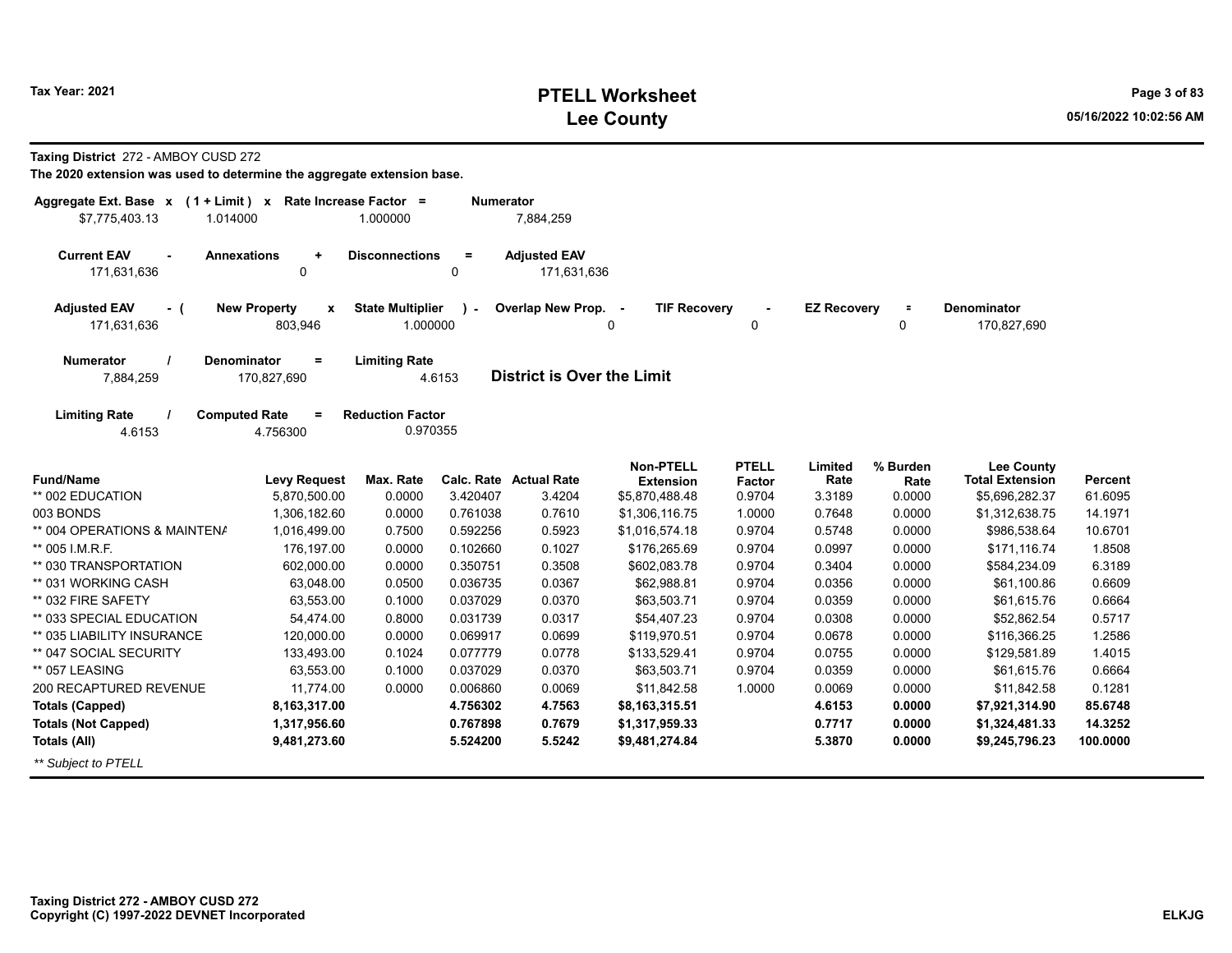# **PTELL Worksheet Tax Year: 2021 Page 4 of 83 Lee County 05/16/2022 10:02:56 AM**

**\$924,154.74 \$75,829.17 \$999,983.91**

| The 2020 extension was used to determine the aggregate extension base.         |                                               |                                     |                  |                                    |                                      |                        |                    |                  |                                             |                |
|--------------------------------------------------------------------------------|-----------------------------------------------|-------------------------------------|------------------|------------------------------------|--------------------------------------|------------------------|--------------------|------------------|---------------------------------------------|----------------|
| Aggregate Ext. Base $x$ (1 + Limit) x Rate Increase Factor =<br>\$9,180,602.78 | 1.014000                                      | 1.000000                            | <b>Numerator</b> | 9,309,131                          |                                      |                        |                    |                  |                                             |                |
| <b>Current EAV</b><br>195,179,271                                              | <b>Annexations</b><br>٠<br>0                  | <b>Disconnections</b>               | $=$<br>0         | <b>Adjusted EAV</b><br>195,179,271 |                                      |                        |                    |                  |                                             |                |
| <b>Adjusted EAV</b><br>- (<br>195,179,271                                      | <b>New Property</b><br>$\mathbf{x}$<br>11,196 | <b>State Multiplier</b><br>1.000000 | $\mathbf{v}$     | Overlap New Prop. -<br>759,629     | <b>TIF Recovery</b>                  | $\blacksquare$<br>0    | <b>EZ Recovery</b> | $\equiv$<br>0    | <b>Denominator</b><br>194,408,446           |                |
| <b>Numerator</b><br>9,309,131                                                  | <b>Denominator</b><br>$=$<br>194,408,446      | <b>Limiting Rate</b>                | 4.7884           | <b>District is Over the Limit</b>  |                                      |                        |                    |                  |                                             |                |
| <b>Limiting Rate</b><br>4.7884                                                 | <b>Computed Rate</b><br>$\equiv$<br>4.867400  | <b>Reduction Factor</b><br>0.983770 |                  |                                    |                                      |                        |                    |                  |                                             |                |
| <b>Fund/Name</b>                                                               | <b>Levy Request</b>                           | Max. Rate                           | Calc. Rate       | <b>Actual Rate</b>                 | <b>Non-PTELL</b><br><b>Extension</b> | <b>PTELL</b><br>Factor | Limited<br>Rate    | % Burden<br>Rate | <b>Lee County</b><br><b>Total Extension</b> | <b>Percent</b> |
| ** 002 EDUCATION                                                               | 6,662,000.00                                  | 0.0000                              | 3.413272         | 3.4133                             | \$658,762.29                         | 0.9838                 | 3.3578             | 0.0000           | \$648,050.87                                | 64.8062        |
| 003 BONDS                                                                      | 757.688.00                                    | 0.0000                              | 0.388201         | 0.3882                             | \$74,922.08                          | 1.0000                 | 0.3901             | 0.0000           | \$75,288.77                                 | 7.5290         |
| ** 004 OPERATIONS & MAINTENA                                                   | 1,050,000.00                                  | 0.7500                              | 0.537967         | 0.5380                             | \$103,833.27                         | 0.9838                 | 0.5293             | 0.0000           | \$102,154.19                                | 10.2156        |
| ** 005 I.M.R.F.                                                                | 100,000.00                                    | 0.0000                              | 0.051235         | 0.0512                             | \$9,881.53                           | 0.9838                 | 0.0504             | 0.0000           | \$9,727.13                                  | 0.9727         |
| ** 030 TRANSPORTATION                                                          | 600,000.00                                    | 0.0000                              | 0.307410         | 0.3074                             | \$59,327.79                          | 0.9838                 | 0.3024             | 0.0000           | \$58,362.79                                 | 5.8364         |
| ** 031 WORKING CASH                                                            | 6.000.00                                      | 0.0500                              | 0.003074         | 0.0031                             | \$598.30                             | 0.9838                 | 0.0030             | 0.0000           | \$579.00                                    | 0.0579         |
| ** 032 FIRE SAFETY                                                             | 72,000.00                                     | 0.1000                              | 0.036889         | 0.0369                             | \$7,121.65                           | 0.9838                 | 0.0363             | 0.0000           | \$7,005.85                                  | 0.7006         |
| ** 033 SPECIAL EDUCATION                                                       | 700.000.00                                    | 0.8000                              | 0.358645         | 0.3586                             | \$69,209.32                          | 0.9838                 | 0.3528             | 0.0000           | \$68,089.92                                 | 6.8091         |
| ** 035 LIABILITY INSURANCE                                                     | 150,000.00                                    | 0.0000                              | 0.076852         | 0.0769                             | \$14,841.60                          | 0.9838                 | 0.0757             | 0.0000           | \$14,610.00                                 | 1.4610         |
| ** 047 SOCIAL SECURITY                                                         | 150,000.00                                    | 0.0000                              | 0.076852         | 0.0769                             | \$14,841.60                          | 0.9838                 | 0.0757             | 0.0000           | \$14,610.00                                 | 1.4610         |
| ** 057 LEASING                                                                 | 10,000.00                                     | 0.1000                              | 0.005124         | 0.0051                             | \$984.29                             | 0.9838                 | 0.0050             | 0.0000           | \$964.99                                    | 0.0965         |
| 200 RECAPTURED REVENUE                                                         | 531.00                                        | 0.0000                              | 0.002751         | 0.0028                             | \$540.40                             | 1.0000                 | 0.0028             | 0.0000           | \$540.40                                    | 0.0540         |

**4.867320**

**0.390952**

**5.258272**

**4.8674**

**\$939,401.64 \$75,462.48 \$1,014,864.12** **4.78840.39295.1813**

**0.00000.00000.0000**

**0.3910**

**5.2584**

#### **Taxing District** 425 - INDIAN CREEK CUSD 425

**Taxing District 425 - INDIAN CREEK CUSD 425 Copyright (C) 1997-2022 DEVNET Incorporated**

**9,500,000.00 758,219.00 10,258,219.00**

**Totals (Capped) Totals (Not Capped)**

*\*\* Subject to PTELL*

**Totals (All)**

**92.41707.5830100.0000**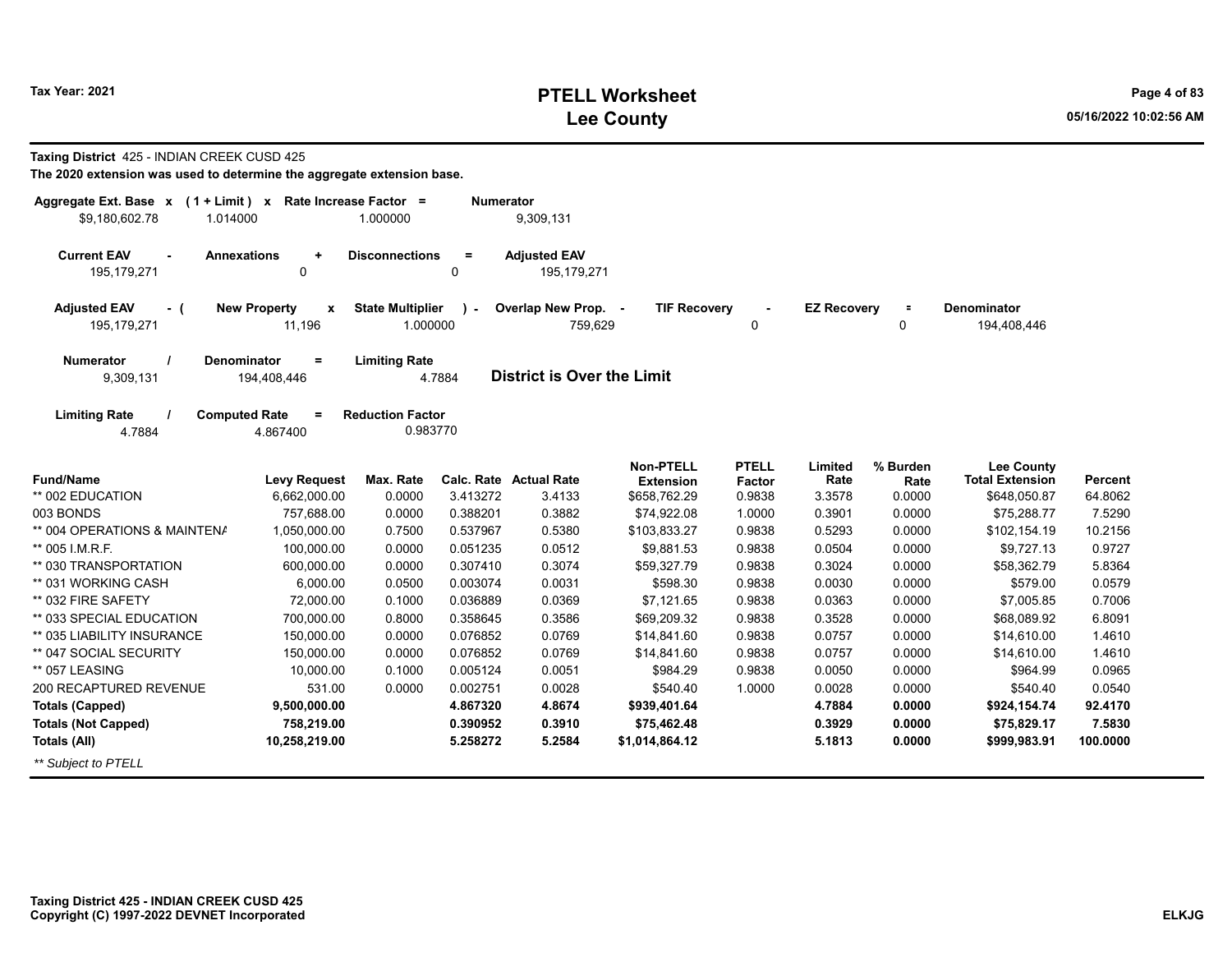# **PTELL Worksheet Tax Year: 2021 Page 5 of 83 Lee County 05/16/2022 10:02:56 AM**

**Taxing District** 600 - LEE COUNTY

| Aggregate Ext. Base x<br>\$7,642,591.23<br>1.014000 | $(1 + Limit)$ x Rate Increase Factor =                 | 1.000000                            | <b>Numerator</b> | 7,749,588                         |                                      |                               |                    |                     |                                             |          |
|-----------------------------------------------------|--------------------------------------------------------|-------------------------------------|------------------|-----------------------------------|--------------------------------------|-------------------------------|--------------------|---------------------|---------------------------------------------|----------|
| <b>Current EAV</b>                                  | <b>Annexations</b><br>$\ddot{}$                        | <b>Disconnections</b>               | $\equiv$         | <b>Adjusted EAV</b>               |                                      |                               |                    |                     |                                             |          |
| 896,294,573                                         | 0                                                      |                                     | 0                | 896,294,573                       |                                      |                               |                    |                     |                                             |          |
| <b>Adjusted EAV</b><br>- (<br>896,294,573           | <b>New Property</b><br>$\pmb{\mathsf{x}}$<br>3,466,702 | <b>State Multiplier</b><br>1.000000 | $\mathcal{L}$    | Overlap New Prop. -               | <b>TIF Recovery</b><br>0             | 0                             | <b>EZ Recovery</b> | $\equiv$<br>899,267 | <b>Denominator</b><br>891,928,604           |          |
| <b>Numerator</b><br>7,749,588                       | <b>Denominator</b><br>$=$<br>891,928,604               | <b>Limiting Rate</b>                | 0.8689           | <b>District is Over the Limit</b> |                                      |                               |                    |                     |                                             |          |
| <b>Limiting Rate</b><br>0.8689                      | <b>Computed Rate</b><br>$\equiv$<br>0.890700           | <b>Reduction Factor</b><br>0.975525 |                  |                                   |                                      |                               |                    |                     |                                             |          |
| <b>Fund/Name</b>                                    | <b>Levy Request</b>                                    | Max. Rate                           |                  | <b>Calc. Rate Actual Rate</b>     | <b>Non-PTELL</b><br><b>Extension</b> | <b>PTELL</b><br><b>Factor</b> | Limited<br>Rate    | % Burden<br>Rate    | <b>Lee County</b><br><b>Total Extension</b> | Percent  |
| ** 001 CORPORATE                                    | 6,235,000.00                                           | 0.0000                              | 0.695642         | 0.6956                            | \$6,234,625.05                       | 1.0000                        | 0.6767             | 0.0000              | \$6,065,225.38                              | 77.6744  |
| ** 005 I.M.R.F.                                     | 0.00                                                   | 0.0000                              | 0.000000         | 0.0000                            | \$0.00                               | 1.0000                        | 0.0000             | 0.0000              | \$0.00                                      | 0.0000   |
| ** 006 HIGHWAY                                      | 1,051,500.00                                           | 0.2000                              | 0.117316         | 0.1173                            | \$1,051,353.53                       | 1.0000                        | 0.1144             | 0.0000              | \$1,025,360.99                              | 13.1313  |
| ** 008 BRIDGE                                       | 275,000.00                                             | 0.2500                              | 0.030682         | 0.0307                            | \$275,162.43                         | 1.0000                        | 0.0307             | 0.0000              | \$275,162.43                                | 3.5239   |
| ** 020 TUBERCULOSIS SANATAR                         | 12,500.00                                              | 0.0750                              | 0.001395         | 0.0014                            | \$12,548.12                          | 1.0000                        | 0.0014             | 0.0000              | \$12,548.12                                 | 0.1607   |
| ** 021 FEDERAL AID HIGHWAY M.                       | 325,000.00                                             | 0.0500                              | 0.036260         | 0.0363                            | \$325,354.93                         | 1.0000                        | 0.0363             | 0.0000              | \$325,354.93                                | 4.1667   |
| ** 022 COUNTY HEALTH DEPART                         | 55,000.00                                              | 0.1000                              | 0.006136         | 0.0061                            | \$54,673.97                          | 1.0000                        | 0.0061             | 0.0000              | \$54,673.97                                 | 0.7002   |
| ** 035 LIABILITY INSURANCE                          | 0.00                                                   | 0.0000                              | 0.000000         | 0.0000                            | \$0.00                               | 1.0000                        | 0.0000             | 0.0000              | \$0.00                                      | 0.0000   |
| ** 047 SOCIAL SECURITY                              | 0.00                                                   | 0.0000                              | 0.000000         | 0.0000                            | \$0.00                               | 1.0000                        | 0.0000             | 0.0000              | \$0.00                                      | 0.0000   |
| ** 053 EXTENSION EDUCATION                          | 0.00                                                   | 0.0500                              | 0.000000         | 0.0000                            | \$0.00                               | 1.0000                        | 0.0000             | 0.0000              | \$0.00                                      | 0.0000   |
| ** 055 VETERANS ASSISTANCE                          | 30,000.00                                              | 0.0400                              | 0.003347         | 0.0033                            | \$29,577.72                          | 1.0000                        | 0.0033             | 0.0000              | \$29,577.72                                 | 0.3788   |
| ** 142 SENIOR CITIZENS SOCIAL                       | 0.00                                                   | 0.0146                              | 0.000000         | 0.0000                            | \$0.00                               | 1.0000                        | 0.0000             | 0.0000              | \$0.00                                      | 0.0000   |
| 200 RECAPTURED REVENUE                              | 20,632.00                                              | 0.0000                              | 0.002302         | 0.0023                            | \$20,614.78                          | 1.0000                        | 0.0023             | 0.0000              | \$20,614.78                                 | 0.2640   |
| <b>Totals (Capped)</b>                              | 7,984,000.00                                           |                                     | 0.890778         | 0.8907                            | \$7,983,295.75                       |                               | 0.8689             | 0.0000              | \$7,787,903.54                              | 99.7360  |
| <b>Totals (Not Capped)</b>                          | 20,632.00                                              |                                     | 0.002302         | 0.0023                            | \$20,614.78                          |                               | 0.0023             | 0.0000              | \$20,614.78                                 | 0.2640   |
| <b>Totals (All)</b>                                 | 8,004,632.00                                           |                                     | 0.893080         | 0.8930                            | \$8,003,910.53                       |                               | 0.8712             | 0.0000              | \$7,808,518.32                              | 100.0000 |
| ** Subiect to PTELL                                 |                                                        |                                     |                  |                                   |                                      |                               |                    |                     |                                             |          |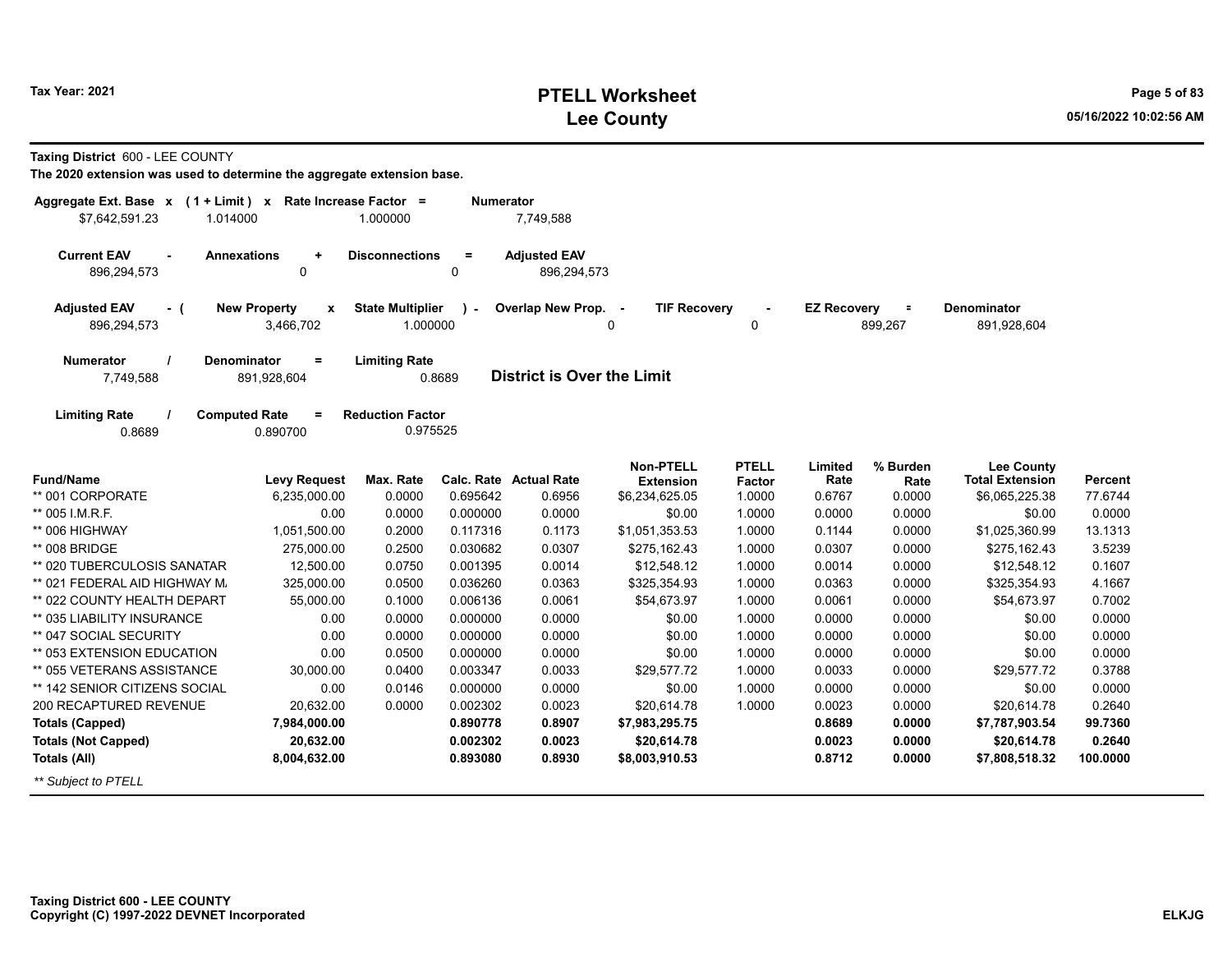## **PTELL Worksheet Tax Year: 2021 Page 6 of 83 Lee County 05/16/2022 10:02:56 AM**

**Taxing District** 601 - ALTO TOWNSHIP

| Aggregate Ext. Base $x$ (1 + Limit) $x$ |                                              | Rate Increase Factor =              | <b>Numerator</b> |                                   |                                      |                        |                    |                  |                                             |                |
|-----------------------------------------|----------------------------------------------|-------------------------------------|------------------|-----------------------------------|--------------------------------------|------------------------|--------------------|------------------|---------------------------------------------|----------------|
| \$71,790.31<br>1.014000                 |                                              | 1.000000                            |                  | 72,795                            |                                      |                        |                    |                  |                                             |                |
| <b>Current EAV</b><br>25,639,208        | <b>Annexations</b><br>٠<br>0                 | <b>Disconnections</b>               | $\equiv$<br>0    | <b>Adjusted EAV</b><br>25,639,208 |                                      |                        |                    |                  |                                             |                |
|                                         |                                              |                                     |                  |                                   |                                      |                        |                    |                  |                                             |                |
| <b>Adjusted EAV</b><br>- (              | <b>New Property</b><br>$\mathbf{x}$          | <b>State Multiplier</b>             | $\mathcal{L}$    | Overlap New Prop. -               | <b>TIF Recovery</b>                  |                        | <b>EZ Recovery</b> | $\equiv$         | <b>Denominator</b>                          |                |
| 25,639,208                              | 7,258                                        | 1.000000                            |                  | 0                                 |                                      | $\mathbf{0}$           |                    | $\Omega$         | 25,631,950                                  |                |
| <b>Numerator</b><br>72,795              | <b>Denominator</b><br>$\equiv$<br>25,631,950 | <b>Limiting Rate</b><br>0.2840      |                  | <b>District is Over the Limit</b> |                                      |                        |                    |                  |                                             |                |
| <b>Limiting Rate</b><br>0.2840          | <b>Computed Rate</b><br>$=$<br>0.294000      | <b>Reduction Factor</b><br>0.965986 |                  |                                   |                                      |                        |                    |                  |                                             |                |
| <b>Fund/Name</b>                        | <b>Levy Request</b>                          | Max. Rate                           |                  | Calc. Rate Actual Rate            | <b>Non-PTELL</b><br><b>Extension</b> | <b>PTELL</b><br>Factor | Limited<br>Rate    | % Burden<br>Rate | <b>Lee County</b><br><b>Total Extension</b> | <b>Percent</b> |
| ** 001 CORPORATE                        | 75,380.00                                    | 0.3400                              | 0.294003         | 0.2940                            | \$75,379.27                          | 0.9660                 | 0.2840             | 0.0000           | \$72,815.35                                 | 99.9648        |
| 200 RECAPTURED REVENUE                  | 30.00                                        | 0.0000                              | 0.000117         | 0.0001                            | \$25.64                              | 1.0000                 | 0.0001             | 0.0000           | \$25.64                                     | 0.0352         |
| <b>Totals (Capped)</b>                  | 75,380.00                                    |                                     | 0.294003         | 0.2940                            | \$75,379.27                          |                        | 0.2840             | 0.0000           | \$72,815.35                                 | 99.9648        |
| <b>Totals (Not Capped)</b>              | 30.00                                        |                                     | 0.000117         | 0.0001                            | \$25.64                              |                        | 0.0001             | 0.0000           | \$25.64                                     | 0.0352         |
| Totals (All)                            | 75,410.00                                    |                                     | 0.294120         | 0.2941                            | \$75,404.91                          |                        | 0.2841             | 0.0000           | \$72,840.99                                 | 100.0000       |
| ** Subject to PTELL                     |                                              |                                     |                  |                                   |                                      |                        |                    |                  |                                             |                |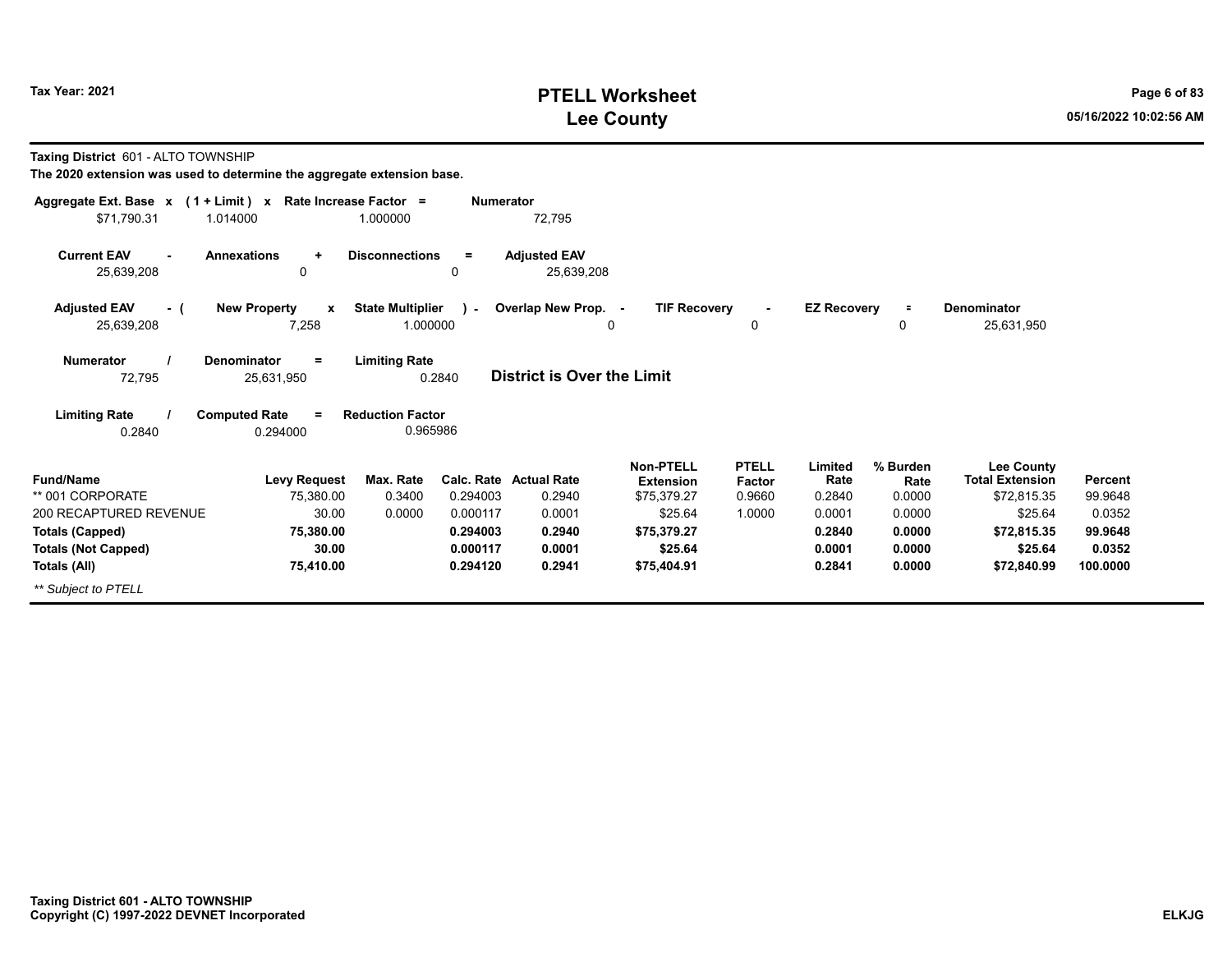# **PTELL Worksheet Tax Year: 2021 Page 7 of 83 Lee County 05/16/2022 10:02:56 AM**

| Taxing District 601RB - ALTO TWP ROAD/BRIDGE<br>The 2020 extension was used to determine the aggregate extension base. |                                                                                  |                                                             |                  |                                         |                                 |                  |                    |                |                                       |                           |
|------------------------------------------------------------------------------------------------------------------------|----------------------------------------------------------------------------------|-------------------------------------------------------------|------------------|-----------------------------------------|---------------------------------|------------------|--------------------|----------------|---------------------------------------|---------------------------|
| Aggregate Ext. Base x (1 + Limit) x Rate Increase Factor =                                                             |                                                                                  |                                                             | <b>Numerator</b> |                                         |                                 |                  |                    |                |                                       |                           |
| \$81,688.22<br>1.014000                                                                                                |                                                                                  | 1.000000                                                    |                  | 82,832                                  |                                 |                  |                    |                |                                       |                           |
| <b>Current EAV</b><br>25,639,208                                                                                       | <b>Annexations</b><br>$\ddot{}$<br>0                                             | <b>Disconnections</b>                                       | $=$<br>$\Omega$  | <b>Adjusted EAV</b><br>25,639,208       |                                 |                  |                    |                |                                       |                           |
| <b>Adjusted EAV</b><br>- (                                                                                             | <b>New Property</b><br>X                                                         | <b>State Multiplier</b>                                     | $\mathbf{I}$     | Overlap New Prop. -                     | <b>TIF Recovery</b>             |                  | <b>EZ Recovery</b> |                | Denominator                           |                           |
| 25,639,208                                                                                                             | 7,258                                                                            | 1.000000                                                    |                  | $\Omega$                                |                                 | $\Omega$         |                    | $\Omega$       | 25,631,950                            |                           |
| <b>Numerator</b><br>82,832<br><b>Limiting Rate</b><br>0.3232                                                           | Denominator<br>$=$<br>25,631,950<br><b>Computed Rate</b><br>$\equiv$<br>0.334600 | <b>Limiting Rate</b><br><b>Reduction Factor</b><br>0.965929 | 0.3232           | District is Over the Limit              |                                 |                  |                    |                |                                       |                           |
| <b>Fund/Name</b>                                                                                                       |                                                                                  |                                                             |                  |                                         | Non-PTELL                       | <b>PTELL</b>     | Limited            | % Burden       | <b>Lee County</b>                     |                           |
| ** 007 ROAD & BRIDGE                                                                                                   | <b>Levy Request</b><br>39,375.00                                                 | Max. Rate<br>0.9400                                         | 0.153573         | <b>Calc. Rate Actual Rate</b><br>0.1536 | <b>Extension</b><br>\$39,381.82 | Factor<br>0.9659 | Rate<br>0.1484     | Rate<br>0.0000 | <b>Total Extension</b><br>\$38,048.58 | <b>Percent</b><br>45.9017 |
| ** 009 PERMANENT ROAD                                                                                                  | 38.020.00                                                                        | 0.2500                                                      | 0.148289         | 0.1483                                  | \$38,022.95                     | 0.9659           | 0.1432             | 0.0000         | \$36,715.35                           | 44.2932                   |
| ** 010 EQUIPMENT & BUILDING                                                                                            | 8.375.00                                                                         | 0.1000                                                      | 0.032665         | 0.0327                                  | \$8,384.02                      | 0.9659           | 0.0316             | 0.0000         | \$8,101.99                            | 9.7742                    |
| 200 RECAPTURED REVENUE                                                                                                 | 34.00                                                                            | 0.0000                                                      | 0.000133         | 0.0001                                  | \$25.64                         | 1.0000           | 0.0001             | 0.0000         | \$25.64                               | 0.0309                    |
| <b>Totals (Capped)</b>                                                                                                 | 85,770.00                                                                        |                                                             | 0.334527         | 0.3346                                  | \$85,788.79                     |                  | 0.3232             | 0.0000         | \$82,865.92                           | 99.9691                   |
| <b>Totals (Not Capped)</b>                                                                                             | 34.00                                                                            |                                                             | 0.000133         | 0.0001                                  | \$25.64                         |                  | 0.0001             | 0.0000         | \$25.64                               | 0.0309                    |
| Totals (All)                                                                                                           | 85,804.00                                                                        |                                                             | 0.334660         | 0.3347                                  | \$85,814.43                     |                  | 0.3233             | 0.0000         | \$82,891.56                           | 100.0000                  |
| ** Subject to PTELL                                                                                                    |                                                                                  |                                                             |                  |                                         |                                 |                  |                    |                |                                       |                           |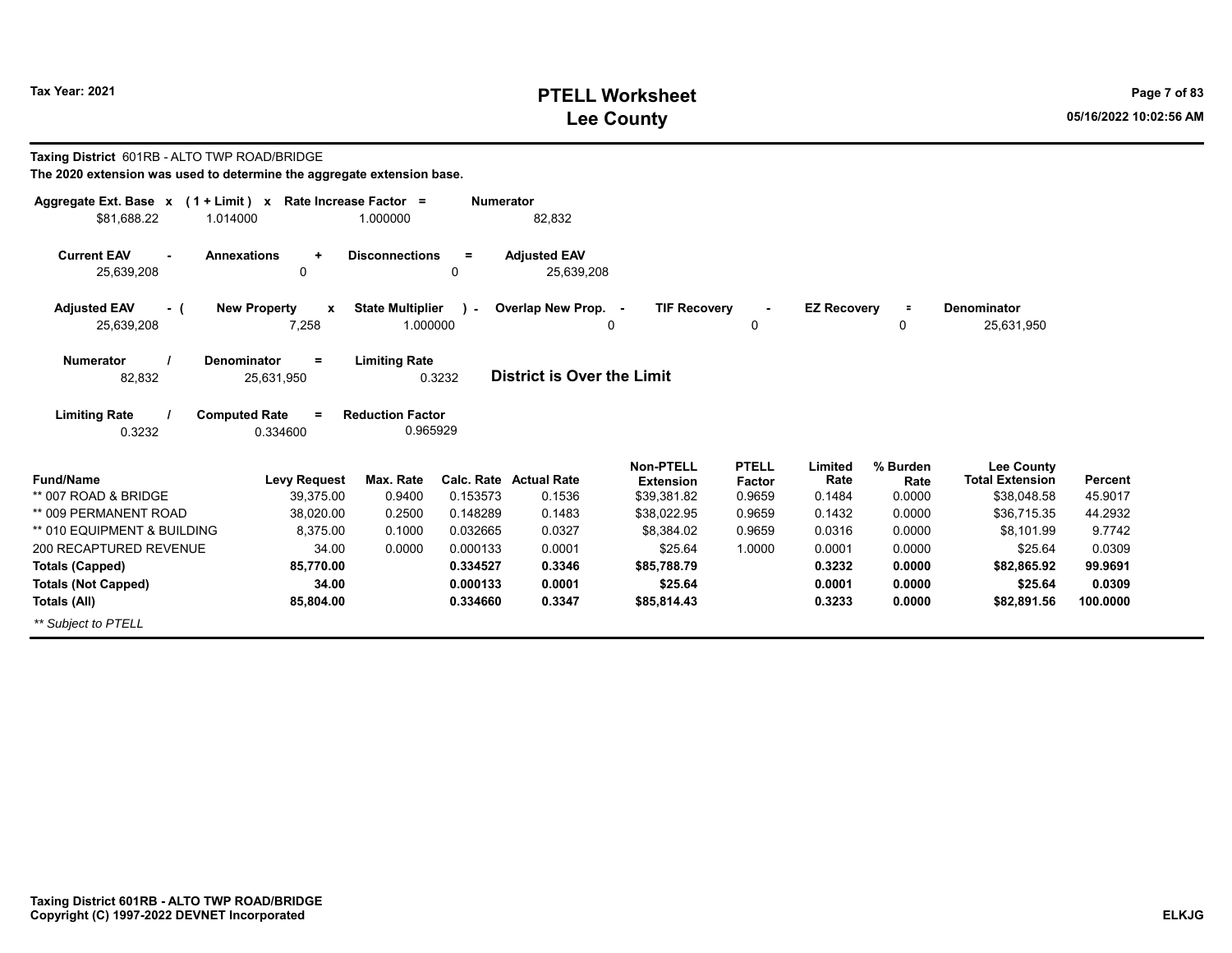# **PTELL Worksheet Tax Year: 2021 Page 8 of 83 Lee County 05/16/2022 10:02:56 AM**

**Taxing District** 602 - AMBOY TOWNSHIP

| Aggregate Ext. Base x (1 + Limit) x                      | Rate Increase Factor =                                         | <b>Numerator</b> |                                  |                                 |                  |                    |                |                                       |                    |
|----------------------------------------------------------|----------------------------------------------------------------|------------------|----------------------------------|---------------------------------|------------------|--------------------|----------------|---------------------------------------|--------------------|
| \$125,000.63<br>1.014000                                 | 1.000000                                                       |                  | 126,751                          |                                 |                  |                    |                |                                       |                    |
| <b>Current EAV</b><br><b>Annexations</b><br>$\mathbf{r}$ | <b>Disconnections</b><br>$\ddot{}$                             | $\equiv$         | <b>Adjusted EAV</b>              |                                 |                  |                    |                |                                       |                    |
| 50,763,533                                               | 0                                                              | 0                | 50,763,533                       |                                 |                  |                    |                |                                       |                    |
| <b>Adjusted EAV</b><br>- (                               | <b>New Property</b><br><b>State Multiplier</b><br>$\mathbf{x}$ | $\mathbf{r}$     | Overlap New Prop. -              | <b>TIF Recovery</b>             | $\sim$           | <b>EZ Recovery</b> | $\equiv$       | Denominator                           |                    |
| 50,763,533                                               | 151,624                                                        | 1.000000         |                                  | 0                               | 0                |                    | 0              | 50,611,909                            |                    |
| <b>Numerator</b><br><b>Denominator</b>                   | <b>Limiting Rate</b><br>$=$                                    |                  |                                  |                                 |                  |                    |                |                                       |                    |
| 126,751                                                  | 50,611,909                                                     | 0.2504           | District is Over the Limit       |                                 |                  |                    |                |                                       |                    |
| <b>Limiting Rate</b><br><b>Computed Rate</b>             | <b>Reduction Factor</b><br>$\equiv$                            |                  |                                  |                                 |                  |                    |                |                                       |                    |
| 0.2504                                                   | 0.254200                                                       | 0.985051         |                                  |                                 |                  |                    |                |                                       |                    |
|                                                          |                                                                |                  |                                  | <b>Non-PTELL</b>                | <b>PTELL</b>     | Limited            | % Burden       | Lee County                            |                    |
| <b>Fund/Name</b><br>** 001 CORPORATE                     | Max. Rate<br><b>Levy Request</b><br>91,000.00<br>0.2500        | 0.179263         | Calc. Rate Actual Rate<br>0.1793 | <b>Extension</b><br>\$91,019.01 | Factor<br>0.9851 | Rate<br>0.1766     | Rate<br>0.0000 | <b>Total Extension</b><br>\$89,648.40 | Percent<br>70.4427 |
| ** 054 GENERAL ASSISTANCE                                | 38,000.00<br>0.1000                                            | 0.074857         | 0.0749                           | \$38,021.89                     | 0.9851           | 0.0738             | 0.0000         | \$37.463.49                           | 29.4376            |
| 200 RECAPTURED REVENUE                                   | 176.00<br>0.0000                                               | 0.000347         | 0.0003                           | \$152.29                        | 1.0000           | 0.0003             | 0.0000         | \$152.29                              | 0.1197             |
| <b>Totals (Capped)</b>                                   | 129,000.00                                                     | 0.254120         | 0.2542                           | \$129,040.90                    |                  | 0.2504             | 0.0000         | \$127,111.89                          | 99.8803            |
| <b>Totals (Not Capped)</b>                               | 176.00                                                         | 0.000347         | 0.0003                           | \$152.29                        |                  | 0.0003             | 0.0000         | \$152.29                              | 0.1197             |
| Totals (All)                                             | 129,176.00                                                     | 0.254467         | 0.2545                           | \$129,193.19                    |                  | 0.2507             | 0.0000         | \$127,264.18                          | 100.0000           |
| ** Subject to PTELL                                      |                                                                |                  |                                  |                                 |                  |                    |                |                                       |                    |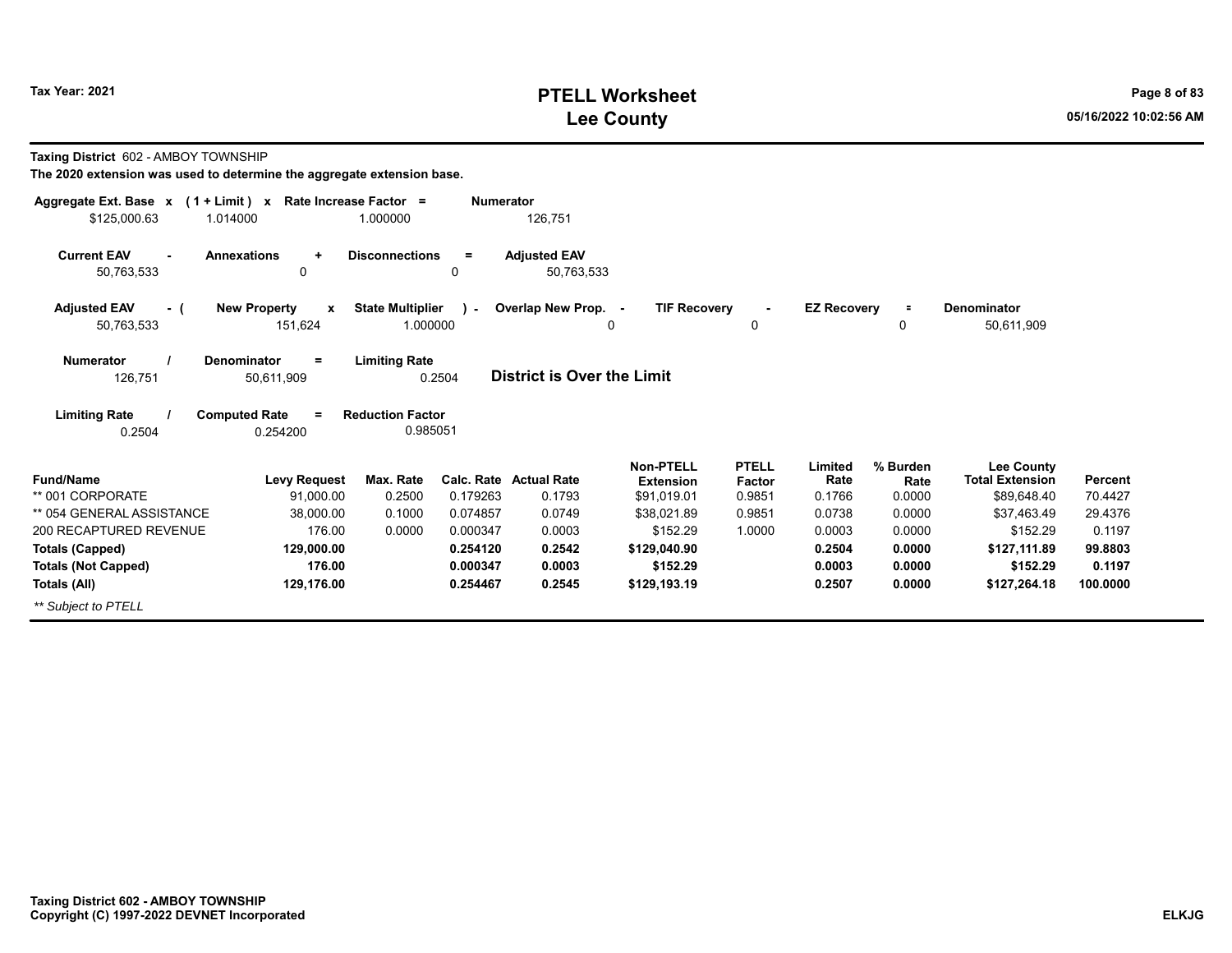# **PTELL Worksheet Tax Year: 2021 Page 9 of 83 Lee County 05/16/2022 10:02:56 AM**

| Taxing District 602RB - AMBOY TWP ROAD/BRIDGE<br>The 2020 extension was used to determine the aggregate extension base. |                                         |                                     |                  |                                         |                                                     |                                  |                           |                            |                                                            |                           |
|-------------------------------------------------------------------------------------------------------------------------|-----------------------------------------|-------------------------------------|------------------|-----------------------------------------|-----------------------------------------------------|----------------------------------|---------------------------|----------------------------|------------------------------------------------------------|---------------------------|
| Aggregate Ext. Base $x$ (1 + Limit) x Rate Increase Factor =<br>\$200,304.56<br>1.014000                                |                                         | 1.000000                            | <b>Numerator</b> | 203,109                                 |                                                     |                                  |                           |                            |                                                            |                           |
| <b>Current EAV</b><br><b>Annexations</b><br>50,763,533                                                                  | $\ddot{}$<br>0                          | <b>Disconnections</b>               | $\equiv$<br>0    | <b>Adjusted EAV</b><br>50,763,533       |                                                     |                                  |                           |                            |                                                            |                           |
| <b>Adjusted EAV</b><br>- (<br>50,763,533                                                                                | <b>New Property</b><br>x<br>151,624     | <b>State Multiplier</b><br>1.000000 | $\mathbf{r}$     | Overlap New Prop. -                     | <b>TIF Recovery</b><br>$\Omega$                     | 0                                | <b>EZ Recovery</b>        | $\equiv$<br>0              | <b>Denominator</b><br>50,611,909                           |                           |
| <b>Numerator</b><br>203,109                                                                                             | <b>Denominator</b><br>$=$<br>50,611,909 | <b>Limiting Rate</b>                | 0.4013           | <b>District is Over the Limit</b>       |                                                     |                                  |                           |                            |                                                            |                           |
| <b>Limiting Rate</b><br>0.4013                                                                                          | <b>Computed Rate</b><br>Ξ<br>0.412200   | <b>Reduction Factor</b><br>0.973557 |                  |                                         |                                                     |                                  |                           |                            |                                                            |                           |
| <b>Fund/Name</b><br>** 007 ROAD & BRIDGE                                                                                | <b>Levy Request</b><br>72,757.00        | Max. Rate<br>0.6600                 | 0.143325         | <b>Calc. Rate Actual Rate</b><br>0.1433 | <b>Non-PTELL</b><br><b>Extension</b><br>\$72,744.14 | <b>PTELL</b><br>Factor<br>0.9736 | Limited<br>Rate<br>0.1395 | % Burden<br>Rate<br>0.0000 | <b>Lee County</b><br><b>Total Extension</b><br>\$70,815.13 | <b>Percent</b><br>34.7102 |
| ** 008 BRIDGE JOINT W/COUNTY                                                                                            | 13,712.00                               | 0.2500                              | 0.027012         | 0.0270                                  | \$13,706.15                                         | 0.9736                           | 0.0263                    | 0.0000                     | \$13,350.81                                                | 6.5439                    |
| ** 009 PERMANENT ROAD                                                                                                   | 99,670.00                               | 0.2500                              | 0.196342         | 0.1963                                  | \$99,648.82                                         | 0.9736                           | 0.1911                    | 0.0000                     | \$97,009.11                                                | 47.5491                   |
| ** 010 EQUIPMENT & BUILDING                                                                                             | 14.838.00                               | 0.1000                              | 0.029230         | 0.0292                                  | \$14,822.95                                         | 0.9736                           | 0.0284                    | 0.0000                     | \$14,416.84                                                | 7.0664                    |
| ** 035 LIABILITY INSURANCE                                                                                              | 8,340.00                                | 0.0000                              | 0.016429         | 0.0164                                  | \$8,325.22                                          | 0.9736                           | 0.0160                    | 0.0000                     | \$8,122.17                                                 | 3.9811                    |
| 200 RECAPTURED REVENUE                                                                                                  | 282.00                                  | 0.0000                              | 0.000556         | 0.0006                                  | \$304.58                                            | 1.0000                           | 0.0006                    | 0.0000                     | \$304.58                                                   | 0.1493                    |
| <b>Totals (Capped)</b>                                                                                                  | 209,317.00                              |                                     | 0.412338         | 0.4122                                  | \$209,247.28                                        |                                  | 0.4013                    | 0.0000                     | \$203,714.06                                               | 99.8507                   |
| <b>Totals (Not Capped)</b>                                                                                              | 282.00                                  |                                     | 0.000556         | 0.0006                                  | \$304.58                                            |                                  | 0.0006                    | 0.0000                     | \$304.58                                                   | 0.1493                    |
| Totals (All)                                                                                                            | 209,599.00                              |                                     | 0.412894         | 0.4128                                  | \$209,551.86                                        |                                  | 0.4019                    | 0.0000                     | \$204,018.64                                               | 100.0000                  |
| ** Subject to PTELL                                                                                                     |                                         |                                     |                  |                                         |                                                     |                                  |                           |                            |                                                            |                           |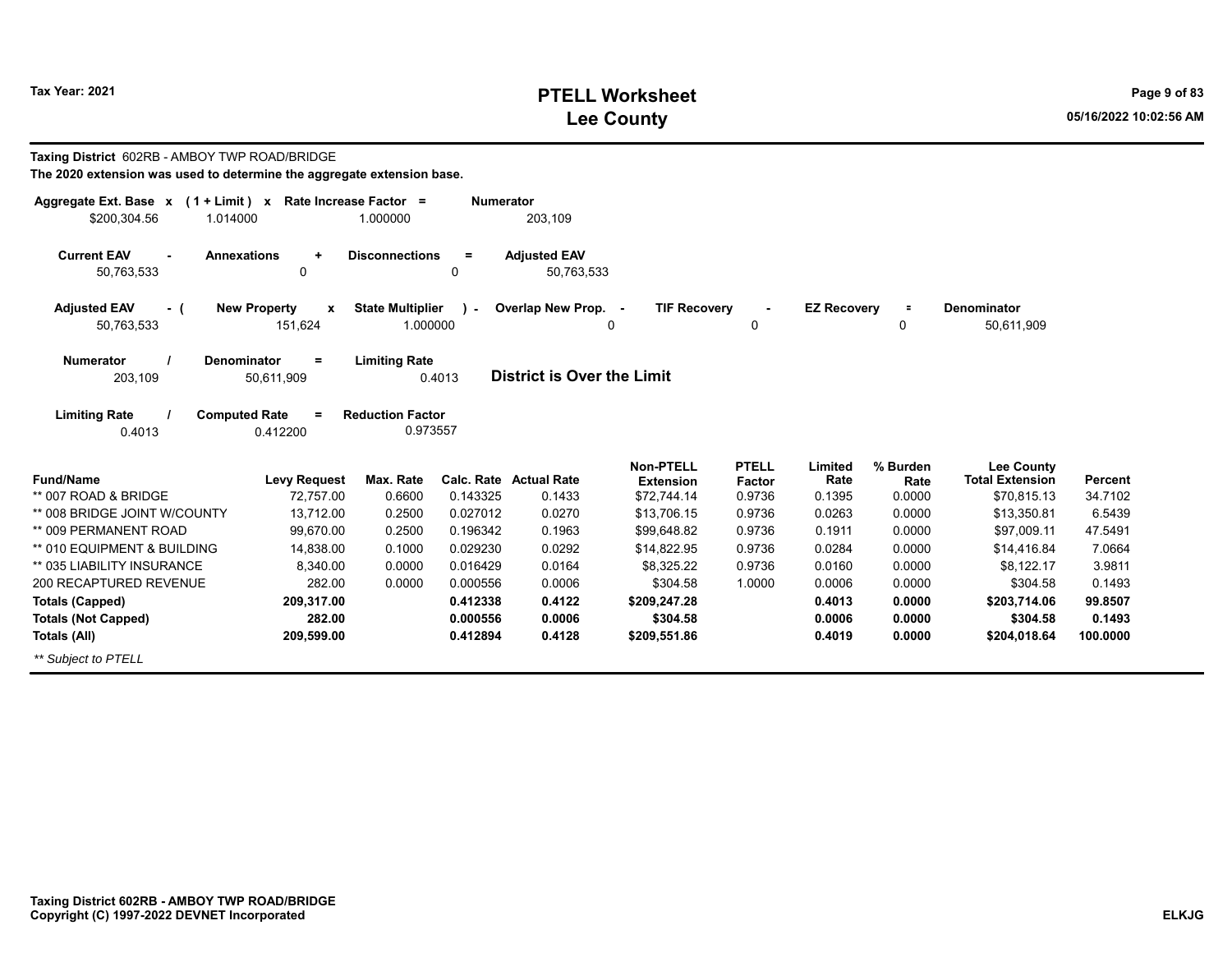# **PTELL Worksheet Tax Year: 2021 Page 10 of 83 Lee County 05/16/2022 10:02:56 AM**

**Taxing District** 603 - ASHTON TOWNSHIP

| Aggregate Ext. Base $x$ (1 + Limit) $x$    | Rate Increase Factor =                                             |                                                     | <b>Numerator</b>                  |                                      |                        |                    |                  |                                             |          |
|--------------------------------------------|--------------------------------------------------------------------|-----------------------------------------------------|-----------------------------------|--------------------------------------|------------------------|--------------------|------------------|---------------------------------------------|----------|
| \$58,119.50<br>1.014000                    | 1.000000                                                           |                                                     | 58,933                            |                                      |                        |                    |                  |                                             |          |
| <b>Current EAV</b><br>$\sim$<br>31,296,373 | <b>Annexations</b><br><b>Disconnections</b><br>٠<br>0              | $=$<br>0                                            | <b>Adjusted EAV</b><br>31,296,373 |                                      |                        |                    |                  |                                             |          |
| <b>Adjusted EAV</b><br>- (<br>31,296,373   | <b>New Property</b><br>$\mathbf{x}$<br>40,652                      | <b>State Multiplier</b><br>$\mathbf{r}$<br>1.000000 | Overlap New Prop. -               | <b>TIF Recovery</b><br>0             | $\blacksquare$<br>0    | <b>EZ Recovery</b> | п.<br>0          | <b>Denominator</b><br>31,255,721            |          |
| <b>Numerator</b><br>58,933                 | <b>Denominator</b><br><b>Limiting Rate</b><br>$=$<br>31,255,721    | 0.1886                                              | <b>District is Over the Limit</b> |                                      |                        |                    |                  |                                             |          |
| <b>Limiting Rate</b><br>0.1886             | <b>Computed Rate</b><br><b>Reduction Factor</b><br>$=$<br>0.193900 | 0.972666                                            |                                   |                                      |                        |                    |                  |                                             |          |
| <b>Fund/Name</b>                           | Max. Rate<br><b>Levy Request</b>                                   |                                                     | Calc. Rate Actual Rate            | <b>Non-PTELL</b><br><b>Extension</b> | <b>PTELL</b><br>Factor | Limited<br>Rate    | % Burden<br>Rate | <b>Lee County</b><br><b>Total Extension</b> | Percent  |
| ** 001 CORPORATE                           | 51,790.00                                                          | 0.2900<br>0.165482                                  | 0.1655                            | \$51,795.50                          | 0.9727                 | 0.1610             | 0.0000           | \$50,387.16                                 | 85.2755  |
| ** 054 GENERAL ASSISTANCE                  | 8,880.00                                                           | 0.3100<br>0.028374                                  | 0.0284                            | \$8.888.17                           | 0.9727                 | 0.0276             | 0.0000           | \$8.637.80                                  | 14.6186  |
| 200 RECAPTURED REVENUE                     | 75.00                                                              | 0.0000<br>0.000240                                  | 0.0002                            | \$62.59                              | 1.0000                 | 0.0002             | 0.0000           | \$62.59                                     | 0.1059   |
| <b>Totals (Capped)</b>                     | 60,670.00                                                          | 0.193856                                            | 0.1939                            | \$60,683.67                          |                        | 0.1886             | 0.0000           | \$59,024.96                                 | 99.8941  |
| <b>Totals (Not Capped)</b>                 | 75.00                                                              | 0.000240                                            | 0.0002                            | \$62.59                              |                        | 0.0002             | 0.0000           | \$62.59                                     | 0.1059   |
| Totals (All)                               | 60,745.00                                                          | 0.194096                                            | 0.1941                            | \$60,746.26                          |                        | 0.1888             | 0.0000           | \$59,087.55                                 | 100.0000 |
| ** Subiect to PTELL                        |                                                                    |                                                     |                                   |                                      |                        |                    |                  |                                             |          |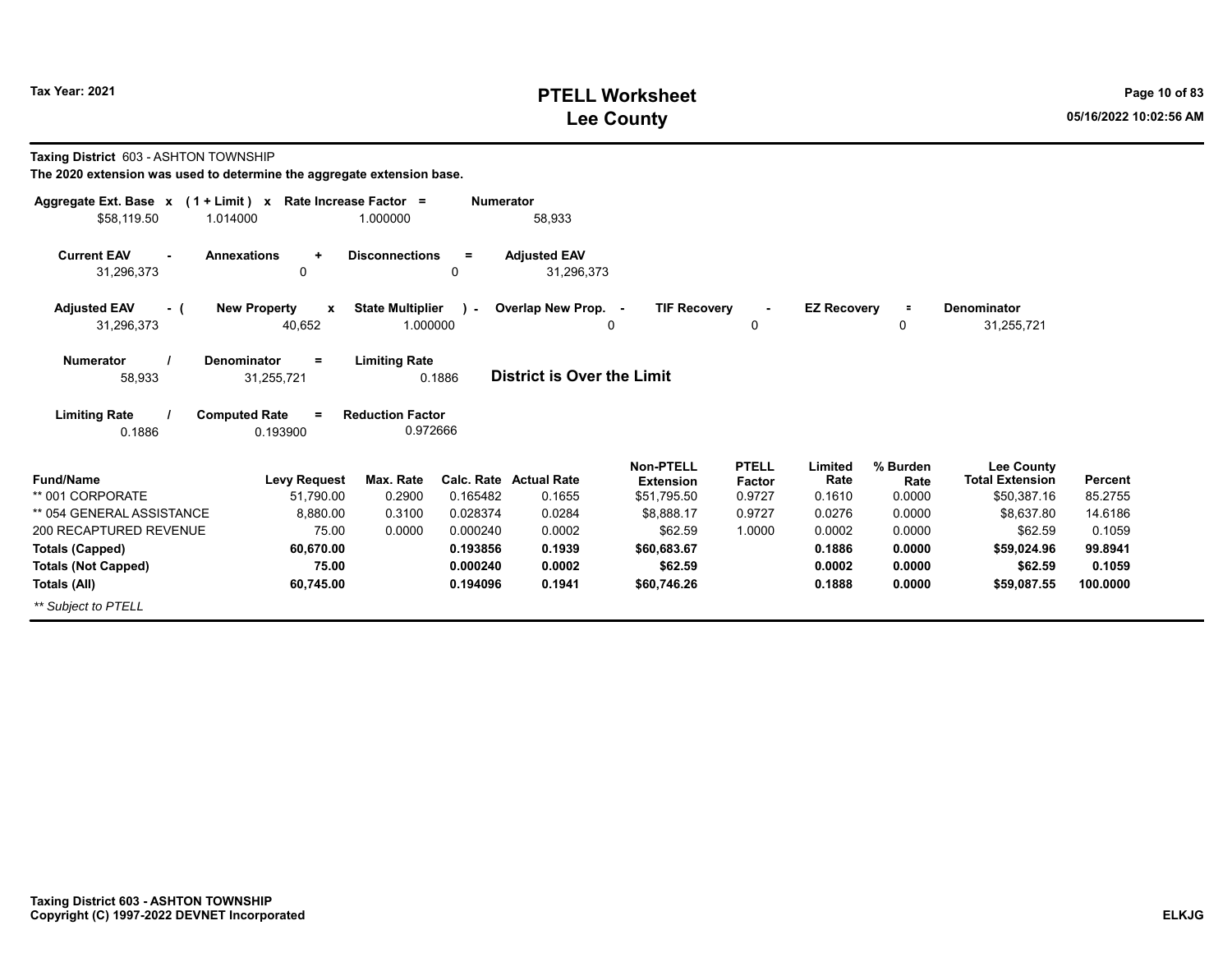# **PTELL Worksheet Tax Year: 2021 Page 11 of 83 Lee County 05/16/2022 10:02:56 AM**

| Taxing District 603RB - ASHTON TWP ROAD/BRIDGE<br>The 2020 extension was used to determine the aggregate extension base. |                                    |                                     |                  |                                         |                                                     |                                  |                           |                            |                                                            |                           |
|--------------------------------------------------------------------------------------------------------------------------|------------------------------------|-------------------------------------|------------------|-----------------------------------------|-----------------------------------------------------|----------------------------------|---------------------------|----------------------------|------------------------------------------------------------|---------------------------|
| Aggregate Ext. Base $x$ (1 + Limit) x Rate Increase Factor =<br>\$121.120.20<br>1.014000                                 |                                    | 1.000000                            | <b>Numerator</b> | 122,816                                 |                                                     |                                  |                           |                            |                                                            |                           |
| <b>Current EAV</b><br><b>Annexations</b><br>31,296,373                                                                   | $\ddot{}$<br>$\mathbf 0$           | <b>Disconnections</b>               | $=$<br>0         | <b>Adjusted EAV</b><br>31,296,373       |                                                     |                                  |                           |                            |                                                            |                           |
| <b>Adjusted EAV</b><br>- (<br>31,296,373                                                                                 | <b>New Property</b><br>X<br>40,652 | <b>State Multiplier</b><br>1.000000 | $\mathbf{I}$     | Overlap New Prop. -                     | <b>TIF Recovery</b><br>$\mathbf{0}$                 | $\mathbf 0$                      | <b>EZ Recovery</b>        | $\equiv$<br>$\mathbf 0$    | Denominator<br>31,255,721                                  |                           |
| <b>Numerator</b><br><b>Denominator</b><br>122,816                                                                        | $=$<br>31,255,721                  | <b>Limiting Rate</b>                | 0.3929           | District is Over the Limit              |                                                     |                                  |                           |                            |                                                            |                           |
| <b>Limiting Rate</b><br><b>Computed Rate</b><br>0.3929                                                                   | $\equiv$<br>0.406200               | <b>Reduction Factor</b><br>0.967258 |                  |                                         |                                                     |                                  |                           |                            |                                                            |                           |
| <b>Fund/Name</b><br>** 007 ROAD & BRIDGE                                                                                 | <b>Levy Request</b><br>60.960.00   | Max. Rate<br>0.6600                 | 0.194783         | <b>Calc. Rate Actual Rate</b><br>0.1948 | <b>Non-PTELL</b><br><b>Extension</b><br>\$60,965.33 | <b>PTELL</b><br>Factor<br>0.9673 | Limited<br>Rate<br>0.1884 | % Burden<br>Rate<br>0.0000 | <b>Lee County</b><br><b>Total Extension</b><br>\$58,962.37 | <b>Percent</b><br>47.8902 |
| ** 008 BRIDGE JOINT W/COUNTY                                                                                             | 9.480.00                           | 0.2500                              | 0.030291         | 0.0303                                  | \$9,482.80                                          | 0.9673                           | 0.0293                    | 0.0000                     | \$9,169.84                                                 | 7.4479                    |
| ** 009 PERMANENT ROAD                                                                                                    | 48,300.00                          | 0.2500                              | 0.154331         | 0.1543                                  | \$48,290.30                                         | 0.9673                           | 0.1493                    | 0.0000                     | \$46,725.48                                                | 37.9512                   |
| ** 010 EQUIPMENT & BUILDING                                                                                              | 8.400.00                           | 0.1000                              | 0.026840         | 0.0268                                  | \$8,387.43                                          | 0.9673                           | 0.0259                    | 0.0000                     | \$8,105.76                                                 | 6.5836                    |
| 200 RECAPTURED REVENUE                                                                                                   | 156.00                             | 0.0000                              | 0.000499         | 0.0005                                  | \$156.48                                            | 1.0000                           | 0.0005                    | 0.0000                     | \$156.48                                                   | 0.1271                    |
| <b>Totals (Capped)</b>                                                                                                   | 127,140.00                         |                                     | 0.406245         | 0.4062                                  | \$127,125.86                                        |                                  | 0.3929                    | 0.0000                     | \$122,963.45                                               | 99.8729                   |
| <b>Totals (Not Capped)</b>                                                                                               | 156.00                             |                                     | 0.000499         | 0.0005                                  | \$156.48                                            |                                  | 0.0005                    | 0.0000                     | \$156.48                                                   | 0.1271                    |
| <b>Totals (All)</b>                                                                                                      | 127.296.00                         |                                     | 0.406744         | 0.4067                                  | \$127.282.34                                        |                                  | 0.3934                    | 0.0000                     | \$123,119.93                                               | 100.0000                  |
| ** Subject to PTELL                                                                                                      |                                    |                                     |                  |                                         |                                                     |                                  |                           |                            |                                                            |                           |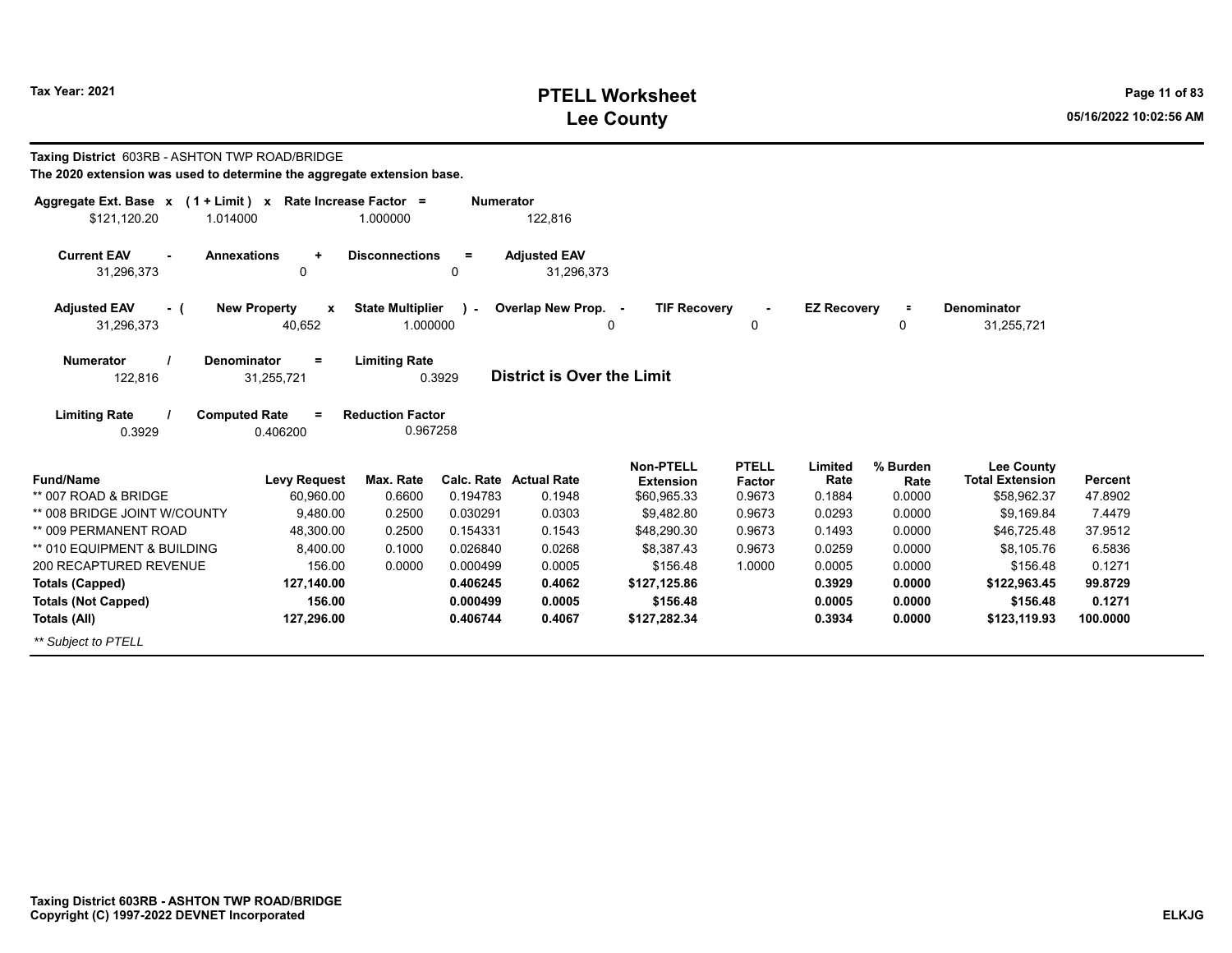# **PTELL Worksheet Tax Year: 2021 Page 12 of 83 Lee County 05/16/2022 10:02:56 AM**

**Taxing District** 604 - BRADFORD TOWNSHIP

| Aggregate Ext. Base x<br>$(1 + Limit)$ x | Rate Increase Factor =              |                         | <b>Numerator</b> |                                   |                                 |                  |                    |                |                                       |                    |
|------------------------------------------|-------------------------------------|-------------------------|------------------|-----------------------------------|---------------------------------|------------------|--------------------|----------------|---------------------------------------|--------------------|
| \$34,656.37<br>1.014000                  |                                     | 1.000000                |                  | 35,142                            |                                 |                  |                    |                |                                       |                    |
| <b>Current EAV</b>                       | <b>Annexations</b><br>$\ddot{}$     | <b>Disconnections</b>   | $=$              | <b>Adjusted EAV</b>               |                                 |                  |                    |                |                                       |                    |
| 19,704,240                               | 0                                   |                         | 0                | 19,704,240                        |                                 |                  |                    |                |                                       |                    |
| <b>Adjusted EAV</b><br>- (               | <b>New Property</b><br>$\mathbf{x}$ | <b>State Multiplier</b> | $\lambda$        | Overlap New Prop. -               | <b>TIF Recovery</b>             | $\blacksquare$   | <b>EZ Recovery</b> | $\equiv$       | <b>Denominator</b>                    |                    |
| 19,704,240                               | 90,574                              | 1.000000                |                  |                                   | $\mathbf{0}$                    | 0                |                    | 0              | 19,613,666                            |                    |
| <b>Numerator</b>                         | <b>Denominator</b><br>$=$           | <b>Limiting Rate</b>    |                  |                                   |                                 |                  |                    |                |                                       |                    |
| 35,142                                   | 19,613,666                          |                         | 0.1792           | <b>District is Over the Limit</b> |                                 |                  |                    |                |                                       |                    |
| <b>Limiting Rate</b>                     | <b>Computed Rate</b><br>$=$         | <b>Reduction Factor</b> |                  |                                   |                                 |                  |                    |                |                                       |                    |
| 0.1792                                   | 0.184700                            | 0.970222                |                  |                                   |                                 |                  |                    |                |                                       |                    |
|                                          |                                     |                         |                  |                                   | <b>Non-PTELL</b>                | <b>PTELL</b>     | Limited            | % Burden       | <b>Lee County</b>                     |                    |
| <b>Fund/Name</b><br>** 001 CORPORATE     | <b>Levy Request</b><br>35,482.00    | Max. Rate<br>0.4000     | 0.180073         | Calc. Rate Actual Rate<br>0.1801  | <b>Extension</b><br>\$35,487.34 | Factor<br>0.9702 | Rate<br>0.1747     | Rate<br>0.0000 | <b>Total Extension</b><br>\$34,423.31 | Percent<br>97.4344 |
| ** 027 AUDIT                             | 904.00                              | 0.0050                  | 0.004588         | 0.0046                            | \$906.40                        | 0.9702           | 0.0045             | 0.0000         | \$886.69                              | 2.5098             |
| 200 RECAPTURED REVENUE                   | 21.00                               | 0.0000                  | 0.000107         | 0.0001                            | \$19.70                         | 1.0000           | 0.0001             | 0.0000         | \$19.70                               | 0.0558             |
| <b>Totals (Capped)</b>                   | 36,386.00                           |                         | 0.184661         | 0.1847                            | \$36,393.74                     |                  | 0.1792             | 0.0000         | \$35,310.00                           | 99.9442            |
| <b>Totals (Not Capped)</b>               | 21.00                               |                         | 0.000107         | 0.0001                            | \$19.70                         |                  | 0.0001             | 0.0000         | \$19.70                               | 0.0558             |
| Totals (All)                             | 36,407.00                           |                         | 0.184768         | 0.1848                            | \$36,413.44                     |                  | 0.1793             | 0.0000         | \$35,329.70                           | 100.0000           |
| ** Subject to PTELL                      |                                     |                         |                  |                                   |                                 |                  |                    |                |                                       |                    |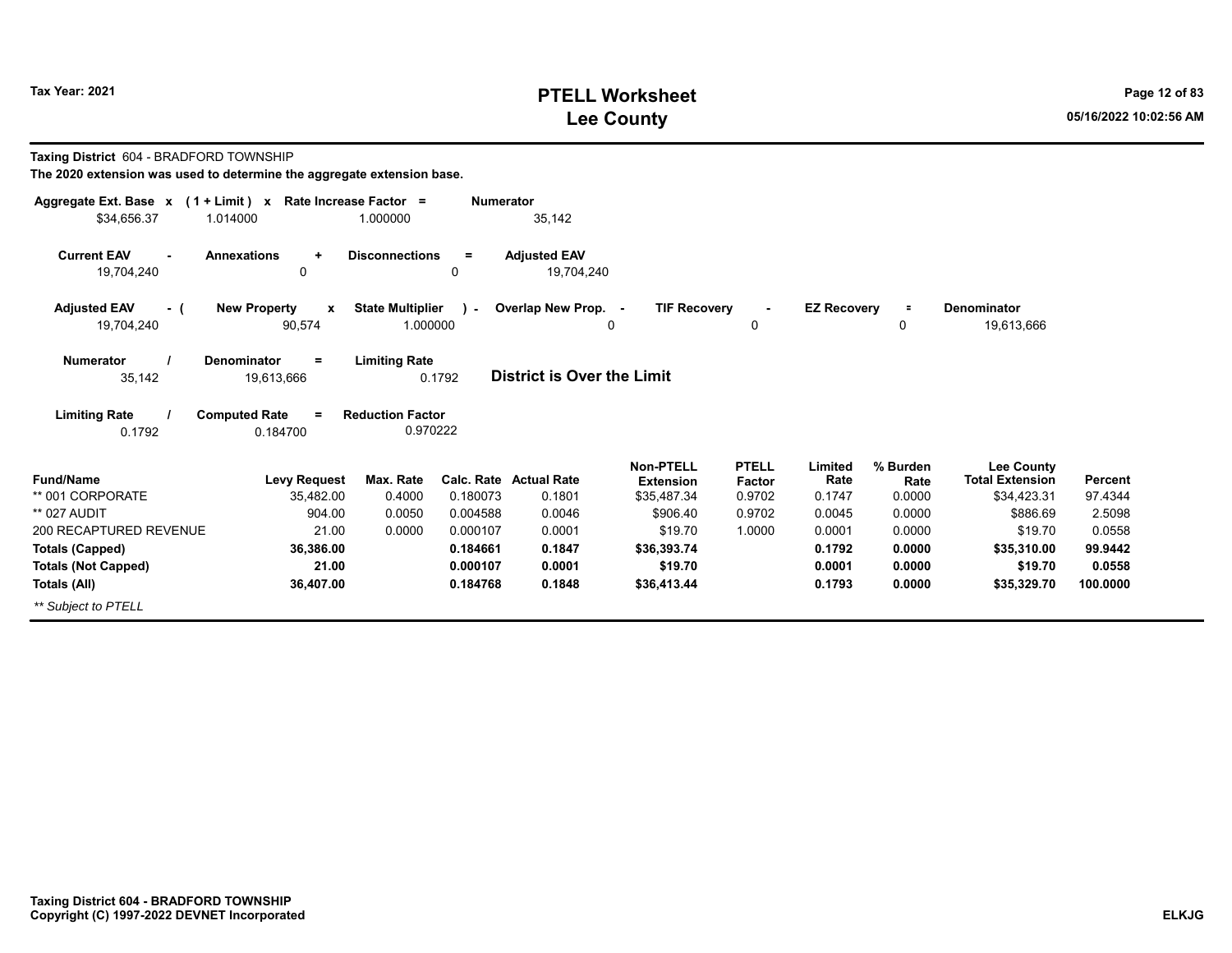# **PTELL Worksheet Tax Year: 2021 Page 13 of 83 Lee County 05/16/2022 10:02:56 AM**

| Taxing District 604RB - BRADFORD TWP ROAD/BRIDGE<br>The 2020 extension was used to determine the aggregate extension base. |                                                |                                     |                  |                                   |                                            |                        |                    |                  |                                             |                |
|----------------------------------------------------------------------------------------------------------------------------|------------------------------------------------|-------------------------------------|------------------|-----------------------------------|--------------------------------------------|------------------------|--------------------|------------------|---------------------------------------------|----------------|
| Aggregate Ext. Base $x$ (1 + Limit) x Rate Increase Factor =<br>\$56.150.44<br>1.014000                                    |                                                | 1.000000                            | <b>Numerator</b> | 56,937                            |                                            |                        |                    |                  |                                             |                |
| <b>Current EAV</b><br>19,704,240                                                                                           | <b>Annexations</b><br>$\ddot{}$<br>$\mathbf 0$ | <b>Disconnections</b>               | $=$<br>0         | <b>Adjusted EAV</b><br>19.704.240 |                                            |                        |                    |                  |                                             |                |
| <b>Adjusted EAV</b><br>- (<br>19.704.240                                                                                   | <b>New Property</b><br>X<br>90,574             | <b>State Multiplier</b><br>1.000000 | $\sim$           | Overlap New Prop.                 | <b>TIF Recovery</b><br>$\blacksquare$<br>0 | 0                      | <b>EZ Recovery</b> | $\equiv$<br>0    | <b>Denominator</b><br>19,613,666            |                |
| <b>Numerator</b><br>56,937                                                                                                 | <b>Denominator</b><br>$\equiv$<br>19,613,666   | <b>Limiting Rate</b>                | 0.2903           | District is Over the Limit        |                                            |                        |                    |                  |                                             |                |
| <b>Limiting Rate</b><br>0.2903                                                                                             | <b>Computed Rate</b><br>$\equiv$<br>0.299200   | <b>Reduction Factor</b><br>0.970254 |                  |                                   |                                            |                        |                    |                  |                                             |                |
| <b>Fund/Name</b>                                                                                                           | <b>Levy Request</b>                            | Max. Rate                           |                  | <b>Calc. Rate Actual Rate</b>     | <b>Non-PTELL</b><br><b>Extension</b>       | <b>PTELL</b><br>Factor | Limited<br>Rate    | % Burden<br>Rate | <b>Lee County</b><br><b>Total Extension</b> | <b>Percent</b> |
| ** 007 ROAD & BRIDGE                                                                                                       | 16,610.00                                      | 0.6600                              | 0.084297         | 0.0843                            | \$16,610.67                                | 0.9703                 | 0.0818             | 0.0000           | \$16,118.07                                 | 28.1680        |
| ** 008 BRIDGE JOINT W/ COUNTY                                                                                              | 13,700.00                                      | 0.2500                              | 0.069528         | 0.0695                            | \$13,694.45                                | 0.9703                 | 0.0674             | 0.0000           | \$13,280.66                                 | 23.2094        |
| ** 009 PERMANENT ROAD                                                                                                      | 11.185.00                                      | 0.2500                              | 0.056764         | 0.0568                            | \$11.192.01                                | 0.9703                 | 0.0551             | 0.0000           | \$10.857.04                                 | 18.9738        |
| ** 010 EQUIPMENT & BUILDING                                                                                                | 16.256.00                                      | 0.1000                              | 0.082500         | 0.0825                            | \$16,256.00                                | 0.9703                 | 0.0800             | 0.0000           | \$15,763.39                                 | 27.5482        |
| ** 090 ROAD DAMAGE                                                                                                         | 1.198.00                                       | 0.0330                              | 0.006080         | 0.0061                            | \$1.201.96                                 | 0.9703                 | 0.0059             | 0.0000           | \$1,162.55                                  | 2.0317         |
| 200 RECAPTURED REVENUE                                                                                                     | 33.00                                          | 0.0000                              | 0.000168         | 0.0002                            | \$39.41                                    | 1.0000                 | 0.0002             | 0.0000           | \$39.41                                     | 0.0689         |
| <b>Totals (Capped)</b>                                                                                                     | 58,949.00                                      |                                     | 0.299169         | 0.2992                            | \$58,955.09                                |                        | 0.2902             | 0.0000           | \$57,181.71                                 | 99.9311        |
| <b>Totals (Not Capped)</b>                                                                                                 | 33.00                                          |                                     | 0.000168         | 0.0002                            | \$39.41                                    |                        | 0.0002             | 0.0000           | \$39.41                                     | 0.0689         |
| Totals (All)                                                                                                               | 58,982.00                                      |                                     | 0.299337         | 0.2994                            | \$58,994.50                                |                        | 0.2904             | 0.0000           | \$57,221.12                                 | 100.0000       |
| ** Subject to PTELL                                                                                                        |                                                |                                     |                  |                                   |                                            |                        |                    |                  |                                             |                |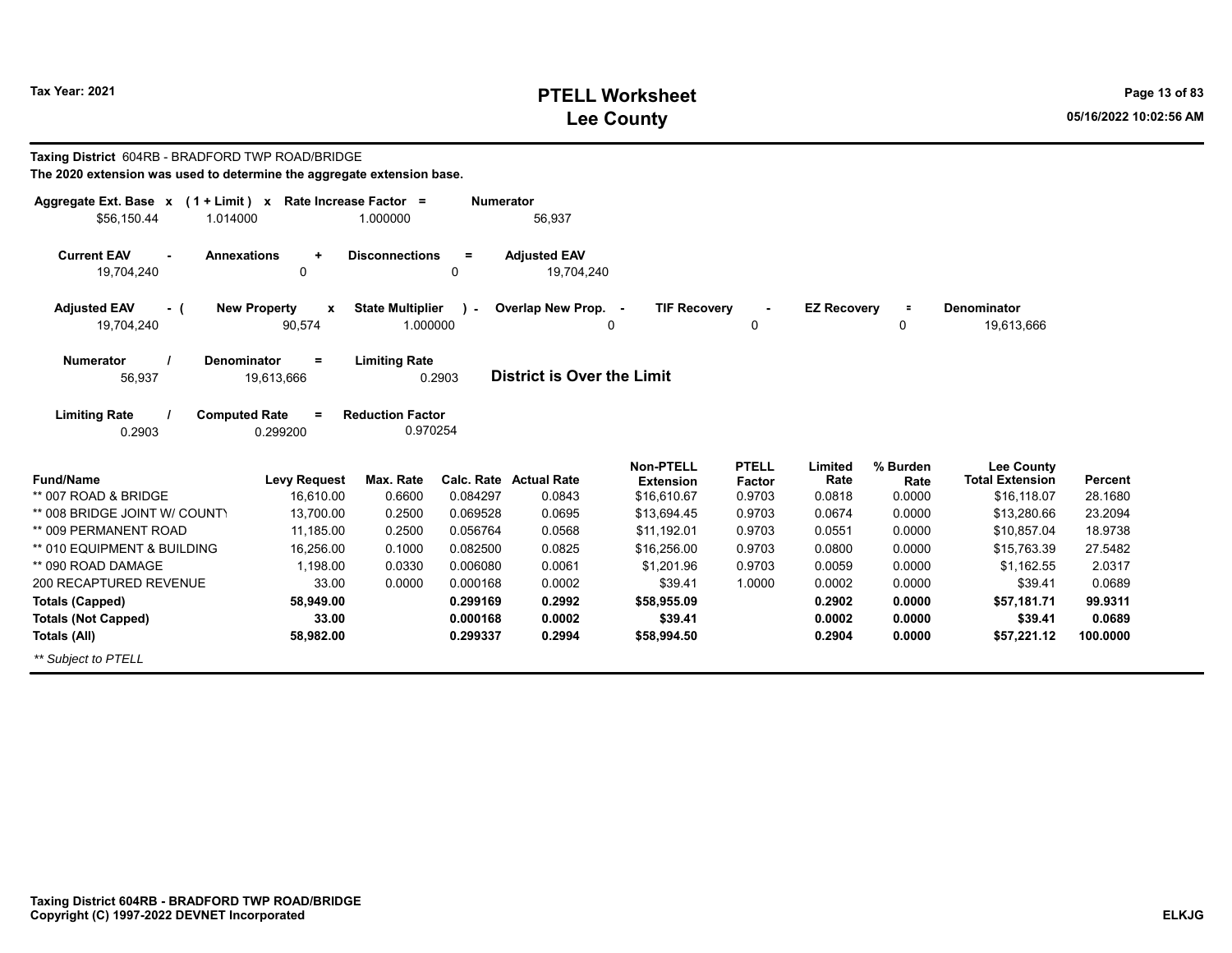# **PTELL Worksheet Tax Year: 2021 Page 14 of 83 Lee County 05/16/2022 10:02:56 AM**

**Taxing District** 605 - BROOKLYN TOWNSHIP

| Aggregate Ext. Base $x$ (1 + Limit) $x$ |     |                                              | Rate Increase Factor =                    | <b>Numerator</b>                                                                                                     |
|-----------------------------------------|-----|----------------------------------------------|-------------------------------------------|----------------------------------------------------------------------------------------------------------------------|
| \$107.707.52                            |     | 1.014000                                     | 1.000000                                  | 109.215                                                                                                              |
| <b>Current EAV</b><br>40.373.587        |     | <b>Annexations</b><br>÷<br>0                 | <b>Disconnections</b><br>$=$<br>0         | <b>Adiusted EAV</b><br>40.373.587                                                                                    |
| <b>Adjusted EAV</b><br>40,373,587       | - 1 | <b>New Property</b><br>x<br>24.988           | <b>State Multiplier</b><br>я.<br>1.000000 | Overlap New Prop. -<br><b>TIF Recovery</b><br><b>EZ Recovery</b><br><b>Denominator</b><br>Ξ.<br>40,348,599<br>0<br>0 |
| <b>Numerator</b><br>109,215             |     | $\equiv$<br><b>Denominator</b><br>40,348,599 | <b>Limiting Rate</b><br>0.2707            | <b>District is Within the Limit</b>                                                                                  |

| <b>Fund/Name</b>           | <b>Levy Request</b> | Max. Rate | Calc. Rate | <b>Actual Rate</b> | <b>Non-PTELL</b><br><b>Extension</b> | <b>PTELL</b><br>Factor | Limited<br>Rate | % Burden<br>Rate | <b>Lee County</b><br><b>Total Extension</b> | Percent  |
|----------------------------|---------------------|-----------|------------|--------------------|--------------------------------------|------------------------|-----------------|------------------|---------------------------------------------|----------|
| ** 001 CORPORATE           | 104,000.00          | 0.2500    | 0.257594   | 0.2500             | \$100,933.97                         | 1.0000                 | 0.2500          | 0.0000           | \$100,933.97                                | 92.6270  |
| ** 035 LIABILITY INSURANCE | 7.500.00            | 0.0000    | 0.018577   | 0.0186             | \$7,509.49                           | 1.0000                 | 0.0186          | 0.0000           | \$7,509.49                                  | 6.8914   |
| ** 054 GENERAL ASSISTANCE  | 500.00              | 0.0000    | 0.001238   | 0.0012             | \$484.48                             | 1.0000                 | 0.0012          | 0.0000           | \$484.48                                    | 0.4446   |
| 200 RECAPTURED REVENUE     | 55.00               | 0.0000    | 0.000136   | 0.0001             | \$40.37                              | 1.0000                 | 0.0001          | 0.0000           | \$40.37                                     | 0.0370   |
| Totals (Capped)            | 112.000.00          |           | 0.277409   | 0.2698             | \$108.927.94                         |                        | 0.2698          | 0.0000           | \$108.927.94                                | 99.9630  |
| <b>Totals (Not Capped)</b> | 55.00               |           | 0.000136   | 0.0001             | \$40.37                              |                        | 0.0001          | 0.0000           | \$40.37                                     | 0.0370   |
| Totals (All)               | 112.055.00          |           | 0.277545   | 0.2699             | \$108,968.31                         |                        | 0.2699          | 0.0000           | \$108,968.31                                | 100.0000 |
| ** Subject to PTELL        |                     |           |            |                    |                                      |                        |                 |                  |                                             |          |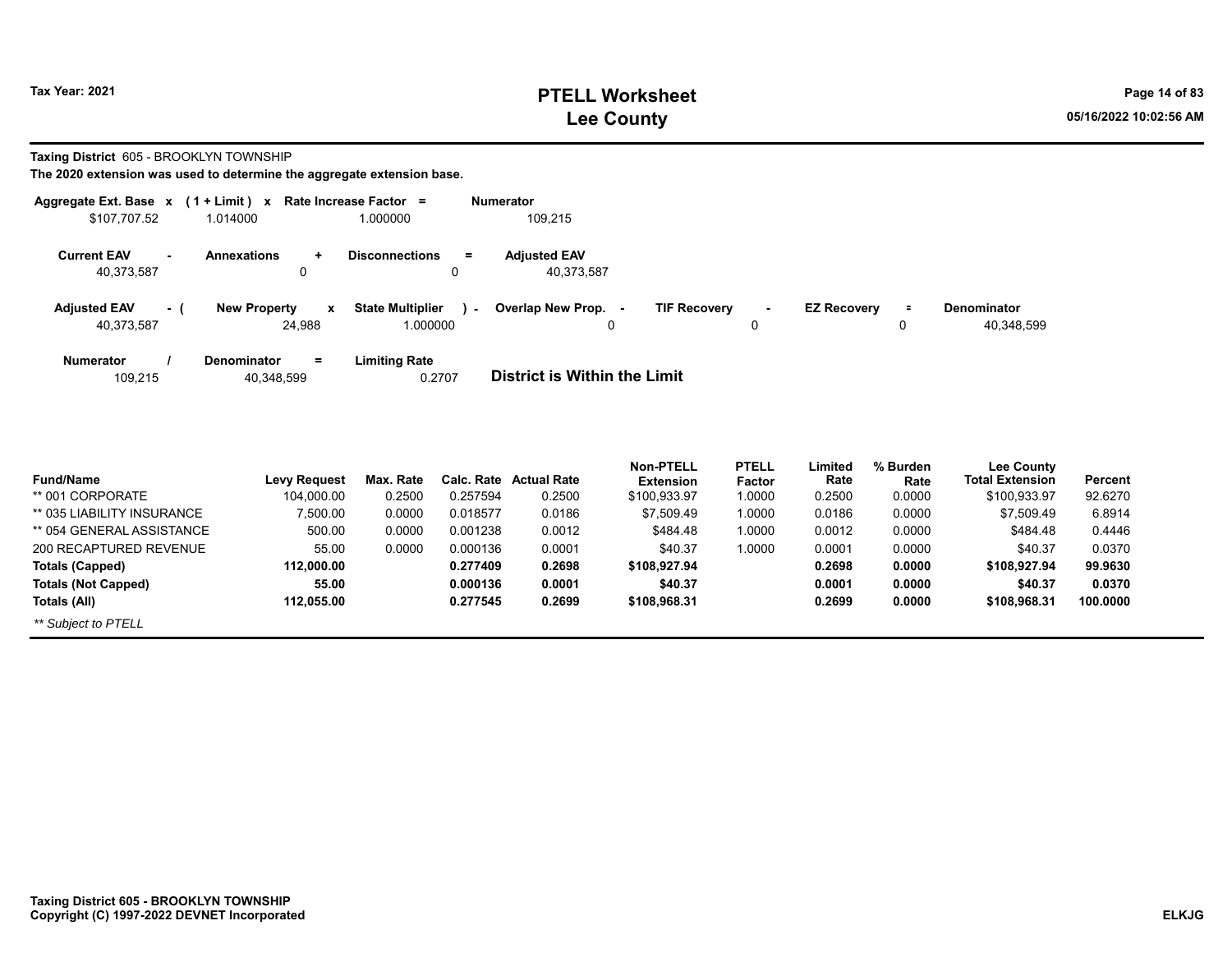# **PTELL Worksheet Tax Year: 2021 Page 15 of 83 Lee County 05/16/2022 10:02:56 AM**

| Taxing District 605RB - BROOKLYN TWP ROAD/BRIDGE<br>The 2020 extension was used to determine the aggregate extension base. |                                              |                                     |                      |                                   |                                      |                               |                    |                  |                                             |                   |
|----------------------------------------------------------------------------------------------------------------------------|----------------------------------------------|-------------------------------------|----------------------|-----------------------------------|--------------------------------------|-------------------------------|--------------------|------------------|---------------------------------------------|-------------------|
| Aggregate Ext. Base x (1 + Limit) x Rate Increase Factor =<br>\$203,229.28<br>1.014000                                     |                                              | 1.000000                            | <b>Numerator</b>     | 206,074                           |                                      |                               |                    |                  |                                             |                   |
| <b>Current EAV</b><br><b>Annexations</b><br>40,373,587                                                                     | $\ddot{}$<br>0                               | <b>Disconnections</b>               | $\equiv$<br>0        | <b>Adjusted EAV</b><br>40,373,587 |                                      |                               |                    |                  |                                             |                   |
| <b>Adjusted EAV</b><br>- (<br>40,373,587                                                                                   | <b>New Property</b><br>X<br>24,988           | <b>State Multiplier</b><br>1.000000 | $\mathbf{I}$         | Overlap New Prop. -               | <b>TIF Recovery</b><br>0             | 0                             | <b>EZ Recovery</b> | $\equiv$<br>0    | Denominator<br>40,348,599                   |                   |
| <b>Numerator</b><br>206,074                                                                                                | <b>Denominator</b><br>$=$<br>40,348,599      | <b>Limiting Rate</b>                | 0.5107               | <b>District is Over the Limit</b> |                                      |                               |                    |                  |                                             |                   |
| <b>Limiting Rate</b><br>0.5107                                                                                             | <b>Computed Rate</b><br>$\equiv$<br>0.523100 | <b>Reduction Factor</b><br>0.976295 |                      |                                   |                                      |                               |                    |                  |                                             |                   |
| <b>Fund/Name</b>                                                                                                           | <b>Levy Request</b>                          | Max. Rate                           |                      | <b>Calc. Rate Actual Rate</b>     | <b>Non-PTELL</b><br><b>Extension</b> | <b>PTELL</b><br><b>Factor</b> | Limited<br>Rate    | % Burden<br>Rate | <b>Lee County</b><br><b>Total Extension</b> | <b>Percent</b>    |
| ** 007 ROAD & BRIDGE<br>** 008 BRIDGE JOINT W/ COUNT                                                                       | 54,800.00<br>10,300.00                       | 0.6600<br>0.2500                    | 0.135732<br>0.025512 | 0.1357<br>0.0255                  | \$54,786.96<br>\$10,295.26           | 0.9763<br>0.9763              | 0.1324<br>0.0249   | 0.0000<br>0.0000 | \$53,454.63<br>\$10,053.02                  | 25.9100<br>4.8728 |
| ** 009 PERMANENT ROAD                                                                                                      | 98,800.00                                    | 0.2500                              | 0.244714             | 0.2447                            | \$98,794.17                          | 0.9763                        | 0.2389             | 0.0000           | \$96,452.50                                 | 46.7515           |
| ** 010 EQUIPMENT & BUILDING                                                                                                | 40,000.00                                    | 0.1000                              | 0.099075             | 0.0991                            | \$40,010.22                          | 0.9763                        | 0.0968             | 0.0000           | \$39,081.63                                 | 18.9432           |
| ** 035 LIABILITY INS                                                                                                       | 7,300.00                                     | 0.0000                              | 0.018081             | 0.0181                            | \$7,307.62                           | 0.9763                        | 0.0177             | 0.0000           | \$7,146.12                                  | 3.4638            |
| 200 RECAPTURED REVENUE                                                                                                     | 105.00                                       | 0.0000                              | 0.000260             | 0.0003                            | \$121.12                             | 1.0000                        | 0.0003             | 0.0000           | \$121.12                                    | 0.0587            |
| <b>Totals (Capped)</b>                                                                                                     | 211,200.00                                   |                                     | 0.523114             | 0.5231                            | \$211,194.23                         |                               | 0.5107             | 0.0000           | \$206,187.90                                | 99.9413           |
| <b>Totals (Not Capped)</b>                                                                                                 | 105.00                                       |                                     | 0.000260             | 0.0003                            | \$121.12                             |                               | 0.0003             | 0.0000           | \$121.12                                    | 0.0587            |
| Totals (All)                                                                                                               | 211,305.00                                   |                                     | 0.523374             | 0.5234                            | \$211,315.35                         |                               | 0.5110             | 0.0000           | \$206,309.02                                | 100.0000          |
| ** Subject to PTELL                                                                                                        |                                              |                                     |                      |                                   |                                      |                               |                    |                  |                                             |                   |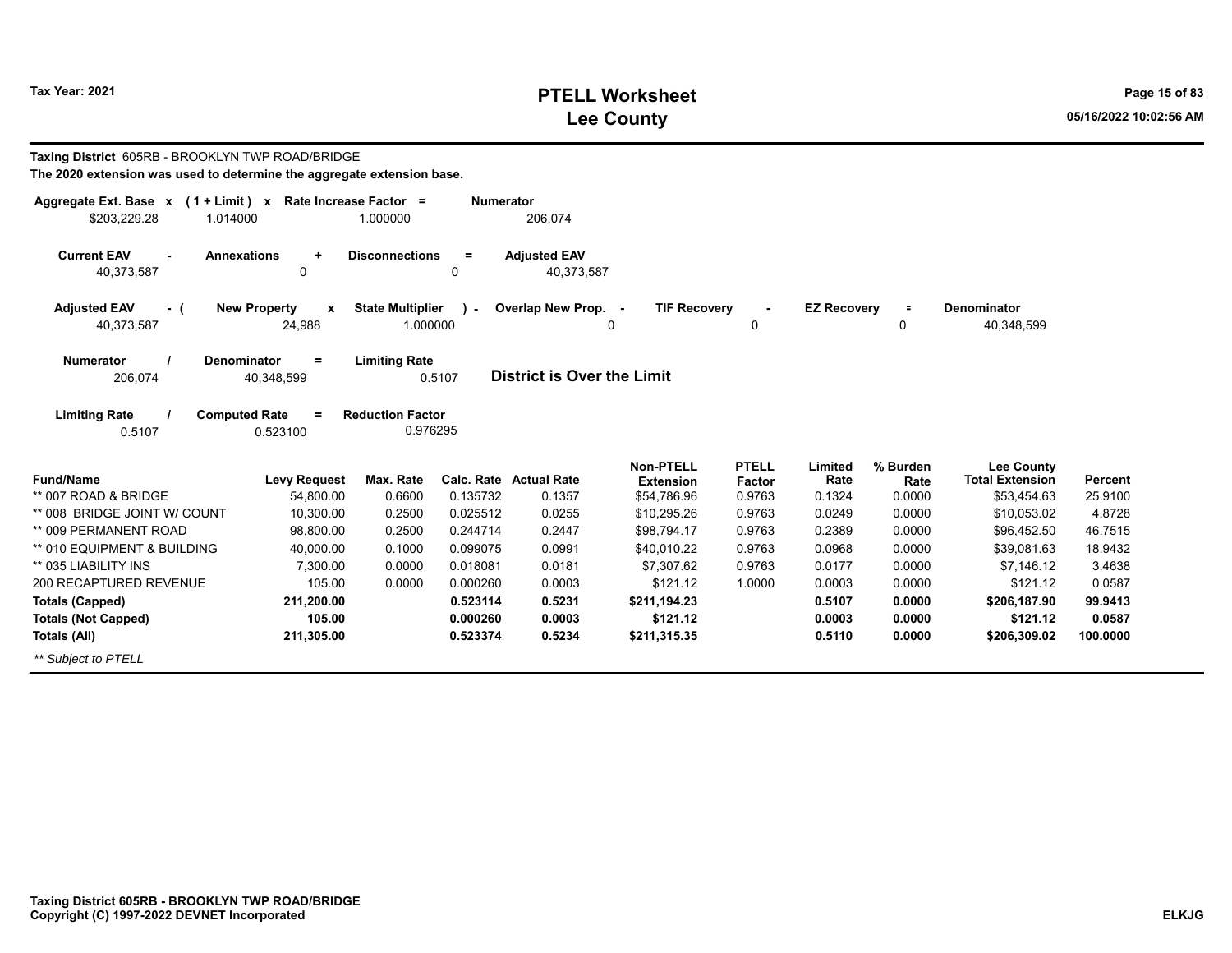# **PTELL Worksheet Tax Year: 2021 Page 16 of 83 Lee County 05/16/2022 10:02:56 AM**

| Taxing District 606 - FRANKLIN GROVE TOWNSHIP<br>The 2020 extension was used to determine the aggregate extension base. |                                                    |                                     |                  |                                         |                                                     |                                  |                           |                            |                                                            |                           |
|-------------------------------------------------------------------------------------------------------------------------|----------------------------------------------------|-------------------------------------|------------------|-----------------------------------------|-----------------------------------------------------|----------------------------------|---------------------------|----------------------------|------------------------------------------------------------|---------------------------|
| Aggregate Ext. Base $x$ (1 + Limit) x Rate Increase Factor =<br>\$44,731.63                                             | 1.014000                                           | 1.000000                            | <b>Numerator</b> | 45,358                                  |                                                     |                                  |                           |                            |                                                            |                           |
| <b>Current EAV</b><br>26,881,082                                                                                        | <b>Annexations</b><br>$\ddot{}$<br>0               | <b>Disconnections</b>               | $=$<br>0         | <b>Adjusted EAV</b><br>26,881,082       |                                                     |                                  |                           |                            |                                                            |                           |
| <b>Adjusted EAV</b><br>- (<br>26,881,082                                                                                | <b>New Property</b><br>$\boldsymbol{x}$<br>126,374 | <b>State Multiplier</b><br>1.000000 | $\mathbf{I}$     | Overlap New Prop. -<br>0                | <b>TIF Recovery</b>                                 | 0                                | <b>EZ Recovery</b>        | $\equiv$<br>0              | Denominator<br>26,754,708                                  |                           |
| <b>Numerator</b><br>45,358                                                                                              | <b>Denominator</b><br>$\equiv$<br>26,754,708       | <b>Limiting Rate</b>                | 0.1695           | <b>District is Over the Limit</b>       |                                                     |                                  |                           |                            |                                                            |                           |
| <b>Limiting Rate</b><br>0.1695                                                                                          | <b>Computed Rate</b><br>$=$<br>0.173700            | <b>Reduction Factor</b><br>0.975820 |                  |                                         |                                                     |                                  |                           |                            |                                                            |                           |
| <b>Fund/Name</b><br>** 001 CORPORATE                                                                                    | <b>Levy Request</b><br>31,300.00                   | Max. Rate<br>0.3300                 | 0.116439         | <b>Calc. Rate Actual Rate</b><br>0.1164 | <b>Non-PTELL</b><br><b>Extension</b><br>\$31,289.58 | <b>PTELL</b><br>Factor<br>0.9758 | Limited<br>Rate<br>0.1136 | % Burden<br>Rate<br>0.0000 | <b>Lee County</b><br><b>Total Extension</b><br>\$30,536.91 | <b>Percent</b><br>66.9417 |
| ** 027 AUDIT                                                                                                            | 1.562.00                                           | 0.0050                              | 0.005811         | 0.0050                                  | \$1,344.05                                          | 0.9758                           | 0.0049                    | 0.0000                     | \$1.317.17                                                 | 2.8874                    |
| ** 035 LIABILITY INSURANCE                                                                                              | 3,619.00                                           | 0.0000                              | 0.013463         | 0.0135                                  | \$3,628.95                                          | 0.9758                           | 0.0132                    | 0.0000                     | \$3,548.30                                                 | 7.7784                    |
| ** 047 SOCIAL SECURITY                                                                                                  | 1.731.00                                           | 0.0000                              | 0.006440         | 0.0064                                  | \$1,720.39                                          | 0.9758                           | 0.0062                    | 0.0000                     | \$1,666.63                                                 | 3.6535                    |
| ** 054 GENERAL ASSISTANCE                                                                                               | 8,708.00                                           | 0.1000                              | 0.032395         | 0.0324                                  | \$8.709.47                                          | 0.9758                           | 0.0316                    | 0.0000                     | \$8,494.42                                                 | 18.6211                   |
| 200 RECAPTURED REVENUE                                                                                                  | 55.00                                              | 0.0000                              | 0.000205         | 0.0002                                  | \$53.76                                             | 1.0000                           | 0.0002                    | 0.0000                     | \$53.76                                                    | 0.1179                    |
| <b>Totals (Capped)</b>                                                                                                  | 46,920.00                                          |                                     | 0.174548         | 0.1737                                  | \$46,692.44                                         |                                  | 0.1695                    | 0.0000                     | \$45,563.43                                                | 99.8821                   |
| <b>Totals (Not Capped)</b>                                                                                              | 55.00                                              |                                     | 0.000205         | 0.0002                                  | \$53.76                                             |                                  | 0.0002                    | 0.0000                     | \$53.76                                                    | 0.1179                    |
| <b>Totals (All)</b>                                                                                                     | 46,975.00                                          |                                     | 0.174753         | 0.1739                                  | \$46,746.20                                         |                                  | 0.1697                    | 0.0000                     | \$45,617.19                                                | 100.0000                  |
| ** Subject to PTELL                                                                                                     |                                                    |                                     |                  |                                         |                                                     |                                  |                           |                            |                                                            |                           |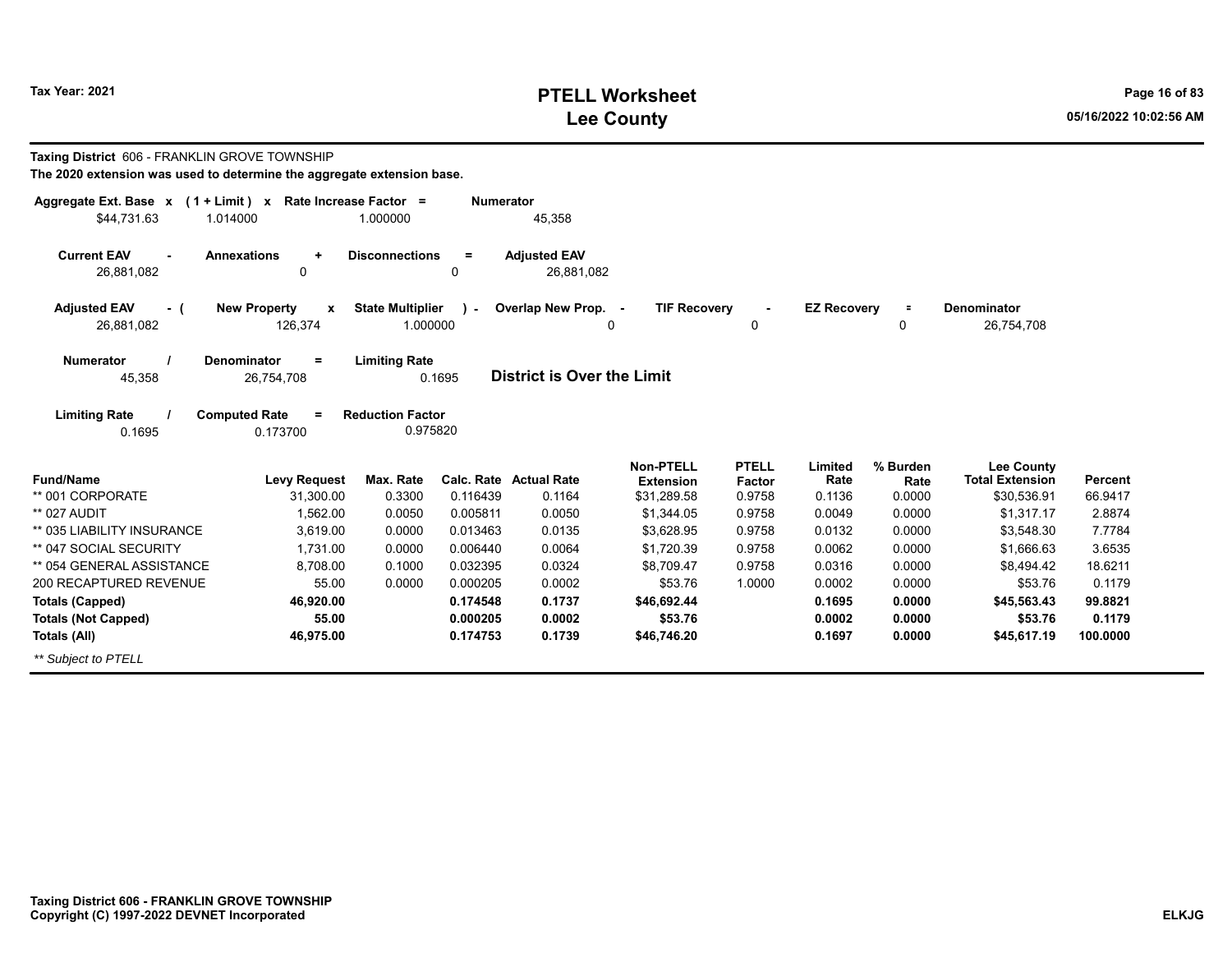# **PTELL Worksheet Tax Year: 2021 Page 17 of 83 Lee County 05/16/2022 10:02:56 AM**

| Taxing District 606RB - FRANKLIN GROVE ROAD/BRIDGE<br>The 2020 extension was used to determine the aggregate extension base. |                                              |                                     |                      |                                   |                                      |                        |                    |                  |                                             |                  |
|------------------------------------------------------------------------------------------------------------------------------|----------------------------------------------|-------------------------------------|----------------------|-----------------------------------|--------------------------------------|------------------------|--------------------|------------------|---------------------------------------------|------------------|
| Aggregate Ext. Base $x$ (1 + Limit) x Rate Increase Factor =<br>\$92,738.80<br>1.014000                                      |                                              | 1.000000                            | <b>Numerator</b>     | 94,037                            |                                      |                        |                    |                  |                                             |                  |
| <b>Current EAV</b><br>26,881,082                                                                                             | <b>Annexations</b><br>$\ddot{}$<br>0         | <b>Disconnections</b>               | $=$<br>0             | <b>Adjusted EAV</b><br>26,881,082 |                                      |                        |                    |                  |                                             |                  |
| <b>Adjusted EAV</b><br>- (<br>26,881,082                                                                                     | <b>New Property</b><br>X<br>126,374          | <b>State Multiplier</b><br>1.000000 | $\mathbf{r}$         | Overlap New Prop. -               | <b>TIF Recovery</b><br>0             | 0                      | <b>EZ Recovery</b> | $\equiv$<br>0    | <b>Denominator</b><br>26,754,708            |                  |
| <b>Numerator</b><br>94,037                                                                                                   | <b>Denominator</b><br>$\equiv$<br>26,754,708 | <b>Limiting Rate</b>                | 0.3515               | <b>District is Over the Limit</b> |                                      |                        |                    |                  |                                             |                  |
| <b>Limiting Rate</b><br>0.3515                                                                                               | <b>Computed Rate</b><br>$=$<br>0.361900      | <b>Reduction Factor</b><br>0.971263 |                      |                                   |                                      |                        |                    |                  |                                             |                  |
| <b>Fund/Name</b>                                                                                                             | <b>Levy Request</b>                          | Max. Rate                           |                      | <b>Calc. Rate Actual Rate</b>     | <b>Non-PTELL</b><br><b>Extension</b> | <b>PTELL</b><br>Factor | Limited<br>Rate    | % Burden<br>Rate | <b>Lee County</b><br><b>Total Extension</b> | <b>Percent</b>   |
| ** 007 ROAD & BRIDGE                                                                                                         | 29,904.00                                    | 0.6600                              | 0.111246             | 0.1112                            | \$29,891.76                          | 0.9713                 | 0.1079             | 0.0000           | \$29,004.69                                 | 30.6621          |
| ** 008 BRIDGE JOINT W/ COUNTY                                                                                                | 403.00                                       | 0.2500                              | 0.001499             | 0.0015                            | \$403.22                             | 0.9713                 | 0.0015             | 0.0000           | \$403.22                                    | 0.4263           |
| ** 009 PERMANENT ROAD                                                                                                        | 52,802.00                                    | 0.2500                              | 0.196428             | 0.1964                            | \$52,794.45                          | 0.9713                 | 0.1908             | 0.0000           | \$51,289.10                                 | 54.2199          |
| ** 010 EQUIPMENT & BUILDING                                                                                                  | 7,463.00                                     | 0.1000                              | 0.027763             | 0.0278                            | \$7,472.94                           | 0.9713                 | 0.0270             | 0.0000           | \$7,257.89                                  | 7.6726           |
| ** 027 AUDIT                                                                                                                 | 591.00                                       | 0.0025                              | 0.002199             | 0.0022                            | \$591.38                             | 0.9713                 | 0.0021             | 0.0000           | \$564.50                                    | 0.5968           |
| ** 035 LIABILITY INSURANCE                                                                                                   | 4.134.00                                     | 0.0000                              | 0.015379             | 0.0154                            | \$4,139.69                           | 0.9713                 | 0.0150             | 0.0000           | \$4,032.16                                  | 4.2626           |
| ** 047 SOCIAL SECURITY<br>200 RECAPTURED REVENUE                                                                             | 1,986.00<br>114.00                           | 0.0000<br>0.0000                    | 0.007388<br>0.000424 | 0.0074<br>0.0004                  | \$1,989.20<br>\$107.52               | 0.9713<br>1.0000       | 0.0072<br>0.0004   | 0.0000<br>0.0000 | \$1,935.44<br>\$107.52                      | 2.0460<br>0.1137 |
| <b>Totals (Capped)</b>                                                                                                       | 97,283.00                                    |                                     | 0.361902             | 0.3619                            | \$97,282.64                          |                        | 0.3515             | 0.0000           | \$94,487.00                                 | 99.8863          |
| <b>Totals (Not Capped)</b>                                                                                                   | 114.00                                       |                                     | 0.000424             | 0.0004                            | \$107.52                             |                        | 0.0004             | 0.0000           | \$107.52                                    | 0.1137           |
| Totals (All)                                                                                                                 | 97,397.00                                    |                                     | 0.362326             | 0.3623                            | \$97,390.16                          |                        | 0.3519             | 0.0000           | \$94,594.52                                 | 100.0000         |
| ** Subject to PTELL                                                                                                          |                                              |                                     |                      |                                   |                                      |                        |                    |                  |                                             |                  |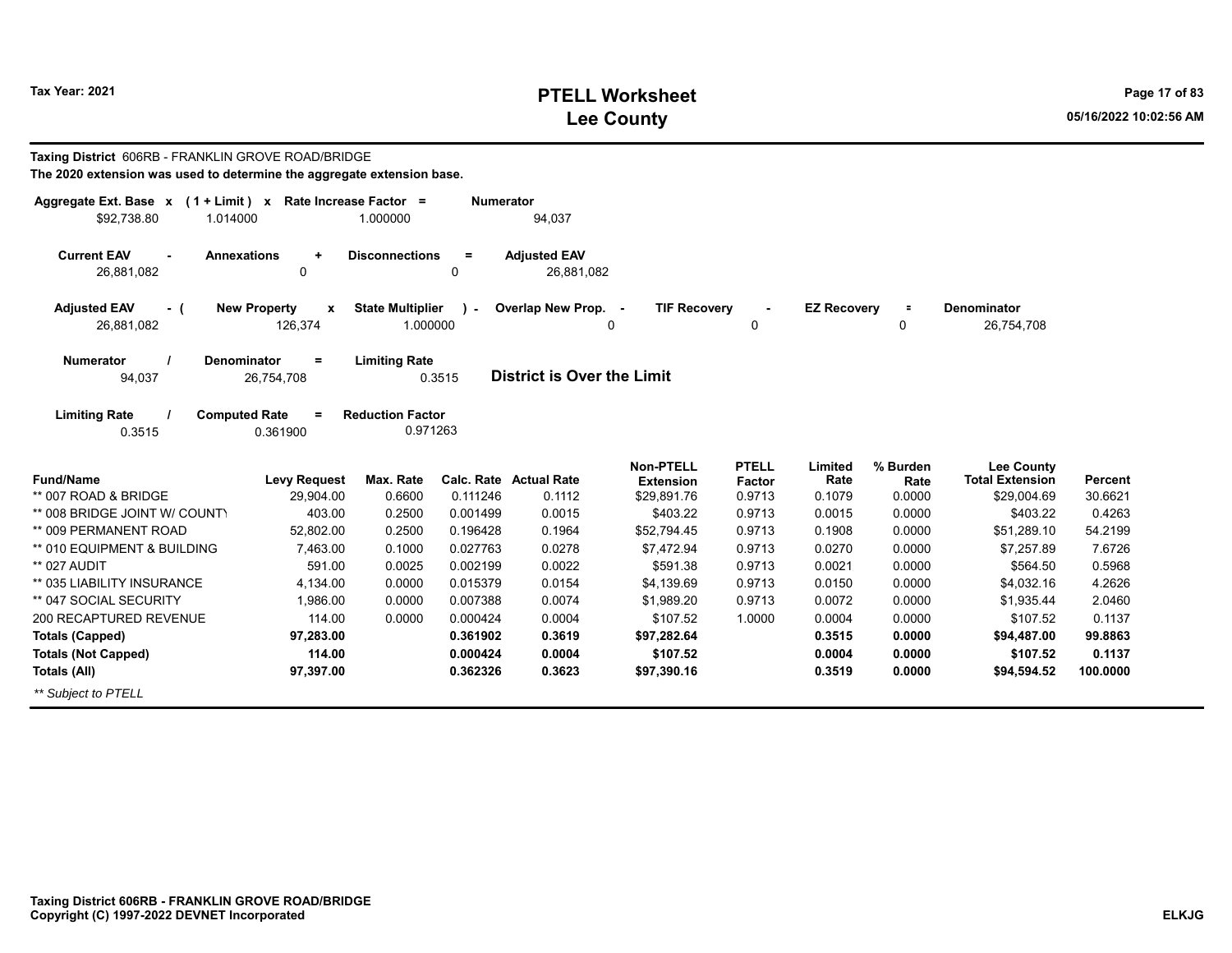# **PTELL Worksheet Tax Year: 2021 Page 18 of 83 Lee County 05/16/2022 10:02:56 AM**

**Taxing District** 607 - DIXON TOWNSHIP

| Aggregate Ext. Base $x$ (1 + Limit) $x$                                                                                     | Rate Increase Factor =                                                  |                                                   | <b>Numerator</b>                                           |                                                            |                                                                                                  |                                                                       |                                                         |                                                          |                                                                                                        |                                                   |
|-----------------------------------------------------------------------------------------------------------------------------|-------------------------------------------------------------------------|---------------------------------------------------|------------------------------------------------------------|------------------------------------------------------------|--------------------------------------------------------------------------------------------------|-----------------------------------------------------------------------|---------------------------------------------------------|----------------------------------------------------------|--------------------------------------------------------------------------------------------------------|---------------------------------------------------|
| \$442,709.17                                                                                                                | 1.014000                                                                | 1.000000                                          |                                                            | 448,907                                                    |                                                                                                  |                                                                       |                                                         |                                                          |                                                                                                        |                                                   |
| <b>Current EAV</b><br>229,798,680                                                                                           | <b>Annexations</b><br>$\ddot{}$<br>0                                    | <b>Disconnections</b>                             | $=$<br>0                                                   | <b>Adjusted EAV</b><br>229.798.680                         |                                                                                                  |                                                                       |                                                         |                                                          |                                                                                                        |                                                   |
| <b>Adjusted EAV</b><br>- (<br>229,798,680                                                                                   | <b>New Property</b><br>$\mathbf{x}$<br>378,824                          | <b>State Multiplier</b><br>1.000000               | $\mathbf{r}$                                               | Overlap New Prop. -                                        | <b>TIF Recovery</b><br>0                                                                         | $\Omega$                                                              | <b>EZ Recovery</b>                                      | $\equiv$<br>297,781                                      | <b>Denominator</b><br>229,122,075                                                                      |                                                   |
| <b>Numerator</b><br>448,907                                                                                                 | <b>Denominator</b><br>$=$<br>229,122,075                                | <b>Limiting Rate</b>                              | 0.1959                                                     | <b>District is Over the Limit</b>                          |                                                                                                  |                                                                       |                                                         |                                                          |                                                                                                        |                                                   |
| <b>Limiting Rate</b><br>0.1959                                                                                              | <b>Computed Rate</b><br>$=$<br>0.202400                                 | <b>Reduction Factor</b><br>0.967885               |                                                            |                                                            |                                                                                                  |                                                                       |                                                         |                                                          |                                                                                                        |                                                   |
| <b>Fund/Name</b><br>** 001 CORPORATE<br>** 005 I.M.R.F.<br>** 035 LIABILITY INSURANCE<br>** 047 SOCIAL SECURITY             | <b>Levy Request</b><br>424,835.00<br>5,000.00<br>10,000.00<br>15,000.00 | Max. Rate<br>0.2500<br>0.0000<br>0.0000<br>0.0000 | Calc. Rate<br>0.184873<br>0.002176<br>0.004352<br>0.006528 | <b>Actual Rate</b><br>0.1849<br>0.0022<br>0.0044<br>0.0065 | <b>Non-PTELL</b><br><b>Extension</b><br>\$424,897.76<br>\$5,055.57<br>\$10,111.14<br>\$14,936.91 | <b>PTELL</b><br><b>Factor</b><br>0.9679<br>0.9679<br>0.9679<br>0.9679 | Limited<br>Rate<br>0.1789<br>0.0021<br>0.0043<br>0.0063 | % Burden<br>Rate<br>0.0000<br>0.0000<br>0.0000<br>0.0000 | <b>Lee County</b><br><b>Total Extension</b><br>\$411,109.84<br>\$4,825.77<br>\$9,881.34<br>\$14,477.32 | Percent<br>90.7663<br>1.0654<br>2.1816<br>3.1963  |
| ** 054 GENERAL ASSISTANCE<br>200 RECAPTURED REVENUE<br><b>Totals (Capped)</b><br><b>Totals (Not Capped)</b><br>Totals (All) | 10,000.00<br>2,848.00<br>464,835.00<br>2,848.00<br>467,683.00           | 0.1000<br>0.0000                                  | 0.004352<br>0.001239<br>0.202281<br>0.001239<br>0.203520   | 0.0044<br>0.0012<br>0.2024<br>0.0012<br>0.2036             | \$10,111.14<br>\$2,757.58<br>\$465,112.52<br>\$2,757.58<br>\$467,870.10                          | 0.9679<br>1.0000                                                      | 0.0043<br>0.0012<br>0.1959<br>0.0012<br>0.1971          | 0.0000<br>0.0000<br>0.0000<br>0.0000<br>0.0000           | \$9,881.34<br>\$2,757.58<br>\$450,175.61<br>\$2,757.58<br>\$452,933.19                                 | 2.1816<br>0.6088<br>99.3912<br>0.6088<br>100.0000 |
| ** Subject to PTELL                                                                                                         |                                                                         |                                                   |                                                            |                                                            |                                                                                                  |                                                                       |                                                         |                                                          |                                                                                                        |                                                   |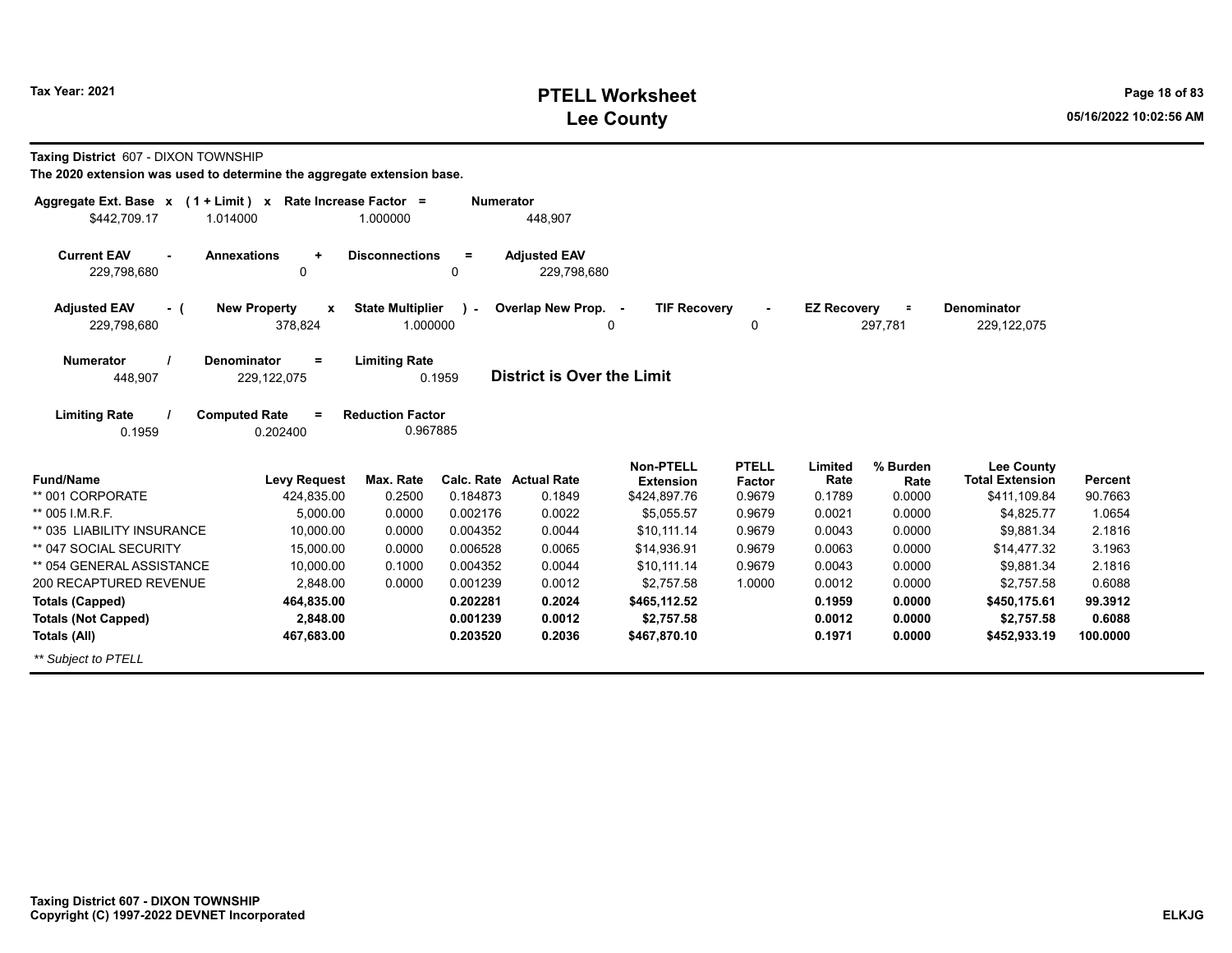# **PTELL Worksheet Tax Year: 2021 Page 19 of 83 Lee County 05/16/2022 10:02:56 AM**

| Taxing District 607RB - DIXON TWP ROAD/BRIDGE<br>The 2020 extension was used to determine the aggregate extension base. |                                                             |                                     |                  |                                         |                                                      |                                         |                           |                            |                                                             |                           |
|-------------------------------------------------------------------------------------------------------------------------|-------------------------------------------------------------|-------------------------------------|------------------|-----------------------------------------|------------------------------------------------------|-----------------------------------------|---------------------------|----------------------------|-------------------------------------------------------------|---------------------------|
| Aggregate Ext. Base $x$ (1 + Limit) x Rate Increase Factor =<br>\$531,560.45                                            | 1.014000                                                    | 1.000000                            | <b>Numerator</b> | 539,002                                 |                                                      |                                         |                           |                            |                                                             |                           |
| <b>Current EAV</b><br>229,798,680                                                                                       | <b>Annexations</b><br>$\ddot{}$<br>0                        | <b>Disconnections</b>               | $=$<br>0         | <b>Adjusted EAV</b><br>229,798,680      |                                                      |                                         |                           |                            |                                                             |                           |
| <b>Adjusted EAV</b><br>- (<br>229.798.680                                                                               | <b>New Property</b><br>$\boldsymbol{\mathsf{x}}$<br>378,824 | <b>State Multiplier</b><br>1.000000 | $\mathbf{I}$     | Overlap New Prop. -                     | <b>TIF Recovery</b><br>$\Omega$                      | $\Omega$                                | <b>EZ Recovery</b>        | $\equiv$<br>297.781        | <b>Denominator</b><br>229,122,075                           |                           |
| <b>Numerator</b><br>539,002                                                                                             | Denominator<br>$=$<br>229,122,075                           | <b>Limiting Rate</b>                | 0.2353           | <b>District is Over the Limit</b>       |                                                      |                                         |                           |                            |                                                             |                           |
| <b>Limiting Rate</b>                                                                                                    | <b>Computed Rate</b><br>$\equiv$                            | <b>Reduction Factor</b>             |                  |                                         |                                                      |                                         |                           |                            |                                                             |                           |
| 0.2353                                                                                                                  | 0.242900                                                    | 0.968711                            |                  |                                         |                                                      |                                         |                           |                            |                                                             |                           |
| <b>Fund/Name</b><br>** 007 ROAD & BRIDGE                                                                                | <b>Levy Request</b><br>190.700.00                           | Max. Rate<br>0.6600                 | 0.082986         | <b>Calc. Rate Actual Rate</b><br>0.0830 | <b>Non-PTELL</b><br><b>Extension</b><br>\$190,732.90 | <b>PTELL</b><br><b>Factor</b><br>0.9687 | Limited<br>Rate<br>0.0804 | % Burden<br>Rate<br>0.0000 | <b>Lee County</b><br><b>Total Extension</b><br>\$184,758.14 | <b>Percent</b><br>33.9527 |
| ** 009 PERMANENT ROAD                                                                                                   | 367,430.00                                                  | 0.2500                              | 0.159892         | 0.1599                                  | \$367,448.09                                         | 0.9687                                  | 0.1549                    | 0.0000                     | \$355,958.16                                                | 65.4139                   |
| 200 RECAPTURED REVENUE                                                                                                  | 3,420.00                                                    | 0.0000                              | 0.001488         | 0.0015                                  | \$3.446.98                                           | 1.0000                                  | 0.0015                    | 0.0000                     | \$3,446.98                                                  | 0.6334                    |
| <b>Totals (Capped)</b>                                                                                                  | 558,130.00                                                  |                                     | 0.242878         | 0.2429                                  | \$558,180.99                                         |                                         | 0.2353                    | 0.0000                     | \$540,716.30                                                | 99.3666                   |
| <b>Totals (Not Capped)</b>                                                                                              | 3,420.00                                                    |                                     | 0.001488         | 0.0015                                  | \$3,446.98                                           |                                         | 0.0015                    | 0.0000                     | \$3,446.98                                                  | 0.6334                    |
| Totals (All)                                                                                                            | 561,550.00                                                  |                                     | 0.244366         | 0.2444                                  | \$561,627.97                                         |                                         | 0.2368                    | 0.0000                     | \$544,163.28                                                | 100.0000                  |
| ** Subject to PTELL                                                                                                     |                                                             |                                     |                  |                                         |                                                      |                                         |                           |                            |                                                             |                           |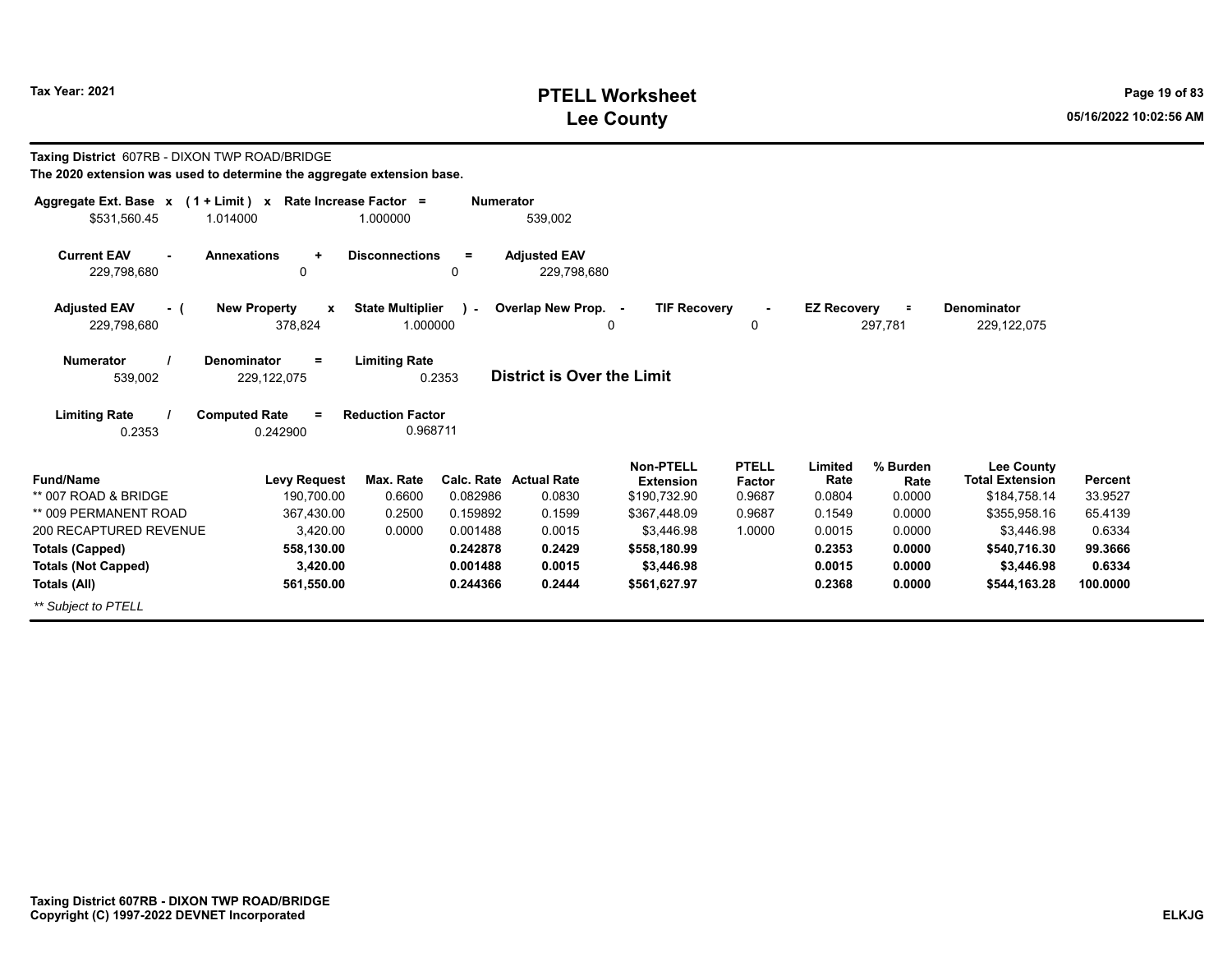# **PTELL Worksheet Tax Year: 2021 Page 20 of 83 Lee County 05/16/2022 10:02:56 AM**

**Taxing District** 608 - EAST GROVE TOWNSHIP

| Aggregate Ext. Base x             |          | $(1 + Limit)$ x                               | Rate Increase Factor =                      | <b>Numerator</b>                                                                                                                     |
|-----------------------------------|----------|-----------------------------------------------|---------------------------------------------|--------------------------------------------------------------------------------------------------------------------------------------|
| \$57,179.57                       |          | 1.014000                                      | 1.000000                                    | 57.980                                                                                                                               |
| <b>Current EAV</b><br>27,765,014  | $\sim$   | <b>Annexations</b><br>÷<br>0                  | <b>Disconnections</b><br>$=$<br>0           | <b>Adjusted EAV</b><br>27,765,014                                                                                                    |
| <b>Adjusted EAV</b><br>27,765,014 | $\sim$ 1 | <b>New Property</b><br>$\mathbf{x}$<br>41.401 | <b>State Multiplier</b><br>ra l<br>1.000000 | Overlap New Prop. -<br><b>TIF Recovery</b><br><b>EZ Recovery</b><br><b>Denominator</b><br>$\equiv$<br>$\sim$<br>27,723,613<br>0<br>0 |
| <b>Numerator</b><br>57.980        |          | <b>Denominator</b><br>$=$<br>27,723,613       | <b>Limiting Rate</b><br>0.2091              | District is Within the Limit                                                                                                         |

| <b>Fund/Name</b>           | <b>Levy Request</b> | Max. Rate |          | Calc. Rate Actual Rate | <b>Non-PTELL</b><br><b>Extension</b> | <b>PTELL</b><br><b>Factor</b> | Limited<br>Rate | % Burden<br>Rate | <b>Lee County</b><br><b>Total Extension</b> | Percent  |
|----------------------------|---------------------|-----------|----------|------------------------|--------------------------------------|-------------------------------|-----------------|------------------|---------------------------------------------|----------|
| ** 001 CORPORATE           | 55.477.00           | 0.3200    | 0.199809 | 0.1998                 | \$55.474.50                          | 1.0000                        | 0.1998          | 0.0000           | \$55.474.50                                 | 96.8962  |
| ** 054 GENERAL ASSISTANCE  | 1.700.00            | 0.1000    | 0.006123 | 0.0061                 | \$1.693.67                           | 1.0000                        | 0.0061          | 0.0000           | \$1.693.67                                  | 2.9583   |
| 200 RECAPTURED REVENUE     | 82.00               | 0.0000    | 0.000295 | 0.0003                 | \$83.30                              | 1.0000                        | 0.0003          | 0.0000           | \$83.30                                     | 0.1455   |
| Totals (Capped)            | 57.177.00           |           | 0.205932 | 0.2059                 | \$57.168.17                          |                               | 0.2059          | 0.0000           | \$57.168.17                                 | 99.8545  |
| <b>Totals (Not Capped)</b> | 82.00               |           | 0.000295 | 0.0003                 | \$83.30                              |                               | 0.0003          | 0.0000           | \$83.30                                     | 0.1455   |
| Totals (All)               | 57,259.00           |           | 0.206227 | 0.2062                 | \$57,251.47                          |                               | 0.2062          | 0.0000           | \$57.251.47                                 | 100.0000 |
| ** Subject to PTELL        |                     |           |          |                        |                                      |                               |                 |                  |                                             |          |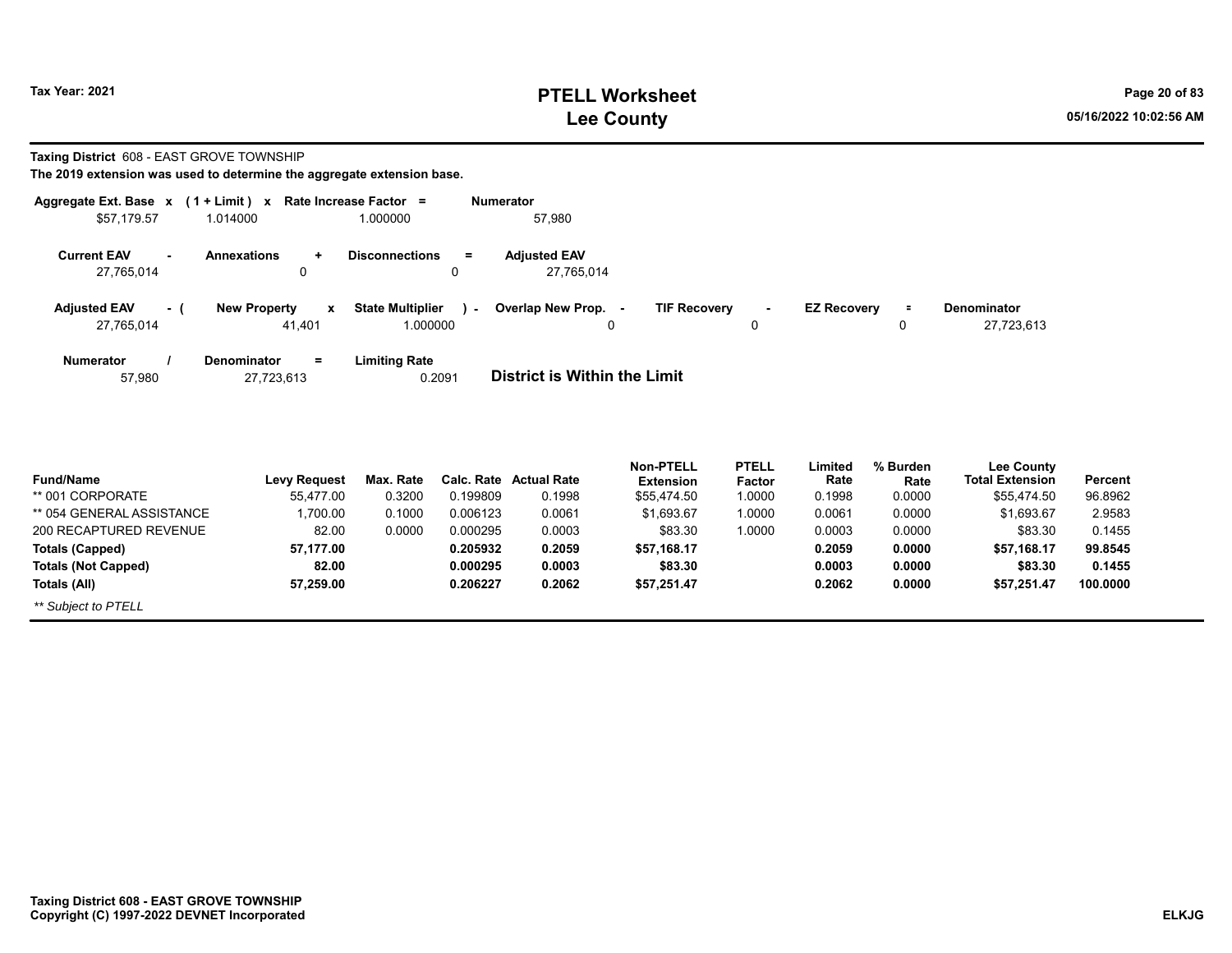# **PTELL Worksheet Tax Year: 2021 Page 21 of 83 Lee County 05/16/2022 10:02:56 AM**

#### **Taxing District** 608RB - EAST GROVE TWP RD/BRIDGE **The 2020 extension was used to determine the aggregate extension base.**

| Aggregate Ext. Base x             |     | $(1 + Limit) x$                                            | <b>Rate Increase Factor</b><br>$\equiv$ | Numerator                                                                                                                              |
|-----------------------------------|-----|------------------------------------------------------------|-----------------------------------------|----------------------------------------------------------------------------------------------------------------------------------------|
| \$112,278.69                      |     | 1.014000                                                   | 1.000000                                | 113,851                                                                                                                                |
| <b>Current EAV</b><br>27,765,014  |     | <b>Annexations</b><br>÷<br>0                               | <b>Disconnections</b><br>$=$<br>0       | <b>Adiusted EAV</b><br>27,765,014                                                                                                      |
| <b>Adjusted EAV</b><br>27,765,014 | - ( | <b>New Property</b><br>$\boldsymbol{\mathsf{x}}$<br>41.401 | <b>State Multiplier</b><br>1.000000     | <b>TIF Recovery</b><br>Overlap New Prop. -<br><b>EZ Recovery</b><br><b>Denominator</b><br>Ξ.<br><b>Section</b><br>27,723,613<br>0<br>0 |
| <b>Numerator</b><br>113,851       |     | $\equiv$<br>Denominator<br>27,723,613                      | <b>Limiting Rate</b><br>0.4107          | <b>District is Within the Limit</b>                                                                                                    |

| <b>Fund/Name</b>              | <b>Levy Request</b> | Max. Rate | Calc. Rate | <b>Actual Rate</b> | Non-PTELL<br><b>Extension</b> | <b>PTELL</b><br>Factor | Limited<br>Rate | % Burden<br>Rate | Lee County<br><b>Total Extension</b> | Percent  |
|-------------------------------|---------------------|-----------|------------|--------------------|-------------------------------|------------------------|-----------------|------------------|--------------------------------------|----------|
| ** 007 ROAD & BRIDGE          | 83,653.00           | 0.6600    | 0.301289   | 0.3013             | \$83,655.99                   | 1.0000                 | 0.3013          | 0.0000           | \$83,655.99                          | 74.4135  |
| ** 008 BRIDGE JOINT W/ COUNTY | 7,224.00            | 0.2500    | 0.026018   | 0.0260             | \$7,218.90                    | 1.0000                 | 0.0260          | 0.0000           | \$7,218.90                           | 6.4213   |
| ** 009 PERMANENT ROAD         | 21,390.00           | 0.2500    | 0.077039   | 0.0770             | \$21,379.06                   | 1.0000                 | 0.0770          | 0.0000           | \$21,379.06                          | 19.0170  |
| 200 RECAPTURED REVENUE        | 161.00              | 0.0000    | 0.000580   | 0.0006             | \$166.59                      | 1.0000                 | 0.0006          | 0.0000           | \$166.59                             | 0.1482   |
| Totals (Capped)               | 112.267.00          |           | 0.404346   | 0.4043             | \$112,253.95                  |                        | 0.4043          | 0.0000           | \$112,253.95                         | 99.8518  |
| <b>Totals (Not Capped)</b>    | 161.00              |           | 0.000580   | 0.0006             | \$166.59                      |                        | 0.0006          | 0.0000           | \$166.59                             | 0.1482   |
| Totals (All)                  | 112.428.00          |           | 0.404926   | 0.4049             | \$112,420.54                  |                        | 0.4049          | 0.0000           | \$112,420.54                         | 100.0000 |
| ** Subject to PTELL           |                     |           |            |                    |                               |                        |                 |                  |                                      |          |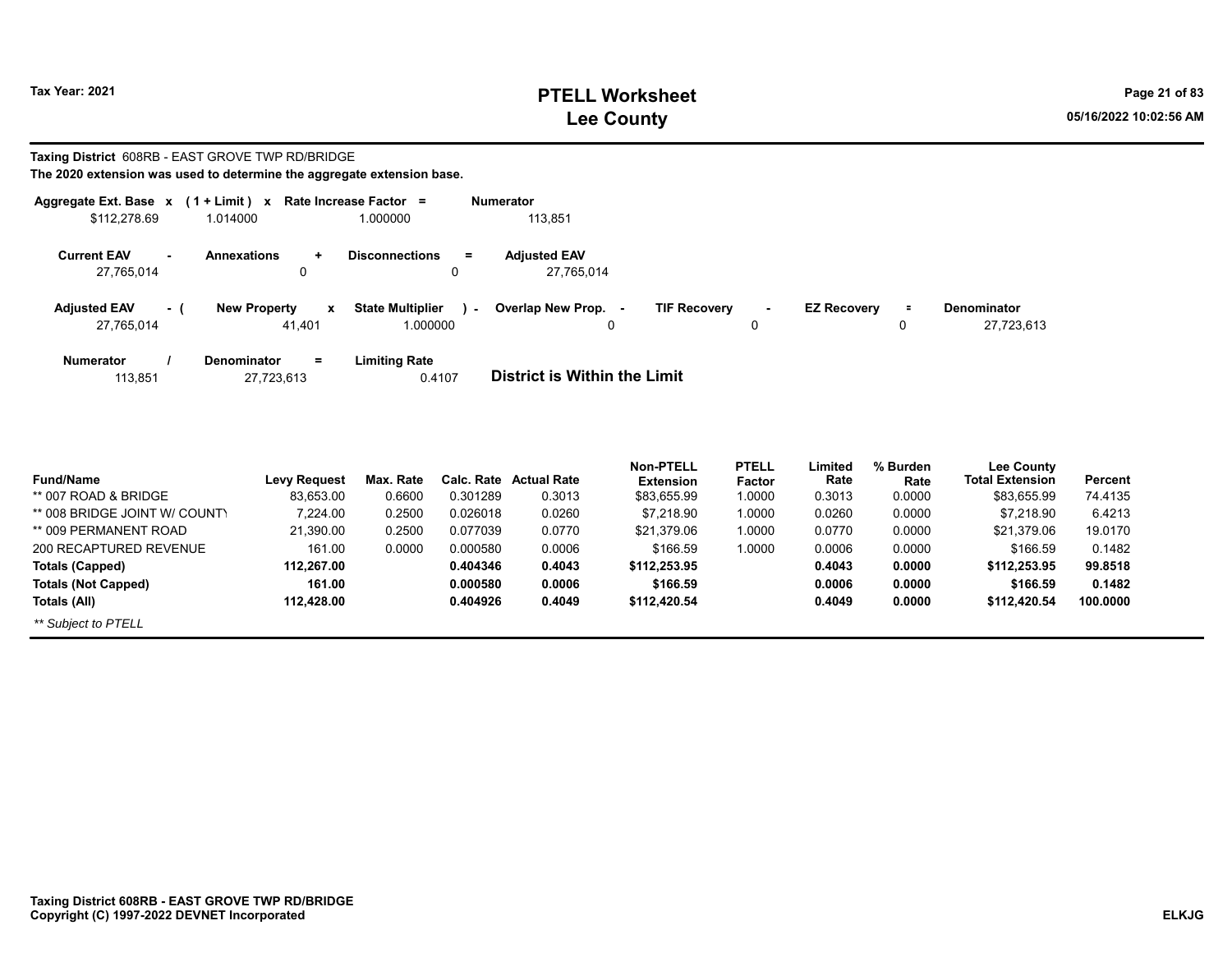# **PTELL Worksheet Tax Year: 2021 Page 22 of 83 Lee County 05/16/2022 10:02:56 AM**

| Taxing District 609 - HAMILTON TOWNSHIP<br>The 2020 extension was used to determine the aggregate extension base. |                                              |                                     |                  |                                         |                                                     |                                  |                           |                            |                                                            |                           |
|-------------------------------------------------------------------------------------------------------------------|----------------------------------------------|-------------------------------------|------------------|-----------------------------------------|-----------------------------------------------------|----------------------------------|---------------------------|----------------------------|------------------------------------------------------------|---------------------------|
| Aggregate Ext. Base $x$ (1 + Limit) x Rate Increase Factor =<br>\$88,944.60                                       | 1.014000                                     | 1.000000                            | <b>Numerator</b> | 90,190                                  |                                                     |                                  |                           |                            |                                                            |                           |
| <b>Current EAV</b><br>26,474,012                                                                                  | <b>Annexations</b><br>$\ddot{}$<br>0         | <b>Disconnections</b>               | $=$<br>0         | <b>Adjusted EAV</b><br>26,474,012       |                                                     |                                  |                           |                            |                                                            |                           |
| <b>Adjusted EAV</b><br>- (<br>26,474,012                                                                          | <b>New Property</b><br>X<br>6,580            | <b>State Multiplier</b><br>1.000000 | ) –              | Overlap New Prop. -                     | <b>TIF Recovery</b><br>$\Omega$                     | 0                                | <b>EZ Recovery</b>        | $\equiv$<br>0              | Denominator<br>26,467,432                                  |                           |
| <b>Numerator</b><br>90,190                                                                                        | <b>Denominator</b><br>$=$<br>26,467,432      | <b>Limiting Rate</b>                | 0.3408           | <b>District is Over the Limit</b>       |                                                     |                                  |                           |                            |                                                            |                           |
| <b>Limiting Rate</b><br>0.3408                                                                                    | <b>Computed Rate</b><br>$\equiv$<br>0.352400 | <b>Reduction Factor</b><br>0.967083 |                  |                                         |                                                     |                                  |                           |                            |                                                            |                           |
| <b>Fund/Name</b><br>** 001 CORPORATE                                                                              | <b>Levy Request</b><br>85,300.00             | Max. Rate<br>0.3300                 | 0.322203         | <b>Calc. Rate Actual Rate</b><br>0.3222 | <b>Non-PTELL</b><br><b>Extension</b><br>\$85,299.27 | <b>PTELL</b><br>Factor<br>0.9671 | Limited<br>Rate<br>0.3116 | % Burden<br>Rate<br>0.0000 | <b>Lee County</b><br><b>Total Extension</b><br>\$82,493.02 | <b>Percent</b><br>91.4319 |
| ** 054 GENERAL ASSISTANCE                                                                                         | 8,000.00                                     | 0.1000                              | 0.030218         | 0.0302                                  | \$7,995.15                                          | 0.9671                           | 0.0292                    | 0.0000                     | \$7,730.41                                                 | 8.5681                    |
| 200 RECAPTURED REVENUE                                                                                            | 0.00                                         | 0.0000                              | 0.000000         | 0.0000                                  | \$0.00                                              | 1.0000                           | 0.0000                    | 0.0000                     | \$0.00                                                     | 0.0000                    |
| <b>Totals (Capped)</b>                                                                                            | 93,300.00                                    |                                     | 0.352421         | 0.3524                                  | \$93,294.42                                         |                                  | 0.3408                    | 0.0000                     | \$90,223.43                                                | 100.0000                  |
| <b>Totals (Not Capped)</b>                                                                                        | 0.00                                         |                                     | 0.000000         | 0.0000                                  | \$0.00                                              |                                  | 0.0000                    | 0.0000                     | \$0.00                                                     | 0.0000                    |
| Totals (All)                                                                                                      | 93,300.00                                    |                                     | 0.352421         | 0.3524                                  | \$93,294.42                                         |                                  | 0.3408                    | 0.0000                     | \$90,223.43                                                | 100.0000                  |
| ** Subject to PTELL                                                                                               |                                              |                                     |                  |                                         |                                                     |                                  |                           |                            |                                                            |                           |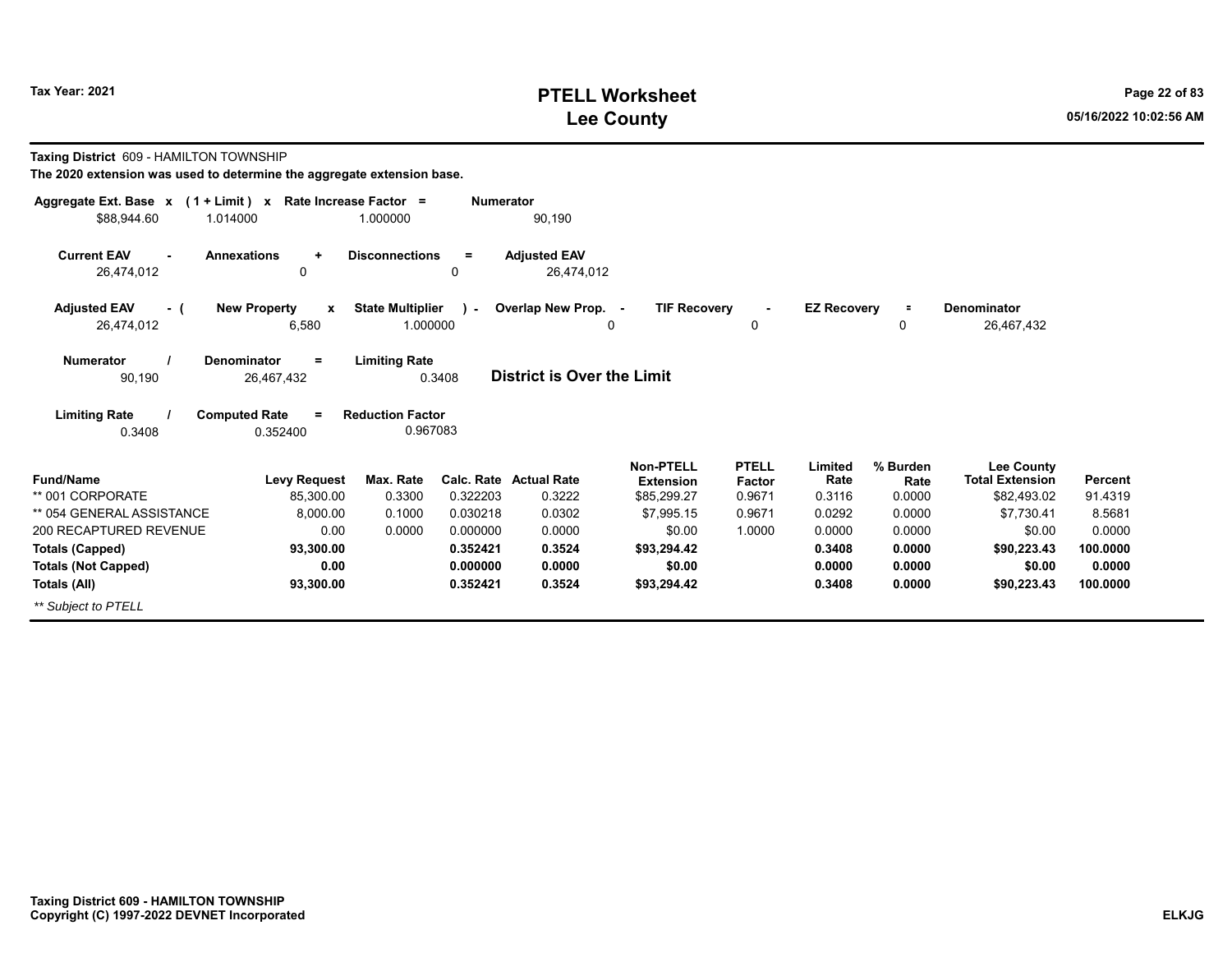# **PTELL Worksheet Tax Year: 2021 Page 23 of 83 Lee County 05/16/2022 10:02:56 AM**

| Taxing District 609RB - HAMILTON TWP ROAD/BRIDGE<br>The 2020 extension was used to determine the aggregate extension base. |                                         |                         |                  |                                   |                     |              |                    |          |                        |                |
|----------------------------------------------------------------------------------------------------------------------------|-----------------------------------------|-------------------------|------------------|-----------------------------------|---------------------|--------------|--------------------|----------|------------------------|----------------|
|                                                                                                                            |                                         |                         |                  |                                   |                     |              |                    |          |                        |                |
| Aggregate Ext. Base $x$ (1 + Limit) x Rate Increase Factor =<br>\$102,421.84<br>1.014000                                   |                                         | 1.000000                | <b>Numerator</b> | 103,856                           |                     |              |                    |          |                        |                |
| <b>Current EAV</b><br><b>Annexations</b>                                                                                   | $\ddot{}$                               | <b>Disconnections</b>   | $=$              | <b>Adiusted EAV</b>               |                     |              |                    |          |                        |                |
| 26,474,012                                                                                                                 | $\mathbf 0$                             |                         | 0                | 26,474,012                        |                     |              |                    |          |                        |                |
| <b>Adjusted EAV</b><br>- (                                                                                                 | <b>New Property</b><br>$\boldsymbol{x}$ | <b>State Multiplier</b> | $\mathbf{v}$     | Overlap New Prop. -               | <b>TIF Recovery</b> |              | <b>EZ Recovery</b> | $\equiv$ | Denominator            |                |
| 26,474,012                                                                                                                 | 6,580                                   | 1.000000                |                  |                                   | $\Omega$            | 0            |                    | 0        | 26,467,432             |                |
| <b>Numerator</b><br><b>Denominator</b>                                                                                     | $\equiv$                                | <b>Limiting Rate</b>    |                  |                                   |                     |              |                    |          |                        |                |
| 103,856                                                                                                                    | 26,467,432                              | 0.3924                  |                  | <b>District is Over the Limit</b> |                     |              |                    |          |                        |                |
| <b>Limiting Rate</b><br><b>Computed Rate</b>                                                                               |                                         | <b>Reduction Factor</b> |                  |                                   |                     |              |                    |          |                        |                |
| 0.3924                                                                                                                     | 0.405800                                | 0.966979                |                  |                                   |                     |              |                    |          |                        |                |
|                                                                                                                            |                                         |                         |                  |                                   | Non-PTELL           | <b>PTELL</b> | Limited            | % Burden | <b>Lee County</b>      |                |
| <b>Fund/Name</b>                                                                                                           | <b>Levy Request</b>                     | Max. Rate               |                  | <b>Calc. Rate Actual Rate</b>     | <b>Extension</b>    | Factor       | Rate               | Rate     | <b>Total Extension</b> | <b>Percent</b> |
| ** 007 ROAD & BRIDGE                                                                                                       | 81,940.00                               | 0.6600                  | 0.309511         | 0.3095                            | \$81,937.07         | 0.9670       | 0.2993             | 0.0000   | \$79,236.72            | 76.2742        |
| ** 008 BRIDGE JOINT W/ COUNT                                                                                               | 7,000.00                                | 0.2500                  | 0.026441         | 0.0264                            | \$6,989.14          | 0.9670       | 0.0255             | 0.0000   | \$6,750.87             | 6.4985         |
| ** 009 PERMANENT ROAD                                                                                                      | 12,500.00                               | 0.2500                  | 0.047216         | 0.0472                            | \$12,495.73         | 0.9670       | 0.0456             | 0.0000   | \$12,072.15            | 11.6208        |
| ** 010 EQUIPMENT & BUILDING                                                                                                | 6,000.00                                | 0.1000                  | 0.022664         | 0.0227                            | \$6,009.60          | 0.9670       | 0.0220             | 0.0000   | \$5,824.28             | 5.6065         |
| 200 RECAPTURED REVENUE                                                                                                     | 0.00                                    | 0.0000                  | 0.000000         | 0.0000                            | \$0.00              | 1.0000       | 0.0000             | 0.0000   | \$0.00                 | 0.0000         |
| <b>Totals (Capped)</b>                                                                                                     | 107,440.00                              |                         | 0.405832         | 0.4058                            | \$107,431.54        |              | 0.3924             | 0.0000   | \$103,884.02           | 100.0000       |
| <b>Totals (Not Capped)</b>                                                                                                 | 0.00                                    |                         | 0.000000         | 0.0000                            | \$0.00              |              | 0.0000             | 0.0000   | \$0.00                 | 0.0000         |
| Totals (All)                                                                                                               | 107,440.00                              |                         | 0.405832         | 0.4058                            | \$107,431.54        |              | 0.3924             | 0.0000   | \$103,884.02           | 100.0000       |
| ** Subject to PTELL                                                                                                        |                                         |                         |                  |                                   |                     |              |                    |          |                        |                |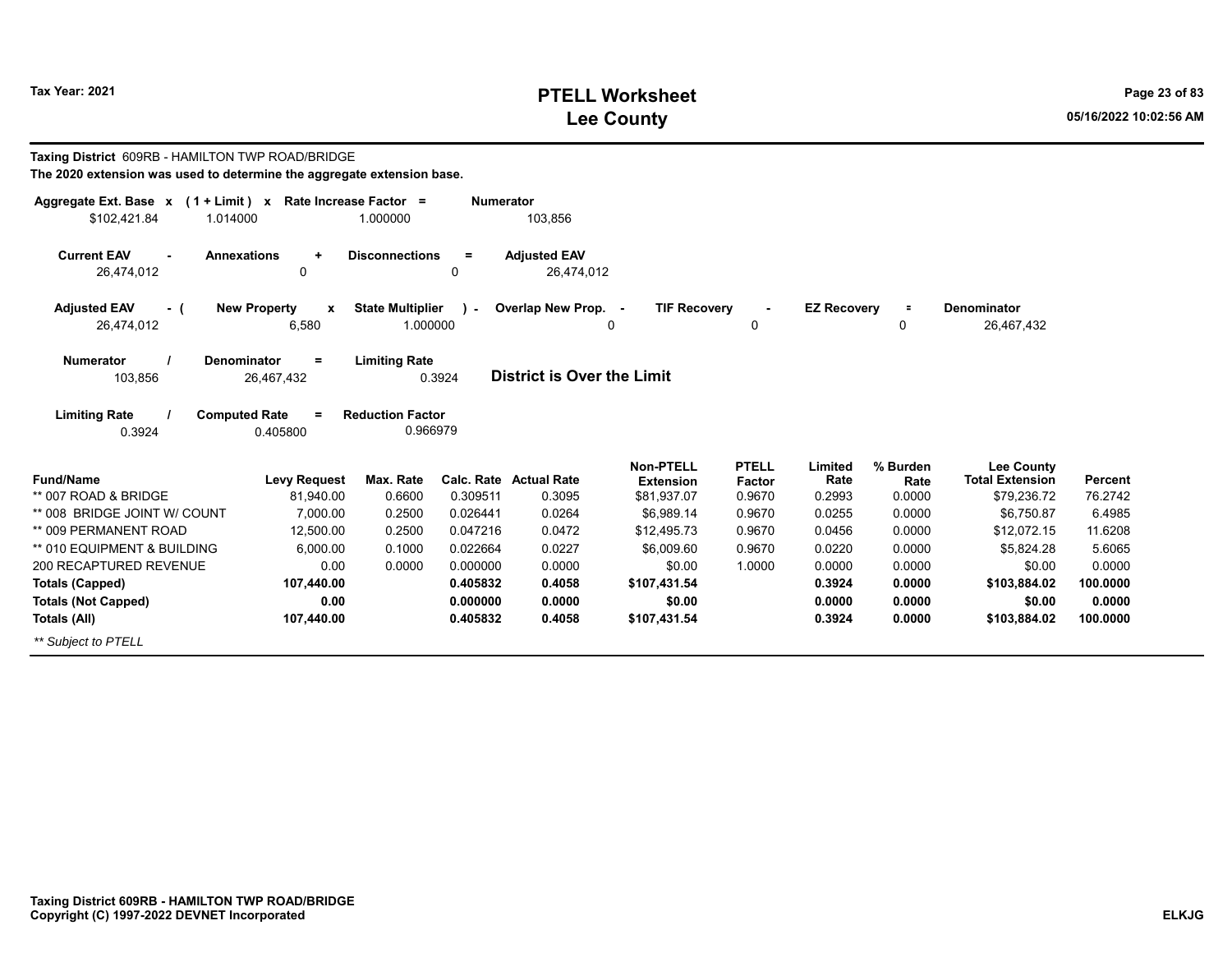## **PTELL Worksheet Tax Year: 2021 Page 24 of 83 Lee County 05/16/2022 10:02:56 AM**

|  | Taxing District 610 - HARMON TOWNSHIP |  |
|--|---------------------------------------|--|
|--|---------------------------------------|--|

| Aggregate Ext. Base x<br>$(1 + Limit) x$           | Rate Increase Factor =                  |                                | <b>Numerator</b> |                                   |                                 |                  |                    |                |                                             |          |
|----------------------------------------------------|-----------------------------------------|--------------------------------|------------------|-----------------------------------|---------------------------------|------------------|--------------------|----------------|---------------------------------------------|----------|
| \$75.718.76<br>1.014000                            |                                         | 1.000000                       |                  | 76,779                            |                                 |                  |                    |                |                                             |          |
| <b>Current EAV</b><br>$\blacksquare$<br>16,907,576 | <b>Annexations</b><br>$\ddot{}$<br>0    | <b>Disconnections</b>          | $=$<br>0         | <b>Adjusted EAV</b><br>16,907,576 |                                 |                  |                    |                |                                             |          |
| <b>Adjusted EAV</b><br>- (                         | <b>New Property</b><br>$\mathbf x$      | <b>State Multiplier</b>        | $\mathcal{L}$    | Overlap New Prop. -               | <b>TIF Recovery</b>             |                  | <b>EZ Recovery</b> | $\equiv$       | <b>Denominator</b>                          |          |
| 16,907,576                                         | 15,603                                  | 1.000000                       |                  |                                   | 0                               | 0                |                    | 0              | 16,891,973                                  |          |
| <b>Numerator</b><br>76,779                         | <b>Denominator</b><br>$=$<br>16,891,973 | <b>Limiting Rate</b><br>0.4545 |                  | <b>District is Over the Limit</b> |                                 |                  |                    |                |                                             |          |
| <b>Limiting Rate</b>                               | <b>Computed Rate</b><br>$=$             | <b>Reduction Factor</b>        |                  |                                   |                                 |                  |                    |                |                                             |          |
| 0.4545                                             | 0.470100                                | 0.966816                       |                  |                                   |                                 |                  |                    |                |                                             |          |
| <b>Fund/Name</b>                                   | <b>Levy Request</b>                     | Max. Rate                      | Calc. Rate       | <b>Actual Rate</b>                | <b>Non-PTELL</b>                | <b>PTELL</b>     | Limited<br>Rate    | % Burden       | <b>Lee County</b><br><b>Total Extension</b> | Percent  |
| ** 001 CORPORATE                                   | 68,500.00                               | 0.4300                         | 0.405144         | 0.4051                            | <b>Extension</b><br>\$68,492.59 | Factor<br>0.9668 | 0.3917             | Rate<br>0.0000 | \$66,226.98                                 | 85.8803  |
| ** 019 COMMUNITY BLDG                              | 10.000.00                               | 0.1000                         | 0.059145         | 0.0591                            | \$9,992.38                      | 0.9668           | 0.0571             | 0.0000         | \$9,654.23                                  | 12.5192  |
| ** 054 GENERAL ASSISTANCE                          | 1.000.00                                | 0.1000                         | 0.005915         | 0.0059                            | \$997.55                        | 0.9668           | 0.0057             | 0.0000         | \$963.73                                    | 1.2497   |
| 200 RECAPTURED REVENUE                             | 272.00                                  | 0.0000                         | 0.001609         | 0.0016                            | \$270.52                        | 1.0000           | 0.0016             | 0.0000         | \$270.52                                    | 0.3508   |
| <b>Totals (Capped)</b>                             | 79,500.00                               |                                | 0.470204         | 0.4701                            | \$79,482.52                     |                  | 0.4545             | 0.0000         | \$76,844.94                                 | 99.6492  |
| <b>Totals (Not Capped)</b>                         | 272.00                                  |                                | 0.001609         | 0.0016                            | \$270.52                        |                  | 0.0016             | 0.0000         | \$270.52                                    | 0.3508   |
| Totals (All)                                       | 79,772.00                               |                                | 0.471813         | 0.4717                            | \$79,753.04                     |                  | 0.4561             | 0.0000         | \$77,115.46                                 | 100.0000 |
| ** Subject to PTELL                                |                                         |                                |                  |                                   |                                 |                  |                    |                |                                             |          |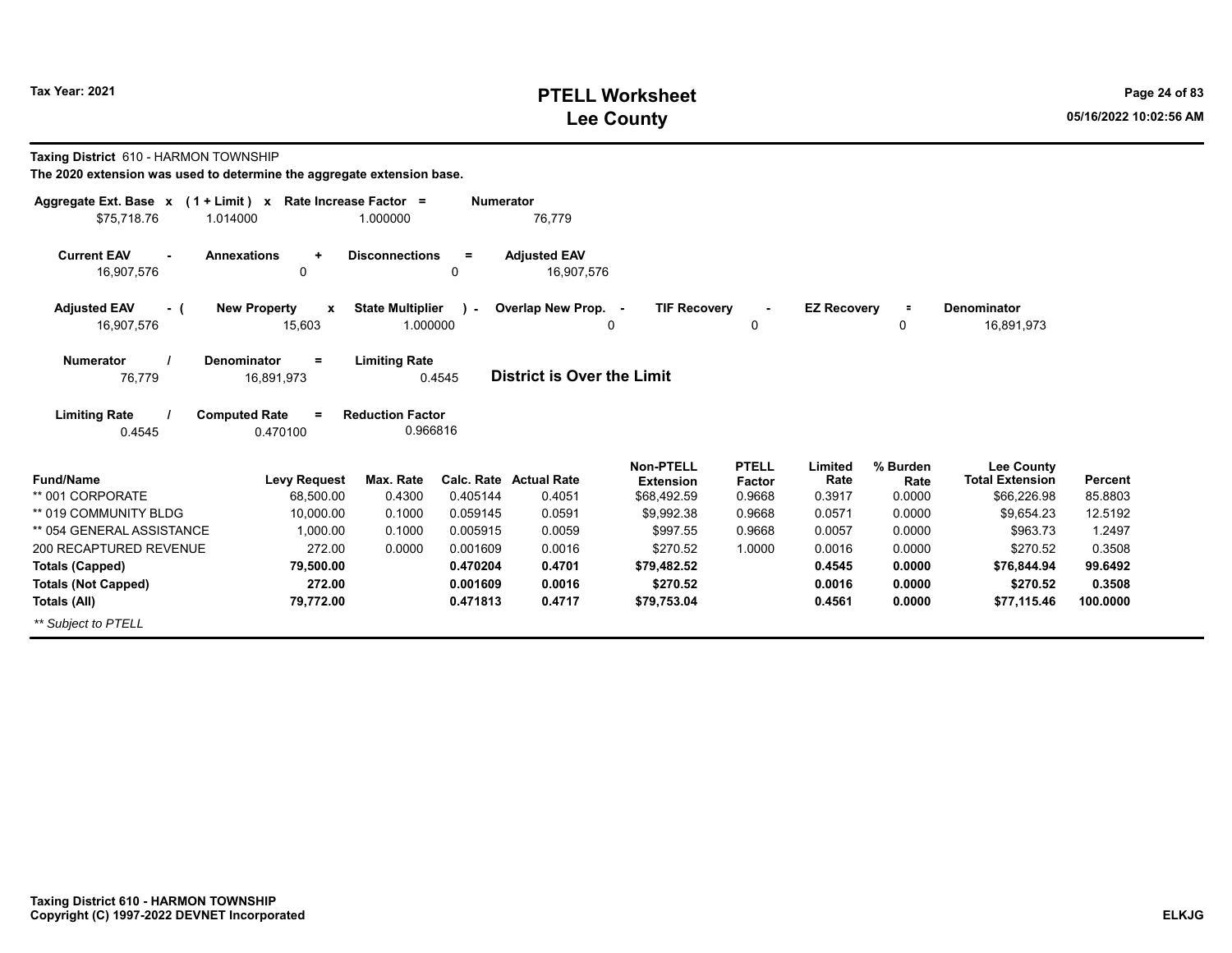# **PTELL Worksheet Tax Year: 2021 Page 25 of 83 Lee County 05/16/2022 10:02:56 AM**

| Taxing District 610RB - HARMON TWP ROAD/BRIDGE<br>The 2020 extension was used to determine the aggregate extension base. |                                  |                                     |                  |                                         |                                                     |                                  |                           |                            |                                                            |                           |
|--------------------------------------------------------------------------------------------------------------------------|----------------------------------|-------------------------------------|------------------|-----------------------------------------|-----------------------------------------------------|----------------------------------|---------------------------|----------------------------|------------------------------------------------------------|---------------------------|
| Aggregate Ext. Base $x$ (1 + Limit) x Rate Increase Factor =<br>\$42,482.58<br>1.014000                                  |                                  | 1.000000                            | <b>Numerator</b> | 43,077                                  |                                                     |                                  |                           |                            |                                                            |                           |
| <b>Current EAV</b><br><b>Annexations</b><br>16,907,576                                                                   | $\ddot{}$<br>0                   | <b>Disconnections</b>               | $=$<br>0         | <b>Adjusted EAV</b><br>16,907,576       |                                                     |                                  |                           |                            |                                                            |                           |
| <b>Adjusted EAV</b><br>- (                                                                                               | <b>New Property</b><br>X         | <b>State Multiplier</b>             | $\mathbf{I}$     | Overlap New Prop. -                     | <b>TIF Recovery</b>                                 |                                  | <b>EZ Recovery</b>        | Ξ                          | Denominator                                                |                           |
| 16,907,576                                                                                                               | 15,603                           | 1.000000                            |                  |                                         | $\Omega$                                            | 0                                |                           | 0                          | 16,891,973                                                 |                           |
| <b>Numerator</b><br><b>Denominator</b><br>43,077                                                                         | $=$<br>16,891,973                | <b>Limiting Rate</b>                | 0.2550           | District is Over the Limit              |                                                     |                                  |                           |                            |                                                            |                           |
| <b>Limiting Rate</b><br><b>Computed Rate</b><br>0.2550                                                                   | 0.263800                         | <b>Reduction Factor</b><br>0.966641 |                  |                                         |                                                     |                                  |                           |                            |                                                            |                           |
| <b>Fund/Name</b><br>** 007 ROAD & BRIDGE                                                                                 | <b>Levy Request</b><br>33,100.00 | Max. Rate<br>0.6600                 | 0.195770         | <b>Calc. Rate Actual Rate</b><br>0.1958 | <b>Non-PTELL</b><br><b>Extension</b><br>\$33,105.03 | <b>PTELL</b><br>Factor<br>0.9666 | Limited<br>Rate<br>0.1893 | % Burden<br>Rate<br>0.0000 | <b>Lee County</b><br><b>Total Extension</b><br>\$32,006.04 | <b>Percent</b><br>73.9742 |
| ** 008 BRIDGE JOINT W/ COUNT                                                                                             | 10,000.00                        | 0.2500                              | 0.059145         | 0.0591                                  | \$9,992.38                                          | 0.9666                           | 0.0571                    | 0.0000                     | \$9,654.23                                                 | 22.3134                   |
| ** 090 ROAD DAMAGE                                                                                                       | 1,500.00                         | 0.0330                              | 0.008872         | 0.0089                                  | \$1,504.77                                          | 0.9666                           | 0.0086                    | 0.0000                     | \$1,454.05                                                 | 3.3607                    |
| 200 RECAPTURED REVENUE                                                                                                   | 153.00                           | 0.0000                              | 0.000905         | 0.0009                                  | \$152.17                                            | 1.0000                           | 0.0009                    | 0.0000                     | \$152.17                                                   | 0.3517                    |
| <b>Totals (Capped)</b>                                                                                                   | 44,600.00                        |                                     | 0.263787         | 0.2638                                  | \$44,602.18                                         |                                  | 0.2550                    | 0.0000                     | \$43,114.32                                                | 99.6483                   |
| <b>Totals (Not Capped)</b>                                                                                               | 153.00                           |                                     | 0.000905         | 0.0009                                  | \$152.17                                            |                                  | 0.0009                    | 0.0000                     | \$152.17                                                   | 0.3517                    |
| Totals (All)                                                                                                             | 44,753.00                        |                                     | 0.264692         | 0.2647                                  | \$44,754.35                                         |                                  | 0.2559                    | 0.0000                     | \$43,266.49                                                | 100.0000                  |
| ** Subject to PTELL                                                                                                      |                                  |                                     |                  |                                         |                                                     |                                  |                           |                            |                                                            |                           |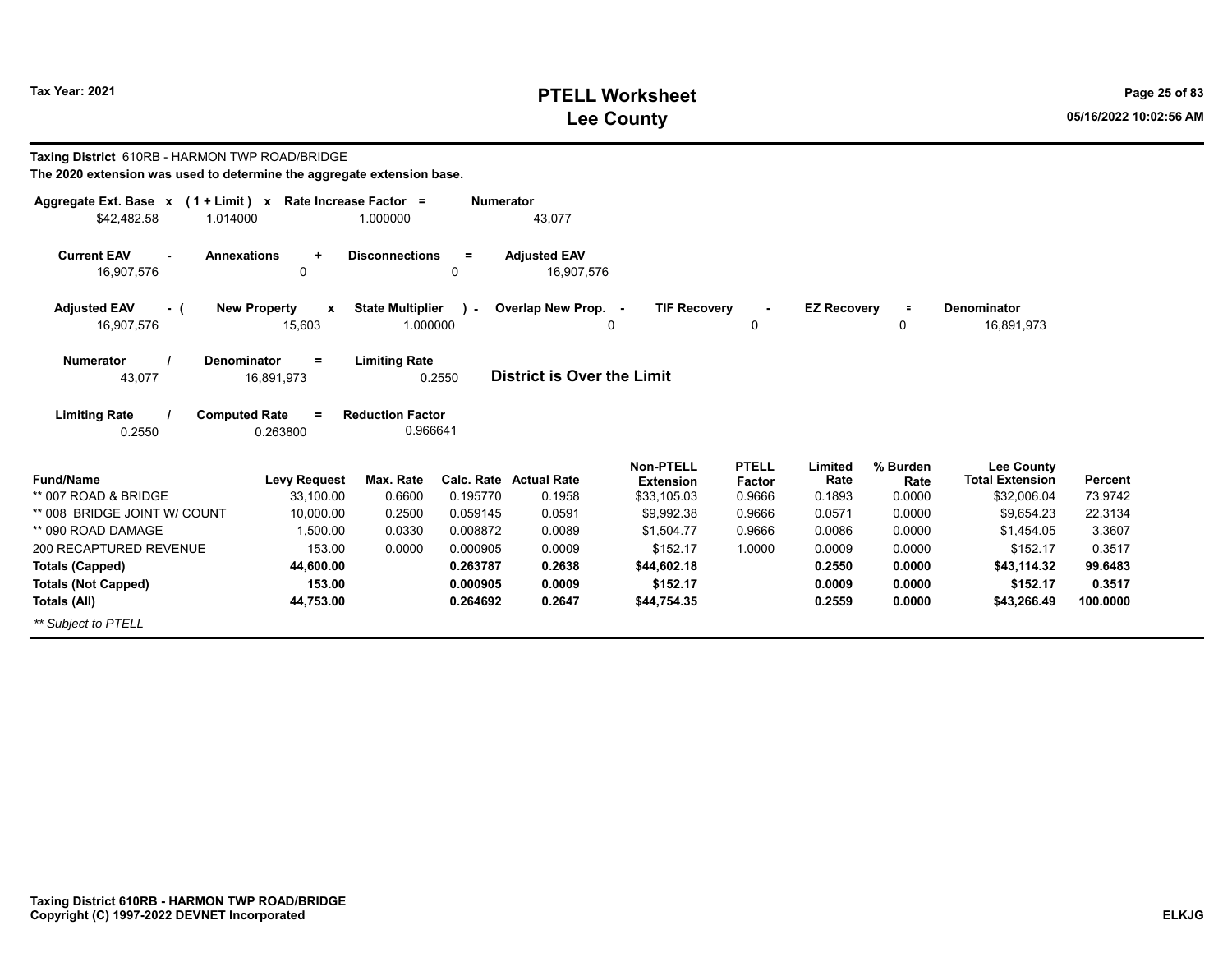# **PTELL Worksheet Tax Year: 2021 Page 26 of 83 Lee County 05/16/2022 10:02:56 AM**

**Taxing District** 611 - LEE CENTER TOWNSHIP

|                     |        | Aggregate Ext. Base $x$ (1 + Limit) $x$ Rate Increase Factor = |                                   | <b>Numerator</b>                                                                                       |
|---------------------|--------|----------------------------------------------------------------|-----------------------------------|--------------------------------------------------------------------------------------------------------|
| \$77.061.29         |        | 1.014000                                                       | 1.000000                          | 78,140                                                                                                 |
| <b>Current EAV</b>  | $\sim$ | <b>Annexations</b><br>$\ddotmark$                              | <b>Disconnections</b><br>$=$      | <b>Adiusted EAV</b>                                                                                    |
| 23,022,106          |        | 0                                                              | $\mathbf{0}$                      | 23,022,106                                                                                             |
| <b>Adjusted EAV</b> | - (    | <b>New Property</b><br>x                                       | <b>State Multiplier</b><br>$\sim$ | <b>TIF Recovery</b><br><b>EZ Recovery</b><br>Overlap New Prop. -<br><b>Denominator</b><br>Ξ.<br>$\sim$ |
| 23,022,106          |        | 892.108                                                        | 1.000000                          | 22,129,998<br>0<br>0<br>0                                                                              |
| <b>Numerator</b>    |        | Denominator<br>$=$                                             | <b>Limiting Rate</b><br>0.3531    | District is Within the Limit                                                                           |
| 78,140              |        | 22,129,998                                                     |                                   |                                                                                                        |

| <b>Fund/Name</b>          | <b>Levy Request</b> | Max. Rate |          | Calc. Rate Actual Rate | <b>Non-PTELL</b><br><b>Extension</b> | <b>PTELL</b><br><b>Factor</b> | ∟imited<br>Rate | % Burden<br>Rate | Lee County<br><b>Total Extension</b> | Percent  |
|---------------------------|---------------------|-----------|----------|------------------------|--------------------------------------|-------------------------------|-----------------|------------------|--------------------------------------|----------|
| ** 001 CORPORATE          | 77,200.00           | 0.3600    | 0.335330 | 0.3353                 | \$77,193.12                          | 1.0000                        | 0.3353          | 0.0000           | \$77,193.12                          | 95.1475  |
| ** 054 GENERAL ASSISTANCE | 3.700.00            | 0.1000    | 0.016072 | 0.0161                 | \$3.706.56                           | 1.0000                        | 0.0161          | 0.0000           | \$3.706.56                           | 4.5687   |
| 200 RECAPTURED REVENUE    | 227.00              | 0.0000    | 0.000986 | 0.0010                 | \$230.22                             | 0000.1                        | 0.0010          | 0.0000           | \$230.22                             | 0.2838   |
| Totals (Capped)           | 80.900.00           |           | 0.351402 | 0.3514                 | \$80,899.68                          |                               | 0.3514          | 0.0000           | \$80,899.68                          | 99.7162  |
| Totals (Not Capped)       | 227.00              |           | 0.000986 | 0.0010                 | \$230.22                             |                               | 0.0010          | 0.0000           | \$230.22                             | 0.2838   |
| Totals (All)              | 81.127.00           |           | 0.352388 | 0.3524                 | \$81.129.90                          |                               | 0.3524          | 0.0000           | \$81.129.90                          | 100.0000 |
| ** Subject to PTELL       |                     |           |          |                        |                                      |                               |                 |                  |                                      |          |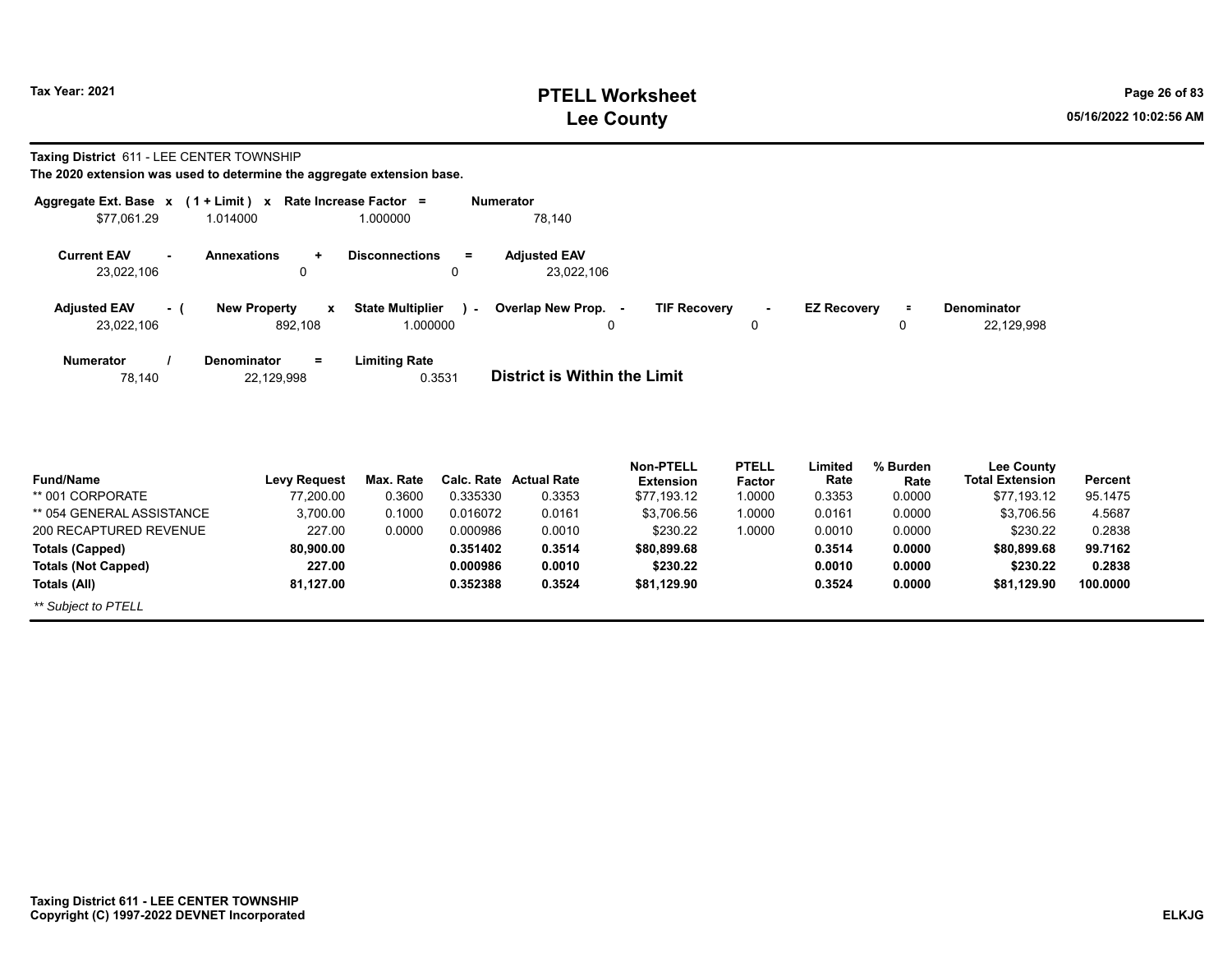# **PTELL Worksheet Tax Year: 2021 Page 27 of 83 Lee County 05/16/2022 10:02:56 AM**

#### **Taxing District** 611RB - LEE CENTER TWP RD/BRIDGE **The 2020 extension was used to determine the aggregate extension base.**

| Aggregate Ext. Base x |     | $(1 + Limit) x$                     | Rate Increase Factor =        | <b>Numerator</b>                                                             |             |
|-----------------------|-----|-------------------------------------|-------------------------------|------------------------------------------------------------------------------|-------------|
| \$84,593.44           |     | 1.014000                            | 1.000000                      | 85,778                                                                       |             |
| <b>Current EAV</b>    |     | <b>Annexations</b><br>$\ddot{}$     | <b>Disconnections</b><br>$=$  | <b>Adiusted EAV</b>                                                          |             |
| 23,022,106            |     | 0                                   | 0                             | 23.022.106                                                                   |             |
| <b>Adjusted EAV</b>   | - ( | <b>New Property</b><br>$\mathbf{x}$ | <b>State Multiplier</b><br>я. | Overlap New Prop. -<br><b>TIF Recovery</b><br><b>EZ Recovery</b><br>$\equiv$ | Denominator |
| 23,022,106            |     | 892.108                             | 1.000000                      | 0<br>0                                                                       | 22.129.998  |
| <b>Numerator</b>      |     | $=$<br><b>Denominator</b>           | <b>Limiting Rate</b>          |                                                                              |             |
| 85,778                |     | 22,129,998                          | 0.3876                        | District is Within the Limit                                                 |             |

|                              |                     |           |            |                    | <b>Non-PTELL</b> | <b>PTELL</b> | Limited | % Burden | <b>Lee County</b>      |          |
|------------------------------|---------------------|-----------|------------|--------------------|------------------|--------------|---------|----------|------------------------|----------|
| <b>Fund/Name</b>             | <b>Levy Request</b> | Max. Rate | Calc. Rate | <b>Actual Rate</b> | <b>Extension</b> | Factor       | Rate    | Rate     | <b>Total Extension</b> | Percent  |
| ** 007 ROAD & BRIDGE         | 82.362.00           | 0.6600    | 0.357752   | 0.3578             | \$82,373.10      | 1.0000       | 0.3578  | 0.0000   | \$82,373.10            | 92.4786  |
| ** 008 BRIDGE JOINT W/ COUNT | 0.00                | 0.2500    | 0.000000   | 0.0000             | \$0.00           | 1.0000       | 0.0000  | 0.0000   | \$0.00                 | 0.0000   |
| ** 009 PERMANENT ROAD        | 974.00              | 0.2500    | 0.004231   | 0.0042             | \$966.93         | 1.0000       | 0.0042  | 0.0000   | \$966.93               | 1.0856   |
| ** 010 EQUIPMENT & BUILDING  | 487.00              | 0.1000    | 0.002115   | 0.0021             | \$483.46         | 1.0000       | 0.0021  | 0.0000   | \$483.46               | 0.5428   |
| ** 035 LIABILITY INSURANCE   | 5.000.00            | 0.0000    | 0.021718   | 0.0217             | \$4.995.80       | 1.0000       | 0.0217  | 0.0000   | \$4.995.80             | 5.6087   |
| 200 RECAPTURED REVENUE       | 249.00              | 0.0000    | 0.001082   | 0.0011             | \$253.24         | 1.0000       | 0.0011  | 0.0000   | \$253.24               | 0.2843   |
| Totals (Capped)              | 88.823.00           |           | 0.385816   | 0.3858             | \$88,819.29      |              | 0.3858  | 0.0000   | \$88,819.29            | 99.7157  |
| <b>Totals (Not Capped)</b>   | 249.00              |           | 0.001082   | 0.0011             | \$253.24         |              | 0.0011  | 0.0000   | \$253.24               | 0.2843   |
| Totals (All)                 | 89.072.00           |           | 0.386898   | 0.3869             | \$89.072.53      |              | 0.3869  | 0.0000   | \$89.072.53            | 100.0000 |
| ** Subject to PTELL          |                     |           |            |                    |                  |              |         |          |                        |          |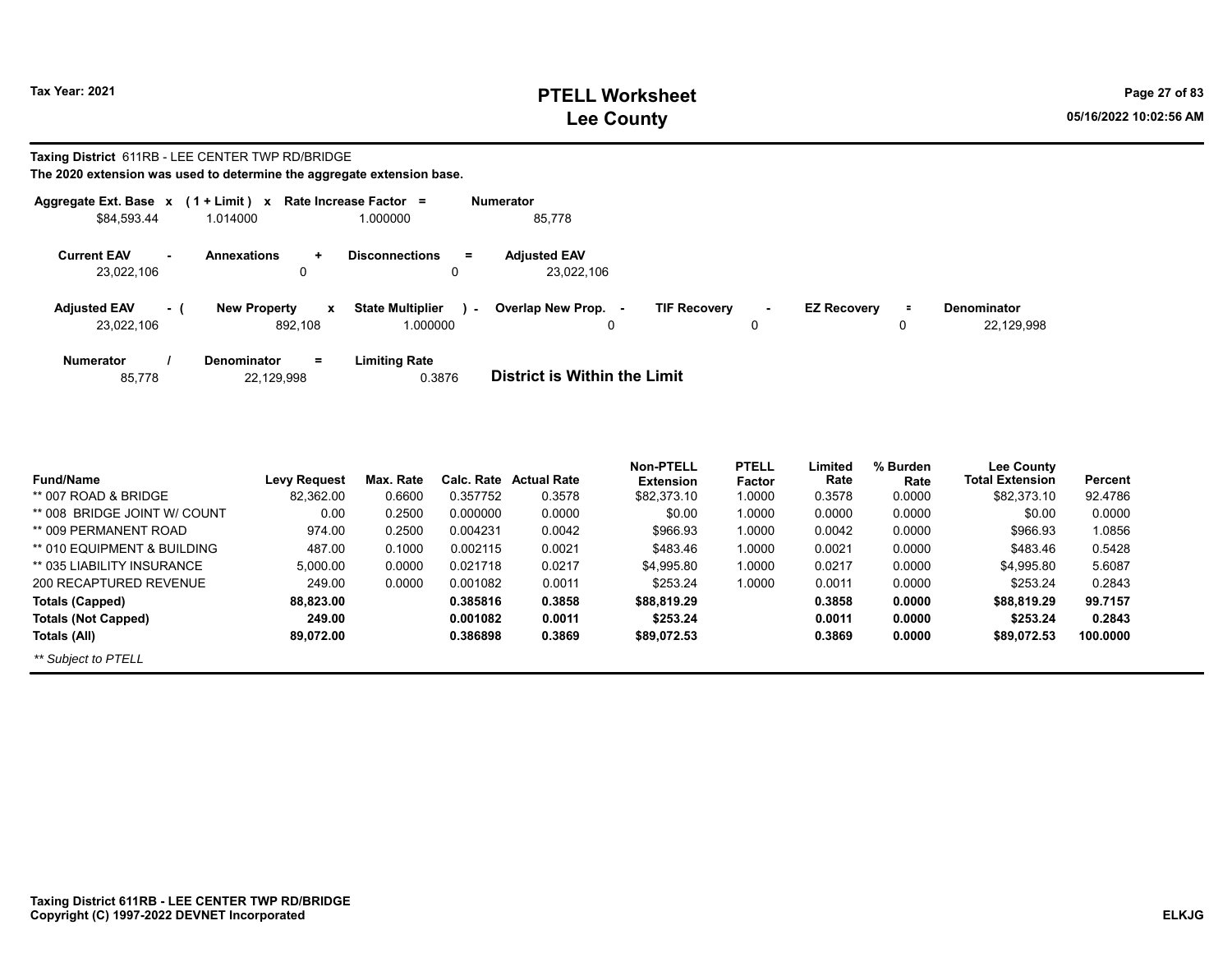# **PTELL Worksheet Tax Year: 2021 Page 28 of 83 Lee County 05/16/2022 10:02:56 AM**

**Taxing District** 612 - MARION TOWNSHIP

| Aggregate Ext. Base $x$ (1 + Limit) $x$ | Rate Increase Factor =                  |                         | <b>Numerator</b> |                                   |                                      |                        |                    |                  |                                             |          |
|-----------------------------------------|-----------------------------------------|-------------------------|------------------|-----------------------------------|--------------------------------------|------------------------|--------------------|------------------|---------------------------------------------|----------|
| \$49,028.51<br>1.014000                 |                                         | 1.000000                |                  | 49,715                            |                                      |                        |                    |                  |                                             |          |
| <b>Current EAV</b><br>15,245,961        | <b>Annexations</b><br>$\ddot{}$<br>0    | <b>Disconnections</b>   | $=$<br>0         | <b>Adjusted EAV</b><br>15,245,961 |                                      |                        |                    |                  |                                             |          |
| <b>Adjusted EAV</b><br>- (              | <b>New Property</b><br>$\mathbf{x}$     | <b>State Multiplier</b> | $\lambda$        | Overlap New Prop. -               | <b>TIF Recovery</b>                  |                        | <b>EZ Recovery</b> | $\equiv$         | <b>Denominator</b>                          |          |
| 15,245,961                              | 4,055                                   | 1.000000                |                  |                                   | 0                                    | 0                      |                    | 0                | 15,241,906                                  |          |
| <b>Numerator</b><br>49,715              | <b>Denominator</b><br>$=$<br>15,241,906 | <b>Limiting Rate</b>    | 0.3262           | <b>District is Over the Limit</b> |                                      |                        |                    |                  |                                             |          |
| <b>Limiting Rate</b>                    | <b>Computed Rate</b><br>Ξ               | <b>Reduction Factor</b> |                  |                                   |                                      |                        |                    |                  |                                             |          |
| 0.3262                                  | 0.337200                                | 0.967378                |                  |                                   |                                      |                        |                    |                  |                                             |          |
| <b>Fund/Name</b>                        | <b>Levy Request</b>                     | Max. Rate               | Calc. Rate       | <b>Actual Rate</b>                | <b>Non-PTELL</b><br><b>Extension</b> | <b>PTELL</b><br>Factor | Limited<br>Rate    | % Burden<br>Rate | <b>Lee County</b><br><b>Total Extension</b> | Percent  |
| ** 001 CORPORATE                        | 50,400.00                               | 0.4400                  | 0.330579         | 0.3306                            | \$50,403.15                          | 0.9674                 | 0.3198             | 0.0000           | \$48,756.58                                 | 97.8880  |
| ** 035 LIABILITY INSURANCE              | 1.000.00                                | 0.0000                  | 0.006559         | 0.0066                            | \$1,006.23                           | 0.9674                 | 0.0064             | 0.0000           | \$975.74                                    | 1.9590   |
| ** 054 GENERAL ASSISTANCE               | 0.00                                    | 0.0000                  | 0.000000         | 0.0000                            | \$0.00                               | 1.0000                 | 0.0000             | 0.0000           | \$0.00                                      | 0.0000   |
| 200 RECAPTURED REVENUE                  | 75.00                                   | 0.0000                  | 0.000492         | 0.0005                            | \$76.23                              | 1.0000                 | 0.0005             | 0.0000           | \$76.23                                     | 0.1530   |
| <b>Totals (Capped)</b>                  | 51,400.00                               |                         | 0.337138         | 0.3372                            | \$51,409.38                          |                        | 0.3262             | 0.0000           | \$49,732.32                                 | 99.8470  |
| <b>Totals (Not Capped)</b>              | 75.00                                   |                         | 0.000492         | 0.0005                            | \$76.23                              |                        | 0.0005             | 0.0000           | \$76.23                                     | 0.1530   |
| Totals (All)                            | 51,475.00                               |                         | 0.337630         | 0.3377                            | \$51,485.61                          |                        | 0.3267             | 0.0000           | \$49,808.55                                 | 100.0000 |
| ** Subject to PTELL                     |                                         |                         |                  |                                   |                                      |                        |                    |                  |                                             |          |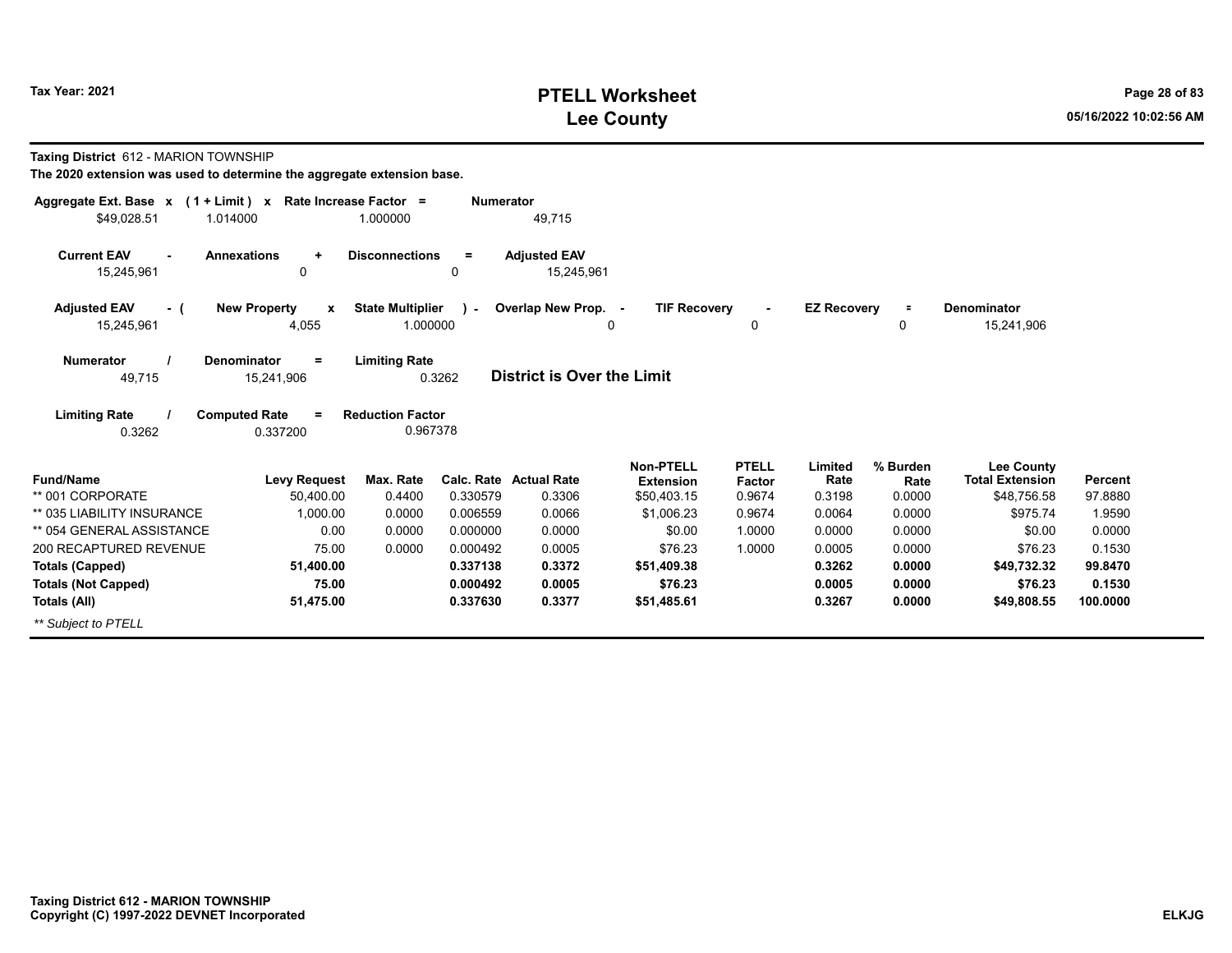# **PTELL Worksheet Tax Year: 2021 Page 29 of 83 Lee County 05/16/2022 10:02:56 AM**

| Taxing District 612RB - MARION TWP ROAD/BRIDGE                                          |                                                           |                                     |                  |                                   |                                      |                        |                    |                  |                                             |                |
|-----------------------------------------------------------------------------------------|-----------------------------------------------------------|-------------------------------------|------------------|-----------------------------------|--------------------------------------|------------------------|--------------------|------------------|---------------------------------------------|----------------|
| The 2020 extension was used to determine the aggregate extension base.                  |                                                           |                                     |                  |                                   |                                      |                        |                    |                  |                                             |                |
| Aggregate Ext. Base $x$ (1 + Limit) x Rate Increase Factor =<br>\$72,609.86<br>1.014000 |                                                           | 1.000000                            | <b>Numerator</b> | 73,626                            |                                      |                        |                    |                  |                                             |                |
| <b>Current EAV</b><br>15,245,961                                                        | <b>Annexations</b><br>÷<br>0                              | <b>Disconnections</b>               | $=$<br>0         | <b>Adjusted EAV</b><br>15,245,961 |                                      |                        |                    |                  |                                             |                |
| <b>Adjusted EAV</b><br>- (<br>15,245,961                                                | <b>New Property</b><br>$\boldsymbol{\mathsf{x}}$<br>4,055 | <b>State Multiplier</b><br>1.000000 | $\mathbf{r}$     | Overlap New Prop. -<br>0          | <b>TIF Recovery</b>                  | 0                      | <b>EZ Recovery</b> | $\equiv$<br>0    | <b>Denominator</b><br>15,241,906            |                |
| <b>Numerator</b><br>73,626                                                              | Denominator<br>$=$<br>15,241,906                          | <b>Limiting Rate</b>                | 0.4831           | <b>District is Over the Limit</b> |                                      |                        |                    |                  |                                             |                |
| <b>Limiting Rate</b><br>0.4831                                                          | <b>Computed Rate</b><br>$\equiv$<br>0.499700              | <b>Reduction Factor</b><br>0.966780 |                  |                                   |                                      |                        |                    |                  |                                             |                |
| <b>Fund/Name</b>                                                                        | <b>Levy Request</b>                                       | Max. Rate                           |                  | <b>Calc. Rate Actual Rate</b>     | <b>Non-PTELL</b><br><b>Extension</b> | <b>PTELL</b><br>Factor | Limited<br>Rate    | % Burden<br>Rate | <b>Lee County</b><br><b>Total Extension</b> | <b>Percent</b> |
| ** 007 ROAD & BRIDGE                                                                    | 47,300.00                                                 | 0.6600                              | 0.310246         | 0.3102                            | \$47,292.97                          | 0.9668                 | 0.2999             | 0.0000           | \$45,722.64                                 | 62.0012        |
| ** 008 BRIDGE JOINT W/ COUNT                                                            | 5,300.00                                                  | 0.2500                              | 0.034763         | 0.0348                            | \$5,305.59                           | 0.9668                 | 0.0336             | 0.0000           | \$5,122.64                                  | 6.9465         |
| ** 009 PERMANENT ROAD                                                                   | 16,000.00                                                 | 0.2500                              | 0.104946         | 0.1049                            | \$15,993.01                          | 0.9668                 | 0.1014             | 0.0000           | \$15,459.40                                 | 20.9634        |
| ** 010 EQUIPMENT & BUILDING                                                             | 4,500.00                                                  | 0.1000                              | 0.029516         | 0.0295                            | \$4,497.56                           | 0.9668                 | 0.0285             | 0.0000           | \$4,345.10                                  | 5.8921         |
| ** 035 LIABILITY INSURANCE                                                              | 3.100.00                                                  | 0.0000                              | 0.020333         | 0.0203                            | \$3,094.93                           | 0.9668                 | 0.0196             | 0.0000           | \$2,988.21                                  | 4.0521         |
| 200 RECAPTURED REVENUE                                                                  | 111.00                                                    | 0.0000                              | 0.000728         | 0.0007                            | \$106.72                             | 1.0000                 | 0.0007             | 0.0000           | \$106.72                                    | 0.1447         |
| <b>Totals (Capped)</b>                                                                  | 76,200.00                                                 |                                     | 0.499804         | 0.4997                            | \$76,184.06                          |                        | 0.4830             | 0.0000           | \$73,637.99                                 | 99.8553        |
| <b>Totals (Not Capped)</b>                                                              | 111.00                                                    |                                     | 0.000728         | 0.0007                            | \$106.72                             |                        | 0.0007             | 0.0000           | \$106.72                                    | 0.1447         |
| Totals (All)                                                                            | 76,311.00                                                 |                                     | 0.500532         | 0.5004                            | \$76,290.78                          |                        | 0.4837             | 0.0000           | \$73,744.71                                 | 100.0000       |
| ** Subject to PTELL                                                                     |                                                           |                                     |                  |                                   |                                      |                        |                    |                  |                                             |                |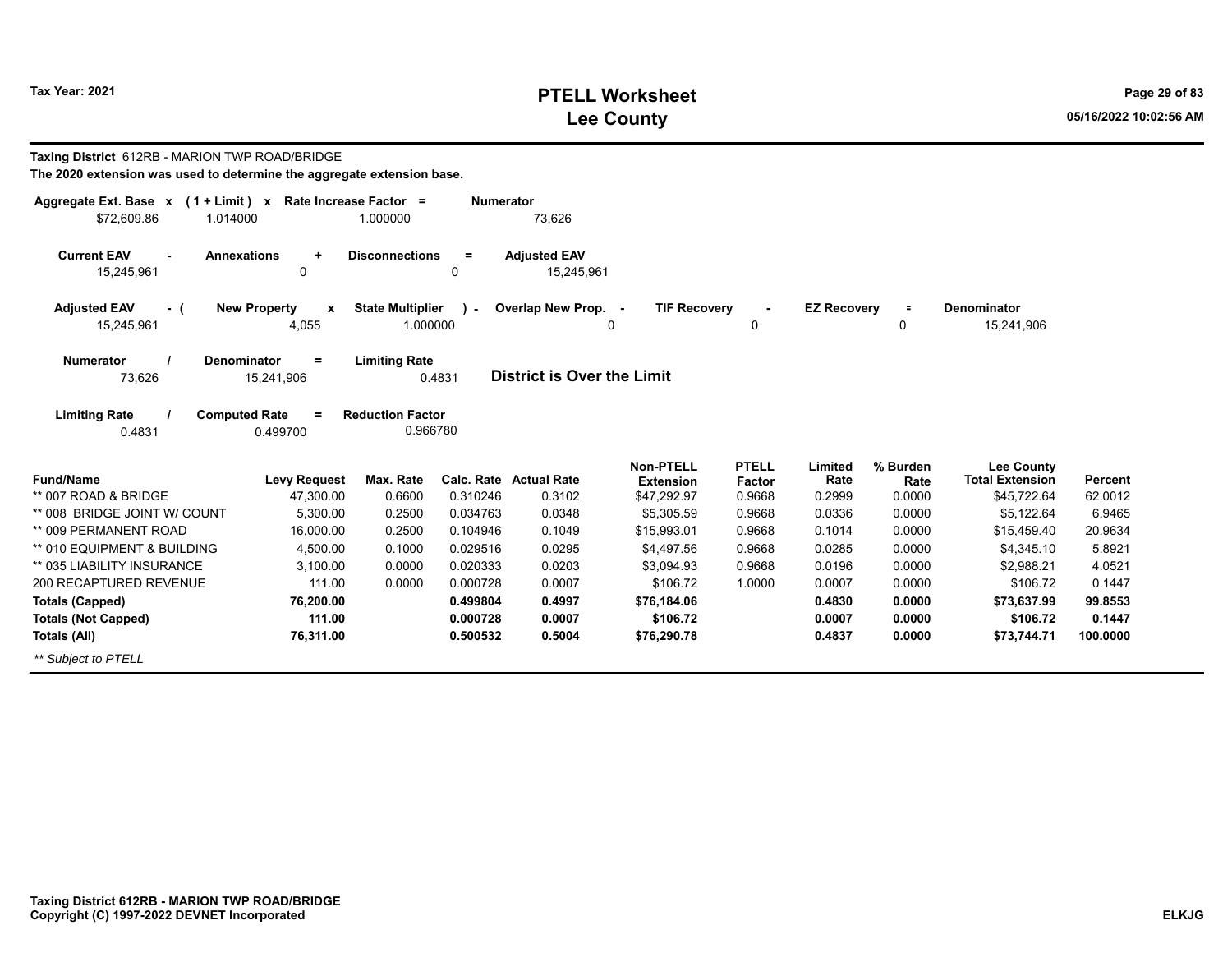**Totals (All)**

*\*\* Subject to PTELL*

# **PTELL Worksheet Tax Year: 2021 Page 30 of 83 Lee County 05/16/2022 10:02:56 AM**

**100.0000**

**\$59,365.10**

**Taxing District** 613 - MAY TOWNSHIP

**The 2020 extension was used to determine the aggregate extension base.**

**59,377.00**

| Aggregate Ext. Base x            | $(1 + Limit) x$                         | Rate Increase Factor =                    | <b>Numerator</b>                    |                                      |                        |                    |                  |                                      |                |
|----------------------------------|-----------------------------------------|-------------------------------------------|-------------------------------------|--------------------------------------|------------------------|--------------------|------------------|--------------------------------------|----------------|
| \$59,353.30                      | 1.014000                                | 1.000000                                  | 60,184                              |                                      |                        |                    |                  |                                      |                |
| <b>Current EAV</b><br>38,176,912 | <b>Annexations</b><br>٠<br>0            | <b>Disconnections</b><br>$=$<br>0         | <b>Adjusted EAV</b><br>38,176,912   |                                      |                        |                    |                  |                                      |                |
| <b>Adjusted EAV</b><br>- (       | <b>New Property</b><br>$\mathbf{x}$     | <b>State Multiplier</b><br><b>College</b> | Overlap New Prop. -                 | <b>TIF Recovery</b>                  | $\blacksquare$         | <b>EZ Recovery</b> | ÷.               | <b>Denominator</b>                   |                |
| 38,176,912                       | 336,832                                 | 1.000000                                  | 0                                   |                                      | 0                      |                    | 0                | 37,840,080                           |                |
| <b>Numerator</b><br>60,184       | <b>Denominator</b><br>$=$<br>37,840,080 | <b>Limiting Rate</b><br>0.1591            | <b>District is Within the Limit</b> |                                      |                        |                    |                  |                                      |                |
| <b>Fund/Name</b>                 | <b>Levy Request</b>                     | Max. Rate                                 | <b>Calc. Rate Actual Rate</b>       | <b>Non-PTELL</b><br><b>Extension</b> | <b>PTELL</b><br>Factor | Limited<br>Rate    | % Burden<br>Rate | Lee County<br><b>Total Extension</b> | <b>Percent</b> |
| ** 001 CORPORATE                 | 59,345.00                               | 0.2500<br>0.155447                        | 0.1554                              | \$59,326.92                          | 1.0000                 | 0.1554             | 0.0000           | \$59,326.92                          | 99.9357        |
| 200 RECAPTURED REVENUE           | 32.00                                   | 0.0000<br>0.000084                        | 0.0001                              | \$38.18                              | 1.0000                 | 0.0001             | 0.0000           | \$38.18                              | 0.0643         |
| <b>Totals (Capped)</b>           | 59,345.00                               | 0.155447                                  | 0.1554                              | \$59,326.92                          |                        | 0.1554             | 0.0000           | \$59,326.92                          | 99.9357        |
| <b>Totals (Not Capped)</b>       | 32.00                                   | 0.000084                                  | 0.0001                              | \$38.18                              |                        | 0.0001             | 0.0000           | \$38.18                              | 0.0643         |

**0.1555**

**\$59,365.10**

**0.1555**

**0.0000**

**0.155531**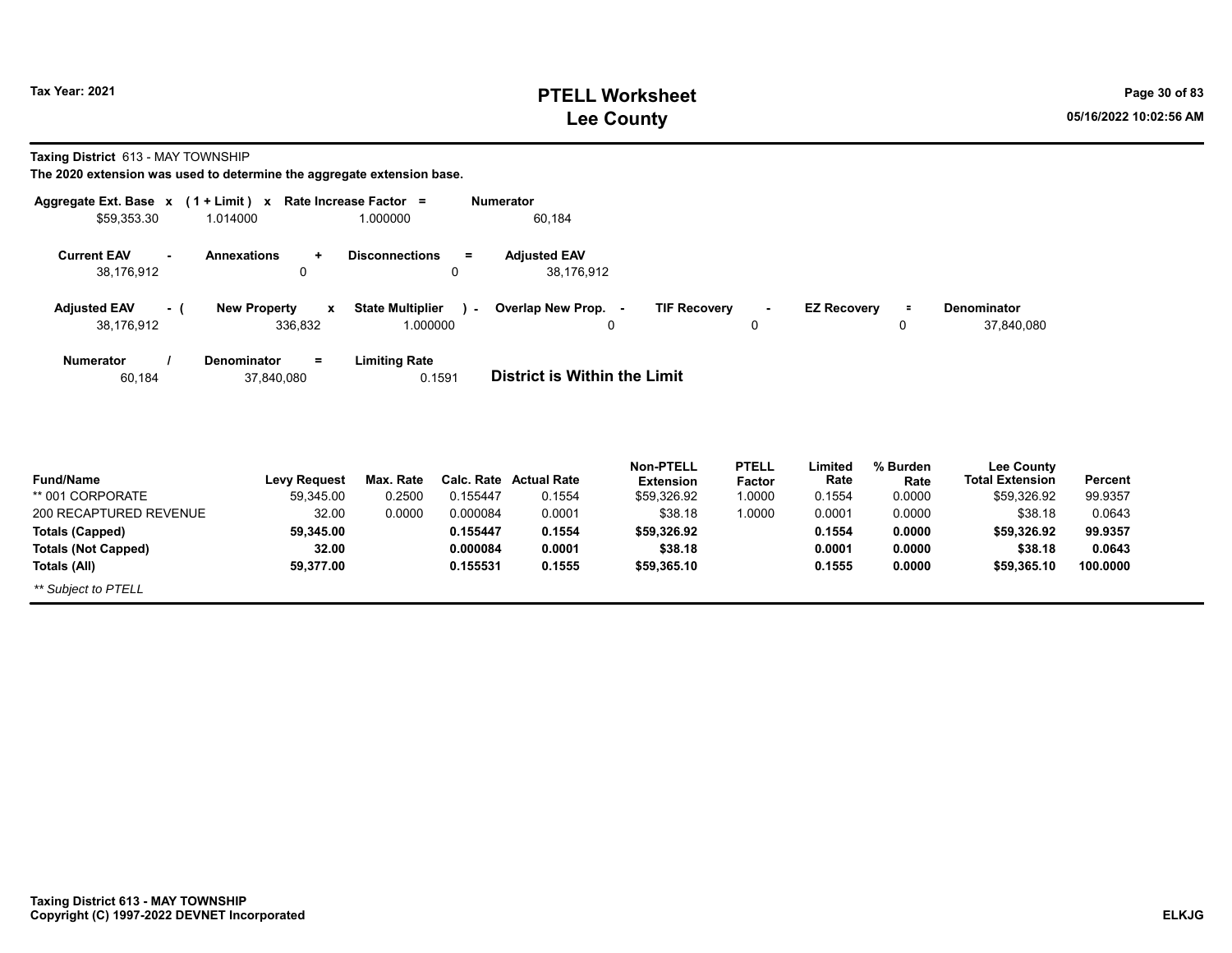# **PTELL Worksheet Tax Year: 2021 Page 31 of 83 Lee County 05/16/2022 10:02:56 AM**

| Taxing District 613RB - MAY TWP ROAD/BRIDGE<br>The 2020 extension was used to determine the aggregate extension base. |                                                    |                                     |                      |                                         |                                                      |                                  |                           |                            |                                                             |                    |
|-----------------------------------------------------------------------------------------------------------------------|----------------------------------------------------|-------------------------------------|----------------------|-----------------------------------------|------------------------------------------------------|----------------------------------|---------------------------|----------------------------|-------------------------------------------------------------|--------------------|
| Aggregate Ext. Base x (1 + Limit) x Rate Increase Factor =<br>\$110,079.46                                            | 1.014000                                           | 1.000000                            | <b>Numerator</b>     | 111,621                                 |                                                      |                                  |                           |                            |                                                             |                    |
| <b>Current EAV</b><br>38,176,912                                                                                      | <b>Annexations</b><br>$\ddot{}$<br>$\mathbf 0$     | <b>Disconnections</b>               | $=$<br>0             | <b>Adjusted EAV</b><br>38.176.912       |                                                      |                                  |                           |                            |                                                             |                    |
| <b>Adjusted EAV</b><br>- (<br>38,176,912                                                                              | <b>New Property</b><br>$\boldsymbol{x}$<br>336,832 | <b>State Multiplier</b><br>1.000000 | in a                 | Overlap New Prop. -                     | <b>TIF Recovery</b><br>0                             | 0                                | <b>EZ Recovery</b>        | $\equiv$<br>0              | <b>Denominator</b><br>37,840,080                            |                    |
| <b>Numerator</b><br>111,621                                                                                           | <b>Denominator</b><br>$=$<br>37,840,080            | <b>Limiting Rate</b><br>0.2950      |                      | <b>District is Over the Limit</b>       |                                                      |                                  |                           |                            |                                                             |                    |
| <b>Limiting Rate</b><br>0.2950                                                                                        | <b>Computed Rate</b><br>0.304600                   | <b>Reduction Factor</b><br>0.968483 |                      |                                         |                                                      |                                  |                           |                            |                                                             |                    |
| <b>Fund/Name</b><br>** 007 ROAD & BRIDGE                                                                              | <b>Levy Request</b><br>116.296.00                  | Max. Rate<br>0.6600                 | 0.304624             | <b>Calc. Rate Actual Rate</b><br>0.3046 | <b>Non-PTELL</b><br><b>Extension</b><br>\$116,286.87 | <b>PTELL</b><br>Factor<br>0.9685 | Limited<br>Rate<br>0.2950 | % Burden<br>Rate<br>0.0000 | <b>Lee County</b><br><b>Total Extension</b><br>\$112,621.89 | Percent<br>99.9323 |
| 200 RECAPTURED REVENUE                                                                                                | 59.00                                              | 0.0000                              | 0.000155             | 0.0002                                  | \$76.35                                              | 1.0000                           | 0.0002                    | 0.0000                     | \$76.35                                                     | 0.0677             |
| <b>Totals (Capped)</b>                                                                                                | 116,296.00                                         |                                     | 0.304624             | 0.3046                                  | \$116,286.87                                         |                                  | 0.2950                    | 0.0000                     | \$112,621.89                                                | 99.9323            |
| <b>Totals (Not Capped)</b>                                                                                            | 59.00<br>116,355.00                                |                                     | 0.000155<br>0.304779 | 0.0002<br>0.3048                        | \$76.35<br>\$116,363.22                              |                                  | 0.0002<br>0.2952          | 0.0000<br>0.0000           | \$76.35<br>\$112,698.24                                     | 0.0677<br>100.0000 |
| Totals (All)                                                                                                          |                                                    |                                     |                      |                                         |                                                      |                                  |                           |                            |                                                             |                    |
| ** Subject to PTELL                                                                                                   |                                                    |                                     |                      |                                         |                                                      |                                  |                           |                            |                                                             |                    |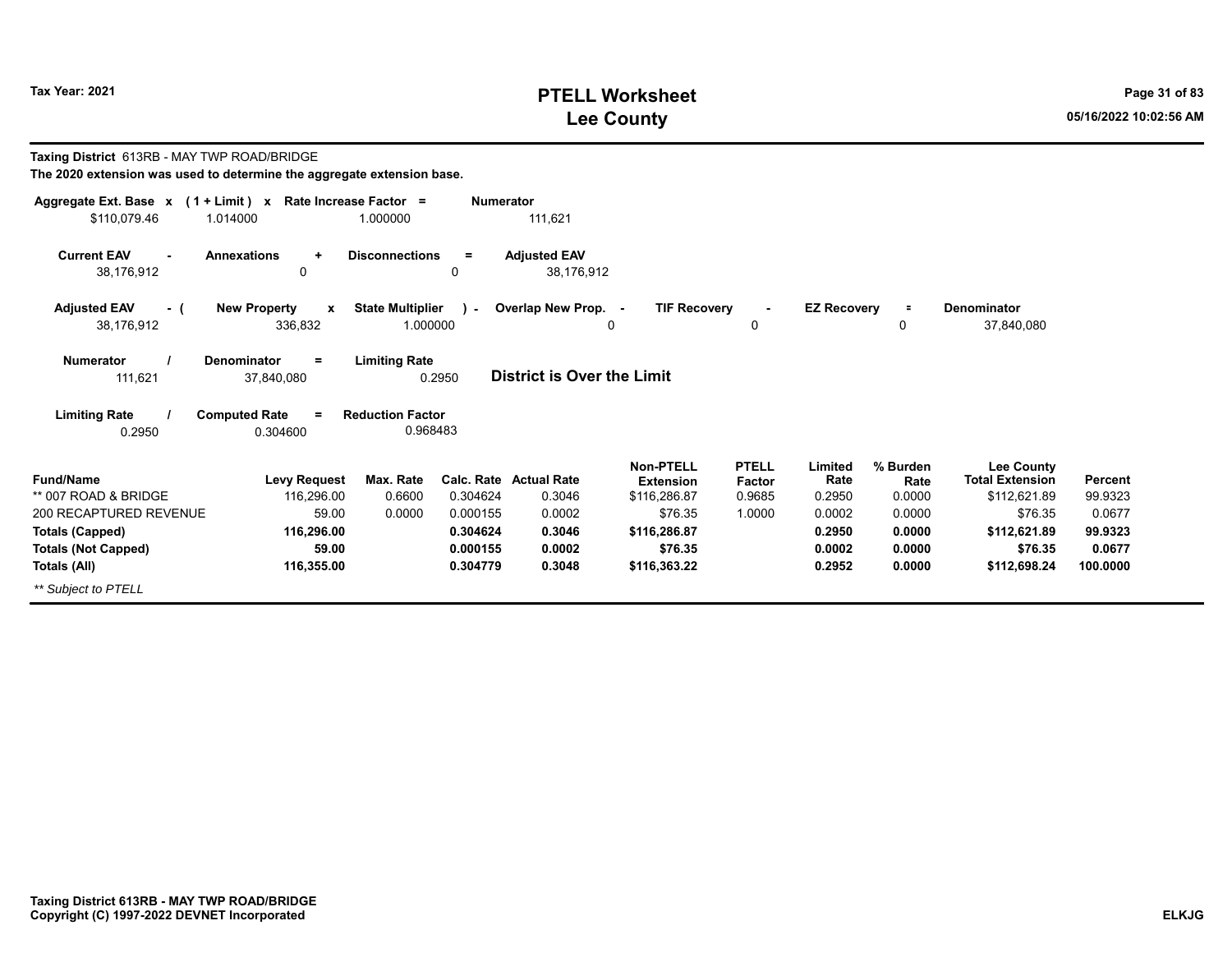# **PTELL Worksheet Tax Year: 2021 Page 32 of 83 Lee County 05/16/2022 10:02:56 AM**

| <b>Taxing District 614 - NACHUSA TOWNSHIP</b>                          |  |
|------------------------------------------------------------------------|--|
| The 2020 extension was used to determine the aggregate extension base. |  |

| Aggregate Ext. Base $x$ (1 + Limit) $x$<br>\$36,742.22<br>1.014000 | Rate Increase Factor =                                                              | 1.000000                            | <b>Numerator</b> | 37,257                            |                                      |                        |                    |                  |                                             |          |  |  |
|--------------------------------------------------------------------|-------------------------------------------------------------------------------------|-------------------------------------|------------------|-----------------------------------|--------------------------------------|------------------------|--------------------|------------------|---------------------------------------------|----------|--|--|
| <b>Current EAV</b><br>$\sim$                                       | <b>Annexations</b><br>$\ddot{}$                                                     | <b>Disconnections</b>               | $\equiv$         | <b>Adjusted EAV</b>               |                                      |                        |                    |                  |                                             |          |  |  |
| 18,029,862                                                         | 0                                                                                   |                                     | 0                | 18,029,862                        |                                      |                        |                    |                  |                                             |          |  |  |
| <b>Adjusted EAV</b><br>- (<br>18,029,862                           | <b>New Property</b><br>$\mathbf{x}$<br>45,224                                       | <b>State Multiplier</b><br>1.000000 | ra l             | Overlap New Prop. -               | <b>TIF Recovery</b><br>0             | $\blacksquare$<br>0    | <b>EZ Recovery</b> | $\equiv$<br>0    | <b>Denominator</b><br>17,984,638            |          |  |  |
| <b>Numerator</b><br>37,257                                         | Denominator<br>$\equiv$<br>17,984,638                                               | <b>Limiting Rate</b><br>0.2072      |                  | <b>District is Over the Limit</b> |                                      |                        |                    |                  |                                             |          |  |  |
| <b>Limiting Rate</b><br>0.2072                                     | <b>Computed Rate</b><br><b>Reduction Factor</b><br>$\equiv$<br>0.968677<br>0.213900 |                                     |                  |                                   |                                      |                        |                    |                  |                                             |          |  |  |
| <b>Fund/Name</b>                                                   | <b>Levy Request</b>                                                                 | Max. Rate                           |                  | <b>Calc. Rate Actual Rate</b>     | <b>Non-PTELL</b><br><b>Extension</b> | <b>PTELL</b><br>Factor | Limited<br>Rate    | % Burden<br>Rate | <b>Lee County</b><br><b>Total Extension</b> | Percent  |  |  |
| ** 001 CORPORATE                                                   | 34,568.00                                                                           | 0.4100                              | 0.191726         | 0.1917                            | \$34,563.25                          | 0.9687                 | 0.1857             | 0.0000           | \$33,481.45                                 | 89.6236  |  |  |
| ** 047 SOCIAL SECURITY                                             | 3,126.00                                                                            | 0.0000                              | 0.017338         | 0.0173                            | \$3,119.17                           | 0.9687                 | 0.0168             | 0.0000           | \$3,029.02                                  | 8.1081   |  |  |
| ** 054 GENERAL ASSISTANCE                                          | 880.00                                                                              | 0.1000                              | 0.004881         | 0.0049                            | \$883.46                             | 0.9687                 | 0.0047             | 0.0000           | \$847.40                                    | 2.2683   |  |  |
| 200 RECAPTURED REVENUE                                             | 4.00                                                                                | 0.0000                              | 0.000022         | 0.0000                            | \$0.00                               | 1.0000                 | 0.0000             | 0.0000           | \$0.00                                      | 0.0000   |  |  |
| <b>Totals (Capped)</b>                                             | 38,574.00                                                                           |                                     | 0.213945         | 0.2139                            | \$38,565.88                          |                        | 0.2072             | 0.0000           | \$37,357.87                                 | 100.0000 |  |  |
| <b>Totals (Not Capped)</b>                                         | 4.00                                                                                |                                     | 0.000022         | 0.0000                            | \$0.00                               |                        | 0.0000             | 0.0000           | \$0.00                                      | 0.0000   |  |  |
| Totals (All)                                                       | 38,578.00                                                                           |                                     | 0.213967         | 0.2139                            | \$38,565.88                          |                        | 0.2072             | 0.0000           | \$37,357.87                                 | 100.0000 |  |  |
| ** Subject to PTELL                                                |                                                                                     |                                     |                  |                                   |                                      |                        |                    |                  |                                             |          |  |  |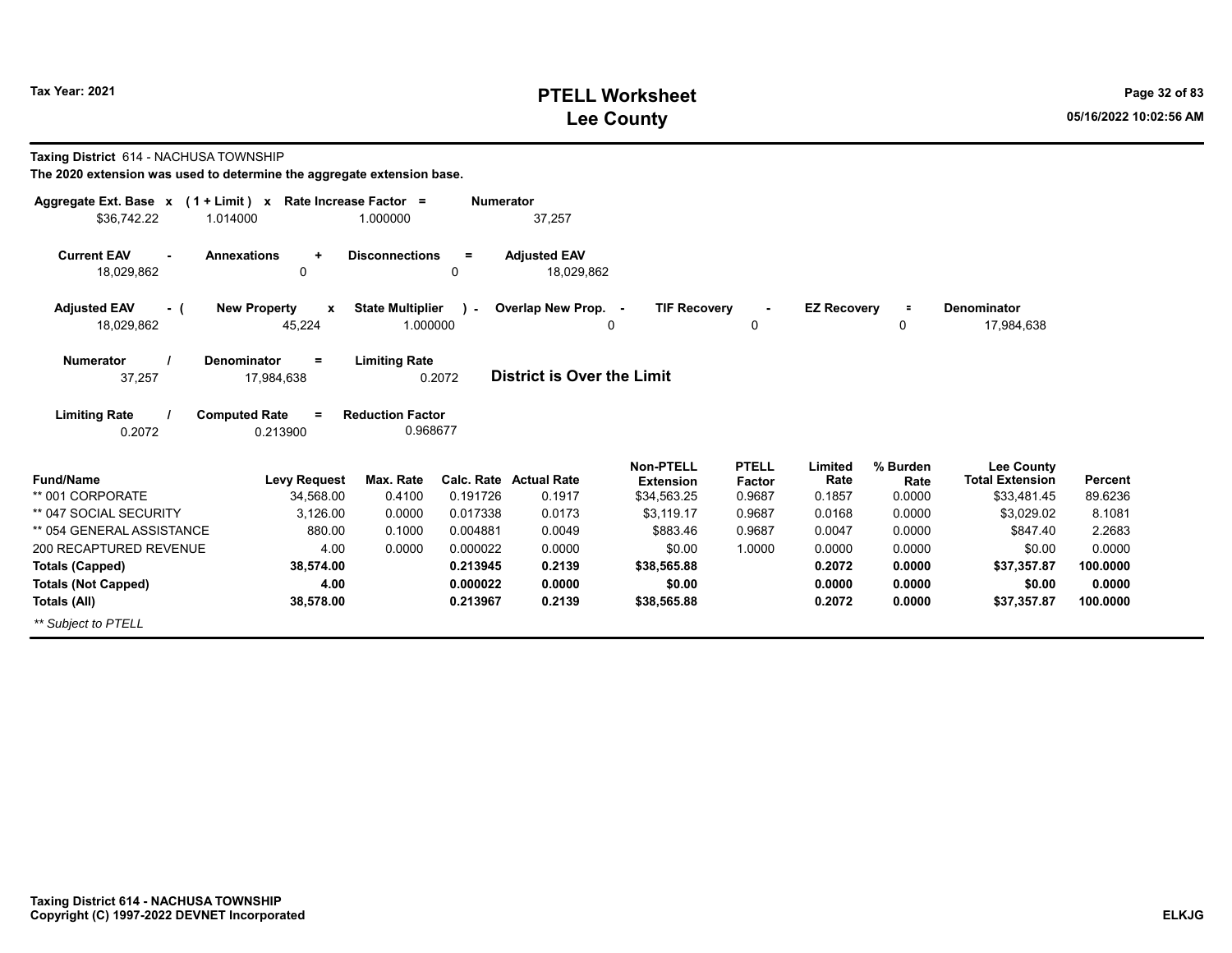# **PTELL Worksheet Tax Year: 2021 Page 33 of 83 Lee County 05/16/2022 10:02:56 AM**

| Taxing District 614RB - NACHUSA TWP ROAD/BRIDGE<br>The 2020 extension was used to determine the aggregate extension base. |                          |                         |                  |                                   |                     |              |                    |          |                        |                |  |  |  |
|---------------------------------------------------------------------------------------------------------------------------|--------------------------|-------------------------|------------------|-----------------------------------|---------------------|--------------|--------------------|----------|------------------------|----------------|--|--|--|
| Aggregate Ext. Base $x$ (1 + Limit) x Rate Increase Factor =                                                              |                          |                         | <b>Numerator</b> |                                   |                     |              |                    |          |                        |                |  |  |  |
| \$64.157.69<br>1.014000                                                                                                   |                          | 1.000000                |                  | 65,056                            |                     |              |                    |          |                        |                |  |  |  |
| <b>Current EAV</b><br><b>Annexations</b>                                                                                  | $\ddot{}$                | <b>Disconnections</b>   | $=$              | <b>Adjusted EAV</b>               |                     |              |                    |          |                        |                |  |  |  |
| 18,029,862                                                                                                                | 0                        |                         | 0                | 18,029,862                        |                     |              |                    |          |                        |                |  |  |  |
| <b>Adjusted EAV</b><br>- (                                                                                                | <b>New Property</b><br>X | <b>State Multiplier</b> | $\mathbf{L}$     | Overlap New Prop. -               | <b>TIF Recovery</b> |              | <b>EZ Recovery</b> | $\equiv$ | <b>Denominator</b>     |                |  |  |  |
| 18,029,862                                                                                                                | 45,224                   | 1.000000                |                  |                                   | $\Omega$            | 0            |                    | 0        | 17,984,638             |                |  |  |  |
| <b>Numerator</b><br>Denominator                                                                                           | $=$                      | <b>Limiting Rate</b>    |                  |                                   |                     |              |                    |          |                        |                |  |  |  |
| 65,056                                                                                                                    | 17,984,638               |                         | 0.3617           | <b>District is Over the Limit</b> |                     |              |                    |          |                        |                |  |  |  |
| <b>Limiting Rate</b><br><b>Computed Rate</b>                                                                              | $=$                      | <b>Reduction Factor</b> |                  |                                   |                     |              |                    |          |                        |                |  |  |  |
| 0.3617                                                                                                                    | 0.373600                 | 0.968148                |                  |                                   |                     |              |                    |          |                        |                |  |  |  |
|                                                                                                                           |                          |                         |                  |                                   | <b>Non-PTELL</b>    | <b>PTELL</b> | Limited            | % Burden | <b>Lee County</b>      |                |  |  |  |
| <b>Fund/Name</b>                                                                                                          | <b>Levy Request</b>      | Max. Rate               |                  | <b>Calc. Rate Actual Rate</b>     | <b>Extension</b>    | Factor       | Rate               | Rate     | <b>Total Extension</b> | <b>Percent</b> |  |  |  |
| ** 007 ROAD & BRIDGE                                                                                                      | 35,433.00                | 0.6600                  | 0.196524         | 0.1965                            | \$35,428.68         | 0.9681       | 0.1902             | 0.0000   | \$34,292.80            | 52.5996        |  |  |  |
| ** 008 BRIDGE JOINT W/ COUNT                                                                                              | 1.599.00                 | 0.2500                  | 0.008869         | 0.0089                            | \$1,604.66          | 0.9681       | 0.0086             | 0.0000   | \$1,550.57             | 2.3783         |  |  |  |
| ** 009 PERMANENT ROAD                                                                                                     | 24.237.00                | 0.2500                  | 0.134427         | 0.1344                            | \$24,232.13         | 0.9681       | 0.1301             | 0.0000   | \$23,456.85            | 35.9790        |  |  |  |
| ** 010 EQUIPMENT & BUILDING                                                                                               | 6,090.00                 | 0.1000                  | 0.033777         | 0.0338                            | \$6.094.09          | 0.9681       | 0.0327             | 0.0000   | \$5,895.76             | 9.0431         |  |  |  |
| 200 RECAPTURED REVENUE                                                                                                    | 8.00                     | 0.0000                  | 0.000044         | 0.0000                            | \$0.00              | 1.0000       | 0.0000             | 0.0000   | \$0.00                 | 0.0000         |  |  |  |
| <b>Totals (Capped)</b>                                                                                                    | 67.359.00                |                         | 0.373597         | 0.3736                            | \$67,359.56         |              | 0.3616             | 0.0000   | \$65,195.98            | 100.0000       |  |  |  |
| <b>Totals (Not Capped)</b>                                                                                                | 8.00                     |                         | 0.000044         | 0.0000                            | \$0.00              |              | 0.0000             | 0.0000   | \$0.00                 | 0.0000         |  |  |  |
| Totals (All)                                                                                                              | 67,367.00                |                         | 0.373641         | 0.3736                            | \$67,359.56         |              | 0.3616             | 0.0000   | \$65,195.98            | 100.0000       |  |  |  |
| ** Subject to PTELL                                                                                                       |                          |                         |                  |                                   |                     |              |                    |          |                        |                |  |  |  |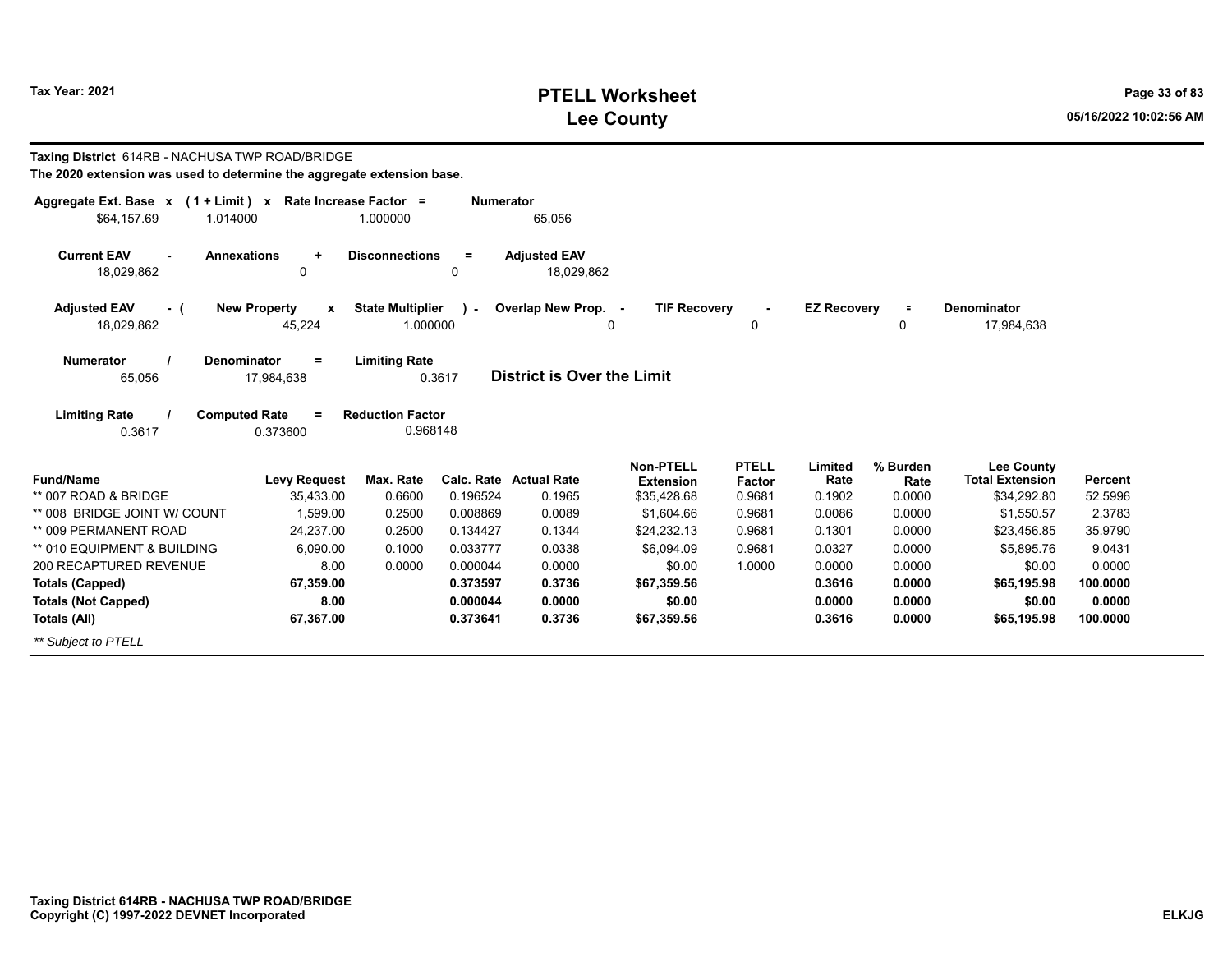# **PTELL Worksheet Tax Year: 2021 Page 34 of 83 Lee County 05/16/2022 10:02:56 AM**

**Taxing District** 615 - NELSON TOWNSHIP

| Aggregate Ext. Base x<br>$(1 + Limit)$ x | Rate Increase Factor =                        |                                     | <b>Numerator</b> |                                   |                                      |                        |                    |                  |                                             |          |
|------------------------------------------|-----------------------------------------------|-------------------------------------|------------------|-----------------------------------|--------------------------------------|------------------------|--------------------|------------------|---------------------------------------------|----------|
| \$27,932.68<br>1.014000                  |                                               | 1.000000                            |                  | 28,324                            |                                      |                        |                    |                  |                                             |          |
| <b>Current EAV</b><br>٠<br>38,454,382    | <b>Annexations</b><br>$\ddot{}$<br>0          | <b>Disconnections</b>               | $=$<br>0         | <b>Adjusted EAV</b><br>38,454,382 |                                      |                        |                    |                  |                                             |          |
| <b>Adjusted EAV</b><br>- (<br>38,454,382 | <b>New Property</b><br>$\mathbf{x}$<br>48,490 | <b>State Multiplier</b><br>1.000000 | . .              | Overlap New Prop. -               | <b>TIF Recovery</b><br>0             | 0                      | <b>EZ Recovery</b> | $\equiv$<br>0    | Denominator<br>38,405,892                   |          |
| <b>Numerator</b><br>28,324               | <b>Denominator</b><br>$=$<br>38,405,892       | <b>Limiting Rate</b>                | 0.0738           | <b>District is Over the Limit</b> |                                      |                        |                    |                  |                                             |          |
| <b>Limiting Rate</b><br>0.0738           | <b>Computed Rate</b><br>$\equiv$<br>0.080100  | <b>Reduction Factor</b><br>0.921348 |                  |                                   |                                      |                        |                    |                  |                                             |          |
| <b>Fund/Name</b>                         | <b>Levy Request</b>                           | Max. Rate                           | Calc. Rate       | <b>Actual Rate</b>                | <b>Non-PTELL</b><br><b>Extension</b> | <b>PTELL</b><br>Factor | Limited<br>Rate    | % Burden<br>Rate | <b>Lee County</b><br><b>Total Extension</b> | Percent  |
| ** 001 CORPORATE                         | 22,130.00                                     | 0.2500                              | 0.057549         | 0.0575                            | \$22,111.27                          | 0.9213                 | 0.0530             | 0.0000           | \$20,380.82                                 | 71.6215  |
| ** 035 LIABILITY INSURANCE               | 4,850.00                                      | 0.0000                              | 0.012612         | 0.0126                            | \$4,845.25                           | 0.9213                 | 0.0116             | 0.0000           | \$4,460.71                                  | 15.6757  |
| ** 047 SOCIAL SECURITY                   | 2,726.00                                      | 0.0000                              | 0.007089         | 0.0071                            | \$2,730.26                           | 0.9213                 | 0.0065             | 0.0000           | \$2,499.53                                  | 8.7838   |
| ** 054 GENERAL ASSISTANCE                | 1,122.00                                      | 0.1000                              | 0.002918         | 0.0029                            | \$1,115.18                           | 0.9213                 | 0.0027             | 0.0000           | \$1.038.27                                  | 3.6487   |
| 200 RECAPTURED REVENUE                   | 71.00                                         | 0.0000                              | 0.000185         | 0.0002                            | \$76.91                              | 1.0000                 | 0.0002             | 0.0000           | \$76.91                                     | 0.2703   |
| <b>Totals (Capped)</b>                   | 30,828.00                                     |                                     | 0.080168         | 0.0801                            | \$30,801.96                          |                        | 0.0738             | 0.0000           | \$28,379.33                                 | 99.7297  |
| <b>Totals (Not Capped)</b>               | 71.00                                         |                                     | 0.000185         | 0.0002                            | \$76.91                              |                        | 0.0002             | 0.0000           | \$76.91                                     | 0.2703   |
| Totals (All)                             | 30,899.00                                     |                                     | 0.080353         | 0.0803                            | \$30,878.87                          |                        | 0.0740             | 0.0000           | \$28,456.24                                 | 100.0000 |
| ** Subject to PTELL                      |                                               |                                     |                  |                                   |                                      |                        |                    |                  |                                             |          |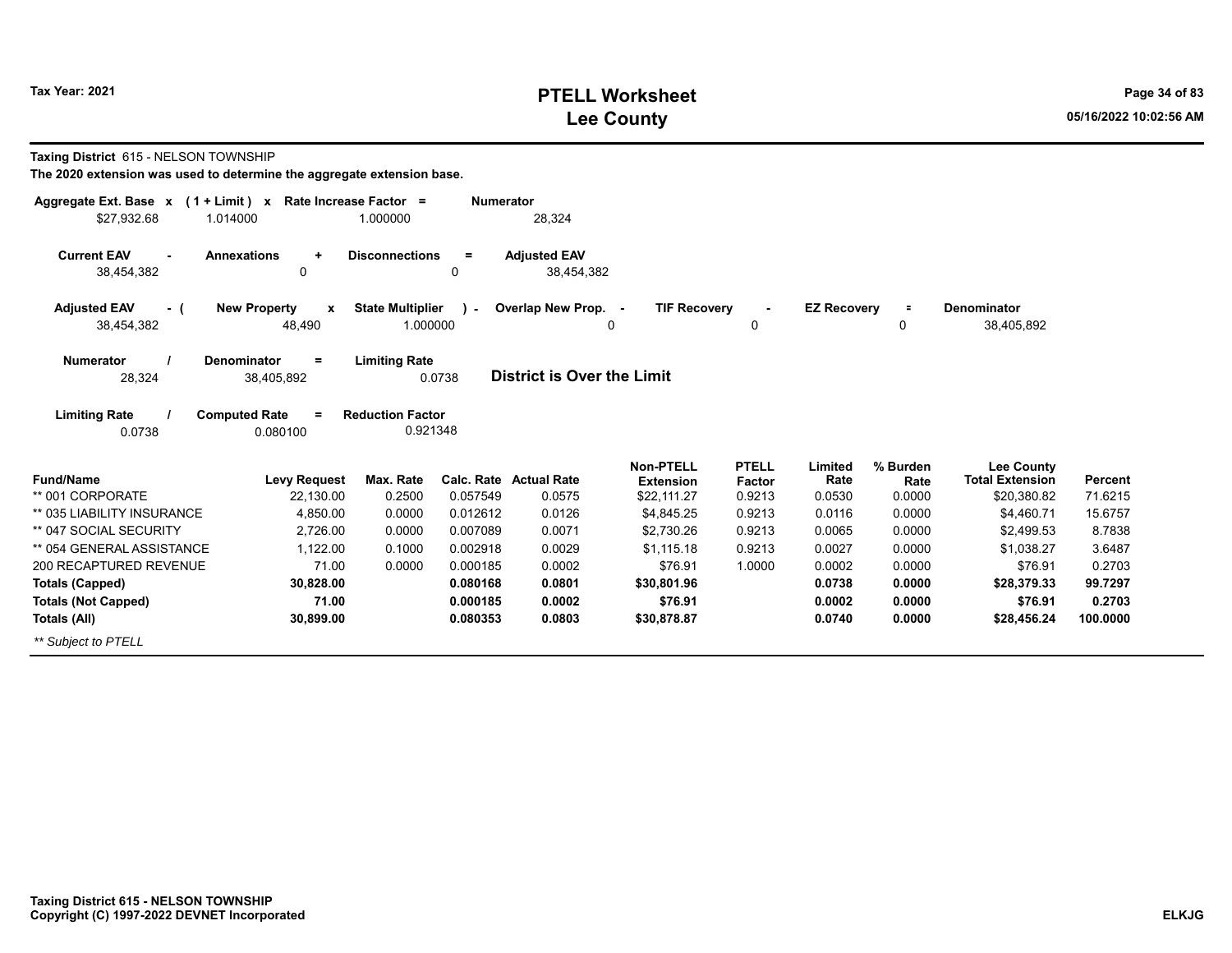# **PTELL Worksheet Tax Year: 2021 Page 35 of 83 Lee County 05/16/2022 10:02:56 AM**

| Taxing District 615RB - NELSON TWP ROAD/BRIDGE<br>The 2020 extension was used to determine the aggregate extension base. |                                                                 |                                                 |                  |                                   |                               |                        |                    |                  |                                             |                |
|--------------------------------------------------------------------------------------------------------------------------|-----------------------------------------------------------------|-------------------------------------------------|------------------|-----------------------------------|-------------------------------|------------------------|--------------------|------------------|---------------------------------------------|----------------|
| Aggregate Ext. Base $x$ (1 + Limit) x Rate Increase Factor =                                                             |                                                                 |                                                 | <b>Numerator</b> |                                   |                               |                        |                    |                  |                                             |                |
| \$60,371.85                                                                                                              | 1.014000                                                        | 1.000000                                        |                  | 61,217                            |                               |                        |                    |                  |                                             |                |
| <b>Current EAV</b><br>38,454,382                                                                                         | <b>Annexations</b><br>$\ddot{}$<br>$\mathbf 0$                  | <b>Disconnections</b>                           | $=$<br>0         | <b>Adjusted EAV</b><br>38,454,382 |                               |                        |                    |                  |                                             |                |
| <b>Adjusted EAV</b><br>- (                                                                                               | <b>New Property</b><br>$\mathbf{x}$                             | <b>State Multiplier</b>                         | $\lambda$        | Overlap New Prop. -               | <b>TIF Recoverv</b>           |                        | <b>EZ Recoverv</b> | $\equiv$         | Denominator                                 |                |
| 38,454,382                                                                                                               | 48,490                                                          | 1.000000                                        |                  |                                   | 0                             | 0                      |                    | 0                | 38,405,892                                  |                |
| <b>Numerator</b><br>61,217<br><b>Limiting Rate</b>                                                                       | <b>Denominator</b><br>$=$<br>38,405,892<br><b>Computed Rate</b> | <b>Limiting Rate</b><br><b>Reduction Factor</b> | 0.1594           | <b>District is Over the Limit</b> |                               |                        |                    |                  |                                             |                |
| 0.1594                                                                                                                   | 0.179000                                                        | 0.890503                                        |                  |                                   |                               |                        |                    |                  |                                             |                |
| <b>Fund/Name</b>                                                                                                         | <b>Levy Request</b>                                             | Max. Rate                                       |                  | <b>Calc. Rate Actual Rate</b>     | Non-PTELL<br><b>Extension</b> | <b>PTELL</b><br>Factor | Limited<br>Rate    | % Burden<br>Rate | <b>Lee County</b><br><b>Total Extension</b> | <b>Percent</b> |
| ** 007 ROAD & BRIDGE                                                                                                     | 37.392.00                                                       | 0.6600                                          | 0.097237         | 0.0972                            | \$37,377.66                   | 0.8905                 | 0.0866             | 0.0000           | \$33,301.49                                 | 54.1928        |
| ** 009 PERMANENT ROAD                                                                                                    | 31.470.00                                                       | 0.2500                                          | 0.081837         | 0.0818                            | \$31,455.68                   | 0.8905                 | 0.0728             | 0.0000           | \$27,994.79                                 | 45.5569        |
| 200 RECAPTURED REVENUE                                                                                                   | 154.00                                                          | 0.0000                                          | 0.000401         | 0.0004                            | \$153.82                      | 1.0000                 | 0.0004             | 0.0000           | \$153.82                                    | 0.2503         |
| <b>Totals (Capped)</b>                                                                                                   | 68,862.00                                                       |                                                 | 0.179074         | 0.1790                            | \$68,833.34                   |                        | 0.1594             | 0.0000           | \$61,296.28                                 | 99.7497        |
| <b>Totals (Not Capped)</b>                                                                                               | 154.00                                                          |                                                 | 0.000401         | 0.0004                            | \$153.82                      |                        | 0.0004             | 0.0000           | \$153.82                                    | 0.2503         |
| Totals (All)                                                                                                             | 69,016.00                                                       |                                                 | 0.179475         | 0.1794                            | \$68,987.16                   |                        | 0.1598             | 0.0000           | \$61,450.10                                 | 100.0000       |
| ** Subiect to PTELL                                                                                                      |                                                                 |                                                 |                  |                                   |                               |                        |                    |                  |                                             |                |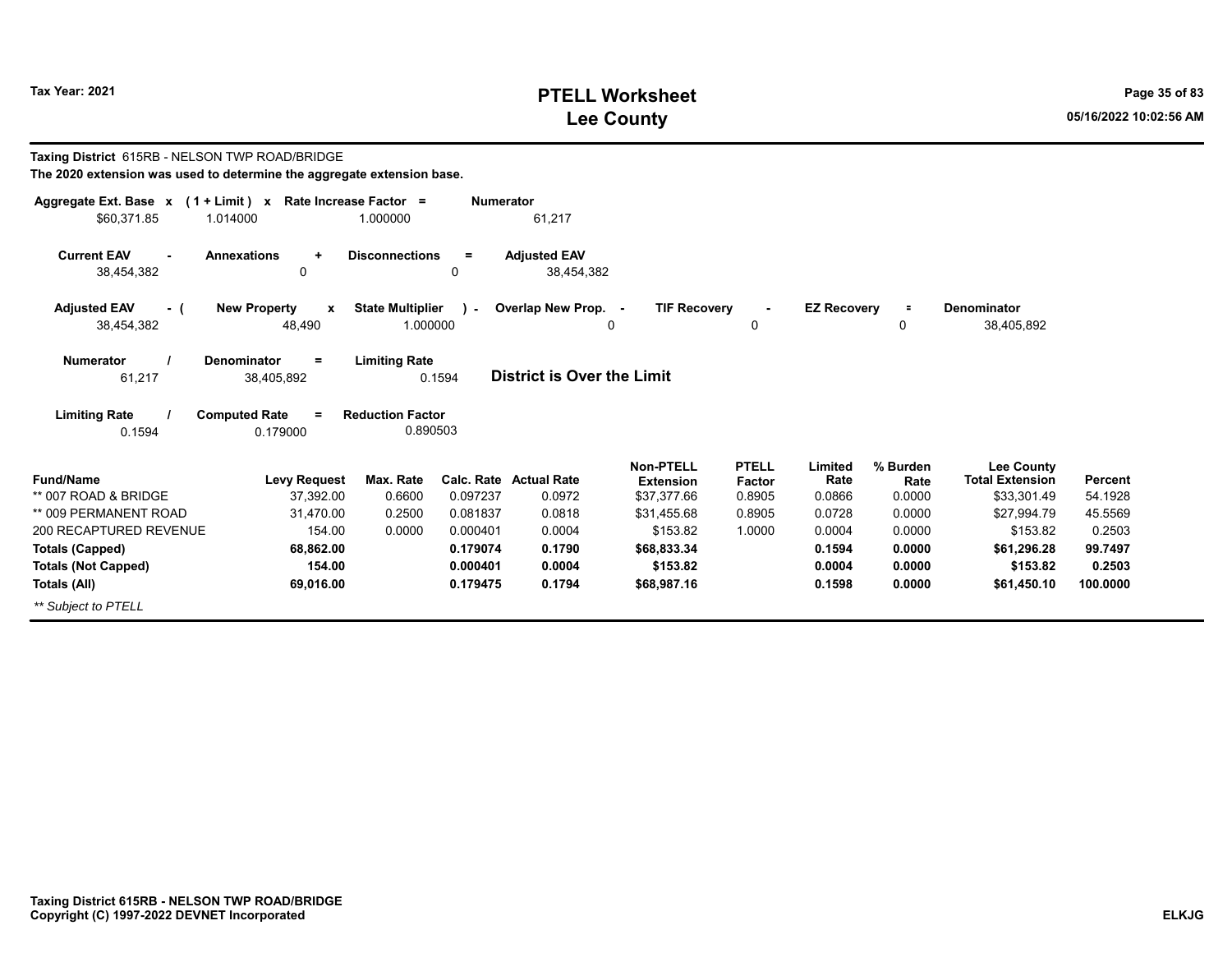# **PTELL Worksheet Tax Year: 2021 Page 36 of 83 Lee County 05/16/2022 10:02:56 AM**

**Taxing District** 616 - PALMYRA TOWNSHIP

| Aggregate Ext. Base x<br>$(1 + Limit) x$           | Rate Increase Factor =                  |                         | <b>Numerator</b>       |                                   |                                                     |                                         |                           |                            |                                                            |                    |
|----------------------------------------------------|-----------------------------------------|-------------------------|------------------------|-----------------------------------|-----------------------------------------------------|-----------------------------------------|---------------------------|----------------------------|------------------------------------------------------------|--------------------|
| \$109,620.77<br>1.014000                           |                                         | 1.000000                |                        | 111,155                           |                                                     |                                         |                           |                            |                                                            |                    |
| <b>Current EAV</b><br>$\blacksquare$<br>73,434,738 | <b>Annexations</b><br>$\ddot{}$<br>0    | <b>Disconnections</b>   | $\equiv$<br>0          | <b>Adjusted EAV</b><br>73,434,738 |                                                     |                                         |                           |                            |                                                            |                    |
| <b>Adjusted EAV</b><br>- (                         | <b>New Property</b><br>$\mathbf{x}$     | <b>State Multiplier</b> | ra l                   | Overlap New Prop. -               | <b>TIF Recovery</b>                                 |                                         | <b>EZ Recovery</b>        | $\equiv$                   | <b>Denominator</b>                                         |                    |
| 73,434,738                                         | 462,631                                 | 1.000000                |                        |                                   | 0                                                   | 0                                       |                           | 0                          | 72,972,107                                                 |                    |
| <b>Numerator</b><br>111,155                        | <b>Denominator</b><br>$=$<br>72,972,107 | <b>Limiting Rate</b>    | 0.1523                 | <b>District is Over the Limit</b> |                                                     |                                         |                           |                            |                                                            |                    |
| <b>Limiting Rate</b>                               | <b>Computed Rate</b><br>$=$             | <b>Reduction Factor</b> |                        |                                   |                                                     |                                         |                           |                            |                                                            |                    |
| 0.1523                                             | 0.153000                                | 0.995425                |                        |                                   |                                                     |                                         |                           |                            |                                                            |                    |
| <b>Fund/Name</b><br>** 001 CORPORATE               | <b>Levy Request</b><br>98,363.00        | Max. Rate<br>0.2500     | Calc. Rate<br>0.133946 | <b>Actual Rate</b><br>0.1339      | <b>Non-PTELL</b><br><b>Extension</b><br>\$98,329.11 | <b>PTELL</b><br><b>Factor</b><br>0.9954 | Limited<br>Rate<br>0.1333 | % Burden<br>Rate<br>0.0000 | <b>Lee County</b><br><b>Total Extension</b><br>\$97,888.51 | Percent<br>87.2953 |
| ** 047 SOCIAL SECURITY                             | 5,189.00                                | 0.0000                  | 0.007066               | 0.0071                            | \$5,213.87                                          | 0.9954                                  | 0.0071                    | 0.0000                     | \$5,213.87                                                 | 4.6496             |
| ** 054 GENERAL ASSISTANCE                          | 8,798.00                                | 0.1000                  | 0.011981               | 0.0120                            | \$8,812.17                                          | 0.9954                                  | 0.0119                    | 0.0000                     | \$8,738.73                                                 | 7.7931             |
| 200 RECAPTURED REVENUE                             | 272.00                                  | 0.0000                  | 0.000370               | 0.0004                            | \$293.74                                            | 1.0000                                  | 0.0004                    | 0.0000                     | \$293.74                                                   | 0.2620             |
| <b>Totals (Capped)</b>                             | 112,350.00                              |                         | 0.152993               | 0.1530                            | \$112,355.15                                        |                                         | 0.1523                    | 0.0000                     | \$111,841.11                                               | 99.7380            |
| <b>Totals (Not Capped)</b>                         | 272.00                                  |                         | 0.000370               | 0.0004                            | \$293.74                                            |                                         | 0.0004                    | 0.0000                     | \$293.74                                                   | 0.2620             |
| Totals (All)                                       | 112,622.00                              |                         | 0.153363               | 0.1534                            | \$112,648.89                                        |                                         | 0.1527                    | 0.0000                     | \$112,134.85                                               | 100.0000           |
| ** Subject to PTELL                                |                                         |                         |                        |                                   |                                                     |                                         |                           |                            |                                                            |                    |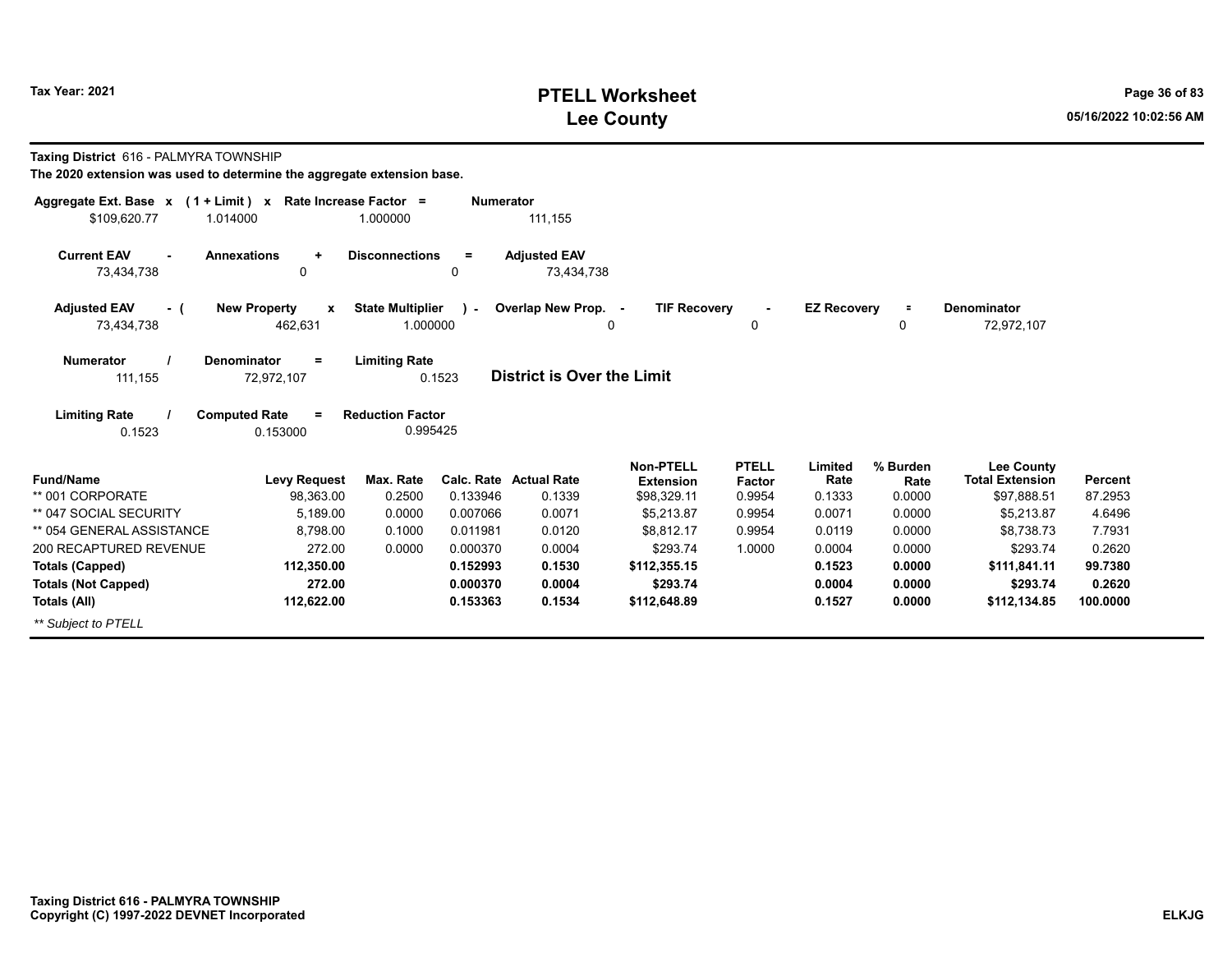# **PTELL Worksheet Tax Year: 2021 Page 37 of 83 Lee County 05/16/2022 10:02:56 AM**

| Taxing District 616RB - PALMYRA TWP ROAD/BRIDGE<br>The 2020 extension was used to determine the aggregate extension base. |                                             |                                     |                  |                                   |                                            |                        |                    |                  |                                             |                |
|---------------------------------------------------------------------------------------------------------------------------|---------------------------------------------|-------------------------------------|------------------|-----------------------------------|--------------------------------------------|------------------------|--------------------|------------------|---------------------------------------------|----------------|
| Aggregate Ext. Base $x$ (1 + Limit) x Rate Increase Factor =<br>\$156,433.38<br>1.014000                                  |                                             | 1.000000                            | <b>Numerator</b> | 158,623                           |                                            |                        |                    |                  |                                             |                |
| <b>Current EAV</b><br>73,434,738                                                                                          | <b>Annexations</b><br>$\ddot{}$<br>$\Omega$ | <b>Disconnections</b>               | $=$<br>0         | <b>Adjusted EAV</b><br>73.434.738 |                                            |                        |                    |                  |                                             |                |
| <b>Adjusted EAV</b><br>- (<br>73,434,738                                                                                  | <b>New Property</b><br>X<br>462,631         | <b>State Multiplier</b><br>1.000000 | $\mathbf{I}$     | Overlap New Prop.                 | <b>TIF Recovery</b><br>$\blacksquare$<br>0 | 0                      | <b>EZ Recovery</b> | $\equiv$<br>0    | <b>Denominator</b><br>72,972,107            |                |
| <b>Numerator</b><br>158,623                                                                                               | <b>Denominator</b><br>$=$<br>72,972,107     | <b>Limiting Rate</b><br>0.2174      |                  | <b>District is Over the Limit</b> |                                            |                        |                    |                  |                                             |                |
| <b>Limiting Rate</b><br>0.2174                                                                                            | <b>Computed Rate</b><br>$=$<br>0.223600     | <b>Reduction Factor</b><br>0.972272 |                  |                                   |                                            |                        |                    |                  |                                             |                |
| <b>Fund/Name</b>                                                                                                          | <b>Levy Request</b>                         | Max. Rate                           |                  | <b>Calc. Rate Actual Rate</b>     | Non-PTELL<br><b>Extension</b>              | <b>PTELL</b><br>Factor | Limited<br>Rate    | % Burden<br>Rate | <b>Lee County</b><br><b>Total Extension</b> | <b>Percent</b> |
| ** 007 ROAD & BRIDGE                                                                                                      | 125,982.00                                  | 0.6600                              | 0.171556         | 0.1716                            | \$126,014.01                               | 0.9723                 | 0.1668             | 0.0000           | \$122,489.14                                | 76.5488        |
| ** 008 BRIDGE JOINT W/ COUNTY                                                                                             | 8,625.00                                    | 0.2500                              | 0.011745         | 0.0117                            | \$8,591.86                                 | 0.9723                 | 0.0114             | 0.0000           | \$8,371.56                                  | 5.2318         |
| ** 010 EQUIPMENT & BUILDING                                                                                               | 26,721.00                                   | 0.1000                              | 0.036387         | 0.0364                            | \$26,730.24                                | 0.9723                 | 0.0354             | 0.0000           | \$25,995.90                                 | 16.2460        |
| ** 047 SOCIAL SECURITY                                                                                                    | 2,618.00                                    | 0.0000                              | 0.003565         | 0.0036                            | \$2,643.65                                 | 0.9723                 | 0.0035             | 0.0000           | \$2,570.22                                  | 1.6062         |
| ** 090 ROAD DAMAGE                                                                                                        | 231.00                                      | 0.0330                              | 0.000315         | 0.0003                            | \$220.30                                   | 0.9723                 | 0.0003             | 0.0000           | \$220.30                                    | 0.1377         |
| 200 RECAPTURED REVENUE                                                                                                    | 387.00                                      | 0.0000                              | 0.000527         | 0.0005                            | \$367.17                                   | 1.0000                 | 0.0005             | 0.0000           | \$367.17                                    | 0.2295         |
| <b>Totals (Capped)</b>                                                                                                    | 164,177.00                                  |                                     | 0.223568         | 0.2236                            | \$164,200.06                               |                        | 0.2174             | 0.0000           | \$159,647.12                                | 99.7705        |
| <b>Totals (Not Capped)</b>                                                                                                | 387.00                                      |                                     | 0.000527         | 0.0005                            | \$367.17                                   |                        | 0.0005             | 0.0000           | \$367.17                                    | 0.2295         |
| <b>Totals (All)</b>                                                                                                       | 164,564.00                                  |                                     | 0.224095         | 0.2241                            | \$164,567.23                               |                        | 0.2179             | 0.0000           | \$160,014.29                                | 100.0000       |
| ** Subiect to PTELL                                                                                                       |                                             |                                     |                  |                                   |                                            |                        |                    |                  |                                             |                |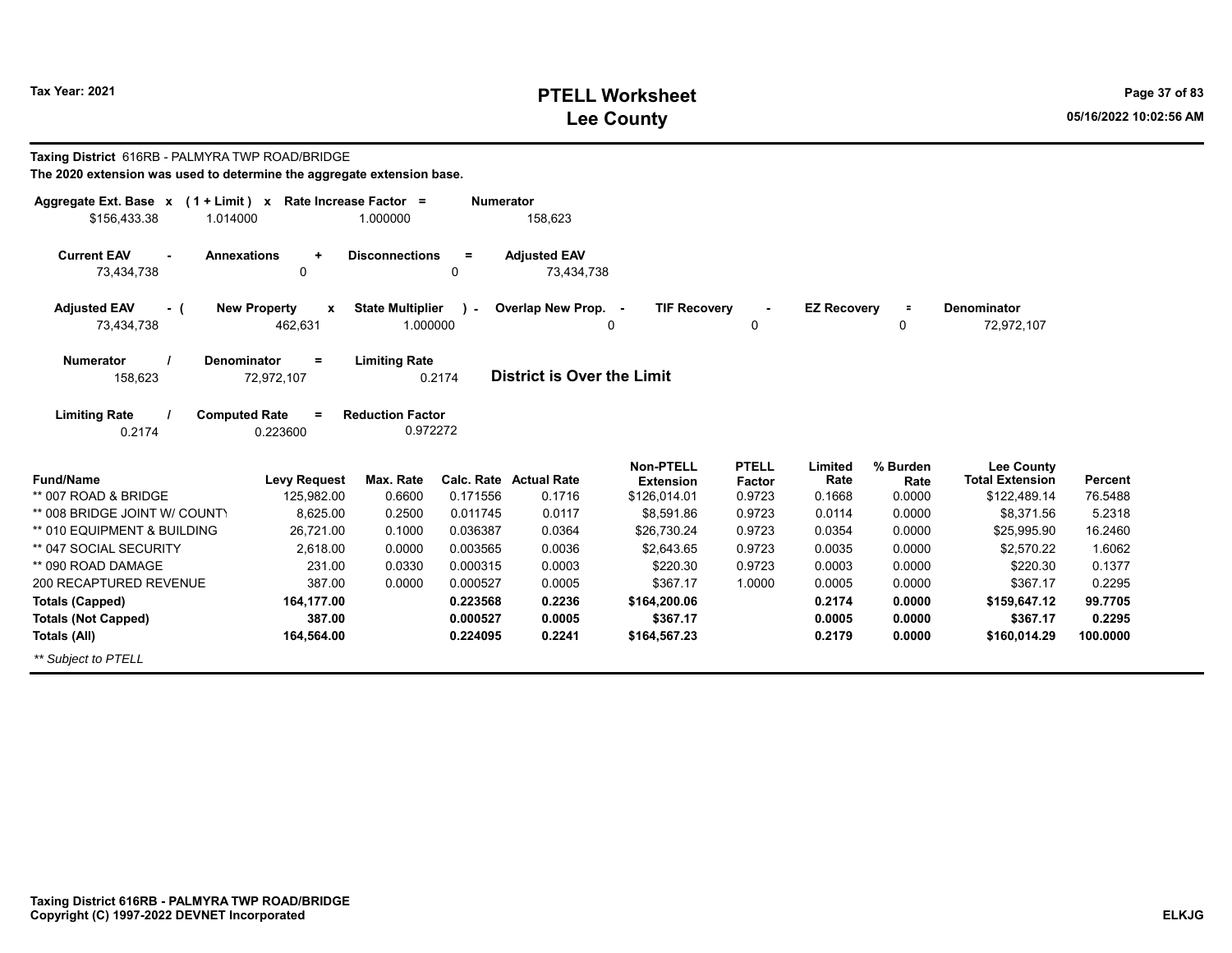# **PTELL Worksheet Tax Year: 2021 Page 38 of 83 Lee County 05/16/2022 10:02:56 AM**

**Taxing District** 617 - REYNOLDS TOWNSHIP

| Aggregate Ext. Base $x$ (1 + Limit) $x$             | Rate Increase Factor =                         |                                     | <b>Numerator</b>     |                                   |                          |                     |                    |                  |                           |                  |
|-----------------------------------------------------|------------------------------------------------|-------------------------------------|----------------------|-----------------------------------|--------------------------|---------------------|--------------------|------------------|---------------------------|------------------|
| \$52,438.32<br>1.014000                             |                                                | 1.000000                            |                      | 53,172                            |                          |                     |                    |                  |                           |                  |
| <b>Current EAV</b><br>$\sim$<br>19,358,830          | <b>Annexations</b><br>$\ddot{}$<br>0           | <b>Disconnections</b>               | $\equiv$<br>0        | <b>Adjusted EAV</b><br>19,358,830 |                          |                     |                    |                  |                           |                  |
|                                                     |                                                |                                     |                      |                                   |                          |                     |                    |                  |                           |                  |
| <b>Adjusted EAV</b><br>- (<br>19,358,830            | <b>New Property</b><br>$\mathbf{x}$<br>133,915 | <b>State Multiplier</b><br>1.000000 | $\mathcal{L}$        | Overlap New Prop. -               | <b>TIF Recovery</b><br>0 | $\blacksquare$<br>0 | <b>EZ Recovery</b> | п.<br>0          | Denominator<br>19,224,915 |                  |
| <b>Numerator</b><br>53,172                          | <b>Denominator</b><br>$=$<br>19,224,915        | <b>Limiting Rate</b>                | 0.2766               | <b>District is Over the Limit</b> |                          |                     |                    |                  |                           |                  |
| <b>Limiting Rate</b><br>0.2766                      | <b>Computed Rate</b><br>$=$<br>0.284500        | <b>Reduction Factor</b><br>0.972232 |                      |                                   |                          |                     |                    |                  |                           |                  |
|                                                     |                                                |                                     |                      |                                   | <b>Non-PTELL</b>         | <b>PTELL</b>        | Limited            | % Burden         | <b>Lee County</b>         |                  |
| <b>Fund/Name</b>                                    | <b>Levy Request</b>                            | Max. Rate                           |                      | Calc. Rate Actual Rate            | <b>Extension</b>         | Factor              | Rate               | Rate             | <b>Total Extension</b>    | Percent          |
| ** 001 CORPORATE                                    | 55,010.00                                      | 0.4000                              | 0.284160             | 0.2842                            | \$55,017.79              | 0.9722              | 0.2763             | 0.0000           | \$53,488.45               | 99.8915          |
| ** 054 GENERAL ASSISTANCE<br>200 RECAPTURED REVENUE | 50.00<br>0.00                                  | 0.0000                              | 0.000258<br>0.000000 | 0.0003<br>0.0000                  | \$58.08<br>\$0.00        | 0.9722<br>1.0000    | 0.0003<br>0.0000   | 0.0000<br>0.0000 | \$58.08<br>\$0.00         | 0.1085<br>0.0000 |
| <b>Totals (Capped)</b>                              | 55,060.00                                      | 0.0000                              | 0.284418             | 0.2845                            | \$55,075.87              |                     | 0.2766             | 0.0000           | \$53,546.53               | 100.0000         |
| <b>Totals (Not Capped)</b>                          | 0.00                                           |                                     | 0.000000             | 0.0000                            | \$0.00                   |                     | 0.0000             | 0.0000           | \$0.00                    | 0.0000           |
| Totals (All)                                        | 55,060.00                                      |                                     | 0.284418             | 0.2845                            | \$55,075.87              |                     | 0.2766             | 0.0000           | \$53,546.53               | 100.0000         |
| ** Subject to PTELL                                 |                                                |                                     |                      |                                   |                          |                     |                    |                  |                           |                  |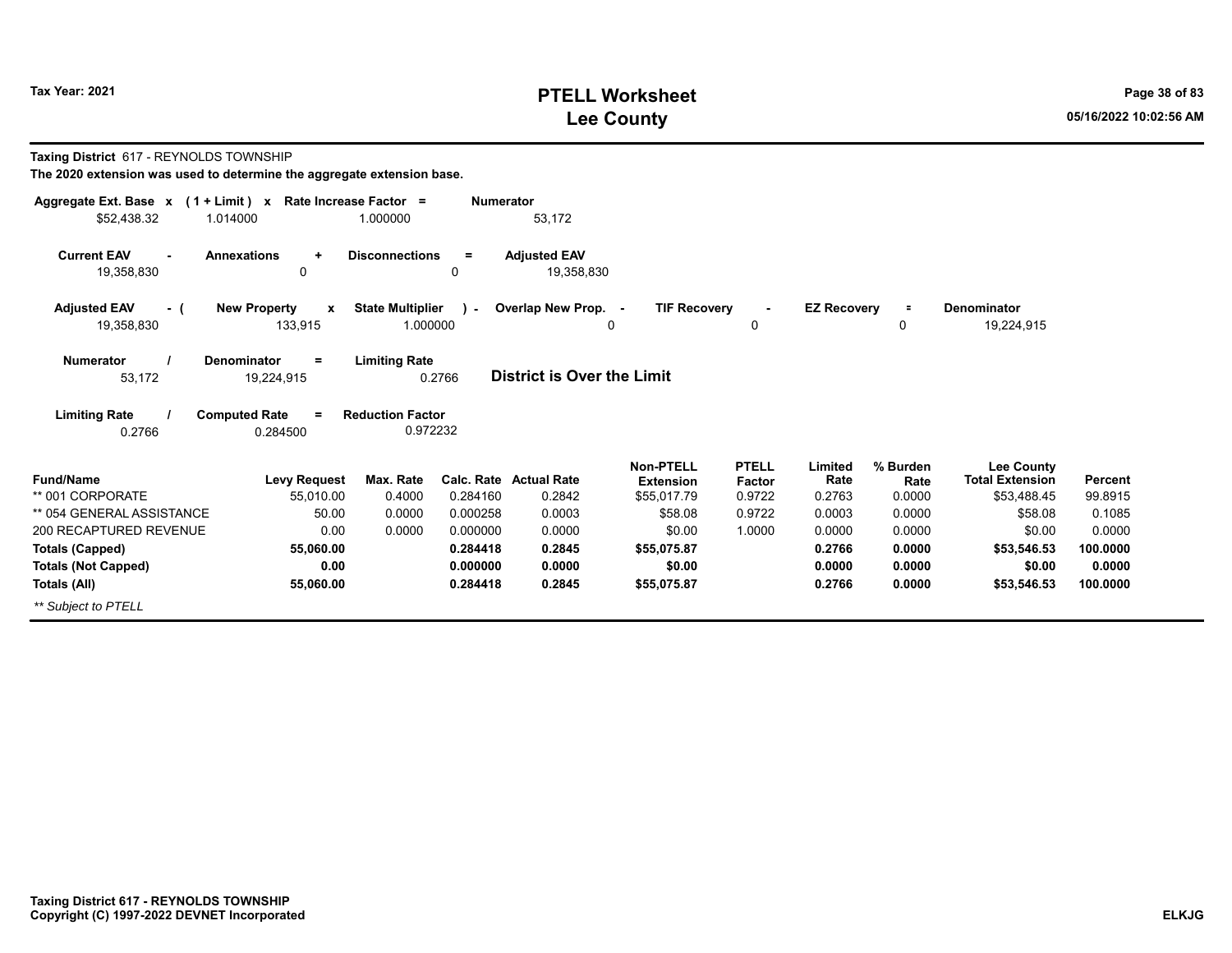# **PTELL Worksheet Tax Year: 2021 Page 39 of 83 Lee County 05/16/2022 10:02:56 AM**

| Taxing District 617RB - REYNOLDS TWP RD/BRIDGE<br>The 2020 extension was used to determine the aggregate extension base. |                                                    |                                     |                      |                                   |                                      |                        |                    |                  |                                             |                    |
|--------------------------------------------------------------------------------------------------------------------------|----------------------------------------------------|-------------------------------------|----------------------|-----------------------------------|--------------------------------------|------------------------|--------------------|------------------|---------------------------------------------|--------------------|
| Aggregate Ext. Base x (1 + Limit) x Rate Increase Factor =<br>\$55.663.05<br>1.014000                                    |                                                    | 1.000000                            | <b>Numerator</b>     | 56,442                            |                                      |                        |                    |                  |                                             |                    |
| <b>Annexations</b><br><b>Current EAV</b><br>19,358,830                                                                   | $\ddot{}$<br>0                                     | <b>Disconnections</b>               | $=$<br>0             | <b>Adjusted EAV</b><br>19,358,830 |                                      |                        |                    |                  |                                             |                    |
| <b>Adjusted EAV</b><br>- (<br>19,358,830                                                                                 | <b>New Property</b><br>$\boldsymbol{x}$<br>133,915 | <b>State Multiplier</b><br>1.000000 | $\lambda$            | Overlap New Prop. -               | <b>TIF Recovery</b><br>0             | 0                      | <b>EZ Recovery</b> | ÷<br>0           | Denominator<br>19,224,915                   |                    |
| <b>Numerator</b><br><b>Denominator</b><br>56,442                                                                         | $\equiv$<br>19,224,915                             | <b>Limiting Rate</b>                | 0.2936               | <b>District is Over the Limit</b> |                                      |                        |                    |                  |                                             |                    |
| <b>Limiting Rate</b><br><b>Computed Rate</b><br>0.2936                                                                   | 0.301900                                           | <b>Reduction Factor</b><br>0.972507 |                      |                                   |                                      |                        |                    |                  |                                             |                    |
| <b>Fund/Name</b>                                                                                                         | <b>Levy Request</b>                                | Max. Rate                           |                      | <b>Calc. Rate Actual Rate</b>     | <b>Non-PTELL</b><br><b>Extension</b> | <b>PTELL</b><br>Factor | Limited<br>Rate    | % Burden<br>Rate | <b>Lee County</b><br><b>Total Extension</b> | <b>Percent</b>     |
| ** 007 ROAD & BRIDGE                                                                                                     | 24,856.00                                          | 0.6600                              | 0.128396             | 0.1284                            | \$24,856.74                          | 0.9725                 | 0.1249             | 0.0000           | \$24,179.18                                 | 42.5409            |
| ** 008 BRIDGE JOINT W/ COUNT                                                                                             | 3.078.00                                           | 0.2500                              | 0.015900             | 0.0159                            | \$3.078.05                           | 0.9725                 | 0.0155             | 0.0000           | \$3,000.62                                  | 5.2793             |
| ** 009 PERMANENT ROAD                                                                                                    | 25.202.00                                          | 0.2500                              | 0.130184             | 0.1302                            | \$25,205.20                          | 0.9725                 | 0.1266             | 0.0000           | \$24,508.28                                 | 43.1199            |
| ** 010 EQUIPMENT & BUILDING                                                                                              | 5.310.00<br>0.00                                   | 0.1000                              | 0.027429<br>0.000000 | 0.0274                            | \$5,304.32                           | 0.9725                 | 0.0266             | 0.0000           | \$5,149.45                                  | 9.0599<br>0.0000   |
| 200 RECAPTURED REVENUE                                                                                                   |                                                    | 0.0000                              |                      | 0.0000                            | \$0.00                               | 1.0000                 | 0.0000             | 0.0000           | \$0.00                                      |                    |
| <b>Totals (Capped)</b>                                                                                                   | 58,446.00                                          |                                     | 0.301909             | 0.3019                            | \$58,444.31                          |                        | 0.2936             | 0.0000           | \$56,837.53                                 | 100.0000           |
| <b>Totals (Not Capped)</b><br>Totals (All)                                                                               | 0.00<br>58,446.00                                  |                                     | 0.000000<br>0.301909 | 0.0000<br>0.3019                  | \$0.00<br>\$58,444.31                |                        | 0.0000<br>0.2936   | 0.0000<br>0.0000 | \$0.00<br>\$56,837.53                       | 0.0000<br>100.0000 |
| ** Subiect to PTELL                                                                                                      |                                                    |                                     |                      |                                   |                                      |                        |                    |                  |                                             |                    |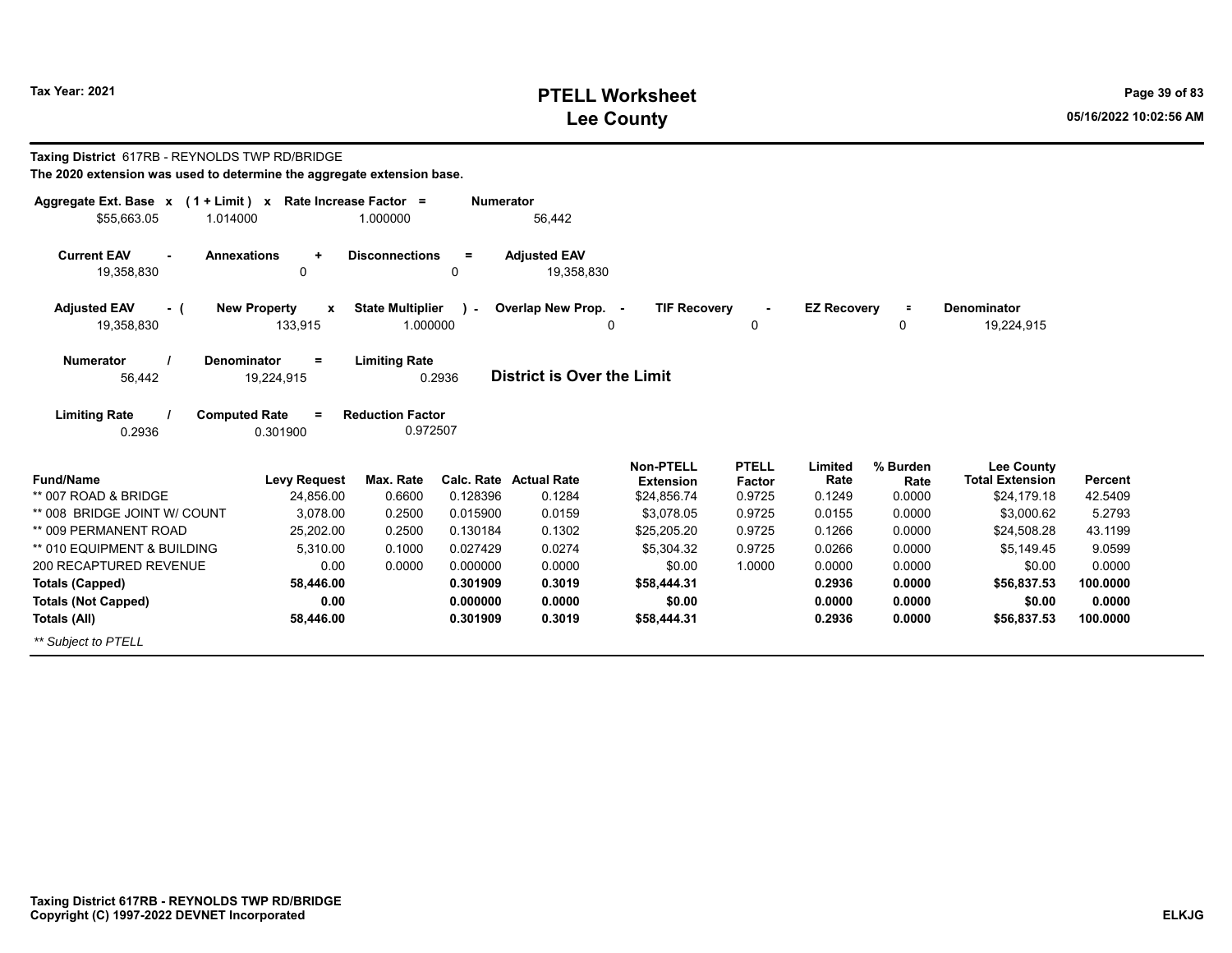# **PTELL Worksheet Tax Year: 2021 Page 40 of 83 Lee County 05/16/2022 10:02:56 AM**

**Taxing District** 618 - SOUTH DIXON TOWNSHIP

| Aggregate Ext. Base x             |     | $(1 + Limit)$ x                                    | Rate Increase Factor =                    | <b>Numerator</b>                                |                               |                                  |
|-----------------------------------|-----|----------------------------------------------------|-------------------------------------------|-------------------------------------------------|-------------------------------|----------------------------------|
| \$64,466.19                       |     | 1.014000                                           | 1.000000                                  | 65,369                                          |                               |                                  |
| <b>Current EAV</b><br>67.521.385  | ۰.  | <b>Annexations</b><br>$\ddot{}$<br>0               | <b>Disconnections</b><br>$=$<br>0         | <b>Adiusted EAV</b><br>67.521.385               |                               |                                  |
| <b>Adjusted EAV</b><br>67,521,385 | - ( | <b>New Property</b><br>$\boldsymbol{x}$<br>307.096 | <b>State Multiplier</b><br>ъ.<br>1.000000 | Overlap New Prop. -<br><b>TIF Recovery</b><br>0 | <b>EZ Recovery</b><br>522,436 | <b>Denominator</b><br>66,691,853 |
| <b>Numerator</b><br>65,369        |     | <b>Denominator</b><br>$\equiv$<br>66,691,853       | <b>Limiting Rate</b><br>0.0980            | <b>District is Within the Limit</b>             |                               |                                  |

|                            |                     |           |            |                    | Non-PTELL        | <b>PTELL</b> | Limited | % Burden | <b>Lee County</b>      |          |
|----------------------------|---------------------|-----------|------------|--------------------|------------------|--------------|---------|----------|------------------------|----------|
| <b>Fund/Name</b>           | <b>Levy Request</b> | Max. Rate | Calc. Rate | <b>Actual Rate</b> | <b>Extension</b> | Factor       | Rate    | Rate     | <b>Total Extension</b> | Percent  |
| ** 001 CORPORATE           | 39.390.00           | 0.2500    | 0.058337   | 0.0583             | \$39,364.97      | 1.0000       | 0.0583  | 0.0000   | \$39,364.97            | 67.8697  |
| ** 027 AUDIT               | 2.400.00            | 0.0050    | 0.003554   | 0.0036             | \$2.430.77       | 1.0000       | 0.0036  | 0.0000   | \$2.430.77             | 4.1909   |
| ** 035 LIABILITY INSURANCE | 7,000.00            | 0.0000    | 0.010367   | 0.0104             | \$7.022.22       | 1.0000       | 0.0104  | 0.0000   | \$7,022.22             | 12.1071  |
| ** 047 SOCIAL SECURITY     | 7,100.00            | 0.0000    | 0.010515   | 0.0105             | \$7.089.75       | 1.0000       | 0.0105  | 0.0000   | \$7.089.75             | 12.2235  |
| ** 054 GENERAL ASSISTANCE  | 2,000.00            | 0.1000    | 0.002962   | 0.0030             | \$2.025.64       | 1.0000       | 0.0030  | 0.0000   | \$2.025.64             | 3.4924   |
| 200 RECAPTURED REVENUE     | 39.00               | 0.0000    | 0.000058   | 0.0001             | \$67.52          | 1.0000       | 0.0001  | 0.0000   | \$67.52                | 0.1164   |
| Totals (Capped)            | 57.890.00           |           | 0.085735   | 0.0858             | \$57,933.35      |              | 0.0858  | 0.0000   | \$57,933.35            | 99.8836  |
| <b>Totals (Not Capped)</b> | 39.00               |           | 0.000058   | 0.0001             | \$67.52          |              | 0.0001  | 0.0000   | \$67.52                | 0.1164   |
| Totals (All)               | 57.929.00           |           | 0.085793   | 0.0859             | \$58,000.87      |              | 0.0859  | 0.0000   | \$58,000.87            | 100.0000 |
| ** Subject to PTELL        |                     |           |            |                    |                  |              |         |          |                        |          |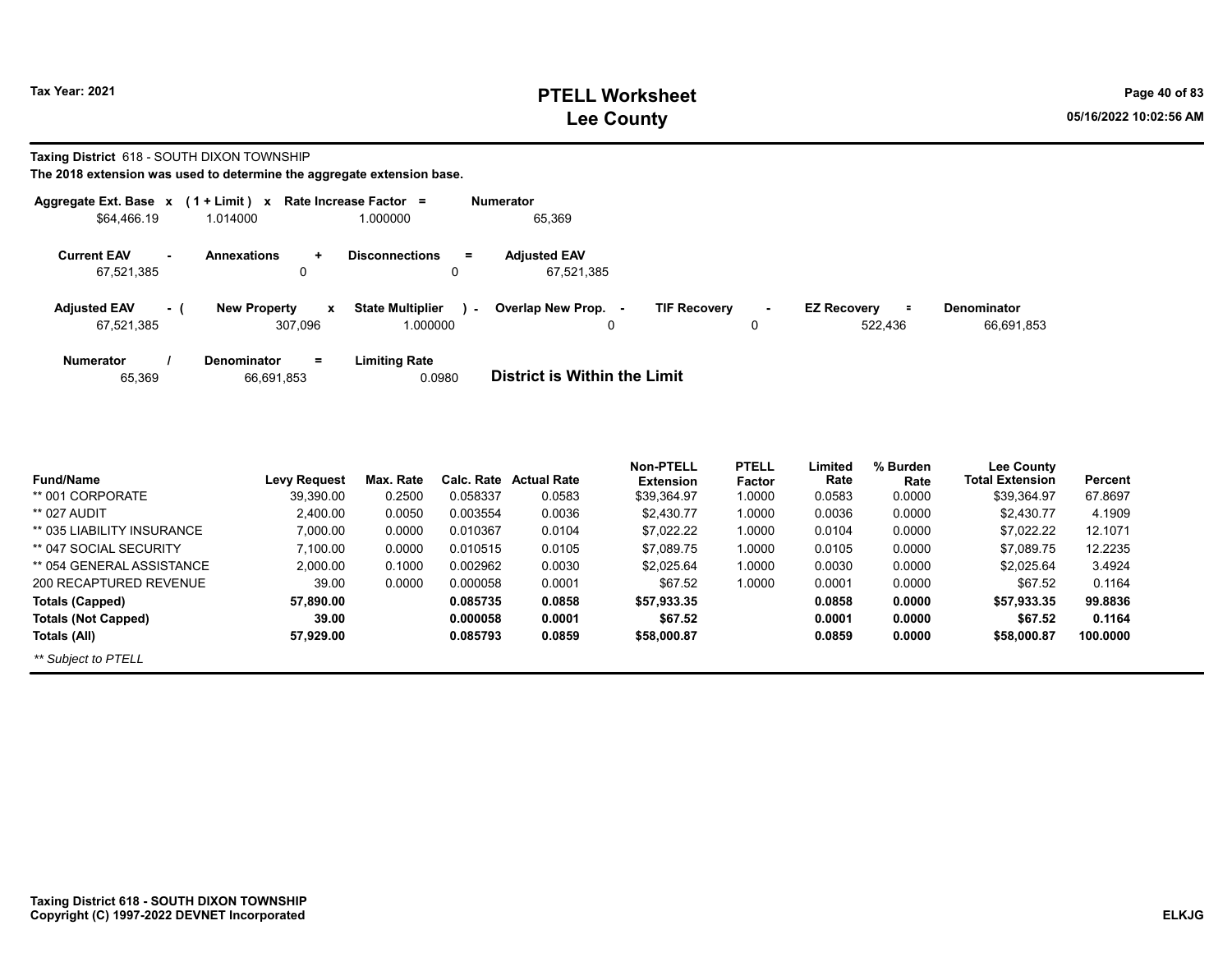# **PTELL Worksheet Tax Year: 2021 Page 41 of 83 Lee County 05/16/2022 10:02:56 AM**

**Taxing District** 618RB - SOUTH DIXON TWP RD/BRIDGE **The 2020 extension was used to determine the aggregate extension base.**

| Aggregate Ext. Base x             |     | (1 + Limit ) x                                 | Rate Increase Factor =              |     | <b>Numerator</b>                    |                     |                               |                                           |                                  |
|-----------------------------------|-----|------------------------------------------------|-------------------------------------|-----|-------------------------------------|---------------------|-------------------------------|-------------------------------------------|----------------------------------|
| \$130,042.14                      |     | 1.014000                                       | 1.000000                            |     | 131,863                             |                     |                               |                                           |                                  |
| <b>Current EAV</b><br>67,521,385  |     | <b>Annexations</b><br>$\ddot{}$<br>0           | <b>Disconnections</b><br>0          | $=$ | <b>Adjusted EAV</b><br>67.521.385   |                     |                               |                                           |                                  |
| <b>Adjusted EAV</b><br>67,521,385 | - ( | <b>New Property</b><br>$\mathbf{x}$<br>307.096 | <b>State Multiplier</b><br>1.000000 | ×.  | Overlap New Prop.<br>$\sim$<br>0    | <b>TIF Recovery</b> | $\overline{\phantom{a}}$<br>0 | <b>EZ Recovery</b><br>$\equiv$<br>522.436 | <b>Denominator</b><br>66,691,853 |
| <b>Numerator</b><br>131,863       |     | $=$<br>Denominator<br>66,691,853               | Limiting Rate<br>0.1977             |     | <b>District is Within the Limit</b> |                     |                               |                                           |                                  |

| <b>Fund/Name</b>            | <b>Levy Request</b> | Max. Rate | Calc. Rate | <b>Actual Rate</b> | <b>Non-PTELL</b><br><b>Extension</b> | <b>PTELL</b> | Limited<br>Rate | % Burden<br>Rate | <b>Lee County</b><br><b>Total Extension</b> | Percent  |
|-----------------------------|---------------------|-----------|------------|--------------------|--------------------------------------|--------------|-----------------|------------------|---------------------------------------------|----------|
|                             |                     |           |            |                    |                                      | Factor       |                 |                  |                                             |          |
| ** 007 ROAD & BRIDGE        | 10.000.00           | 0.6600    | 0.014810   | 0.0148             | \$9,993.16                           | 1.0000       | 0.0148          | 0.0000           | \$9,993.16                                  | 7.6843   |
| ** 009 PERMANENT ROAD       | 87.000.00           | 0.2500    | 0.128848   | 0.1288             | \$86.967.54                          | 1.0000       | 0.1288          | 0.0000           | \$86,967.54                                 | 66.8744  |
| ** 010 EQUIPMENT & BUILDING | 33.000.00           | 0.1000    | 0.048873   | 0.0489             | \$33,017.96                          | 1.0000       | 0.0489          | 0.0000           | \$33,017.96                                 | 25.3894  |
| 200 RECAPTURED REVENUE      | 88.00               | 0.0000    | 0.000130   | 0.0001             | \$67.52                              | 1.0000       | 0.0001          | 0.0000           | \$67.52                                     | 0.0519   |
| Totals (Capped)             | 130.000.00          |           | 0.192531   | 0.1925             | \$129,978.66                         |              | 0.1925          | 0.0000           | \$129,978.66                                | 99.9481  |
| <b>Totals (Not Capped)</b>  | 88.00               |           | 0.000130   | 0.0001             | \$67.52                              |              | 0.0001          | 0.0000           | \$67.52                                     | 0.0519   |
| Totals (All)                | 130,088.00          |           | 0.192661   | 0.1926             | \$130,046.18                         |              | 0.1926          | 0.0000           | \$130,046.18                                | 100.0000 |
| ** Subject to PTELL         |                     |           |            |                    |                                      |              |                 |                  |                                             |          |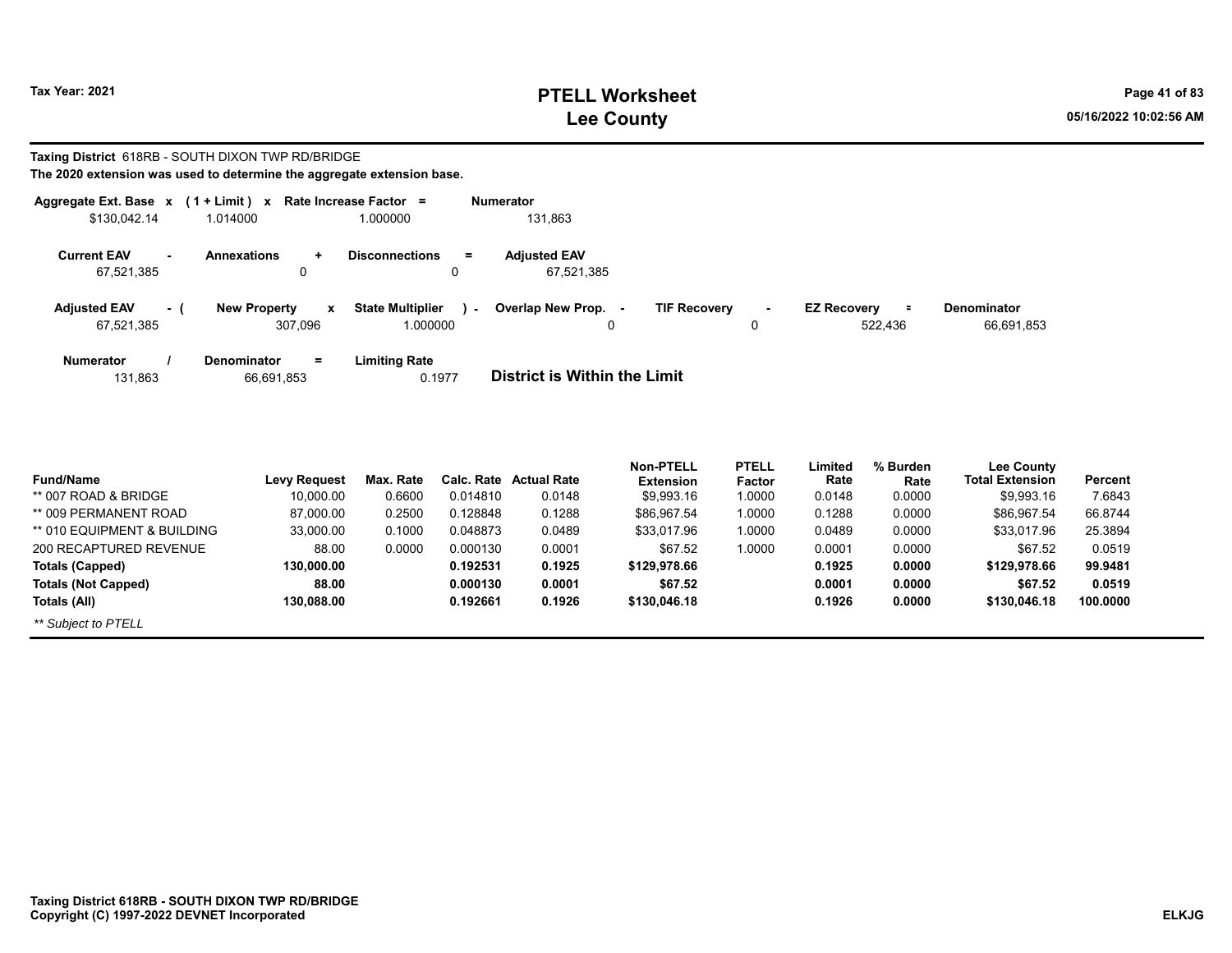# **PTELL Worksheet Tax Year: 2021 Page 42 of 83 Lee County 05/16/2022 10:02:56 AM**

|  | Taxing District 619 - SUBLETTE TOWNSHIP |  |
|--|-----------------------------------------|--|
|--|-----------------------------------------|--|

| Aggregate Ext. Base x<br>$(1 + Limit) x$ | Rate Increase Factor =                       |                                                 | <b>Numerator</b> |                                   |                                 |                  |                    |                |                                             |          |
|------------------------------------------|----------------------------------------------|-------------------------------------------------|------------------|-----------------------------------|---------------------------------|------------------|--------------------|----------------|---------------------------------------------|----------|
| \$54,218.96<br>1.014000                  |                                              | 1.000000                                        |                  | 54,978                            |                                 |                  |                    |                |                                             |          |
| <b>Current EAV</b><br>34,722,110         | <b>Annexations</b><br>$\ddot{}$<br>0         | <b>Disconnections</b>                           | $\equiv$<br>0    | <b>Adjusted EAV</b><br>34,722,110 |                                 |                  |                    |                |                                             |          |
| <b>Adjusted EAV</b><br>- (               | <b>New Property</b><br>$\mathbf{x}$          | <b>State Multiplier</b>                         | $\mathbf{r}$     | Overlap New Prop. -               | <b>TIF Recovery</b>             |                  | <b>EZ Recovery</b> | $\equiv$       | <b>Denominator</b>                          |          |
| 34,722,110                               | 176,524                                      | 1.000000                                        |                  |                                   | 0                               | 0                |                    | 0              | 34,545,586                                  |          |
| <b>Numerator</b><br>54,978               | Denominator<br>$\equiv$<br>34,545,586<br>$=$ | <b>Limiting Rate</b><br><b>Reduction Factor</b> | 0.1592           | <b>District is Over the Limit</b> |                                 |                  |                    |                |                                             |          |
| <b>Limiting Rate</b><br>0.1592           | <b>Computed Rate</b><br>0.162200             | 0.981504                                        |                  |                                   |                                 |                  |                    |                |                                             |          |
| <b>Fund/Name</b>                         |                                              | Max. Rate                                       | Calc. Rate       | <b>Actual Rate</b>                | <b>Non-PTELL</b>                | <b>PTELL</b>     | Limited<br>Rate    | % Burden       | <b>Lee County</b><br><b>Total Extension</b> | Percent  |
| ** 001 CORPORATE                         | <b>Levy Request</b><br>44,282.00             | 0.2600                                          | 0.127533         | 0.1275                            | <b>Extension</b><br>\$44,270.69 | Factor<br>0.9815 | 0.1251             | Rate<br>0.0000 | \$43,437.36                                 | 78.5311  |
| ** 019 COMMUNITY BLDG                    | 11,043.00                                    | 0.1000                                          | 0.031804         | 0.0318                            | \$11,041.63                     | 0.9815           | 0.0312             | 0.0000         | \$10,833.30                                 | 19.5857  |
| ** 054 GENERAL ASSISTANCE                | 1,006.00                                     | 0.0000                                          | 0.002897         | 0.0029                            | \$1,006.94                      | 0.9815           | 0.0028             | 0.0000         | \$972.22                                    | 1.7577   |
| 200 RECAPTURED REVENUE                   | 64.00                                        | 0.0000                                          | 0.000184         | 0.0002                            | \$69.44                         | 1.0000           | 0.0002             | 0.0000         | \$69.44                                     | 0.1255   |
| <b>Totals (Capped)</b>                   | 56,331.00                                    |                                                 | 0.162234         | 0.1622                            | \$56,319.26                     |                  | 0.1591             | 0.0000         | \$55,242.88                                 | 99.8745  |
| <b>Totals (Not Capped)</b>               | 64.00                                        |                                                 | 0.000184         | 0.0002                            | \$69.44                         |                  | 0.0002             | 0.0000         | \$69.44                                     | 0.1255   |
| Totals (All)                             | 56,395.00                                    |                                                 | 0.162418         | 0.1624                            | \$56,388.70                     |                  | 0.1593             | 0.0000         | \$55,312.32                                 | 100.0000 |
| ** Subject to PTELL                      |                                              |                                                 |                  |                                   |                                 |                  |                    |                |                                             |          |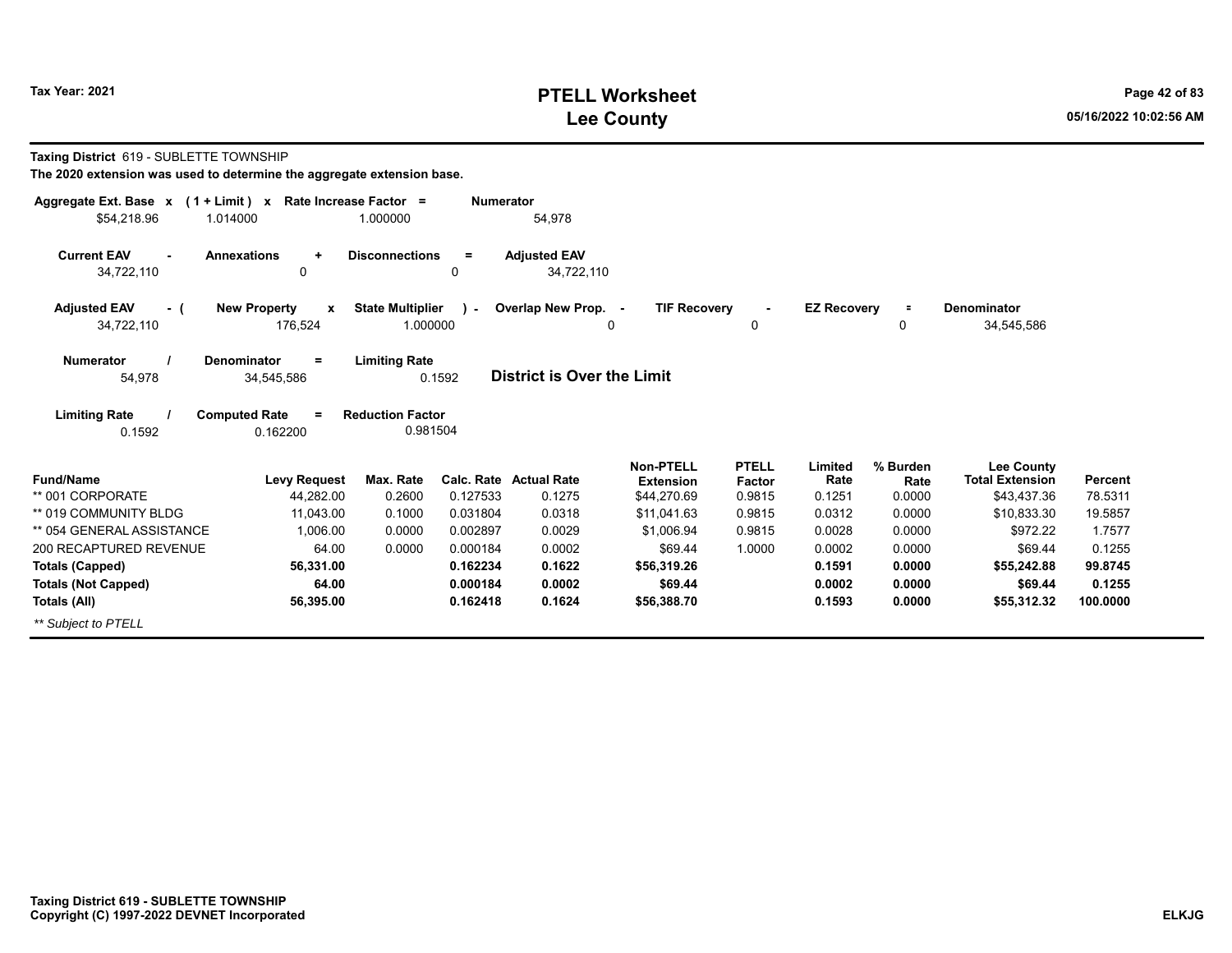# **PTELL Worksheet Tax Year: 2021 Page 43 of 83 Lee County 05/16/2022 10:02:56 AM**

| Taxing District 619RB - SUBLETTE TWP ROAD/BRIDGE<br>The 2020 extension was used to determine the aggregate extension base. |                          |                                     |                  |                                   |                               |                        |                    |                  |                                             |                |
|----------------------------------------------------------------------------------------------------------------------------|--------------------------|-------------------------------------|------------------|-----------------------------------|-------------------------------|------------------------|--------------------|------------------|---------------------------------------------|----------------|
| Aggregate Ext. Base $x$ (1 + Limit) x Rate Increase Factor =                                                               |                          |                                     | <b>Numerator</b> |                                   |                               |                        |                    |                  |                                             |                |
| \$112,844.87<br>1.014000                                                                                                   |                          | 1.000000                            |                  | 114,425                           |                               |                        |                    |                  |                                             |                |
| <b>Current EAV</b><br><b>Annexations</b><br>34,722,110                                                                     | $\ddot{}$<br>0           | <b>Disconnections</b>               | $=$<br>0         | <b>Adjusted EAV</b><br>34.722.110 |                               |                        |                    |                  |                                             |                |
| <b>Adjusted EAV</b><br>- (                                                                                                 | <b>New Property</b><br>X | <b>State Multiplier</b>             | $\lambda$        | Overlap New Prop. -               | <b>TIF Recovery</b>           |                        | <b>EZ Recovery</b> |                  | Denominator                                 |                |
| 34,722,110                                                                                                                 | 176,524                  | 1.000000                            |                  |                                   | 0                             | 0                      |                    | 0                | 34,545,586                                  |                |
| <b>Numerator</b><br>Denominator<br>114,425                                                                                 | $=$<br>34,545,586        | <b>Limiting Rate</b>                | 0.3312           | <b>District is Over the Limit</b> |                               |                        |                    |                  |                                             |                |
| <b>Limiting Rate</b><br><b>Computed Rate</b><br>0.3312                                                                     | 0.341000                 | <b>Reduction Factor</b><br>0.971261 |                  |                                   |                               |                        |                    |                  |                                             |                |
| <b>Fund/Name</b>                                                                                                           | <b>Levy Request</b>      | Max. Rate                           |                  | <b>Calc. Rate Actual Rate</b>     | Non-PTELL<br><b>Extension</b> | <b>PTELL</b><br>Factor | Limited<br>Rate    | % Burden<br>Rate | <b>Lee County</b><br><b>Total Extension</b> | <b>Percent</b> |
| ** 007 ROAD & BRIDGE                                                                                                       | 106,400.00               | 0.6600                              | 0.306433         | 0.3064                            | \$106,388.55                  | 0.9713                 | 0.2976             | 0.0000           | \$103,333.00                                | 89.7467        |
| ** 008 BRIDGE JOINT W/ COUNT                                                                                               | 0.00                     | 0.2500                              | 0.000000         | 0.0000                            | \$0.00                        | 1.0000                 | 0.0000             | 0.0000           | \$0.00                                      | 0.0000         |
| ** 010 EQUIPMENT & BUILDING                                                                                                | 12.000.00                | 0.1000                              | 0.034560         | 0.0346                            | \$12.013.85                   | 0.9713                 | 0.0336             | 0.0000           | \$11.666.63                                 | 10.1327        |
| 200 RECAPTURED REVENUE                                                                                                     | 132.00                   | 0.0000                              | 0.000380         | 0.0004                            | \$138.89                      | 1.0000                 | 0.0004             | 0.0000           | \$138.89                                    | 0.1206         |
| <b>Totals (Capped)</b>                                                                                                     | 118,400.00               |                                     | 0.340993         | 0.3410                            | \$118,402.40                  |                        | 0.3312             | 0.0000           | \$114,999.63                                | 99.8794        |
| <b>Totals (Not Capped)</b>                                                                                                 | 132.00                   |                                     | 0.000380         | 0.0004                            | \$138.89                      |                        | 0.0004             | 0.0000           | \$138.89                                    | 0.1206         |
| Totals (All)                                                                                                               | 118,532.00               |                                     | 0.341373         | 0.3414                            | \$118,541.29                  |                        | 0.3316             | 0.0000           | \$115,138.52                                | 100.0000       |
| ** Subject to PTELL                                                                                                        |                          |                                     |                  |                                   |                               |                        |                    |                  |                                             |                |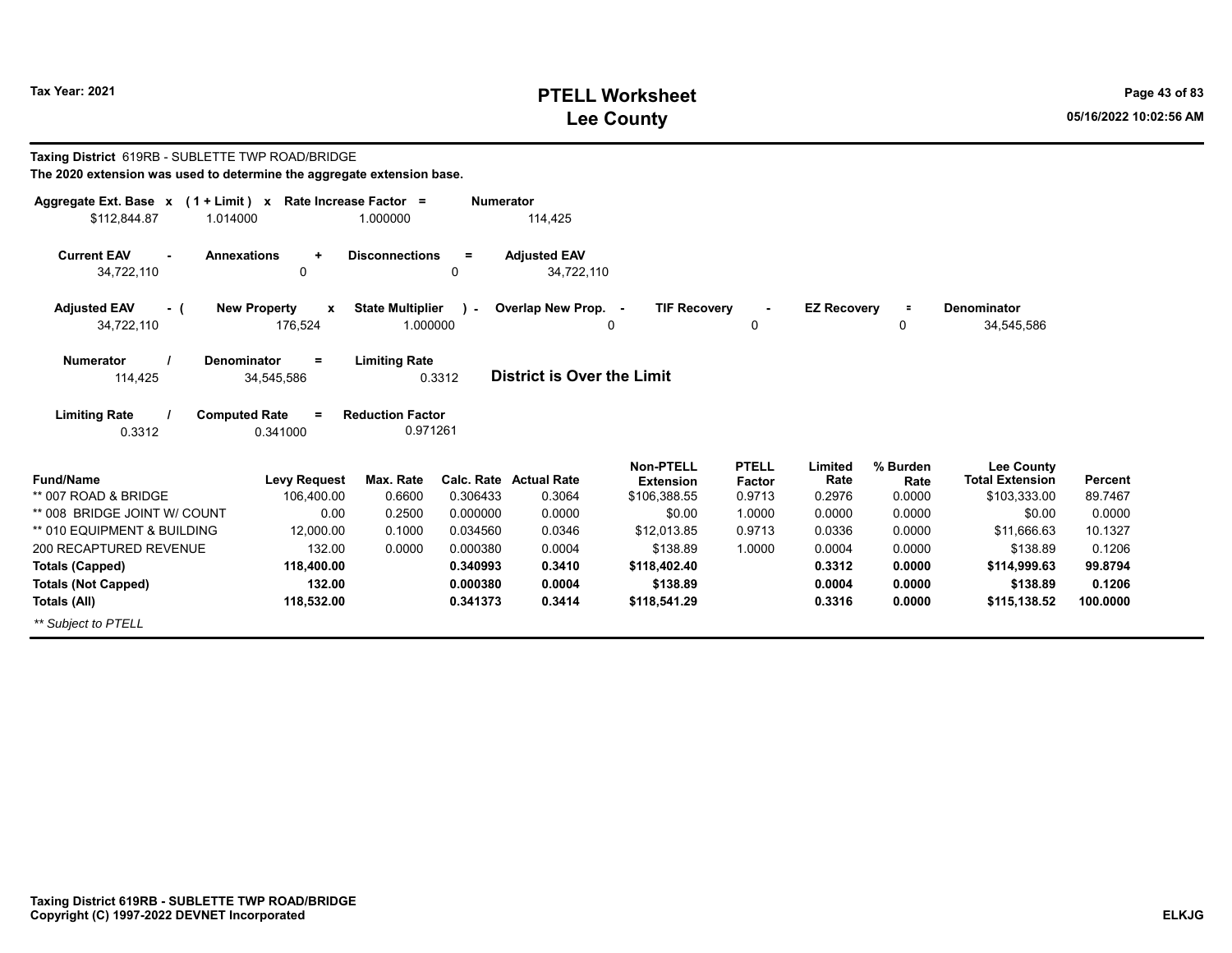# **PTELL Worksheet Tax Year: 2021 Page 44 of 83 Lee County 05/16/2022 10:02:56 AM**

**Taxing District** 620 - VIOLA TOWNSHIP

| Aggregate Ext. Base $x$ (1 + Limit) $x$            | Rate Increase Factor =                        |                                     | <b>Numerator</b> |                                   |                                 |                     |                    |                |                                       |                     |
|----------------------------------------------------|-----------------------------------------------|-------------------------------------|------------------|-----------------------------------|---------------------------------|---------------------|--------------------|----------------|---------------------------------------|---------------------|
| \$50,850.20<br>1.014000                            |                                               | 1.000000                            |                  | 51,562                            |                                 |                     |                    |                |                                       |                     |
| <b>Current EAV</b><br>$\blacksquare$<br>19,070,365 | <b>Annexations</b><br>$\ddot{}$<br>0          | <b>Disconnections</b><br>0          | $\equiv$         | <b>Adjusted EAV</b><br>19,070,365 |                                 |                     |                    |                |                                       |                     |
|                                                    |                                               |                                     |                  |                                   |                                 |                     |                    |                |                                       |                     |
| <b>Adjusted EAV</b><br>- (<br>19,070,365           | <b>New Property</b><br>$\mathbf{x}$<br>21,905 | <b>State Multiplier</b><br>1.000000 | $\mathbf{r}$     | Overlap New Prop. -<br>0          | <b>TIF Recovery</b>             | $\blacksquare$<br>0 | <b>EZ Recovery</b> | $\equiv$<br>0  | Denominator<br>19,048,460             |                     |
| <b>Numerator</b><br>51,562                         | <b>Denominator</b><br>$=$<br>19,048,460       | <b>Limiting Rate</b><br>0.2707      |                  | <b>District is Over the Limit</b> |                                 |                     |                    |                |                                       |                     |
| <b>Limiting Rate</b><br>0.2707                     | <b>Computed Rate</b><br>$=$<br>0.272700       | <b>Reduction Factor</b><br>0.992666 |                  |                                   |                                 |                     |                    |                |                                       |                     |
|                                                    |                                               |                                     |                  |                                   | <b>Non-PTELL</b>                | <b>PTELL</b>        | Limited            | % Burden       | <b>Lee County</b>                     |                     |
| <b>Fund/Name</b><br>** 001 CORPORATE               | <b>Levy Request</b><br>52,000.00              | Max. Rate<br>0.4000                 | 0.272674         | Calc. Rate Actual Rate<br>0.2727  | <b>Extension</b><br>\$52,004.89 | Factor<br>0.9927    | Rate<br>0.2707     | Rate<br>0.0000 | <b>Total Extension</b><br>\$51,623.48 | Percent<br>100.0000 |
| ** 054 GENERAL ASSISTANCE                          | 0.00                                          | 0.1000                              | 0.000000         | 0.0000                            | \$0.00                          | 1.0000              | 0.0000             | 0.0000         | \$0.00                                | 0.0000              |
| 200 RECAPTURED REVENUE                             | 6.00                                          | 0.0000                              | 0.000032         | 0.0000                            | \$0.00                          | 1.0000              | 0.0000             | 0.0000         | \$0.00                                | 0.0000              |
| <b>Totals (Capped)</b>                             | 52,000.00                                     |                                     | 0.272674         | 0.2727                            | \$52,004.89                     |                     | 0.2707             | 0.0000         | \$51,623.48                           | 100.0000            |
| <b>Totals (Not Capped)</b>                         | 6.00                                          |                                     | 0.000032         | 0.0000                            | \$0.00                          |                     | 0.0000             | 0.0000         | \$0.00                                | 0.0000              |
| Totals (All)                                       | 52,006.00                                     |                                     | 0.272706         | 0.2727                            | \$52,004.89                     |                     | 0.2707             | 0.0000         | \$51,623.48                           | 100.0000            |
| ** Subiect to PTELL                                |                                               |                                     |                  |                                   |                                 |                     |                    |                |                                       |                     |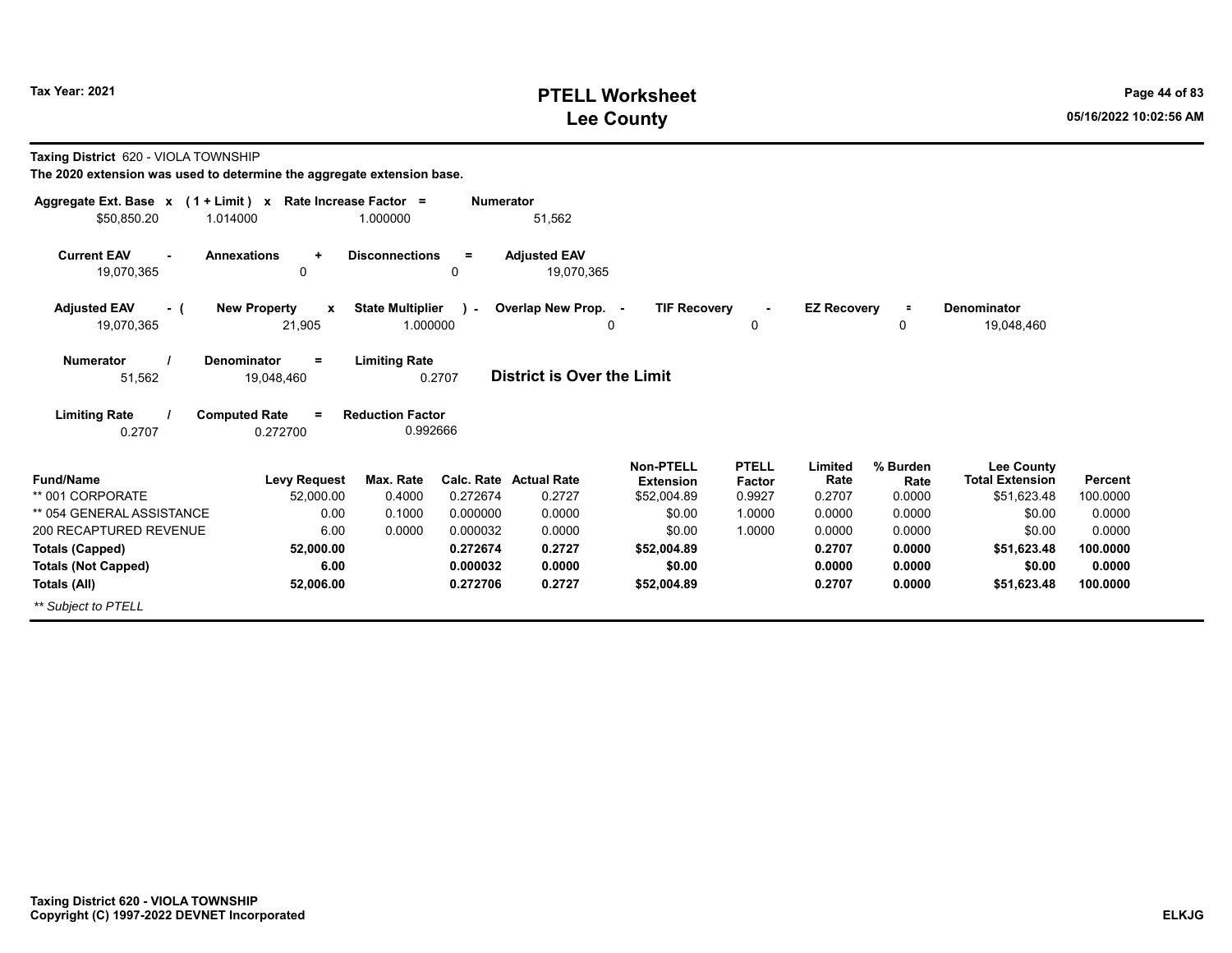# **PTELL Worksheet Tax Year: 2021 Page 45 of 83 Lee County 05/16/2022 10:02:56 AM**

| Taxing District 620RB - VIOLA TWP ROAD/BRIDGE<br>The 2020 extension was used to determine the aggregate extension base. |                                                   |                                     |                      |                                         |                                                     |                                  |                           |                            |                                                            |                           |
|-------------------------------------------------------------------------------------------------------------------------|---------------------------------------------------|-------------------------------------|----------------------|-----------------------------------------|-----------------------------------------------------|----------------------------------|---------------------------|----------------------------|------------------------------------------------------------|---------------------------|
| Aggregate Ext. Base $x$ (1 + Limit) x Rate Increase Factor =<br>\$79.627.16<br>1.014000                                 |                                                   | 1.000000                            | <b>Numerator</b>     | 80,742                                  |                                                     |                                  |                           |                            |                                                            |                           |
| <b>Current EAV</b><br><b>Annexations</b><br>19,070,365                                                                  | $\ddot{}$<br>$\mathbf 0$                          | <b>Disconnections</b>               | $=$<br>0             | <b>Adjusted EAV</b><br>19.070.365       |                                                     |                                  |                           |                            |                                                            |                           |
| <b>Adjusted EAV</b><br>- (<br>19,070,365                                                                                | <b>New Property</b><br>$\boldsymbol{x}$<br>21,905 | <b>State Multiplier</b><br>1.000000 | $\mathcal{L}$        | Overlap New Prop. -                     | <b>TIF Recovery</b><br>$\Omega$                     | 0                                | <b>EZ Recovery</b>        | $\equiv$<br>0              | <b>Denominator</b><br>19,048,460                           |                           |
| Numerator<br><b>Denominator</b><br>80,742                                                                               | $\equiv$<br>19,048,460                            | <b>Limiting Rate</b>                | 0.4239               | <b>District is Over the Limit</b>       |                                                     |                                  |                           |                            |                                                            |                           |
| <b>Limiting Rate</b><br><b>Computed Rate</b><br>0.4239                                                                  | 0.424800                                          | <b>Reduction Factor</b><br>0.997881 |                      |                                         |                                                     |                                  |                           |                            |                                                            |                           |
| <b>Fund/Name</b><br>** 007 ROAD & BRIDGE                                                                                | <b>Levy Request</b><br>37,700.00                  | Max. Rate<br>0.6600                 | 0.197689             | <b>Calc. Rate Actual Rate</b><br>0.1977 | <b>Non-PTELL</b><br><b>Extension</b><br>\$37,702.11 | <b>PTELL</b><br>Factor<br>0.9979 | Limited<br>Rate<br>0.1973 | % Burden<br>Rate<br>0.0000 | <b>Lee County</b><br><b>Total Extension</b><br>\$37,625.83 | <b>Percent</b><br>46.5440 |
| ** 008 BRIDGE JOINT W/ COUNT                                                                                            | 9.050.00                                          | 0.2500                              | 0.047456             | 0.0475                                  | \$9,058.42                                          | 0.9979                           | 0.0474                    | 0.0000                     | \$9.039.35                                                 | 11.1819                   |
| ** 009 PERMANENT ROAD                                                                                                   | 27.400.00                                         | 0.2500                              | 0.143678             | 0.1437                                  | \$27,404.11                                         | 0.9979                           | 0.1434                    | 0.0000                     | \$27,346.90                                                | 33.8287                   |
| ** 010 EQUIPMENT & BUILDING                                                                                             | 6.850.00                                          | 0.1000                              | 0.035920             | 0.0359                                  | \$6,846.26                                          | 0.9979                           | 0.0358                    | 0.0000                     | \$6,827.19                                                 | 8.4454                    |
| 200 RECAPTURED REVENUE                                                                                                  | 9.00                                              | 0.0000                              | 0.000047             | 0.0000                                  | \$0.00                                              | 1.0000                           | 0.0000                    | 0.0000                     | \$0.00                                                     | 0.0000                    |
| <b>Totals (Capped)</b>                                                                                                  | 81.000.00<br>9.00                                 |                                     | 0.424743<br>0.000047 | 0.4248<br>0.0000                        | \$81,010.90<br>\$0.00                               |                                  | 0.4239<br>0.0000          | 0.0000<br>0.0000           | \$80,839.27                                                | 100.0000<br>0.0000        |
| <b>Totals (Not Capped)</b><br>Totals (All)                                                                              | 81,009.00                                         |                                     | 0.424790             | 0.4248                                  | \$81,010.90                                         |                                  | 0.4239                    | 0.0000                     | \$0.00<br>\$80,839.27                                      | 100.0000                  |
| ** Subject to PTELL                                                                                                     |                                                   |                                     |                      |                                         |                                                     |                                  |                           |                            |                                                            |                           |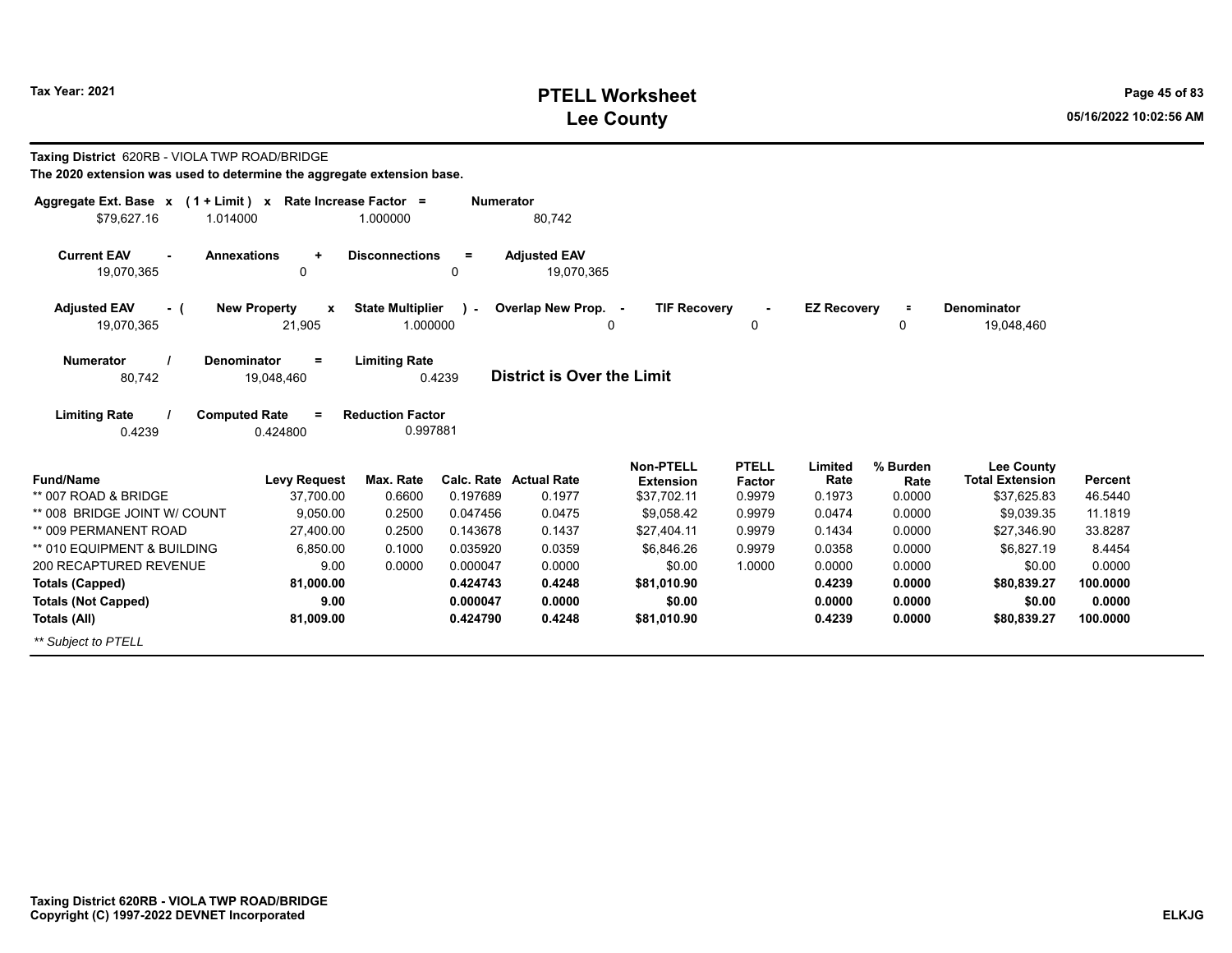# **PTELL Worksheet Tax Year: 2021 Page 46 of 83 Lee County 05/16/2022 10:02:56 AM**

| Taxing District 621 - WILLOW CREEK TOWNSHIP<br>The 2020 extension was used to determine the aggregate extension base. |                                                   |                                     |                        |                                   |                                                     |                                  |                           |                            |                                                            |                           |
|-----------------------------------------------------------------------------------------------------------------------|---------------------------------------------------|-------------------------------------|------------------------|-----------------------------------|-----------------------------------------------------|----------------------------------|---------------------------|----------------------------|------------------------------------------------------------|---------------------------|
| Aggregate Ext. Base x (1 + Limit) x Rate Increase Factor =<br>\$62.494.60                                             | 1.014000                                          | 1.000000                            | <b>Numerator</b>       | 63,370                            |                                                     |                                  |                           |                            |                                                            |                           |
| <b>Current EAV</b><br>30,257,948                                                                                      | <b>Annexations</b><br>$\ddot{}$<br>$\mathbf 0$    | <b>Disconnections</b>               | $=$<br>0               | <b>Adjusted EAV</b><br>30,257,948 |                                                     |                                  |                           |                            |                                                            |                           |
| <b>Adjusted EAV</b><br>$-$ (<br>30,257,948                                                                            | <b>New Property</b><br>$\boldsymbol{x}$<br>11,196 | <b>State Multiplier</b><br>1.000000 | $\sim$                 | Overlap New Prop. -               | <b>TIF Recovery</b><br>0                            | 0                                | <b>EZ Recovery</b>        | $\equiv$<br>0              | Denominator<br>30,246,752                                  |                           |
| Numerator<br>63,370                                                                                                   | <b>Denominator</b><br>$=$<br>30,246,752           | <b>Limiting Rate</b><br>0.2095      |                        | <b>District is Over the Limit</b> |                                                     |                                  |                           |                            |                                                            |                           |
| <b>Limiting Rate</b><br>0.2095                                                                                        | <b>Computed Rate</b><br>0.235200                  | <b>Reduction Factor</b><br>0.890731 |                        |                                   |                                                     |                                  |                           |                            |                                                            |                           |
| <b>Fund/Name</b><br>** 001 CORPORATE                                                                                  | <b>Levy Request</b><br>71,152.00                  | Max. Rate<br>0.3000                 | Calc. Rate<br>0.235151 | <b>Actual Rate</b><br>0.2352      | <b>Non-PTELL</b><br><b>Extension</b><br>\$71,166.69 | <b>PTELL</b><br>Factor<br>0.8907 | Limited<br>Rate<br>0.2095 | % Burden<br>Rate<br>0.0000 | <b>Lee County</b><br><b>Total Extension</b><br>\$63,390.40 | <b>Percent</b><br>99.7619 |
| 200 RECAPTURED REVENUE                                                                                                | 140.00                                            | 0.0000                              | 0.000463               | 0.0005                            | \$151.29                                            | 1.0000                           | 0.0005                    | 0.0000                     | \$151.29                                                   | 0.2381                    |
| <b>Totals (Capped)</b>                                                                                                | 71,152.00                                         |                                     | 0.235151               | 0.2352                            | \$71,166.69                                         |                                  | 0.2095                    | 0.0000                     | \$63,390.40                                                | 99.7619                   |
| <b>Totals (Not Capped)</b>                                                                                            | 140.00                                            |                                     | 0.000463               | 0.0005                            | \$151.29                                            |                                  | 0.0005                    | 0.0000                     | \$151.29                                                   | 0.2381                    |
| Totals (All)<br>** Subject to PTELL                                                                                   | 71,292.00                                         |                                     | 0.235614               | 0.2357                            | \$71,317.98                                         |                                  | 0.2100                    | 0.0000                     | \$63,541.69                                                | 100.0000                  |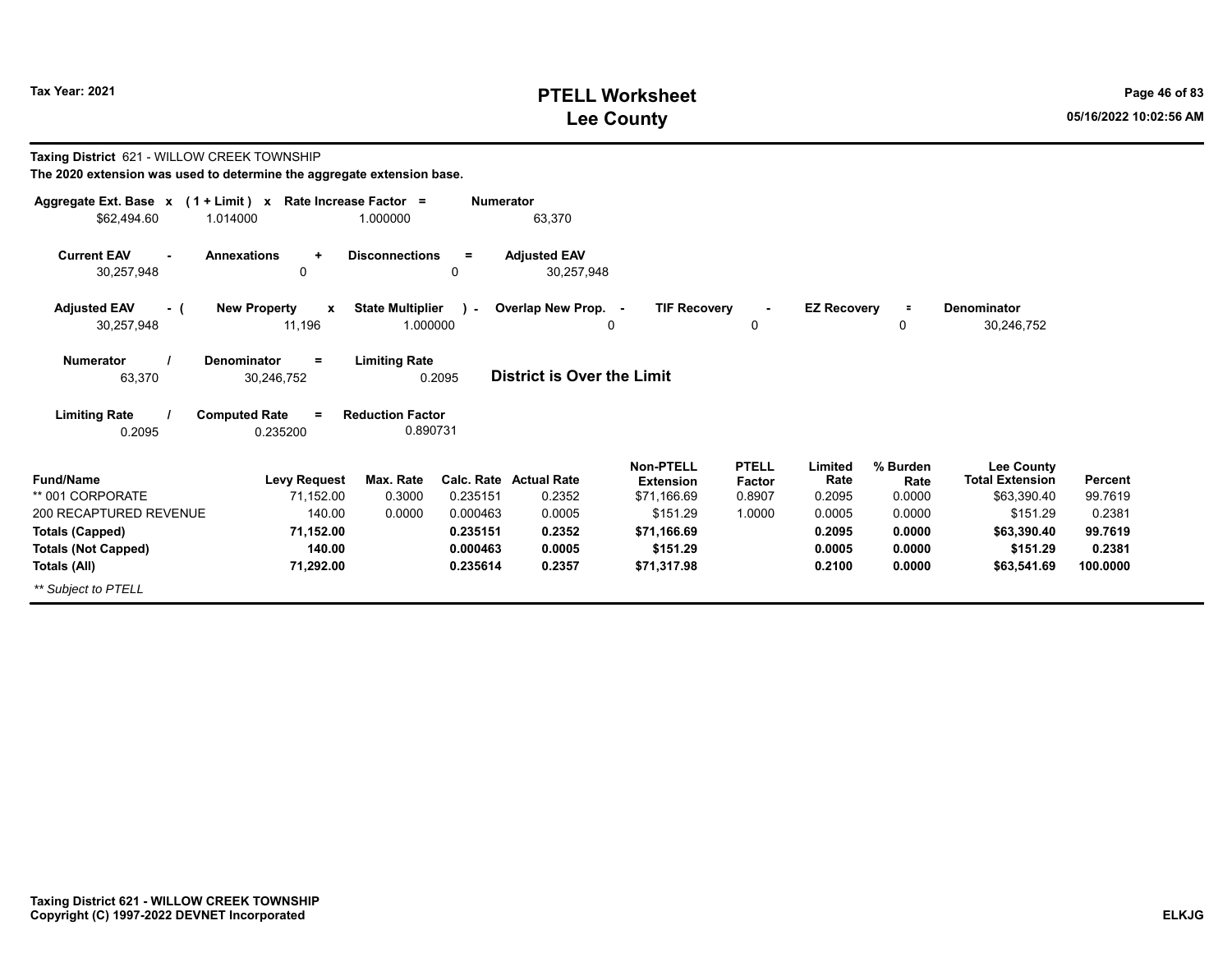# **PTELL Worksheet Tax Year: 2021 Page 47 of 83 Lee County 05/16/2022 10:02:56 AM**

| Taxing District 621RB - WILLOW CRK TWP RD/BRIDGE<br>The 2020 extension was used to determine the aggregate extension base. |                                    |                                     |                  |                                         |                                      |                                  |                           |                            |                                                            |                           |
|----------------------------------------------------------------------------------------------------------------------------|------------------------------------|-------------------------------------|------------------|-----------------------------------------|--------------------------------------|----------------------------------|---------------------------|----------------------------|------------------------------------------------------------|---------------------------|
| Aggregate Ext. Base $x$ (1 + Limit) x Rate Increase Factor =<br>\$169,510.73<br>1.014000                                   |                                    | 1.000000                            | <b>Numerator</b> | 171,884                                 |                                      |                                  |                           |                            |                                                            |                           |
| <b>Current EAV</b><br><b>Annexations</b><br>$\blacksquare$<br>30,257,948                                                   | $\ddot{}$<br>$\mathbf 0$           | <b>Disconnections</b>               | $=$<br>$\Omega$  | <b>Adjusted EAV</b><br>30,257,948       |                                      |                                  |                           |                            |                                                            |                           |
| <b>Adjusted EAV</b><br>- (<br>30,257,948                                                                                   | <b>New Property</b><br>X<br>11,196 | <b>State Multiplier</b><br>1.000000 | $\lambda$        | Overlap New Prop. -                     | <b>TIF Recovery</b><br>$\Omega$      | $\blacksquare$<br>0              | <b>EZ Recovery</b>        | 0                          | Denominator<br>30,246,752                                  |                           |
| <b>Numerator</b><br><b>Denominator</b><br>171,884                                                                          | $=$<br>30,246,752                  | <b>Limiting Rate</b>                | 0.5683           | <b>District is Over the Limit</b>       |                                      |                                  |                           |                            |                                                            |                           |
| <b>Limiting Rate</b><br><b>Computed Rate</b><br>0.5683                                                                     | $\equiv$<br>0.633900               | <b>Reduction Factor</b><br>0.896514 |                  |                                         |                                      |                                  |                           |                            |                                                            |                           |
| Fund/Name<br>** 007 ROAD & BRIDGE                                                                                          | <b>Levy Request</b><br>103,955.00  | Max. Rate<br>0.6600                 | 0.343563         | <b>Calc. Rate Actual Rate</b><br>0.3436 | <b>Non-PTELL</b><br><b>Extension</b> | <b>PTELL</b><br>Factor<br>0.8965 | Limited<br>Rate<br>0.3080 | % Burden<br>Rate<br>0.0000 | <b>Lee County</b><br><b>Total Extension</b><br>\$93,194.48 | <b>Percent</b><br>54.0825 |
| ** 008 BRIDGE JOINT W/ COUNT                                                                                               | 15.630.00                          | 0.2500                              | 0.051656         | 0.0517                                  | \$103,966.31<br>\$15,643.36          | 0.8965                           | 0.0463                    | 0.0000                     | \$14,009.43                                                | 8.1299                    |
| ** 009 PERMANENT ROAD                                                                                                      | 61.261.00                          | 0.2500                              | 0.202463         | 0.2025                                  | \$61,272.34                          | 0.8965                           | 0.1815                    | 0.0000                     | \$54,918.18                                                | 31.8701                   |
| ** 010 EQUIPMENT & BUILDING                                                                                                | 10,909.00                          | 0.1000                              | 0.036053         | 0.0361                                  | \$10,923.12                          | 0.8965                           | 0.0324                    | 0.0000                     | \$9,803.58                                                 | 5.6892                    |
| 200 RECAPTURED REVENUE                                                                                                     | 381.00                             | 0.0000                              | 0.001259         | 0.0013                                  | \$393.35                             | 1.0000                           | 0.0013                    | 0.0000                     | \$393.35                                                   | 0.2283                    |
| <b>Totals (Capped)</b>                                                                                                     | 191,755.00                         |                                     | 0.633735         | 0.6339                                  | \$191,805.13                         |                                  | 0.5682                    | 0.0000                     | \$171,925.67                                               | 99.7717                   |
| <b>Totals (Not Capped)</b>                                                                                                 | 381.00                             |                                     | 0.001259         | 0.0013                                  | \$393.35                             |                                  | 0.0013                    | 0.0000                     | \$393.35                                                   | 0.2283                    |
| Totals (All)                                                                                                               | 192,136.00                         |                                     | 0.634994         | 0.6352                                  | \$192,198.48                         |                                  | 0.5695                    | 0.0000                     | \$172,319.02                                               | 100.0000                  |
| ** Subiect to PTELL                                                                                                        |                                    |                                     |                  |                                         |                                      |                                  |                           |                            |                                                            |                           |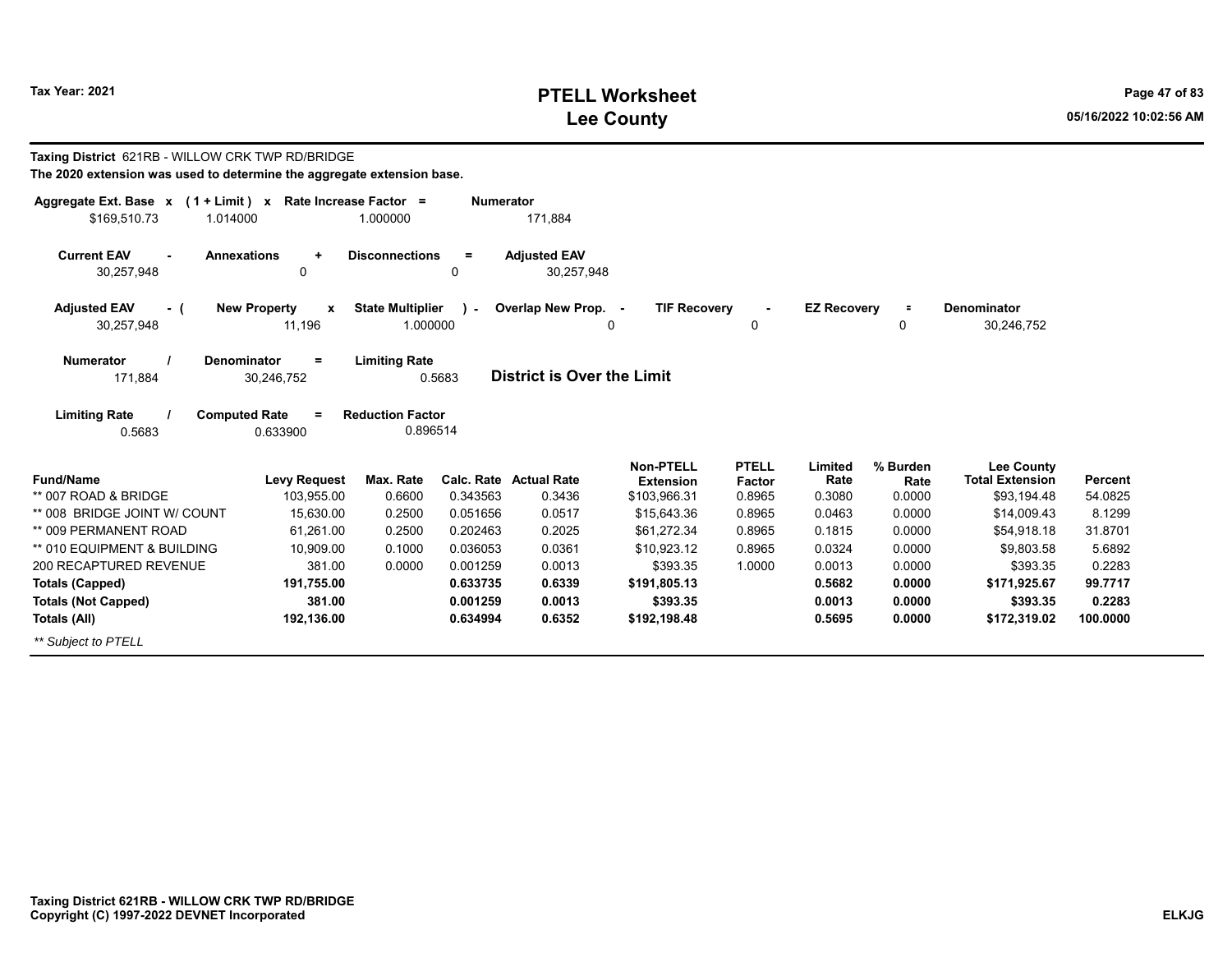**Taxing District** 622 - WYOMING TOWNSHIP

| Aggregate Ext. Base x             |     | $(1 + Limit) x$                                | Rate Increase Factor =                        | <b>Numerator</b>                                |         |                    |               |                                  |
|-----------------------------------|-----|------------------------------------------------|-----------------------------------------------|-------------------------------------------------|---------|--------------------|---------------|----------------------------------|
| \$148,617.28                      |     | 1.014000                                       | 1.000000                                      | 150.698                                         |         |                    |               |                                  |
| <b>Current EAV</b><br>30,902,442  |     | <b>Annexations</b><br>÷<br>0                   | <b>Disconnections</b><br>$=$<br>0             | <b>Adiusted EAV</b><br>30.902.442               |         |                    |               |                                  |
| <b>Adjusted EAV</b><br>30,902,442 | - 1 | <b>New Property</b><br>$\mathbf{x}$<br>142,848 | <b>State Multiplier</b><br>$\sim$<br>1.000000 | Overlap New Prop. -<br><b>TIF Recovery</b><br>0 | ۰.<br>0 | <b>EZ Recovery</b> | $\equiv$<br>0 | <b>Denominator</b><br>30,759,594 |
| <b>Numerator</b><br>150,698       |     | <b>Denominator</b><br>$=$<br>30,759,594        | <b>Limiting Rate</b><br>0.4899                | <b>District is Within the Limit</b>             |         |                    |               |                                  |

| Fund/Name                  | <b>Levy Request</b> | Max. Rate | Calc. Rate | <b>Actual Rate</b> | Non-PTELL<br><b>Extension</b> | <b>PTELL</b><br>Factor | Limited<br>Rate | % Burden<br>Rate | <b>Lee County</b><br><b>Total Extension</b> | Percent  |
|----------------------------|---------------------|-----------|------------|--------------------|-------------------------------|------------------------|-----------------|------------------|---------------------------------------------|----------|
| ** 001 CORPORATE           | 90,000.00           | 0.2900    | 0.291239   | 0.2900             | \$89,617.08                   | 1.0000                 | 0.2900          | 0.0000           | \$89,617.08                                 | 60.4671  |
| ** 005 IMRF                | 10,000.00           | 0.0000    | 0.032360   | 0.0324             | \$10.012.39                   | 1.0000                 | 0.0324          | 0.0000           | \$10,012.39                                 | 6.7556   |
| ** 017 CEMETERY            | 40.000.00           | 0.2000    | 0.129440   | 0.1294             | \$39,987.76                   | 1.0000                 | 0.1294          | 0.0000           | \$39.987.76                                 | 26.9808  |
| ** 035 LIABILITY INS       | 3.000.00            | 0.0000    | 0.009708   | 0.0097             | \$2,997.54                    | 1.0000                 | 0.0097          | 0.0000           | \$2.997.54                                  | 2.0225   |
| ** 047 SOCIAL SECURITY     | 5.000.00            | 0.0000    | 0.016180   | 0.0162             | \$5,006.20                    | 1.0000                 | 0.0162          | 0.0000           | \$5,006.20                                  | 3.3778   |
| ** 054 GENERAL ASSISTANCE  | 100.00              | 0.1000    | 0.000324   | 0.0003             | \$92.71                       | 1.0000                 | 0.0003          | 0.0000           | \$92.71                                     | 0.0626   |
| 200 RECAPTURED REVENUE     | 501.00              | 0.0000    | 0.001621   | 0.0016             | \$494.44                      | 1.0000                 | 0.0016          | 0.0000           | \$494.44                                    | 0.3336   |
| <b>Totals (Capped)</b>     | 148,100.00          |           | 0.479251   | 0.4780             | \$147.713.68                  |                        | 0.4780          | 0.0000           | \$147.713.68                                | 99.6664  |
| <b>Totals (Not Capped)</b> | 501.00              |           | 0.001621   | 0.0016             | \$494.44                      |                        | 0.0016          | 0.0000           | \$494.44                                    | 0.3336   |
| Totals (All)               | 148.601.00          |           | 0.480872   | 0.4796             | \$148,208.12                  |                        | 0.4796          | 0.0000           | \$148,208.12                                | 100.0000 |
| ** Subject to PTELL        |                     |           |            |                    |                               |                        |                 |                  |                                             |          |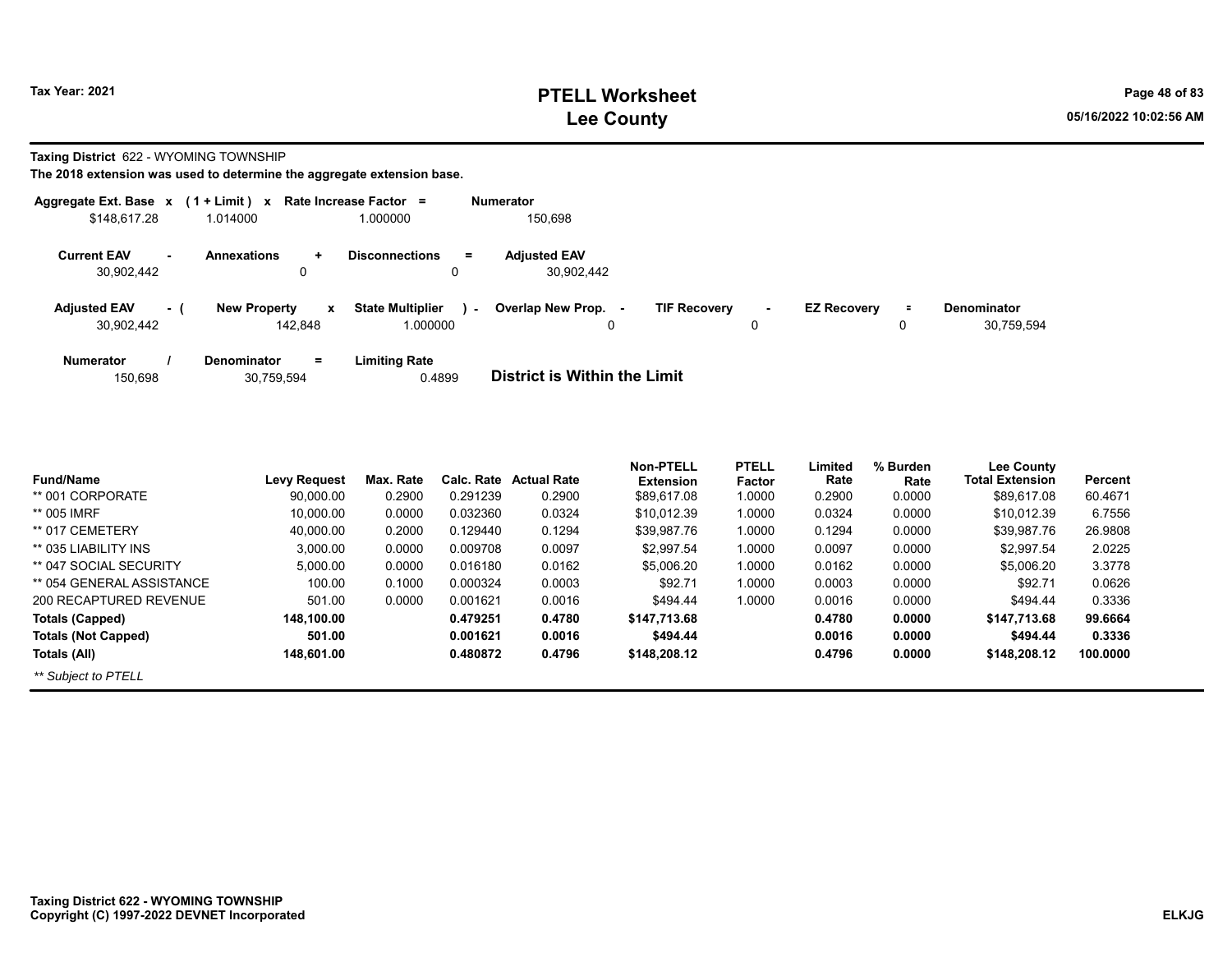# **PTELL Worksheet Tax Year: 2021 Page 49 of 83 Lee County 05/16/2022 10:02:56 AM**

#### **Taxing District** 622RB - WYOMING TWP ROAD/BRIDGE **The 2019 extension was used to determine the aggregate extension base.**

| Aggregate Ext. Base x             |     | $(1 + Limit)$ x                                      | Rate Increase Factor =              |                | <b>Numerator</b>                    |                     |   |                    |                     |                                  |
|-----------------------------------|-----|------------------------------------------------------|-------------------------------------|----------------|-------------------------------------|---------------------|---|--------------------|---------------------|----------------------------------|
| \$144.029.69                      |     | 1.014000                                             | 1.000000                            |                | 146,046                             |                     |   |                    |                     |                                  |
| <b>Current EAV</b><br>30.902.442  |     | <b>Annexations</b><br>÷<br>0                         | <b>Disconnections</b><br>0          | $=$            | <b>Adjusted EAV</b><br>30.902.442   |                     |   |                    |                     |                                  |
| <b>Adjusted EAV</b><br>30.902.442 | - ( | New Property<br>$\boldsymbol{\mathsf{x}}$<br>142.848 | <b>State Multiplier</b><br>1.000000 | <b>Section</b> | Overlap New Prop. -<br>0            | <b>TIF Recovery</b> | 0 | <b>EZ Recovery</b> | $\blacksquare$<br>0 | <b>Denominator</b><br>30,759,594 |
| <b>Numerator</b><br>146.046       |     | $\equiv$<br><b>Denominator</b><br>30,759,594         | Limiting Rate<br>0.4748             |                | <b>District is Within the Limit</b> |                     |   |                    |                     |                                  |

| <b>Fund/Name</b>             | Levy Request | Max. Rate | Calc. Rate | <b>Actual Rate</b> | Non-PTELL<br><b>Extension</b> | <b>PTELL</b><br>Factor | Limited<br>Rate | % Burden<br>Rate | Lee County<br><b>Total Extension</b> | Percent  |
|------------------------------|--------------|-----------|------------|--------------------|-------------------------------|------------------------|-----------------|------------------|--------------------------------------|----------|
| ** 007 ROAD & BRIDGE         | 60,000.00    | 0.6600    | 0.194159   | 0.1942             | \$60,012.54                   | 1.0000                 | 0.1942          | 0.0000           | \$60,012.54                          | 40.9618  |
| ** 008 BRIDGE JOINT W/COUNTY | 500.00       | 0.2500    | 0.001618   | 0.0016             | \$494.44                      | 1.0000                 | 0.0016          | 0.0000           | \$494.44                             | 0.3375   |
| ** 009 PERMANENT ROAD        | 60,000.00    | 0.2500    | 0.194159   | 0.1942             | \$60,012.54                   | 1.0000                 | 0.1942          | 0.0000           | \$60.012.54                          | 40.9618  |
| ** 010 EQUIPMENT & BUILDING  | 25,500.00    | 0.1000    | 0.082518   | 0.0825             | \$25,494.51                   | 1.0000                 | 0.0825          | 0.0000           | \$25,494.51                          | 17.4014  |
| 200 RECAPTURED REVENUE       | 488.00       | 0.0000    | 0.001579   | 0.0016             | \$494.44                      | 1.0000                 | 0.0016          | 0.0000           | \$494.44                             | 0.3375   |
| Totals (Capped)              | 146.000.00   |           | 0.472454   | 0.4725             | \$146,014.03                  |                        | 0.4725          | 0.0000           | \$146,014.03                         | 99.6625  |
| <b>Totals (Not Capped)</b>   | 488.00       |           | 0.001579   | 0.0016             | \$494.44                      |                        | 0.0016          | 0.0000           | \$494.44                             | 0.3375   |
| Totals (All)                 | 146.488.00   |           | 0.474033   | 0.4741             | \$146,508.47                  |                        | 0.4741          | 0.0000           | \$146,508.47                         | 100.0000 |
| ** Subject to PTELL          |              |           |            |                    |                               |                        |                 |                  |                                      |          |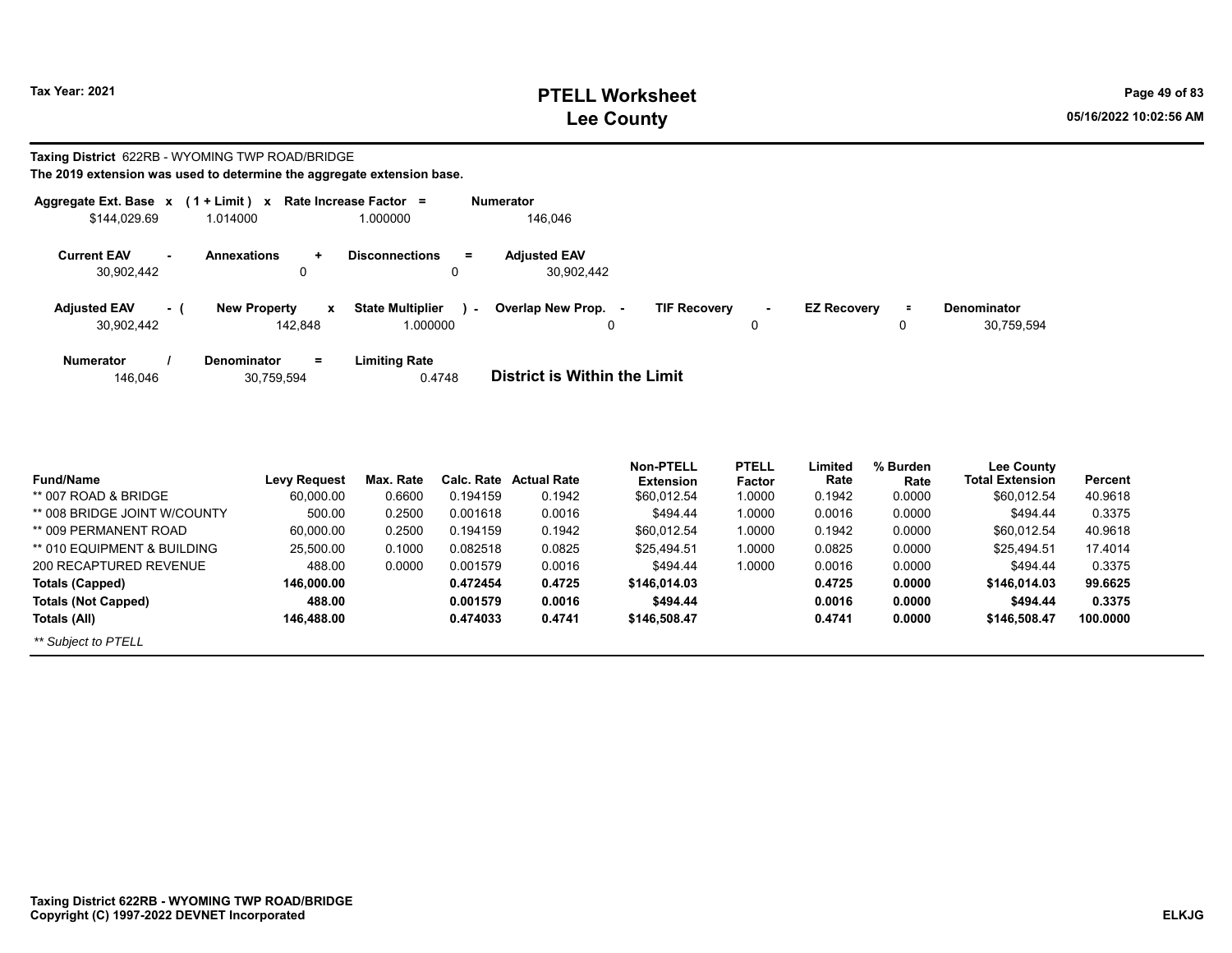#### **PTELL Worksheet Tax Year: 2021 Page 50 of 83 Lee County 05/16/2022 10:02:56 AM**

**Taxing District** 701 - CITY OF AMBOY

| Aggregate Ext. Base x (1 + Limit) x Rate Increase Factor =<br>\$374.179.85<br>1.014000 |                                               | 1.000000                            | Numerator          | 379,418                           |                                      |                        |                    |                         |                                             |          |
|----------------------------------------------------------------------------------------|-----------------------------------------------|-------------------------------------|--------------------|-----------------------------------|--------------------------------------|------------------------|--------------------|-------------------------|---------------------------------------------|----------|
|                                                                                        |                                               |                                     |                    |                                   |                                      |                        |                    |                         |                                             |          |
| <b>Current EAV</b><br><b>Annexations</b><br>28,502,783                                 | ٠<br>$\mathbf 0$                              | <b>Disconnections</b>               | $=$<br>$\mathbf 0$ | <b>Adjusted EAV</b><br>28,502,783 |                                      |                        |                    |                         |                                             |          |
| <b>Adjusted EAV</b><br>$-$ (<br>28,502,783                                             | <b>New Property</b><br>$\mathbf x$<br>107,394 | <b>State Multiplier</b><br>1.000000 | $\lambda$          | Overlap New Prop. -               | <b>TIF Recovery</b><br>$\Omega$      | $\mathbf 0$            | <b>EZ Recovery</b> | $\equiv$<br>$\mathbf 0$ | <b>Denominator</b><br>28,395,389            |          |
| Numerator<br>379,418                                                                   | Denominator<br>$=$<br>28,395,389              | <b>Limiting Rate</b>                | 1.3362             | <b>District is Over the Limit</b> |                                      |                        |                    |                         |                                             |          |
| <b>Limiting Rate</b><br>1.3362                                                         | <b>Computed Rate</b><br>$=$<br>1.378400       | <b>Reduction Factor</b><br>0.969385 |                    |                                   |                                      |                        |                    |                         |                                             |          |
| <b>Fund/Name</b>                                                                       | <b>Levy Request</b>                           | Max. Rate                           |                    | Calc. Rate Actual Rate            | <b>Non-PTELL</b><br><b>Extension</b> | <b>PTELL</b><br>Factor | Limited<br>Rate    | % Burden<br>Rate        | <b>Lee County</b><br><b>Total Extension</b> | Percent  |
| ** 001 CORPORATE                                                                       | 110,000.00                                    | 0.4375                              | 0.385927           | 0.3859                            | \$109,992.24                         | 0.9694                 | 0.3741             | 0.0000                  | \$106,628.91                                | 27.9640  |
| 003 BONDS & INTEREST                                                                   | 0.00                                          | 0.0000                              | 0.000000           | 0.0000                            | \$0.00                               | 1.0000                 | 0.0000             | 0.0000                  | \$0.00                                      | 0.0000   |
| ** 005 I.M.R.F.                                                                        | 75,000.00                                     | 0.0000                              | 0.263132           | 0.2631                            | \$74,990.82                          | 0.9694                 | 0.2550             | 0.0000                  | \$72,682.10                                 | 19.0611  |
| ** 007 CITY SHARE OF TWNSHP                                                            | 0.00                                          | 0.0000                              | 0.000000           | 0.0000                            | \$0.00                               | 1.0000                 | 0.0000             | 0.0000                  | \$0.00                                      | 0.0000   |
| ** 014 POLICE PROTECTION                                                               | 57,768.00                                     | 0.6000                              | 0.202675           | 0.2027                            | \$57,775.14                          | 0.9694                 | 0.1965             | 0.0000                  | \$56,007.97                                 | 14.6883  |
| ** 016 LIBRARY                                                                         | 37,000.00                                     | 0.1500                              | 0.129812           | 0.1298                            | \$36,996.61                          | 0.9694                 | 0.1258             | 0.0000                  | \$35,856.50                                 | 9.4035   |
| ** 027 AUDIT                                                                           | 11,000.00                                     | 0.0000                              | 0.038593           | 0.0386                            | \$11,002.07                          | 0.9694                 | 0.0374             | 0.0000                  | \$10,660.04                                 | 2.7956   |
| ** 035 LIABILITY INS                                                                   | 50,000.00                                     | 0.0000                              | 0.175422           | 0.1754                            | \$49,993.88                          | 0.9694                 | 0.1700             | 0.0000                  | \$48,454.73                                 | 12.7074  |
| ** 041 STREET LIGHTING                                                                 | 12,500.00                                     | 0.0500                              | 0.043855           | 0.0439                            | \$12,512.72                          | 0.9694                 | 0.0426             | 0.0000                  | \$12,142.19                                 | 3.1843   |
| ** 042 CITY PARK                                                                       | 3,600.00                                      | 0.0750                              | 0.012630           | 0.0126                            | \$3,591.35                           | 0.9694                 | 0.0122             | 0.0000                  | \$3,477.34                                  | 0.9119   |
| ** 044 BAND                                                                            | 10.00                                         | 0.0400                              | 0.000035           | 0.0000                            | \$0.00                               | 1.0000                 | 0.0000             | 0.0000                  | \$0.00                                      | 0.0000   |
| ** 046 EMERGENCY & DISASTER                                                            | 10.00                                         | 0.0500                              | 0.000035           | 0.0000                            | \$0.00                               | 1.0000                 | 0.0000             | 0.0000                  | \$0.00                                      | 0.0000   |
| ** 047 SOCIAL SECURITY                                                                 | 35,000.00                                     | 0.0000                              | 0.122795           | 0.1228                            | \$35,001.42                          | 0.9694                 | 0.1190             | 0.0000                  | \$33,918.31                                 | 8.8952   |
| ** 048 SCHOOL CROSSING GUAF                                                            | 500.00                                        | 0.0200                              | 0.001754           | 0.0018                            | \$513.05                             | 0.9694                 | 0.0017             | 0.0000                  | \$484.55                                    | 0.1271   |
| ** 062 WORKMENS COMP                                                                   | 500.00                                        | 0.0000                              | 0.001754           | 0.0018                            | \$513.05                             | 0.9694                 | 0.0017             | 0.0000                  | \$484.55                                    | 0.1271   |
| 200 RECAPTURED REVENUE                                                                 | 516.00                                        | 0.0000                              | 0.001810           | 0.0018                            | \$513.05                             | 1.0000                 | 0.0018             | 0.0000                  | \$513.05                                    | 0.1345   |
| <b>Totals (Capped)</b>                                                                 | 392,888.00                                    |                                     | 1.378419           | 1.3784                            | \$392,882.35                         |                        | 1.3360             | 0.0000                  | \$380,797.19                                | 99.8655  |
| <b>Totals (Not Capped)</b>                                                             | 516.00                                        |                                     | 0.001810           | 0.0018                            | \$513.05                             |                        | 0.0018             | 0.0000                  | \$513.05                                    | 0.1345   |
| <b>Totals (All)</b>                                                                    | 393,404.00                                    |                                     | 1.380229           | 1.3802                            | \$393,395.40                         |                        | 1.3378             | 0.0000                  | \$381,310.24                                | 100.0000 |
| ** Subject to PTELL                                                                    |                                               |                                     |                    |                                   |                                      |                        |                    |                         |                                             |          |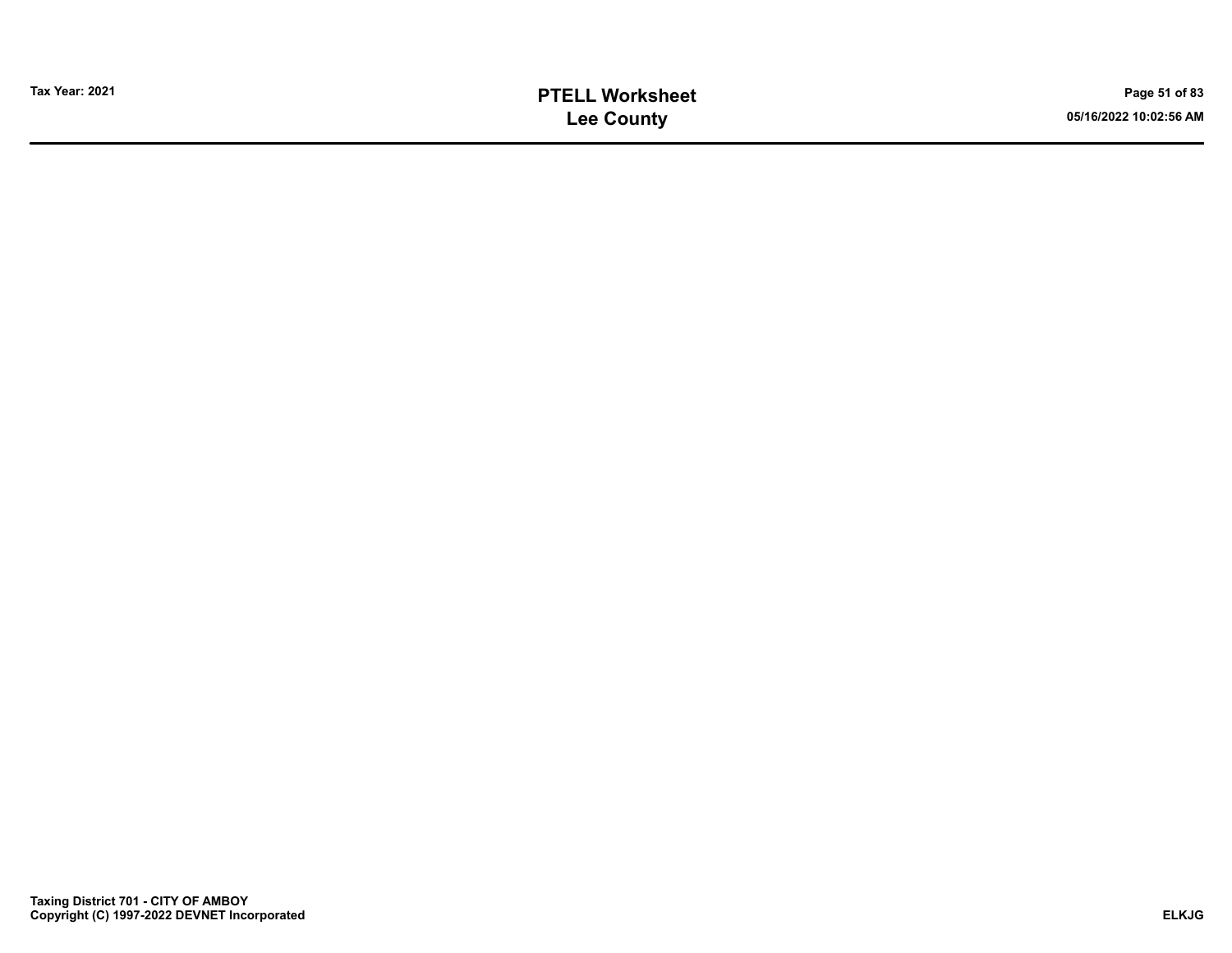## **PTELL Worksheet Tax Year: 2021 Page 52 of 83 Lee County 05/16/2022 10:02:56 AM**

|  | <b>Taxing District</b> 702 - VILLAGE OF ASHTON |  |
|--|------------------------------------------------|--|
|--|------------------------------------------------|--|

| Aggregate Ext. Base $x$ (1 + Limit) x Rate Increase Factor =<br>\$122,509.26<br>1.014000 |                          | 1.000000                            | <b>Numerator</b> | 124,224                           |                                      |                               |                    |                  |                                             |          |
|------------------------------------------------------------------------------------------|--------------------------|-------------------------------------|------------------|-----------------------------------|--------------------------------------|-------------------------------|--------------------|------------------|---------------------------------------------|----------|
| <b>Current EAV</b><br><b>Annexations</b><br>$\blacksquare$<br>12,995,599                 | ٠<br>0                   | <b>Disconnections</b>               | $\equiv$<br>0    | <b>Adjusted EAV</b><br>12,995,599 |                                      |                               |                    |                  |                                             |          |
| <b>Adjusted EAV</b><br>- (                                                               | <b>New Property</b><br>X | <b>State Multiplier</b>             | $\mathcal{L}$    | Overlap New Prop. -               | <b>TIF Recovery</b>                  |                               | <b>EZ Recovery</b> | $\equiv$         | <b>Denominator</b>                          |          |
| 12,995,599                                                                               | 20,261                   | 1.000000                            |                  |                                   | 0                                    | 0                             |                    | 0                | 12,975,338                                  |          |
| Numerator<br><b>Denominator</b><br>124,224                                               | $=$<br>12,975,338        | <b>Limiting Rate</b>                | 0.9574           | <b>District is Over the Limit</b> |                                      |                               |                    |                  |                                             |          |
| <b>Limiting Rate</b><br><b>Computed Rate</b><br>0.9574                                   | $=$<br>0.970000          | <b>Reduction Factor</b><br>0.987010 |                  |                                   |                                      |                               |                    |                  |                                             |          |
| <b>Fund/Name</b>                                                                         | <b>Levy Request</b>      | Max. Rate                           |                  | Calc. Rate Actual Rate            | <b>Non-PTELL</b><br><b>Extension</b> | <b>PTELL</b><br><b>Factor</b> | Limited<br>Rate    | % Burden<br>Rate | <b>Lee County</b><br><b>Total Extension</b> | Percent  |
| ** 001 CORPORATE                                                                         | 29,968.00                | 0.4375                              | 0.230601         | 0.2306                            | \$29,967.85                          | 0.9870                        | 0.2276             | 0.0000           | \$29,577.98                                 | 23.7009  |
| ** 005 I.M.R.F.                                                                          | 15.355.00                | 0.0000                              | 0.118155         | 0.1182                            | \$15,360.80                          | 0.9870                        | 0.1167             | 0.0000           | \$15,165.86                                 | 12.1525  |
| ** 007 CITY SHARE OF TWNSHP                                                              | 0.00                     | 0.0000                              | 0.000000         | 0.0000                            | \$0.00                               | 1.0000                        | 0.0000             | 0.0000           | \$0.00                                      | 0.0000   |
| ** 014 POLICE PROTECTION                                                                 | 12,189.00                | 0.6000                              | 0.093793         | 0.0938                            | \$12,189.87                          | 0.9870                        | 0.0926             | 0.0000           | \$12,033.92                                 | 9.6428   |
| ** 016 LIBRARY                                                                           | 15,885.00                | 0.1500                              | 0.122234         | 0.1222                            | \$15,880.62                          | 0.9870                        | 0.1206             | 0.0000           | \$15,672.69                                 | 12.5586  |
| ** 017 CEMETERY                                                                          | 384.00                   | 0.0250                              | 0.002955         | 0.0030                            | \$389.87                             | 0.9870                        | 0.0030             | 0.0000           | \$389.87                                    | 0.3124   |
| ** 025 GARBAGE                                                                           | 106.00                   | 0.2000                              | 0.000816         | 0.0008                            | \$103.96                             | 0.9870                        | 0.0008             | 0.0000           | \$103.96                                    | 0.0833   |
| ** 027 AUDIT                                                                             | 8,519.00                 | 0.0000                              | 0.065553         | 0.0656                            | \$8,525.11                           | 0.9870                        | 0.0647             | 0.0000           | \$8,408.15                                  | 6.7375   |
| ** 035 LIABILITY INSURANCE                                                               | 20,628.00                | 0.0000                              | 0.158731         | 0.1587                            | \$20,624.02                          | 0.9870                        | 0.1566             | 0.0000           | \$20,351.11                                 | 16.3074  |
| ** 047 SOCIAL SECURITY                                                                   | 15,156.00                | 0.0000                              | 0.116624         | 0.1166                            | \$15,152.87                          | 0.9870                        | 0.1151             | 0.0000           | \$14,957.93                                 | 11.9858  |
| ** 060 UNEMPLOYMENT INSURAI                                                              | 556.00                   | 0.0000                              | 0.004278         | 0.0043                            | \$558.81                             | 0.9870                        | 0.0042             | 0.0000           | \$545.82                                    | 0.4374   |
| ** 062 WORKMENS COMP                                                                     | 7,300.00                 | 0.0000                              | 0.056173         | 0.0562                            | \$7,303.53                           | 0.9870                        | 0.0555             | 0.0000           | \$7,212.56                                  | 5.7794   |
| 200 RECAPTURED REVENUE                                                                   | 373.00                   | 0.0000                              | 0.002870         | 0.0029                            | \$376.87                             | 1.0000                        | 0.0029             | 0.0000           | \$376.87                                    | 0.3020   |
| <b>Totals (Capped)</b>                                                                   | 126,046.00               |                                     | 0.969913         | 0.9700                            | \$126,057.31                         |                               | 0.9574             | 0.0000           | \$124,419.85                                | 99.6980  |
| <b>Totals (Not Capped)</b>                                                               | 373.00                   |                                     | 0.002870         | 0.0029                            | \$376.87                             |                               | 0.0029             | 0.0000           | \$376.87                                    | 0.3020   |
| Totals (All)                                                                             | 126,419.00               |                                     | 0.972783         | 0.9729                            | \$126,434.18                         |                               | 0.9603             | 0.0000           | \$124,796.72                                | 100.0000 |
| ** Subject to PTELL                                                                      |                          |                                     |                  |                                   |                                      |                               |                    |                  |                                             |          |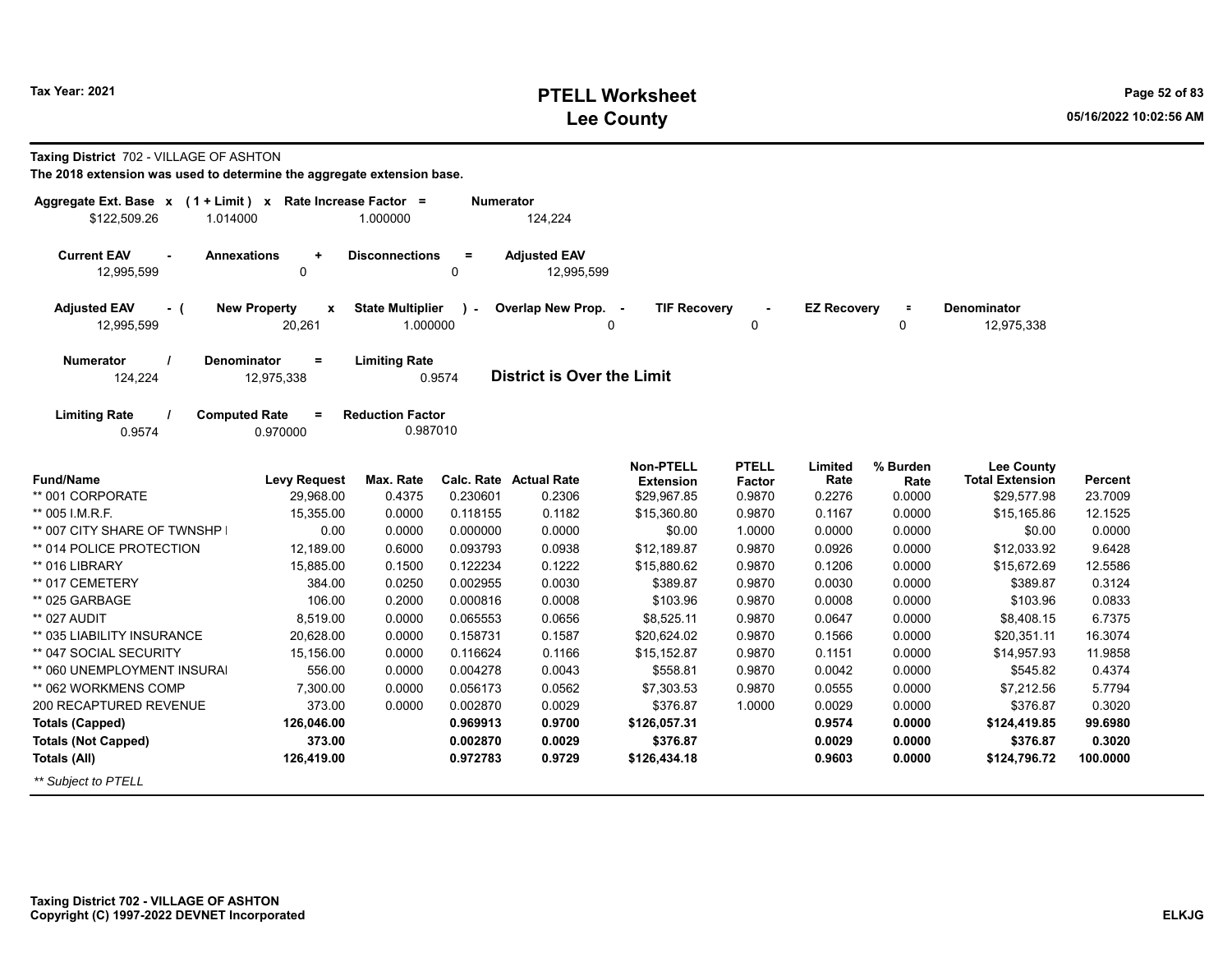# **PTELL Worksheet Tax Year: 2021 Page 53 of 83 Lee County 05/16/2022 10:02:56 AM**

| Taxing District 703 - VILLAGE OF COMPTON<br>The 2020 extension was used to determine the aggregate extension base. |                                                                |                                                 |                  |                                   |                                      |                        |                    |                  |                                             |                |
|--------------------------------------------------------------------------------------------------------------------|----------------------------------------------------------------|-------------------------------------------------|------------------|-----------------------------------|--------------------------------------|------------------------|--------------------|------------------|---------------------------------------------|----------------|
| Aggregate Ext. Base $x$ (1 + Limit) x Rate Increase Factor =                                                       |                                                                |                                                 | <b>Numerator</b> |                                   |                                      |                        |                    |                  |                                             |                |
| \$3,497.90<br>1.014000                                                                                             |                                                                | 1.000000                                        |                  | 3,547                             |                                      |                        |                    |                  |                                             |                |
| <b>Current EAV</b><br>2,425,559                                                                                    | <b>Annexations</b><br>$\ddot{}$<br>0                           | <b>Disconnections</b>                           | $=$<br>0         | <b>Adjusted EAV</b><br>2,425,559  |                                      |                        |                    |                  |                                             |                |
| <b>Adjusted EAV</b><br>- (                                                                                         | <b>New Property</b><br>X                                       | <b>State Multiplier</b>                         | $\lambda$        | Overlap New Prop. -               | <b>TIF Recovery</b>                  | $\blacksquare$         | <b>EZ Recovery</b> | $\equiv$         | Denominator                                 |                |
| 2,425,559                                                                                                          | 1,917                                                          | 1.000000                                        |                  |                                   | $\Omega$                             | 0                      |                    | 0                | 2,423,642                                   |                |
| <b>Numerator</b><br>3,547<br><b>Limiting Rate</b>                                                                  | <b>Denominator</b><br>$=$<br>2,423,642<br><b>Computed Rate</b> | <b>Limiting Rate</b><br><b>Reduction Factor</b> | 0.1463           | <b>District is Over the Limit</b> |                                      |                        |                    |                  |                                             |                |
| 0.1463                                                                                                             | 0.157000                                                       | 0.931847                                        |                  |                                   |                                      |                        |                    |                  |                                             |                |
| <b>Fund/Name</b>                                                                                                   | <b>Levy Request</b>                                            | Max. Rate                                       |                  | <b>Calc. Rate Actual Rate</b>     | <b>Non-PTELL</b><br><b>Extension</b> | <b>PTELL</b><br>Factor | Limited<br>Rate    | % Burden<br>Rate | <b>Lee County</b><br><b>Total Extension</b> | <b>Percent</b> |
| ** 001 CORPORATE                                                                                                   | 3.807.00                                                       | 0.0000                                          | 0.156954         | 0.1570                            | \$3,808.13                           | 0.9318                 | 0.1463             | 0.0000           | \$3,548.59                                  | 99.7953        |
| ** 007 CITY SHARE OF TWNSHP                                                                                        | 0.00                                                           | 0.0000                                          | 0.000000         | 0.0000                            | \$0.00                               | 1.0000                 | 0.0000             | 0.0000           | \$0.00                                      | 0.0000         |
| 200 RECAPTURED REVENUE                                                                                             | 7.00                                                           | 0.0000                                          | 0.000289         | 0.0003                            | \$7.28                               | 1.0000                 | 0.0003             | 0.0000           | \$7.28                                      | 0.2047         |
| <b>Totals (Capped)</b>                                                                                             | 3,807.00                                                       |                                                 | 0.156954         | 0.1570                            | \$3,808.13                           |                        | 0.1463             | 0.0000           | \$3,548.59                                  | 99.7953        |
| <b>Totals (Not Capped)</b>                                                                                         | 7.00                                                           |                                                 | 0.000289         | 0.0003                            | \$7.28                               |                        | 0.0003             | 0.0000           | \$7.28                                      | 0.2047         |
| Totals (All)                                                                                                       | 3,814.00                                                       |                                                 | 0.157243         | 0.1573                            | \$3,815.41                           |                        | 0.1466             | 0.0000           | \$3,555.87                                  | 100.0000       |
| ** Subject to PTELL                                                                                                |                                                                |                                                 |                  |                                   |                                      |                        |                    |                  |                                             |                |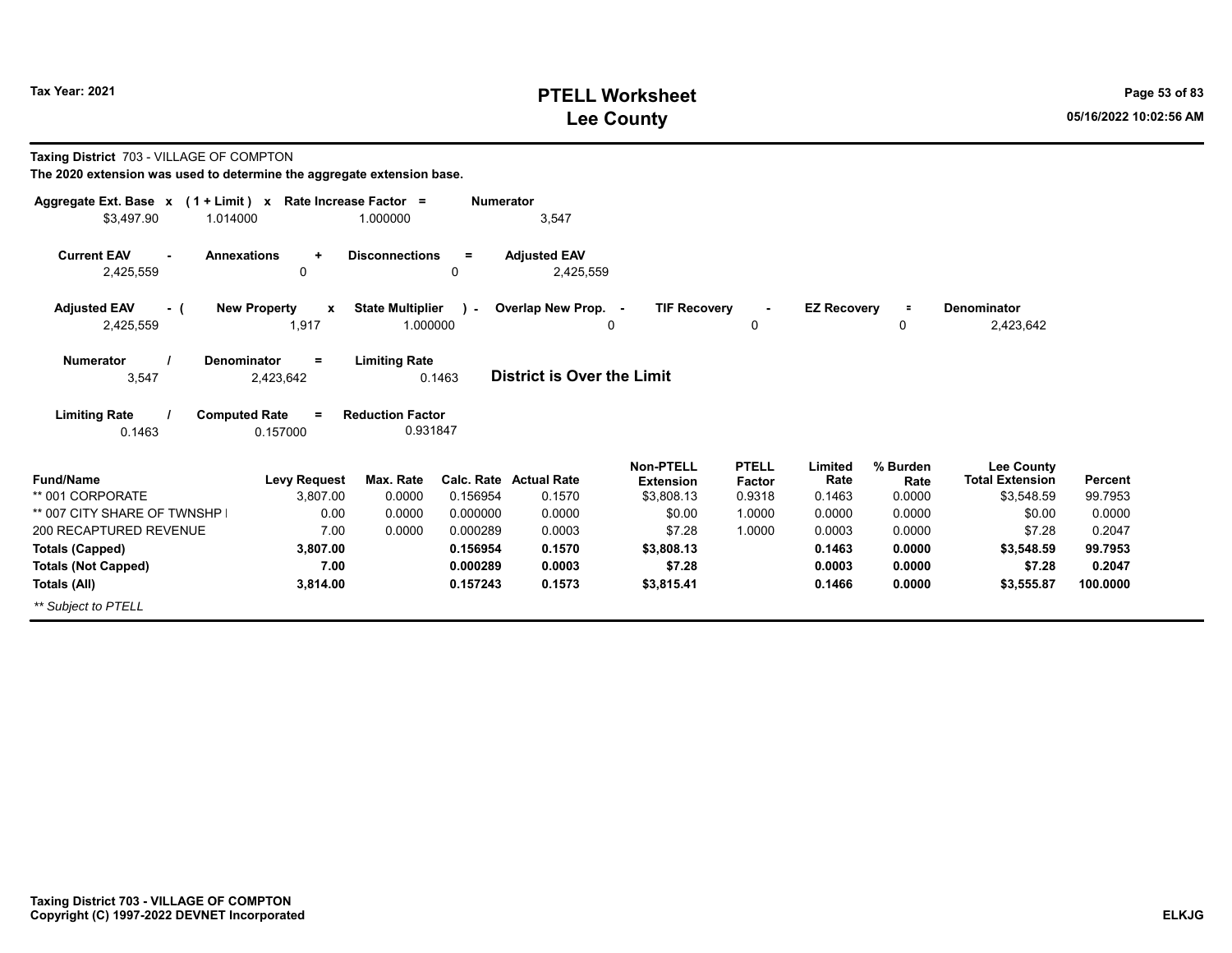# **PTELL Worksheet Tax Year: 2021 Page 54 of 83 Lee County 05/16/2022 10:02:56 AM**

**Taxing District** 705 - CITY OF DIXON

| Aggregate Ext. Base x (1 + Limit) x Rate Increase Factor = |                                     |                         | <b>Numerator</b> |                                   |                     |              |                    |          |                        |          |
|------------------------------------------------------------|-------------------------------------|-------------------------|------------------|-----------------------------------|---------------------|--------------|--------------------|----------|------------------------|----------|
| \$3,785,293.03<br>1.014000                                 |                                     | 1.000000                |                  | 3,838,287                         |                     |              |                    |          |                        |          |
|                                                            |                                     |                         |                  |                                   |                     |              |                    |          |                        |          |
| <b>Current EAV</b><br><b>Annexations</b>                   | $\ddot{}$                           | <b>Disconnections</b>   | $\equiv$         | <b>Adjusted EAV</b>               |                     |              |                    |          |                        |          |
| 199,639,182                                                | $\mathbf 0$                         |                         | 0                | 199.639.182                       |                     |              |                    |          |                        |          |
|                                                            |                                     |                         |                  |                                   |                     |              |                    |          |                        |          |
| <b>Adjusted EAV</b><br>- (                                 | <b>New Property</b><br>$\pmb{\chi}$ | <b>State Multiplier</b> | $\mathcal{L}$    | Overlap New Prop. -               | <b>TIF Recovery</b> |              | <b>EZ Recovery</b> | $\equiv$ | <b>Denominator</b>     |          |
| 199,639,182                                                | 358,530                             | 1.000000                |                  |                                   | 0                   | $\mathbf 0$  |                    | 820,217  | 198,460,435            |          |
|                                                            |                                     |                         |                  |                                   |                     |              |                    |          |                        |          |
| Numerator<br><b>Denominator</b>                            | $\equiv$                            | <b>Limiting Rate</b>    |                  | <b>District is Over the Limit</b> |                     |              |                    |          |                        |          |
| 3,838,287                                                  | 198,460,435                         |                         | 1.9340           |                                   |                     |              |                    |          |                        |          |
| <b>Computed Rate</b>                                       | $\equiv$                            | <b>Reduction Factor</b> |                  |                                   |                     |              |                    |          |                        |          |
| <b>Limiting Rate</b><br>1.9340                             | 1.988600                            | 0.972543                |                  |                                   |                     |              |                    |          |                        |          |
|                                                            |                                     |                         |                  |                                   |                     |              |                    |          |                        |          |
|                                                            |                                     |                         |                  |                                   | <b>Non-PTELL</b>    | <b>PTELL</b> | Limited            | % Burden | <b>Lee County</b>      |          |
| <b>Fund/Name</b>                                           | <b>Levy Request</b>                 | Max. Rate               |                  | Calc. Rate Actual Rate            | <b>Extension</b>    | Factor       | Rate               | Rate     | <b>Total Extension</b> | Percent  |
| ** 001 CORPORATE                                           | 469,691.00                          | 0.4375                  | 0.235270         | 0.2353                            | \$469,751.00        | 1.0000       | 0.1804             | 0.0000   | \$360,149.08           | 9.2981   |
| 003 BONDS & INTEREST                                       | 0.00                                | 0.0000                  | 0.000000         | 0.0000                            | \$0.00              | 1.0000       | 0.0000             | 0.0000   | \$0.00                 | 0.0000   |
| ** 005 I.M.R.F.                                            | 0.00                                | 0.0000                  | 0.000000         | 0.0000                            | \$0.00              | 1.0000       | 0.0000             | 0.0000   | \$0.00                 | 0.0000   |
| ** 007 CITY SHARE OF TWNSHP                                | 0.00                                | 0.0000                  | 0.000000         | 0.0000                            | \$0.00              | 1.0000       | 0.0000             | 0.0000   | \$0.00                 | 0.0000   |
| ** 014 POLICE PROTECTION                                   | 1,198,650.00                        | 0.6000                  | 0.600408         | 0.6000                            | \$1,197,835.09      | 1.0000       | 0.6000             | 0.0000   | \$1,197,835.09         | 30.9246  |
| ** 015 POLICE PENSION                                      | 1,297,078.00                        | 0.0000                  | 0.649711         | 0.6497                            | \$1,297,055.77      | 1.0000       | 0.6497             | 0.0000   | \$1,297,055.77         | 33.4862  |
| ** 016 LIBRARY                                             | 562,930.00                          | 0.6000                  | 0.281974         | 0.2820                            | \$562,982.49        | 1.0000       | 0.2820             | 0.0000   | \$562,982.49           | 14.5346  |
| ** 017 CEMETERY                                            | 50,000.00                           | 0.0250                  | 0.025045         | 0.0250                            | \$49,909.80         | 1.0000       | 0.0250             | 0.0000   | \$49,909.80            | 1.2885   |
| ** 027 AUDIT                                               | 34,500.00                           | 0.0000                  | 0.017281         | 0.0173                            | \$34,537.58         | 1.0000       | 0.0173             | 0.0000   | \$34,537.58            | 0.8917   |
| ** 028 LIBRARY MAINTENANCE                                 | 27,843.00                           | 0.0000                  | 0.013947         | 0.0139                            | \$27,749.85         | 1.0000       | 0.0139             | 0.0000   | \$27,749.85            | 0.7164   |
| ** 035 LIABILITY INSURANCE                                 | 230,467.00                          | 0.0000                  | 0.115442         | 0.1154                            | \$230,383.62        | 1.0000       | 0.1154             | 0.0000   | \$230,383.62           | 5.9478   |
| ** 040 STREET & BRIDGE                                     | 0.00                                | 0.1000                  | 0.000000         | 0.0000                            | \$0.00              | 1.0000       | 0.0000             | 0.0000   | \$0.00                 | 0.0000   |
| ** 044 BAND                                                | 0.00                                | 0.0400                  | 0.000000         | 0.0000                            | \$0.00              | 1.0000       | 0.0000             | 0.0000   | \$0.00                 | 0.0000   |
| ** 045 PUBLIC BENEFIT                                      | 99,950.00                           | 0.0500                  | 0.050065         | 0.0500                            | \$99,819.59         | 1.0000       | 0.0500             | 0.0000   | \$99,819.59            | 2.5771   |
| ** 046 EMERGENCY & DISASTER                                | 0.00                                | 0.0500                  | 0.000000         | 0.0000                            | \$0.00              | 1.0000       | 0.0000             | 0.0000   | \$0.00                 | 0.0000   |
| ** 047 SOCIAL SECURITY                                     | 0.00                                | 0.0000                  | 0.000000         | 0.0000                            | \$0.00              | 1.0000       | 0.0000             | 0.0000   | \$0.00                 | 0.0000   |
| 200 RECAPTURED REVENUE                                     | 12,973.00                           | 0.0000                  | 0.006498         | 0.0065                            | \$12,976.55         | 1.0000       | 0.0065             | 0.0000   | \$12,976.55            | 0.3350   |
| <b>Totals (Capped)</b>                                     | 3,971,109.00                        |                         | 1.989143         | 1.9886                            | \$3,970,024.79      |              | 1.9337             | 0.0000   | \$3,860,422.87         | 99.6650  |
| <b>Totals (Not Capped)</b>                                 | 12,973.00                           |                         | 0.006498         | 0.0065                            | \$12,976.55         |              | 0.0065             | 0.0000   | \$12,976.55            | 0.3350   |
| Totals (All)                                               | 3,984,082.00                        |                         | 1.995641         | 1.9951                            | \$3,983,001.34      |              | 1.9402             | 0.0000   | \$3,873,399.42         | 100.0000 |
| ** Subject to PTELL                                        |                                     |                         |                  |                                   |                     |              |                    |          |                        |          |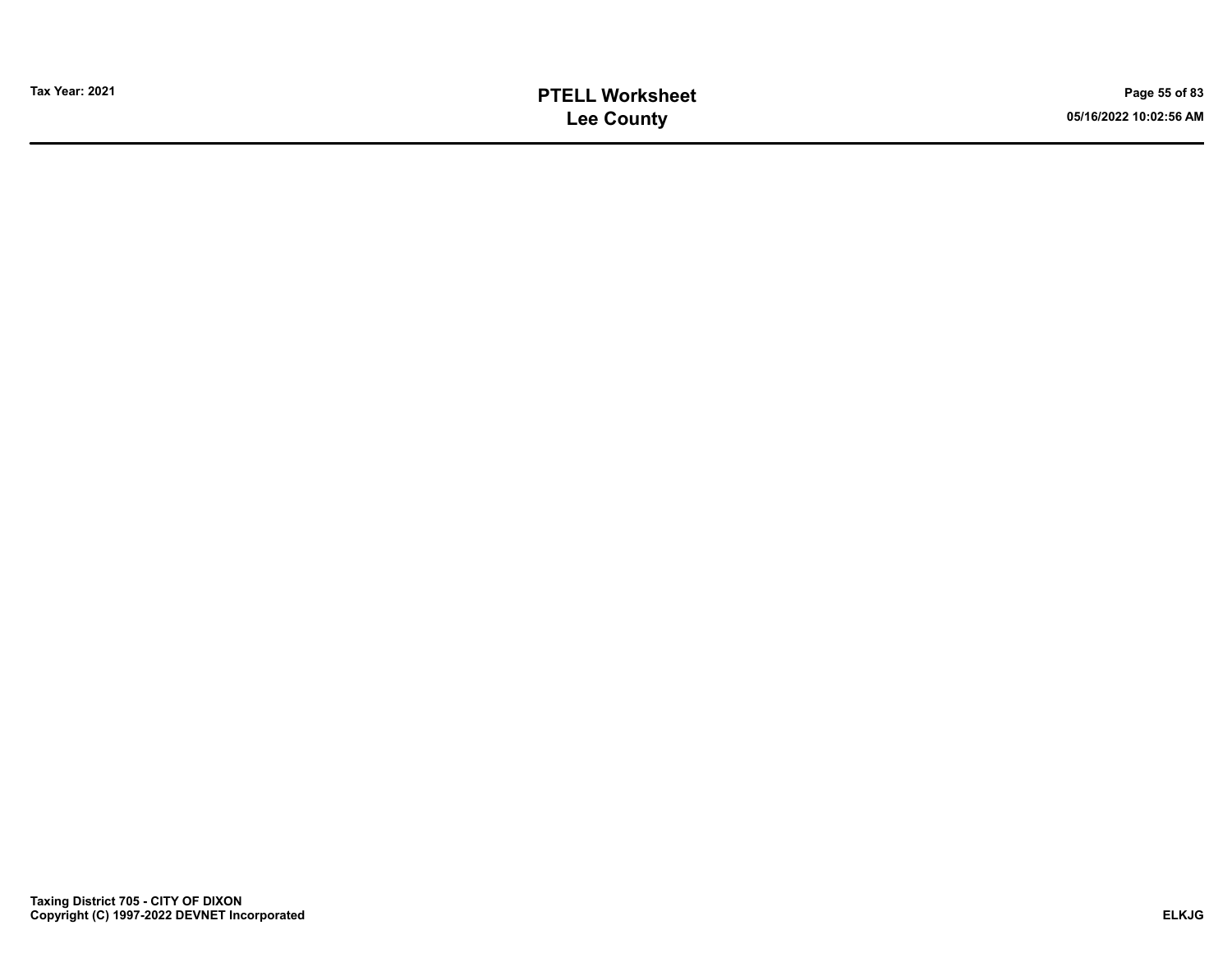# **PTELL Worksheet Tax Year: 2021 Page 56 of 83 Lee County 05/16/2022 10:02:56 AM**

| Taxing District 706 - VILLAGE OF FRANKLIN GROVE<br>The 2020 extension was used to determine the aggregate extension base. |                                              |                                     |                      |                                   |                                      |                        |                    |                  |                                             |                  |
|---------------------------------------------------------------------------------------------------------------------------|----------------------------------------------|-------------------------------------|----------------------|-----------------------------------|--------------------------------------|------------------------|--------------------|------------------|---------------------------------------------|------------------|
| Aggregate Ext. Base x (1 + Limit) x Rate Increase Factor =<br>\$74.942.63<br>1.014000                                     |                                              | 1.000000                            | <b>Numerator</b>     | 75,992                            |                                      |                        |                    |                  |                                             |                  |
| <b>Current EAV</b><br>10,195,248                                                                                          | <b>Annexations</b><br>٠<br>0                 | <b>Disconnections</b>               | $\equiv$<br>0        | <b>Adjusted EAV</b><br>10,195,248 |                                      |                        |                    |                  |                                             |                  |
| <b>Adjusted EAV</b><br>- (<br>10,195,248                                                                                  | <b>New Property</b><br>X<br>34,641           | <b>State Multiplier</b><br>1.000000 | $\mathbf{r}$         | Overlap New Prop. -<br>0          | <b>TIF Recovery</b>                  | 0                      | <b>EZ Recovery</b> | $\equiv$<br>0    | Denominator<br>10.160.607                   |                  |
| <b>Numerator</b><br>75,992                                                                                                | <b>Denominator</b><br>$\equiv$<br>10,160,607 | <b>Limiting Rate</b>                | 0.7479               | <b>District is Over the Limit</b> |                                      |                        |                    |                  |                                             |                  |
| <b>Limiting Rate</b><br>0.7479                                                                                            | <b>Computed Rate</b><br>$\equiv$<br>0.771700 | <b>Reduction Factor</b><br>0.969159 |                      |                                   |                                      |                        |                    |                  |                                             |                  |
| <b>Fund/Name</b>                                                                                                          | <b>Levy Request</b>                          | Max. Rate                           |                      | <b>Calc. Rate Actual Rate</b>     | <b>Non-PTELL</b><br><b>Extension</b> | <b>PTELL</b><br>Factor | Limited<br>Rate    | % Burden<br>Rate | <b>Lee County</b><br><b>Total Extension</b> | <b>Percent</b>   |
| ** 001 CORPORATE                                                                                                          | 39,400.00                                    | 0.4375                              | 0.386455             | 0.3865                            | \$39,404.63                          | 0.9692                 | 0.3745             | 0.0000           | \$38,181.20                                 | 49.9269          |
| ** 007 CITY SHARE OF TWNSHP                                                                                               | 0.00                                         | 0.0000                              | 0.000000             | 0.0000                            | \$0.00                               | 1.0000                 | 0.0000             | 0.0000           | \$0.00                                      | 0.0000           |
| ** 014 POLICE PROTECTION                                                                                                  | 8,525.00                                     | 0.6000                              | 0.083617             | 0.0836                            | \$8,523.23                           | 0.9692                 | 0.0810             | 0.0000           | \$8,258.15                                  | 10.7986          |
| ** 016 LIBRARY                                                                                                            | 20,500.00                                    | 0.3000                              | 0.201074             | 0.2011                            | \$20,502.64                          | 0.9692                 | 0.1949             | 0.0000           | \$19,870.54                                 | 25.9832          |
| ** 027 AUDIT                                                                                                              | 2.050.00                                     | 0.0000                              | 0.020107             | 0.0201                            | \$2,049.24                           | 0.9692                 | 0.0195             | 0.0000           | \$1,988.07                                  | 2.5996           |
| ** 035 LIABILITY INSURANCE                                                                                                | 2,050.00                                     | 0.0000                              | 0.020107             | 0.0201                            | \$2,049.24                           | 0.9692                 | 0.0195             | 0.0000           | \$1,988.07                                  | 2.5996           |
| ** 041 STREET LIGHTING                                                                                                    | 2,050.00                                     | 0.0500                              | 0.020107             | 0.0201                            | \$2,049.24                           | 0.9692                 | 0.0195             | 0.0000           | \$1,988.07                                  | 2.5996           |
| ** 047 SOCIAL SECURITY<br>** 062 WORKMENS COMP                                                                            | 2.050.00<br>2,050.00                         | 0.0000<br>0.0000                    | 0.020107<br>0.020107 | 0.0201<br>0.0201                  | \$2,049.24                           | 0.9692<br>0.9692       | 0.0195<br>0.0195   | 0.0000<br>0.0000 | \$1,988.07                                  | 2.5996<br>2.5996 |
| 200 RECAPTURED REVENUE                                                                                                    | 224.00                                       | 0.0000                              | 0.002197             | 0.0022                            | \$2,049.24<br>\$224.30               | 1.0000                 | 0.0022             | 0.0000           | \$1,988.07<br>\$224.30                      | 0.2933           |
| <b>Totals (Capped)</b>                                                                                                    | 78,675.00                                    |                                     | 0.771681             | 0.7717                            | \$78,676.70                          |                        | 0.7479             | 0.0000           | \$76,250.24                                 | 99.7067          |
| <b>Totals (Not Capped)</b>                                                                                                | 224.00                                       |                                     | 0.002197             | 0.0022                            | \$224.30                             |                        | 0.0022             | 0.0000           | \$224.30                                    | 0.2933           |
| Totals (All)                                                                                                              | 78,899.00                                    |                                     | 0.773878             | 0.7739                            | \$78,901.00                          |                        | 0.7501             | 0.0000           | \$76,474.54                                 | 100.0000         |

*\*\* Subject to PTELL*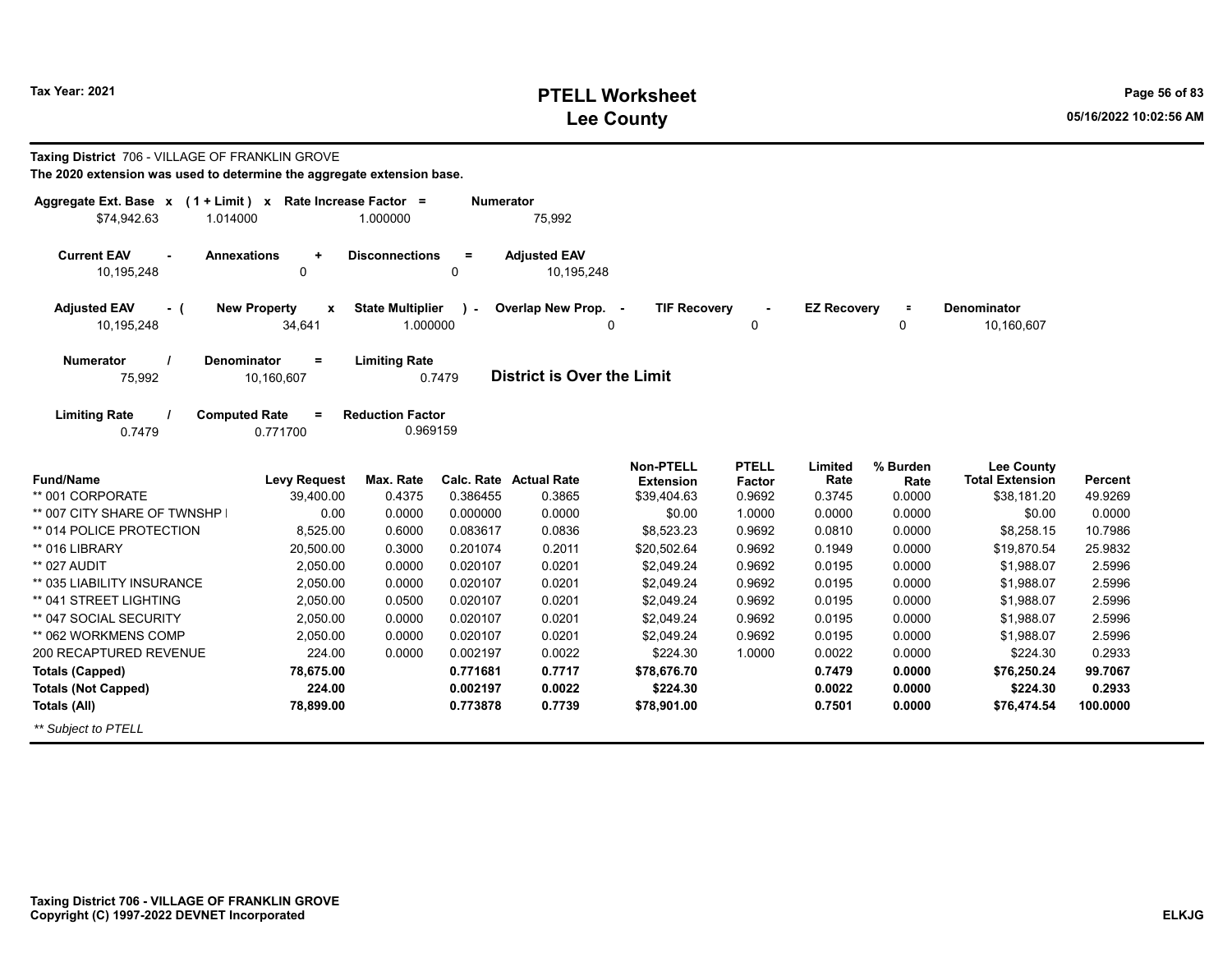## **PTELL Worksheet Tax Year: 2021 Page 57 of 83 Lee County 05/16/2022 10:02:56 AM**

| Taxing District 707 - VILLAGE OF HARMON<br>The 2020 extension was used to determine the aggregate extension base. |                                         |                                     |                  |                                   |                               |                        |                    |                  |                                             |                |
|-------------------------------------------------------------------------------------------------------------------|-----------------------------------------|-------------------------------------|------------------|-----------------------------------|-------------------------------|------------------------|--------------------|------------------|---------------------------------------------|----------------|
| Aggregate Ext. Base $x$ (1 + Limit) x Rate Increase Factor =                                                      |                                         |                                     | <b>Numerator</b> |                                   |                               |                        |                    |                  |                                             |                |
| \$2,835.31<br>1.014000                                                                                            |                                         | 1.000000                            |                  | 2,875                             |                               |                        |                    |                  |                                             |                |
| <b>Current EAV</b><br><b>Annexations</b><br>2,004,397                                                             | $\ddot{}$<br>0                          | <b>Disconnections</b>               | $=$<br>0         | <b>Adjusted EAV</b><br>2,004,397  |                               |                        |                    |                  |                                             |                |
| <b>Adjusted EAV</b><br>- (                                                                                        | <b>New Property</b><br>X                | <b>State Multiplier</b>             | $\lambda$        | Overlap New Prop. -               | <b>TIF Recovery</b>           | $\blacksquare$         | <b>EZ Recovery</b> | $\equiv$         | <b>Denominator</b>                          |                |
| 2,004,397                                                                                                         | 10,842                                  | 1.000000                            |                  |                                   | $\Omega$                      | 0                      |                    | 0                | 1,993,555                                   |                |
| <b>Numerator</b><br>2,875                                                                                         | <b>Denominator</b><br>$=$<br>1,993,555  | <b>Limiting Rate</b>                | 0.1442           | <b>District is Over the Limit</b> |                               |                        |                    |                  |                                             |                |
| <b>Limiting Rate</b><br>0.1442                                                                                    | <b>Computed Rate</b><br>$=$<br>0.148500 | <b>Reduction Factor</b><br>0.971044 |                  |                                   |                               |                        |                    |                  |                                             |                |
| <b>Fund/Name</b>                                                                                                  | <b>Levy Request</b>                     | Max. Rate                           |                  | <b>Calc. Rate Actual Rate</b>     | Non-PTELL<br><b>Extension</b> | <b>PTELL</b><br>Factor | Limited<br>Rate    | % Burden<br>Rate | <b>Lee County</b><br><b>Total Extension</b> | <b>Percent</b> |
| ** 001 CORPORATE                                                                                                  | 2.977.00                                | 0.4375                              | 0.148524         | 0.1485                            | \$2,976.53                    | 0.9710                 | 0.1442             | 0.0000           | \$2,890.34                                  | 97.8291        |
| 003 BONDS & INTEREST                                                                                              | 0.00                                    | 0.0000                              | 0.000000         | 0.0000                            | \$0.00                        | 1.0000                 | 0.0000             | 0.0000           | \$0.00                                      | 0.0000         |
| ** 007 CITY SHARE OF TWNSHP                                                                                       | 0.00                                    | 0.0000                              | 0.000000         | 0.0000                            | \$0.00                        | 1.0000                 | 0.0000             | 0.0000           | \$0.00                                      | 0.0000         |
| 200 RECAPTURED REVENUE                                                                                            | 64.00                                   | 0.0000                              | 0.003193         | 0.0032                            | \$64.14                       | 1.0000                 | 0.0032             | 0.0000           | \$64.14                                     | 2.1709         |
| <b>Totals (Capped)</b>                                                                                            | 2,977.00                                |                                     | 0.148524         | 0.1485                            | \$2,976.53                    |                        | 0.1442             | 0.0000           | \$2,890.34                                  | 97.8291        |
| <b>Totals (Not Capped)</b>                                                                                        | 64.00                                   |                                     | 0.003193         | 0.0032                            | \$64.14                       |                        | 0.0032             | 0.0000           | \$64.14                                     | 2.1709         |
| Totals (All)                                                                                                      | 3,041.00                                |                                     | 0.151717         | 0.1517                            | \$3,040.67                    |                        | 0.1474             | 0.0000           | \$2,954.48                                  | 100.0000       |
| ** Subject to PTELL                                                                                               |                                         |                                     |                  |                                   |                               |                        |                    |                  |                                             |                |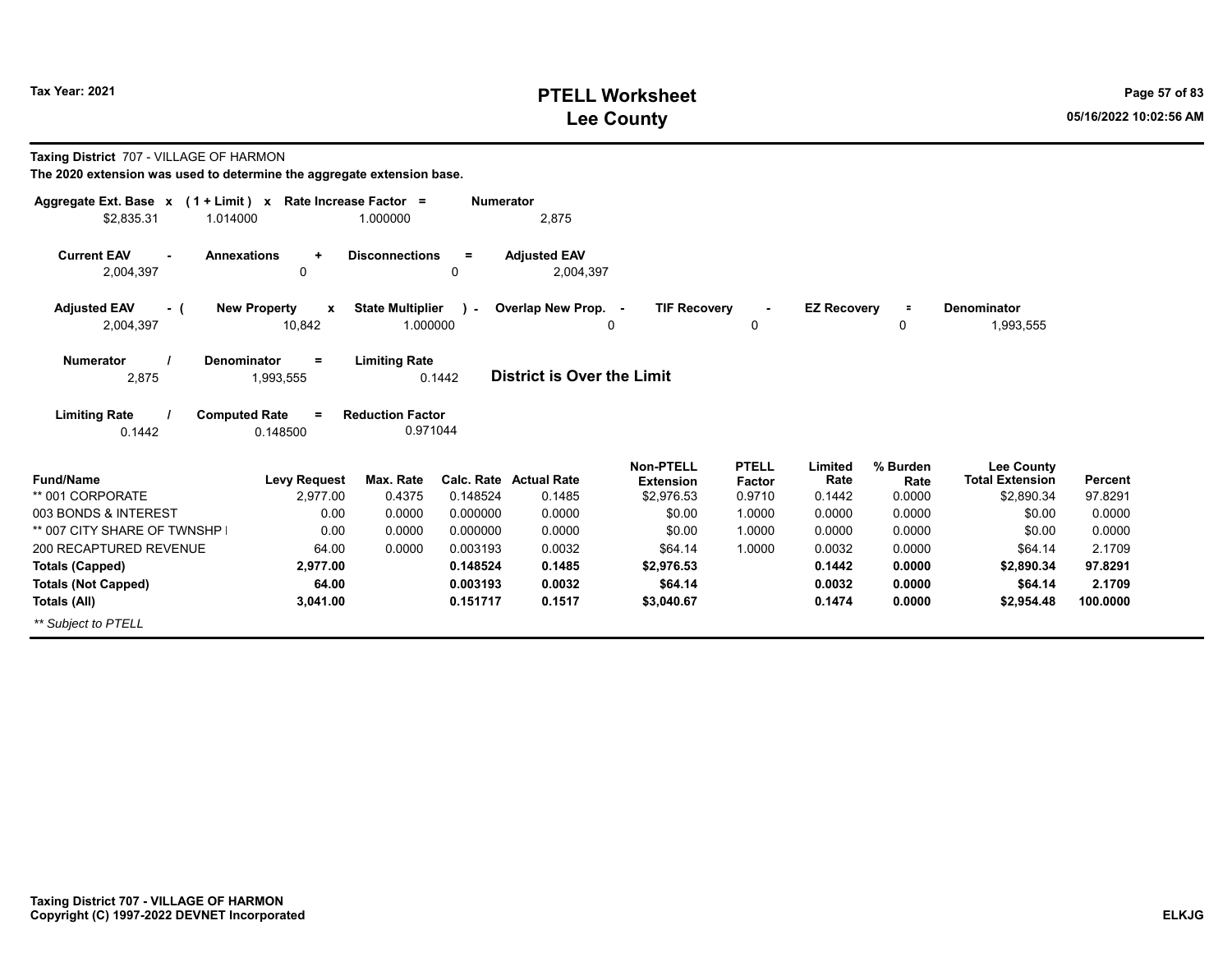**Taxing District** 708 - VILLAGE OF LEE

| Aggregate Ext. Base $x$ (1 + Limit) $x$ |     |                                          | Rate Increase Factor =              |      | Numerator                           |                     |             |                    |               |                                 |
|-----------------------------------------|-----|------------------------------------------|-------------------------------------|------|-------------------------------------|---------------------|-------------|--------------------|---------------|---------------------------------|
| \$24,143.75                             |     | 1.014000                                 | 1.000000                            |      | 24.482                              |                     |             |                    |               |                                 |
| <b>Current EAV</b><br>4,641,748         |     | <b>Annexations</b><br>$\ddot{}$<br>0     | <b>Disconnections</b><br>$=$<br>0   |      | <b>Adiusted EAV</b><br>4,641,748    |                     |             |                    |               |                                 |
| <b>Adjusted EAV</b><br>4,641,748        | - ( | <b>New Property</b><br>$\mathbf{x}$<br>0 | <b>State Multiplier</b><br>1.000000 | ra l | Overlap New Prop.<br>9,898          | <b>TIF Recovery</b> | $\sim$<br>0 | <b>EZ Recovery</b> | $\equiv$<br>0 | <b>Denominator</b><br>4,631,850 |
| <b>Numerator</b><br>24.482              |     | <b>Denominator</b><br>$=$<br>4,631,850   | Limiting Rate<br>0.5286             |      | <b>District is Within the Limit</b> |                     |             |                    |               |                                 |

| <b>Fund/Name</b>            | <b>Levy Reauest</b> | Max. Rate | Calc. Rate | <b>Actual Rate</b> | Non-PTELL<br><b>Extension</b> | <b>PTELL</b><br>Factor | Limited<br>Rate | % Burden<br>Rate | <b>Lee County</b><br><b>Total Extension</b> | Percent  |
|-----------------------------|---------------------|-----------|------------|--------------------|-------------------------------|------------------------|-----------------|------------------|---------------------------------------------|----------|
| ** 001 CORPORATE            | 7,505.00            | 0.4375    | 0.161685   | 0.1617             | \$3,928.84                    | 1.0000                 | 0.1617          | 0.0000           | \$3,928.84                                  | 30.5845  |
| ** 007 CITY SHARE OF TWNSHP | 0.00                | 0.0000    | 0.000000   | 0.0000             | \$0.00                        | 1.0000                 | 0.0000          | 0.0000           | \$0.00                                      | 0.0000   |
| ** 025 GARBAGE DISPOSAL     | 2,669.00            | 0.2000    | 0.057500   | 0.0575             | \$1,397.08                    | 1.0000                 | 0.0575          | 0.0000           | \$1.397.08                                  | 10.8757  |
| ** 027 AUDIT                | 2.987.00            | 0.0000    | 0.064351   | 0.0644             | \$1,564.73                    | 1.0000                 | 0.0644          | 0.0000           | \$1.564.73                                  | 12.1808  |
| ** 035 LIABILITY INSURANCE  | 6.176.00            | 0.0000    | 0.133053   | 0.1331             | \$3.233.94                    | 1.0000                 | 0.1331          | 0.0000           | \$3.233.94                                  | 25.1749  |
| ** 072 WATERWORKS AND SEWA  | 5.150.00            | 0.1666    | 0.110950   | 0.1109             | \$2.694.55                    | 1.0000                 | 0.1109          | 0.0000           | \$2.694.55                                  | 20.9760  |
| 200 RECAPTURED REVENUE      | 27.00               | 0.0000    | 0.001111   | 0.0011             | \$26.73                       | 1.0000                 | 0.0011          | 0.0000           | \$26.73                                     | 0.2081   |
| Totals (Capped)             | 24,487.00           |           | 0.527539   | 0.5276             | \$12,819.14                   |                        | 0.5276          | 0.0000           | \$12,819.14                                 | 99.7919  |
| <b>Totals (Not Capped)</b>  | 27.00               |           | 0.001111   | 0.0011             | \$26.73                       |                        | 0.0011          | 0.0000           | \$26.73                                     | 0.2081   |
| Totals (All)                | 24,514.00           |           | 0.528650   | 0.5287             | \$12,845.87                   |                        | 0.5287          | 0.0000           | \$12,845.87                                 | 100.0000 |
| ** Subject to PTELL         |                     |           |            |                    |                               |                        |                 |                  |                                             |          |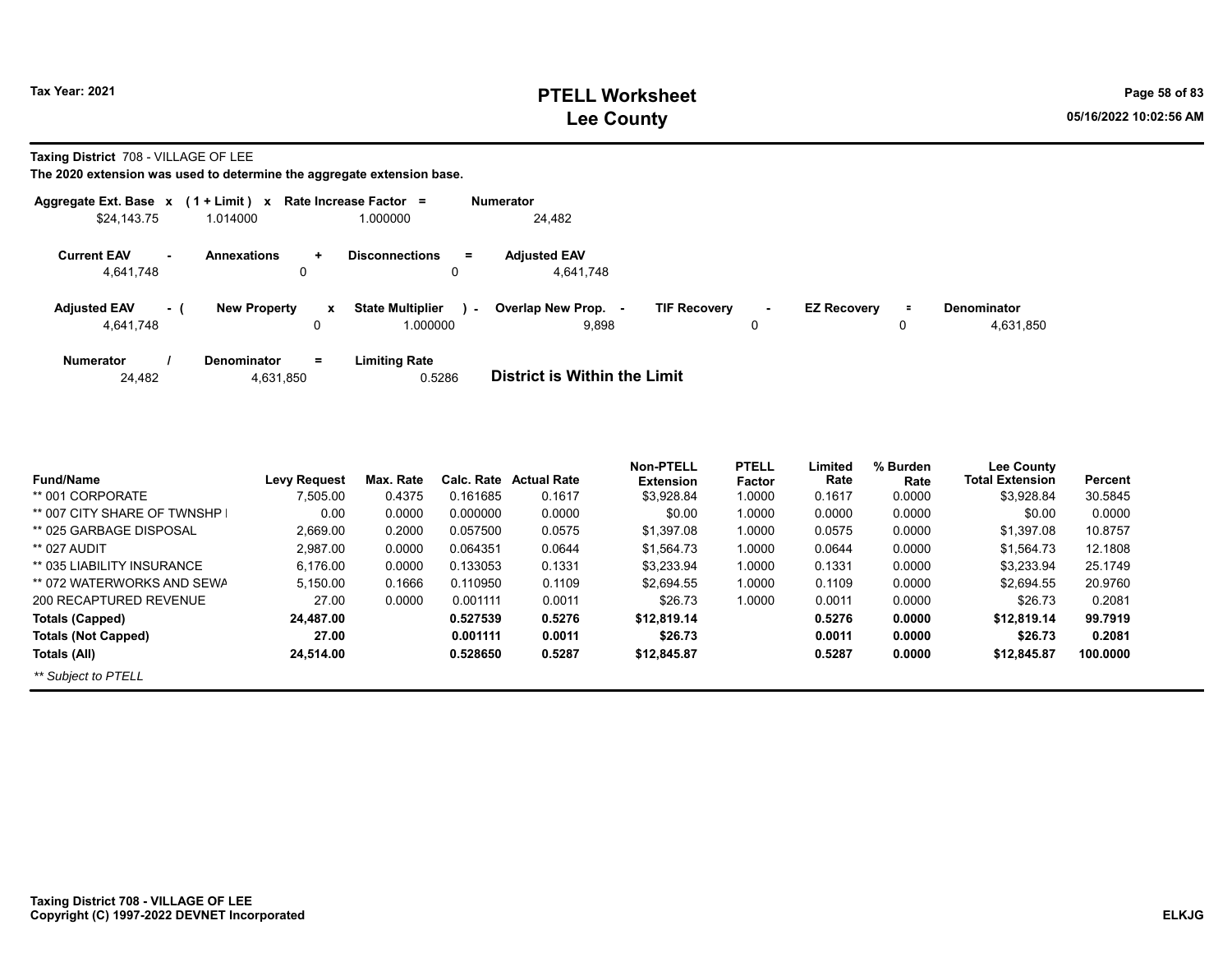**Taxing District** 709 - VILLAGE OF NELSON

|                                 |     | Aggregate Ext. Base $x$ (1 + Limit) x Rate Increase Factor = |                                             | <b>Numerator</b>                           |   |                    |          |                                 |
|---------------------------------|-----|--------------------------------------------------------------|---------------------------------------------|--------------------------------------------|---|--------------------|----------|---------------------------------|
| \$3.100.49                      |     | 1.014000                                                     | 1.000000                                    | 3.144                                      |   |                    |          |                                 |
| <b>Current EAV</b><br>829,586.  |     | <b>Annexations</b><br>÷<br>0                                 | <b>Disconnections</b><br>$\equiv$<br>0      | <b>Adiusted EAV</b><br>1.829.586           |   |                    |          |                                 |
| <b>Adjusted EAV</b><br>829,586. | - 1 | <b>New Property</b><br>$\mathbf{x}$<br>0                     | <b>State Multiplier</b><br>ra i<br>1.000000 | Overlap New Prop. -<br><b>TIF Recovery</b> | 0 | <b>EZ Recovery</b> | $\equiv$ | <b>Denominator</b><br>1,829,586 |
| <b>Numerator</b><br>3,144       |     | $=$<br><b>Denominator</b><br>1,829,586                       | <b>Limiting Rate</b><br>0.1718              | <b>District is Within the Limit</b>        |   |                    |          |                                 |

| <b>Fund/Name</b>              | <b>Levy Request</b> | Max. Rate | Calc. Rate | <b>Actual Rate</b> | <b>Non-PTELL</b><br><b>Extension</b> | <b>PTELL</b><br>Factor | Limited<br>Rate | % Burden<br>Rate | <b>Lee County</b><br><b>Total Extension</b> | Percent  |
|-------------------------------|---------------------|-----------|------------|--------------------|--------------------------------------|------------------------|-----------------|------------------|---------------------------------------------|----------|
| ** 001 CORPORATE              | ,250.00             | 0.4375    | 0.068322   | 0.0683             | \$1,249.61                           | 1.0000                 | 0.0683          | 0.0000           | \$1,249.61                                  | 40.2711  |
| ** 007 CITY SHARE OF TWNSHP I | 0.00                | 0.0000    | 0.000000   | 0.0000             | \$0.00                               | 1.0000                 | 0.0000          | 0.0000           | \$0.00                                      | 0.0000   |
| ** 025 GARBAGE DISPOSAL       | 950.00              | 0.2000    | 0.051924   | 0.0519             | \$949.56                             | 1.0000                 | 0.0519          | 0.0000           | \$949.56                                    | 30.6015  |
| ** 035 LIABILITY INSURANCE    | 900.00              | 0.0000    | 0.049192   | 0.0492             | \$900.16                             | 1.0000                 | 0.0492          | 0.0000           | \$900.16                                    | 29.0094  |
| 200 RECAPTURED REVENUE        | 4.00                | 0.0000    | 0.000219   | 0.0002             | \$3.66                               | 1.0000                 | 0.0002          | 0.0000           | \$3.66                                      | 0.1180   |
| Totals (Capped)               | 3,100.00            |           | 0.169438   | 0.1694             | \$3,099.33                           |                        | 0.1694          | 0.0000           | \$3,099.33                                  | 99.8820  |
| <b>Totals (Not Capped)</b>    | 4.00                |           | 0.000219   | 0.0002             | \$3.66                               |                        | 0.0002          | 0.0000           | \$3.66                                      | 0.1180   |
| Totals (All)                  | 3.104.00            |           | 0.169657   | 0.1696             | \$3,102.99                           |                        | 0.1696          | 0.0000           | \$3,102.99                                  | 100.0000 |
| ** Subject to PTELL           |                     |           |            |                    |                                      |                        |                 |                  |                                             |          |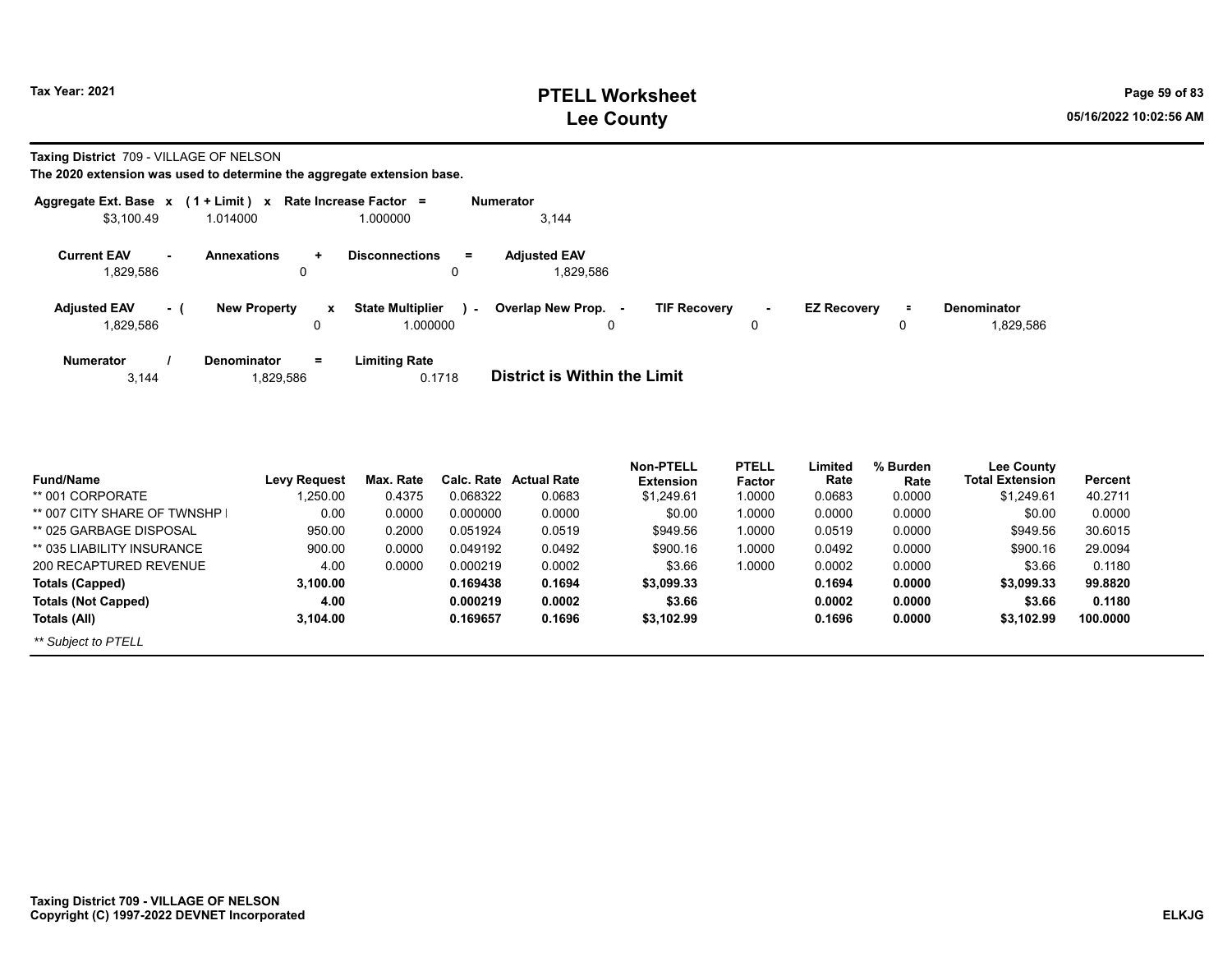| Aggregate Ext. Base x<br>\$77,295.37<br>1.014000                                                                                          | $(1 + Limit)$ x Rate Increase Factor =       | 1.000000                            | <b>Numerator</b> | 78,378                           |                                      |                        |                    |                  |                                             |          |  |  |  |
|-------------------------------------------------------------------------------------------------------------------------------------------|----------------------------------------------|-------------------------------------|------------------|----------------------------------|--------------------------------------|------------------------|--------------------|------------------|---------------------------------------------|----------|--|--|--|
| <b>Current EAV</b><br>÷.<br>8,499,775                                                                                                     | <b>Annexations</b><br>$\ddot{}$<br>0         | <b>Disconnections</b>               | $\equiv$<br>0    | <b>Adjusted EAV</b><br>8,499,775 |                                      |                        |                    |                  |                                             |          |  |  |  |
| <b>Adjusted EAV</b><br>- (<br>8,499,775                                                                                                   | <b>New Property</b><br>$\mathbf{x}$<br>7,753 | <b>State Multiplier</b><br>1.000000 | $\lambda$        | Overlap New Prop. -              | <b>TIF Recovery</b><br>0             | 0                      | <b>EZ Recovery</b> | $\equiv$<br>0    | <b>Denominator</b><br>8,492,022             |          |  |  |  |
| Denominator<br><b>Limiting Rate</b><br><b>Numerator</b><br>$\equiv$<br><b>District is Over the Limit</b><br>78,378<br>8,492,022<br>0.9230 |                                              |                                     |                  |                                  |                                      |                        |                    |                  |                                             |          |  |  |  |
| <b>Limiting Rate</b><br>0.9230                                                                                                            | <b>Computed Rate</b><br>Ξ<br>0.954800        | <b>Reduction Factor</b><br>0.966695 |                  |                                  |                                      |                        |                    |                  |                                             |          |  |  |  |
| <b>Fund/Name</b>                                                                                                                          | <b>Levy Request</b>                          | Max. Rate                           |                  | <b>Calc. Rate Actual Rate</b>    | <b>Non-PTELL</b><br><b>Extension</b> | <b>PTELL</b><br>Factor | Limited<br>Rate    | % Burden<br>Rate | <b>Lee County</b><br><b>Total Extension</b> | Percent  |  |  |  |
| ** 001 CORPORATE                                                                                                                          | 36.867.00                                    | 0.4375                              | 0.433741         | 0.4337                           | \$36,863.52                          | 0.9667                 | 0.4193             | 0.0000           | \$35.639.56                                 | 45.2515  |  |  |  |
| ** 005 I.M.R.F.                                                                                                                           | 4.557.00                                     | 0.0000                              | 0.053613         | 0.0536                           | \$4,555.88                           | 0.9667                 | 0.0518             | 0.0000           | \$4,402.88                                  | 5.5903   |  |  |  |
| ** 007 CITY SHARE OF TWNSHP                                                                                                               | 0.00                                         | 0.0000                              | 0.000000         | 0.0000                           | \$0.00                               | 1.0000                 | 0.0000             | 0.0000           | \$0.00                                      | 0.0000   |  |  |  |
| ** 014 POLICE PROTECTION                                                                                                                  | 11,405.00                                    | 0.6000                              | 0.134180         | 0.1342                           | \$11,406.70                          | 0.9667                 | 0.1297             | 0.0000           | \$11,024.21                                 | 13.9974  |  |  |  |
| ** 027 AUDIT                                                                                                                              | 4.250.00                                     | 0.0000                              | 0.050001         | 0.0500                           | \$4.249.89                           | 0.9667                 | 0.0483             | 0.0000           | \$4.105.39                                  | 5.2126   |  |  |  |
| ** 035 LIABILITY INSURANCE                                                                                                                | 4,941.00                                     | 0.0000                              | 0.058131         | 0.0581                           | \$4,938.37                           | 0.9667                 | 0.0562             | 0.0000           | \$4.776.87                                  | 6.0652   |  |  |  |
| ** 041 STREET LIGHTING                                                                                                                    | 4,215.00                                     | 0.0500                              | 0.049590         | 0.0496                           | \$4,215.89                           | 0.9667                 | 0.0479             | 0.0000           | \$4,071.39                                  | 5.1694   |  |  |  |
| ** 047 SOCIAL SECURITY                                                                                                                    | 5,982.00                                     | 0.0000                              | 0.070378         | 0.0704                           | \$5,983.84                           | 0.9667                 | 0.0681             | 0.0000           | \$5,788.35                                  | 7.3495   |  |  |  |
| ** 062 WORKMENS COMP                                                                                                                      | 6,813.00                                     | 0.0000                              | 0.080155         | 0.0802                           | \$6,816.82                           | 0.9667                 | 0.0775             | 0.0000           | \$6,587.33                                  | 8.3639   |  |  |  |
| ** 143 MEDICARE                                                                                                                           | 2,125.00                                     | 0.0000                              | 0.025001         | 0.0250                           | \$2,124.94                           | 0.9667                 | 0.0242             | 0.0000           | \$2,056.95                                  | 2.6117   |  |  |  |
| 200 RECAPTURED REVENUE                                                                                                                    | 310.00                                       | 0.0000                              | 0.003647         | 0.0036                           | \$305.99                             | 1.0000                 | 0.0036             | 0.0000           | \$305.99                                    | 0.3885   |  |  |  |
| <b>Totals (Capped)</b>                                                                                                                    | 81,155.00                                    |                                     | 0.954790         | 0.9548                           | \$81,155.85                          |                        | 0.9230             | 0.0000           | \$78,452.93                                 | 99.6115  |  |  |  |
| <b>Totals (Not Capped)</b>                                                                                                                | 310.00                                       |                                     | 0.003647         | 0.0036                           | \$305.99                             |                        | 0.0036             | 0.0000           | \$305.99                                    | 0.3885   |  |  |  |
| Totals (All)                                                                                                                              | 81,465.00                                    |                                     | 0.958437         | 0.9584                           | \$81,461.84                          |                        | 0.9266             | 0.0000           | \$78,758.92                                 | 100.0000 |  |  |  |
| ** Subject to PTELL                                                                                                                       |                                              |                                     |                  |                                  |                                      |                        |                    |                  |                                             |          |  |  |  |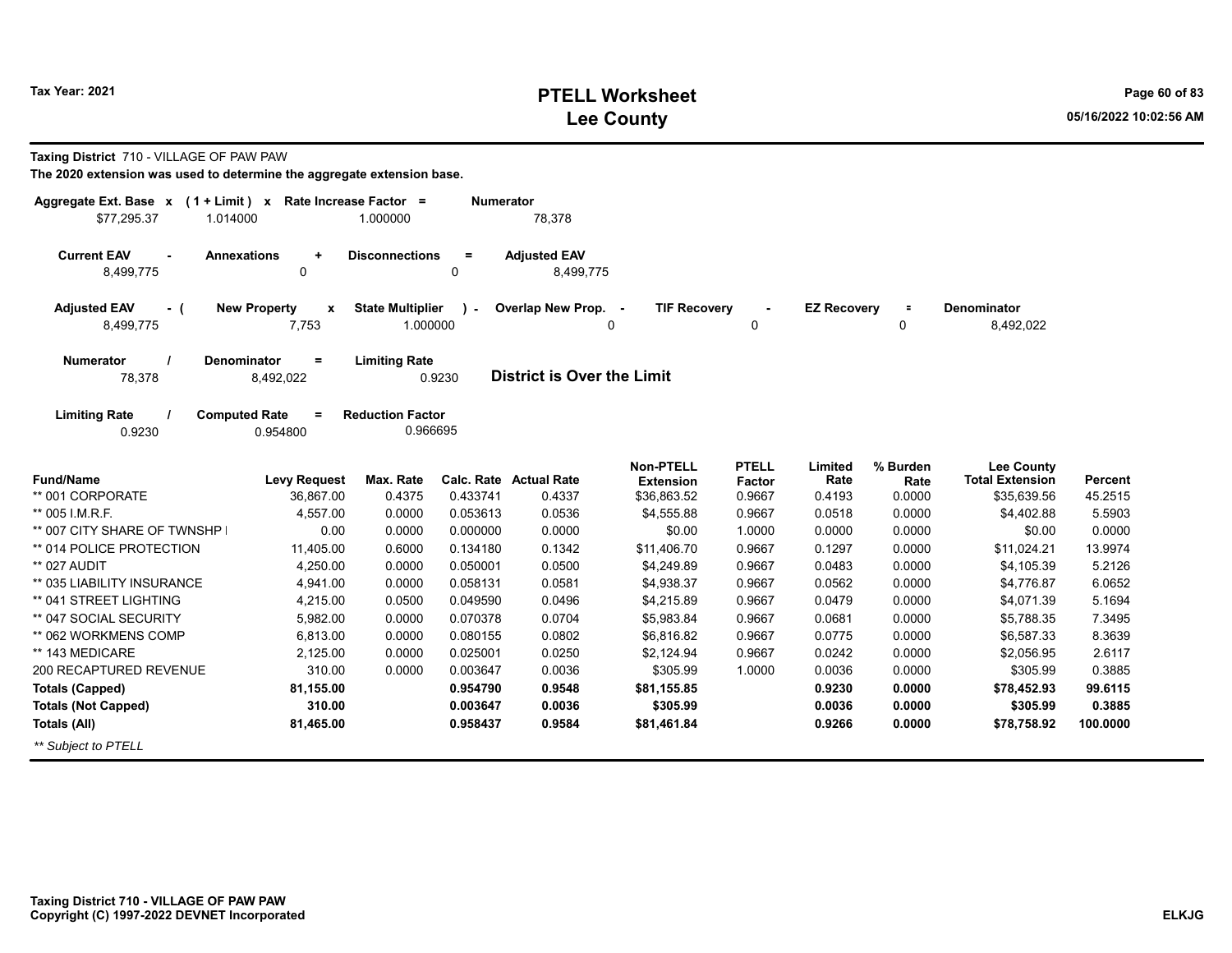## **PTELL Worksheet Tax Year: 2021 Page 61 of 83 Lee County 05/16/2022 10:02:56 AM**

| Taxing District 711 - VILLAGE OF STEWARD<br>The 2020 extension was used to determine the aggregate extension base. |                                                                     |                                                             |                  |                                         |                                |                  |                    |                |                                      |                           |
|--------------------------------------------------------------------------------------------------------------------|---------------------------------------------------------------------|-------------------------------------------------------------|------------------|-----------------------------------------|--------------------------------|------------------|--------------------|----------------|--------------------------------------|---------------------------|
| Aggregate Ext. Base x (1 + Limit) x Rate Increase Factor =                                                         |                                                                     |                                                             | <b>Numerator</b> |                                         |                                |                  |                    |                |                                      |                           |
| \$4.438.94<br>1.014000                                                                                             |                                                                     | 1.000000                                                    |                  | 4,501                                   |                                |                  |                    |                |                                      |                           |
| <b>Current EAV</b><br>3,161,776                                                                                    | <b>Annexations</b><br>$\ddot{}$<br>0                                | <b>Disconnections</b>                                       | $\equiv$<br>0    | <b>Adjusted EAV</b><br>3,161,776        |                                |                  |                    |                |                                      |                           |
| <b>Adjusted EAV</b><br>- (                                                                                         | <b>New Property</b><br>X                                            | <b>State Multiplier</b>                                     | $\mathcal{L}$    | Overlap New Prop. -                     | <b>TIF Recovery</b>            | $\blacksquare$   | <b>EZ Recovery</b> |                | <b>Denominator</b>                   |                           |
| 3,161,776                                                                                                          | 0                                                                   | 1.000000                                                    |                  | $\Omega$                                |                                | 0                |                    | 0              | 3,161,776                            |                           |
| <b>Numerator</b><br>4,501<br><b>Limiting Rate</b><br>0.1424                                                        | Denominator<br>$=$<br>3,161,776<br><b>Computed Rate</b><br>0.146100 | <b>Limiting Rate</b><br><b>Reduction Factor</b><br>0.974675 | 0.1424           | <b>District is Over the Limit</b>       |                                |                  |                    |                |                                      |                           |
|                                                                                                                    |                                                                     |                                                             |                  |                                         | <b>Non-PTELL</b>               | <b>PTELL</b>     | Limited            | % Burden       | <b>Lee County</b>                    |                           |
| <b>Fund/Name</b><br>** 001 CORPORATE                                                                               | <b>Levy Request</b><br>4.618.00                                     | Max. Rate<br>0.4375                                         | 0.146057         | <b>Calc. Rate Actual Rate</b><br>0.1461 | <b>Extension</b><br>\$4,619.35 | Factor<br>0.9747 | Rate<br>0.1424     | Rate<br>0.0000 | <b>Total Extension</b><br>\$4,502.37 | <b>Percent</b><br>99.8598 |
| 003 BONDS & INTEREST                                                                                               | 0.00                                                                | 0.0000                                                      | 0.000000         | 0.0000                                  | \$0.00                         | 1.0000           | 0.0000             | 0.0000         | \$0.00                               | 0.0000                    |
| ** 007 CITY SHARE OF TWNSHP                                                                                        | 0.00                                                                | 0.0000                                                      | 0.000000         | 0.0000                                  | \$0.00                         | 1.0000           | 0.0000             | 0.0000         | \$0.00                               | 0.0000                    |
| 200 RECAPTURED REVENUE                                                                                             | 7.00                                                                | 0.0000                                                      | 0.000221         | 0.0002                                  | \$6.32                         | 1.0000           | 0.0002             | 0.0000         | \$6.32                               | 0.1402                    |
| <b>Totals (Capped)</b>                                                                                             | 4,618.00                                                            |                                                             | 0.146057         | 0.1461                                  | \$4,619.35                     |                  | 0.1424             | 0.0000         | \$4,502.37                           | 99.8598                   |
| <b>Totals (Not Capped)</b>                                                                                         | 7.00                                                                |                                                             | 0.000221         | 0.0002                                  | \$6.32                         |                  | 0.0002             | 0.0000         | \$6.32                               | 0.1402                    |
| Totals (All)                                                                                                       | 4,625.00                                                            |                                                             | 0.146278         | 0.1463                                  | \$4,625.67                     |                  | 0.1426             | 0.0000         | \$4,508.69                           | 100.0000                  |
| ** Subject to PTELL                                                                                                |                                                                     |                                                             |                  |                                         |                                |                  |                    |                |                                      |                           |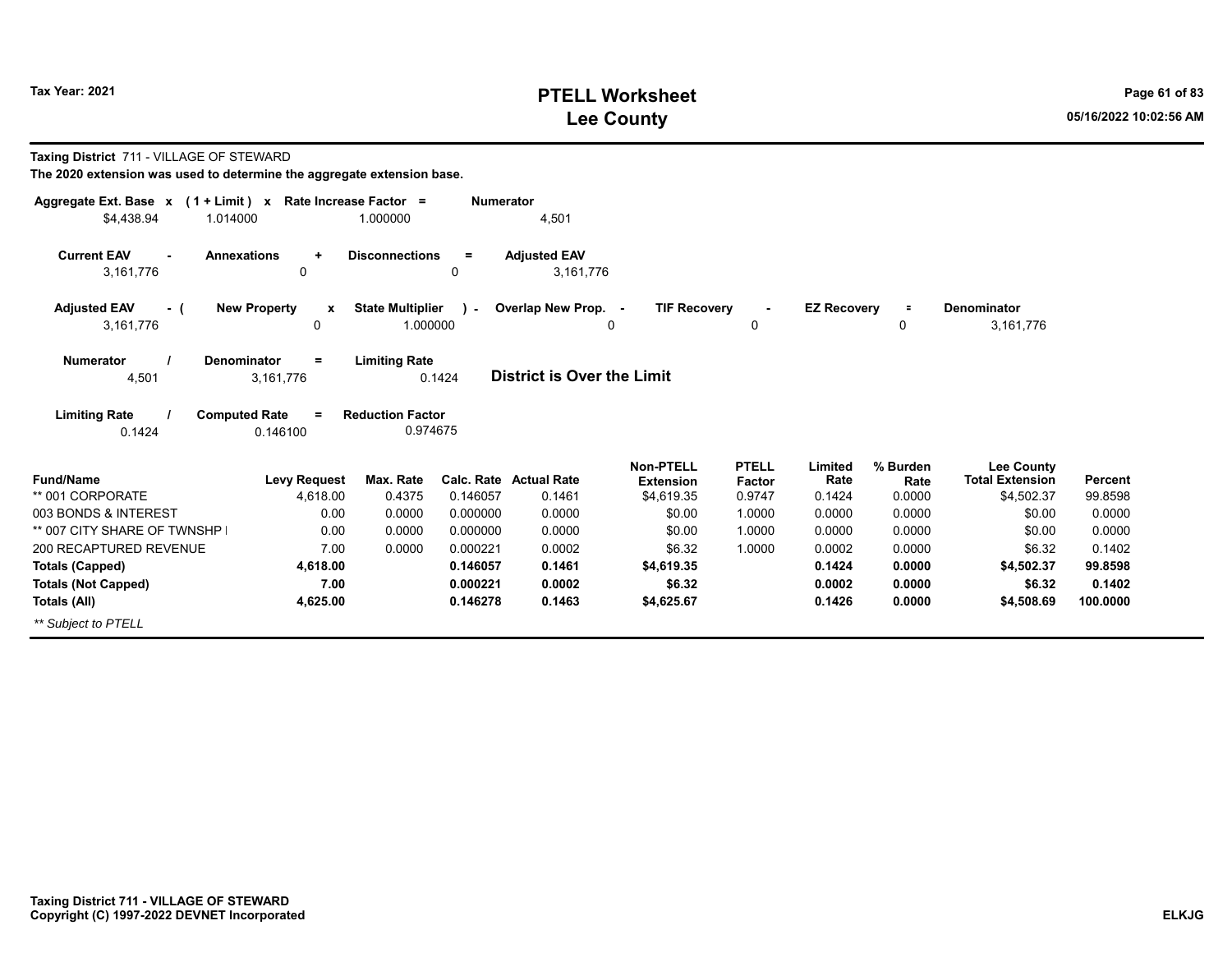## **PTELL Worksheet Tax Year: 2021 Page 62 of 83 Lee County 05/16/2022 10:02:56 AM**

#### **Taxing District** 712 - VILLAGE OF SUBLETTE

| Aggregate Ext. Base $x$ (1 + Limit) $x$ |     |                                        | Rate Increase Factor =                    | Numerator                                                                                                                       |
|-----------------------------------------|-----|----------------------------------------|-------------------------------------------|---------------------------------------------------------------------------------------------------------------------------------|
| \$15,364.22                             |     | 1.014000                               | 1.000000                                  | 15,579                                                                                                                          |
| <b>Current EAV</b><br>۰.<br>7,486,473   |     | <b>Annexations</b><br>÷<br>0           | <b>Disconnections</b><br>$=$<br>0         | <b>Adiusted EAV</b><br>7.486.473                                                                                                |
| <b>Adjusted EAV</b><br>7,486,473        | - 1 | <b>New Property</b><br>x<br>0          | <b>State Multiplier</b><br>х.<br>1.000000 | Overlap New Prop. -<br><b>TIF Recovery</b><br><b>EZ Recovery</b><br><b>Denominator</b><br>$\equiv$<br>۰.<br>7,486,473<br>0<br>0 |
| Numerator<br>15,579                     |     | <b>Denominator</b><br>$=$<br>7,486,473 | <b>Limiting Rate</b><br>0.2081            | District is Within the Limit                                                                                                    |

| <b>Fund/Name</b>              | <b>Levy Request</b> | Max. Rate |          | <b>Calc. Rate Actual Rate</b> | <b>Non-PTELL</b><br><b>Extension</b> | <b>PTELL</b><br><b>Factor</b> | Limited<br>Rate | % Burden<br>Rate | <b>Lee County</b><br><b>Total Extension</b> | Percent  |
|-------------------------------|---------------------|-----------|----------|-------------------------------|--------------------------------------|-------------------------------|-----------------|------------------|---------------------------------------------|----------|
| ** 001 CORPORATE              | 15.363.00           | 0.4375    | 0.205210 | 0.2052                        | \$15,362.24                          | 1.0000                        | 0.2052          | 0.0000           | \$15,362.24                                 | 99.9026  |
| ** 007 CITY SHARE OF TWNSHP I | 0.00                | 0.0000    | 0.000000 | 0.0000                        | \$0.00                               | 1.0000                        | 0.0000          | 0.0000           | \$0.00                                      | 0.0000   |
| 200 RECAPTURED REVENUE        | 18.00               | 0.0000    | 0.000240 | 0.0002                        | \$14.97                              | 1.0000                        | 0.0002          | 0.0000           | \$14.97                                     | 0.0974   |
| <b>Totals (Capped)</b>        | 15,363.00           |           | 0.205210 | 0.2052                        | \$15,362.24                          |                               | 0.2052          | 0.0000           | \$15,362.24                                 | 99.9026  |
| <b>Totals (Not Capped)</b>    | 18.00               |           | 0.000240 | 0.0002                        | \$14.97                              |                               | 0.0002          | 0.0000           | \$14.97                                     | 0.0974   |
| Totals (All)                  | 15.381.00           |           | 0.205450 | 0.2054                        | \$15,377.21                          |                               | 0.2054          | 0.0000           | \$15,377.21                                 | 100.0000 |
| ** Subject to PTELL           |                     |           |          |                               |                                      |                               |                 |                  |                                             |          |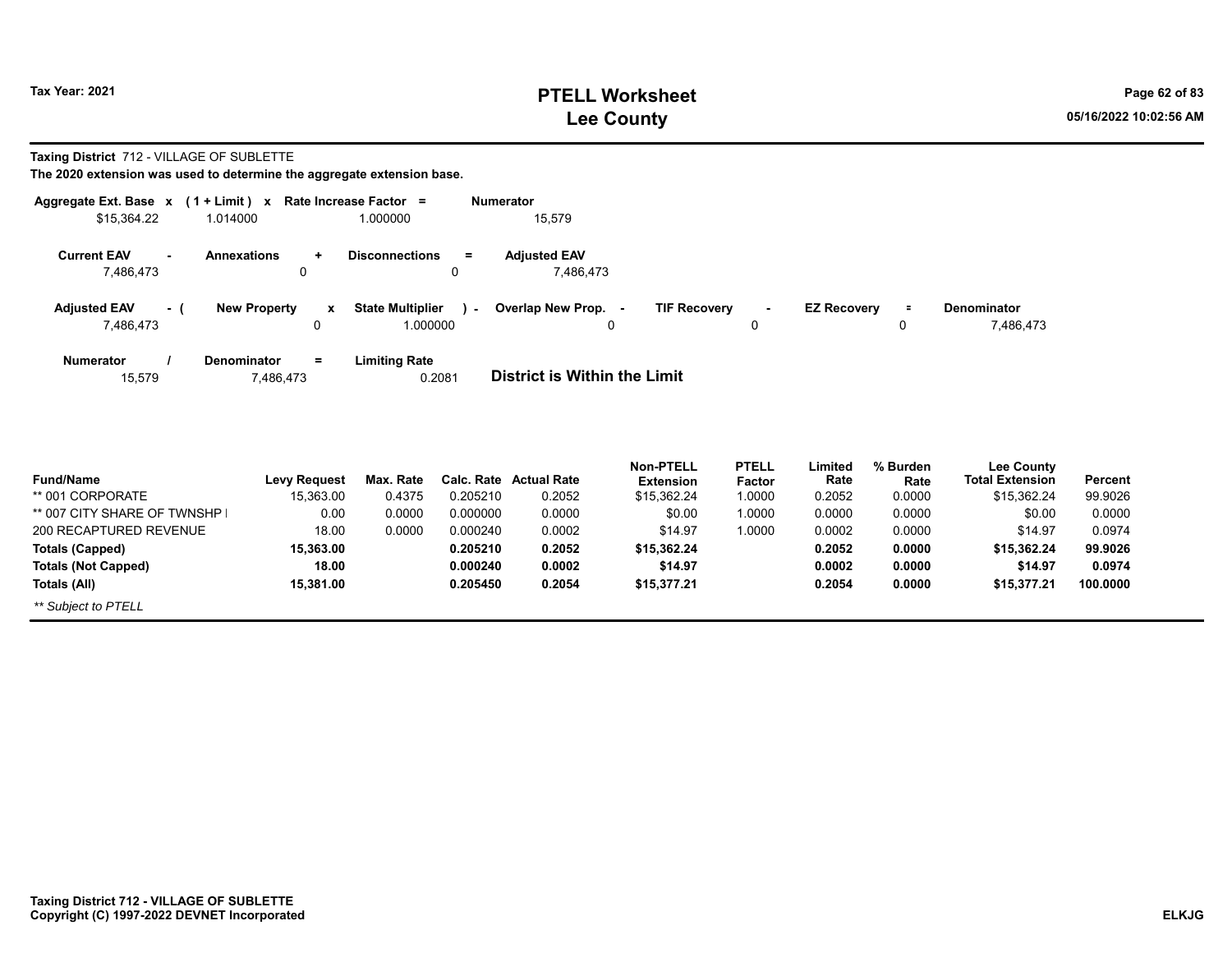## **PTELL Worksheet Tax Year: 2021 Page 63 of 83 Lee County 05/16/2022 10:02:56 AM**

| <b>Taxing District</b> 713 - VILLAGE OF WEST BROOKLYN<br>The 2020 extension was used to determine the aggregate extension base. |                                                           |                                     |                  |                                   |                                      |                        |                    |                  |                                             |                |
|---------------------------------------------------------------------------------------------------------------------------------|-----------------------------------------------------------|-------------------------------------|------------------|-----------------------------------|--------------------------------------|------------------------|--------------------|------------------|---------------------------------------------|----------------|
| Aggregate Ext. Base $x$ (1 + Limit) x Rate Increase Factor =<br>\$12,268.45<br>1.014000                                         |                                                           | 1.000000                            | <b>Numerator</b> | 12,440                            |                                      |                        |                    |                  |                                             |                |
| <b>Current EAV</b><br>1,362,756                                                                                                 | <b>Annexations</b><br>٠<br>0                              | <b>Disconnections</b>               | $=$<br>0         | <b>Adjusted EAV</b><br>1,362,756  |                                      |                        |                    |                  |                                             |                |
| <b>Adjusted EAV</b><br>- (<br>1,362,756                                                                                         | <b>New Property</b><br>$\boldsymbol{\mathsf{x}}$<br>7,904 | <b>State Multiplier</b><br>1.000000 | $\mathbf{r}$     | Overlap New Prop. -<br>0          | <b>TIF Recovery</b>                  | 0                      | <b>EZ Recovery</b> | $\equiv$<br>0    | <b>Denominator</b><br>1,354,852             |                |
| Numerator<br>12,440                                                                                                             | <b>Denominator</b><br>$\equiv$<br>1,354,852               | <b>Limiting Rate</b>                | 0.9182           | <b>District is Over the Limit</b> |                                      |                        |                    |                  |                                             |                |
| <b>Limiting Rate</b><br>0.9182                                                                                                  | <b>Computed Rate</b><br>$\equiv$<br>0.945400              | <b>Reduction Factor</b><br>0.971229 |                  |                                   |                                      |                        |                    |                  |                                             |                |
| <b>Fund/Name</b>                                                                                                                | <b>Levy Request</b>                                       | Max. Rate                           | Calc. Rate       | <b>Actual Rate</b>                | <b>Non-PTELL</b><br><b>Extension</b> | <b>PTELL</b><br>Factor | Limited<br>Rate    | % Burden<br>Rate | <b>Lee County</b><br><b>Total Extension</b> | <b>Percent</b> |
| ** 001 CORPORATE                                                                                                                | 5,327.00                                                  | 0.4375                              | 0.390899         | 0.3909                            | \$5,327.01                           | 0.9712                 | 0.3796             | 0.0000           | \$5,173.02                                  | 41.3463        |
| ** 007 CITY SHARE OF TWNSHP I                                                                                                   | 0.00                                                      | 0.0000                              | 0.000000         | 0.0000                            | \$0.00                               | 1.0000                 | 0.0000             | 0.0000           | \$0.00                                      | 0.0000         |
| ** 027 AUDIT                                                                                                                    | 3.056.00                                                  | 0.0000                              | 0.224251         | 0.2243                            | \$3,056.66                           | 0.9712                 | 0.2178             | 0.0000           | \$2,968.08                                  | 23.7229        |
| ** 035 LIABILITY INSURANCE                                                                                                      | 490.00                                                    | 0.0000                              | 0.035957         | 0.0360                            | \$490.59                             | 0.9712                 | 0.0350             | 0.0000           | \$476.96                                    | 3.8122         |
| ** 041 STREET LIGHTING                                                                                                          | 490.00                                                    | 0.0500                              | 0.035957         | 0.0360                            | \$490.59                             | 0.9712                 | 0.0350             | 0.0000           | \$476.96                                    | 3.8122         |
| ** 047 SOCIAL SECURITY                                                                                                          | 2,593.00                                                  | 0.0000                              | 0.190276         | 0.1903                            | \$2,593.32                           | 0.9712                 | 0.1848             | 0.0000           | \$2,518.37                                  | 20.1285        |
| ** 062 WORKMANS COMP                                                                                                            | 925.00                                                    | 0.0000                              | 0.067877         | 0.0679                            | \$925.31                             | 0.9712                 | 0.0659             | 0.0000           | \$898.06                                    | 7.1779         |
| 200 RECAPTURED REVENUE                                                                                                          | 0.00                                                      | 0.0000                              | 0.000000         | 0.0000                            | \$0.00                               | 1.0000                 | 0.0000             | 0.0000           | \$0.00                                      | 0.0000         |
| <b>Totals (Capped)</b>                                                                                                          | 12,881.00                                                 |                                     | 0.945217         | 0.9454                            | \$12,883.48                          |                        | 0.9181             | 0.0000           | \$12,511.45                                 | 100.0000       |
| <b>Totals (Not Capped)</b>                                                                                                      | 0.00                                                      |                                     | 0.000000         | 0.0000                            | \$0.00                               |                        | 0.0000             | 0.0000           | \$0.00                                      | 0.0000         |
| Totals (All)                                                                                                                    | 12,881.00                                                 |                                     | 0.945217         | 0.9454                            | \$12,883.48                          |                        | 0.9181             | 0.0000           | \$12,511.45                                 | 100.0000       |
| ** Subject to PTELL                                                                                                             |                                                           |                                     |                  |                                   |                                      |                        |                    |                  |                                             |                |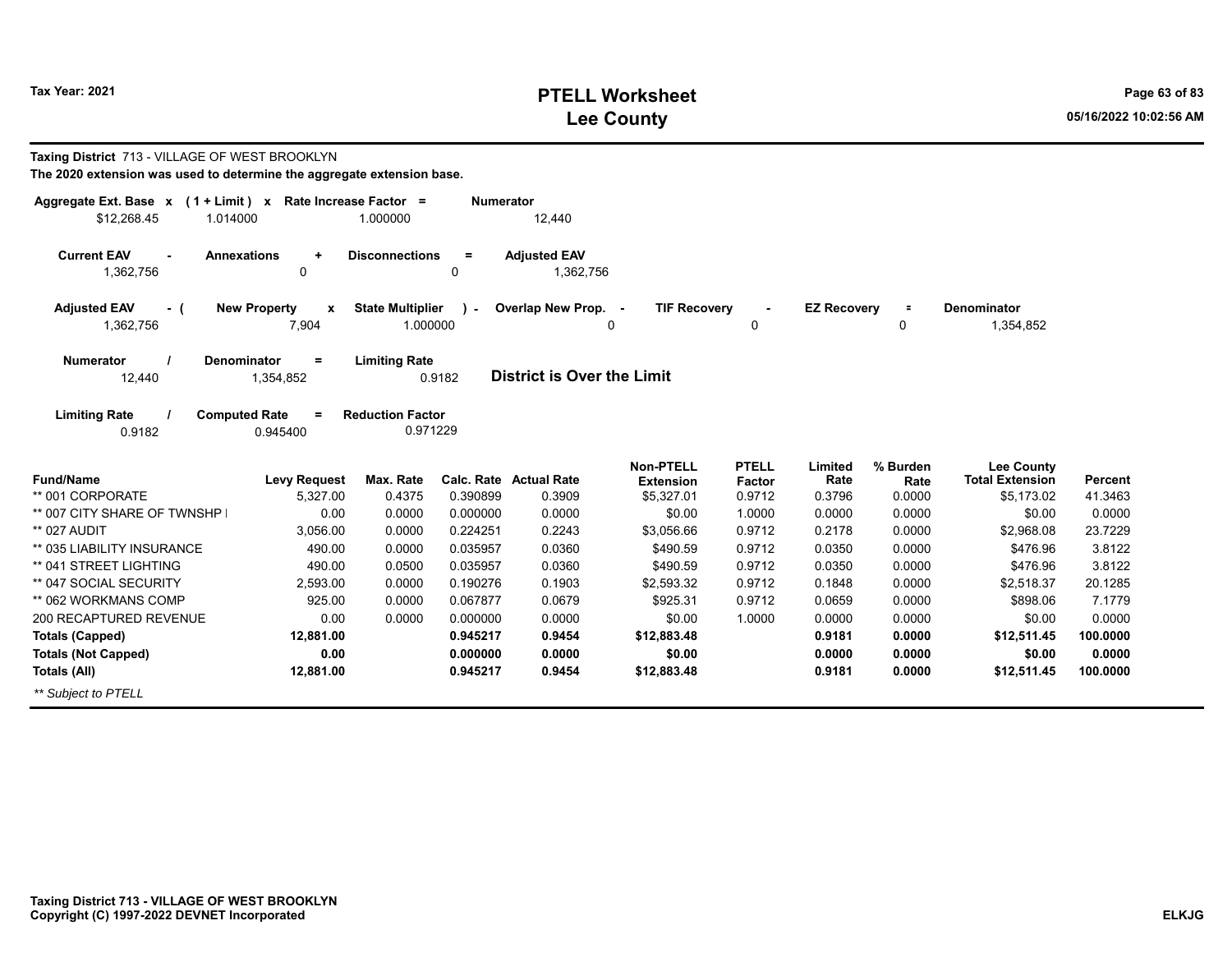## **PTELL Worksheet Tax Year: 2021 Page 64 of 83 Lee County 05/16/2022 10:02:56 AM**

**Taxing District** 801 - AMBOY FIRE

| Aggregate Ext. Base $x$ (1 + Limit) $x$  | Rate Increase Factor =                         |                                     | <b>Numerator</b>     |                               |                              |                     |                    |                  |                              |                    |
|------------------------------------------|------------------------------------------------|-------------------------------------|----------------------|-------------------------------|------------------------------|---------------------|--------------------|------------------|------------------------------|--------------------|
| \$496,422.51                             | 1.014000                                       | 1.000000                            |                      | 503,372                       |                              |                     |                    |                  |                              |                    |
| <b>Current EAV</b><br>$\sim$             | <b>Annexations</b><br>$\ddot{}$                | <b>Disconnections</b>               | $\equiv$             | <b>Adjusted EAV</b>           |                              |                     |                    |                  |                              |                    |
| 83,573,084                               | 1,105                                          |                                     | 0                    | 83,571,979                    |                              |                     |                    |                  |                              |                    |
| <b>Adjusted EAV</b><br>- (<br>83,571,979 | <b>New Property</b><br>$\mathbf{x}$<br>993,993 | <b>State Multiplier</b><br>1.000000 | $\mathcal{L}$        | Overlap New Prop. -           | <b>TIF Recovery</b><br>0     | $\blacksquare$<br>0 | <b>EZ Recovery</b> | $\equiv$<br>0    | Denominator<br>82,577,986    |                    |
| <b>Numerator</b><br>503,372              | <b>Denominator</b><br>$=$<br>82,577,986        | <b>Limiting Rate</b>                | 0.6096               | District is Over the Limit    |                              |                     |                    |                  |                              |                    |
| <b>Limiting Rate</b><br>0.6096           | <b>Computed Rate</b><br>$\equiv$<br>0.623700   | <b>Reduction Factor</b><br>0.977393 |                      |                               |                              |                     |                    |                  |                              |                    |
|                                          |                                                |                                     |                      |                               | <b>Non-PTELL</b>             | <b>PTELL</b>        | Limited            | % Burden         | <b>Lee County</b>            |                    |
| <b>Fund/Name</b>                         | <b>Levy Request</b>                            | Max. Rate                           |                      | <b>Calc. Rate Actual Rate</b> | <b>Extension</b>             | Factor              | Rate               | Rate             | <b>Total Extension</b>       | Percent            |
| ** 001 CORPORATE<br>** 064 AMBULANCE     | 312,745.00<br>208,495.00                       | 0.4000<br>0.4000                    | 0.374217<br>0.249476 | 0.3742<br>0.2495              | \$312,730.48<br>\$208,514.84 | 0.9774<br>0.9774    | 0.3657<br>0.2439   | 0.0000<br>0.0000 | \$305,626.77<br>\$203,834.75 | 59.8723<br>39.9312 |
| 200 RECAPTURED REVENUE                   | 983.00                                         | 0.0000                              | 0.001176             | 0.0012                        | \$1,002.88                   | 1.0000              | 0.0012             | 0.0000           | \$1,002.88                   | 0.1965             |
| <b>Totals (Capped)</b>                   | 521,240.00                                     |                                     | 0.623693             | 0.6237                        | \$521,245.32                 |                     | 0.6096             | 0.0000           | \$509,461.52                 | 99.8035            |
| <b>Totals (Not Capped)</b>               | 983.00                                         |                                     | 0.001176             | 0.0012                        | \$1,002.88                   |                     | 0.0012             | 0.0000           | \$1,002.88                   | 0.1965             |
| Totals (All)                             | 522,223.00                                     |                                     | 0.624869             | 0.6249                        | \$522,248.20                 |                     | 0.6108             | 0.0000           | \$510,464.40                 | 100.0000           |
| ** Subject to PTELL                      |                                                |                                     |                      |                               |                              |                     |                    |                  |                              |                    |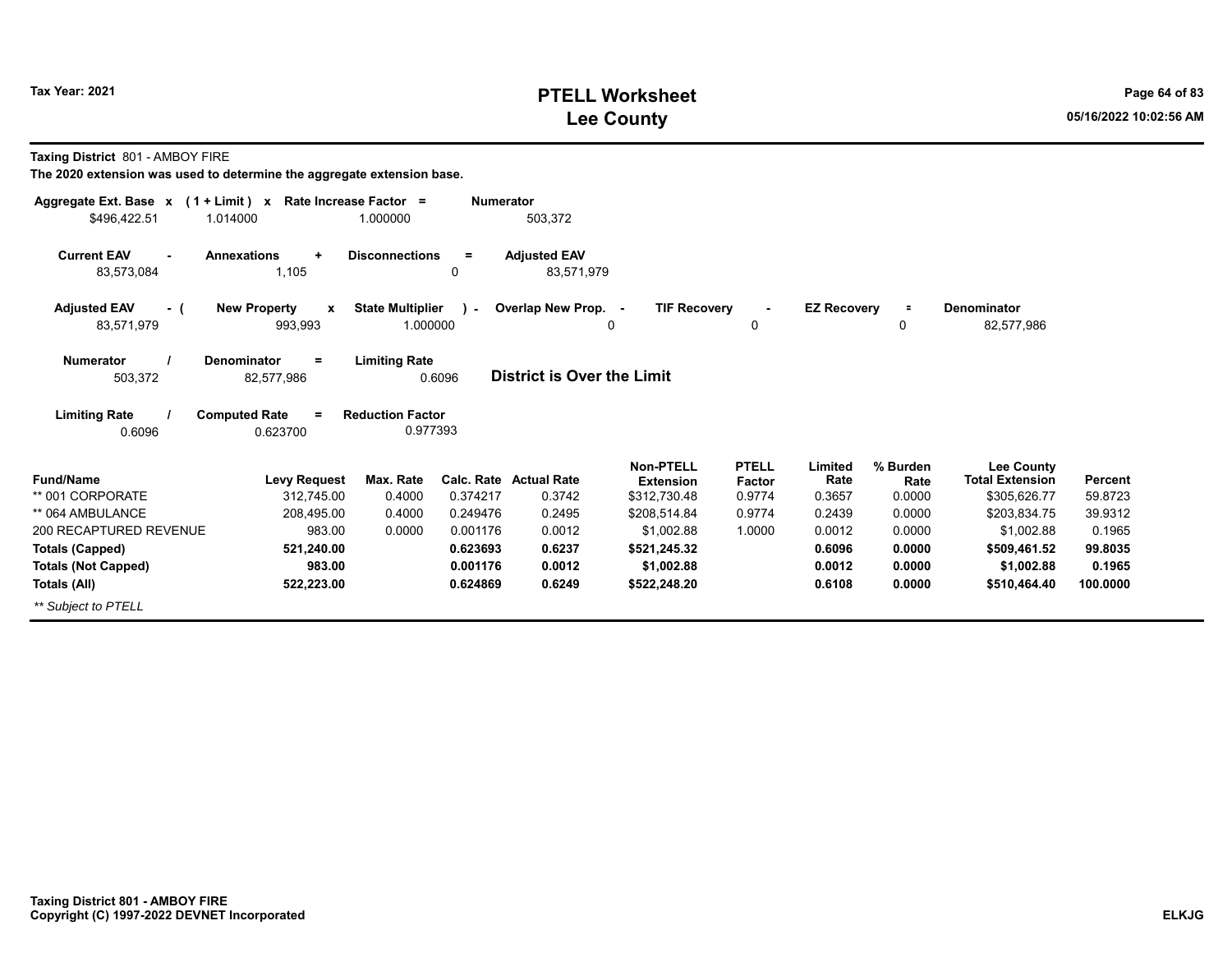## **PTELL Worksheet Tax Year: 2021 Page 65 of 83 Lee County 05/16/2022 10:02:56 AM**

**Taxing District** 803 - COMPTON FIRE

| Aggregate Ext. Base x<br>$(1 + Limit) x$ |                                               | Rate Increase Factor =              | <b>Numerator</b> |                                   |                                      |                        |                    |                  |                                             |          |
|------------------------------------------|-----------------------------------------------|-------------------------------------|------------------|-----------------------------------|--------------------------------------|------------------------|--------------------|------------------|---------------------------------------------|----------|
| \$184.817.64                             | 1.014000                                      | 1.000000                            |                  | 187,405                           |                                      |                        |                    |                  |                                             |          |
| <b>Current EAV</b><br>40,908,499         | <b>Annexations</b><br>٠<br>0                  | <b>Disconnections</b>               | Ξ                | <b>Adjusted EAV</b><br>40,908,500 |                                      |                        |                    |                  |                                             |          |
| <b>Adjusted EAV</b><br>- (<br>40,908,500 | <b>New Property</b><br>$\mathbf{x}$<br>29,881 | <b>State Multiplier</b><br>1.000000 | $\lambda$        | Overlap New Prop. -               | <b>TIF Recovery</b><br>0             | 0                      | <b>EZ Recovery</b> | $\equiv$<br>0    | <b>Denominator</b><br>40,878,619            |          |
| <b>Numerator</b><br>187,405              | <b>Denominator</b><br>$\equiv$<br>40,878,619  | <b>Limiting Rate</b>                | 0.4584           | <b>District is Over the Limit</b> |                                      |                        |                    |                  |                                             |          |
| <b>Limiting Rate</b><br>0.4584           | <b>Computed Rate</b><br>$=$<br>0.470600       | <b>Reduction Factor</b><br>0.974076 |                  |                                   |                                      |                        |                    |                  |                                             |          |
| <b>Fund/Name</b>                         | <b>Levy Request</b>                           | Max. Rate                           | Calc. Rate       | <b>Actual Rate</b>                | <b>Non-PTELL</b><br><b>Extension</b> | <b>PTELL</b><br>Factor | Limited<br>Rate    | % Burden<br>Rate | <b>Lee County</b><br><b>Total Extension</b> | Percent  |
| ** 001 CORPORATE                         | 161,345.00                                    | 0.4000                              | 0.394405         | 0.3944                            | \$161,343.12                         | 0.9741                 | 0.3842             | 0.0000           | \$157,170.45                                | 83.7584  |
| ** 035 LIABILITY INSURANCE               | 15.000.00                                     | 0.0000                              | 0.036667         | 0.0367                            | \$15,013.42                          | 0.9741                 | 0.0357             | 0.0000           | \$14,604.33                                 | 7.7829   |
| ** 064 AMBULANCE                         | 16,155.00                                     | 0.4000                              | 0.039491         | 0.0395                            | \$16,158.86                          | 0.9741                 | 0.0385             | 0.0000           | \$15,749.77                                 | 8.3933   |
| 200 RECAPTURED REVENUE                   | 127.00                                        | 0.0000                              | 0.000310         | 0.0003                            | \$122.73                             | 1.0000                 | 0.0003             | 0.0000           | \$122.73                                    | 0.0654   |
| <b>Totals (Capped)</b>                   | 192,500.00                                    |                                     | 0.470563         | 0.4706                            | \$192,515.40                         |                        | 0.4584             | 0.0000           | \$187,524.55                                | 99.9346  |
| <b>Totals (Not Capped)</b>               | 127.00                                        |                                     | 0.000310         | 0.0003                            | \$122.73                             |                        | 0.0003             | 0.0000           | \$122.73                                    | 0.0654   |
| Totals (All)                             | 192,627.00                                    |                                     | 0.470873         | 0.4709                            | \$192,638.13                         |                        | 0.4587             | 0.0000           | \$187,647.28                                | 100.0000 |
| ** Subject to PTELL                      |                                               |                                     |                  |                                   |                                      |                        |                    |                  |                                             |          |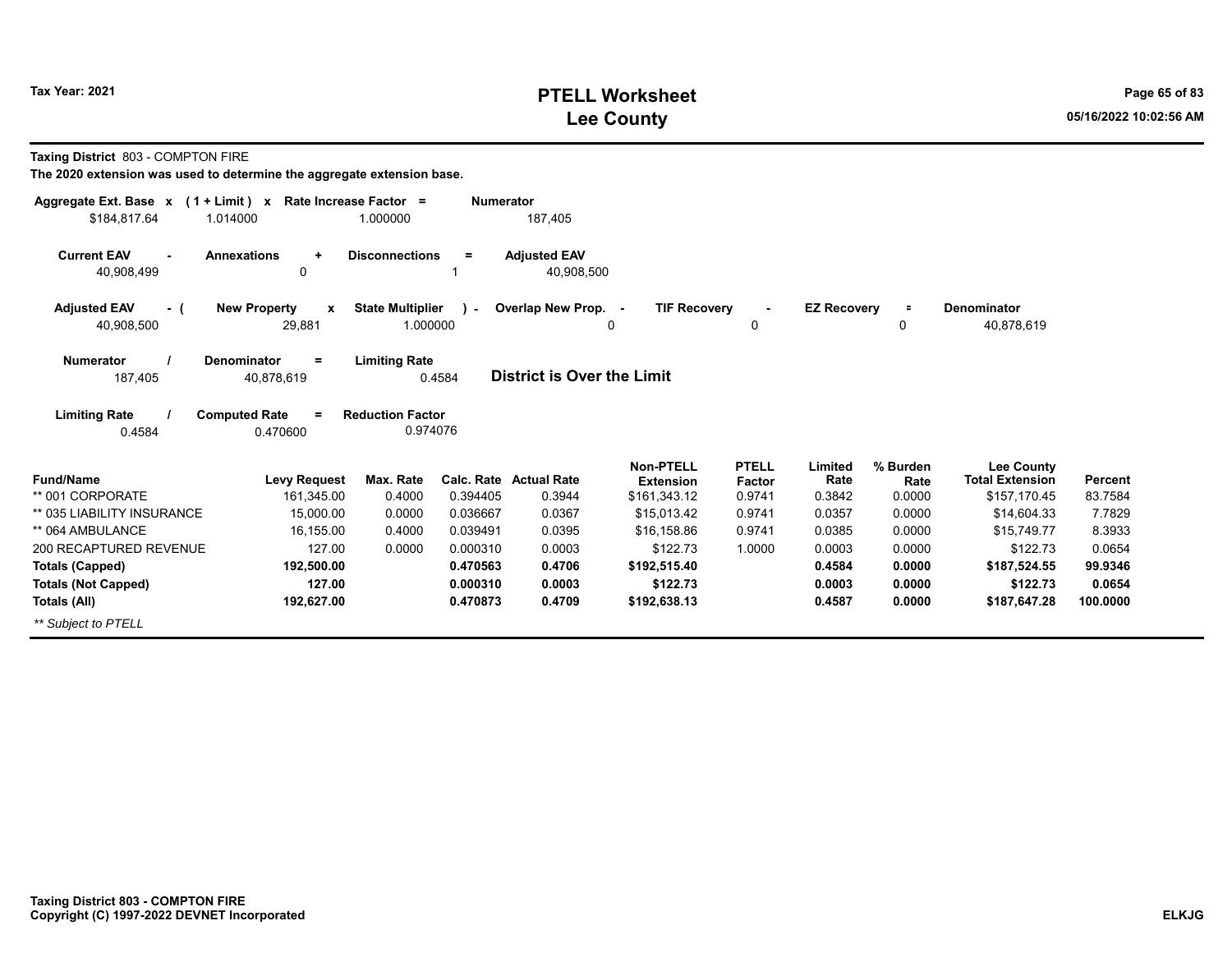## **PTELL Worksheet Tax Year: 2021 Page 66 of 83 Lee County 05/16/2022 10:02:56 AM**

**Taxing District** 807 - LEE FIRE

|                                   |     | Aggregate Ext. Base $x$ (1 + Limit) x Rate Increase Factor = |                                                       | <b>Numerator</b>                                                                                                                                        |
|-----------------------------------|-----|--------------------------------------------------------------|-------------------------------------------------------|---------------------------------------------------------------------------------------------------------------------------------------------------------|
| \$115,240.14                      |     | 1.014000                                                     | 1.000000                                              | 116.854                                                                                                                                                 |
| <b>Current EAV</b><br>26.774.558  | ۰   | <b>Annexations</b><br>÷.<br>0                                | <b>Disconnections</b><br>$=$<br>0                     | <b>Adiusted EAV</b><br>26.774.558                                                                                                                       |
| <b>Adjusted EAV</b><br>26,774,558 | - 1 | <b>New Property</b><br>$\boldsymbol{x}$<br>11,196            | <b>State Multiplier</b><br><b>Service</b><br>1.000000 | Overlap New Prop.<br><b>TIF Recovery</b><br><b>EZ Recovery</b><br><b>Denominator</b><br>$\equiv$<br>$\sim$<br>$\sim$<br>26,661,573<br>101.789<br>0<br>0 |
| Numerator<br>116,854              |     | $=$<br><b>Denominator</b><br>26,661,573                      | <b>Limiting Rate</b><br>0.4383                        | <b>District is Within the Limit</b>                                                                                                                     |

| <b>Fund/Name</b>           | Levy Request | Max. Rate | Calc. Rate | <b>Actual Rate</b> | <b>Non-PTELL</b><br><b>Extension</b> | <b>PTELL</b><br>Factor | Limited<br>Rate | % Burden<br>Rate | <b>Lee County</b><br><b>Total Extension</b> | Percent  |
|----------------------------|--------------|-----------|------------|--------------------|--------------------------------------|------------------------|-----------------|------------------|---------------------------------------------|----------|
| ** 001 CORPORATE           | 78,000.00    | 0.4000    | 0.291321   | 0.2913             | \$49,197.25                          | 1.0000                 | 0.2913          | 0.0000           | \$49.197.25                                 | 66.5980  |
| ** 035 LIABILITY INSURANCE | 9,700.00     | 0.0000    | 0.036228   | 0.0362             | \$6,113.77                           | 1.0000                 | 0.0362          | 0.0000           | \$6,113.77                                  | 8.2762   |
| ** 064 AMBULANCE           | 29,400.00    | 0.4000    | 0.109806   | 0.1098             | \$18,543.97                          | 1.0000                 | 0.1098          | 0.0000           | \$18.543.97                                 | 25.1029  |
| 200 RECAPTURED REVENUE     | 22.00        | 0.0000    | 0.000130   | 0.0001             | \$16.89                              | 1.0000                 | 0.0001          | 0.0000           | \$16.89                                     | 0.0229   |
| Totals (Capped)            | 117.100.00   |           | 0.437355   | 0.4373             | \$73.854.99                          |                        | 0.4373          | 0.0000           | \$73.854.99                                 | 99.9771  |
| <b>Totals (Not Capped)</b> | 22.00        |           | 0.000130   | 0.0001             | \$16.89                              |                        | 0.0001          | 0.0000           | \$16.89                                     | 0.0229   |
| Totals (All)               | 117.122.00   |           | 0.437485   | 0.4374             | \$73,871.88                          |                        | 0.4374          | 0.0000           | \$73,871.88                                 | 100.0000 |
| ** Subject to PTELL        |              |           |            |                    |                                      |                        |                 |                  |                                             |          |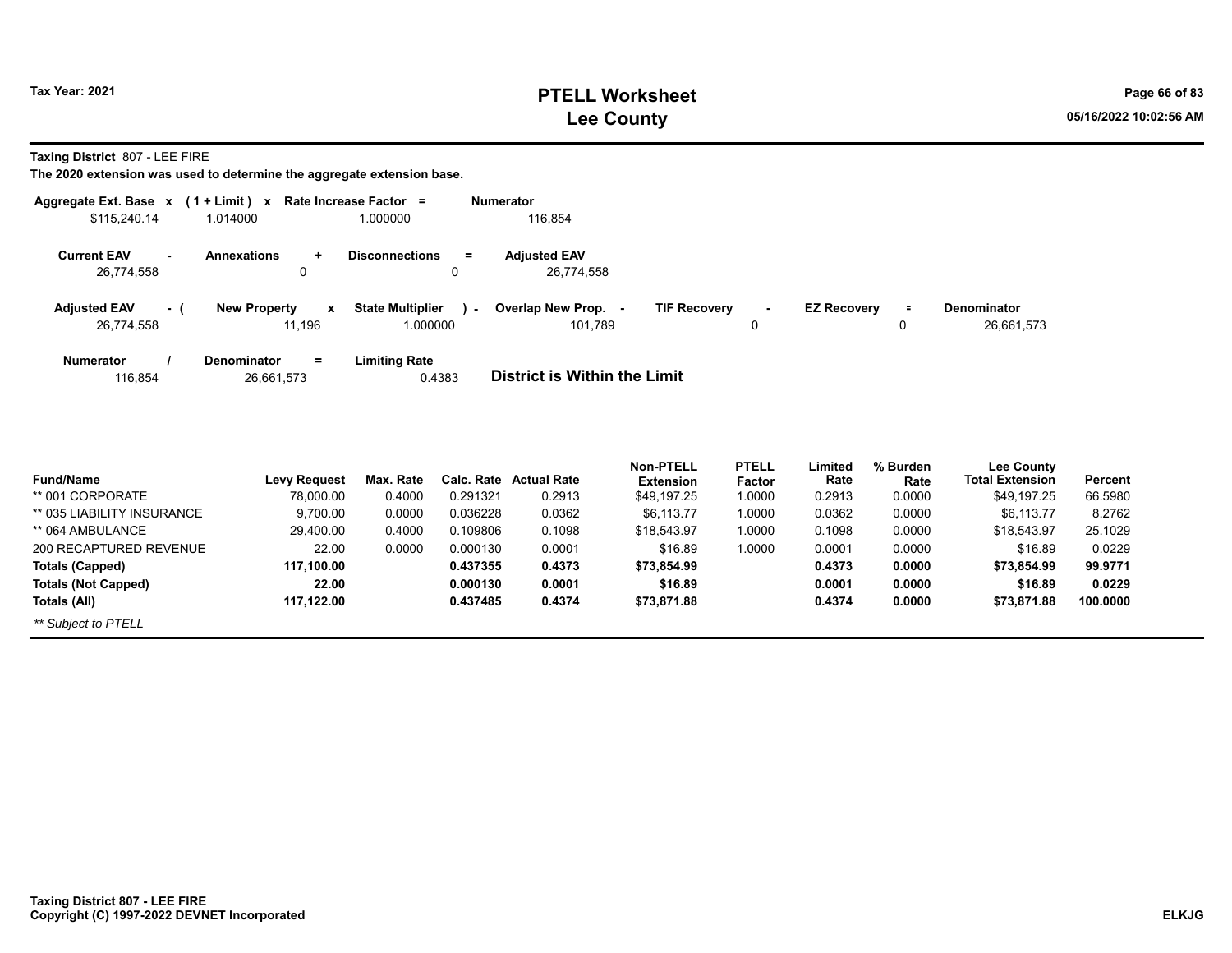## **PTELL Worksheet Tax Year: 2021 Page 67 of 83 Lee County 05/16/2022 10:02:56 AM**

**Taxing District** 810 - PAW PAW FIRE

|                     |        | Aggregate Ext. Base $x$ (1 + Limit) x Rate Increase Factor = |                                          | <b>Numerator</b>             |                     |              |                    |          |                   |
|---------------------|--------|--------------------------------------------------------------|------------------------------------------|------------------------------|---------------------|--------------|--------------------|----------|-------------------|
| \$177,455.97        |        | 1.014000                                                     | 1.000000                                 | 179,940                      |                     |              |                    |          |                   |
| <b>Current EAV</b>  | $\sim$ | <b>Annexations</b><br>÷                                      | <b>Disconnections</b><br>$\equiv$        | <b>Adjusted EAV</b>          |                     |              |                    |          |                   |
| 60,022,617          |        | 0                                                            | $\Omega$                                 | 60,022,617                   |                     |              |                    |          |                   |
| <b>Adjusted EAV</b> | - (    | <b>New Property</b><br>$\mathbf{x}$                          | <b>State Multiplier</b><br>$\mathcal{L}$ | Overlap New Prop. -          | <b>TIF Recovery</b> | $\sim$       | <b>EZ Recovery</b> | Ξ.       | Denominator       |
| 60,022,617          |        | 142,848                                                      | 1.000000                                 | 25,000                       |                     | 0            |                    | 0        | 59,854,769        |
| <b>Numerator</b>    |        | <b>Denominator</b><br>$=$                                    | <b>Limiting Rate</b>                     |                              |                     |              |                    |          |                   |
| 179,940             |        | 59,854,769                                                   | 0.3006                                   | District is Within the Limit |                     |              |                    |          |                   |
|                     |        |                                                              |                                          |                              |                     |              |                    |          |                   |
|                     |        |                                                              |                                          |                              |                     |              |                    |          |                   |
|                     |        |                                                              |                                          |                              | <b>Non-PTELL</b>    | <b>PTELL</b> | Limited            | % Burden | <b>Lee County</b> |

| <b>Fund/Name</b>           | <b>Levy Request</b> | Max. Rate |          | <b>Calc. Rate Actual Rate</b> | <b>Extension</b> | .<br>Factor | -www<br>Rate | $70.001$ uu<br>Rate | <b>LOG OUGHLY</b><br><b>Total Extension</b> | <b>Percent</b> |
|----------------------------|---------------------|-----------|----------|-------------------------------|------------------|-------------|--------------|---------------------|---------------------------------------------|----------------|
| ** 001 CORPORATE           | 159.000.00          | 0.4000    | 0.264900 | 0.2649                        | \$117.793.76     | 1.0000      | 0.2649       | 0.0000              | \$117,793,76                                | 88.5065        |
| ** 035 LIABILITY INSURANCE | 20,000.00           | 0.0000    | 0.033321 | 0.0333                        | \$14,807.60      | 1.0000      | 0.0333       | 0.0000              | \$14,807.60                                 | 11.1260        |
| 200 RECAPTURED REVENUE     | 476.00              | 0.0000    | 0.001071 | 0.0011                        | \$489.14         | 1.0000      | 0.0011       | 0.0000              | \$489.14                                    | 0.3675         |
| Totals (Capped)            | 179.000.00          |           | 0.298221 | 0.2982                        | \$132,601.36     |             | 0.2982       | 0.0000              | \$132,601.36                                | 99.6325        |
| <b>Totals (Not Capped)</b> | 476.00              |           | 0.001071 | 0.0011                        | \$489.14         |             | 0.0011       | 0.0000              | \$489.14                                    | 0.3675         |
| Totals (All)               | 179.476.00          |           | 0.299292 | 0.2993                        | \$133,090.50     |             | 0.2993       | 0.0000              | \$133,090.50                                | 100.0000       |
| ** Subject to PTELL        |                     |           |          |                               |                  |             |              |                     |                                             |                |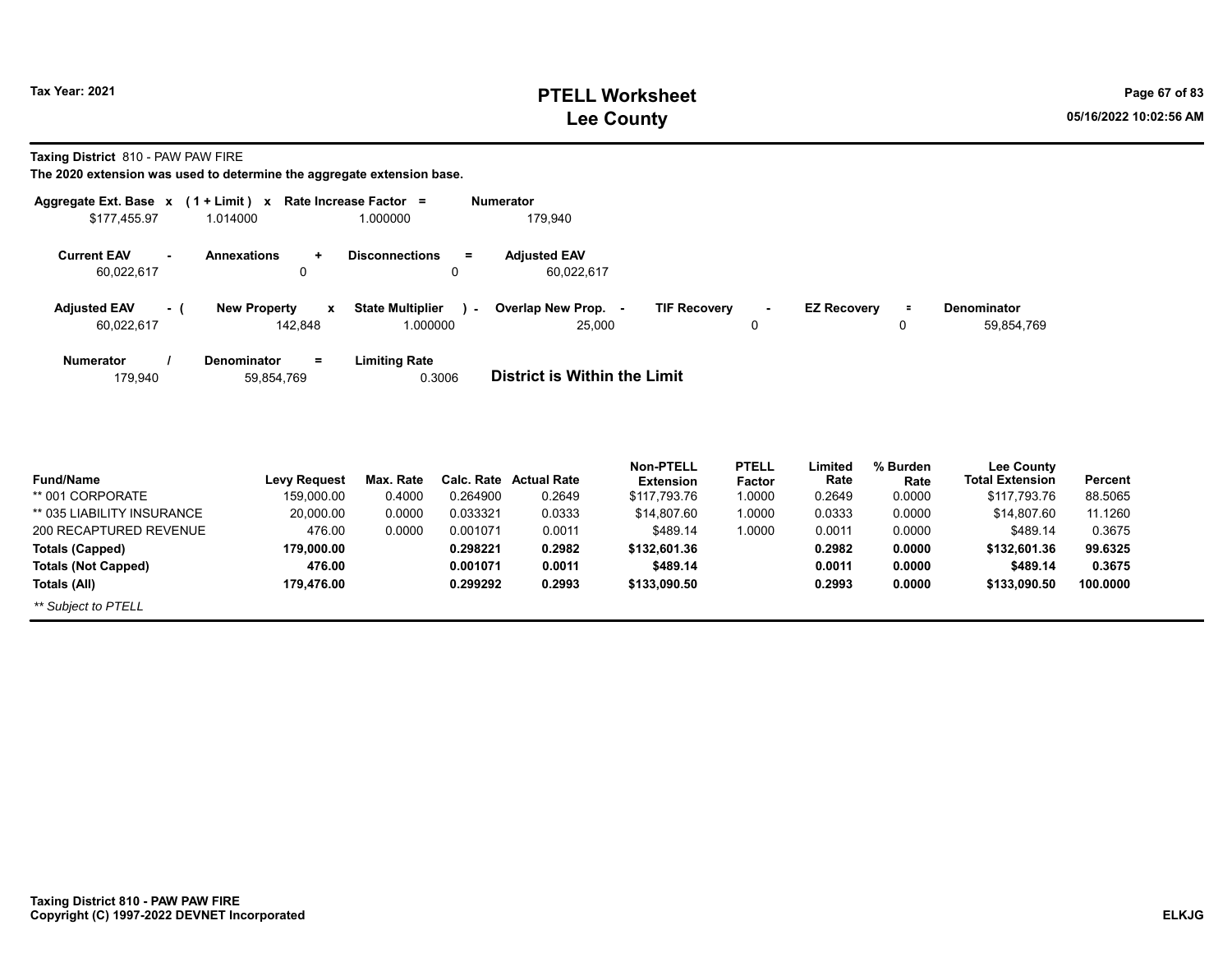## **PTELL Worksheet Tax Year: 2021 Page 68 of 83 Lee County 05/16/2022 10:02:56 AM**

**Taxing District** 814 - SUBLETTE FIRE

| Aggregate Ext. Base $x$ (1 + Limit) $x$  |                                                | Rate Increase Factor =              | <b>Numerator</b> |                                   |                                 |                     |                    |                |                                       |                           |
|------------------------------------------|------------------------------------------------|-------------------------------------|------------------|-----------------------------------|---------------------------------|---------------------|--------------------|----------------|---------------------------------------|---------------------------|
| \$148,721.87<br>1.014000                 |                                                | 1.000000                            |                  | 150,804                           |                                 |                     |                    |                |                                       |                           |
| <b>Current EAV</b><br>÷.<br>70,016,857   | <b>Annexations</b><br>$\ddot{}$<br>0           | <b>Disconnections</b>               | $=$<br>0         | <b>Adjusted EAV</b><br>70,016,857 |                                 |                     |                    |                |                                       |                           |
|                                          |                                                |                                     |                  |                                   |                                 |                     |                    |                |                                       |                           |
| <b>Adjusted EAV</b><br>- (<br>70,016,857 | <b>New Property</b><br>$\mathbf{x}$<br>486,481 | <b>State Multiplier</b><br>1.000000 | $\mathcal{L}$    | Overlap New Prop. -               | <b>TIF Recovery</b><br>0        | $\blacksquare$<br>0 | <b>EZ Recovery</b> | $\equiv$<br>0  | <b>Denominator</b><br>69,530,376      |                           |
| <b>Numerator</b><br>150,804              | <b>Denominator</b><br>$=$<br>69,530,376        | <b>Limiting Rate</b><br>0.2169      |                  | <b>District is Over the Limit</b> |                                 |                     |                    |                |                                       |                           |
| <b>Limiting Rate</b><br>0.2169           | <b>Computed Rate</b><br>$\equiv$<br>0.222100   | <b>Reduction Factor</b><br>0.976587 |                  |                                   |                                 |                     |                    |                |                                       |                           |
|                                          |                                                |                                     |                  |                                   | <b>Non-PTELL</b>                | <b>PTELL</b>        | Limited            | % Burden       | <b>Lee County</b>                     |                           |
| <b>Fund/Name</b><br>** 001 CORPORATE     | <b>Levy Request</b><br>77,270.00               | Max. Rate<br>0.4000                 | 0.110359         | Calc. Rate Actual Rate<br>0.1104  | <b>Extension</b><br>\$77,298.61 | Factor<br>0.9766    | Rate<br>0.1078     | Rate<br>0.0000 | <b>Total Extension</b><br>\$75,478.17 | <b>Percent</b><br>49.6774 |
| ** 064 AMBULANCE                         | 78,187.00                                      | 0.4000                              | 0.111669         | 0.1117                            | \$78,208.83                     | 0.9766              | 0.1091             | 0.0000         | \$76,388.39                           | 50.2765                   |
| 200 RECAPTURED REVENUE                   | 99.00                                          | 0.0000                              | 0.000141         | 0.0001                            | \$70.02                         | 1.0000              | 0.0001             | 0.0000         | \$70.02                               | 0.0461                    |
| <b>Totals (Capped)</b>                   | 155,457.00                                     |                                     | 0.222028         | 0.2221                            | \$155,507.44                    |                     | 0.2169             | 0.0000         | \$151,866.56                          | 99.9539                   |
| <b>Totals (Not Capped)</b>               | 99.00                                          |                                     | 0.000141         | 0.0001                            | \$70.02                         |                     | 0.0001             | 0.0000         | \$70.02                               | 0.0461                    |
| Totals (All)                             | 155,556.00                                     |                                     | 0.222169         | 0.2222                            | \$155,577.46                    |                     | 0.2170             | 0.0000         | \$151,936.58                          | 100.0000                  |
| ** Subject to PTELL                      |                                                |                                     |                  |                                   |                                 |                     |                    |                |                                       |                           |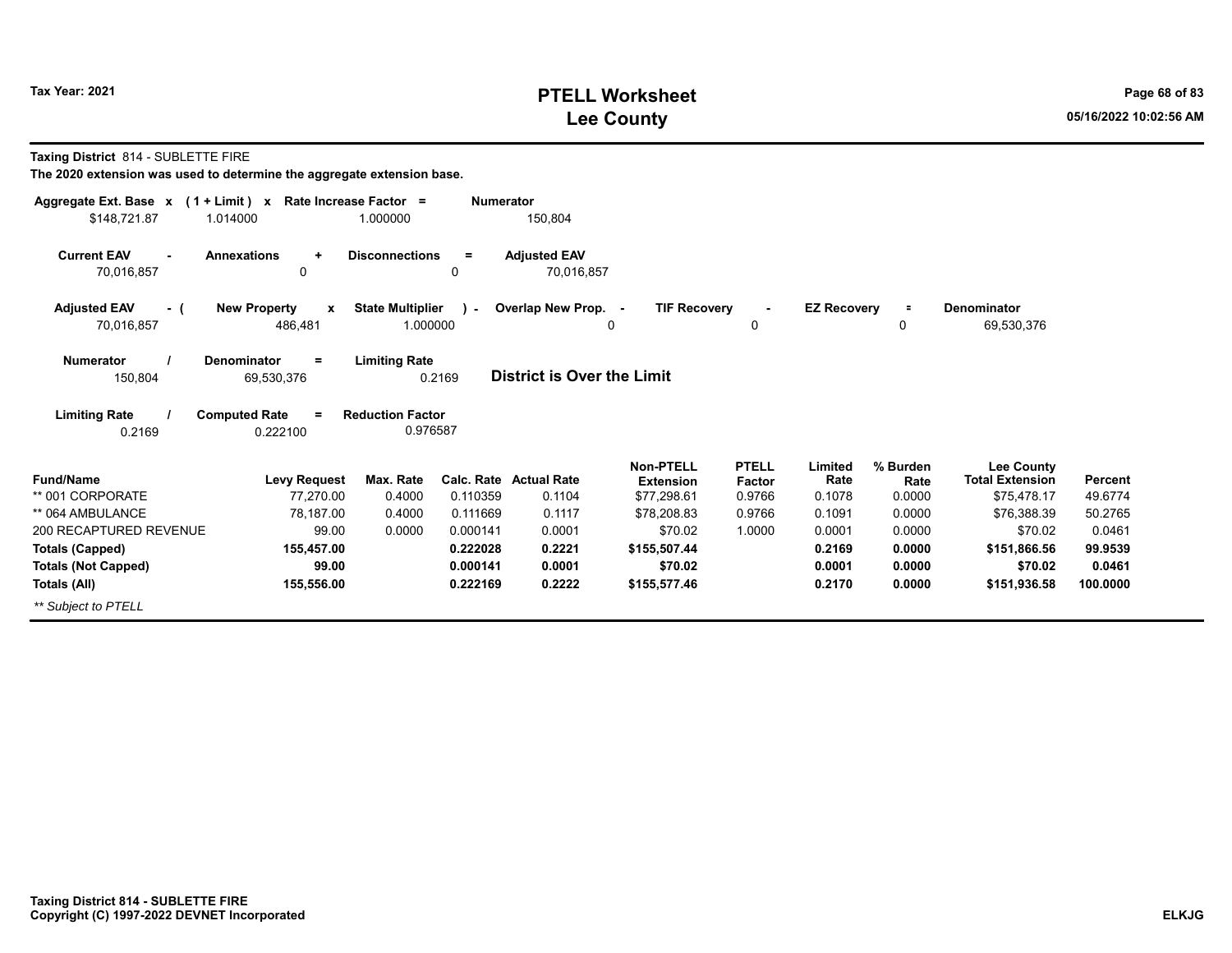## **PTELL Worksheet Tax Year: 2021 Page 69 of 83 Lee County 05/16/2022 10:02:56 AM**

**Taxing District** 815 - WEST BROOKLYN FIRE

| Aggregate Ext. Base $x$ (1 + Limit) $x$ |                                     | Rate Increase Factor =  | <b>Numerator</b> |                                   |                     |              |                    |          |                        |          |
|-----------------------------------------|-------------------------------------|-------------------------|------------------|-----------------------------------|---------------------|--------------|--------------------|----------|------------------------|----------|
| \$120,037.36                            | 1.014000                            | 1.000000                |                  | 121,718                           |                     |              |                    |          |                        |          |
| <b>Current EAV</b>                      | <b>Annexations</b><br>$\ddot{}$     | <b>Disconnections</b>   | $\equiv$         | <b>Adjusted EAV</b>               |                     |              |                    |          |                        |          |
| 28,974,419                              | 0                                   |                         | 0                | 28,974,419                        |                     |              |                    |          |                        |          |
| <b>Adjusted EAV</b><br>- (              | <b>New Property</b><br>$\mathbf{x}$ | <b>State Multiplier</b> | $\mathbf{1}$     | Overlap New Prop. -               | <b>TIF Recovery</b> |              | <b>EZ Recovery</b> | $\equiv$ | <b>Denominator</b>     |          |
| 28,974,419                              | 164,539                             | 1.000000                |                  |                                   | 0                   | 0            |                    | 0        | 28,809,880             |          |
| <b>Numerator</b>                        | <b>Denominator</b><br>$=$           | <b>Limiting Rate</b>    |                  |                                   |                     |              |                    |          |                        |          |
| 121,718                                 | 28,809,880                          |                         | 0.4225           | <b>District is Over the Limit</b> |                     |              |                    |          |                        |          |
| <b>Limiting Rate</b>                    | <b>Computed Rate</b><br>$\equiv$    | <b>Reduction Factor</b> |                  |                                   |                     |              |                    |          |                        |          |
| 0.4225                                  | 0.447500                            | 0.944134                |                  |                                   |                     |              |                    |          |                        |          |
|                                         |                                     |                         |                  |                                   | <b>Non-PTELL</b>    | <b>PTELL</b> | Limited            | % Burden | <b>Lee County</b>      |          |
| <b>Fund/Name</b>                        | <b>Levy Request</b>                 | Max. Rate               |                  | Calc. Rate Actual Rate            | <b>Extension</b>    | Factor       | Rate               | Rate     | <b>Total Extension</b> | Percent  |
| ** 001 CORPORATE                        | 71,367.00                           | 0.4000                  | 0.246310         | 0.2463                            | \$71,363.99         | 0.9441       | 0.2325             | 0.0000   | \$67,365.52            | 55.0296  |
| ** 064 AMBULANCE                        | 58,285.00                           | 0.4000                  | 0.201160         | 0.2012                            | \$58,296.53         | 0.9441       | 0.1900             | 0.0000   | \$55,051.40            | 44.9704  |
| 200 RECAPTURED REVENUE                  | 0.00                                | 0.0000                  | 0.000000         | 0.0000                            | \$0.00              | 1.0000       | 0.0000             | 0.0000   | \$0.00                 | 0.0000   |
| <b>Totals (Capped)</b>                  | 129,652.00                          |                         | 0.447470         | 0.4475                            | \$129,660.52        |              | 0.4225             | 0.0000   | \$122,416.92           | 100.0000 |
| <b>Totals (Not Capped)</b>              | 0.00                                |                         | 0.000000         | 0.0000                            | \$0.00              |              | 0.0000             | 0.0000   | \$0.00                 | 0.0000   |
| Totals (All)                            | 129,652.00                          |                         | 0.447470         | 0.4475                            | \$129,660.52        |              | 0.4225             | 0.0000   | \$122,416.92           | 100.0000 |
| ** Subject to PTELL                     |                                     |                         |                  |                                   |                     |              |                    |          |                        |          |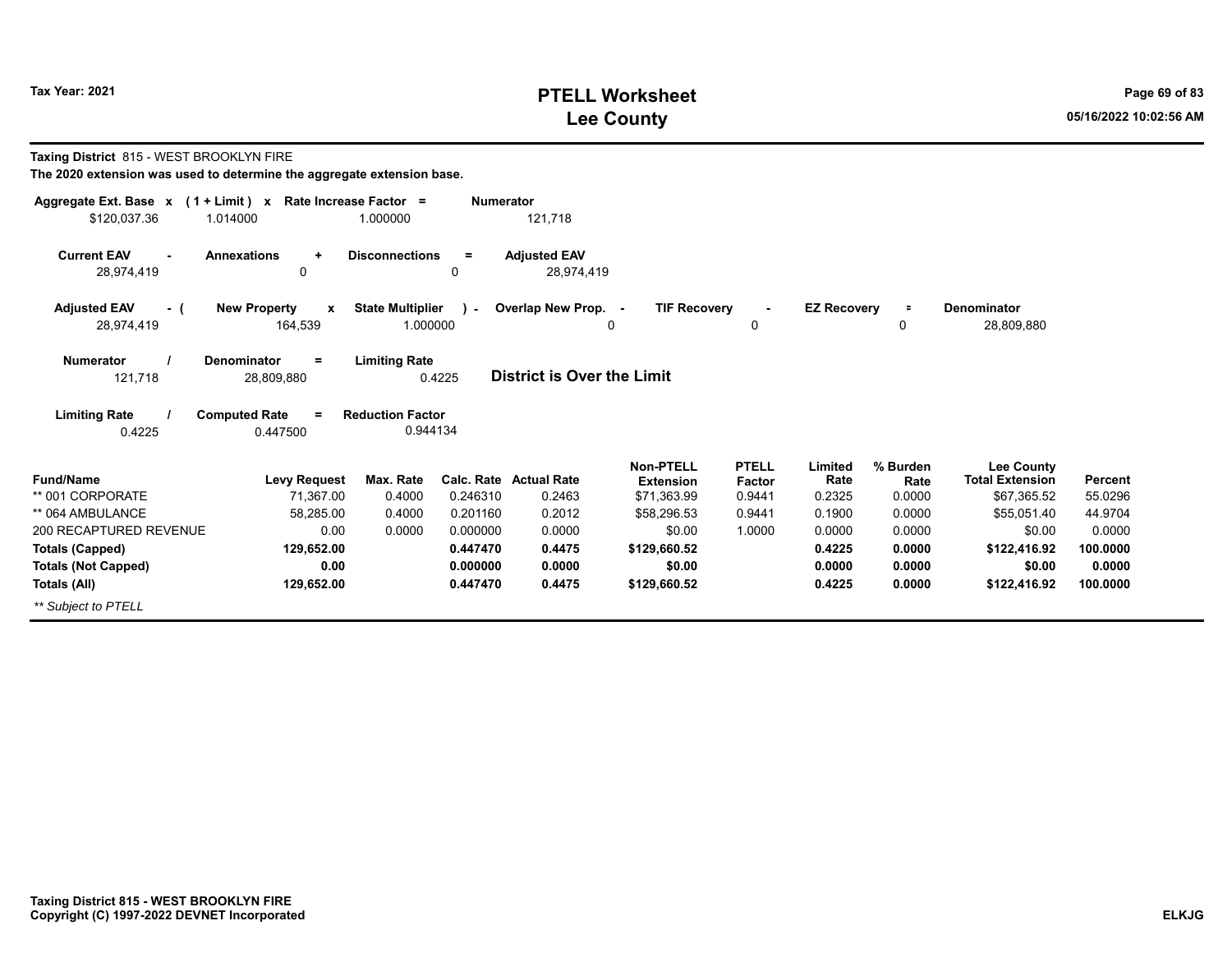## **PTELL Worksheet Tax Year: 2021 Page 70 of 83 Lee County 05/16/2022 10:02:56 AM**

**Taxing District** 816 - DIXON FIRE-CITY

| Aggregate Ext. Base $x$ (1 + Limit) $x$       |                                     | Rate Increase Factor =  | <b>Numerator</b>     |                                   |                            |                  |                    |                  |                            |                   |
|-----------------------------------------------|-------------------------------------|-------------------------|----------------------|-----------------------------------|----------------------------|------------------|--------------------|------------------|----------------------------|-------------------|
| \$533,847.82                                  | 1.014000                            | 1.000000                |                      | 541,322                           |                            |                  |                    |                  |                            |                   |
| <b>Current EAV</b><br>÷.                      | <b>Annexations</b><br>$\ddot{}$     | <b>Disconnections</b>   | $\equiv$             | <b>Adjusted EAV</b>               |                            |                  |                    |                  |                            |                   |
| 99,565,846                                    | 0                                   |                         | 0                    | 99,565,846                        |                            |                  |                    |                  |                            |                   |
| <b>Adjusted EAV</b><br>- (                    | <b>New Property</b><br>$\mathbf{x}$ | <b>State Multiplier</b> | $\mathbf{1}$         | Overlap New Prop. -               | <b>TIF Recovery</b>        |                  | <b>EZ Recovery</b> | $\equiv$         | Denominator                |                   |
| 99,565,846                                    | 61,215                              | 1.000000                |                      |                                   | 0                          | 0                |                    | 0                | 99,504,631                 |                   |
| <b>Numerator</b>                              | <b>Denominator</b><br>$=$           | <b>Limiting Rate</b>    |                      |                                   |                            |                  |                    |                  |                            |                   |
| 541,322                                       | 99,504,631                          |                         | 0.5440               | <b>District is Over the Limit</b> |                            |                  |                    |                  |                            |                   |
| <b>Limiting Rate</b>                          | <b>Computed Rate</b><br>$=$         | <b>Reduction Factor</b> |                      |                                   |                            |                  |                    |                  |                            |                   |
| 0.5440                                        | 0.562400                            | 0.967283                |                      |                                   |                            |                  |                    |                  |                            |                   |
|                                               |                                     |                         |                      |                                   | <b>Non-PTELL</b>           | <b>PTELL</b>     | Limited            | % Burden         | <b>Lee County</b>          |                   |
| <b>Fund/Name</b>                              | <b>Levy Request</b>                 | Max. Rate               |                      | Calc. Rate Actual Rate            | <b>Extension</b>           | Factor           | Rate               | Rate             | <b>Total Extension</b>     | <b>Percent</b>    |
| ** 012 FIRE PROTECTION<br>** 013 FIRE PENSION | 0.00                                | 0.6000                  | 0.000000<br>0.562442 | 0.0000                            | \$0.00                     | 1.0000           | 0.0000<br>0.5440   | 0.0000<br>0.0000 | \$0.00                     | 0.0000<br>99.4516 |
| 200 RECAPTURED REVENUE                        | 560,000.00                          | 0.0000<br>0.0000        | 0.002994             | 0.5624<br>0.0030                  | \$559,958.32               | 0.9673<br>1.0000 | 0.0030             | 0.0000           | \$541,638.20<br>\$2.986.98 | 0.5484            |
|                                               | 2,981.00                            |                         | 0.562442             | 0.5624                            | \$2,986.98                 |                  |                    | 0.0000           |                            | 99.4516           |
| <b>Totals (Capped)</b>                        | 560,000.00                          |                         | 0.002994             | 0.0030                            | \$559,958.32               |                  | 0.5440<br>0.0030   | 0.0000           | \$541,638.20<br>\$2,986.98 | 0.5484            |
| <b>Totals (Not Capped)</b>                    | 2,981.00<br>562,981.00              |                         | 0.565436             | 0.5654                            | \$2,986.98<br>\$562,945.30 |                  | 0.5470             | 0.0000           | \$544,625.18               | 100.0000          |
| Totals (All)                                  |                                     |                         |                      |                                   |                            |                  |                    |                  |                            |                   |
| ** Subject to PTELL                           |                                     |                         |                      |                                   |                            |                  |                    |                  |                            |                   |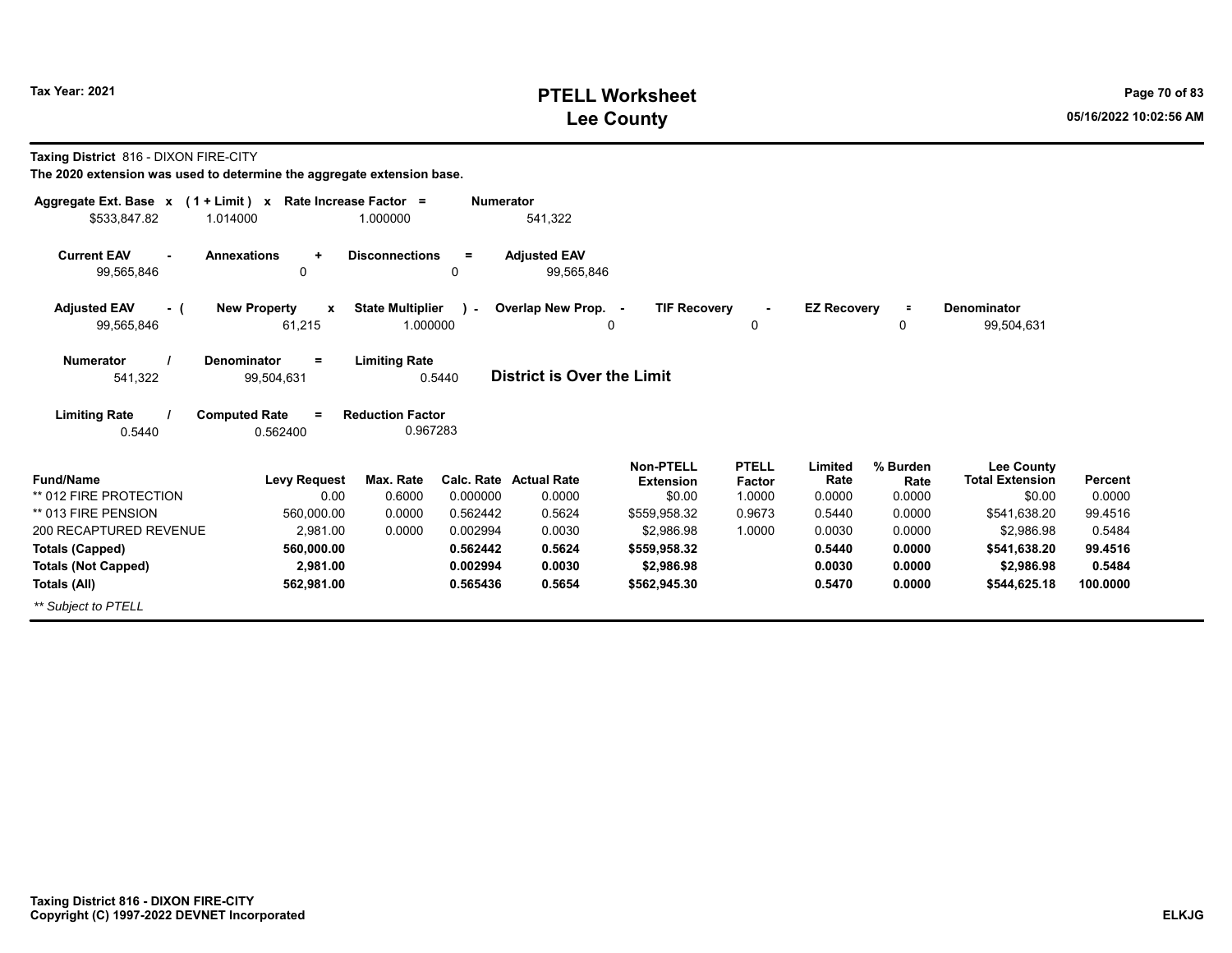## **PTELL Worksheet Tax Year: 2021 Page 71 of 83 Lee County 05/16/2022 10:02:56 AM**

#### **Taxing District** 821 - NACHUSA-FRANKLIN GROVE MTD **The 2020 extension was used to determine the aggregate extension base.**

| \$11,999.67                       |       | Aggregate Ext. Base $x$ (1 + Limit) x Rate Increase Factor =<br>1.014000 | 1.000000                                         | <b>Numerator</b><br>12,168                                                                                                  |
|-----------------------------------|-------|--------------------------------------------------------------------------|--------------------------------------------------|-----------------------------------------------------------------------------------------------------------------------------|
| <b>Current EAV</b><br>44,910,943  |       | <b>Annexations</b><br>0                                                  | <b>Disconnections</b><br>$=$<br>0                | <b>Adjusted EAV</b><br>44,910,943                                                                                           |
| <b>Adjusted EAV</b><br>44,910,943 | $-$ ( | <b>New Property</b><br>$\mathbf{x}$<br>171.598                           | <b>State Multiplier</b><br>$\lambda$<br>1.000000 | Overlap New Prop. -<br><b>TIF Recovery</b><br><b>EZ Recovery</b><br>Denominator<br>Ξ<br>$\sim$<br>44,739,345<br>0<br>0<br>0 |
| <b>Numerator</b><br>12,168        |       | <b>Denominator</b><br>$=$<br>44,739,345                                  | <b>Limiting Rate</b><br>0.0272                   | <b>District is Within the Limit</b>                                                                                         |
|                                   |       |                                                                          |                                                  |                                                                                                                             |

| <b>Fund/Name</b>           | <b>Levy Request</b> | Max. Rate |          | Calc. Rate Actual Rate | <b>Non-PTELL</b><br><b>Extension</b> | <b>PTELL</b><br>Factor | .imited<br>Rate | % Burden<br>Rate | <b>Lee County</b><br><b>Total Extension</b> | Percent  |
|----------------------------|---------------------|-----------|----------|------------------------|--------------------------------------|------------------------|-----------------|------------------|---------------------------------------------|----------|
| ** 147 CORPORATE           | 12.059.00           | 0.0000    | 0.026851 | 0.0269                 | \$12.081.04                          | .0000                  | 0.0269          | 0.0000           | \$12.081.04                                 | 100.0000 |
| 200 RECAPTURED REVENUE     | 9.00                | 0.0000    | 0.000020 | 0.0000                 | \$0.00                               | .0000                  | 0.0000          | 0.0000           | \$0.00                                      | 0.0000   |
| Totals (Capped)            | 12.059.00           |           | 0.026851 | 0.0269                 | \$12,081.04                          |                        | 0.0269          | 0.0000           | \$12.081.04                                 | 100.0000 |
| <b>Totals (Not Capped)</b> | 9.00                |           | 0.000020 | 0.0000                 | \$0.00                               |                        | 0.0000          | 0.0000           | \$0.00                                      | 0.0000   |
| Totals (All)               | 12.068.00           |           | 0.026871 | 0.0269                 | \$12,081.04                          |                        | 0.0269          | 0.0000           | \$12.081.04                                 | 100.0000 |
| ** Subject to PTELL        |                     |           |          |                        |                                      |                        |                 |                  |                                             |          |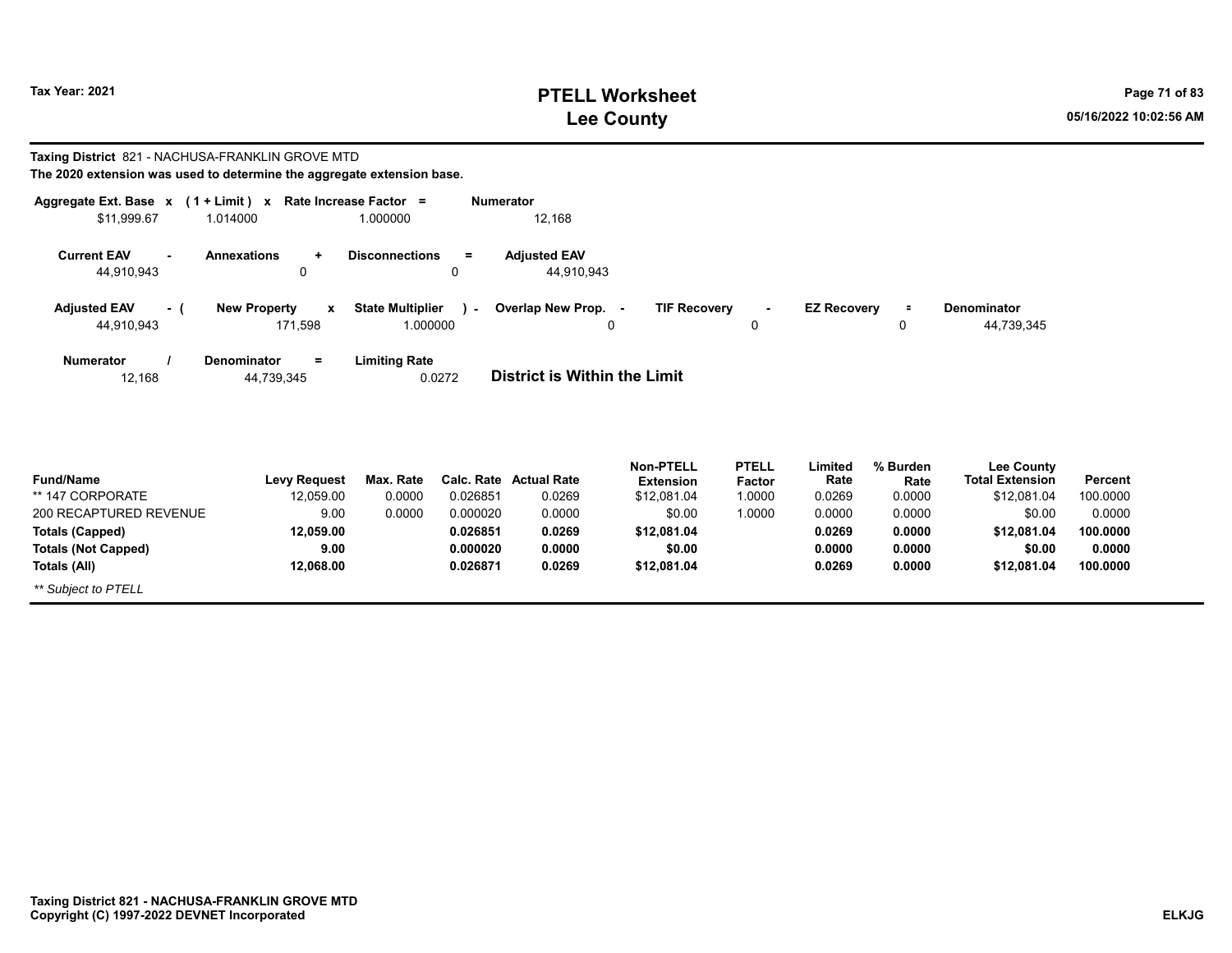## **PTELL Worksheet Tax Year: 2021 Page 72 of 83 Lee County 05/16/2022 10:02:56 AM**

| Taxing District 822 - ASHTON-BRADFORD MTD                              |                                                  |                         |                  |                                   |                     |               |                    |          |                        |          |
|------------------------------------------------------------------------|--------------------------------------------------|-------------------------|------------------|-----------------------------------|---------------------|---------------|--------------------|----------|------------------------|----------|
| The 2020 extension was used to determine the aggregate extension base. |                                                  |                         |                  |                                   |                     |               |                    |          |                        |          |
| Aggregate Ext. Base $x$ (1 + Limit) x Rate Increase Factor =           |                                                  |                         | <b>Numerator</b> |                                   |                     |               |                    |          |                        |          |
| \$17,214.10                                                            | 1.014000                                         | 1.000000                |                  | 17,455                            |                     |               |                    |          |                        |          |
| <b>Current EAV</b>                                                     | <b>Annexations</b><br>$\ddot{}$                  | <b>Disconnections</b>   | $=$              | <b>Adjusted EAV</b>               |                     |               |                    |          |                        |          |
| 51,002,649                                                             | $\Omega$                                         |                         | $\Omega$         | 51.002.649                        |                     |               |                    |          |                        |          |
| <b>Adjusted EAV</b><br>- (                                             | <b>New Property</b><br>$\boldsymbol{\mathsf{x}}$ | <b>State Multiplier</b> | $\sim$           | Overlap New Prop. -               | <b>TIF Recovery</b> |               | <b>EZ Recovery</b> | $\equiv$ | <b>Denominator</b>     |          |
| 51,002,649                                                             | 131,226                                          | 1.000000                |                  | 0                                 |                     | 0             |                    | 0        | 50,871,423             |          |
| <b>Numerator</b>                                                       | Denominator<br>$=$                               | <b>Limiting Rate</b>    |                  |                                   |                     |               |                    |          |                        |          |
| 17.455                                                                 | 50,871,423                                       | 0.0343                  |                  | <b>District is Over the Limit</b> |                     |               |                    |          |                        |          |
| <b>Limiting Rate</b>                                                   | <b>Computed Rate</b><br>$\equiv$                 | <b>Reduction Factor</b> |                  |                                   |                     |               |                    |          |                        |          |
| 0.0343                                                                 | 0.035400                                         | 0.968927                |                  |                                   |                     |               |                    |          |                        |          |
|                                                                        |                                                  |                         |                  |                                   | <b>Non-PTELL</b>    | <b>PTELL</b>  | Limited            | % Burden | <b>Lee County</b>      |          |
| <b>Fund/Name</b>                                                       | <b>Levy Request</b>                              | Max. Rate               | Calc. Rate       | <b>Actual Rate</b>                | <b>Extension</b>    | <b>Factor</b> | Rate               | Rate     | <b>Total Extension</b> | Percent  |
| ** 147 CORPORATE                                                       | 18,050.00                                        | 0.0000                  | 0.035390         | 0.0354                            | \$18,054.94         | 0.9689        | 0.0343             | 0.0000   | \$17,493.91            | 100.0000 |
| 200 RECAPTURED REVENUE                                                 | 18.00                                            | 0.0000                  | 0.000035         | 0.0000                            | \$0.00              | 1.0000        | 0.0000             | 0.0000   | \$0.00                 | 0.0000   |
| <b>Totals (Capped)</b>                                                 | 18,050.00                                        |                         | 0.035390         | 0.0354                            | \$18,054.94         |               | 0.0343             | 0.0000   | \$17,493.91            | 100.0000 |
| <b>Totals (Not Capped)</b>                                             | 18.00                                            |                         | 0.000035         | 0.0000                            | \$0.00              |               | 0.0000             | 0.0000   | \$0.00                 | 0.0000   |
| Totals (All)                                                           | 18,068.00                                        |                         | 0.035425         | 0.0354                            | \$18,054.94         |               | 0.0343             | 0.0000   | \$17,493.91            | 100.0000 |
| ** Subject to PTELL                                                    |                                                  |                         |                  |                                   |                     |               |                    |          |                        |          |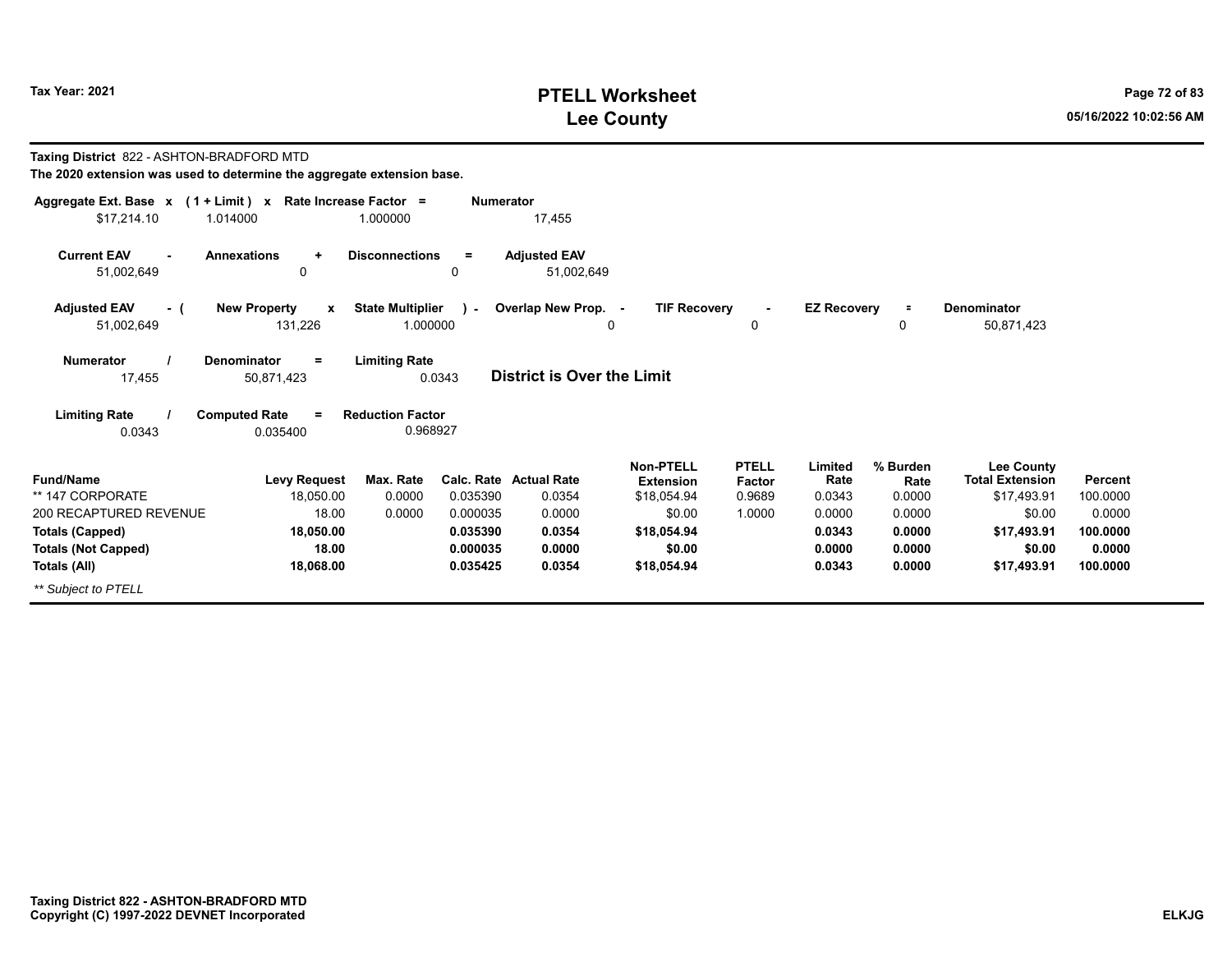## **PTELL Worksheet Tax Year: 2021 Page 73 of 83 Lee County 05/16/2022 10:02:56 AM**

**Taxing District** 823 - REY-ALTO-VI-WC MTD

| Aggregate Ext. Base $x$ (1 + Limit) x Rate Increase Factor =<br>\$4,990.41 | 1.014000                                       | 1.000000                                      | <b>Numerator</b><br>5,060         |                                      |                        |                    |                  |                                             |                |
|----------------------------------------------------------------------------|------------------------------------------------|-----------------------------------------------|-----------------------------------|--------------------------------------|------------------------|--------------------|------------------|---------------------------------------------|----------------|
| <b>Current EAV</b><br>94,326,351                                           | <b>Annexations</b><br>$\ddot{}$<br>0           | <b>Disconnections</b><br>$=$<br>0             | <b>Adjusted EAV</b><br>94,326,351 |                                      |                        |                    |                  |                                             |                |
| <b>Adjusted EAV</b><br>- (<br>94,326,351                                   | <b>New Property</b><br>$\mathbf{x}$<br>174,274 | <b>State Multiplier</b><br>$\sim$<br>1.000000 | Overlap New Prop. -<br>0          | <b>TIF Recovery</b>                  | $\blacksquare$<br>0    | <b>EZ Recovery</b> | $\equiv$<br>0    | Denominator<br>94,152,077                   |                |
| <b>Numerator</b><br>5,060                                                  | <b>Denominator</b><br>$=$<br>94,152,077        | <b>Limiting Rate</b><br>0.0054                | District is Within the Limit      |                                      |                        |                    |                  |                                             |                |
| <b>Fund/Name</b>                                                           | Levy Request                                   | Max. Rate                                     | <b>Calc. Rate Actual Rate</b>     | <b>Non-PTELL</b><br><b>Extension</b> | <b>PTELL</b><br>Factor | Limited<br>Rate    | % Burden<br>Rate | <b>Lee County</b><br><b>Total Extension</b> | <b>Percent</b> |

| סווושוועטווי               | <b>LGAA IZGANGSI</b> | νιαλ. ιναισ |          | <b>Value</b> Actual Rate | ехіеныйн   | гасил  | nalo   | naie   | וטופו בגופווסוטוו | гысы     |  |
|----------------------------|----------------------|-------------|----------|--------------------------|------------|--------|--------|--------|-------------------|----------|--|
| ** 147 CORPORATE           | 5.000.00             | 0.0000      | 0.005301 | 0.0053                   | \$4.999.30 | 1.0000 | 0.0053 | 0.0000 | \$4.999.30        | 100.0000 |  |
| 200 RECAPTURED REVENUE     | 4.00                 | 0.0000      | 0.000004 | 0.0000                   | \$0.00     | 1.0000 | 0.0000 | 0.0000 | \$0.00            | 0.0000   |  |
| <b>Totals (Capped)</b>     | 5.000.00             |             | 0.005301 | 0.0053                   | \$4.999.30 |        | 0.0053 | 0.0000 | \$4,999.30        | 100.0000 |  |
| <b>Totals (Not Capped)</b> | 4.00                 |             | 0.000004 | 0.0000                   | \$0.00     |        | 0.0000 | 0.0000 | \$0.00            | 0.0000   |  |
| Totals (All)               | 5.004.00             |             | 0.005305 | 0.0053                   | \$4,999.30 |        | 0.0053 | 0.0000 | \$4.999.30        | 100.0000 |  |
| ** Subject to PTELL        |                      |             |          |                          |            |        |        |        |                   |          |  |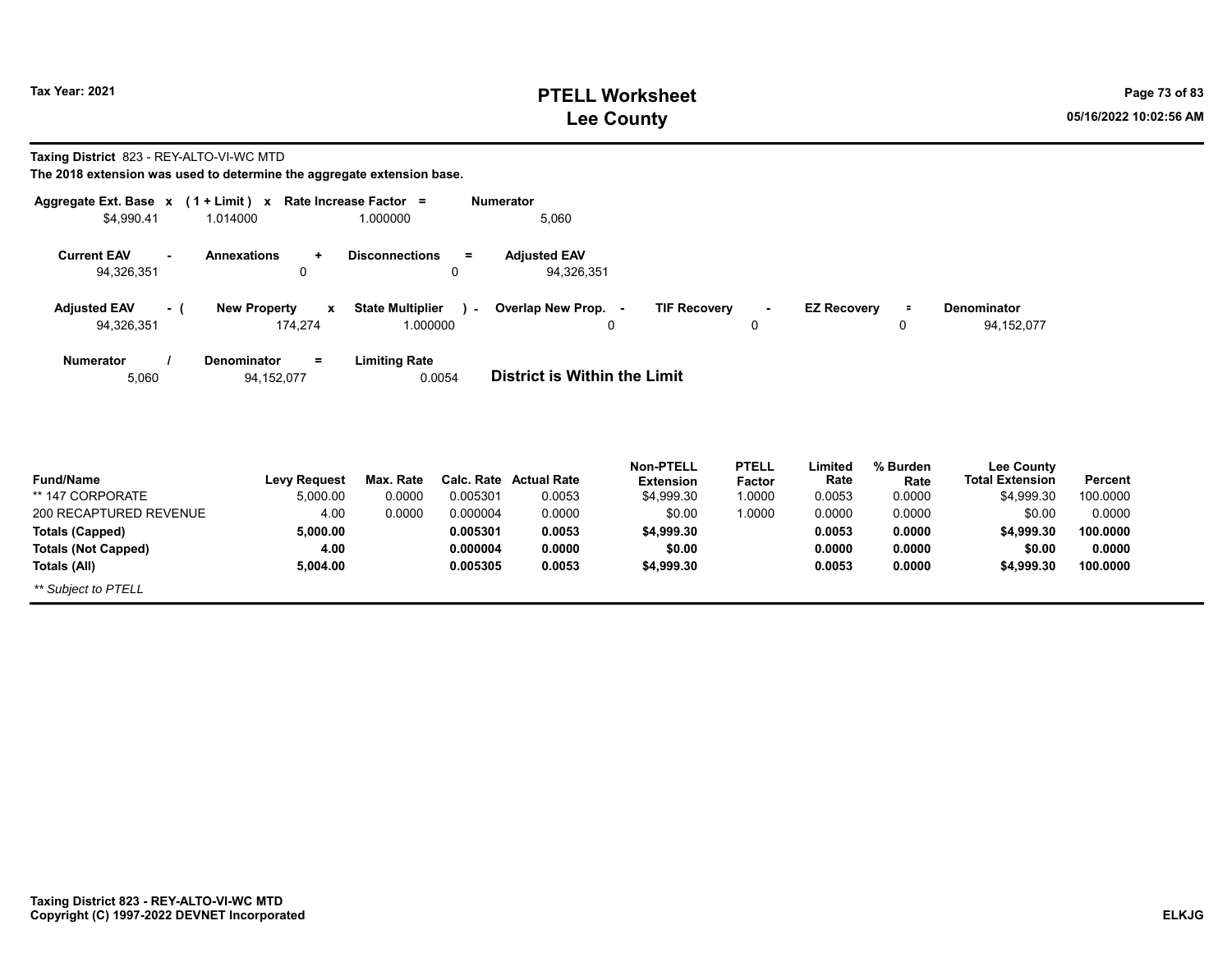## **PTELL Worksheet Tax Year: 2021 Page 74 of 83 Lee County 05/16/2022 10:02:56 AM**

**99.7183 0.2817**

| Taxing District 824 - NELSON-HARMON MTD<br>The 2020 extension was used to determine the aggregate extension base. |                                                   |                                     |                                  |                                         |                                                     |                                  |                            |                            |                                                            |                             |
|-------------------------------------------------------------------------------------------------------------------|---------------------------------------------------|-------------------------------------|----------------------------------|-----------------------------------------|-----------------------------------------------------|----------------------------------|----------------------------|----------------------------|------------------------------------------------------------|-----------------------------|
| Aggregate Ext. Base x (1 + Limit) x Rate Increase Factor =<br>\$19,286.50                                         | 1.014000                                          | 1.000000                            | <b>Numerator</b>                 | 19,557                                  |                                                     |                                  |                            |                            |                                                            |                             |
| <b>Current EAV</b><br>55,361,958                                                                                  | <b>Annexations</b><br>$\ddot{}$<br>0              | <b>Disconnections</b>               | $=$<br>0                         | <b>Adjusted EAV</b><br>55,361,958       |                                                     |                                  |                            |                            |                                                            |                             |
| <b>Adjusted EAV</b><br>- (<br>55,361,958                                                                          | <b>New Property</b><br>$\boldsymbol{x}$<br>64,093 | <b>State Multiplier</b><br>1.000000 | $\sim$                           | Overlap New Prop. -<br>0                | <b>TIF Recovery</b>                                 | 0                                | <b>EZ Recovery</b>         | $\equiv$<br>0              | Denominator<br>55,297,865                                  |                             |
| <b>Numerator</b><br>19,557                                                                                        | <b>Denominator</b><br>$=$<br>55,297,865           | <b>Limiting Rate</b><br>0.0354      |                                  | <b>District is Over the Limit</b>       |                                                     |                                  |                            |                            |                                                            |                             |
| <b>Limiting Rate</b><br>0.0354                                                                                    | <b>Computed Rate</b><br>$=$<br>0.036100           | <b>Reduction Factor</b><br>0.980609 |                                  |                                         |                                                     |                                  |                            |                            |                                                            |                             |
| <b>Fund/Name</b><br>** 147 CORPORATE                                                                              | <b>Levy Request</b><br>20.000.00                  | Max. Rate<br>0.0000                 | 0.036126                         | <b>Calc. Rate Actual Rate</b><br>0.0361 | <b>Non-PTELL</b><br><b>Extension</b><br>\$19,985.67 | <b>PTELL</b><br>Factor<br>0.9806 | Limited<br>Rate<br>0.0354  | % Burden<br>Rate<br>0.0000 | <b>Lee County</b><br><b>Total Extension</b><br>\$19,598.13 | <b>Percent</b><br>99.7183   |
| 200 RECAPTURED REVENUE<br>Totals (Capped)<br><b>Totals (Not Capped)</b>                                           | 55.00<br>20.000.00<br>55.00                       | 0.0000                              | 0.000099<br>0.036126<br>0.000099 | 0.0001<br>0.0361<br>0.0001              | \$55.36<br>\$19.985.67<br>\$55.36                   | 1.0000                           | 0.0001<br>0.0354<br>0.0001 | 0.0000<br>0.0000<br>0.0000 | \$55.36<br>\$19,598.13<br>\$55.36                          | 0.2817<br>99.7183<br>0.2817 |
| Totals (All)<br>** Subject to PTELL                                                                               | 20,055.00                                         |                                     | 0.036225                         | 0.0362                                  | \$20,041.03                                         |                                  | 0.0355                     | 0.0000                     | \$19,653.49                                                | 100.0000                    |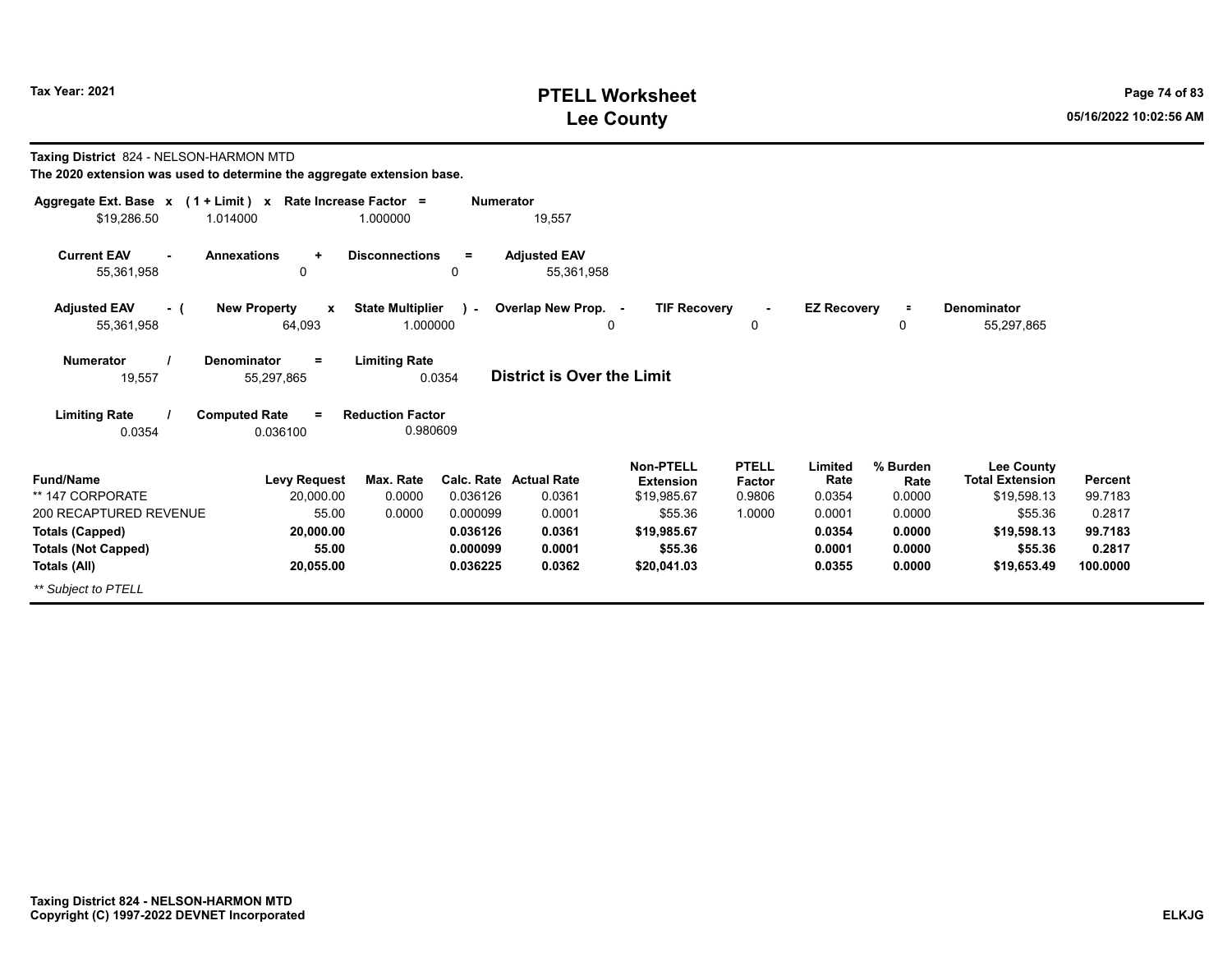## **PTELL Worksheet Tax Year: 2021 Page 75 of 83 Lee County 05/16/2022 10:02:56 AM**

| Taxing District 825 - E GR-HAM-MAR-SO DIX MTD<br>The 2020 extension was used to determine the aggregate extension base. |                                               |                                     |                        |                                    |                                                     |                                  |                           |                            |                                                            |                     |
|-------------------------------------------------------------------------------------------------------------------------|-----------------------------------------------|-------------------------------------|------------------------|------------------------------------|-----------------------------------------------------|----------------------------------|---------------------------|----------------------------|------------------------------------------------------------|---------------------|
| Aggregate Ext. Base x (1 + Limit) x Rate Increase Factor =<br>\$19,377.48                                               | 1.014000                                      | 1.000000                            | <b>Numerator</b>       | 19,649                             |                                                     |                                  |                           |                            |                                                            |                     |
| <b>Current EAV</b><br>137, 199, 633                                                                                     | <b>Annexations</b><br>$\ddot{}$<br>0          | <b>Disconnections</b>               | $\equiv$<br>0          | <b>Adjusted EAV</b><br>137,199,633 |                                                     |                                  |                           |                            |                                                            |                     |
| <b>Adjusted EAV</b><br>$-$ (<br>137,199,633                                                                             | <b>New Property</b><br>X<br>359,132           | <b>State Multiplier</b><br>1.000000 | $\sim$                 | Overlap New Prop. -                | <b>TIF Recovery</b><br>0                            | 0                                | <b>EZ Recovery</b>        | $\equiv$<br>0              | <b>Denominator</b><br>136,840,501                          |                     |
| Numerator<br>19,649                                                                                                     | <b>Denominator</b><br>$\equiv$<br>136,840,501 | <b>Limiting Rate</b><br>0.0144      |                        | <b>District is Over the Limit</b>  |                                                     |                                  |                           |                            |                                                            |                     |
| <b>Limiting Rate</b><br>0.0144                                                                                          | <b>Computed Rate</b><br>$=$<br>0.014800       | <b>Reduction Factor</b><br>0.972973 |                        |                                    |                                                     |                                  |                           |                            |                                                            |                     |
| <b>Fund/Name</b><br>** 147 CORPORATE                                                                                    | <b>Levy Request</b><br>20,340.00              | Max. Rate<br>0.0000                 | Calc. Rate<br>0.014825 | <b>Actual Rate</b><br>0.0148       | <b>Non-PTELL</b><br><b>Extension</b><br>\$20,305.55 | <b>PTELL</b><br>Factor<br>0.9730 | Limited<br>Rate<br>0.0144 | % Burden<br>Rate<br>0.0000 | <b>Lee County</b><br><b>Total Extension</b><br>\$19,756.75 | Percent<br>100.0000 |
| 200 RECAPTURED REVENUE                                                                                                  | 15.00                                         | 0.0000                              | 0.000011               | 0.0000                             | \$0.00                                              | 1.0000                           | 0.0000                    | 0.0000                     | \$0.00                                                     | 0.0000              |
| <b>Totals (Capped)</b>                                                                                                  | 20,340.00                                     |                                     | 0.014825               | 0.0148                             | \$20,305.55                                         |                                  | 0.0144                    | 0.0000                     | \$19,756.75                                                | 100.0000            |
| <b>Totals (Not Capped)</b><br>Totals (All)                                                                              | 15.00<br>20,355.00                            |                                     | 0.000011<br>0.014836   | 0.0000<br>0.0148                   | \$0.00<br>\$20,305.55                               |                                  | 0.0000<br>0.0144          | 0.0000<br>0.0000           | \$0.00<br>\$19,756.75                                      | 0.0000<br>100.0000  |
| ** Subject to PTELL                                                                                                     |                                               |                                     |                        |                                    |                                                     |                                  |                           |                            |                                                            |                     |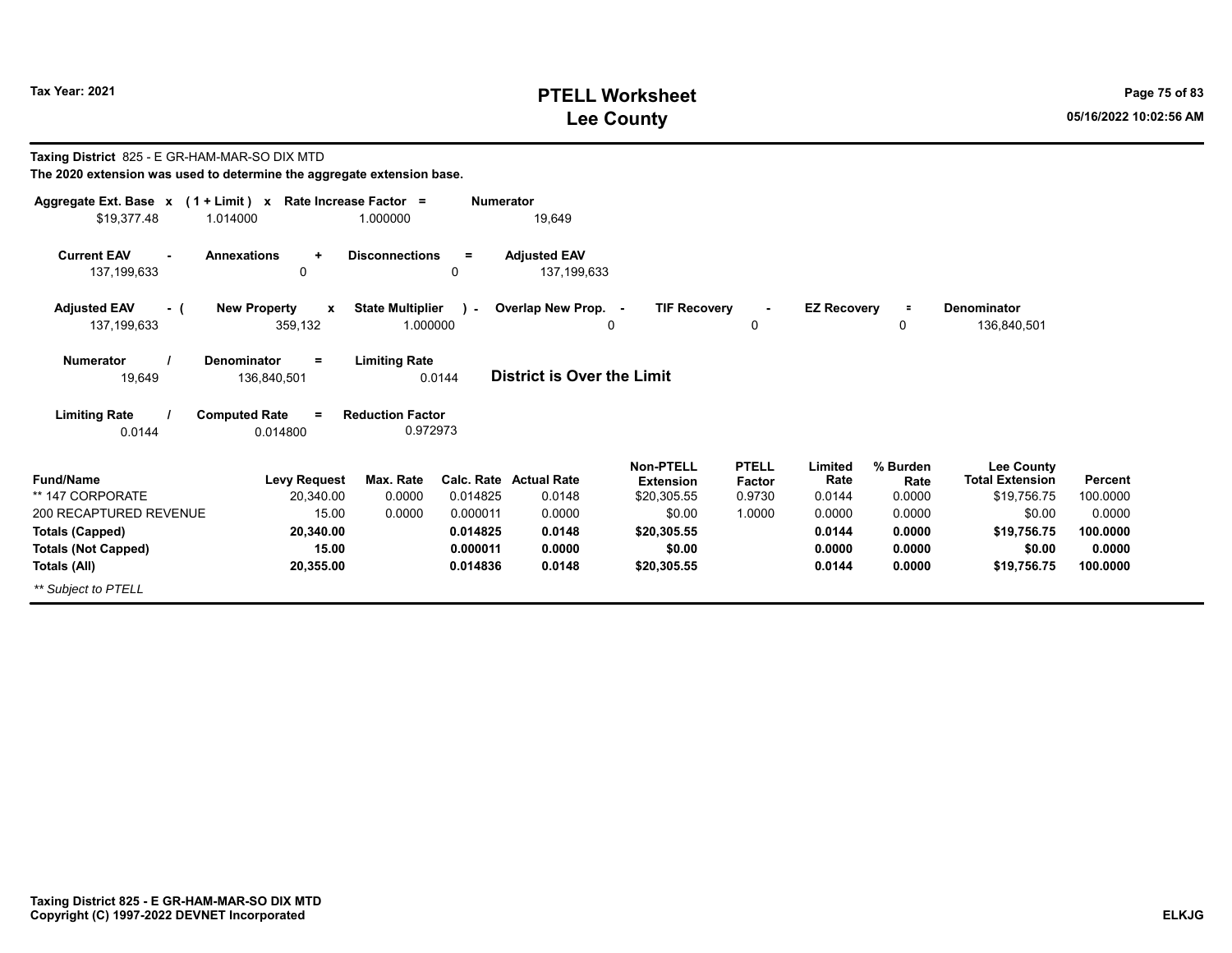**Totals (Not Capped)**

*\*\* Subject to PTELL*

**Totals (All)**

## **PTELL Worksheet Tax Year: 2021 Page 76 of 83 Lee County 05/16/2022 10:02:56 AM**

**0.2315100.0000**

**\$73.79 \$31,875.40**

**Taxing District** 826 - AMBOY-LEE CENTER MTD

**The 2020 extension was used to determine the aggregate extension base.**

**59.0031,874.00**

| Aggregate Ext. Base x                              | $(1 + Limit) x$                                  | Rate Increase Factor =            | <b>Numerator</b>                  |                                      |                                           |                  |                                             |                |
|----------------------------------------------------|--------------------------------------------------|-----------------------------------|-----------------------------------|--------------------------------------|-------------------------------------------|------------------|---------------------------------------------|----------------|
| \$31,510.62                                        | 1.014000                                         | 1.000000                          | 31,952                            |                                      |                                           |                  |                                             |                |
| <b>Current EAV</b><br>$\blacksquare$<br>73,785,639 | <b>Annexations</b><br>$\ddot{}$<br>0             | <b>Disconnections</b><br>$=$<br>0 | <b>Adjusted EAV</b><br>73,785,639 |                                      |                                           |                  |                                             |                |
| <b>Adjusted EAV</b><br>- (                         | <b>New Property</b><br>$\boldsymbol{\mathsf{x}}$ | <b>State Multiplier</b><br>я.     | Overlap New Prop. -               | <b>TIF Recovery</b>                  | <b>EZ Recovery</b><br>$\blacksquare$      | $\equiv$         | <b>Denominator</b>                          |                |
| 73,785,639                                         | 1,043,732                                        | 1.000000                          | 0                                 |                                      | 0                                         | $\Omega$         | 72,741,907                                  |                |
| <b>Numerator</b><br>31,952                         | <b>Denominator</b><br>$=$<br>72,741,907          | <b>Limiting Rate</b><br>0.0439    | District is Within the Limit      |                                      |                                           |                  |                                             |                |
| <b>Fund/Name</b>                                   | <b>Levy Request</b>                              | Max. Rate<br>Calc. Rate           | <b>Actual Rate</b>                | <b>Non-PTELL</b><br><b>Extension</b> | <b>PTELL</b><br>Limited<br>Rate<br>Factor | % Burden<br>Rate | <b>Lee County</b><br><b>Total Extension</b> | <b>Percent</b> |
| ** 147 CORPORATE                                   | 31,815.00                                        | 0.0000<br>0.043118                | 0.0431                            | \$31,801.61                          | 1.0000<br>0.0431                          | 0.0000           | \$31,801.61                                 | 99.7685        |
| 200 RECAPTURED REVENUE                             | 59.00                                            | 0.0000<br>0.000080                | 0.0001                            | \$73.79                              | 1.0000<br>0.0001                          | 0.0000           | \$73.79                                     | 0.2315         |
| <b>Totals (Capped)</b>                             | 31,815.00                                        | 0.043118                          | 0.0431                            | \$31,801.61                          | 0.0431                                    | 0.0000           | \$31,801.61                                 | 99.7685        |

**0.0001**

**\$73.79 \$31,875.40** **0.00010.0432**

**0.00000.0000**

**0.0432**

**0.000080**

**0.043198**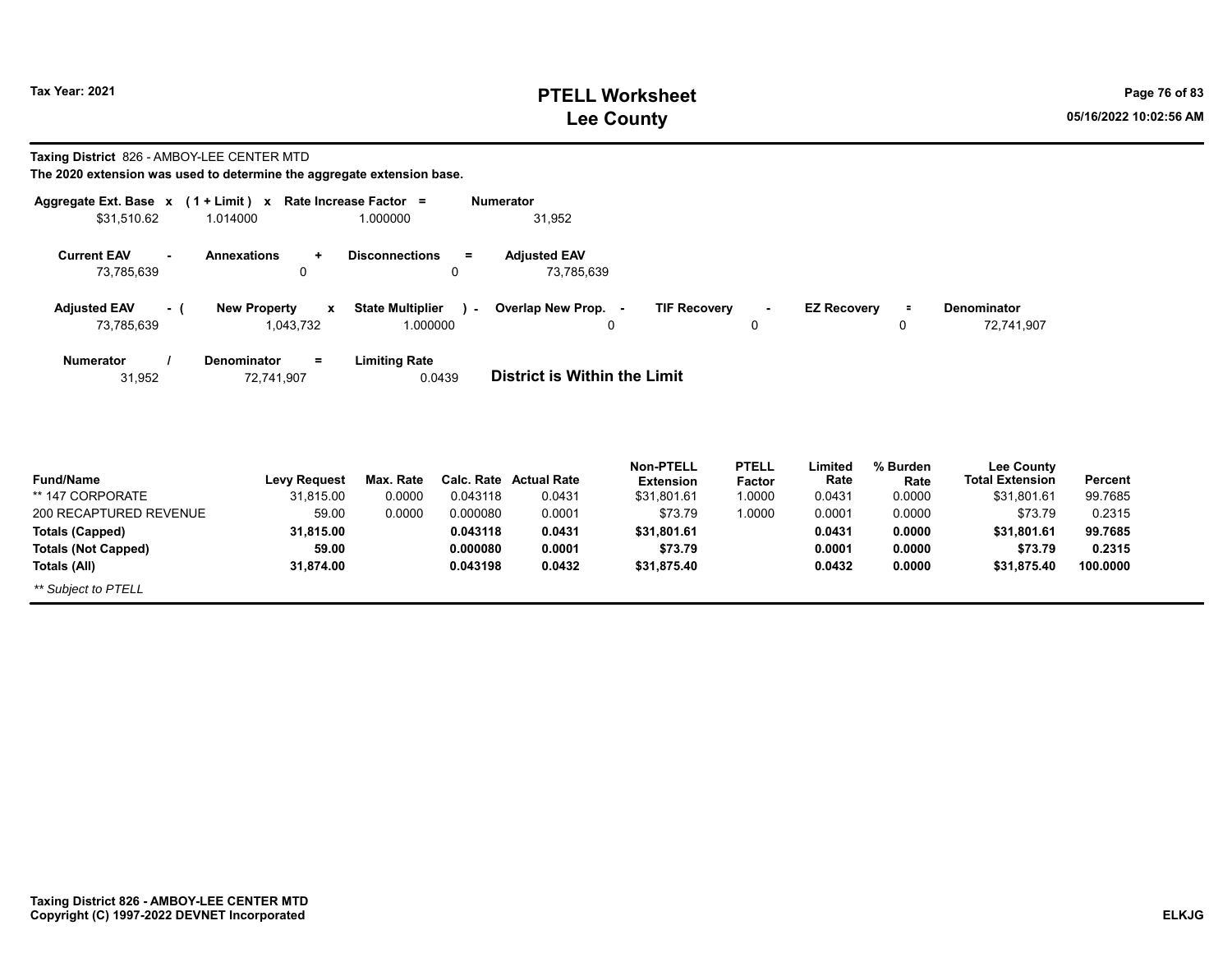## **PTELL Worksheet Tax Year: 2021 Page 77 of 83 Lee County 05/16/2022 10:02:56 AM**

| Taxing District 827 - MAY-SUBLETTE MTD |  |
|----------------------------------------|--|
|----------------------------------------|--|

| Aggregate Ext. Base $x$ (1 + Limit) x Rate Increase Factor = |                                                |                                     | <b>Numerator</b> |                                   |                                      |                               |                    |                      |                                             |          |
|--------------------------------------------------------------|------------------------------------------------|-------------------------------------|------------------|-----------------------------------|--------------------------------------|-------------------------------|--------------------|----------------------|---------------------------------------------|----------|
| \$24,996.42                                                  | 1.014000                                       | 1.000000                            |                  | 25,346                            |                                      |                               |                    |                      |                                             |          |
| <b>Current EAV</b><br>72,899,022                             | <b>Annexations</b><br>÷<br>0                   | <b>Disconnections</b>               | $\equiv$<br>0    | <b>Adjusted EAV</b><br>72,899,022 |                                      |                               |                    |                      |                                             |          |
| <b>Adjusted EAV</b><br>- (<br>72,899,022                     | <b>New Property</b><br>$\mathbf{x}$<br>513,356 | <b>State Multiplier</b><br>1.000000 | $\lambda$        | Overlap New Prop. -<br>0          | <b>TIF Recovery</b>                  | 0                             | <b>EZ Recovery</b> | $\equiv$<br>$\Omega$ | Denominator<br>72,385,666                   |          |
| <b>Numerator</b><br>25,346                                   | <b>Denominator</b><br>$=$<br>72,385,666        | <b>Limiting Rate</b><br>0.0350      |                  | <b>District is Over the Limit</b> |                                      |                               |                    |                      |                                             |          |
| <b>Limiting Rate</b><br>0.0350                               | <b>Computed Rate</b><br>$=$<br>0.040200        | <b>Reduction Factor</b><br>0.870647 |                  |                                   |                                      |                               |                    |                      |                                             |          |
| <b>Fund/Name</b>                                             | <b>Levy Request</b>                            | Max. Rate                           |                  | Calc. Rate Actual Rate            | <b>Non-PTELL</b><br><b>Extension</b> | <b>PTELL</b><br><b>Factor</b> | Limited<br>Rate    | % Burden<br>Rate     | <b>Lee County</b><br><b>Total Extension</b> | Percent  |
| ** 147 CORPORATE                                             | 29,300.00                                      | 0.0000                              | 0.040193         | 0.0402                            | \$29,305.41                          | 0.8706                        | 0.0350             | 0.0000               | \$25,514.66                                 | 100.0000 |
| 200 RECAPTURED REVENUE                                       | 21.00                                          | 0.0000                              | 0.000029         | 0.0000                            | \$0.00                               | 1.0000                        | 0.0000             | 0.0000               | \$0.00                                      | 0.0000   |
| <b>Totals (Capped)</b>                                       | 29,300.00                                      |                                     | 0.040193         | 0.0402                            | \$29,305.41                          |                               | 0.0350             | 0.0000               | \$25,514.66                                 | 100.0000 |
| <b>Totals (Not Capped)</b>                                   | 21.00                                          |                                     | 0.000029         | 0.0000                            | \$0.00                               |                               | 0.0000             | 0.0000               | \$0.00                                      | 0.0000   |
| Totals (All)                                                 | 29,321.00                                      |                                     | 0.040222         | 0.0402                            | \$29,305.41                          |                               | 0.0350             | 0.0000               | \$25,514.66                                 | 100.0000 |
| ** Subject to PTELL                                          |                                                |                                     |                  |                                   |                                      |                               |                    |                      |                                             |          |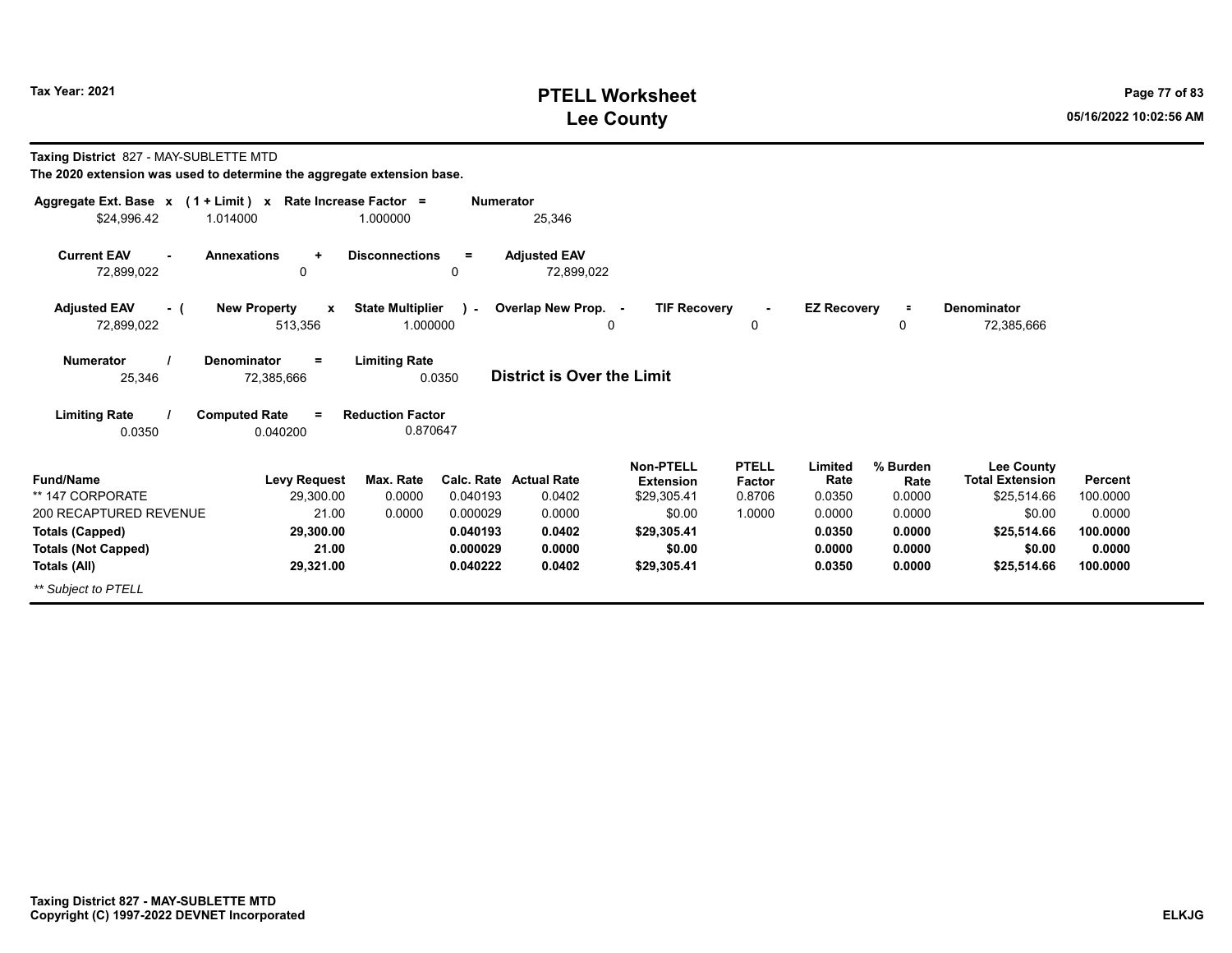## **PTELL Worksheet Tax Year: 2021 Page 78 of 83 Lee County 05/16/2022 10:02:56 AM**

#### **Taxing District** 828 - BROOKLYN-WYOMING MTD

| Aggregate Ext. Base x      | $(1 + Limit) x$                     | Rate Increase Factor =            | <b>Numerator</b>                    |                     |              |                    |          |                        |         |
|----------------------------|-------------------------------------|-----------------------------------|-------------------------------------|---------------------|--------------|--------------------|----------|------------------------|---------|
| \$15,017.65                | 1.014000                            | 1.000000                          | 15,228                              |                     |              |                    |          |                        |         |
| <b>Current EAV</b>         | <b>Annexations</b><br>÷             | <b>Disconnections</b><br>$=$      | <b>Adjusted EAV</b>                 |                     |              |                    |          |                        |         |
| 71,276,029                 | 0                                   |                                   | 71,276,029                          |                     |              |                    |          |                        |         |
| <b>Adjusted EAV</b><br>- ( | <b>New Property</b><br>$\mathbf{x}$ | <b>State Multiplier</b><br>$\sim$ | Overlap New Prop. -                 | <b>TIF Recovery</b> | $\sim$       | <b>EZ Recovery</b> | $\equiv$ | <b>Denominator</b>     |         |
| 71,276,029                 | 167,836                             | 1.000000                          | 0                                   |                     | 0            |                    | 0        | 71,108,193             |         |
| <b>Numerator</b>           | <b>Denominator</b><br>$=$           | <b>Limiting Rate</b>              |                                     |                     |              |                    |          |                        |         |
| 15,228                     | 71,108,193                          | 0.0214                            | <b>District is Within the Limit</b> |                     |              |                    |          |                        |         |
|                            |                                     |                                   |                                     |                     |              |                    |          |                        |         |
|                            |                                     |                                   |                                     | <b>Non-PTELL</b>    | <b>PTELL</b> | Limited            | % Burden | <b>Lee County</b>      |         |
| <b>Fund/Name</b>           | <b>Levy Request</b>                 | Max. Rate                         | <b>Calc. Rate Actual Rate</b>       | <b>Extension</b>    | Factor       | Rate               | Rate     | <b>Total Extension</b> | Percer  |
| ** 147 CORPORATE           | 15.000.00                           | 0.0000<br>0.021045                | 0.0210                              | \$14,967.97         | 1.0000       | 0.0210             | 0.0000   | \$14,967.97            | 100.000 |

| <b>Fund/Name</b>           | <b>Levy Request</b> | Max. Rate |          | <b>Calc. Rate Actual Rate</b> | Extension   | <b>Factor</b> | Rate   | Rate   | <b>Total Extension</b> | Percent  |  |
|----------------------------|---------------------|-----------|----------|-------------------------------|-------------|---------------|--------|--------|------------------------|----------|--|
| ** 147 CORPORATE           | 15.000.00           | 0.0000    | 0.021045 | 0.0210                        | \$14.967.97 | 1.0000        | 0.0210 | 0.0000 | \$14,967.97            | 100.0000 |  |
| 200 RECAPTURED REVENUE     | 26.00               | 0.0000    | 0.000037 | 0.0000                        | \$0.00      | 1.0000        | 0.0000 | 0.0000 | \$0.00                 | 0.0000   |  |
| Totals (Capped)            | 15.000.00           |           | 0.021045 | 0.0210                        | \$14.967.97 |               | 0.0210 | 0.0000 | \$14.967.97            | 100.0000 |  |
| <b>Totals (Not Capped)</b> | 26.00               |           | 0.000037 | 0.0000                        | \$0.00      |               | 0.0000 | 0.0000 | \$0.00                 | 0.0000   |  |
| Totals (All)               | 15.026.00           |           | 0.021082 | 0.0210                        | \$14.967.97 |               | 0.0210 | 0.0000 | \$14.967.97            | 100.0000 |  |
| ** Subject to PTELL        |                     |           |          |                               |             |               |        |        |                        |          |  |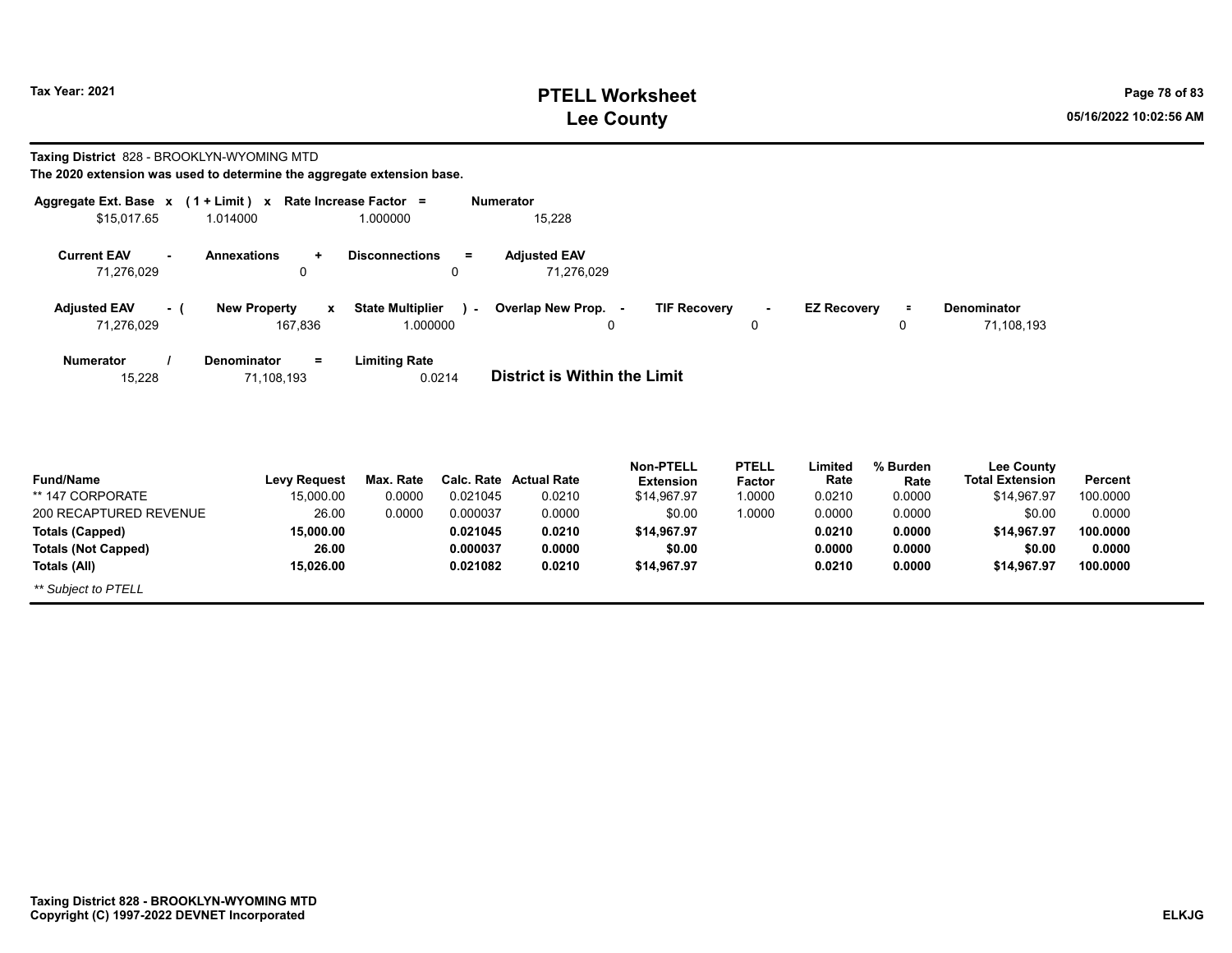|              |          | The 2020 extension was used to determine the aggregate extension base. |
|--------------|----------|------------------------------------------------------------------------|
|              |          | Aggregate Ext. Base $x$ (1 + Limit) x Rate Increase Factor =           |
| \$750.975.27 | 1.014000 | 1.000000                                                               |

**Taxing District** 851 - DIXON PARK DISTRICT

| <b>Current EAV</b> | <b>Annexations</b> | <b>Disconnections</b> | <b>Adjusted EAV</b> |
|--------------------|--------------------|-----------------------|---------------------|
| 200,551,142        |                    |                       | 200.551.142         |

0.3820

| <b>Adiusted EAV</b> | <b>New Property</b><br>$\mathbf{x}$ | <b>State Multiplier</b><br>$\mathbf{r}$ | Overlap New Prop. | <b>TIF Recovery</b> | <b>EZ Recovery</b> | Denominator |
|---------------------|-------------------------------------|-----------------------------------------|-------------------|---------------------|--------------------|-------------|
| 200.551.142         | 390.505                             | .000000                                 |                   |                     | 820.21             | 199,340,420 |

761,489

**Aumerator** 

**=**761,489 **District is Over the Limit Numerator / Denominator Limiting Rate** 199,340,420

**Limiting Rate / Computed Rate <sup>=</sup>** 0.3820 0.392100 **Reduction Factor** 0.974241

| <b>Fund/Name</b>            | <b>Levy Request</b> | Max. Rate | Calc. Rate | <b>Actual Rate</b> | <b>Non-PTELL</b><br><b>Extension</b> | <b>PTELL</b><br>Factor | Limited<br>Rate | % Burden<br>Rate | <b>Lee County</b><br><b>Total Extension</b> | Percent  |
|-----------------------------|---------------------|-----------|------------|--------------------|--------------------------------------|------------------------|-----------------|------------------|---------------------------------------------|----------|
| ** 001 CORPORATE            | 200,700.00          | 0.1000    | 0.100074   | 0.1000             | \$200,551.14                         | 0.9742                 | 0.0973          | 0.0000           | \$195,136.26                                | 18.8420  |
| 003 BONDS & INTEREST        | 185,004.50          | 0.0000    | 0.092248   | 0.0922             | \$184,908.15                         | 1.0000                 | 0.0927          | 0.0000           | \$185,910.91                                | 17.9512  |
| ** 005 I.M.R.F.             | 34,000.00           | 0.0000    | 0.016953   | 0.0170             | \$34,093.69                          | 0.9742                 | 0.0166          | 0.0000           | \$33,291.49                                 | 3.2146   |
| ** 014 POLICE SYSTEM        | 48,000.00           | 0.0250    | 0.023934   | 0.0239             | \$47,931.72                          | 0.9742                 | 0.0233          | 0.0000           | \$46,728.42                                 | 4.5120   |
| ** 027 AUDIT                | 8,700.00            | 0.0050    | 0.004338   | 0.0043             | \$8,623.70                           | 0.9742                 | 0.0042          | 0.0000           | \$8,423.15                                  | 0.8133   |
| ** 035 LIABILITY INSURANCE  | 32,660.00           | 0.0000    | 0.016285   | 0.0163             | \$32,689.84                          | 0.9742                 | 0.0159          | 0.0000           | \$31,887.63                                 | 3.0790   |
| ** 047 SOCIAL SECURITY      | 40,000.00           | 0.0000    | 0.019945   | 0.0199             | \$39,909.68                          | 0.9742                 | 0.0194          | 0.0000           | \$38,906.92                                 | 3.7568   |
| ** 060 UNEMPLOYMENT INSURAL | 18,000.00           | 0.0000    | 0.008975   | 0.0090             | \$18,049.60                          | 0.9742                 | 0.0088          | 0.0000           | \$17,648.50                                 | 1.7041   |
| ** 062 WORKMANS COMP        | 13,520.00           | 0.0000    | 0.006741   | 0.0067             | \$13,436.93                          | 0.9742                 | 0.0065          | 0.0000           | \$13,035.82                                 | 1.2587   |
| ** 122 RECREATIONAL PROGRAM | 240,800.00          | 0.1200    | 0.120069   | 0.1200             | \$240,661.37                         | 0.9742                 | 0.1169          | 0.0000           | \$234,444.28                                | 22.6375  |
| ** 123 AQUARIUM & MUSEUM    | 140,400.00          | 0.0700    | 0.070007   | 0.0700             | \$140,385.80                         | 0.9742                 | 0.0682          | 0.0000           | \$136,775.88                                | 13.2068  |
| ** 125 PAVING LIGHTS        | 10,000.00           | 0.0050    | 0.004986   | 0.0050             | \$10,027.56                          | 0.9742                 | 0.0049          | 0.0000           | \$9,827.01                                  | 0.9489   |
| 126 HANDICAPPED-JOINT RECRI | 80,275.00           | 0.0400    | 0.040027   | 0.0400             | \$80,220.46                          | 1.0000                 | 0.0400          | 0.0000           | \$80,220.46                                 | 7.7459   |
| 200 RECAPTURED REVENUE      | 3,447.00            | 0.0000    | 0.001719   | 0.0017             | \$3,409.37                           | 1.0000                 | 0.0017          | 0.0000           | \$3,409.37                                  | 0.3292   |
| Totals (Capped)             | 786,780.00          |           | 0.392307   | 0.3921             | \$786,361.03                         |                        | 0.3820          | 0.0000           | \$766,105.36                                | 73.9737  |
| <b>Totals (Not Capped)</b>  | 268,726.50          |           | 0.133994   | 0.1339             | \$268,537.98                         |                        | 0.1344          | 0.0000           | \$269,540.74                                | 26.0263  |
| Totals (All)                | 1,055,506.50        |           | 0.526301   | 0.5260             | \$1,054,899.01                       |                        | 0.5164          | 0.0000           | \$1,035,646.10                              | 100.0000 |
| ** Subject to PTELL         |                     |           |            |                    |                                      |                        |                 |                  |                                             |          |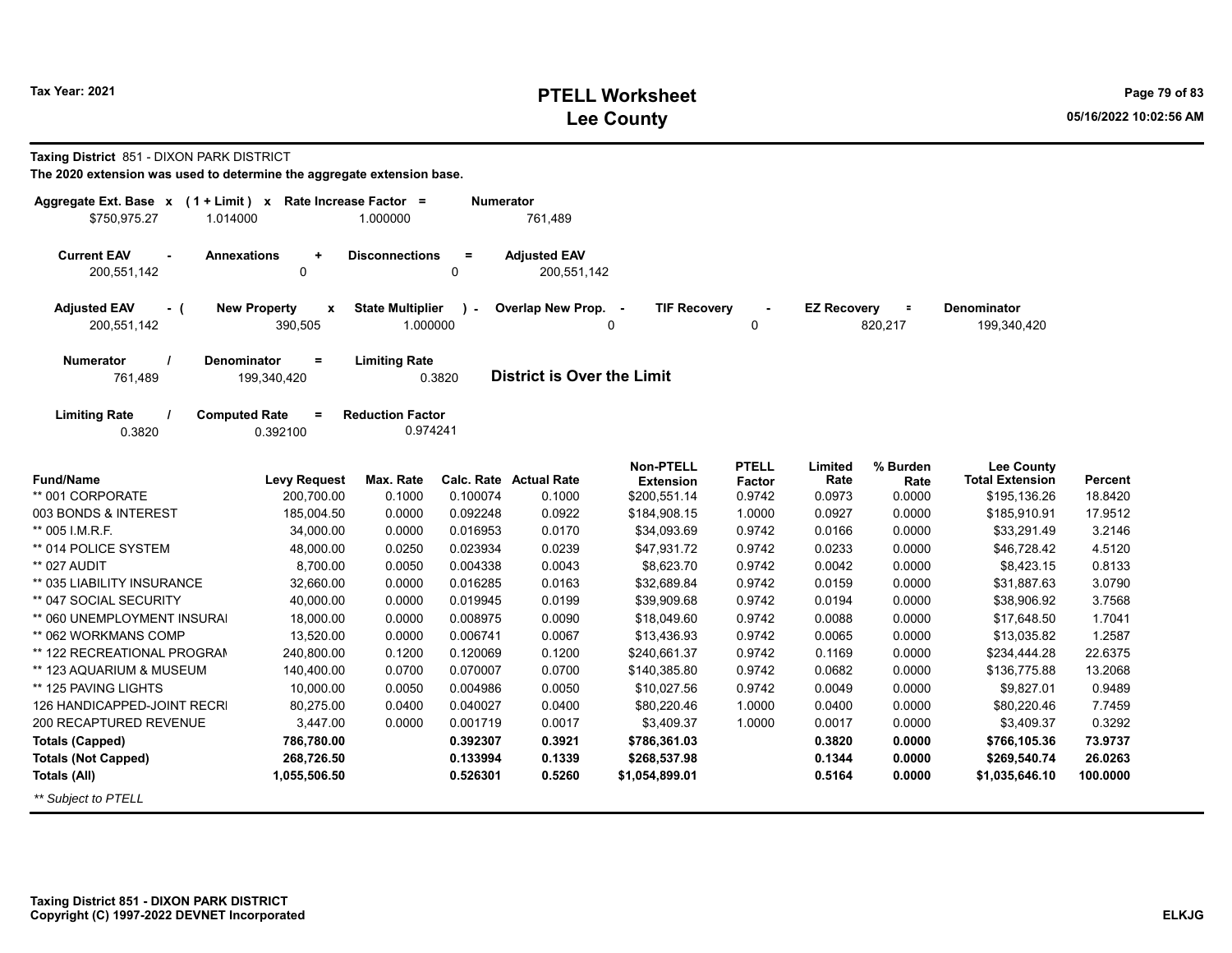## **PTELL Worksheet Tax Year: 2021 Page 80 of 83 Lee County 05/16/2022 10:02:56 AM**

# **Taxing District** 853 - FRANKLIN GROVE SANITARY

|  | The 2018 extension was used to determine the aggregate extension base. |  |  |  |  |  |  |  |  |  |  |  |  |
|--|------------------------------------------------------------------------|--|--|--|--|--|--|--|--|--|--|--|--|
|--|------------------------------------------------------------------------|--|--|--|--|--|--|--|--|--|--|--|--|

| Aggregate Ext. Base $x$ (1 + Limit) $x$ |                                                      | Rate Increase Factor =                        | <b>Numerator</b>                                |                                           |          |                           |
|-----------------------------------------|------------------------------------------------------|-----------------------------------------------|-------------------------------------------------|-------------------------------------------|----------|---------------------------|
| \$5,609.08                              | 1.014000                                             | 1.000000                                      | 5,688                                           |                                           |          |                           |
| <b>Current EAV</b><br>10,195,248        | <b>Annexations</b><br>$\ddot{}$<br>$\Omega$          | <b>Disconnections</b><br>$\equiv$<br>0        | <b>Adiusted EAV</b><br>10,195,248               |                                           |          |                           |
| <b>Adjusted EAV</b><br>10,195,248       | <b>New Property</b><br>$\mathbf{x}$<br>- 1<br>34,641 | <b>State Multiplier</b><br>$\sim$<br>1.000000 | <b>TIF Recovery</b><br>Overlap New Prop. -<br>0 | <b>EZ Recovery</b><br>$\blacksquare$<br>0 | $\equiv$ | Denominator<br>10,160,607 |
| <b>Numerator</b><br>5,688               | <b>Denominator</b><br>$=$<br>10,160,607              | <b>Limiting Rate</b><br>0.0560                | District is Within the Limit                    |                                           |          |                           |

| <b>Fund/Name</b>           | <b>Levy Request</b> | Max. Rate |          | <b>Calc. Rate Actual Rate</b> | <b>Non-PTELL</b><br><b>Extension</b> | <b>PTELL</b><br><b>Factor</b> | Limited<br>Rate | % Burden<br>Rate | <b>Lee County</b><br><b>Total Extension</b> | Percent  |
|----------------------------|---------------------|-----------|----------|-------------------------------|--------------------------------------|-------------------------------|-----------------|------------------|---------------------------------------------|----------|
| ** 001 CORPORATE           | 4.550.00            | 0.2000    | 0.044629 | 0.0446                        | \$4.547.08                           | 1.0000                        | 0.0446          | 0.0000           | \$4,547.08                                  | 80.7971  |
| ** 073 CHLOR OF SEWAGE     | 1.057.00            | 0.0500    | 0.010368 | 0.0104                        | \$1.060.31                           | 1.0000                        | 0.0104          | 0.0000           | \$1.060.31                                  | 18.8406  |
| 200 RECAPTURED REVENUE     | 17.00               | 0.0000    | 0.000167 | 0.0002                        | \$20.39                              | 1.0000                        | 0.0002          | 0.0000           | \$20.39                                     | 0.3623   |
| <b>Totals (Capped)</b>     | 5.607.00            |           | 0.054997 | 0.0550                        | \$5,607.39                           |                               | 0.0550          | 0.0000           | \$5,607.39                                  | 99.6377  |
| <b>Totals (Not Capped)</b> | 17.00               |           | 0.000167 | 0.0002                        | \$20.39                              |                               | 0.0002          | 0.0000           | \$20.39                                     | 0.3623   |
| Totals (All)               | 5.624.00            |           | 0.055164 | 0.0552                        | \$5,627.78                           |                               | 0.0552          | 0.0000           | \$5,627.78                                  | 100.0000 |
| ** Subject to PTELL        |                     |           |          |                               |                                      |                               |                 |                  |                                             |          |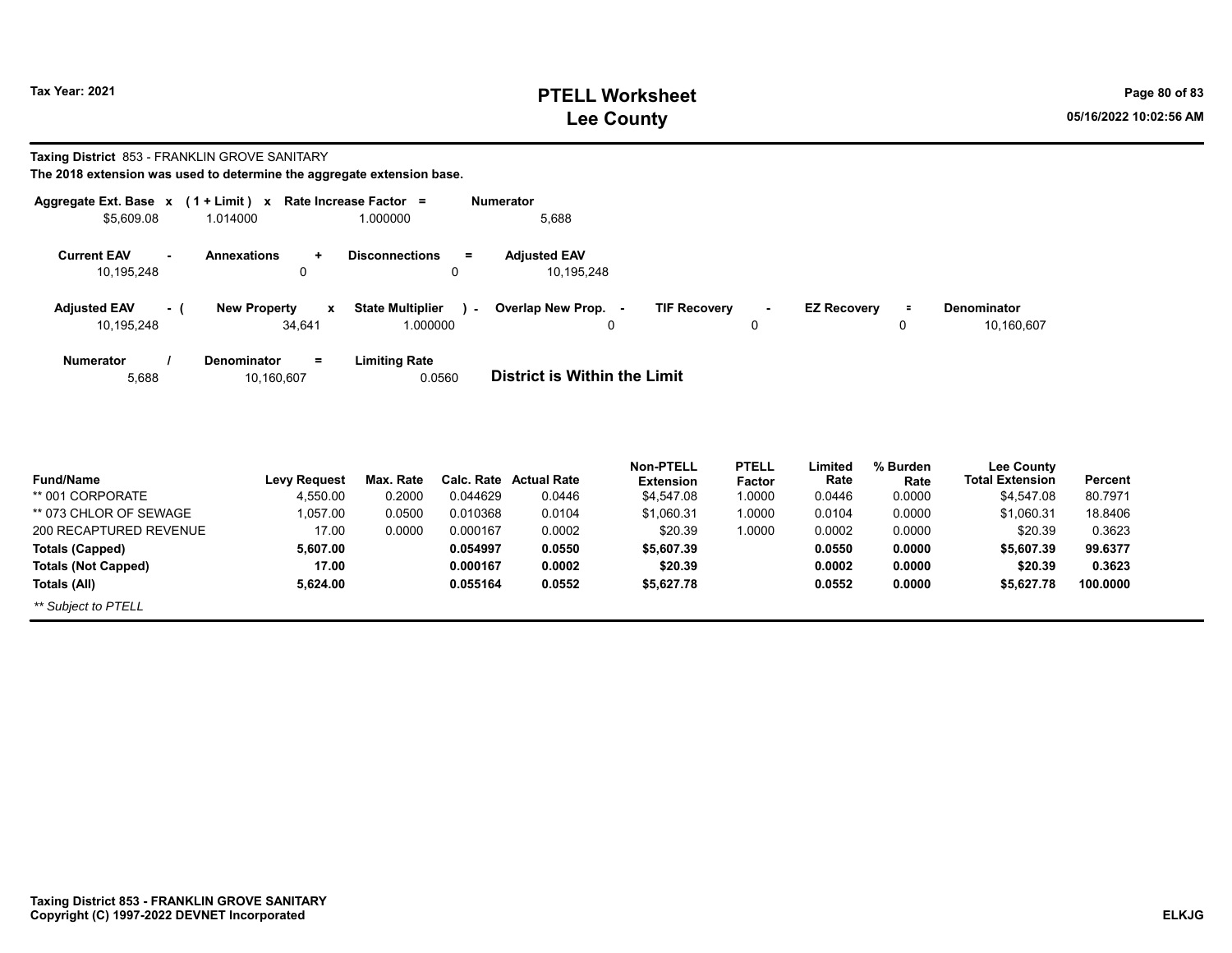## **PTELL Worksheet Tax Year: 2021 Page 81 of 83 Lee County 05/16/2022 10:02:56 AM**

| Taxing District 855 - PAW PAW SANITARY DISTRICT<br>The 2020 extension was used to determine the aggregate extension base. |                                                  |                                     |                  |                                   |                                                    |                                         |                           |                            |                                                           |                    |
|---------------------------------------------------------------------------------------------------------------------------|--------------------------------------------------|-------------------------------------|------------------|-----------------------------------|----------------------------------------------------|-----------------------------------------|---------------------------|----------------------------|-----------------------------------------------------------|--------------------|
| Aggregate Ext. Base x (1 + Limit) x Rate Increase Factor =<br>\$4,498.28                                                  | 1.014000                                         | 1.000000                            | <b>Numerator</b> | 4,561                             |                                                    |                                         |                           |                            |                                                           |                    |
| <b>Current EAV</b><br>8,499,775                                                                                           | <b>Annexations</b><br>$\ddotmark$<br>0           | <b>Disconnections</b><br>$\Omega$   | $\equiv$         | <b>Adjusted EAV</b><br>8.499.775  |                                                    |                                         |                           |                            |                                                           |                    |
| <b>Adjusted EAV</b><br>- (<br>8,499,775                                                                                   | <b>New Property</b><br>$\boldsymbol{x}$<br>7,753 | <b>State Multiplier</b><br>1.000000 | ×щ.              | Overlap New Prop. -<br>0          | <b>TIF Recovery</b>                                | 0                                       | <b>EZ Recovery</b>        | $\equiv$<br>0              | <b>Denominator</b><br>8,492,022                           |                    |
| <b>Numerator</b><br>4,561                                                                                                 | Denominator<br>$=$<br>8,492,022                  | <b>Limiting Rate</b><br>0.0537      |                  | <b>District is Over the Limit</b> |                                                    |                                         |                           |                            |                                                           |                    |
| <b>Limiting Rate</b><br>0.0537                                                                                            | <b>Computed Rate</b><br>$\equiv$<br>0.054100     | <b>Reduction Factor</b><br>0.992606 |                  |                                   |                                                    |                                         |                           |                            |                                                           |                    |
| <b>Fund/Name</b><br>** 001 CORPORATE                                                                                      | <b>Levy Request</b><br>4.600.00                  | Max. Rate<br>0.2000                 | 0.054119         | Calc. Rate Actual Rate<br>0.0541  | <b>Non-PTELL</b><br><b>Extension</b><br>\$4,598.38 | <b>PTELL</b><br><b>Factor</b><br>0.9926 | Limited<br>Rate<br>0.0537 | % Burden<br>Rate<br>0.0000 | <b>Lee County</b><br><b>Total Extension</b><br>\$4.564.38 | Percent<br>99.6289 |
| 200 RECAPTURED REVENUE                                                                                                    | 18.00                                            | 0.0000                              | 0.000212         | 0.0002                            | \$17.00                                            | 1.0000                                  | 0.0002                    | 0.0000                     | \$17.00                                                   | 0.3711             |
| <b>Totals (Capped)</b>                                                                                                    | 4,600.00                                         |                                     | 0.054119         | 0.0541                            | \$4,598.38                                         |                                         | 0.0537                    | 0.0000                     | \$4,564.38                                                | 99.6289            |
| <b>Totals (Not Capped)</b>                                                                                                | 18.00                                            |                                     | 0.000212         | 0.0002                            | \$17.00                                            |                                         | 0.0002                    | 0.0000                     | \$17.00                                                   | 0.3711             |
| Totals (All)                                                                                                              | 4,618.00                                         |                                     | 0.054331         | 0.0543                            | \$4,615.38                                         |                                         | 0.0539                    | 0.0000                     | \$4,581.38                                                | 100.0000           |
| ** Subject to PTELL                                                                                                       |                                                  |                                     |                  |                                   |                                                    |                                         |                           |                            |                                                           |                    |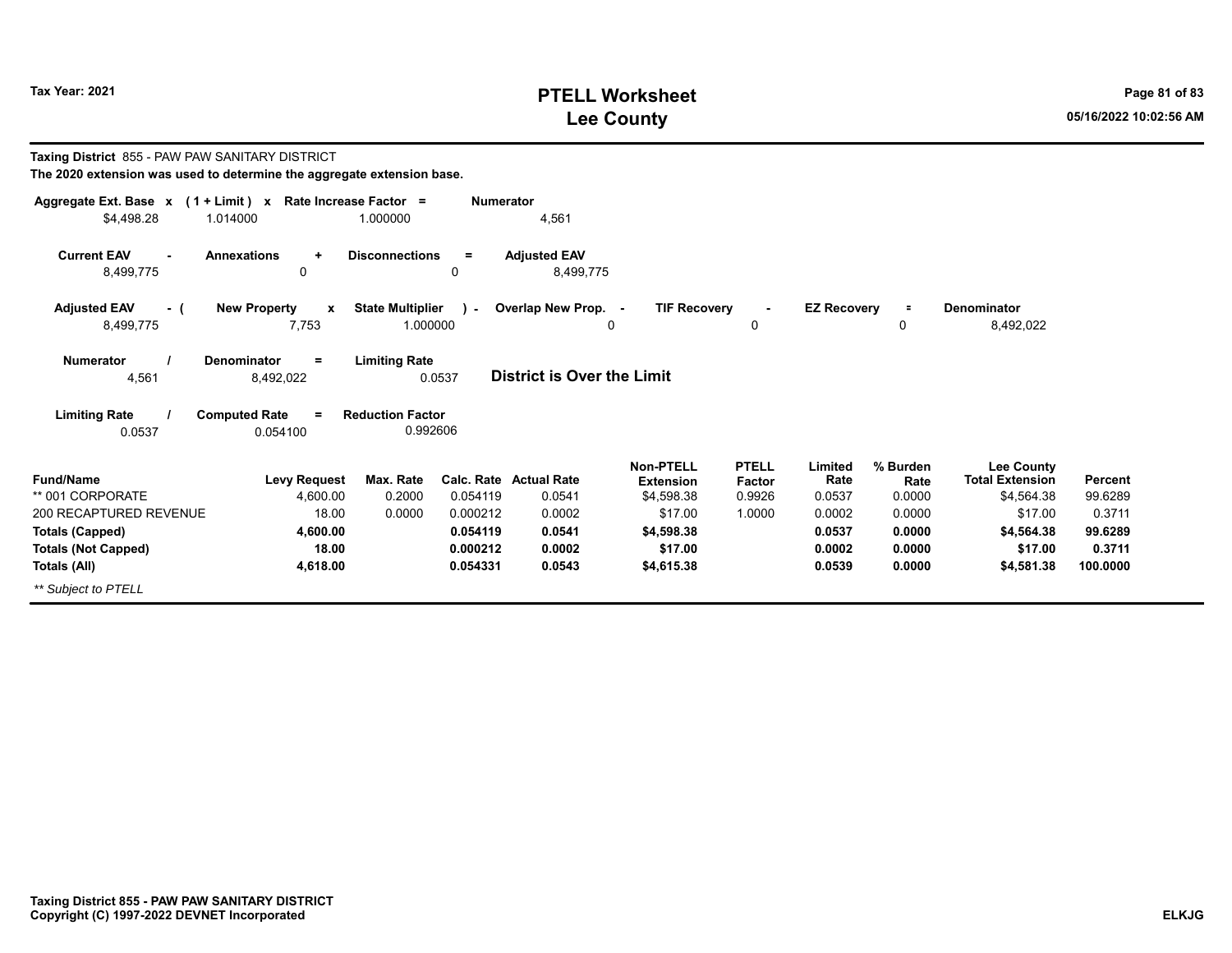## **PTELL Worksheet Tax Year: 2021 Page 82 of 83 Lee County 05/16/2022 10:02:56 AM**

#### **Taxing District** 856 - LEE CENTER CEMETERY DIST

| The 2020 extension was used to determine the aggregate extension base. |  |  |  |  |  |
|------------------------------------------------------------------------|--|--|--|--|--|
|------------------------------------------------------------------------|--|--|--|--|--|

|                           |     | Aggregate Ext. Base $x$ (1 + Limit) x Rate Increase Factor = |                                | <b>Numerator</b>                                                                                                 |
|---------------------------|-----|--------------------------------------------------------------|--------------------------------|------------------------------------------------------------------------------------------------------------------|
| \$4,801.30                |     | 1.014000                                                     | 1.000000                       | 4,869                                                                                                            |
| <b>Current EAV</b>        |     | <b>Annexations</b><br>÷                                      | <b>Disconnections</b><br>$=$   | <b>Adjusted EAV</b>                                                                                              |
| 10,731,820                |     | 0                                                            | 0                              | 10,731,820                                                                                                       |
| <b>Adjusted EAV</b>       | - 1 | <b>New Property</b><br>x                                     | <b>State Multiplier</b><br>×.  | <b>TIF Recovery</b><br>Overlap New Prop.<br><b>EZ Recovery</b><br><b>Denominator</b><br>$\equiv$<br>$\sim$<br>۰. |
| 10,731,820                |     | 782.585                                                      | 1.000000                       | 9,949,235<br>$\mathbf{0}$<br>0<br>0                                                                              |
| <b>Numerator</b><br>4,869 |     | $=$<br><b>Denominator</b><br>9,949,235                       | <b>Limiting Rate</b><br>0.0489 | District is Within the Limit                                                                                     |
|                           |     |                                                              |                                |                                                                                                                  |

| <b>Fund/Name</b>           | <b>Levy Request</b> | Max. Rate |          | Calc. Rate Actual Rate | <b>Non-PTELL</b><br><b>Extension</b> | <b>PTELL</b><br>Factor | Limited<br>Rate | % Burden<br>Rate | <b>Lee County</b><br><b>Total Extension</b> | Percent  |
|----------------------------|---------------------|-----------|----------|------------------------|--------------------------------------|------------------------|-----------------|------------------|---------------------------------------------|----------|
| ** 001 CORPORATE           | 4.400.00            | 0.0600    | 0.041000 | 0.0410                 | \$4,400.05                           | 1.0000                 | 0.0410          | 0.0000           | \$4.400.05                                  | 91.1109  |
| ** 035 LIABILITY INSURANCE | 400.00              | 0.0000    | 0.003727 | 0.0037                 | \$397.08                             | 1.0000                 | 0.0037          | 0.0000           | \$397.08                                    | 8.2223   |
| 200 RECAPTURED REVENUE     | 32.00               | 0.0000    | 0.000298 | 0.0003                 | \$32.20                              | 1.0000                 | 0.0003          | 0.0000           | \$32.20                                     | 0.6668   |
| <b>Totals (Capped)</b>     | 4.800.00            |           | 0.044727 | 0.0447                 | \$4.797.13                           |                        | 0.0447          | 0.0000           | \$4.797.13                                  | 99.3332  |
| <b>Totals (Not Capped)</b> | 32.00               |           | 0.000298 | 0.0003                 | \$32.20                              |                        | 0.0003          | 0.0000           | \$32.20                                     | 0.6668   |
| Totals (All)               | 4.832.00            |           | 0.045025 | 0.0450                 | \$4,829.33                           |                        | 0.0450          | 0.0000           | \$4.829.33                                  | 100.0000 |
| ** Subject to PTELL        |                     |           |          |                        |                                      |                        |                 |                  |                                             |          |